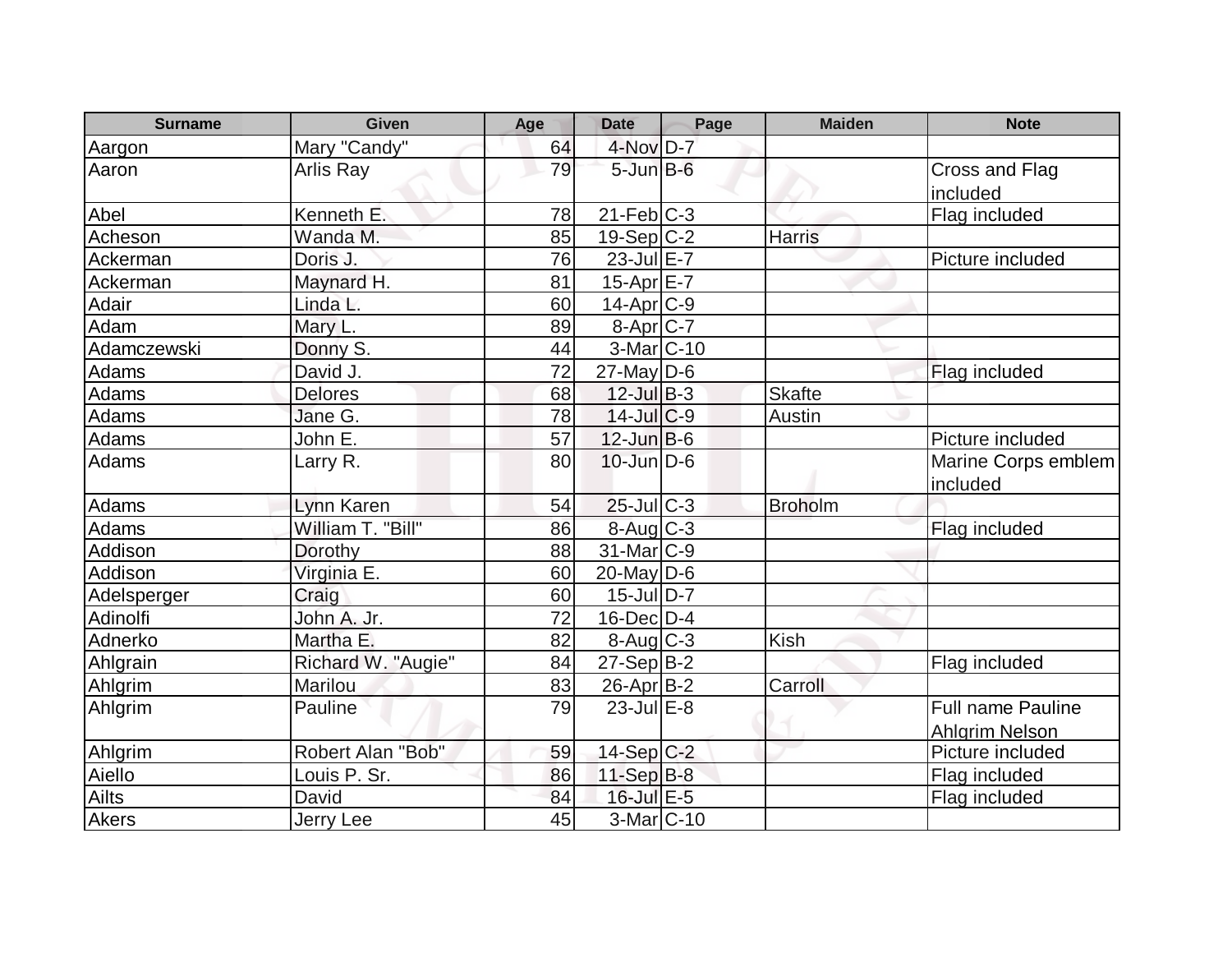| <b>Alanis</b>   | Rebecca S.             | 66 | $24$ -Jan $ C-3 $        | Ramos        |                    |
|-----------------|------------------------|----|--------------------------|--------------|--------------------|
| Alanza          | <b>Thomas</b>          | 77 | 10-Mar <sub>C-11</sub>   |              | Flag included      |
| Albright        | Earl Leon              | 68 | 29-Aug C-3               |              | Flag included      |
| Albright        | Joyce P.               | 84 | $25$ -Apr $C-3$          |              |                    |
| Alcala          | Maria                  | 77 | $27$ -JulC-3             |              | Full name is Maria |
|                 |                        |    |                          |              | Alcala Lopez       |
| Alcantar        | Tonya D.               | 48 | $15$ -Jan $E$ -6         | Gambill      |                    |
| Alcazar         | <b>Fernando Nieves</b> | 23 | $21-Apr$ C-7             |              |                    |
| Alcorn          | Marjorie Jean          |    | $4$ -Apr $C$ -3          | Graham       |                    |
| Alea            | John E.                | 89 | $6$ -Nov $E$ -6          |              | Flag included      |
| Alexander       | Peter C.               | 54 | $11-Oct$ B-2             |              |                    |
| Alexander       | Robert J.              | 85 | $5$ -Jan $ C-2 $         |              |                    |
| Alfaro          | Louis                  | 75 | $24-Sep C-9$             |              | Picture included   |
| Alfaro-Robinson | Sanda L.               | 40 | $5$ -Jan $C-3$           |              |                    |
| Alfonsi         | Lucienne Denise        | 90 | $23$ -Jun $ C-8$         |              | Picture included   |
| Alger           | Marcia M.              | 57 | $5$ -Jul $B-2$           |              |                    |
| <b>Alinsky</b>  | Joseph W.              | 92 | $9$ -Mar $ C-2 $         |              | Picture included   |
| Allen           | Arlie                  | 97 | $22$ -Aug C-3            |              | Masonic emblem     |
|                 |                        |    |                          |              | included           |
| Allen           | Evelyn V. "Ronni"      |    | $28-Sep C-2$             | Chalos       |                    |
| Allen           | Helen                  | 69 | $2$ -Jun $C-8$           | Place        | Full name Helen    |
|                 |                        |    |                          |              | Degoot Allen       |
| Allen           | James J.               | 69 | $10$ -Feb $ C-9$         |              |                    |
| Allen           | Joseph Lynn            | 39 | $21$ -Dec $C-2$          |              |                    |
| Allen           | Rozlyn                 | 48 | $20$ -JulC-2             | <b>Blake</b> |                    |
| <b>Allen</b>    | Sharum E.              | 92 | $17$ -May C-2            |              | Flag included      |
| Allie           | Herman T.              | 77 | $11$ -Jul $C$ -7         |              | Picture included   |
| <b>Allison</b>  | Mary Emma              | 93 | $31-Oct$ <sub>C</sub> -3 |              |                    |
| Allison         | Ronald E.              | 67 | 24-Sep D-10              |              |                    |
| Ally            | Rita M.                | 83 | 20-Mar <sub>E</sub> -7   |              |                    |
| Ally            | <b>Ruby Elaine</b>     | 81 | 19-Oct C-2               | Wohlgemuth   |                    |
| Almanza         | Augustine R. "Tino"    | 82 | $10-Feb C-9$             |              | Picture included   |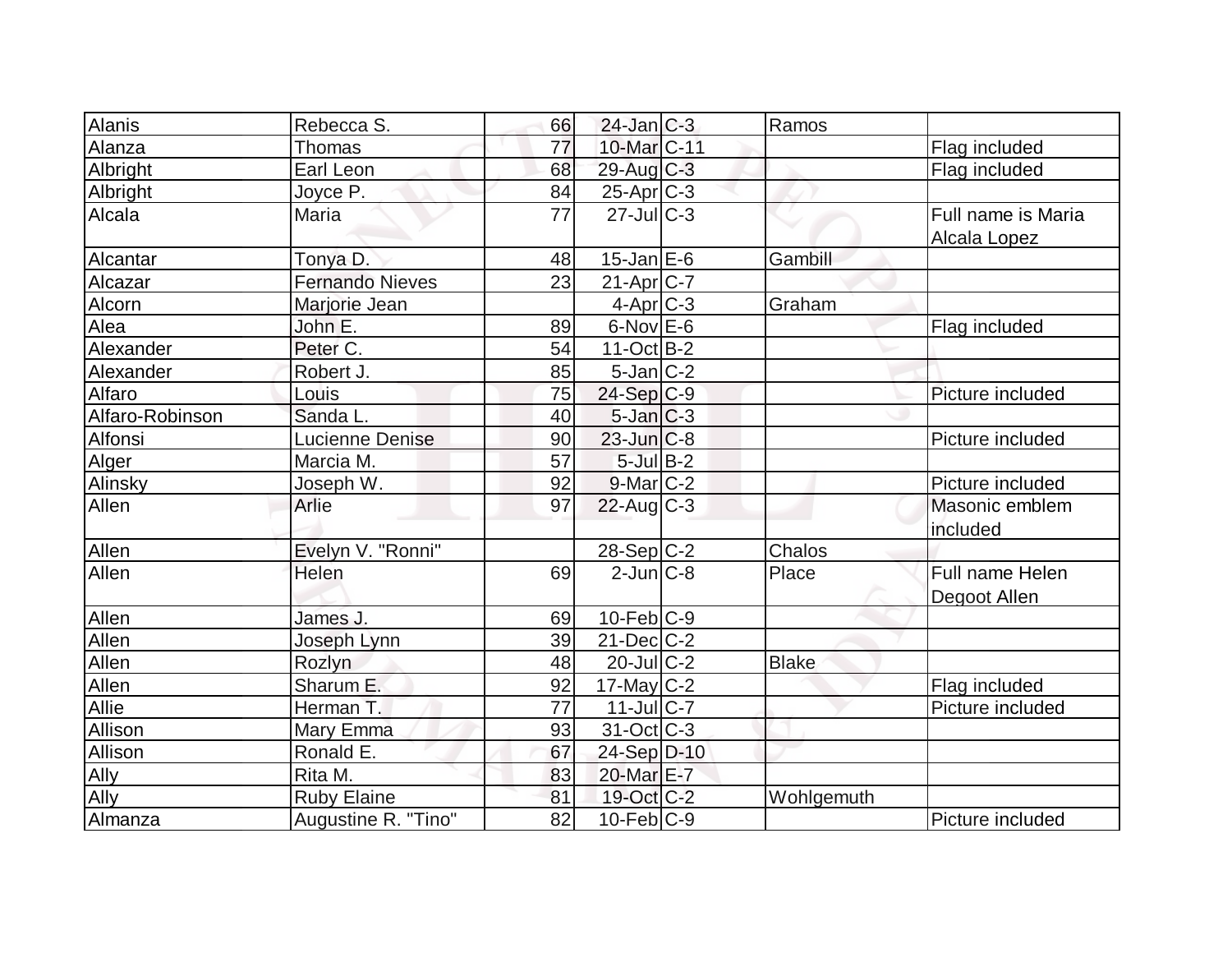| Almaraz          | Jeremie J.          | 24      | 27-Nov E-7        |                 |                              |
|------------------|---------------------|---------|-------------------|-----------------|------------------------------|
| Almason          | George R.           | 82      | 3-Mar C-10        |                 | Flag and Picture<br>included |
| Almendarez       | <b>Kylie Brooke</b> | 16 days | $20$ -May D-6     |                 | Picture included             |
| Alsman           | Deborah S.          | 58      | 1-Sep C-10        |                 |                              |
| Alt              | Edna M.             | 83      | $10$ -Jul $E-4$   |                 |                              |
| Altobelli        | Michael A.          | 89      | $26$ -Jan $ C-2 $ |                 | Flag included                |
| Altop            | Louise              | 84      | 1-May $E-4$       |                 |                              |
| Alvarez          | Emma                | 91      | $27$ -Feb $ B-5$  |                 |                              |
| Alvarez          | Jesus "Lito" "Coch" | 18      | $31$ -Mar $ C-9$  |                 |                              |
| Alvarez-Regalado | Mary Jane           | 70      | $31$ -Jul $E-5$   |                 |                              |
| Amaya            | George Anthony      | 18      | $8-Nov B-2$       |                 |                              |
| Ambler           | Jerome S.           | 80      | $13$ -May D-6     |                 |                              |
| Ambuehl          | Donald              | 78      | $23$ -Jul $E-7$   |                 | Flag included                |
| Amedro           | Eileen A.           | 86      | $15$ -Feb $ B-2 $ | McDonald        | Picture included             |
| Ameling          | Joseph E.           | 58      | $1-Dec$ $E-4$     |                 |                              |
| Ameling          | William G.          | 82      | $8-Sep C-9$       |                 |                              |
| Amos             | Anna W.             | 70      | $13-Sep B-2$      |                 |                              |
| Amptmeyer        | John "Jay"          | 83      | $19$ -Jan $ C-2 $ |                 | Flag included                |
| Amptmeyer        | Laura               | 49      | 19-May $E-6$      | Boardman-Kasper |                              |
| Anderko          | Martha E.           | 82      | $7 - Aug   D-9$   | <b>Kish</b>     |                              |
| Anderson         | Alice J.            | 92      | 19-May $E-6$      |                 |                              |
| Anderson         | Arlene P.           | 72      | $7-Sep C-2$       | Maslankowski    |                              |
| Anderson         | Dale Walter         | 103     | $2$ -Aug B-2      |                 | Cross included               |
| Anderson         | Donald Heber "Don"  | 68      | $14$ -Oct $ D-6 $ |                 |                              |
| Anderson         | Eleanore J.         | 89      | $9$ -Mar $ C-2 $  |                 |                              |
| Anderson         | Evelyn F.           | 91      | $7-Feb$ $C-3$     |                 |                              |
| Anderson         | Gary D.             | 60      | $3-May$ B-2       |                 | Flag included                |
| Anderson         | James L.            | 64      | 24-Jun D-5        |                 |                              |
| Anderson         | James L             | 64      | 15-Jul D-7        |                 | <b>Memorial Service</b>      |
| Anderson         | Jeannine A. "Nene"  | 78      | $25$ -Jan $ B-2 $ | Bonesteel       |                              |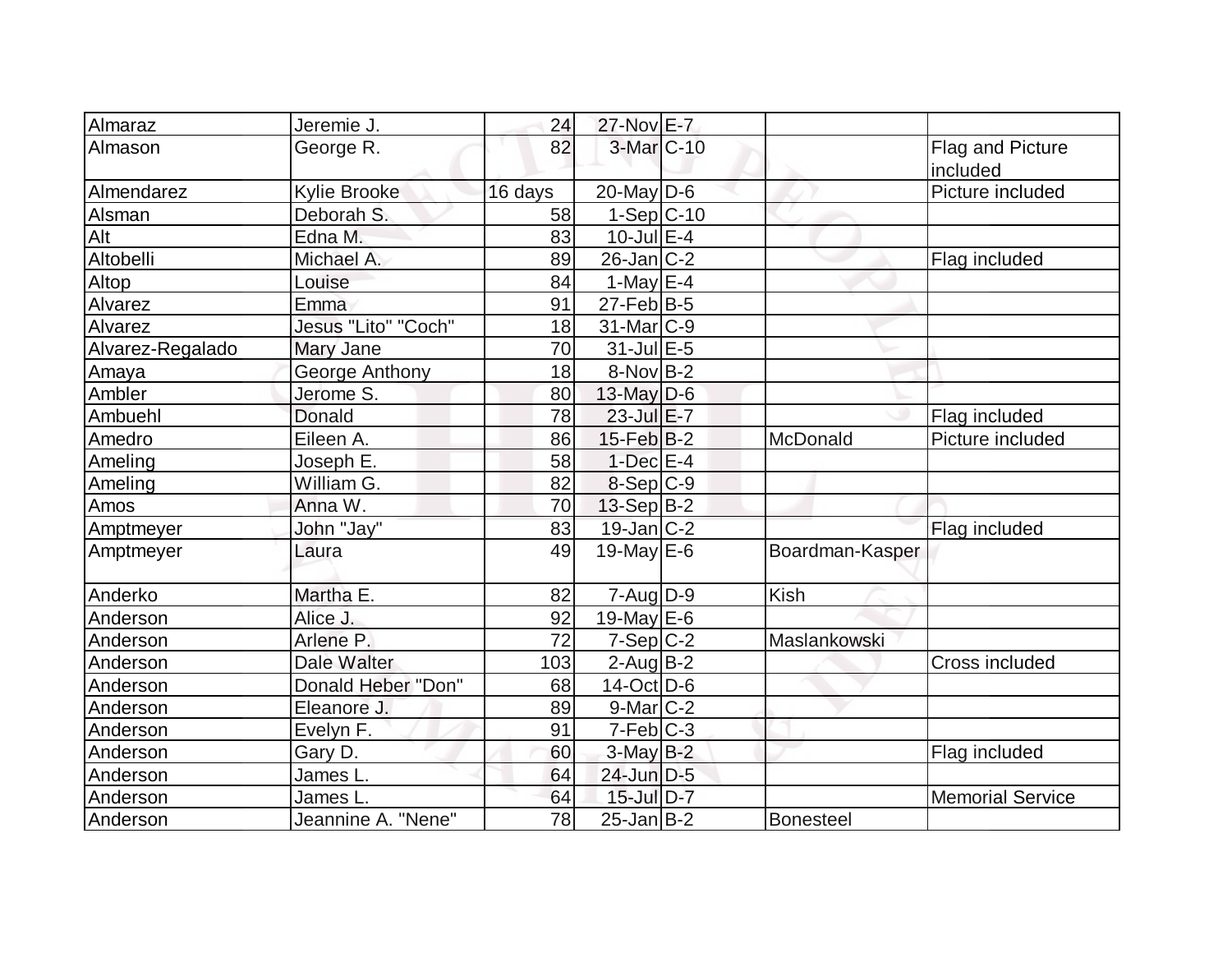| Anderson   | Laura F.                      |    | $5$ -Nov $B-8$         | Spurlock |                                                       |
|------------|-------------------------------|----|------------------------|----------|-------------------------------------------------------|
| Anderson   | Maybelle E.                   | 94 | 18-Dec B-7             |          |                                                       |
| Anderson   | Melvin L. "Bud"               | 83 | $5$ -Oct $C$ -2        |          | Picture included                                      |
| Anderson   | Michael A.                    | 15 | $12$ -Jun $B$ -6       |          |                                                       |
| Anderson   | Mildred Y. "Millie"           | 74 | $5$ -Nov B-8           | Corrie   |                                                       |
| Anderson   | <b>Teresa</b>                 |    | $21$ -Jan $ D-7 $      |          |                                                       |
| Anderson   | Timothy "Tim" Edward          | 66 | $23-Oct$ $C-2$         |          |                                                       |
| Andric     | Miodrag                       | 58 | $13$ -May D-6          |          | Flag and Serbian<br><b>Orthodox Cross</b><br>included |
| Anello     | Joseph P. Jr.                 | 53 | 28-Mar <sub>A-19</sub> |          |                                                       |
| Anema      | <b>Bertha</b>                 | 80 | $14$ -Aug $D-6$        | Schaap   |                                                       |
| Angarola   | Clarisse M.                   | 69 | $29$ -Mar $B-2$        |          |                                                       |
| Angell     | <b>Violet Patricia</b>        | 97 | $25$ -Jul C-3          | Everill  |                                                       |
| Aniol      | Frank                         | 82 | $28-Sep C-2$           |          | Flag included                                         |
| Anthonisen | Martin                        | 86 | $12$ -Jul B-2          |          |                                                       |
| Anton      | Georgia                       | 90 | $19-Sep C-2$           |          | <b>Greek Orthodox</b><br><b>Cross included</b>        |
| Anton      | Irene L.                      | 84 | $12$ -Mar $E$ -6       |          |                                                       |
| Antonaglia | Glendora C. "Honey-<br>Carol" | 79 | $12$ -Jul B-2          |          |                                                       |
| Anzures    | Joe                           |    | $10$ -Jun $D-6$        |          |                                                       |
| Appleton   | <b>Glenn Kenneth</b>          | 75 | $18-Nov D-6$           |          |                                                       |
| Archie     | Larry R.                      | 57 | $12$ -Jan $ C-2 $      |          | Picture included                                      |
| Armado     | Marypaz A.                    | 35 | 22-May $B-1$           |          |                                                       |
| Arner      | Janet M.                      | 82 | 25-Feb D-12            | Sides    |                                                       |
| Arnold     | Allen Roy                     | 57 | $5$ -May $E$ -8        |          |                                                       |
| Arnold     | Kyle N.                       | 17 | $10$ -Jun $D-6$        |          |                                                       |
| Arnold     | Virginia M.                   | 88 | $11$ -Jun $ C-6$       |          | Picture included                                      |
| Arnold     | William J. Jr. "Bill"         | 71 | $1$ -Jul $D-5$         |          |                                                       |
| Arredondo  | Juan R.                       | 46 | $9$ -Dec $ C-7 $       |          |                                                       |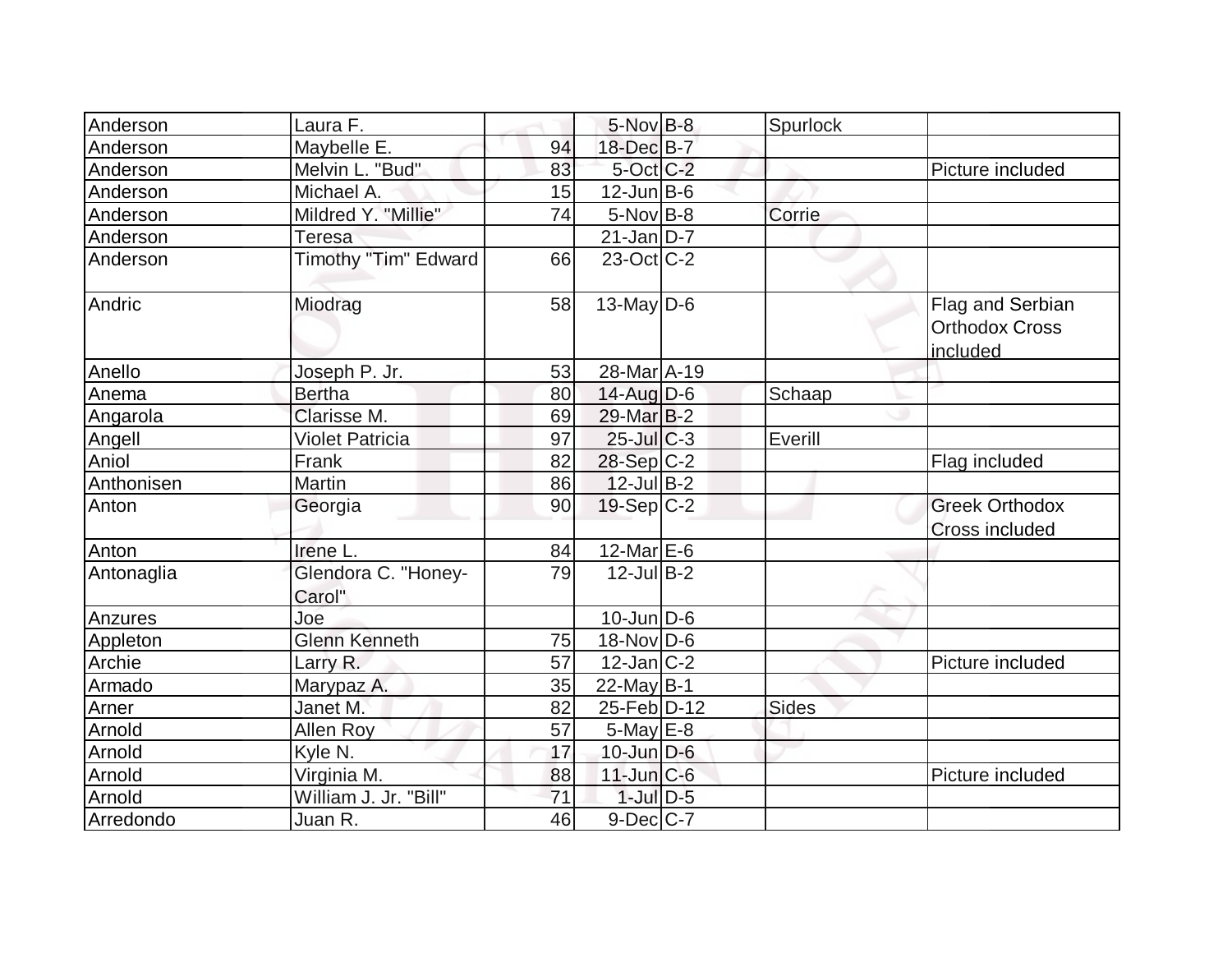| Arredondo     | Leanne J.                | 47 | $15$ -Oct B-7         |                 | Picture included                       |
|---------------|--------------------------|----|-----------------------|-----------------|----------------------------------------|
| Arrington     | Alfrida E.               | 85 | $2$ -Apr $E$ -7       | <b>Burgess</b>  |                                        |
| Arter         | Lenna                    | 78 | $7 - Jan D - 7$       |                 | Full name Lenna<br><b>Arter Coburn</b> |
| Arvay         | Rosalie D.               | 86 | $7$ -Dec $ C-2 $      | Krame           |                                        |
| Ashbaugh      | Florence                 | 95 | $10$ -Jun $D-6$       | Lewis           |                                        |
| Ashlock       | Diane A.                 | 75 | $22$ -Feb $ B-2 $     | Cramer          |                                        |
| Ashlock       | Doris L.                 | 74 | $26-Sep C-5$          |                 |                                        |
| <b>Athey</b>  | Twila M.                 | 86 | $5$ -Dec $C$ -4       |                 |                                        |
| Athomere      | Joseph "Joe"             | 86 | $16$ -Dec $D-4$       |                 | Flag included                          |
| Atkinson      | Gail                     | 67 | $21$ -Mar $ C-7 $     |                 | Picture included                       |
| Atltomere     | Joseph "Joe"             | 86 | $13$ -Dec $B-2$       |                 | Flag included                          |
| Atwood        | Donald P. Sr.            | 70 | $4$ -Dec $B$ -5       |                 | Flag included                          |
| Atzhorn       | William R. "Pete"        | 82 | $9$ -Jun $C-8$        |                 | Flag and Picture<br>included           |
| Augusta       | Ireda J.                 | 92 | 30-Dec C-7            |                 |                                        |
| Augustinovich | John                     | 94 | $13$ -Aug C-10        |                 |                                        |
| Augustyn      | Anthony Jr               |    | $23-Sep C-7$          |                 | Member of St. Paul K<br>of C #2632     |
| Augustyn      | Catherine A. "Katie"     | 79 | $15$ -Aug C-2         | Hero            |                                        |
| Augustyne     | Constance G.<br>"Connie" | 81 | $15$ -JulD-7          | Perniciaro      | Flag included                          |
| Aulwurm       | <b>Robert Cox</b>        | 54 | $4$ -Jul $C$ -5       |                 |                                        |
| Austgen       | Pearl                    | 92 | $2$ -Dec $ C-7 $      | <b>Brockman</b> | Picture included                       |
| Austin        | Douglas Welles           | 62 | 28-Oct D-5            |                 |                                        |
| <b>Austin</b> | Verdonne G.              | 82 | $21$ -Feb $ C-3 $     |                 |                                        |
| Auten         | Debra Sue                | 53 | $22$ -Mar $ B-2 $     |                 |                                        |
| Autterson     | lone                     | 77 | 29-Apr <sub>C-6</sub> |                 | Picture included                       |
| Avila         | Maria                    | 67 | $21$ -Jan D-7         | Nunez           | Full name Maria<br>DeJesus Avila       |
| Ayala         | Antonio Francisco        | 56 | $17$ -Oct $C-2$       |                 |                                        |
| <b>Babich</b> | Katherine                | 88 | $4$ -Jul $C$ -5       |                 |                                        |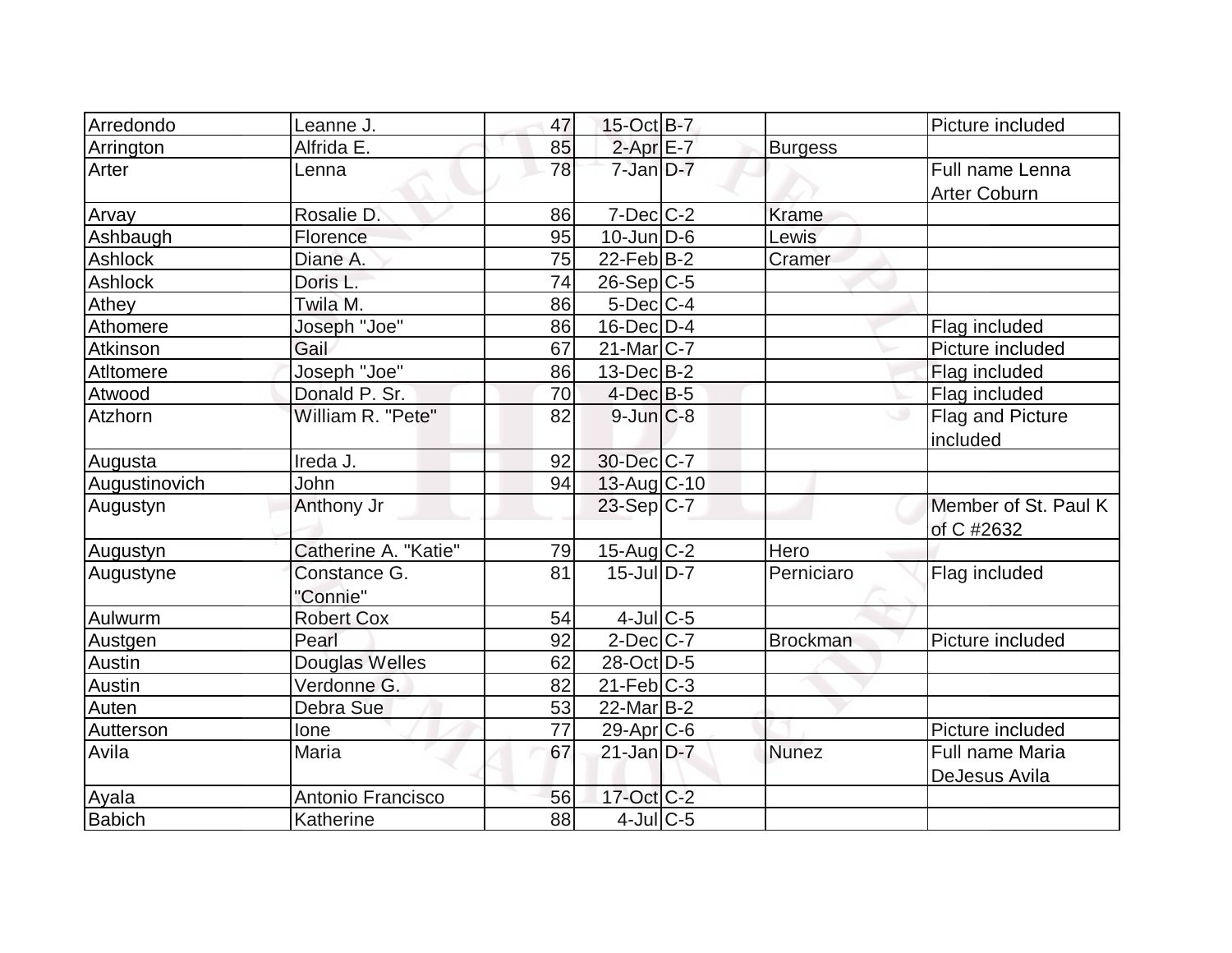| <b>Babisiak</b>   | Andrew              | 88 | $10$ -Oct $ C-2 $ |                  | Flag included    |
|-------------------|---------------------|----|-------------------|------------------|------------------|
| Babocaic          | Vojin               | 59 | 19-Nov E-5        |                  | Serbian Orthodoc |
|                   |                     |    |                   |                  | Cross included   |
| <b>Babusiak</b>   | Andrew R.           | 88 | $11-Oct$ B-2      |                  | Flag included    |
| <b>Babusiak</b>   | Esther T.           | 79 | 5-Sep C-10        | Lewandowski      |                  |
| <b>Bacevicius</b> | Richard M.          | 62 | $12$ -Dec $C-3$   |                  |                  |
| Bacieczko         | Sophie              | 88 | $14$ -Nov $ C-5 $ | <b>Mistak</b>    |                  |
| <b>Backe</b>      | James F.            | 72 | $18$ -Mar $ C-9 $ |                  |                  |
| <b>Backus</b>     | Norman L.           | 92 | $14$ -Feb $ C-3$  |                  |                  |
| Bacon             | W. Gail             | 77 | $20-Sep B-2$      |                  |                  |
| <b>Badovinese</b> | George Francis      | 85 | $3$ -Aug C-2      |                  | Flag included    |
| Bagaloff          | <b>Judith Marie</b> | 64 | $8$ -Dec $E$ -5   | Janjecic         | Picture included |
| Baiden            | <b>Richard Hein</b> | 94 | 21-Mar C-7        |                  |                  |
| <b>Baier</b>      | Gladys C.           | 97 | $17 - Dec$ B-7    | Dixon            |                  |
| <b>Bailer</b>     | Robert J.           | 70 | $5$ -Jan $ C-2 $  |                  |                  |
| <b>Bailey</b>     | Alice L.            |    | 22-May B-1        | Stoor            |                  |
| <b>Bailey</b>     | Eppi                | 55 | $14$ -Jan $ C-5 $ |                  |                  |
| Bailey            | Philip G. "P.G."    | 83 | $16$ -Feb $ C-2 $ |                  |                  |
| <b>Bailey</b>     | Randall S. "Randy"  | 61 | $4$ -Mar $D-8$    |                  |                  |
| <b>Bailey</b>     | Valerie A.          | 54 | $15-Sep C-9$      |                  |                  |
| Baim              | Angie               | 81 | $20$ -Oct $C$ -8  |                  |                  |
| Bajda             | Joan C.             | 81 | $2$ -Feb $ C-2 $  | <b>Stiburski</b> |                  |
| <b>Baker</b>      | Alice "Ba Sister"   | 57 | $20$ -Jun $ C-4 $ |                  |                  |
| <b>Baker</b>      | Charles L. Jr.      | 43 | $25$ -Mar $ D-7 $ |                  |                  |
| <b>Baker</b>      | <b>Everitt Evan</b> | 93 | $21-Apr$ C-7      |                  |                  |
| Baker             | Louise              | 88 | $14$ -Feb $ C-3 $ |                  |                  |
| <b>Baker</b>      | Mary M.             | 94 | $29$ -Apr $ C$ -6 |                  |                  |
| <b>Bakker</b>     | Anna                | 91 | 24-Sep D-10       | VanTil           |                  |
| <b>Bakos</b>      | Vera                | 79 | 3-Feb C-9         | <b>Ulrych</b>    |                  |
| Balais            | Eleanor L.          | 93 | $13$ -Jun $ C-3 $ |                  |                  |
| Balash            | Mary Jane           | 88 | $6$ -Jun $C-3$    |                  |                  |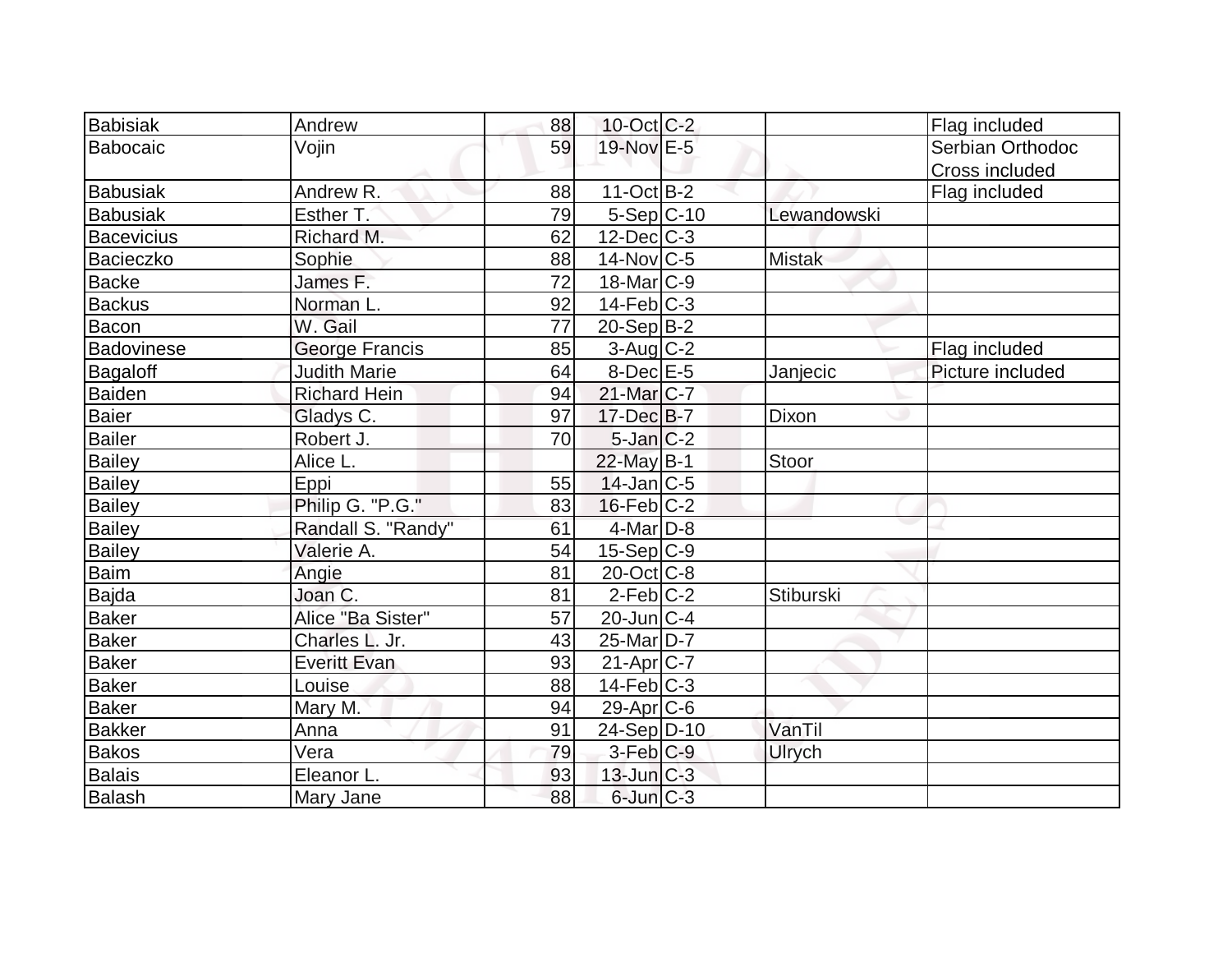| Balcitis         | Charles E.           | 59     | $9$ -Dec $C$ -7   |         | Flag and Police   |
|------------------|----------------------|--------|-------------------|---------|-------------------|
|                  |                      |        |                   |         | Badge included    |
| <b>Balicki</b>   | Samuel J.            | 20     | 18-May C-2        |         |                   |
| Baliga           | Chester A. "Boops"   | 80     | $5-Apr$ B-2       |         | Flag included     |
| <b>Balio</b>     | Domiana T.           | 91     | $17 - Jan$ $C-3$  |         |                   |
| Balka            | Raymond J.           | 77     | $2$ -May $C-3$    |         | Flag included     |
| <b>Ball</b>      | Fred L.              | 81     | 29-Dec D-9        |         |                   |
| Ball             | John D. Jr           | 80     | $21$ -Nov $ C-3 $ |         | Flag and Pictures |
|                  |                      |        |                   |         | included          |
| Ball             | Katherine J. "Duffy" | 77     | $12$ -Jul B-2     |         |                   |
| <b>Ballin</b>    | Elsie M.             | 85     | $20$ -JulC-2      |         |                   |
| <b>Ballon</b>    | Lila B. "Judy"       | 89     | $13-Feb$ E-10     | Shepard |                   |
| <b>Baloski</b>   | Jordanka             | 81     | 12-Oct C-2        |         |                   |
| <b>Banach</b>    | Rose                 |        | 14-Sep C-2        | Santic  |                   |
| <b>Banas</b>     | Norman L.            | 78     | 6-Mar E-7         |         | Flag included     |
| Bandos           | Ann T.               | 85     | 26-Jun C-8        |         |                   |
| <b>Bandos</b>    | Dorothy M.           | 79     | $2$ -Jun $C-8$    |         |                   |
| <b>Banik</b>     | George D.            | 75     | $9-Sep C-8$       |         | Flag included     |
| <b>Banks</b>     | Inez V.              | 100    | $6$ -Apr $C$ -2   |         |                   |
| <b>Banks</b>     | Thomas R.            | 68     | $14$ -Nov $ C-5 $ |         | Flag included     |
| <b>Banks</b>     | <b>Tyler Kim</b>     | Infant | $15$ -May B-7     |         | Angel included    |
| <b>Bannister</b> | <b>Charles II</b>    | 60     | $7$ -Mar $ C-5 $  |         |                   |
| Bannister        | William C. Sr.       | 72     | $12$ -Jun $B$ -6  |         | Picture included  |
| <b>Banse</b>     | Betty A.             | 78     | $14$ -Nov $ C-5 $ |         |                   |
| <b>Baran</b>     | Joseph C.            | 90     | $21$ -May E-6     |         | Flag included     |
| <b>Barancyk</b>  | <b>Steve</b>         | 91     | $14$ -Oct $ D-6 $ |         | Flag included     |
| Baranowski       | Flora B.             | 75     | $19$ -Feb $ D-9$  |         |                   |
| Baranowski       | Wilma                | 78     | $12-Sep C-3$      |         |                   |
| Barat            | Charles J. "Uncle    | 87     | 27-Jan C-10       |         | Flag included     |
|                  | Charley"             |        |                   |         |                   |
| <b>Barath</b>    | Art "Arpod"          | 89     | 24-Sep D-10       |         | Flag included     |
| Barbieri         | Ronald F.            | 62     | $24$ -Jan $ C-3 $ |         | Picture included  |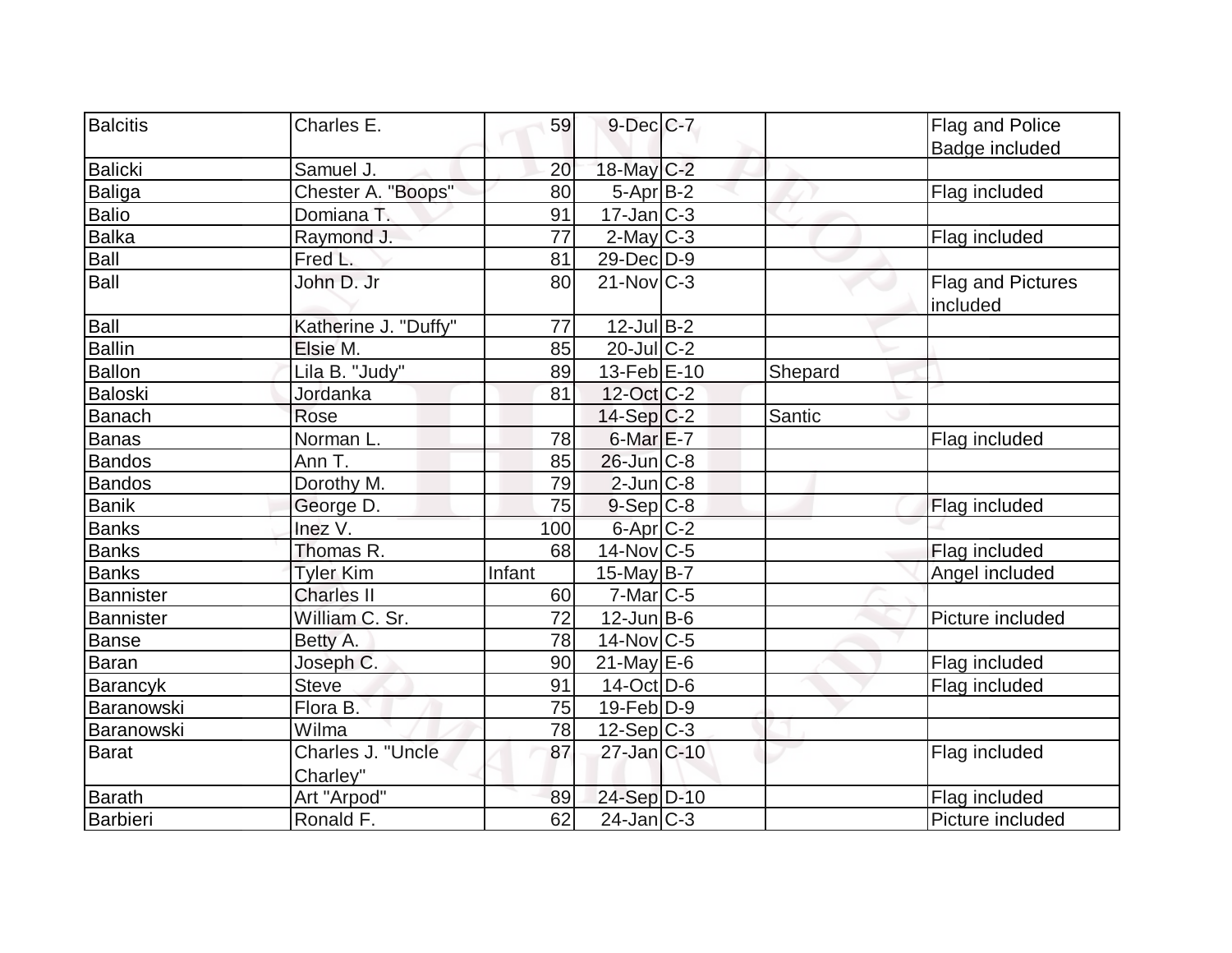| Barbosa          | Martha               | 89 | $5$ -Oct $C$ -2        | Pollak        | <b>Byzantine Catholic</b> |
|------------------|----------------------|----|------------------------|---------------|---------------------------|
|                  |                      |    |                        |               | Cross included            |
| Barcinski        | Lillian V            | 88 | 16-Dec D-4             | Nawojski      |                           |
| <b>Barclay</b>   | <b>Teresa</b>        | 84 | $11$ -Jun $ C$ -6      | <b>McDade</b> |                           |
| <b>Bardeson</b>  | Lorraine             | 73 | $22$ -Mar $B-2$        |               | Full name Lorraine        |
|                  |                      |    |                        |               | Bardeson Connelly         |
| <b>Bardon</b>    | Margie E.            | 88 | 20-Apr <sub>IC-2</sub> |               |                           |
| <b>Barenie</b>   | Janet                | 80 | $31$ -Aug C-2          |               | Picture included          |
| <b>Barile</b>    | Lauretta J.          | 86 | $10$ -Aug C-2          |               |                           |
| <b>Barker</b>    | Doyle D. Sr. "Buddy" | 74 | $6$ -Oct $ C-7 $       |               |                           |
| <b>Barker</b>    | Ruby L.              | 82 | $3-Nov$ $C-5$          |               |                           |
| <b>Barker</b>    | Vaughn Gordon        | 87 | $27$ -Jan $ C$ -6      |               |                           |
| <b>Barker</b>    | Virgil Malcome       | 88 | $27$ -May D-6          |               |                           |
| Barkowski        | Henry                | 93 | $22$ -Feb $ B-2 $      |               |                           |
| <b>Barna</b>     | Sue H.               | 87 | $1-Jan$ $E-5$          | Furto         |                           |
| <b>Barnack</b>   | Elvera L.            | 85 | $23-Oct$ B-8           | Storey        |                           |
| <b>Barnes</b>    | James R.             | 55 | $4-Feb D-7$            |               | Picture included          |
| <b>Barnes</b>    | Mona L.              | 69 | 31-Aug C-2             | Campbell      |                           |
| <b>Barnes</b>    | Sherman W. "Bill"    | 64 | 28-Oct D-5             |               |                           |
| <b>Barney</b>    | Lorraine D.          |    | $19$ -Jan $ C-2 $      |               |                           |
| <b>Barnhart</b>  | Carl D.              | 85 | $11 - Dec$ B-6         |               | Flag included             |
| Barnhart         | Judith M.            | 65 | $11-Apr$ $C-5$         |               | Picture includled         |
| Barr             | Victoria J. "Vickie" | 84 | $15$ -Nov $ B-2 $      | Wilczynski    |                           |
| <b>Barringer</b> | <b>Ruth Marion</b>   | 89 | $13$ -Feb $E-10$       | Johnson       |                           |
| Barron           | L. Michael           | 49 | $5$ -Jun $B$ -6        |               | Flag included             |
| Barron           | Susan M.             | 54 | $3$ -Jan $ C-3 $       |               | Flag included             |
| <b>Barsic</b>    | Gregory              | 53 | $29$ -Aug C-3          |               |                           |
| <b>Barsich</b>   | Laura L.             | 58 | $30$ -May C-3          |               |                           |
| Bartelmann       | Rudolph T.           | 94 | $8$ -Jan $E$ -5        |               |                           |
| Bartelmo         | William Ryan         | 53 | $19$ -Apr $B-2$        |               |                           |
| <b>Bartlett</b>  | Wayne C.             | 66 | $15$ -Feb $B$ -2       |               |                           |
| Bartman          | David J. "Bart"      | 64 | $10$ -Jan $ C-3 $      |               | Flag included             |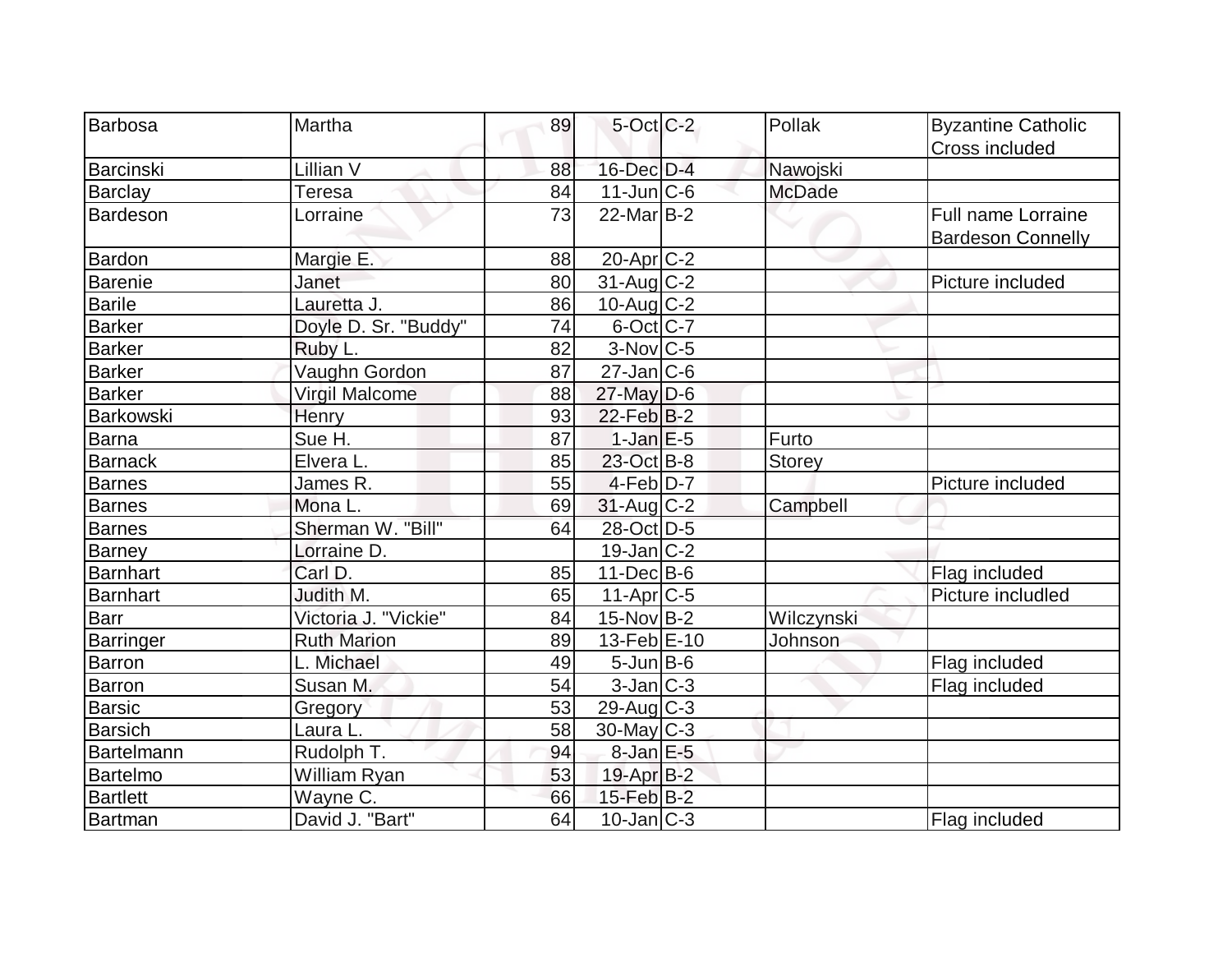| <b>Bartos</b>    | Thomas C.            | 57 | $3$ -Dec $B$ -7          |           | Picture included                              |
|------------------|----------------------|----|--------------------------|-----------|-----------------------------------------------|
| <b>Bartz</b>     | Bonnie S.            | 51 | $10$ -Aug C-2            |           |                                               |
| <b>Bartz</b>     | Rita M.              | 77 | $15$ -Feb $B$ -2         |           |                                               |
| Barzycki         | Mildred F.           | 73 | $31-Oct$ <sub>C</sub> -3 |           |                                               |
| <b>Basile</b>    | William "Billy"      | 60 | $11-Nov D-5$             |           |                                               |
| <b>Bass</b>      | <b>Margaret Ruth</b> | 88 | $18$ -Feb $D-8$          | Hubbard   |                                               |
| <b>Bastian</b>   | Magdalene            | 94 | $14-Sep C-2$             |           | Full name Magdalene<br><b>Bastian Bennett</b> |
| Basting          | Robert Charles Sr.   | 64 | $30$ -Nov $ C-2 $        |           |                                               |
| <b>Batalis</b>   | <b>John Peter</b>    | 77 | $1-Dec$ $E-4$            |           | <b>Greek Orthodox</b>                         |
|                  |                      |    |                          |           | <b>Cross included</b>                         |
| Bateman          | Dennis "Red"         | 73 | $8$ -Jul $C$ -6          |           |                                               |
| <b>Bateman</b>   | Wayne E. Jr.         | 58 | 13-Apr C-2               |           |                                               |
| Bates            | Jim M.               |    | $16$ -Feb $ C-2 $        |           |                                               |
| <b>Bates</b>     | Lyle W.              | 57 | 14-Nov C-5               |           |                                               |
| <b>Bates</b>     | William              | 85 | 28-Dec C-2               |           | Flag included                                 |
| <b>Bathgate</b>  | James W.             | 64 | $10$ -Nov $C$ -6         |           |                                               |
| <b>Battle</b>    | Angustus A. "Drew"   | 73 | $8$ -Jul $C$ -6          |           |                                               |
| <b>Bauge</b>     | Robert E.            | 89 | 29-Mar <sub>B-2</sub>    |           |                                               |
| Baumann          | Michael William      | 53 | $4$ -Mar $D-8$           | Urbanski  |                                               |
| Baumann          | Willard H.           | 93 | $17$ -Jun $D-5$          |           | Picture included                              |
| Baumgardner      | Herbert J.           | 86 | $5$ -Jun $B$ -6          |           | Flag included                                 |
| <b>Baurle</b>    | Violet A.            | 92 | $19$ -Jul B-2            | Bachofner |                                               |
| <b>Bauschelt</b> | Harold M.            | 86 | $2$ -Dec $ C-7 $         |           | Flag included                                 |
| <b>Bauschelt</b> | Mary Jane            | 84 | $10$ -Jan $ C-3 $        |           |                                               |
| <b>Bauser</b>    | Lindy M.             | 57 | $21$ -Mar $ C-7 $        |           |                                               |
| <b>Baxter</b>    | Sophie               | 87 | 6-Oct C-7                | Traicoff  |                                               |
| <b>Bayer</b>     | Cora E.              | 88 | $23$ -Jan B-5            | Vandever  |                                               |
| Bayer-Oblea      | <b>Silas</b>         |    | 10-Dec B-7               |           |                                               |
| Bazylewska       | Pelagia              | 97 | $4$ -Mar $D-8$           | Walkowiak |                                               |
| Bean             | Dewey C. Jr.         | 82 | $14$ -Dec $C-3$          |           | Picture included                              |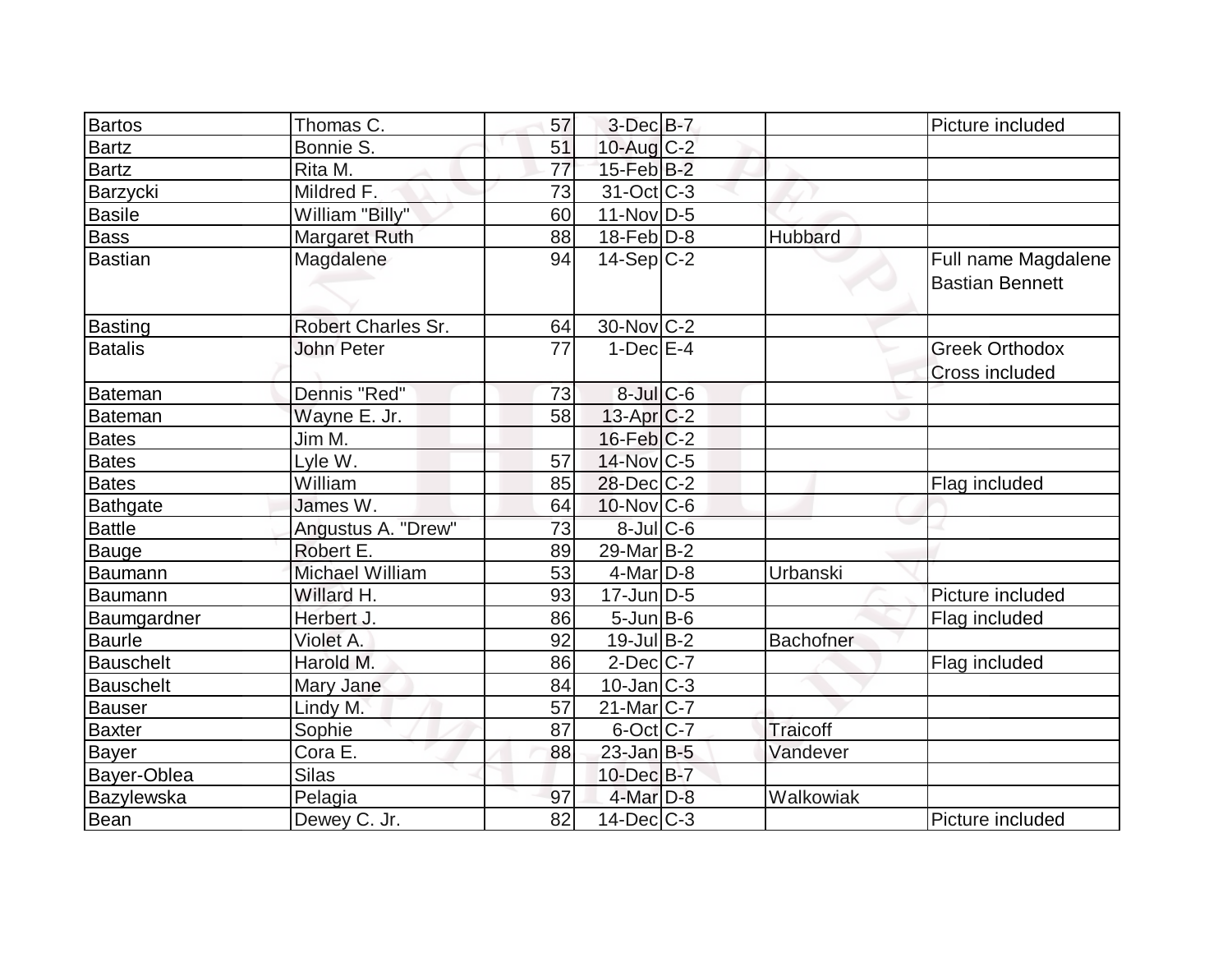| Bean            | Elizabeth "Betty"                 | 88     | $2-Sep C-8$        | <b>Batzek</b> |                                        |
|-----------------|-----------------------------------|--------|--------------------|---------------|----------------------------------------|
| <b>Beasley</b>  | Dennis                            | 56     | $3$ -Jun $D-6$     |               |                                        |
| <b>Beasley</b>  | Loyal L.                          | 67     | 8-Oct B-7          |               |                                        |
| <b>Beaty</b>    | <b>Frances Ann</b>                | 80     | $25$ -Oct B-2      |               |                                        |
| <b>Beaulieu</b> | Patrick A.                        | 21     | $14$ -Mar $ C-7 $  |               |                                        |
| Beauregard      | Robert E.                         | 86     | $26$ -Dec $C-3$    |               | Flag and Picture<br>included           |
| <b>Beavers</b>  | Patricia A. (Kelley)              |        | $8$ -Jun $C$ -2    |               |                                        |
| <b>Beck</b>     | Marjorie Ruth                     | 82     | $11-Apr$ $C-5$     | <b>Baker</b>  | Picture included                       |
| <b>Becker</b>   | Estelle E.                        | 88     | $30 -$ Jul $E - 8$ |               |                                        |
| Beckman         | Marjorie Ann                      | 77     | $1-Nov B-2$        |               |                                        |
| Beda            | Mary M.                           | 89     | $8$ -Jan $E$ -5    | Koval         |                                        |
| Bednar          | <b>Delores</b>                    | 70     | $25$ -Nov $ C-3 $  |               |                                        |
| <b>Beers</b>    | Thomas Fredrick Sr.               | 72     | $19-Apr B-2$       |               |                                        |
| <b>Bees</b>     | Lois A.                           | 85     | $19-Oct$ $C-2$     |               |                                        |
| Beeson          | Jerry E.                          | 69     | $28$ -Jul C-3      |               |                                        |
| Begeske         | Digby F.                          | Infant | $16$ -Mar $ C-2 $  |               | See Waylon A.<br>Begeske (Infant Twin) |
| <b>Begeske</b>  | Waylon                            | Infant | $16$ -Mar $C-2$    |               | See Digby F.<br>Begeske (Infant Twin)  |
| <b>Behnke</b>   | Gerhardt Carl "Gary"              | 90     | $17$ -Apr $ B-7 $  |               |                                        |
| <b>Beilman</b>  | Peter L.                          | 60     | $18$ -Feb $ D-8 $  |               | Flag included                          |
| Bein            | <b>Elizabeth Haley</b><br>"Betsy" | 60     | $21$ -May E-6      |               |                                        |
| Beko            | <b>Bette</b>                      | 84     | $2$ -Oct B-6       | <b>Brady</b>  |                                        |
| <b>Belcher</b>  | Casey H.                          | 19     | $11$ -Jul $C$ -7   |               |                                        |
| <b>Belcraft</b> | Daniel Lynn                       | 64     | 18-Aug C-9         |               |                                        |
| <b>Belk</b>     | Linda                             | 57     | $2$ -Mar $C-2$     |               |                                        |
| <b>Belka</b>    | Delores M.                        | 67     | $1$ -Jan $E$ -5    | Russo         |                                        |
| Bell            | <b>Bernice</b>                    | 74     | $13$ -Aug $C-10$   |               | Picture included                       |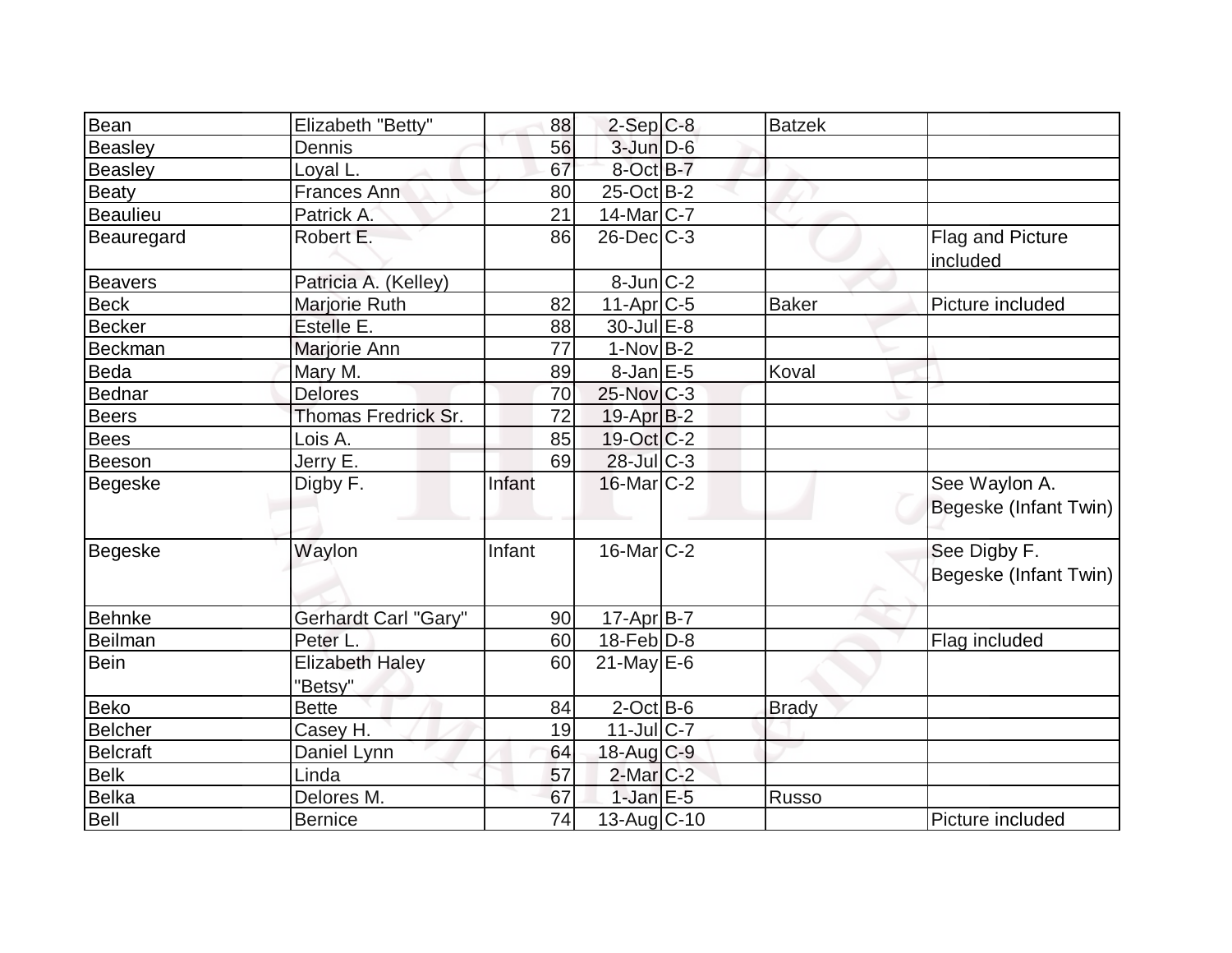| Bell            | Hugh M.           | 85 | 29-Dec D-9        |           | Flag included          |
|-----------------|-------------------|----|-------------------|-----------|------------------------|
| Bell            | Karen Ann         | 66 | 22-Sep C-9        |           |                        |
| Bell            | Thomas E.         | 60 | $24-Sep C-9$      |           |                        |
| Bell            | Willie Viola      | 89 | $2$ -Feb $ C-2 $  | Abram     | Picture included       |
| Bellamy         | Donald G. Sr.     | 91 | $27 - Jun$ $C-2$  |           | Flag and Masonic       |
|                 |                   |    |                   |           | emblem included        |
| Bellamy         | Dorothy L.        | 83 | $11-Sep B-8$      | Pearson   |                        |
| <b>Bellamy</b>  | Richard L.        | 70 | 19-Oct C-2        |           |                        |
| <b>Beller</b>   | Richard W. "Rick" | 62 | 21-Apr C-7        |           | Flag included          |
| <b>Belsha</b>   | William C. "Dock" | 88 | 13-Feb E-10       |           |                        |
| <b>Belshaw</b>  | Nadean            | 77 | $28$ -Feb $ C-3 $ |           | Full name Nadean       |
|                 |                   |    |                   |           | Campbell               |
| <b>Belt</b>     | Brian S.          | 37 | 26-Aug C-9        |           | Flag and Picture       |
|                 |                   |    |                   |           | included               |
| Benante         | Donald T.         | 64 | $13$ -Apr $C-2$   |           |                        |
| <b>Bencur</b>   | Robert M.         | 46 | 13-Jun C-3        |           |                        |
| <b>Benedict</b> | Lawrence F. "Ben" | 61 | $17$ -Mar $ C-9$  |           |                        |
| <b>Benell</b>   | Helen Irene       | 95 | $1-Oct$ B-8       |           |                        |
| Benjamin        | Lois Jane         | 60 | $13$ -Jul $C-2$   | McQuillin |                        |
| Bennett         | Jerry III         | 67 | $29$ -Jan E-6     |           |                        |
| Bennett         | Magdalene         | 94 | $14-Sep C-2$      |           | Full name Magdalene    |
|                 |                   |    |                   |           | <b>Bastian Bennett</b> |
|                 |                   |    |                   |           |                        |
| <b>Bennett</b>  | Ralph E. III      | 71 | 5-Mar E-7         |           |                        |
| <b>Bennett</b>  | William H.        | 73 | 18-Apr C-5        |           |                        |
| <b>Bensing</b>  | <b>Alice Ruth</b> | 77 | 28-May E-7        | Reese     |                        |
| Benson          | George F.         | 70 | $14$ -Jan $ C-5 $ |           |                        |
| Benson          | Kenneth           | 77 | $10$ -Oct $ C-2 $ |           | Flag included          |
| Benton          | Heather N.        | 32 | $28$ -Jul C-3     | Walters   |                        |
| Benton          | Paul Henry        | 83 | 30-Dec C-7        |           | Picture included       |
| Beougher        | Pamela Sue "Pam"  | 57 | 30-Nov C-2        |           |                        |
| Berbeco         | Mary Jean         | 70 | 26-Mar E-7        |           |                        |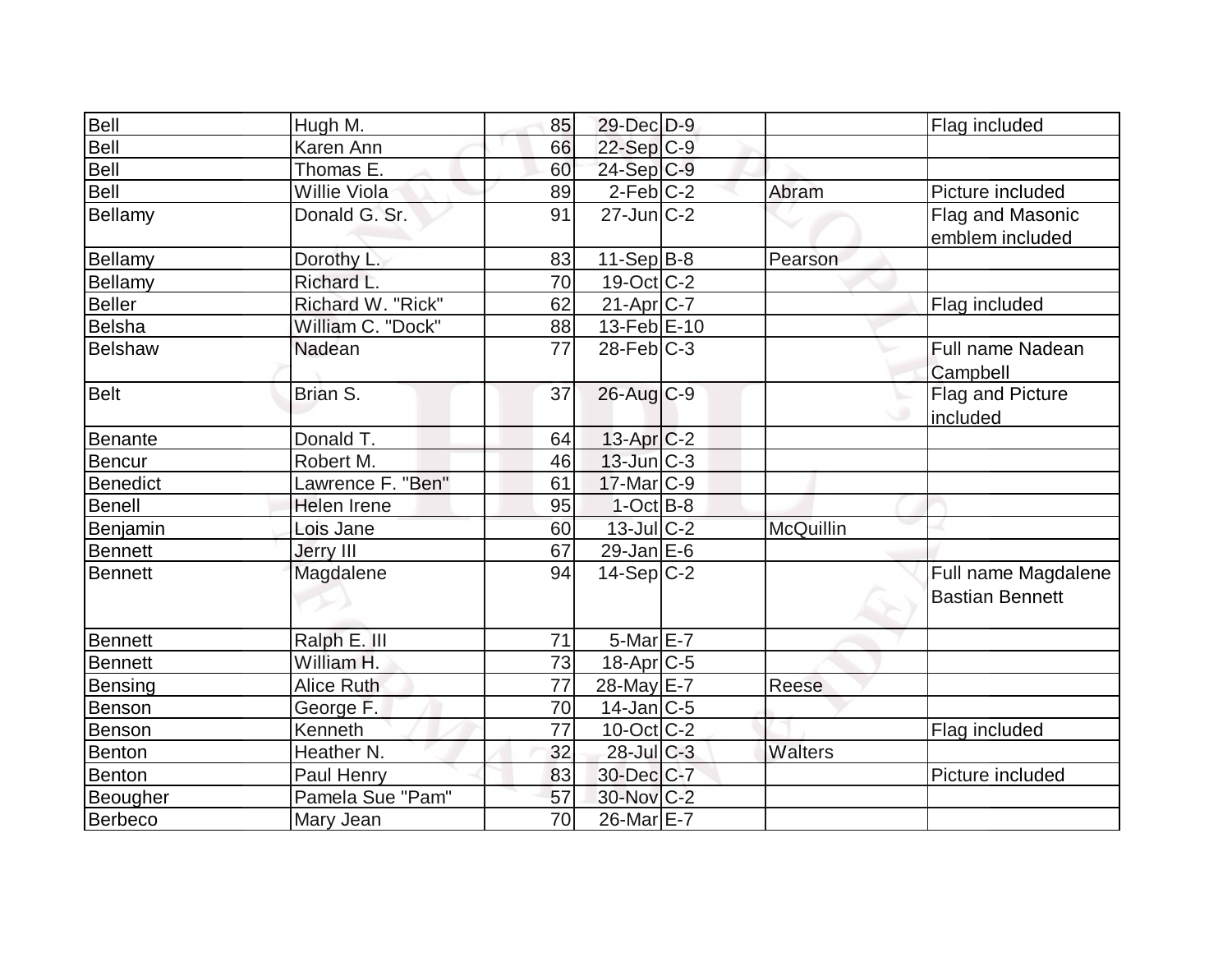| Berdis           |                       | 87              | $9-Auq$ $B-2$          |                |                            |
|------------------|-----------------------|-----------------|------------------------|----------------|----------------------------|
| <b>Berens</b>    | Eugene<br>Florence M. | 90              | $23$ -Mar $C-2$        |                |                            |
|                  |                       |                 |                        | <b>Stephen</b> |                            |
| Berg             | Michael J.            | 62              | $3$ -Aug $C-2$         |                | Flag included              |
| Berger           | Deborah               | 59              | 28-Aug E-5             |                | <b>Star of David</b>       |
| Berger           | Eugene                | 87              | 28-Mar A-19            |                | Star of David included     |
| Berger           | Thomas J.             | 58              | 21-Apr C-7             |                |                            |
| Bergeron         | Mary L.               | $\overline{57}$ | $27$ -Jun $C-3$        | Martin         |                            |
| <b>Bergfors</b>  | Todd R.               | 46              | 18-Jun C-7             |                |                            |
| <b>Berilla</b>   | Jane A.               | 82              | $1$ -May E-4           |                |                            |
| <b>Beringer</b>  | <b>William Thomas</b> | 67              | $9-Nov$ C-2            |                |                            |
| Bermingham       | Kenneth W. Sr.        | 62              | $14$ -Jan $ C-5 $      |                |                            |
| Berna            | Karl A.               | 85              | $1$ -Jan $E-5$         |                | Flag included              |
| Bernard          | Kelly L.              | 46              | $13$ -JulC-2           | Cox            | Full name Kelly L.         |
|                  |                       |                 |                        |                | <b>Bernard (Breckling)</b> |
| Bernardi         | Italo Bruno           | 84              | $29$ -Jul $C-8$        |                | Flag and Picture           |
|                  |                       |                 |                        |                | included                   |
| <b>Berndt</b>    | Sharon M.             | 66              | $3$ -Jun $D-6$         |                |                            |
| <b>Bernhart</b>  | Laura                 | 93              | $28$ -Feb $ C-3 $      | <b>Bartz</b>   | Full name Laura            |
|                  |                       |                 |                        |                | <b>Bernhart Somers</b>     |
| <b>Berry</b>     | David L. Sr.          | 58              | $10$ -Dec $B$ -7       |                |                            |
| Berry            | Gregory A.            | 48              | $21-Apr$ $C-7$         |                |                            |
| Berry            | Patrick M.            | 52              | $3-Feb$ <sub>C-9</sub> |                | Picture included           |
| Berthold         | Mary E.               | 69              | $12$ -Nov B-8          |                | Picture included           |
| <b>Bertok</b>    | Loretta J. "Lori"     | 83              | $27-Sep B-2$           | Szymanski      |                            |
| Bertolotti       | Catherine             | 90              | 27-Jan C-10            | <b>Bonetto</b> |                            |
| <b>Bertz</b>     | Mary Lou              | 78              | $23$ -Aug $B-2$        | Hilton         |                            |
| Berwanger        | Richard D.            | 79              | $3-Nov$ <sub>C-5</sub> |                | Flag included              |
| Berzinis         | Ann M.                | 90              | $9$ -Dec $C$ -7        | Vojtas         |                            |
| Berzinski        | Zelda                 | 93              | $6$ -Jun $C-3$         |                |                            |
| <b>Bethel</b>    | Arlene                | 68              | $21$ -Jul C-9          |                |                            |
| <b>Betjemann</b> | John H. Jr.           | 70              | $10$ -Oct $ C-2 $      |                | Picture included           |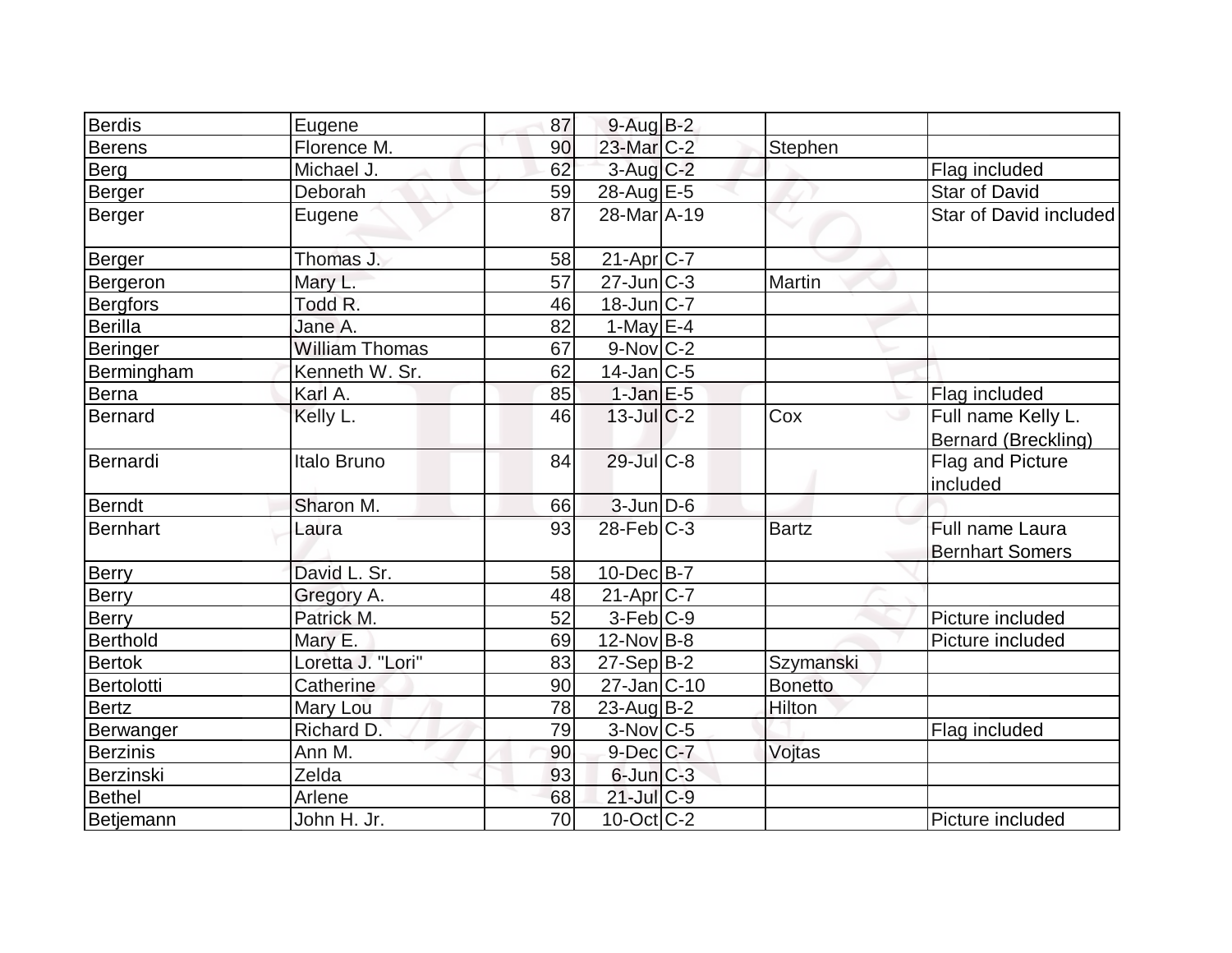| <b>Betters</b>     | Vera L.            | 86     | 4-May C-2              |               |                                                   |
|--------------------|--------------------|--------|------------------------|---------------|---------------------------------------------------|
| <b>Betz</b>        | Florence J. "Kay"  | 88     | $28$ -Nov $C-3$        |               |                                                   |
| <b>Betz</b>        | Mary Lou           | 78     | $24$ -Aug C-2          |               |                                                   |
| Bevan              | Arthur R.          | 90     | $25$ -Jan B-2          |               |                                                   |
| <b>Bewley</b>      | Mary J.            | 69     | $21$ -Feb $C-3$        | Payton        |                                                   |
| <b>Bezat</b>       | Marcella           | 94     | $27$ -Feb $ B-5 $      | Stelmach      | <b>Full name Marcella</b><br>Biesczat (Bezat)     |
| <b>Bias</b>        | Donald             | 70     | $18$ -Jan $ B-2 $      |               |                                                   |
| <b>Bibb</b>        | Deborah A.         | 58     | $21$ -Oct $C-5$        | <b>Butler</b> | Deborah A. Connor<br>(Bibb) / Picture<br>included |
| <b>Bibzak</b>      | Verna              | 80     | 28-Aug E-5             |               | Picture included                                  |
| <b>Biedron</b>     | Grace D.           | 78     | $11$ -Jul C-7          | Moseley       |                                                   |
| Bielak-Wiberg      | Roberta A.         | 63     | $5$ -Oct $C-2$         | Piaski        |                                                   |
| Bielawski          | Helen D.           |        | $13$ -Mar $E-7$        | Lewandowski   |                                                   |
| <b>Bielawski</b>   | John               | 80     | 20-Sep B-2             |               | Flag included                                     |
| Bielenberg         | Mary Ann, Dr.      | 52     | $10$ -Jun $D-6$        | Weinberger    |                                                   |
| <b>Bielski</b>     | Leonard D.         | 78     | $25$ -Nov $ C-3 $      |               | Flag included                                     |
| Biernacki          | Barbara M.         | 57     | $15$ -Aug C-2          | Siwinski      |                                                   |
| <b>Biernat</b>     | Elena              | 73     | $27$ -Apr $C-2$        | <b>Buk</b>    |                                                   |
| <b>Biesczat</b>    | Marcella           | 94     | $27$ -Feb $ B-5 $      | Stelmach      | <b>Full name Marcella</b><br>Biesczat (Bezat)     |
| Biesczat (Bezat)   | Marcella           | 93     | $28$ -Feb $ C-3 $      | Stelmach      |                                                   |
| <b>Biggerstaff</b> | Ellen C.           | 93     | 20-Apr <sub>C</sub> -2 |               | Cross included                                    |
| <b>Biggs</b>       | Barbara Jean       | 91     | $27$ -Jan $ C$ -6      |               |                                                   |
| <b>Biggs</b>       | Nana               | 87     | $4$ -May C-2           | Owens         |                                                   |
| <b>Bikoff</b>      | Robert             | 69     | $15$ -Jun $ C-2 $      |               |                                                   |
| <b>Bilkey</b>      | Leah Joyce         | Infant | $31$ -Aug C-2          |               |                                                   |
| <b>Binder</b>      | Kathleen M.        | 70     | 27-Dec B-2             |               |                                                   |
| <b>Binford</b>     | <b>Robert Dean</b> | 78     | $13$ -Jan $ C-7 $      |               |                                                   |
| <b>Biniecki</b>    | Irene C.           | 93     | 15-Aug C-2             | Plocharski    |                                                   |
| <b>Binkley</b>     | David J. Sr.       | 73     | 27-Nov E-7             |               |                                                   |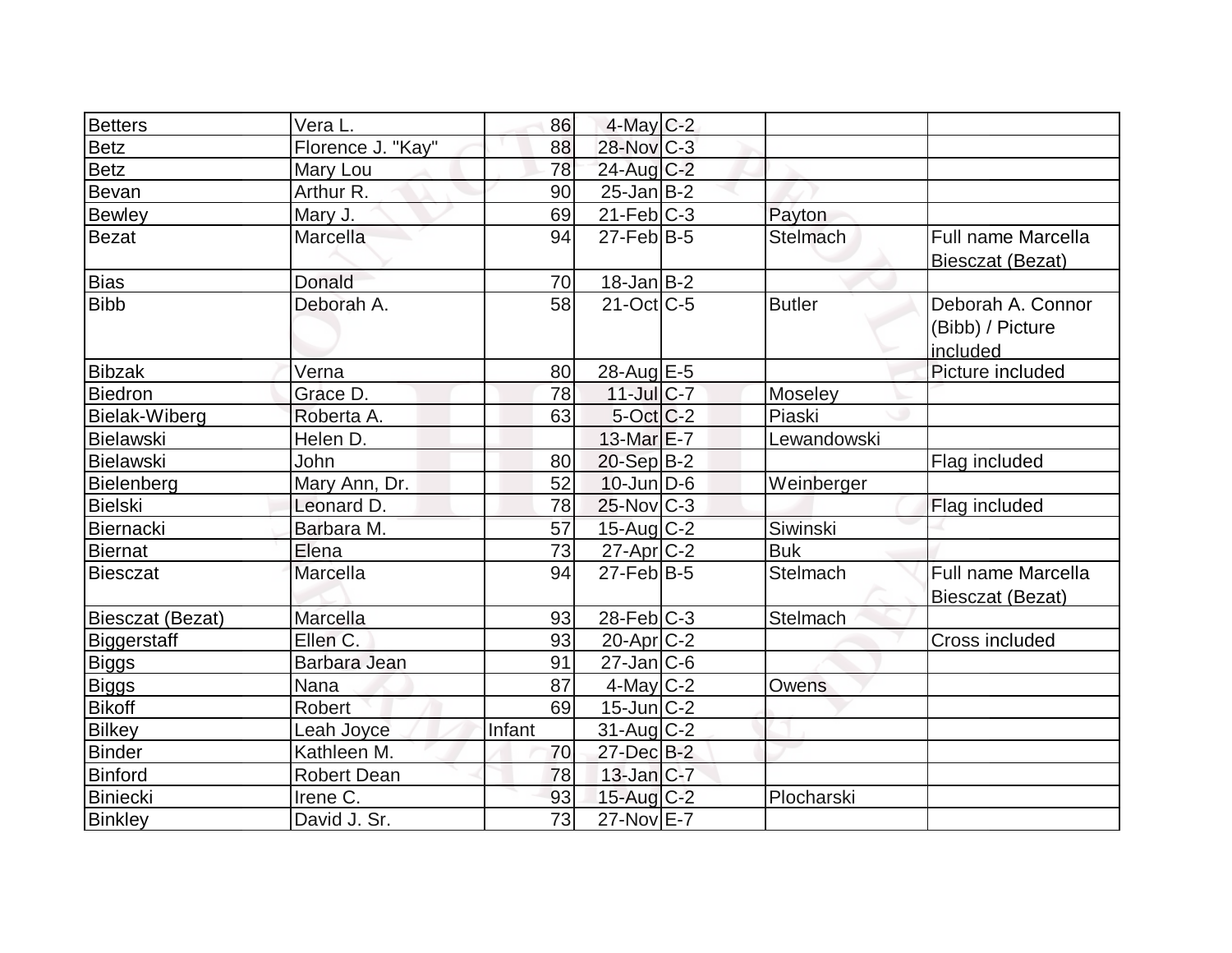| Binkley         | Hilda M.            | 92 | $11$ -Jun $ C-6$  |                  |                        |
|-----------------|---------------------|----|-------------------|------------------|------------------------|
| Binkley         | Jerry               | 71 | 9-Nov C-2         |                  |                        |
| <b>Biondich</b> | Louise A.           |    | $27$ -Jun $C-2$   |                  |                        |
| Birchall        | David C. Sr.        | 66 | $23$ -AugB-2      |                  |                        |
| <b>Birkhead</b> | John                | 71 | $20-Sep B-2$      |                  |                        |
| <b>Birky</b>    | Katherine M.        | 91 | 28-Mar A-19       |                  |                        |
| Bisaga          | Julian              | 87 | $10$ -Jun $D-6$   |                  |                        |
| <b>Bisbee</b>   | Ruth E.             | 85 | 28-Mar A-19       |                  | Picture included       |
| <b>Biscan</b>   | Ann                 | 86 | $5$ -Jun $B$ -6   | Furdeck          |                        |
| <b>Biscan</b>   | Betty J.            | 94 | $17-Sep B-9$      |                  |                        |
| <b>Biscuso</b>  | Albert S.           | 88 | $17$ -Aug C-2     |                  | Flag included          |
| <b>Bish</b>     | Robert "Bob"        | 58 | $13$ -Nov B-8     |                  |                        |
| <b>Bish</b>     | <b>Stephen Paul</b> | 44 | $25$ -Jul C-3     |                  | Flag included          |
| <b>Bishop</b>   | <b>Joe Earl</b>     | 65 | 25-Feb D-12       |                  | Flag included          |
| Bishop          | Suzanne L.          | 37 | $1-Aug$ $C-3$     |                  |                        |
| <b>Bisig</b>    | Roger <sub>N.</sub> | 68 | 4-Aug C-10        |                  | Flag included          |
| Bjegovic        | Alexsandra          | 75 | $8-Apr$ $C-7$     |                  | Picture included       |
| Bjelich         | Corinne             |    | $2$ -Jun $ C-8$   |                  | Cross included         |
| <b>Bjelich</b>  | Mike                | 83 | $9$ -Jun $C-8$    |                  | Flag included          |
| <b>Black</b>    | David M. "Dave"     | 82 | $9-Sep C-8$       |                  | Picture included       |
| <b>Black</b>    | LaVerne             | 81 | $2-Apr \, E-8$    | <b>Scharneck</b> |                        |
| <b>Black</b>    | Robert O.           | 87 | $10$ -May B-2     |                  |                        |
| <b>Black</b>    | Ron "Toby"          | 72 | $26$ -Apr $ B-2 $ |                  |                        |
| Blackburn       | Charlotte C.        | 78 | $1-Oct$ B-8       |                  | Star of David included |
| Blackburn       | Randy Jo            | 55 | $10$ -Jan $ C-3 $ | <b>Bernstein</b> |                        |
| Blackmun        | Gilbert F.          | 73 | $2$ -Dec $ C-7 $  |                  | Picture included       |
| <b>Blade</b>    | Raymond H.          | 98 | $13$ -Mar $E$ -7  |                  | Masonic emblem         |
|                 |                     |    |                   |                  | included               |
| Blaemire        | Robert C. "Cork"    | 86 | 9-Nov C-2         |                  | Firefighter emblem     |
|                 |                     |    |                   |                  | included               |
| Blahunka        | Steven "Shane"      | 35 | $7$ -Jul $C$ -9   |                  |                        |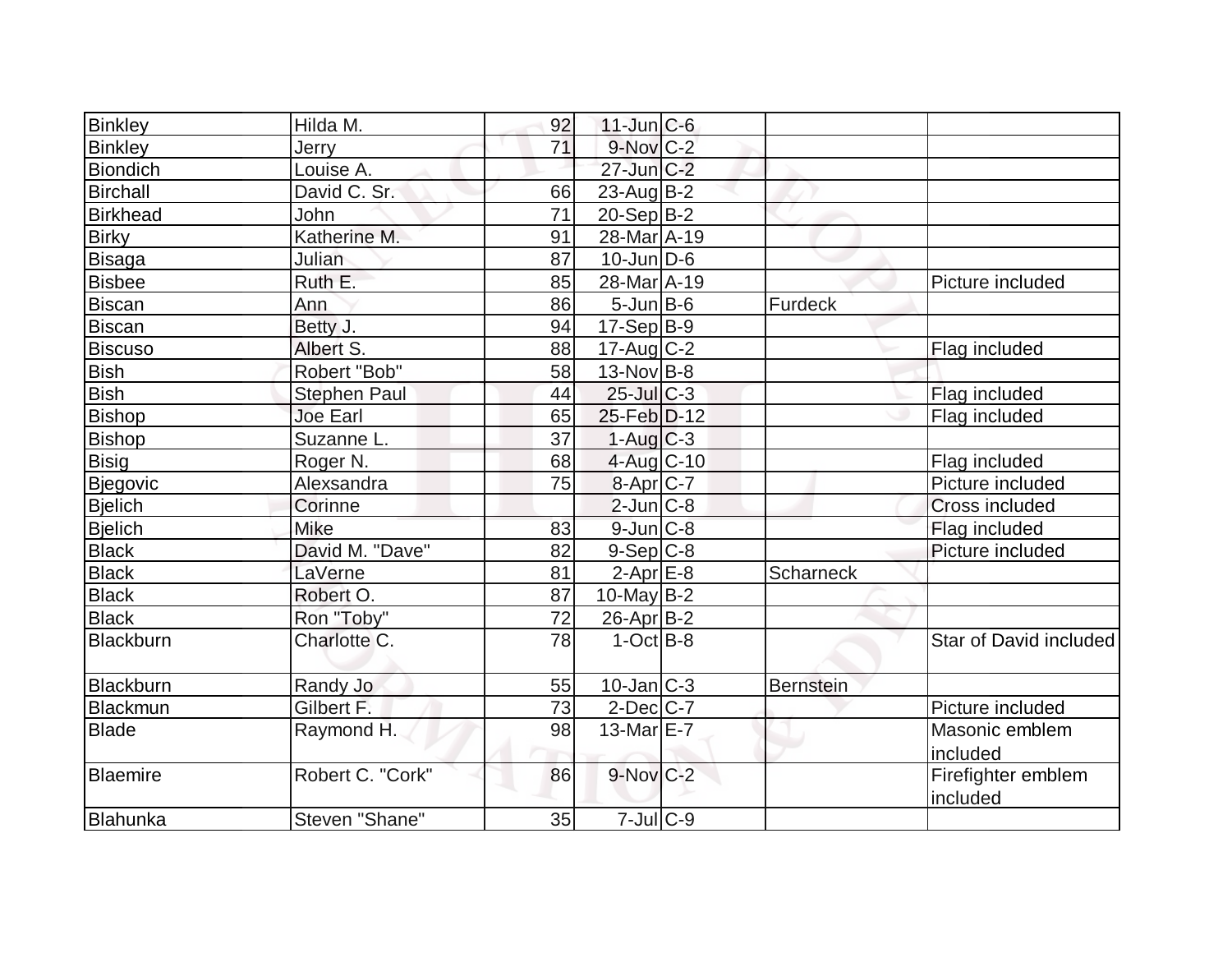| Blair              | Edward J.              | 71  | $12$ -Apr $ B-2 $ |                |                        |
|--------------------|------------------------|-----|-------------------|----------------|------------------------|
| <b>Blair</b>       | John R.                | 71  | $9$ -Jun $C-8$    |                | Flag included          |
| <b>Blake</b>       | Claudia Jean           | 62  | $17$ -Jan $C-3$   | <b>Jones</b>   |                        |
| <b>Blake</b>       | Mary M.                | 95  | $4$ -Nov $D-6$    | <b>Pieters</b> | Picture included       |
| <b>Blake-Allen</b> | Rozlyn                 | 48  | $20$ -Jul C-2     |                |                        |
| <b>Blakely</b>     | Mark William           | 51  | $11-Auq$ $C-9$    |                |                        |
| <b>Blakley</b>     | George C.              | 73  | 27-Jul C-2        |                |                        |
| <b>Blanchard</b>   | Betty L.               | 80  | $23$ -Jun $ C-8 $ |                | Picture included       |
| Blanchard          | Sidney W. Jr.          | 61  | $7$ -Jan $ D-7 $  |                |                        |
| <b>Blander</b>     | Milton, Dr.            | 82  | $14$ -May E-7     |                | Star of David included |
| <b>Blank</b>       | Dorothy L.             | 84  | $19$ -Feb $ D-9$  |                |                        |
| Blankenship        | Anna                   | 88  | $13$ -Jun $ C-3 $ |                |                        |
| Blankenship        | Francis J. "Fritz"     | 71  | 25-Feb D-12       |                |                        |
| Blankenship        | Lula                   | 53  | $13$ -Jun $C-3$   |                |                        |
| Blankenship        | Mary Ann               | 74  | $17$ -Jun $D-5$   | Kerr           |                        |
| Blankenship        | Rodger G., I, Sir      | 29  | $10$ -Nov $ C$ -6 |                |                        |
| <b>Blasingame</b>  | William D.             |     | $4$ -Mar $D-8$    |                | Masonic emblem         |
|                    |                        |     |                   |                | included               |
| Blasingame         | William Dale "Bill"    | 71  | 25-Feb D-12       |                |                        |
| <b>Blaski</b>      | Richard P.             | 77  | $20$ -May D-6     |                | Flag included          |
| <b>Blauw</b>       | <b>Richard</b>         | 95  | $7$ -Jul $ C$ -9  |                |                        |
| <b>Bleicher</b>    | Geraldine A.           | 93  | $13$ -Jun $ C-3 $ |                |                        |
|                    | "Grandma Girl"         |     |                   |                |                        |
| <b>Blesich</b>     | Vojin                  | 87  | $1-Feb B-2$       |                | <b>Greek Orthodox</b>  |
|                    |                        |     |                   |                | Cross included         |
| <b>Blimm</b>       | <b>Harriet Frances</b> | 93  | $15$ -Dec $E$ -5  |                |                        |
| Blissmer-Wolak     | Verna                  | 90  | 25-Nov C-3        | Sokolowski     |                        |
| <b>Bloch</b>       | Laverne A.             | 84  | $11$ -Jan $B-2$   | Fishback       |                        |
| <b>Bloskey</b>     | Anne B. "Teta"         | 102 | 13-Aug C-10       |                | Picture included       |
| <b>Blue</b>        | Arlene                 | 59  | $9$ -Jun $C-8$    |                |                        |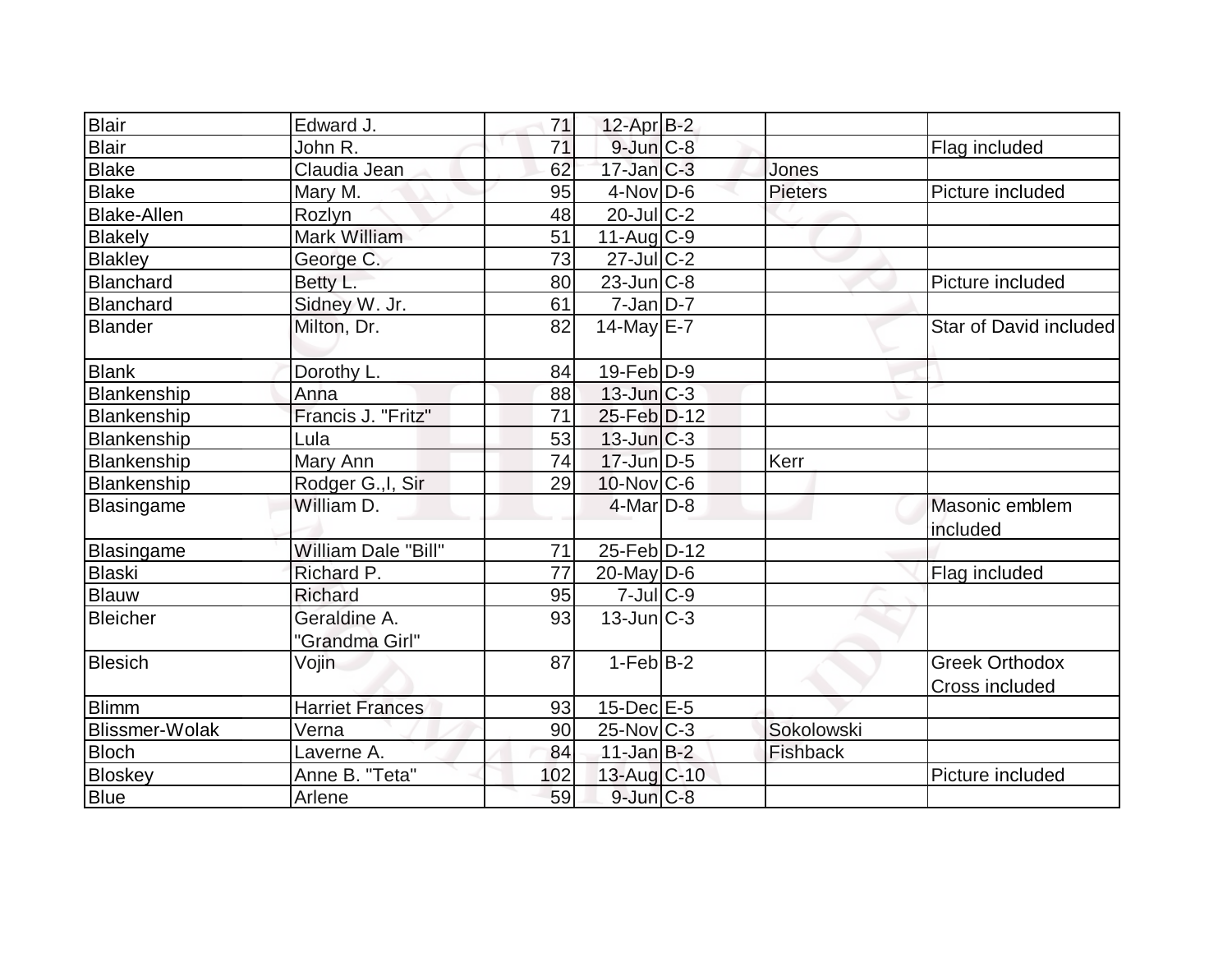| <b>Blue</b>     | <b>Edna Rosetta</b>           | 88 | $17$ -Feb $ C-10$ |                   |                   |
|-----------------|-------------------------------|----|-------------------|-------------------|-------------------|
|                 | Margarette                    |    |                   |                   |                   |
| <b>Blue</b>     | Ralph L.                      | 81 | $2$ -Apr $E$ -7   |                   |                   |
| <b>Boback</b>   | Patricia L.                   | 79 | $10-Sep$ $E-7$    | Sabo              | Picture included  |
| <b>Bobbitt</b>  | Virginia                      | 93 | $1-Nov$ B-2       |                   |                   |
| <b>Bobby</b>    | Dorothy J.                    | 79 | $2$ -Nov $ C-2 $  | Pokraka           |                   |
| Bobos           | David W.                      | 70 | $15$ -Jul $ D-7$  |                   |                   |
| <b>Bode</b>     | Robert "Bob"                  | 83 | $8$ -Jan $E$ -5   |                   |                   |
| Bodnar          | Marie Louise                  | 96 | $3-Sep B-7$       | Wojcik            |                   |
| Boecker-Romig   | Cynthia                       | 61 | $5-Sep C-3$       |                   |                   |
| <b>Boender</b>  | Velda J.                      | 82 | $16$ -Mar $ C-2 $ | Cathey            |                   |
| Boersma         | Alice R.                      | 97 | $26$ -Oct $ C-2 $ | Vanderwall        |                   |
| Boersma         | Gertrude                      | 88 | $9$ -Jul $E$ -5   | Gouwens           |                   |
| <b>Boersma</b>  | James Lee "Jim"               | 50 | $19$ -Jul B-2     |                   |                   |
| Bogdan          | Helen                         | 92 | $17$ -Mar $ C-9$  |                   |                   |
| <b>Bogner</b>   | Jerome Edward Sr.             | 85 | $3-Nov$ $C-5$     |                   | Flag included     |
|                 | "Jerry"                       |    |                   |                   |                   |
| <b>Bogs</b>     | Donald V.                     | 78 | $11 - Dec$ B-6    |                   | Flag included     |
| Bogucki         | Barry G.                      | 56 | 26-Jul B-2        |                   |                   |
| <b>Bohling</b>  | Arlene M.                     | 93 | $6$ -Jan $ C$ -6  |                   |                   |
| <b>Bohnaker</b> | <b>William Charles "Bill"</b> | 67 | $24$ -Aug $C-2$   |                   | Picture included  |
| Bohnen          | Joan                          | 64 | $17$ -Apr $B$ -7  | <b>Bugenhagen</b> |                   |
| <b>Bohney</b>   | Paul J.                       | 79 | $29$ -Jun $ C-2 $ |                   |                   |
| Bojanowski      | Lawrence W.                   | 67 | $8-Nov B-2$       |                   |                   |
| <b>Bokota</b>   | Krystyna M. D.                |    | $23$ -Jun $ C-9 $ |                   | Krystyna Sklenarz |
|                 |                               |    |                   |                   | Bokota / Picture  |
| <b>Bolin</b>    | Robert R.                     | 82 | $11-Oct$ B-2      |                   |                   |
| <b>Boling</b>   | Robert S.                     | 69 | $23$ -Jun $ C-8$  |                   |                   |
| <b>Bolt</b>     | Ralph L.                      | 85 | 19-Feb D-9        |                   | Flag included     |
| <b>Bolz</b>     | David                         | 66 | $1-Apr$ $C-8$     |                   |                   |
| Bonardi         | Vivian                        | 91 | $21$ -Mar $C-7$   | <b>Bonome</b>     |                   |
| <b>Bonczek</b>  | <b>Stanley</b>                | 89 | $3$ -Jan $ C-3 $  |                   | Picture included  |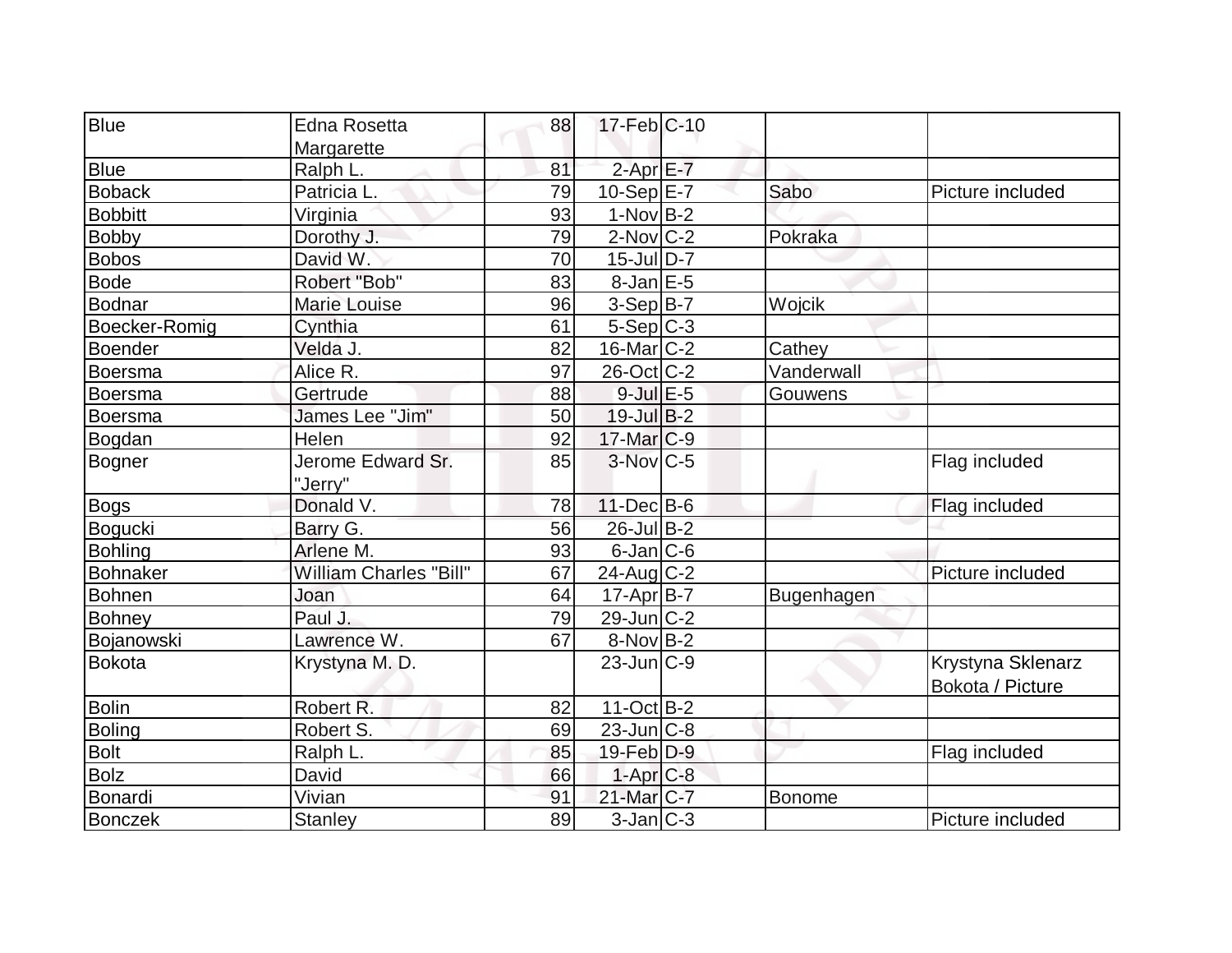| Bonilla          | Gregg A. Jr. "Bo"     | 30 | $5$ -Dec $C$ -4   |               |                                        |
|------------------|-----------------------|----|-------------------|---------------|----------------------------------------|
| Bonnell          | <b>Claude Everett</b> | 86 | $15$ -Feb $ B-2 $ |               |                                        |
| <b>Bonner</b>    | Eugene                | 57 | 12-Nov B-8        |               |                                        |
| <b>Book</b>      | James L.              | 89 | $24$ -Feb $ C-12$ |               | Flag included                          |
| <b>Booker</b>    | Kenneth R.            | 70 | $14-Sep$ C-2      |               | Flag included                          |
| <b>Booth</b>     | Josephine             | 93 | $24$ -Jun $D-5$   |               | Josephine Gustaitis<br>Booth / Picture |
| <b>Booth</b>     | Walter V.             | 66 | $7$ -May $E$ -5   |               |                                        |
| Borgmeier        | Doris M.              | 77 | $6$ -May $D-5$    |               |                                        |
| <b>Borkowski</b> | Thomas J.             | 47 | 29-Mar B-2        |               |                                        |
| <b>Born</b>      | Gina                  | 81 | $29$ -Jul C-8     | Pascucci      |                                        |
| <b>Born</b>      | <b>William Emil</b>   | 82 | $3-Sep$ B-7       |               | Flag included                          |
| <b>Boros</b>     | Rena M.               | 78 | $22$ -Jun $C-2$   |               |                                        |
| Boroughs         | Carole J.             | 86 | $6$ -Jan $C$ -6   | Olson         |                                        |
| <b>Borowiec</b>  | Sophie H.             | 83 | $19-Sep C-2$      | Naparla       |                                        |
| <b>Borst</b>     | Grace L.              | 80 | $26$ -Jul B-2     |               |                                        |
| <b>Bos</b>       | Kenneth               | 76 | $17$ -Feb $ C-10$ |               |                                        |
| <b>Bosak</b>     | Shirley L.            | 77 | $24$ -Oct C-2     |               |                                        |
| <b>Bossick</b>   | Sylvia                | 85 | $8$ -Dec $E$ -5   | Szymanski     |                                        |
| <b>Bosstel</b>   | Rosemary Joan         | 80 | $13$ -Aug C-11    |               |                                        |
| <b>Boston</b>    | <b>Jessie Lee</b>     | 88 | $12$ -Jul B-2     |               |                                        |
| <b>Bothwell</b>  | Terry A.              | 62 | $19-Sep C-2$      |               |                                        |
| <b>Bothwell</b>  | <b>Terry Lynn</b>     | 45 | $20$ -Jan $ C-9 $ |               | Picture included                       |
| <b>Botnovcan</b> | <b>Steve Gary</b>     | 68 | $29$ -Apr $ C$ -6 |               | Flag included                          |
| <b>Botsko</b>    | Anne G.               | 92 | $11-Sep B-8$      |               |                                        |
| <b>Bottos</b>    | Elizabeth "Liz"       | 81 | $21-Apr$ C-9      |               |                                        |
| Boughamer        | Victor D. Jr.         | 70 | $28-Sep C-2$      |               | Flag included                          |
| <b>Bournazos</b> | Ruth E.               | 80 | $2$ -Jul $E$ -5   | <b>Broker</b> |                                        |
| Boutcher         | Edward W.             | 76 | $19$ -Dec $C$ -3  |               |                                        |
| Bowen            | <b>Eric Keith</b>     | 44 | 28-Mar A-19       |               |                                        |
| Bowen            | Lucille               | 94 | 10-Nov C-6        | Ward          |                                        |
| <b>Bowers</b>    | <b>B.</b> Ozell       | 88 | $9$ -Oct $B$ -6   | Walker        |                                        |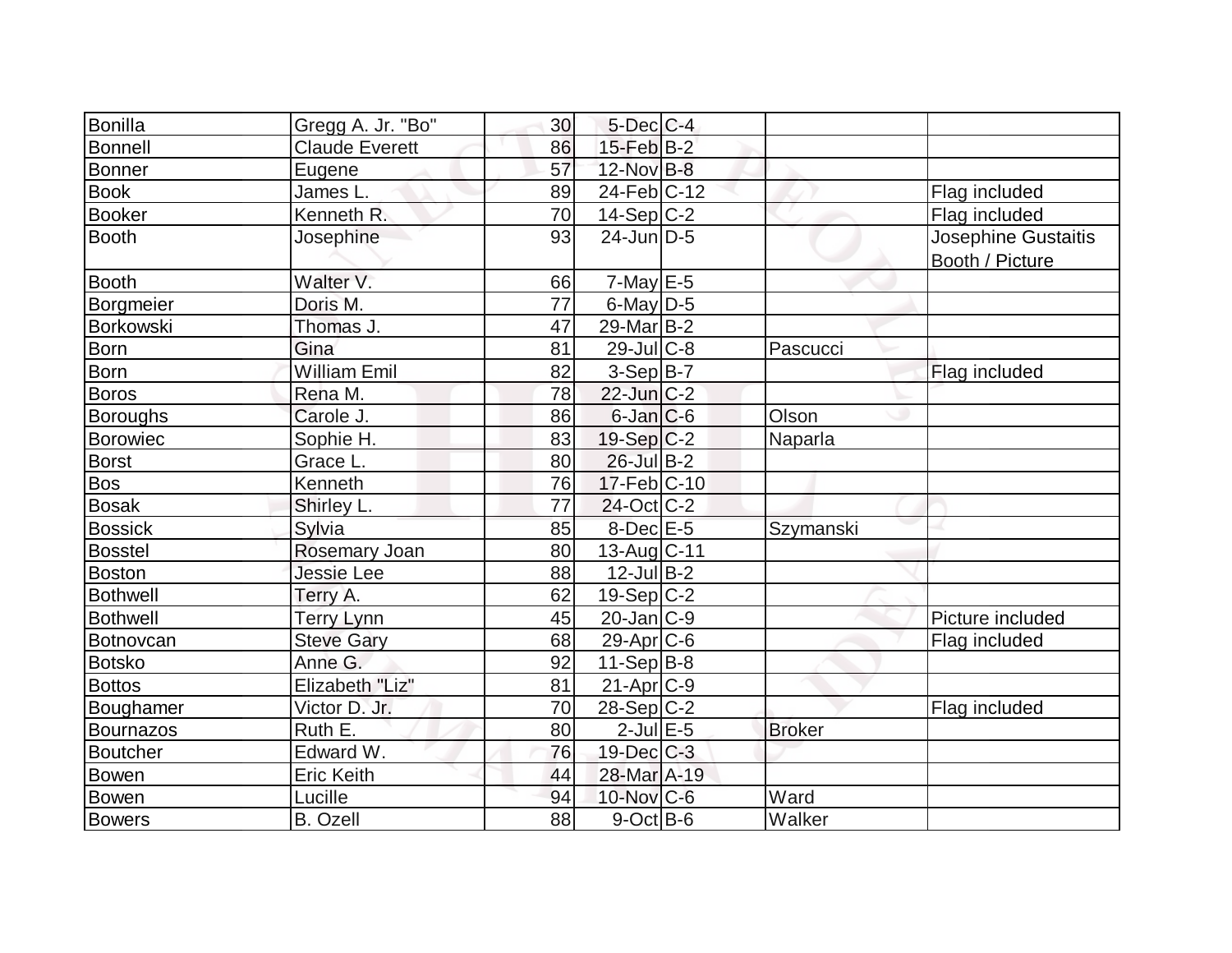| <b>Bowers</b>          | Norbert W.               | 93  | $22$ -May B-1          |                | Flag included           |
|------------------------|--------------------------|-----|------------------------|----------------|-------------------------|
| Bowling                | Michael D.               | 43  | $20$ -Jun $C-4$        |                |                         |
| Bowman                 | Cheryl A.                | 59  | 12-Oct C-2             |                |                         |
| Bowman                 | Joyce Marie              | 66  | $18$ -Jan $ B-2 $      | <b>Stevens</b> |                         |
| <b>Boxley-Gardfrey</b> | Geraldine                |     | $4$ -Nov $D-6$         |                | Picture included        |
| Boyan                  | Nicholas J. Jr. "Nick"   | 77  | $10$ -Aug $C-2$        |                | Flag included           |
| Boyd                   | Danny L                  | 58  | 18-Mar <sub>IC-9</sub> |                |                         |
| <b>Boyd</b>            | Loyd Q.                  | 91  | $23$ -Feb $ C-2 $      |                |                         |
| <b>Boyd</b>            | Loyd Q.                  |     | $7-Mar$ $C-5$          |                | <b>Memorial Service</b> |
| <b>Boyd</b>            | Norman Esco              | 82  | $25$ -Nov $ C-3 $      |                | Picture included        |
| <b>Boyd</b>            | Ricco                    | 32  | $18$ -Feb $ D-8$       |                |                         |
| <b>Boylan-Hill</b>     | <b>Ellen Louise</b>      | 76  | $26$ -Oct $ C-2 $      | Millward       |                         |
| <b>Boyle</b>           | <b>Gwendolyn Lucille</b> | 86  | $7$ -Jan $D-7$         |                |                         |
| <b>Bozarth</b>         | Crystal                  | 105 | $20$ -May $D-6$        |                |                         |
| Bozin                  | Harold J.                | 96  | $21-Oct$ $C-5$         |                |                         |
| <b>Boznak</b>          | Mabel M.                 | 95  | 13-Feb E-10            |                | Picture included        |
| <b>Braciak</b>         | Theodore S.              | 90  | $22$ -Oct B-5          |                | Flag included           |
| <b>Bradach</b>         | John A.                  | 96  | $15-Sep C-9$           |                | Flag included           |
| <b>Bradley</b>         | Catherine E.             | 87  | 21-Apr <sub>C-9</sub>  | Cleary         |                         |
| <b>Bradley</b>         | Clarence W.              | 98  | $28$ -Dec $C-2$        |                |                         |
| <b>Bradley</b>         | Rosella "Sally"          | 94  | $1-JanEE-5$            |                |                         |
| Brakebill              | Bernice R.               | 75  | $10$ -Nov $ C$ -6      | Markiewicz     |                         |
| <b>Brakley</b>         | Ann                      | 84  | $10-Apr B-7$           |                | Picture included        |
| <b>Brakulis</b>        | James                    | 74  | $14$ -Feb $C-3$        |                |                         |
| <b>Bramer</b>          | Margaret                 | 81  | $4$ -Aug C-10          | Koroluk        |                         |
| Brancheau              | Dawn Therese             | 40  | $28$ -Feb $C-3$        | Lo Verde       |                         |
| <b>Brand</b>           | Janice                   | 67  | $13-Sep B-2$           | <b>Bryant</b>  |                         |
| Brand                  | William "Bill"           | 71  | 26-Aug C-9             |                |                         |
| Brandner               | <b>Bernice</b>           | 81  | 24-Oct C-2             | Markovetz      |                         |
| Brandon                | <b>Robert Foster</b>     | 76  | $23$ -Jan B-5          |                |                         |
| <b>Brandush</b>        | Dennis D.                | 69  | $7$ -Jul $C-9$         |                | Picture included        |
| <b>Brandys</b>         | Helen T.                 | 94  | 19-May $E-6$           | <b>Karas</b>   |                         |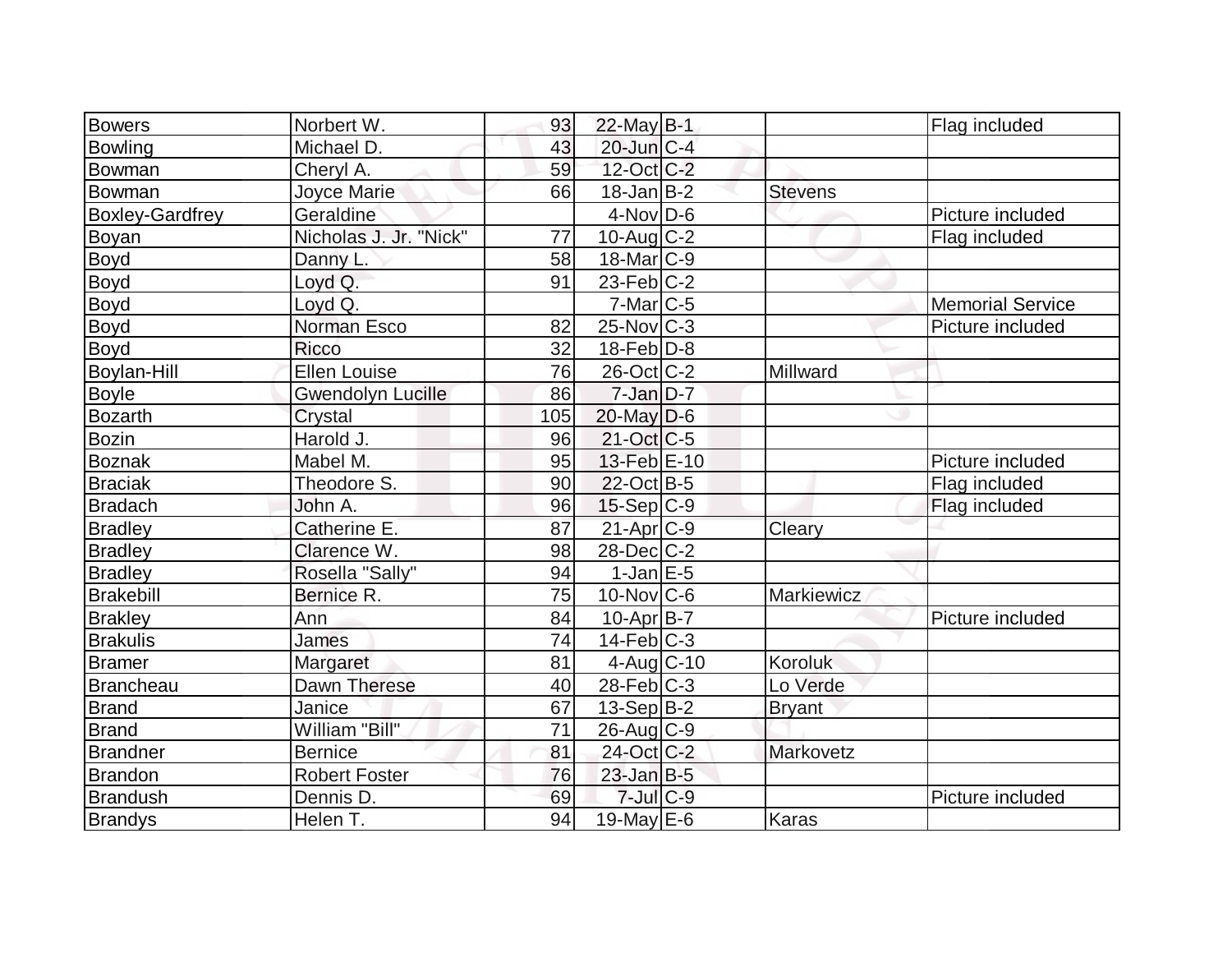| <b>Branham</b><br><b>Brannon</b><br>Branson<br>Brasel<br>Bratton<br><b>Brauer</b> | Robert R.<br>Irene<br>Delores Jean "Dee"<br>David E. Jr.<br>Evelyn G. | 63<br>82<br>78<br>55 | $2$ -Jun $C-8$<br>$27$ -Feb $ B-5 $ |               |                                                  |
|-----------------------------------------------------------------------------------|-----------------------------------------------------------------------|----------------------|-------------------------------------|---------------|--------------------------------------------------|
|                                                                                   |                                                                       |                      |                                     |               |                                                  |
|                                                                                   |                                                                       |                      |                                     |               |                                                  |
|                                                                                   |                                                                       |                      | $22$ -Nov B-2                       | Homrich       |                                                  |
|                                                                                   |                                                                       |                      | $23-Sep C-7$                        |               |                                                  |
|                                                                                   |                                                                       | 85                   | $3-Nov$ <sub>C-5</sub>              | Rohrberg      |                                                  |
| <b>Braun</b>                                                                      | Lucille                                                               | 93                   | $31$ -Dec $E-4$                     |               | Picture included                                 |
| <b>Braunlich</b>                                                                  | Frank H.                                                              | 88                   | $27 - Jan$ <sub>C</sub> -10         |               | Picture included                                 |
| <b>Bravo</b>                                                                      | Elvira                                                                | 83                   | $10-Sep$ $E-7$                      |               |                                                  |
| <b>Brawner</b>                                                                    | James L.                                                              | 82                   | $4-Feb$ $D-7$                       |               | Flag included                                    |
| <b>Brawner</b>                                                                    | Ophia M.                                                              | 88                   | $21$ -Jul $C-10$                    |               |                                                  |
| <b>Bray</b>                                                                       | Hattie B.                                                             |                      | $17$ -Jun $D-5$                     |               |                                                  |
| <b>Brazenas</b>                                                                   | Lorraine                                                              | 78                   | 30-Aug B-2                          | Janiszewski   |                                                  |
| <b>Brechner</b>                                                                   | <b>Bertha</b>                                                         | 87                   | $14$ -Feb $C-3$                     |               |                                                  |
| <b>Breckling</b>                                                                  | Kelly L.                                                              | 46                   | $13$ -Jul $C-2$                     | Cox           | Full name Kelly L.<br><b>Bernard (Breckling)</b> |
| <b>Breese</b>                                                                     | Lorena                                                                | 47                   | 8-Jun C-2                           |               |                                                  |
| <b>Bremer</b>                                                                     | Margene                                                               | 73                   | $3-Feb C-9$                         |               |                                                  |
| Brenan                                                                            | Louis Steven                                                          | 61                   | $24$ -Jul $E-5$                     |               |                                                  |
| <b>Brendel</b>                                                                    | Ted J.                                                                | 83                   | $30$ -Mar $ C-2 $                   |               |                                                  |
| Brenna                                                                            | Patricia M.                                                           | 74                   | $18-Nov D-6$                        |               |                                                  |
| <b>Brentlinger</b>                                                                | <b>Justine</b>                                                        | 93                   | $9$ -Jun $C-8$                      |               |                                                  |
| <b>Breski</b>                                                                     | Frank                                                                 | 90                   | $3-Sep B-7$                         |               |                                                  |
| <b>Breyfogle</b>                                                                  | Richard D.                                                            | 81                   | $31$ -Jan $ C-3 $                   |               |                                                  |
| <b>Brickler</b>                                                                   | John                                                                  | 86                   | $17$ -Apr $B$ -7                    |               | <b>Flag and Picture</b><br>included              |
| <b>Briedis</b>                                                                    | Valija "Vallie"                                                       | 85                   | $11-Mar D-7$                        |               |                                                  |
| <b>Briggs</b>                                                                     | Gloria T.                                                             | 76                   | $31$ -Jan $ C-3 $                   | <b>Spisak</b> |                                                  |
| <b>Briggs</b>                                                                     | Ruth E.                                                               | 79                   | $4$ -Apr $C-3$                      |               |                                                  |
| <b>Bright</b>                                                                     | Donna L.                                                              | 74                   | $2$ -Feb $C-2$                      |               |                                                  |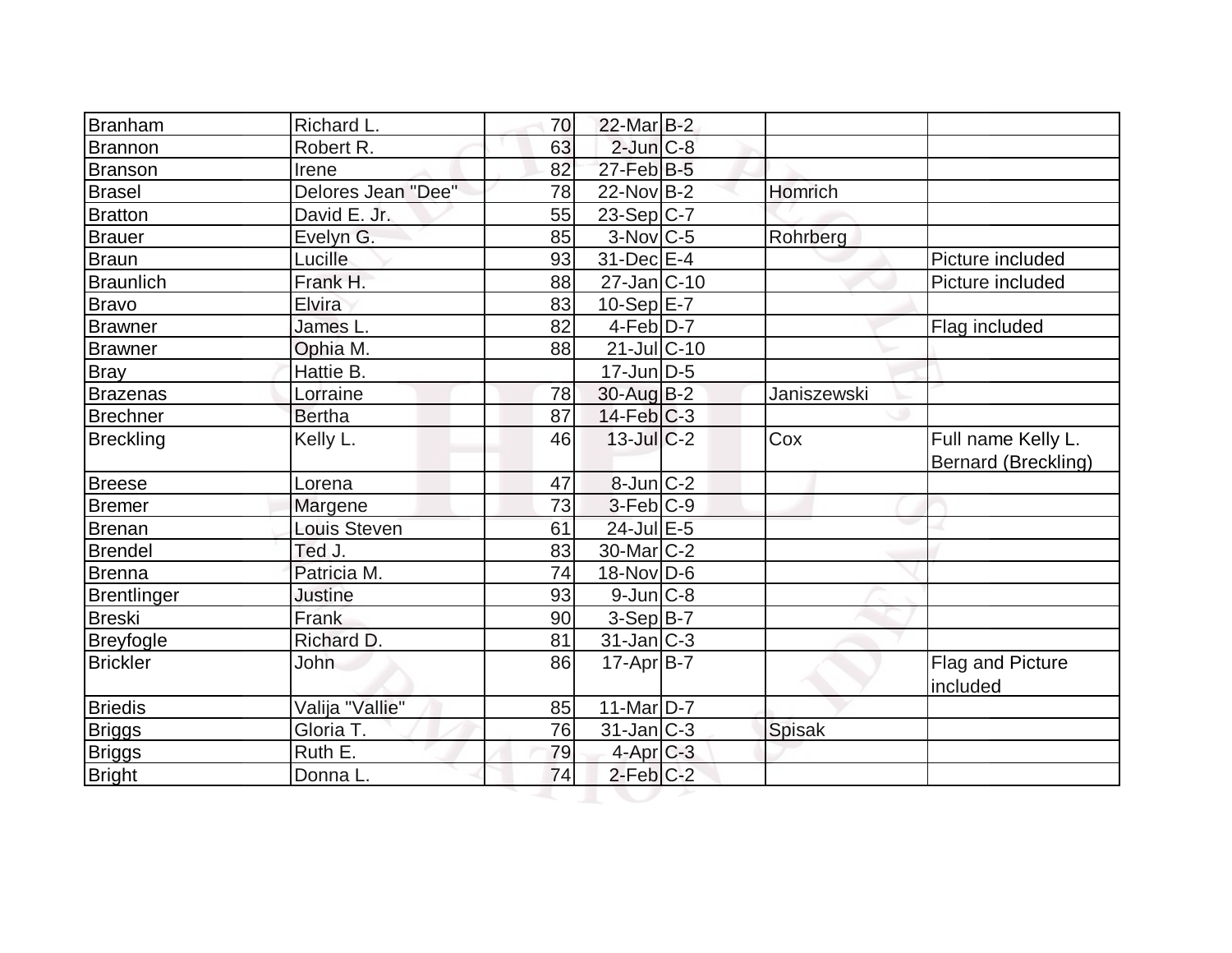| <b>Bright</b>   | Gloria Jean           | 78 | 16-May C-7               |                 | <b>Holy Resurrection</b>               |
|-----------------|-----------------------|----|--------------------------|-----------------|----------------------------------------|
|                 |                       |    |                          |                 | <b>Orthodox Cross</b>                  |
|                 |                       |    |                          |                 | included                               |
| Brimmer         | Harold "Bud"          | 68 | $5$ -Aug $C$ -8          |                 |                                        |
| <b>Brink</b>    | <b>Bruce Patrick</b>  | 52 | $18$ -Aug C-9            |                 |                                        |
| <b>Brink</b>    | Jean                  | 95 | $5-Aug$ $C-8$            | Scheeringa      | Full name Jean Brink<br><b>Kuipers</b> |
| Briski          | <b>Bessie</b>         | 86 | $18-Oct$ B-2             | Bain            |                                        |
| <b>Bristol</b>  | Kenneth               | 73 | $5$ -Mar $E$ -7          |                 |                                        |
| <b>Bristol</b>  | Kenneth A.            | 73 | 19-Mar E-5               |                 | <b>Memorial Service</b>                |
| <b>Broad</b>    | <b>Betty</b>          | 81 | $23$ -Jan B-5            | <b>Barker</b>   |                                        |
| <b>Broad</b>    | Martin Joseph         | 84 | $30$ -Mar $ C-2 $        |                 | Flag included                          |
| <b>Brock</b>    | <b>Kathryn Mary</b>   | 95 | $30$ -May C-3            | <b>Skeen</b>    | Pictures included /                    |
|                 |                       |    |                          |                 | Kathryn Luecking                       |
|                 |                       |    |                          |                 | <b>Brock</b>                           |
| <b>Brock</b>    | <b>Ronald Ray</b>     | 67 | 19-Oct C-2               |                 |                                        |
| <b>Brock</b>    | Sheila Jane           | 70 | $20$ -Feb $ C-7 $        |                 |                                        |
| <b>Brockway</b> | Albert F.             | 59 | $26$ -Jan $ C-2 $        |                 |                                        |
| <b>Brokaw</b>   | Mary Lorene           | 70 | $30$ -Jun $C-9$          | Jones           | Full name Lorene                       |
|                 |                       |    |                          |                 | <b>Brokaw Paulsen</b>                  |
| <b>Brokop</b>   | <b>Thomas Phillip</b> | 68 | $28$ -Dec $C-2$          |                 |                                        |
| <b>Bronecke</b> | Jeffrey A.            | 44 | $12$ -Jul B-2            |                 | Cross included                         |
| <b>Brooks</b>   | John Timothy "Tim"    | 48 | 24-Feb C-12              |                 |                                        |
| <b>Brooks</b>   | Johnnie               | 90 | $17-Oct$ <sub>C</sub> -2 |                 | Picture included                       |
| <b>Brooks</b>   | Marie J. "Ree-Ree"    | 74 | $21-Apr$ $C-7$           |                 |                                        |
| <b>Brooks</b>   | Robert Jr.            | 67 | 28-Dec C-2               |                 |                                        |
| <b>Broomes</b>  | Anna L. "Lady Anna"   | 96 | $16$ -Jun $ C-8$         |                 | Picture included                       |
| <b>Brough</b>   | Barbara J.            | 71 | $4$ -Apr $ C-3 $         | <b>Marquiss</b> |                                        |
| Brown           | <b>Betty Jean</b>     | 81 | $1$ -Jan $E - 5$         |                 |                                        |
| <b>Brown</b>    | Clare M.              | 81 | $2$ -Dec $C$ -7          |                 |                                        |
| <b>Brown</b>    | Dorothy L.            | 76 | $16$ -Apr $E$ -5         |                 |                                        |
| Brown           | Dorothy M.            | 84 | $15-Sep C-9$             | Banser          |                                        |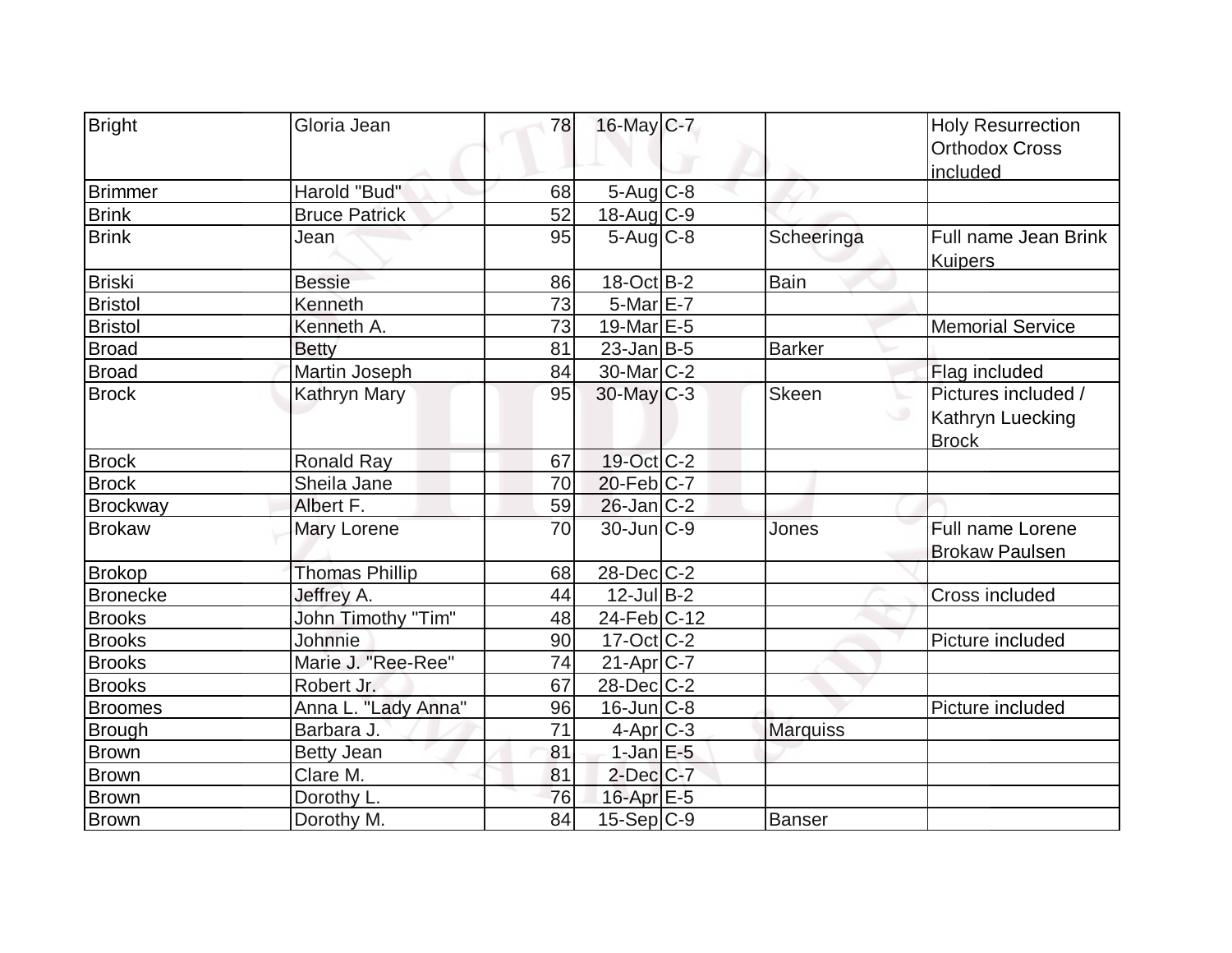| <b>Brown</b>        | Edward C. Jr.                     | 84              | $15$ -Jan $E$ -6       |              |                                            |
|---------------------|-----------------------------------|-----------------|------------------------|--------------|--------------------------------------------|
| <b>Brown</b>        | Edwin Tracy Jr. "Et"              | 83              | 27-Aug E-8             |              | Flag included                              |
| <b>Brown</b>        | James Hal                         | 83              | 24-Mar <sub>C-9</sub>  |              |                                            |
| <b>Brown</b>        | Leroy "Lee"                       | 81              | 28-Oct D-5             |              | Picture included                           |
| <b>Brown</b>        | <b>Lorraine Renee</b>             | 48              | $9 - Apr$ E-6          | Sullivan     |                                            |
| Brown               | Marcella                          | 94              | $13$ -Jul $C-2$        |              | <b>Full name Marcella</b><br>Brown (Olson) |
| Brown               | Margaret E.                       | 98              | $9$ -May $C$ -5        |              |                                            |
| <b>Brown</b>        | Margaret M.                       | 92              | 28-May E-7             |              |                                            |
| Brown               | Margaret M.                       | 92              | 25-Jun E-7             |              |                                            |
| <b>Brown</b>        | Mark "Mad Dog"                    | 62              | $28$ -Jul C-3          |              |                                            |
| <b>Brown</b>        | Marlene L.                        | 73              | $2-Sep C-8$            | Stockdale    |                                            |
| <b>Brown</b>        | <b>Ollie Marie</b>                | 87              | 26-Dec C-3             | Graves       |                                            |
| <b>Brown</b>        | Ova V.                            | 73              | $11 - Dec$ B-6         |              |                                            |
| <b>Brown</b>        | Phyllis M.                        | 83              | $4$ -Aug C-10          |              |                                            |
| <b>Brown</b>        | Richard S.                        | 80              | 11-Jul C-7             |              |                                            |
| <b>Brown</b>        | Robert D. "Coach"                 | 76              | 28-Aug E-5             |              | Picture included                           |
| <b>Brown</b>        | Roger G.                          | 66              | $2$ -Jun $ C-8$        |              | Flag included                              |
| <b>Brown</b>        | Rosemarie                         | 83              | $14$ -Jan $C$ -5       |              |                                            |
| <b>Brown</b>        | <b>Wayne Clark</b>                | 82              | 10-Mar <sub>C-11</sub> |              | Flag included                              |
| <b>Browning</b>     | Maureen                           | 54              | $1-JanEE-6$            | <b>Steed</b> |                                            |
| <b>Brubaker</b>     | Michael J.                        | 39              | $25$ -Jun $E-7$        |              |                                            |
| <b>Bruce</b>        | Lana Jean                         | 60              | $10-Apr B-7$           | Mitchell     |                                            |
| <b>Brueckheimer</b> | <b>Genevieve Francis</b>          | 82              | $25$ -Oct B-2          | Pluta        |                                            |
| Brueggeman          | Joanne                            | 63              | $12-Sep C-3$           | Kolavo       |                                            |
| <b>Brum</b>         | Sarah                             | 94              | 16-Nov C-2             | Greer        |                                            |
| <b>Brumfield</b>    | Frances                           | 89              | $7-Nov$ $C-3$          | Manteuffel   | Picture included                           |
| <b>Brummet</b>      | David E.                          | 51              | $7-Sep C-2$            |              |                                            |
| <b>Brummett</b>     | Clauda Dalynn D.C.,<br>D.A.C.N.B. | 57              | $16-Sep C-8$           |              |                                            |
| <b>Brundidge</b>    | Clem L.                           | 77              | 30-Nov C-2             |              | Picture included                           |
| <b>Brunk</b>        | Agnes C.                          | $\overline{88}$ | $20$ -Oct $C$ -8       |              |                                            |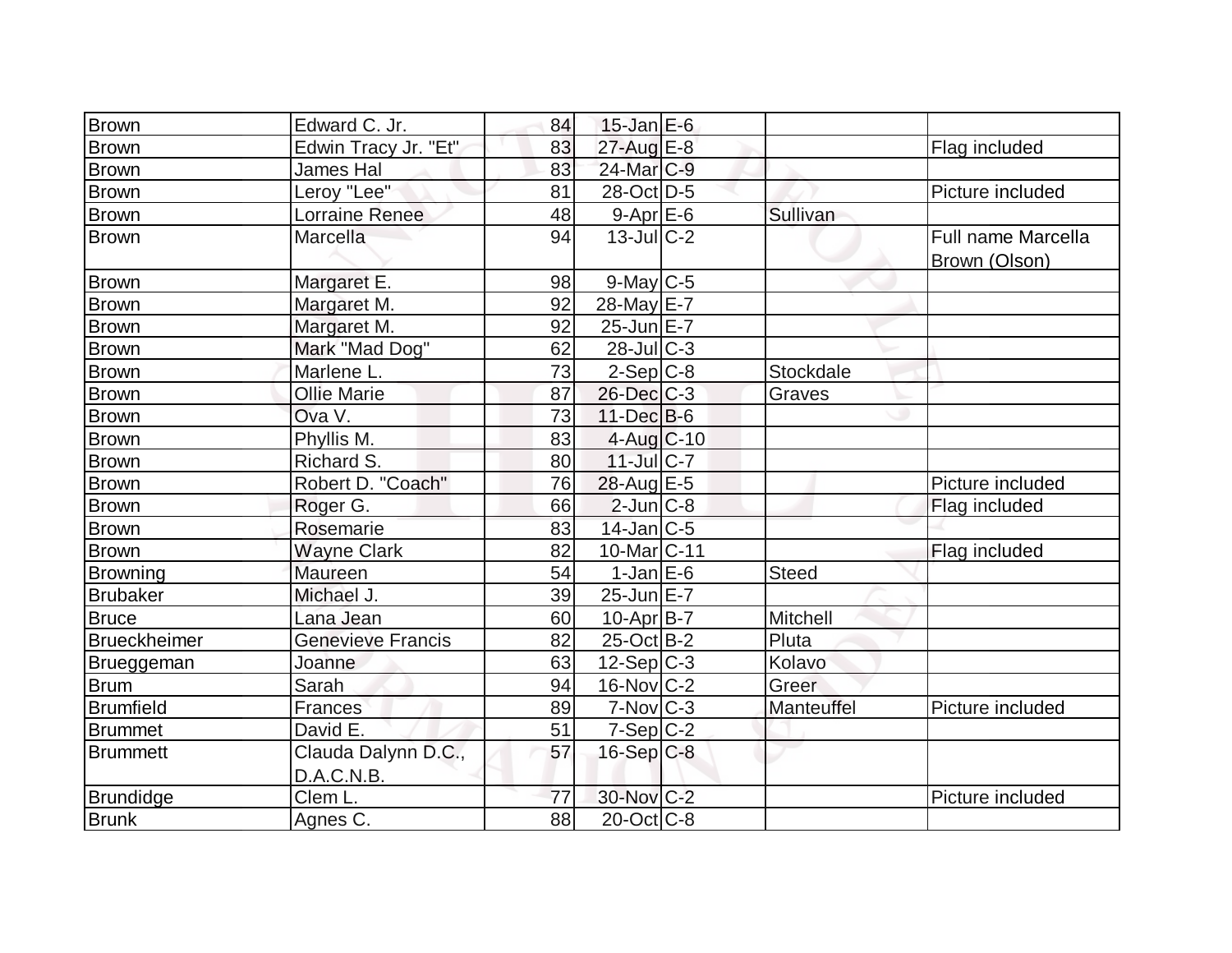| Brunker           | Jessica Lynne "Jess"          | 29 | $3-Sep$ B-7       |                  |                                    |
|-------------------|-------------------------------|----|-------------------|------------------|------------------------------------|
| <b>Brush</b>      | Tasker H. "Tack"              | 55 | $1-Sep C-10$      |                  | Flag included                      |
| <b>Bryant</b>     | Cecil                         | 88 | $20$ -Aug $B$ -7  |                  | Picture included                   |
| <b>Brynas</b>     | Jane T.                       | 85 | $7 - Apr$ $C-9$   | Albiniak         |                                    |
| <b>Bryner</b>     | Rita T.                       | 74 | $8-Apr$ C-7       | Moore            |                                    |
| <b>Bryson</b>     | Douglas K.                    | 57 | $10$ -Dec $B$ -7  |                  |                                    |
| <b>Brysz</b>      | Edward                        | 81 | 11-May $C-2$      |                  | Flag and Picture<br>included       |
| <b>Brzykcy</b>    | Clarence B.                   | 82 | $29-Sep C-9$      |                  |                                    |
| <b>Bubas</b>      | Edward F.                     | 89 | $12$ -Dec $ C-3 $ |                  |                                    |
| <b>Bucha</b>      | <b>Rose Marie</b>             | 93 | $27$ -Jun $C-2$   |                  |                                    |
| <b>Buchman</b>    | Leroy R.                      | 80 | $12$ -Apr $B-2$   |                  | Flag included                      |
| <b>Buck</b>       | Theresa M.                    | 89 | $8-Apr$ $C-7$     |                  | Picture included                   |
| <b>Buczek</b>     | Balbina "Bobbie"              |    | $6$ -Apr $C$ -2   |                  |                                    |
| <b>Buczek</b>     | Joan                          | 51 | $7$ -May E-5      | Denning          | Picture included                   |
| <b>Buczek</b>     | Peter George                  | 51 | $18$ -Mar $ C-9 $ |                  | Picture included                   |
| <b>Budgin</b>     | Nick P.                       | 93 | $22$ -Jul $C-7$   |                  |                                    |
| <b>Buehler</b>    | Richard J. "Dick"             | 93 | 27-Nov E-7        |                  |                                    |
| <b>Buffington</b> | <b>James Lee</b>              | 68 | $5-Sep C-3$       |                  | Flag included                      |
| <b>Bugos</b>      | Michael J. Sr. "Iron<br>Mike" | 54 | 24-Oct C-2        |                  |                                    |
| Buha              | Vojo                          |    | $16$ -Dec $D-4$   |                  | Serbian Orthodox<br>Cross included |
| <b>Bukala</b>     | Nancy M.                      | 55 | $31$ -Mar $ C-9 $ | <b>Boskovich</b> |                                    |
| Bukowski          | Beverly J.                    | 65 | $27$ -Oct C-8     | Celli            |                                    |
| <b>Buksa</b>      | Denis J.                      | 71 | $15$ -Dec $E$ -5  |                  | Flag included                      |
| <b>Buksar</b>     | Mary                          | 89 | $28$ -Dec $C$ -2  |                  |                                    |
| <b>Bukur</b>      | Millie Elaine                 | 75 | $10$ -Feb $ C-9 $ |                  |                                    |
| Bulanda           | Stella M.                     | 90 | $3$ -May $B-2$    | Hejmej           |                                    |
| <b>Bulla</b>      | Charles F.                    |    | 19-Sep $ C-2 $    |                  | <b>Memorial Service</b>            |
| <b>Bulla</b>      | Charles F.                    | 78 | $9$ -Jun $C-8$    |                  | Flag included                      |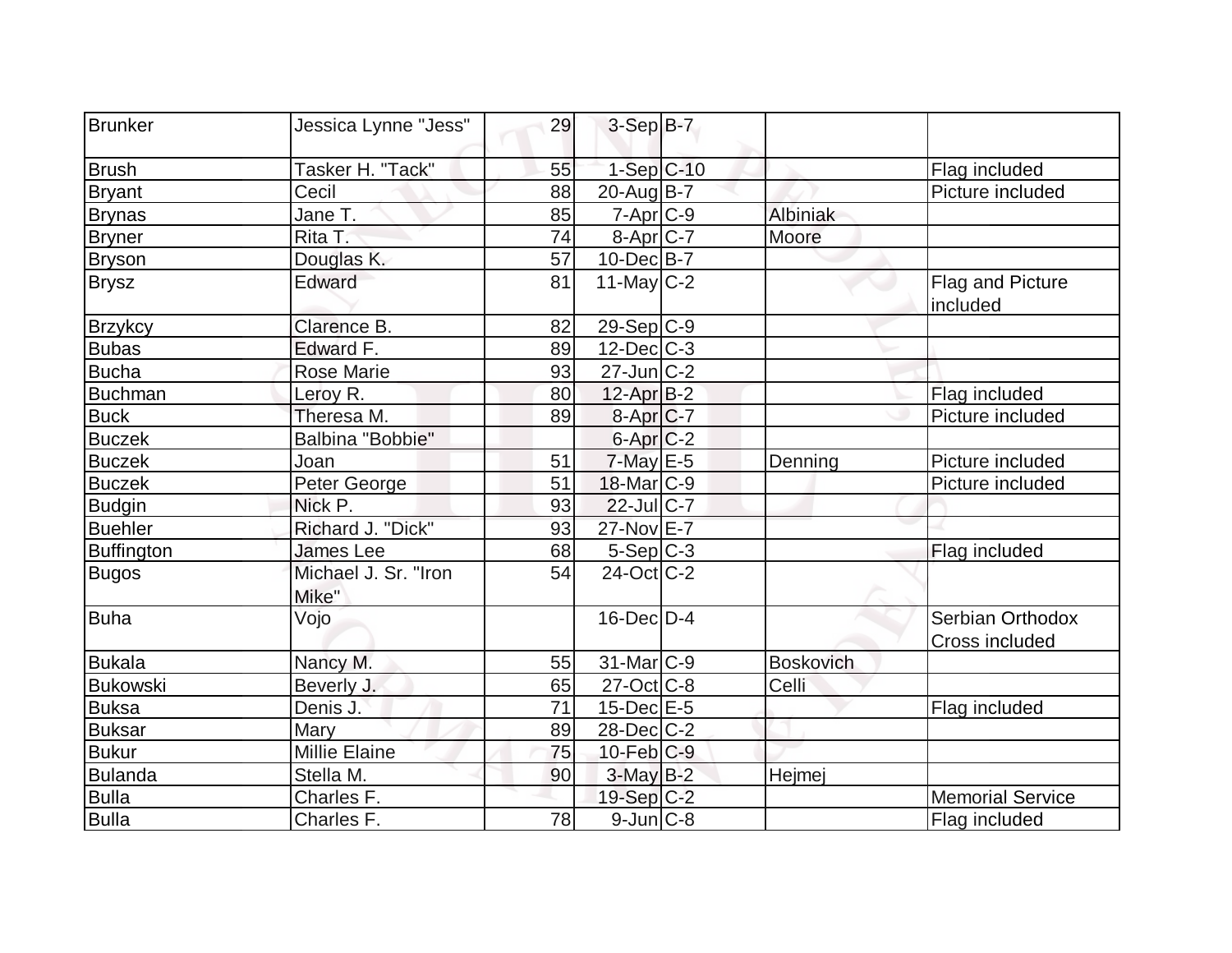| <b>Bult</b>      | Esther                | 82              | $10$ -Jul $E-4$        |              |                       |
|------------------|-----------------------|-----------------|------------------------|--------------|-----------------------|
| <b>Bultema</b>   | Lawrence O.           | 86              | 14-Sep C-2             |              | Flag included         |
| <b>Bultema</b>   | Peter Jr.             | 90              | $7$ -Dec $C$ -2        |              | Flag included         |
| <b>Bulza</b>     | Florence              | 94              | $26$ -Aug C-9          |              | Picture included      |
| <b>Bunchek</b>   | Raymond T.            | 67              | $11$ -JulC-7           |              | Flag and K of C       |
|                  |                       |                 |                        |              | emblem included       |
| <b>Buncich</b>   | John J. "Boonie"      | 69              | $23$ -May C-3          |              |                       |
| <b>Bundalo</b>   | Milan                 | 87              | $2-Sep C-8$            |              | Serbian Orthodox      |
|                  |                       |                 |                        |              | <b>Cross included</b> |
| Buoscio          | Marcella              | 101             | $20-Sep B-2$           |              |                       |
| Buoscio          | Nancy E.              | 62              | $20$ -Jun $C-4$        | Willy        |                       |
| <b>Burbick</b>   | Sophie                | 96              | $4$ -Nov $D-6$         |              | Serbian Orthodox      |
|                  |                       |                 |                        |              | Cross included        |
| <b>Burbridge</b> | Kathleen E.           | 67              | $9$ -Oct $B$ -6        |              |                       |
| <b>Burch</b>     | Marvin E.             | 64              | $7-Feb$ <sub>C-3</sub> |              |                       |
| <b>Burch</b>     | Richard C.            | 64              | $15$ -Jan $E$ -6       |              |                       |
| Burcham          | Josephine Elizabeth   | 83              | 13-Feb E-10            |              |                       |
| <b>Burczyk</b>   | Virginia S.           | 68              | $2-Sep C-8$            |              |                       |
| <b>Bures</b>     | James Jr.             | 79              | 20-Mar <sub>E-7</sub>  |              |                       |
| Burgdorf         | Ronald A.             | $\overline{77}$ | $12$ -Jul $B-2$        |              |                       |
| <b>Burgeson</b>  | Marvin L.             | 70              | 28-Aug E-5             |              |                       |
| <b>Burk</b>      | <b>Cathy Sue</b>      | 58              | $20$ -Apr $ C-2 $      | Lagneau      |                       |
| <b>Burk</b>      | William R.            | 89              | $4$ -Mar $D-8$         |              |                       |
| <b>Burke</b>     | Arthur G. Sr.         | 75              | 17-Mar <sub>C-10</sub> |              | Dove and Picture      |
|                  |                       |                 |                        |              | included              |
| <b>Burke</b>     | John W. "Jack"        | 81              | $14$ -Jan $ C-5 $      |              |                       |
| <b>Burke</b>     | Juanita               | 73              | $18$ -Apr $ C$ -5      | <b>Brown</b> |                       |
| <b>Burke</b>     | Susan E.              | 54              | $5$ -Nov $B$ -8        |              |                       |
| <b>Burks</b>     | Virginia "Aunt Ginny" | 89              | $21$ -Jan $D-7$        |              |                       |
| <b>Burnett</b>   | Barbara L.            | 69              | $29$ -Apr $C$ -6       | Mirabella    |                       |
| <b>Burnett</b>   | Marilyn M.            | 67              | $31$ -Jan $ C-3 $      | Collum       |                       |
| Burnham          | Ardetta G.            | 97              | $3-Feb C-9$            |              |                       |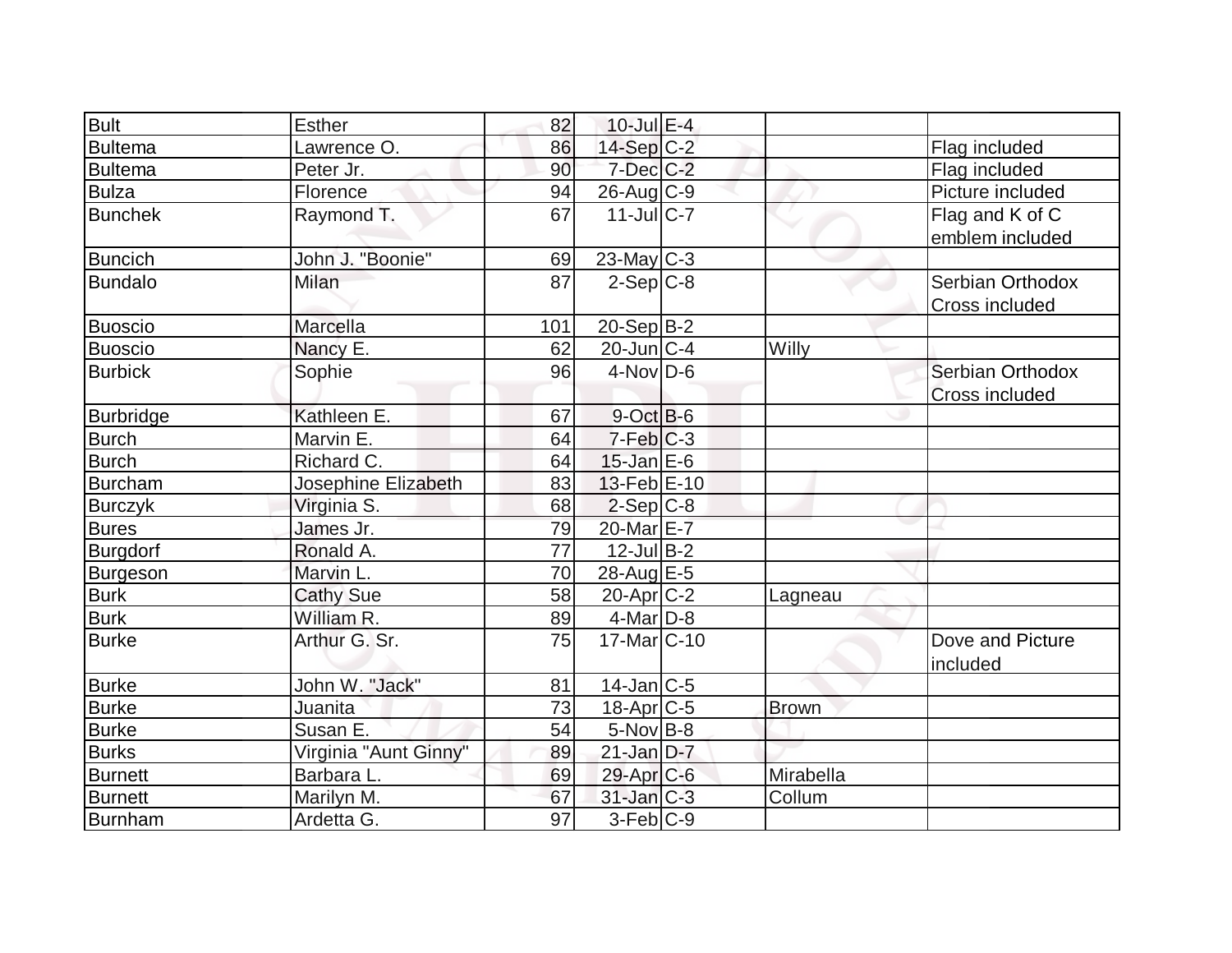| <b>Burns</b>    | James A.                   | 91 | 28-Aug E-5         |                |                  |
|-----------------|----------------------------|----|--------------------|----------------|------------------|
| <b>Burns</b>    | Robert H.                  | 85 | 26-Aug C-9         |                |                  |
| <b>Burns</b>    | Robert M.                  | 70 | $3$ -Dec $B-7$     |                |                  |
| Burnson         | William C.                 | 61 | $11$ -May C-2      |                | Picture included |
| <b>Burrus</b>   | Homer                      | 90 | $15-Sep C-9$       |                |                  |
| <b>Burrus</b>   | Luciel Sophia              | 94 | $5$ -May $E$ -8    |                |                  |
| <b>Burrus</b>   | <b>Mary Ursula</b>         | 89 | $8$ -Mar $ B-2 $   | Pedavoli       |                  |
| Burski          | <b>Mildred Margaret</b>    | 87 | $22$ -Mar $B-2$    | <b>Stowell</b> |                  |
| <b>Burt</b>     | Jack Frost Jr. "Brady"     | 84 | $16$ -Jun $C-8$    |                | Picture included |
| <b>Busch</b>    | Dorothy Eleanor            | 91 | $5$ -Jan $ C-2 $   | Funke          |                  |
| <b>Busch</b>    | John                       | 74 | $14$ -Jan $ C-5 $  |                | Flag included    |
| Busch           | <b>Lorraine Mae</b>        | 85 | 3-Sep B-7          | Knuth          |                  |
| <b>Bush</b>     | Douglas H.                 | 21 | $21$ -May E-6      |                |                  |
| <b>Bush</b>     | James                      | 79 | $17-Sep B-9$       |                | Picture included |
| <b>Bushman</b>  | Hazel B.                   | 99 | $9-$ Sep $C-8$     | <b>Dillon</b>  | Picture included |
| <b>Bushnell</b> | Virginia M.                | 85 | $25$ -Apr $C-3$    |                |                  |
| <b>Busker</b>   | <b>Todd</b>                | 54 | 28-Nov C-3         |                |                  |
| <b>Butler</b>   | Andrew                     | 61 | 14-Jul C-9         |                |                  |
| <b>Butorac</b>  | Olga D.                    | 93 | $17 -$ Jul $E - 5$ | Popielak       |                  |
| <b>Butoryak</b> | Ora Jean                   | 84 | $6$ -Jan $ C$ -6   |                |                  |
| <b>Butoryak</b> | Ora Jean                   | 84 | $23$ -Jun $ C-8 $  |                | Picture included |
| Butterfield     | Shere Lynn                 | 52 | 25-Mar D-7         | Hood           | Picture included |
| <b>Buza</b>     | Marie J.                   | 86 | $30$ -Aug $B-2$    |                |                  |
| <b>Buzea</b>    | <b>Stella</b>              | 99 | $1-Apr$ $C-8$      | Majka          |                  |
| <b>Buzinski</b> | Richard                    | 73 | 15-Jun C-2         |                | Flag included    |
| <b>Byarlay</b>  | <b>Ervin Eugene "Gene"</b> | 69 | $2$ -May $C$ -4    |                | Picture included |
| <b>Byers</b>    | David Allen                | 62 | $3$ -Oct $C$ -3    |                |                  |
| <b>Byers</b>    | <b>Gregory Scott</b>       | 39 | $14$ -Dec $ C-3 $  |                |                  |
| <b>Byers</b>    | Sophie A.                  | 87 | 21-Oct C-5         | Fuss           | Picture included |
| <b>Byers</b>    | Susan Kay "Susie"          | 46 | $4$ -Aug $C$ -10   |                |                  |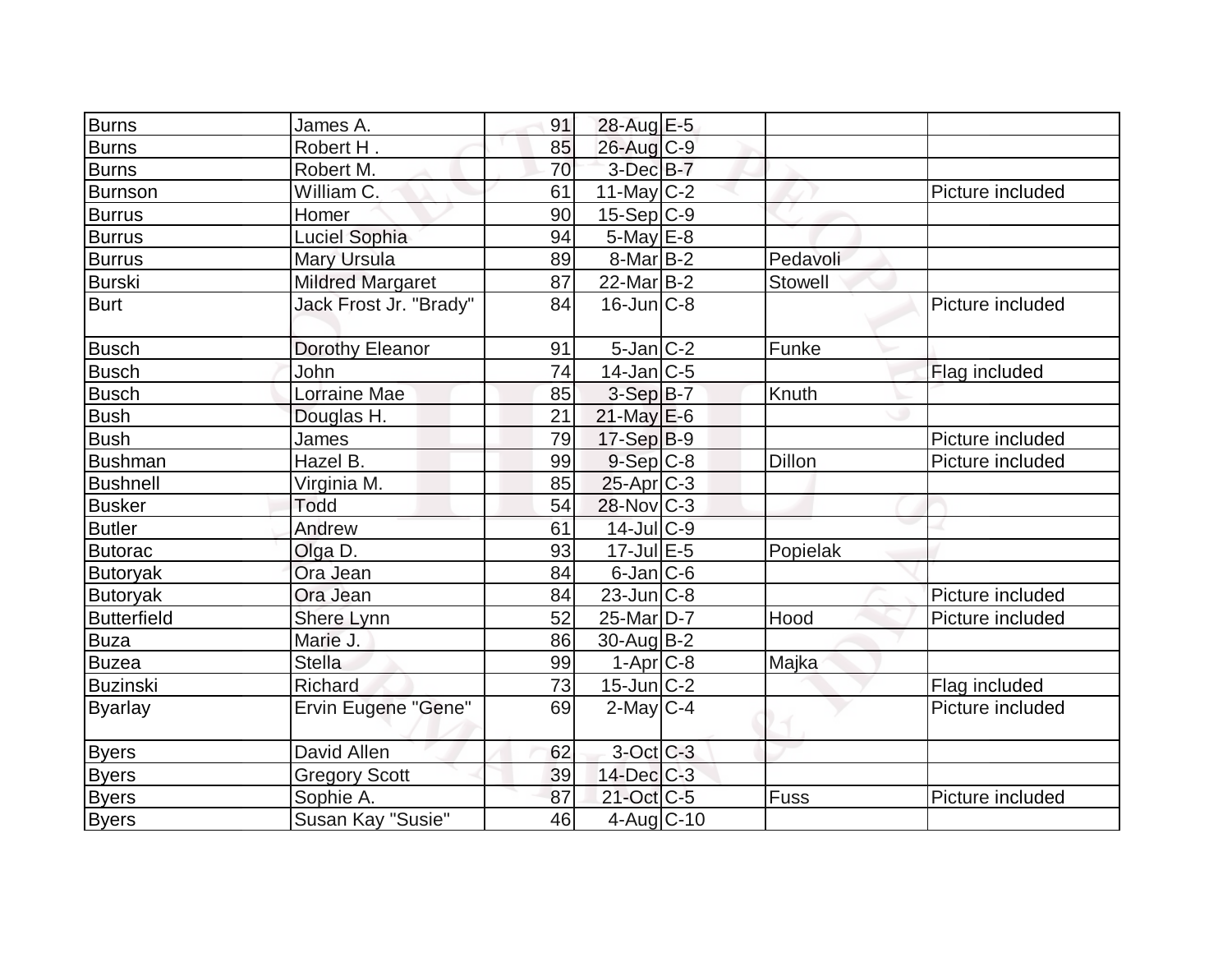| <b>Byrd</b>   | Jeannine              | 65 | 14-Mar C-7        | Biegel         |                                            |
|---------------|-----------------------|----|-------------------|----------------|--------------------------------------------|
| <b>Byrley</b> | James W. "Jim"        | 81 | $14$ -Jan $ C-5 $ |                | Flag included                              |
| Cabrales      | Becky R.              | 51 | $22$ -Jan $E-6$   |                |                                            |
| Caco          | Elaine C.             | 71 | 26-May C-10       | Foster         |                                            |
| Cada          | Stephanie M. (Sylvia) | 92 | $25$ -JulC-3      | <b>Serafin</b> |                                            |
| Cadle         | Dawn M.               | 47 | 16-May C-7        |                |                                            |
| Cain          | Lillian V. "Sis"      | 95 | $25$ -Jan $B-2$   |                |                                            |
| Cairo         | Nominata              | 61 | $2$ -Aug $B-2$    | Verta          |                                            |
| Calamaris     | <b>Carolyn Sue</b>    | 53 | $29$ -Jul $C-8$   |                |                                            |
| Calderone     | Helen c.              | 94 | $15$ -Dec $E$ -5  |                | Cross included                             |
| Calfa         | Pauline J.            |    | $20$ -Dec $B-2$   | Repay          |                                            |
| Calhoun       | lola                  | 89 | $1$ -Jul $D-5$    |                |                                            |
| Calhoun       | Thomas J. Jr.         | 66 | $20$ -Jan $C-9$   |                |                                            |
| Calinski      | Rose Angela           | 89 | $29$ -Aug $C-3$   |                |                                            |
| Calvin        | Irene X.              | 76 | $20$ -Jun $C-4$   | Economou       | Picture included                           |
| Calzacorto    | Raymond D.            | 86 | $27$ -Oct C-8     |                |                                            |
| Camacho       | Delores "Dona Lola"   | 90 | $6$ -May $D-5$    | Navarro        | Pictures included                          |
| Camacho       | Robert                | 62 | $20$ -Jan $C-9$   |                | Flag included                              |
| Camadeca      | Maybelle              | 85 | 25-Aug C-10       |                |                                            |
| Camalick      | John Joseph "Jay"     | 60 | $8$ -Jun $ C-2 $  |                | Picture included                           |
| Camarillo     | Domingo S. "Nino"     | 52 | $9-Nov$ $C-2$     |                |                                            |
| Camery        | Debra L.              | 44 | $8$ -JulC-6       | <b>Nichols</b> | Star of David included                     |
| Camp          | Luther Lee "Dude"     | 78 | $5$ -Mar $E$ -7   |                |                                            |
| Camp          | Nicholas J.           | 26 | $9$ -Jul $E$ -5   |                |                                            |
| Campbell      | Clarice               | 88 | $10$ -Jun $D-7$   | Edwards        |                                            |
| Campbell      | Florence M.           | 89 | $20$ -May D-6     |                |                                            |
| Campbell      | Jeanne E.             | 85 | $21$ -Feb $C-3$   |                | Picture included                           |
| Campbell      | <b>Leland Ray</b>     | 79 | $7 - Aug   D-9$   |                | Flag included                              |
| Campbell      | Lucille G.            | 95 | $4$ -Apr $C-3$    | Gatarich       | <b>Ukranian Orthodox</b><br>Cross included |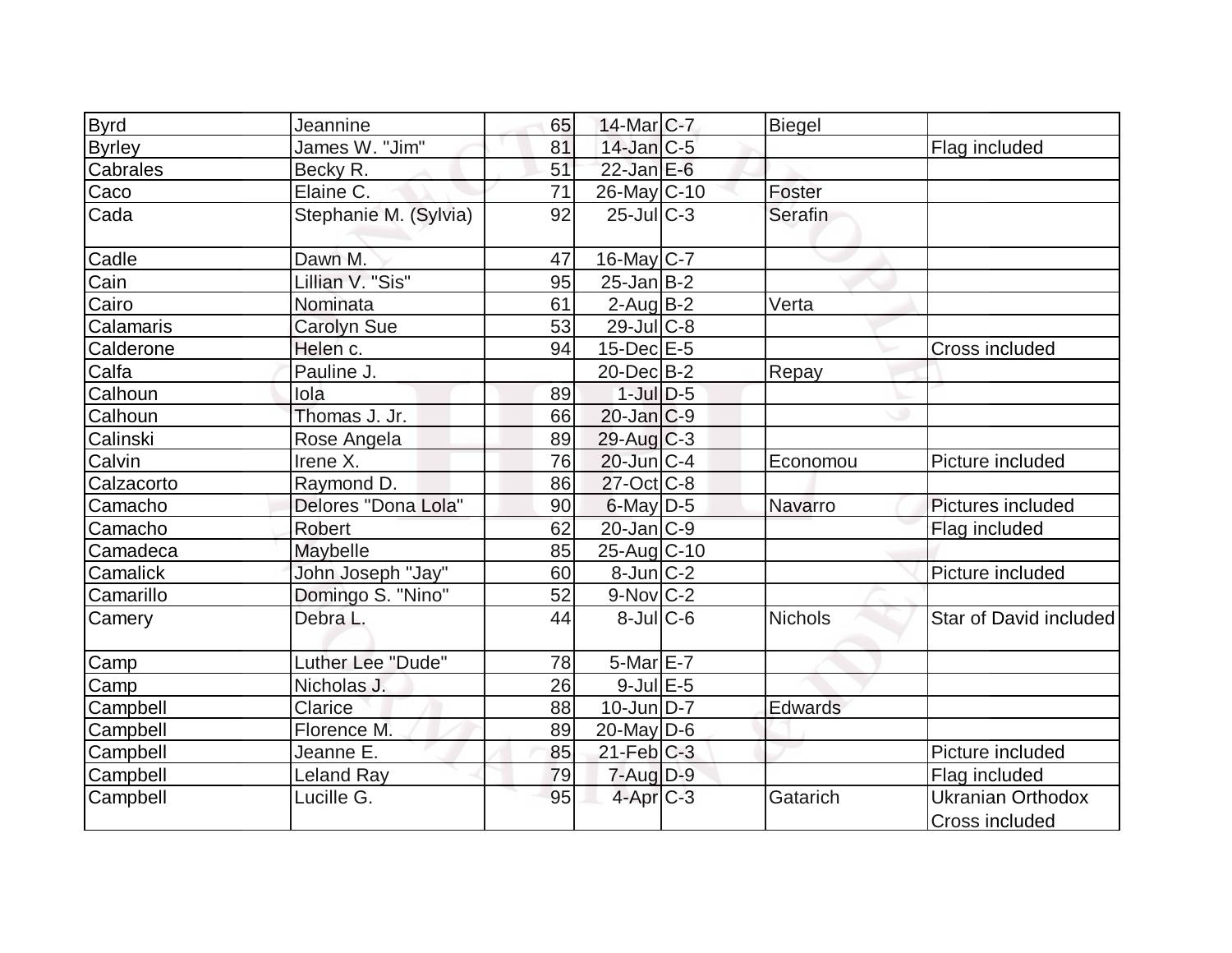| Campbell     | <b>Ryan Wesley</b>   | 32     | $9$ -Oct B-6      |                 |                        |
|--------------|----------------------|--------|-------------------|-----------------|------------------------|
| Campbell     | Shirley M.           | 60     | $3$ -Jan $C-3$    |                 |                        |
| Camperman    | Eunice E.            | 84     | $15$ -Jan $E$ -6  |                 |                        |
| Campion      | Thomas J.            | 55     | $22$ -Jun $ C-2 $ |                 |                        |
| Campioni     | Sergio               | 79     | $3$ -Jun $D-6$    |                 |                        |
| Campolattara | Anthony "Tony"       | 92     | 24-Mar C-9        |                 |                        |
| Campos       | Charles B. "Carlos"  | 79     | $11$ -Jun $C-7$   |                 | Cross included         |
|              | "Chuck"              |        |                   |                 |                        |
| Campos       | Derek Jeter          | Infant | $15$ -Feb $ B-2 $ |                 |                        |
| Canale       | Elizabeth "Liz"      | 89     | $5-Feb$ $E-7$     | Yaros           | Picture included       |
| Canchola     | <b>Basilia</b>       | 63     | $24$ -Jan $ C-3 $ | Hurtado         |                        |
| Caniga       | Arla M.              | 70     | $1-Nov B-2$       | Pluto           |                        |
| Canner       | Howard C.            | 80     | $5 - Jun$ $B - 6$ |                 |                        |
| Cannizzo     | Jessica Rose         |        | 24-Feb C-12       |                 |                        |
| Cannon       | Bettymae E.          | 78     | 28-Sep C-2        |                 | Picture included       |
| Cannon       | Charles E.           | 79     | $7-Feb$ $C-3$     |                 |                        |
| Cantu        | Roberto              | 74     | $10$ -Dec $B$ -7  |                 |                        |
| Capello      | John James "Babe"    | 66     | $2-Apr$ $E-7$     |                 | Picture Included       |
| Capello      | Lina                 | 62     | $18$ -Mar $ C-9 $ | Caparelli       |                        |
| Capone       | Lillian M.           | 89     | $16-Sep C-8$      |                 |                        |
| Capps        | Gail L. "Nan"        | 89     | $24$ -Aug C-2     |                 |                        |
| Capriotti    | Dorothy P.           | 84     | $5$ -Jun $B$ -6   |                 |                        |
| Caras        | Anthony John "Tony"  | 62     | $17$ -May B-2     |                 | Flag included          |
| Carden       | Dwane "Jack"         | 79     | $11-Feb$ C-9      |                 | Flag included          |
| Cardenas     | Francis A., Rev.     | 68     | $21-Apr$ $C-9$    |                 |                        |
| Carey        | Dorothy Ivalene      | 85     | $16$ -Mar $ C-2 $ | <b>Schwartz</b> | Full name Dorothy      |
|              |                      |        |                   |                 | <b>Ivalene Hensley</b> |
|              |                      |        |                   |                 | Carey                  |
| Carey        | J. Albert, Dr. M. D. | 90     | 7-Apr C-9         |                 | Picture included       |
| Carlisle     | Carolyn Sue          | 69     | $8$ -Jun $C-2$    | Johnson         |                        |
| Carlotta     | Elaine P.            | 70     | $19-Sep C-2$      |                 |                        |
| Carlotta     | Elaine P.            | 70     | $20$ -Oct $ C-8 $ |                 |                        |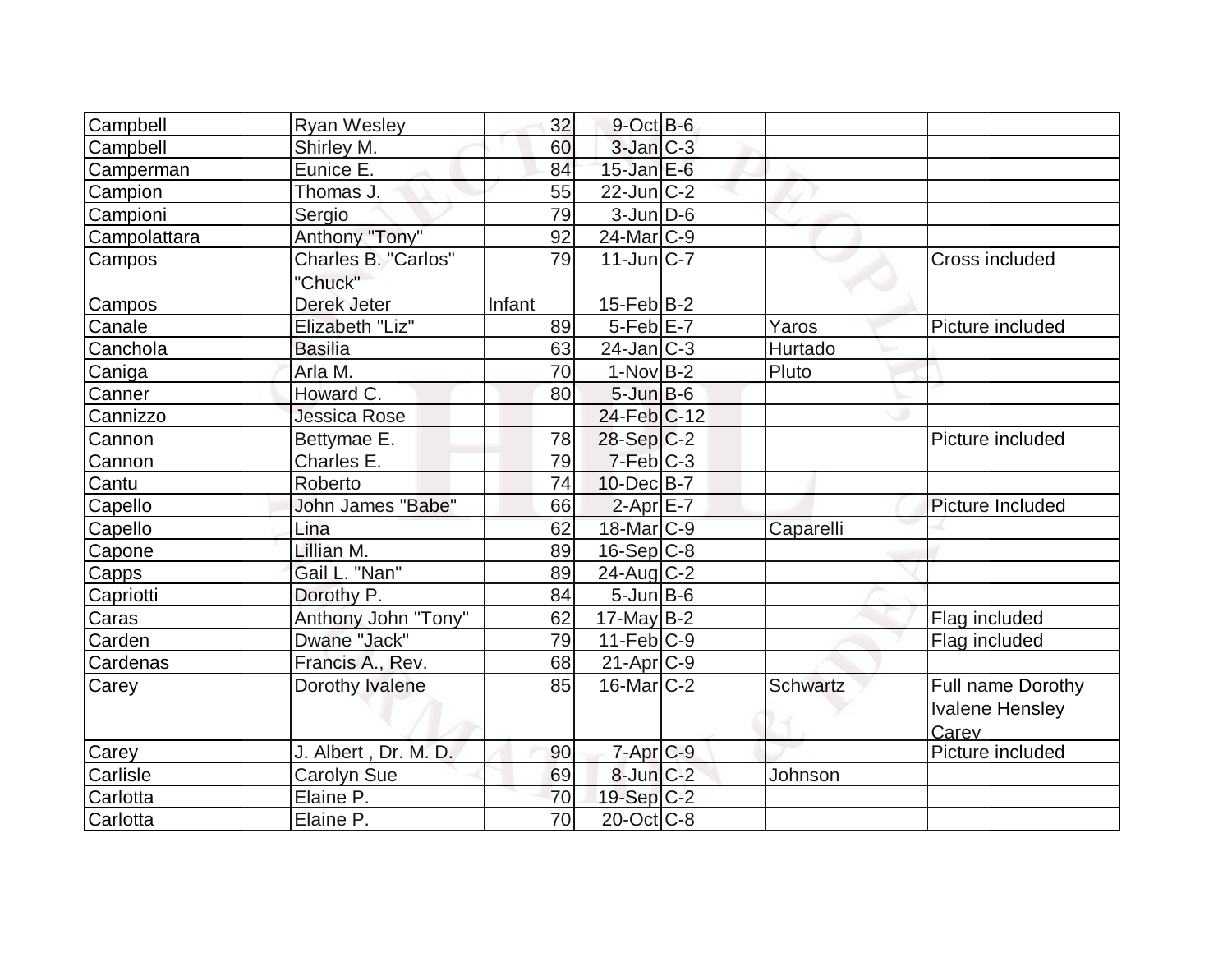| Carlson   | Amelia S.           | 88 | 28-Nov C-3        |               |                  |
|-----------|---------------------|----|-------------------|---------------|------------------|
| Carlson   | Dave Allen Sr.      | 60 | $5$ -Dec $C$ -4   |               | Picture included |
| Carlson   | Frances M.          | 93 | 29-May B-5        | <b>Burosh</b> |                  |
| Carlson   | Lillian             | 92 | $20$ -Oct $ C-8 $ | Eld           | Picture included |
| Carlson   | Patricia            | 78 | $1-JanEE-5$       | Lawrence      |                  |
| Carlson   | Robert "Bobby"      |    | $14$ -Nov $ C-5 $ |               |                  |
| Carnahan  | Margaret            | 93 | $6$ -Feb $E$ -10  | Yuhas         |                  |
| Carney    | David A. "Dave"     | 49 | $2$ -Jan $ B-4 $  |               |                  |
| Carnowski | Thomas S.           | 63 | $13$ -May D-6     |               | Flag included    |
| Carpenter | Clara               | 86 | $10$ -Jun $D-7$   | Hankosky      | Picture included |
| Carpenter | Ella                | 94 | 23-Dec E-5        | Porch         |                  |
| Carpenter | Georgia A.          | 66 | $12$ -Jan $ C-2 $ |               |                  |
| Carpenter | Jameka L. "Jama"    | 34 | 19-Mar E-5        |               |                  |
| Carpenter | Jeffrey E.          | 61 | $10$ -Jan $ C-3 $ |               |                  |
| Carpenter | Joyce R.            | 80 | $20$ -Dec $B-2$   |               |                  |
| Carpio    | Luis Salazar        | 85 | $20$ -Jan $C-9$   |               |                  |
| Carr      | Anna L.             | 77 | $5-AprB-2$        |               |                  |
| Carr      | Dorothy M.          | 82 | 21-Mar C-7        |               |                  |
| Carr      | Joseph              | 86 | $13$ -May D-6     |               |                  |
| Carr      | <b>Judith</b>       | 53 | $1-Nov B-2$       | Gonzalez      |                  |
| Carr      | Richard T. "Dick"   | 79 | $6-Sep$ B-2       |               |                  |
| Carretti  | Joyce M.            | 64 | $20$ -Oct $ C-8 $ | Gerbar        |                  |
| Carrier   | Charles C. "Bud"    | 77 | 12-Feb D-10       |               | Flag included    |
| Carrillo  | Alfonso             | 90 | 19-Sep C-2        |               | Flag included    |
| Carrillo  | Guadalupe J.        | 60 | $17$ -Jun $D-5$   |               |                  |
| Carroll   | Heidi               | 48 | $2$ -Mar $ C-2 $  | Reed          | Picture included |
| Carroll   | Leo F.              | 87 | $5-Sep C-3$       |               | Flag included    |
| Carroll   | Virginia "Ginny"    | 67 | $16$ -Feb $ C-2 $ | Fletcher      |                  |
| Carter    | Dorothy A.          | 83 | $26$ -Jan $ C-2 $ | Keilman       |                  |
| Carter    | Gale Ann            | 57 | 13-Apr C-2        | Carlson       |                  |
| Carter    | <b>Glenna Marie</b> | 81 | $23$ -Feb $C-2$   | Cox           | Picture included |
| Carter    | Lindel Luell "Bud"  | 73 | $1$ -May $E-4$    |               |                  |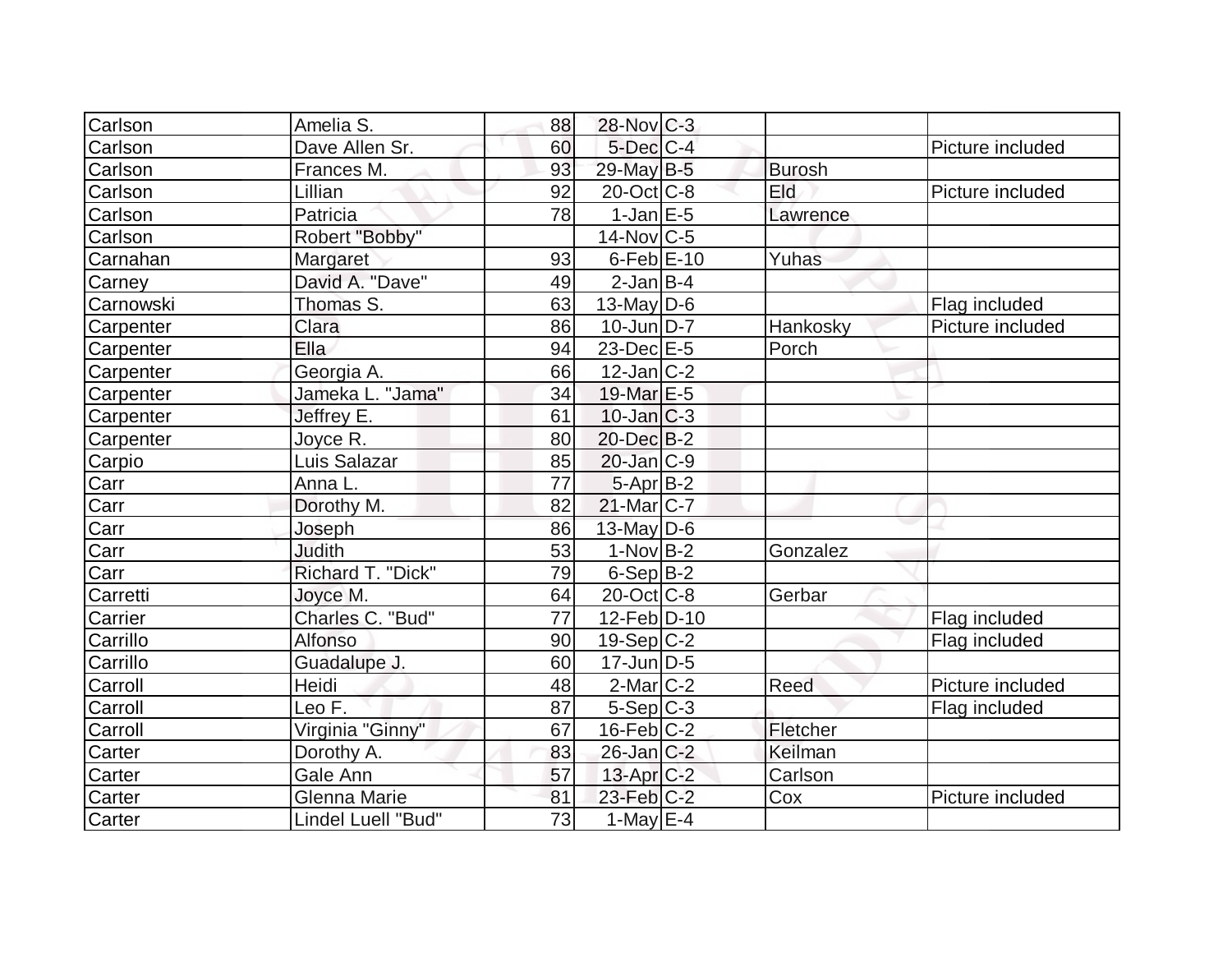| Carter-Karaffa | Rosalie                | 84  | $2$ -Nov $C-2$        |                |                          |
|----------------|------------------------|-----|-----------------------|----------------|--------------------------|
| Cartwright     | Jill                   | 46  | 23-Mar <sub>C-2</sub> | Hall           |                          |
| Carver         | Luann M.               | 54  | $4$ -Apr $C-3$        | Lynn           |                          |
| Casada         | Dorothy L.             | 85  | $31$ -Jan $ C-3 $     | Ekvall         | Picture included         |
| Casbon         | May Dell               | 91  | $21$ -May E-6         |                |                          |
| Casbon         | Ruby L.                | 83  | $3-May B-2$           | <b>Struble</b> |                          |
| Case           | Fred                   | 84  | $20$ -JulC-2          |                |                          |
| Case           | Ruby L.                | 100 | $24$ -Feb $ C-12$     |                |                          |
| Casey          | Catherine A.           | 75  | $4$ -Nov $D-6$        | Cloghessy      | Picture included         |
| Cash           | Ruth Ann               | 77  | 17-Feb C-10           | Vallo          |                          |
| Cassell        | Billy J.               | 80  | $7-Sep C-2$           |                | Flag included            |
| Castillo       | <b>Barbara Darlene</b> | 73  | $27$ -Feb $ B-5 $     | Parkhurst      | Full name Barbara        |
|                |                        |     |                       |                | DarleneCastillo (        |
|                |                        |     |                       |                | Faith-McFarland)         |
|                |                        |     |                       |                | Cross included           |
| Castillo       | <b>Barbara Darlene</b> | 73  | $28$ -Feb $C-3$       |                | <b>Cross included</b>    |
| Castillo       | Matilde R. "Tillie"    | 94  | 25-Mar <sub>D-7</sub> |                |                          |
| Castro         | Jose                   | 73  | $13$ -Apr $ C-2 $     |                |                          |
| Castro         | Melanie S.             | 67  | 24-Mar C-9            |                |                          |
| Castro         | Nicolas "Papa Nick"    | 77  | $6$ -Aug $E-9$        |                | Flag included            |
| Catanzarite    | <b>Mildred</b>         | 97  | $25$ -Jan $ B-2 $     |                |                          |
| Cates          | Maureen Jean           | 72  | $30$ -Apr $E-5$       | Goes           | <b>Full name Maureen</b> |
|                |                        |     |                       |                | <b>Jean Tucker Cates</b> |
| Catherman      | <b>Stephen Donald</b>  | 62  | 8-Apr <sub>C-7</sub>  |                |                          |
| Catsban-Holman | Sherry L.              | 61  | $14$ -Dec $ C-3 $     | <b>Bewley</b>  |                          |
| Caulk          | <b>Kelly Sure</b>      | 42  | 8-Sep C-9             | Dahlgren       |                          |
| Cavan          | Maud E. "Tubby"        | 96  | $2$ -Dec $ C-7 $      |                |                          |
| Cavanaugh      | Larry F.               | 76  | $23$ -Jul $E-7$       |                | Flag included            |
| Cavanaugh      | Thelma C.              | 95  | 27-Mar E-9            |                |                          |
| Caviggiola     | Igino H.               | 84  | $8$ -Feb $ B-2 $      |                |                          |
| Cavinder       | Flora L.               | 70  | $2$ -Nov $C-2$        | Clevinger      |                          |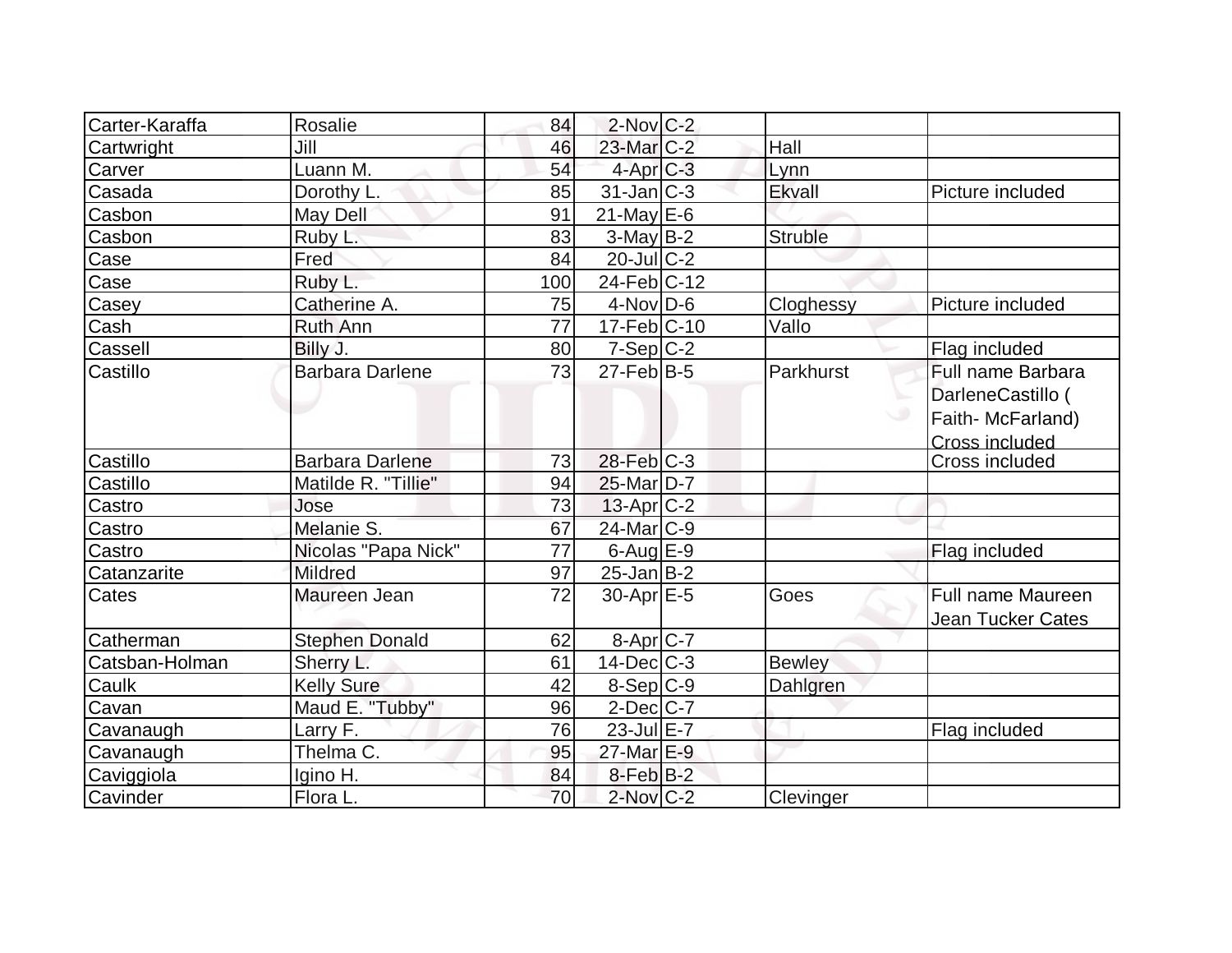| Cavinder        | Taylor Nicole "T-CAV"          | 16              | 25-May C-2              |        | Picture included |
|-----------------|--------------------------------|-----------------|-------------------------|--------|------------------|
|                 |                                |                 |                         |        |                  |
| Cefali          | Dominic Albert                 | 81              | $9$ -Aug $B$ -2         |        | Flag included    |
| Cellini         | Marillyn L.                    | 73              | $11-Auq$ <sub>C-9</sub> | Silva  |                  |
| Cencion         | Royal C.                       | 77              | $2$ -Dec $C$ -7         |        | Flag included    |
| Chaffee         | Earl E.                        | 80              | $7$ -Dec $ C$ -2        |        | Flag included    |
| Chaffee         | Suzanne L.                     | 49              | $14-Sep C-2$            |        | Picture included |
| Chajmik         | John                           | $\overline{71}$ | $22$ -Mar $ B-2 $       |        |                  |
| Chalko          | Edward W.                      | 85              | $16-Sep C-8$            |        | Flag included    |
| Chalmers        | <b>Bruce</b>                   | 61              | $12$ -Nov B-8           |        | Flag included    |
| Chandler        | Alvin Richard "Rich"           | 67              | $8-Feb B-2$             |        |                  |
| Chandler        | <b>Beverly</b>                 | 57              | 25-Jun E-7              |        |                  |
| Chapek          | Bernard W. "Bernie"            | 87              | 31-Dec E-4              |        |                  |
| Chaplin         | Thomas M.                      | 53              | $9$ -May $C$ -5         |        | Flag included    |
| Chaplinski      | Jacob Tyler                    | 17              | $9-Feb$ $C-2$           |        | Picture included |
| Chapman         | Melvin E. CDR USN              | 89              | $5$ -May $E-8$          |        | Flag and Picture |
|                 | (RET)                          |                 |                         |        | included         |
| Charebois       | Delores "Dee"                  | 77              | $20$ -Aug $B$ -7        | Cole   |                  |
| Chase           | Nancy Lynn                     | 62              | $12$ -Dec $C$ -3        |        |                  |
| Chase           | Phylllis M.                    | 80              | $9$ -Jul $E$ -5         |        |                  |
| Chavez          | Daniel S.                      | 74              | $18-Sep B-7$            |        |                  |
| Chavez          | <b>Willette Marie "Willie"</b> | 77              | $23$ -Jul $E-7$         | Deem   |                  |
| <b>Chek</b>     | <b>Christopher Alan</b>        | 31              | $18$ -Aug C-9           |        |                  |
| <b>Chentik</b>  | Augustine A.                   | 85              | 28-Oct D-5              | Anello |                  |
| Cherbak         | Wini Mary                      | 46              | 27-Sep B-2              |        |                  |
| <b>Cherones</b> | <b>Theodore "Tedd"</b>         | 81              | $11$ -JulC-7            |        |                  |
| Cherry          | June M.                        | 81              | $10$ -May B-2           |        |                  |
| Chervenak       | Steve G.                       | 70              | 17-Dec B-7              |        | Flag included    |
| Chestovich      | George F.                      | 79              | $2$ -May $C-3$          |        | Flag included    |
| Chestovich      | George F.                      | 79              | $3$ -Jan $ C-3 $        |        |                  |
| Chevigny        | Maryann                        | 76              | $20$ -Oct $ C-8$        | Rill   |                  |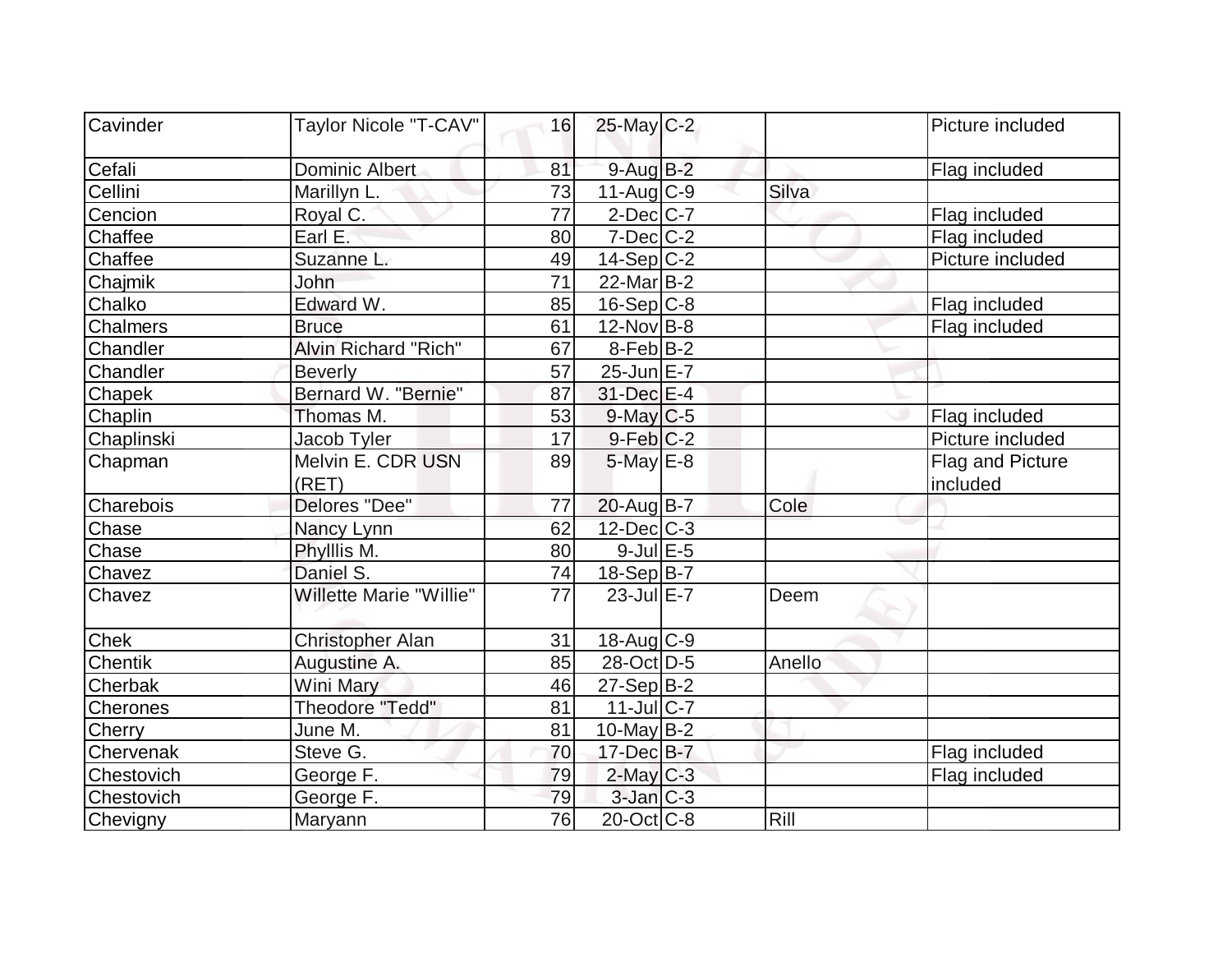| Chez              | <b>Muriel</b>          | 86 | 23-Oct B-8             |              |                       |
|-------------------|------------------------|----|------------------------|--------------|-----------------------|
| Chiabai           | Sandra J.              | 73 | $23$ -Jun $C-8$        |              | Picture included      |
| <b>Childers</b>   | <b>Adam Brett</b>      | 27 | $15$ -Mar $B-2$        |              |                       |
| <b>Childers</b>   | <b>Cledis</b>          | 72 | $27$ -Mar $E-9$        |              |                       |
| <b>Childs</b>     | Barabra A.             | 65 | 30-Dec C-7             | Jania        |                       |
| Childs            | <b>Dennis Patrick</b>  | 56 | $10-Sep$ E-7           |              |                       |
| Chlupacek         | Mabel M.               | 84 | 29-Nov B-2             | Aloia        |                       |
| Chmiel            | Celia M.               | 93 | 24-Mar <sub>IC-9</sub> |              | Picture included      |
| Chmielowski       | Mary F.                |    | $17$ -Mar $ C-9 $      |              |                       |
| Chorazyczewski    | Eugene "Gene"          | 45 | $24$ -Aug $C-2$        |              | Flag included         |
| Chovanec          | Marie H.               | 89 | $30$ -Aug $B - 2$      | Hastav       |                       |
| Chris             | <b>Ronald Lee</b>      | 69 | $4$ -Jul $C$ -5        |              |                       |
| Christ            | Ronald J.              | 59 | $19-Sep C-2$           |              | Flag included         |
| Christacakos      | <b>Marion</b>          |    | $30$ -Mar $C-2$        | Leka         | Serbina Orthodox      |
|                   |                        |    |                        |              | Cross included        |
| <b>Christakis</b> | Ann J. R. N. "Yia Yia" | 87 | $6$ -Oct $C$ -7        |              | <b>Greek Orthodox</b> |
|                   |                        |    |                        |              | Cross included        |
| Christensen       | Cecelia "Ceil"         | 74 | $21-Apr$ $C-9$         |              | Cross and Flag        |
|                   |                        |    |                        |              | included              |
| Christensen       | <b>May Delores</b>     | 91 | $24$ -Jun $D-5$        | Whiting      |                       |
| Christensen       | William "Bill"         | 82 | $21-Apr$ $C-9$         |              | Cross and Flag        |
|                   |                        |    |                        |              | included              |
| Christenson       | Margaret M.            | 86 | $15$ -Jul $D-7$        | Redar        | Picture included      |
| Christian         | Brenda R.              | 56 | 19-May $E-6$           |              |                       |
| Christian         | Pauline                | 99 | $8$ -Aug $C-2$         |              |                       |
| Christian         | Vernon Sr.             | 78 | $15$ -Feb $ B-2 $      |              |                       |
| Christopher       | Elizabeth              | 77 | $11-Oct$ B-2           | <b>Bryan</b> |                       |
| Christopher       | George L.              | 76 | $30-Sep C-8$           |              |                       |
| Chruby            | <b>Stella</b>          | 80 | $11-Sep$ B-8           |              |                       |
| Church            | Eleanor                | 84 | 20-Nov D-11            | Hoffner      |                       |
| Church            | Ruth Joan              | 82 | $23-Sep C-7$           |              |                       |
| Churitch          | Peter                  | 86 | 11-Mar $D-7$           |              | Flag included         |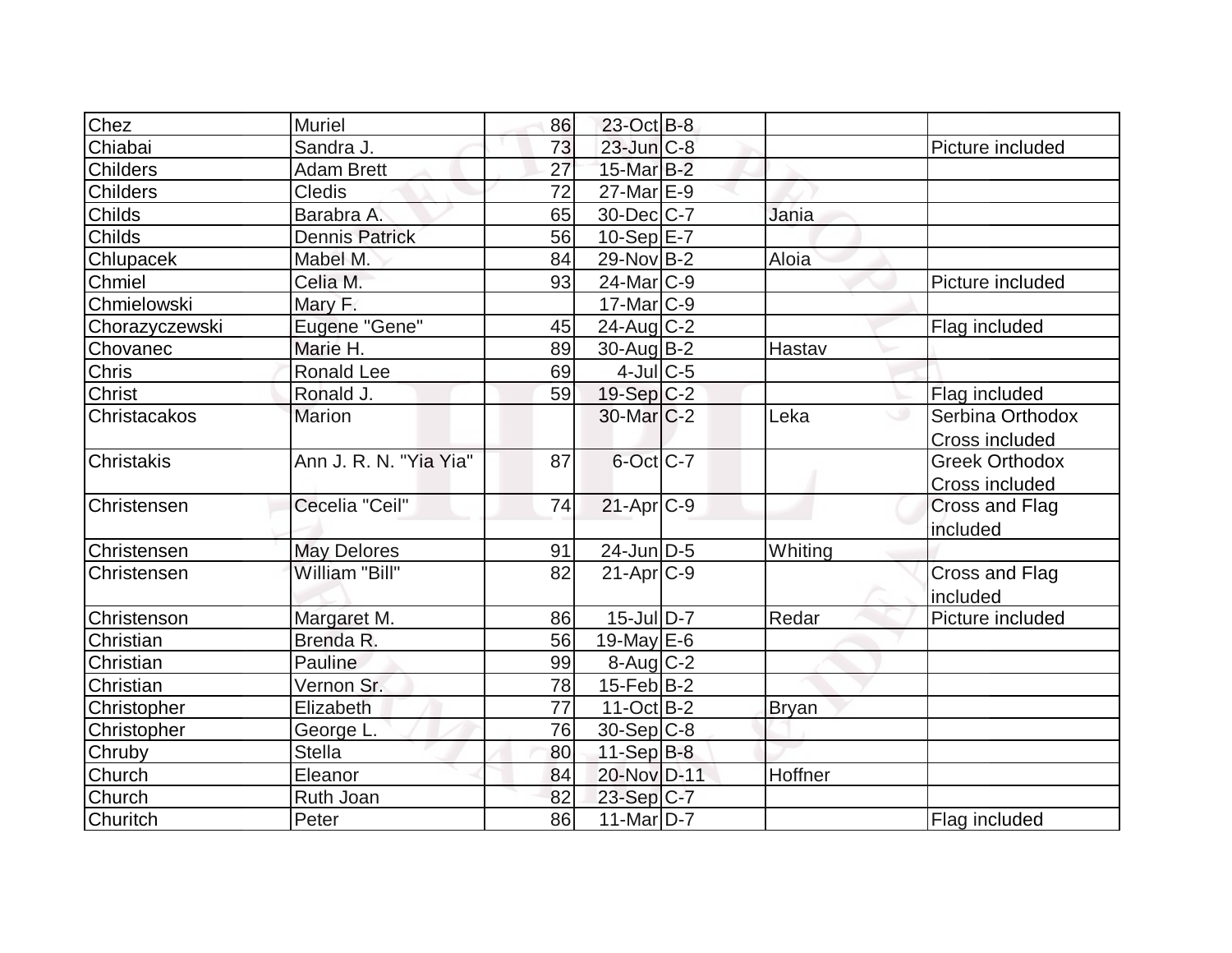| Ciabattari     | Katherine                     | 83 | $23$ -Jun $ C-8 $        | Cortese         |                                             |
|----------------|-------------------------------|----|--------------------------|-----------------|---------------------------------------------|
| Cialkowski     | Valeria P.                    | 83 | 29-Mar B-2               | Norvil          |                                             |
| Ciardetti      | Vernette Elaine               | 74 | $21$ -Feb $ C-3 $        |                 |                                             |
| Ciba           | Helen M.                      | 90 | $3-Oct$ $C-3$            | Kocur           |                                             |
| Cichy          | Elizabeth "Bettie"            | 56 | 10-Mar <sub>IC</sub> -11 |                 |                                             |
| Ciechanowski   | Rose M.                       | 96 | $14$ -Apr $ C-9 $        | Wegrzyn         |                                             |
| Cierski        | Mary D.                       | 60 | $30-Sep$ C-8             | Gerlich         |                                             |
| Ciesar         | Margaret "Peggy"              | 86 | $28$ -JulC-4             |                 | Full name Margaret<br><b>Ciesar Paulson</b> |
| Ciesielski     | Bernard A.                    | 81 | $17-Apr$ B-7             |                 |                                             |
| Cieslak        | Irene Joan                    | 86 | $30$ -Jun $C-8$          |                 |                                             |
| <b>Cieslak</b> | Stella M.                     | 94 | $18$ -Mar $ C-9 $        |                 |                                             |
| <b>Cieslak</b> | Walter B.                     | 89 | 22-Dec C-7               |                 | Flag included                               |
| Ciesynski      | <b>Richard Alfred "Ricky"</b> | 55 | $25$ -JulC-3             | ی               |                                             |
| Ciez           | Phyllis J.                    | 80 | 10-Dec B-7               |                 |                                             |
| Cihonski       | Phyllis M.                    | 70 | $31$ -Jan $ C-3 $        |                 |                                             |
| Cima DeVilla   | Filomena "Tati"               | 58 | $14$ -Apr $ C-9 $        |                 |                                             |
| Cintron        | Jose                          | 89 | 17-Mar C-9               |                 |                                             |
| Cioroianu      | Irene "Granny"                | 77 | $18$ -May C-2            | <b>Bitner</b>   |                                             |
| Cirelli        | Guy D.                        | 59 | $8$ -Mar $ B-2 $         |                 |                                             |
| Cirrincione    | Florence M.                   | 92 | $11$ -Jun $ C-7 $        | <b>Bodhaine</b> |                                             |
| Cirrincione    | Nicholas J.                   | 85 | $5$ -May $E$ -8          |                 |                                             |
| Civilins       | Linda Ann                     | 50 | $25$ -May C-2            | Tavaras         |                                             |
| <b>Clark</b>   | Carol Ann                     |    | $21$ -Mar $ C-7 $        |                 |                                             |
| Clark          | Dorothy                       | 76 | $14$ -Nov $ C-5 $        |                 |                                             |
| Clark          | Ernest C. (Ernie)             | 67 | $22$ -Apr $ C-7 $        |                 | Memorial                                    |
| <b>Clark</b>   | Sue Carol                     | 65 | 13-Feb E-10              | Darling         |                                             |
| <b>Clark</b>   | Willie Jr.                    | 77 | $18-Nov D-6$             |                 |                                             |
| Clark          | Wilma "Billie"                | 89 | 26-Oct C-3               | Randall         |                                             |
| <b>Clark</b>   | Wilma "Billie"                |    | 22-Nov B-2               |                 |                                             |
| Clarke         | Susan Jan                     | 58 | $3-Oct$ $C-3$            |                 | Picture included                            |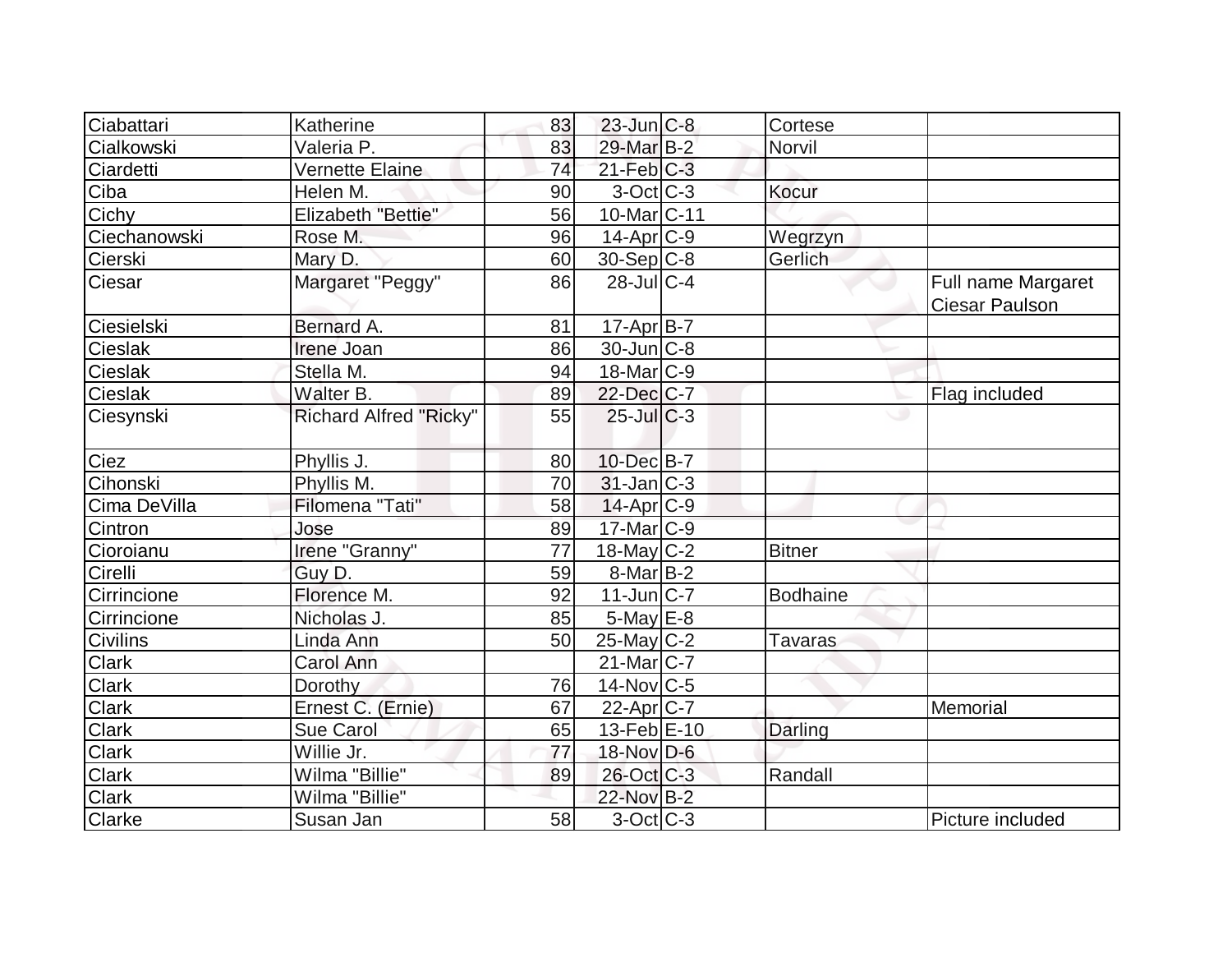| Claus        | Joseph Alan           | 50 | 25-Aug C-10              |  |                        |
|--------------|-----------------------|----|--------------------------|--|------------------------|
| Claus        | <b>Phillip Martin</b> | 61 | $25$ -Jul $C-3$          |  |                        |
| Clay         | Danny Sharkey Jr.     | 32 | $10$ -Apr $B$ -7         |  |                        |
| <b>Cleek</b> | Dorothy B.            | 99 | $6$ -Aug $E-9$           |  |                        |
| Clement      | Jeffrey C. "Jeff"     | 57 | 19-Aug C-7               |  | Picture included       |
| Clements     | AI                    | 58 | $6$ -Nov $E$ -6          |  |                        |
| Cleveand     | John W.               | 88 | 20-Oct C-8               |  |                        |
| Cleveland    | <b>Paul McMahan</b>   | 62 | $11-Feb$ C-10            |  |                        |
| Cleveland    | Robert Walter, Dr.    |    | $9$ -Jun $C-9$           |  |                        |
|              | "Bob"                 |    |                          |  |                        |
| Clevenger    | Frances "Fran"        | 76 | $13$ -Dec $B - 2$        |  |                        |
| Clifford     | <b>Todd Allen</b>     | 47 | $11-Aug$ <sub>C-9</sub>  |  | Picture included       |
| Cline        | <b>Garnet DeWayne</b> | 94 | 26-Mar E-7               |  |                        |
| <b>Cline</b> | Jay H.                | 71 | $7$ -Jul $C$ -9          |  | Flag included          |
| Clinkenbeard | Merlin W.             | 81 | $10$ -Oct $ C-2 $        |  | Flag included          |
| Clinton      | Jonathan "Jon"        | 41 | 28-Apr <sub>C-9</sub>    |  | Picture included       |
| Clippinger   | Glen B.               | 91 | $25$ -May C-2            |  | Flag included          |
| Cloghessy    | <b>Kathleen Marie</b> | 59 | $14$ -Dec $C-4$          |  | Picture / Kathleen     |
|              |                       |    |                          |  | <b>Marie Cloghessy</b> |
|              |                       |    |                          |  | <b>Schulfer</b>        |
| Clover       | Doris Evelyn          | 95 | 13-Mar $E-7$             |  |                        |
| Coapstick    | Daniel K.             | 66 | $10$ -Jul $E-4$          |  | Flag included          |
| Cobb         | James W.              | 77 | 30-Oct E-6               |  | Flag included          |
| Cobb         | Leonard Jr. "Boo"     |    | $2$ -Nov $ C-2 $         |  |                        |
| Cobb         | Michael R.            | 58 | $13-Oct$ $C-9$           |  |                        |
| Coburn       | Lenna                 | 78 | $7$ -Jan $ D-7 $         |  | Full name Lenna        |
|              |                       |    |                          |  | <b>Arter Coburn</b>    |
| Coccaro      | Louis M. "Junior"     | 74 | $31-Oct$ <sub>C</sub> -3 |  | Flag included          |
| Cochran      | James P. "Jimmie"     | 75 | $28$ -Nov $ C-3 $        |  |                        |
| Cody         | James C. "Jim"        | 87 | $17$ -Nov $ C$ -6        |  |                        |
| Cody         | Remadia "Honey"       | 74 | 18-Apr <sub>IC-5</sub>   |  |                        |
| Coffey       | Paul                  |    | $12$ -Apr $ B-2 $        |  |                        |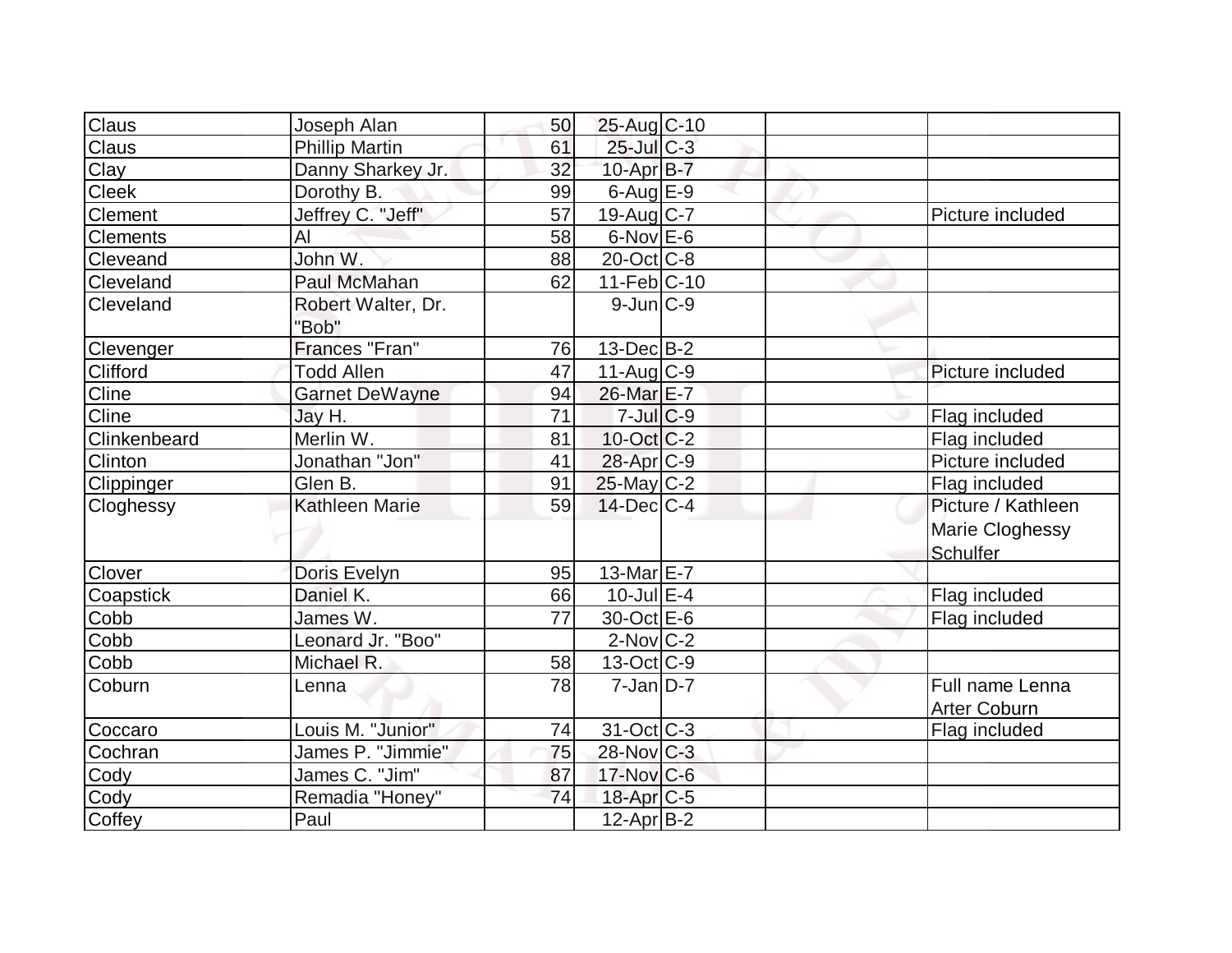| Coffield       | Pauline               | 81 | $11-Aug$ <sub>C-9</sub>          |                 |                          |
|----------------|-----------------------|----|----------------------------------|-----------------|--------------------------|
| Cohen          | Donna K.              | 71 | 25-Jul C-4                       |                 | Picture included         |
| Cokic          | Ruza                  | 82 | $28$ -JulC-3                     |                 | Serbian Orthodox         |
|                |                       |    |                                  |                 | <b>Cross included</b>    |
| <b>Colbert</b> | Violet                | 90 | $20$ -Apr $C-2$                  |                 |                          |
| Cole           | Eddie                 | 69 | $3$ -Jan $ C-3 $                 |                 | Flag included            |
| Cole           | James H. Dr.          | 86 | $4$ -Jul $C$ -5                  |                 |                          |
| Cole           | Joyce A.              | 77 | $5-Sep C-3$                      | Mortl           |                          |
| Cole           | Vincent E.            | 48 | $8 - \text{Aug}$ <sub>C</sub> -3 |                 | Flag included            |
| Coleman        | Gracie V.             | 83 | $24$ -Jan $ C-3 $                |                 |                          |
| Collazo        | Martin R.             | 92 | $27$ -Jan $ C$ -6                |                 |                          |
| Collet         | Catherine             | 87 | $31$ -May B-2                    |                 |                          |
| Collings       | Orleen                | 99 | $8$ -Jun $C-2$                   |                 |                          |
| <b>Collins</b> | Alfreda               | 84 | $11-Sep B-8$                     | Nawalaniec      |                          |
| Collins        | Kenneth P.            | 89 | $3$ -Jun $D-6$                   |                 | Flag included            |
| <b>Collins</b> | Steve T.              | 58 | $8$ -Jan $E$ -5                  |                 |                          |
| Colombo        | Mary Louise           | 72 | $21 - Feb$ <sub>C-3</sub>        | <b>Dyer</b>     |                          |
| Colon          | <b>Miguel Antonio</b> | 20 | $10$ -Feb $C-9$                  |                 | Picture included         |
|                | "Miggz"               |    |                                  |                 |                          |
| Colosimo       | Henrietta Albertina   | 97 | $14$ -Oct $ D-6 $                | Schoon          | Picture included         |
| Comanse        | Marylou               | 72 | $25$ -Jan B-2                    | Villa           |                          |
| Companik       | Michael J.            | 61 | 19-Oct C-2                       |                 | Flag included            |
| Conder         | Elizabeth "Jackie"    | 80 | $13$ -JulC-2                     |                 |                          |
| Conger         | Virginia Lee          | 76 | $5$ -May $E-8$                   | Marlow          |                          |
| Conklin        | Xandra E.             | 52 | $27$ -May D-6                    |                 |                          |
| Conley         | John D.               | 55 | $15$ -Jul $D-7$                  |                 |                          |
| Connell        | Edwin A. "Ed"         | 80 | $4-Feb D-7$                      |                 |                          |
| Connelly       | Joseph D.             | 64 | $12-Sep C-3$                     |                 |                          |
| Connelly       | Linda M.              | 63 | $11$ -Jul C-7                    | <b>McGregor</b> |                          |
| Connelly       | Lorraine              | 73 | 22-Mar B-2                       |                 | Full name Lorraine       |
|                |                       |    |                                  |                 | <b>Bardeson Connelly</b> |
| Connolly       | Jennifer T.           | 64 | $15-Sep C-9$                     |                 |                          |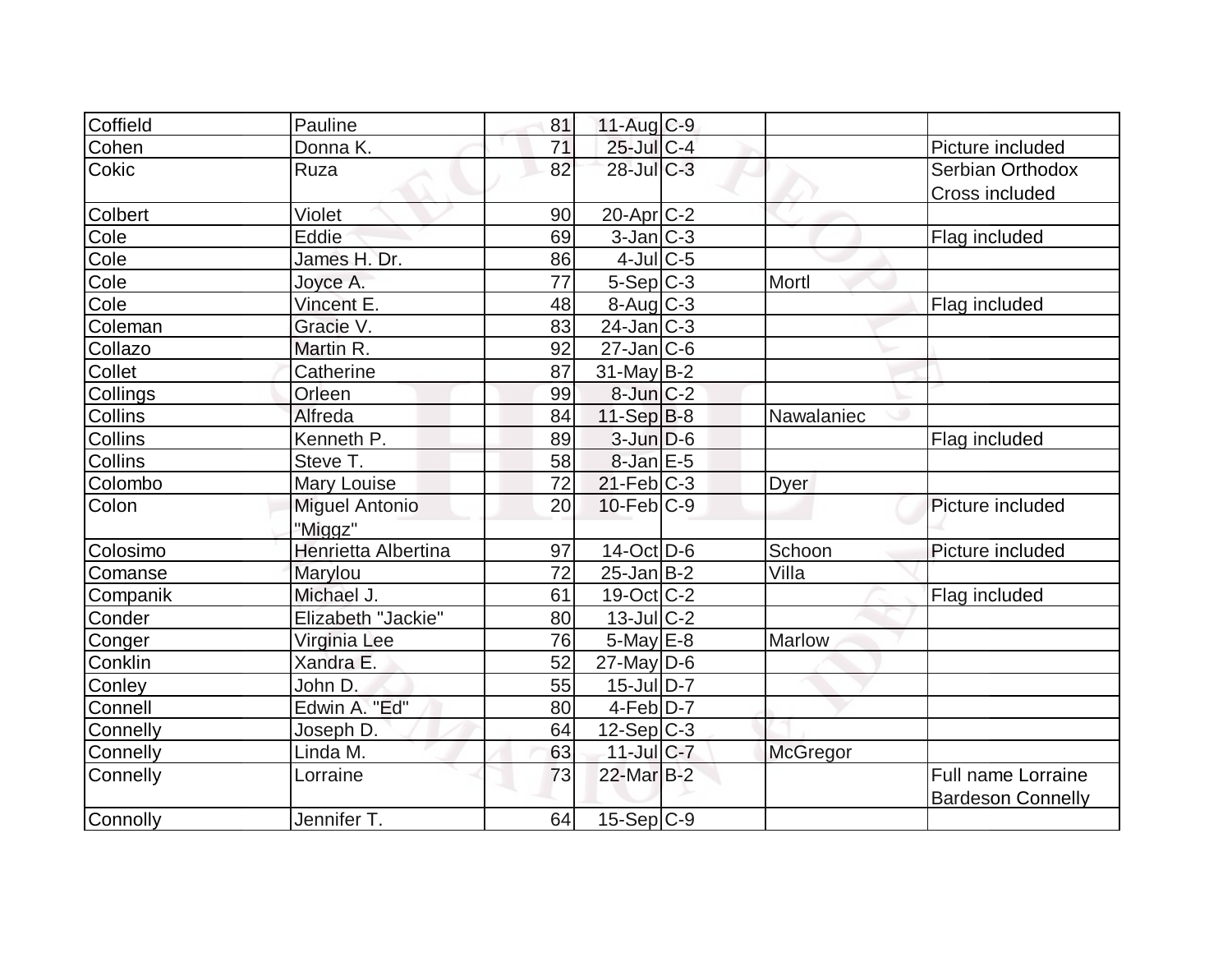| Connor         | Deborah A.             | 58 | $21$ -Oct C-5         | <b>Butler</b>   | Deborah A. Connor     |
|----------------|------------------------|----|-----------------------|-----------------|-----------------------|
|                |                        |    |                       |                 | (Bibb) / Picture      |
|                |                        |    |                       |                 | included              |
| Conover        | George Robert          | 62 | 11-Apr <sub>C-5</sub> |                 | Picture included      |
| Constantinides | Presvytera Mary        | 83 | $15$ -JulD-7          | <b>Demetris</b> | <b>Greek Orthodox</b> |
|                |                        |    |                       |                 | Cross included        |
| Contreras      | Antonio                | 88 | $9-Nov C-2$           |                 | Picture included      |
| Contreras      | Joseph A.              | 66 | $2$ -Jun $ C-8$       |                 |                       |
| Conway         | Emma Jean              | 91 | $18$ -Feb $ D-8 $     | Chiluski        |                       |
| Conway         | Robert M.              | 71 | $24$ -Dec $D-6$       |                 |                       |
| Cook           | David B.               | 58 | $24$ -Jan $ C-3 $     |                 |                       |
| Cook           | Dorothy "Dot"          | 60 | $13-Oct$ $C-9$        | Jackson         | Picture included      |
| Cook           | Gloria M.              | 82 | 8-Sep C-9             | Meneghetti      | Gloria M. Doornbos-   |
|                |                        |    |                       |                 | Cook / Picture        |
| Cook           | Ralph R.               | 76 | $18$ -Mar $ C-9 $     |                 | Picture included      |
| Cool           | Kenneth R. Jr.         | 79 | $16$ -Jun $ C-9 $     |                 |                       |
| Cooper         | Arlene D.              | 93 | $28$ -Feb $ C-3 $     |                 |                       |
| Cooper         | Donald L.              | 73 | $18-Sep B-7$          |                 |                       |
| Cooper         | Patricia L.            | 75 | $19$ -Feb $ D-9 $     | <b>Bobitt</b>   |                       |
| Cooper         | Roy Boy                |    | $24$ -Jul E-5         |                 | Picture included /    |
|                |                        |    |                       |                 | Celebration of Life   |
| Cooper         | <b>Ruth</b>            | 82 | $4$ -Dec $B$ -5       | Plemons         |                       |
| Cooper         | Ruth                   | 82 | $5$ -Dec $C$ -4       | Plemons         |                       |
| Cooper         | Sylvia June            | 73 | $2$ -Dec $ C-7 $      | Ownby           |                       |
| Cooper         | Walker H.              | 71 | $20$ -Dec $B-2$       |                 | Flag included         |
| Coppage        | Martha                 | 78 | 3-Jun D-6             |                 |                       |
| Corbel         | Lorette C.             | 66 | $9$ -Dec $ C-7 $      | Longawa         |                       |
| Corder         | Karen Rae              | 65 | $11-Apr$ $C-5$        |                 |                       |
| Corey          | Mary                   | 85 | $9$ -Jul $E$ -5       |                 | Picture included      |
| Corman         | Glen G.                | 86 | 26-May C-10           |                 | Flag included         |
| Corral         | Angela Renee           | 34 | $27$ -Jan $ C$ -6     |                 |                       |
| Corso          | Louis Angelo III "Lou" | 54 | $11-Apr$ $C-6$        |                 |                       |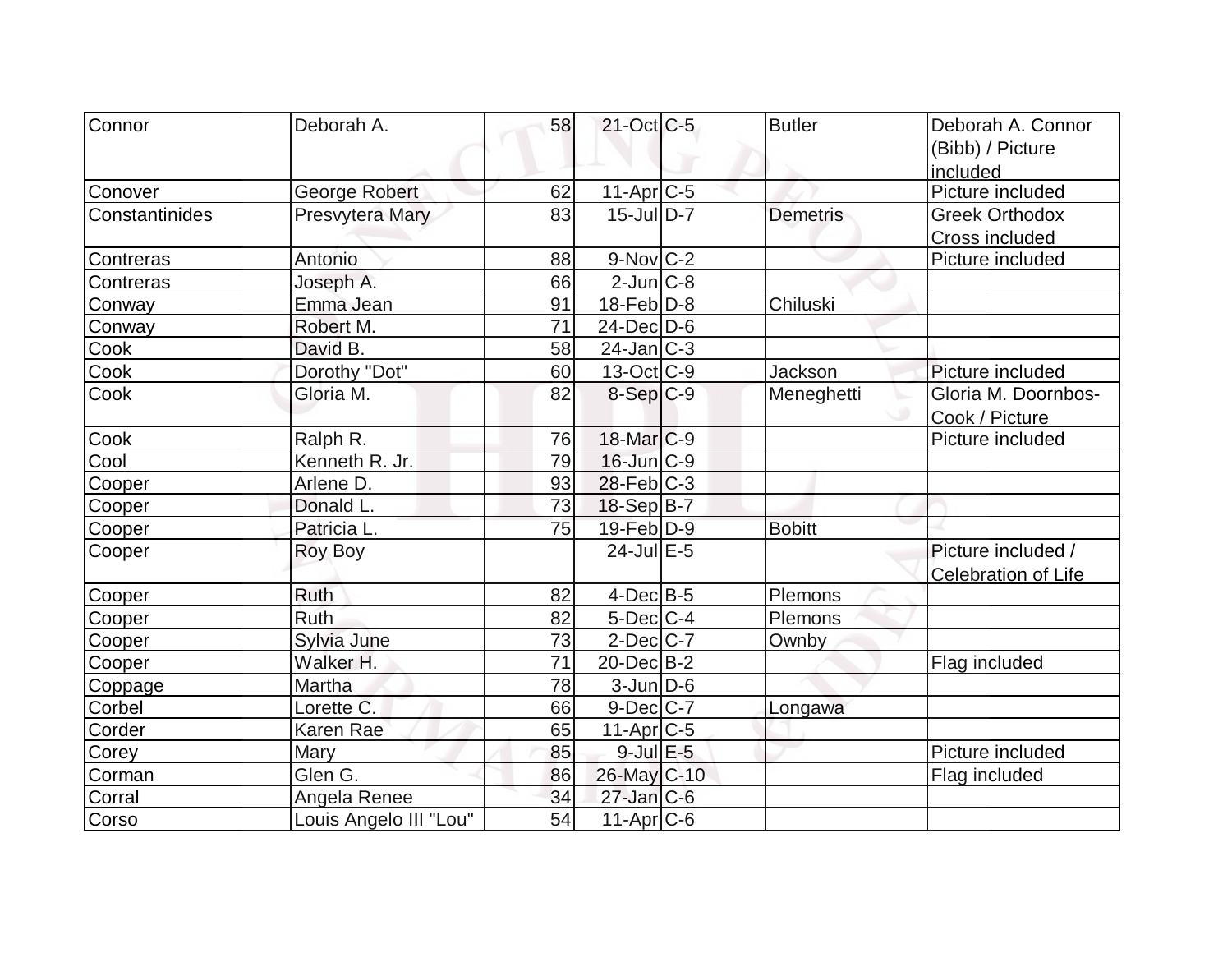| Cortazar    | Eva                    | 56       | 24-Sep D-10                |                |                                       |
|-------------|------------------------|----------|----------------------------|----------------|---------------------------------------|
| Costa       | John M.                | 88       | $10$ -Jan $C-3$            |                | Flag included                         |
| Costas      | John                   | 76       | 20-Jun C-4                 |                |                                       |
| Costello    | Albert John, Dr.       |          | $16$ -Apr $E$ -5           |                | Picture included                      |
| Costello    | <b>Frank Eugene</b>    | 43       | $26$ -Nov $E$ -9           |                |                                       |
| Costino     | Robert J. Sr. "Bob"    | 69       | $14$ -Nov $ C-5 $          |                |                                       |
| Coto        | Lucas Hayden           | 2 months | $21-Oct$ $C-5$             |                | Angel included                        |
| Cotter      | Brian J.               | 36       | $1-Oct$ B-8                |                |                                       |
| Coulopoulos | John "Coules"          | 86       | $15$ -Jan $E$ -6           |                | Flag included                         |
| Coulter     | Johnnye Beth           | 83       | $5-Sep C-3$                |                |                                       |
| Counts      | Carol Jean             | 78       | $19-Oct$ $C-2$             | <b>Burton</b>  |                                       |
| Counts      | Jewel                  | 86       | $27 - Jan$ <sub>C-10</sub> | Reed           |                                       |
| Courneya    | Martin J.              | 88       | 25-Dec B-6                 |                | Flag included                         |
| Courtright  | Adele M.               | 82       | $1$ -Jul $D-5$             | <b>Schafer</b> |                                       |
| Courtright  | Mary Katherine, Sister | 77       | $19$ -Dec $C-3$            |                | formerly Sister<br><b>Thomas Mary</b> |
| Cousnard    | Ella Louise            | 94       | $9-Nov$ <sub>C-2</sub>     |                | Picture included                      |
| Couwenhoven | Clara A.               | 82       | $26$ -Feb $E$ -7           |                |                                       |
| Cox         | Garry L.               | 60       | $16$ -Dec $D-4$            |                |                                       |
| Cox         | <b>James Edward</b>    | 67       | $11$ -Jan $ B-2 $          |                |                                       |
| Cox         | Leona                  | 75       | $4$ -May C-2               | Kerr           |                                       |
| Cox         | Leonard F.             | 75       | $11$ -Jul C-7              |                |                                       |
| Crabb       | Albert A.              | 91       | 28-May E-7                 |                | Flag included                         |
| Craft       | Melvin E.              | 81       | $23$ -Mar $ C-3 $          |                |                                       |
| Crago       | Margaret Salandra      | 87       | $3-Sep B-8$                |                |                                       |
| Craig       | Robert I. Jr.          | 77       | $27$ -May D-6              |                |                                       |
| Crain       | Carl R.                | 75       | $23$ -Oct B-8              |                | Flag included                         |
| Crane       | Clara                  | 95       | 13-Mar $E-7$               | Shrum          | Picture included                      |
| Crane       | Wilhelmina S.          | 81       | 14-May E-7                 | <b>Dykema</b>  |                                       |
| Crass       | Barbara A.             | 65       | $8-Sep C-9$                |                |                                       |
| Cravens     | Oliver L. Jr.          | 76       | $9$ -Feb $ C-2 $           |                | Flag included                         |
| Crebase     | Robert William Jr.     | 51       | 20-Apr C-2                 |                |                                       |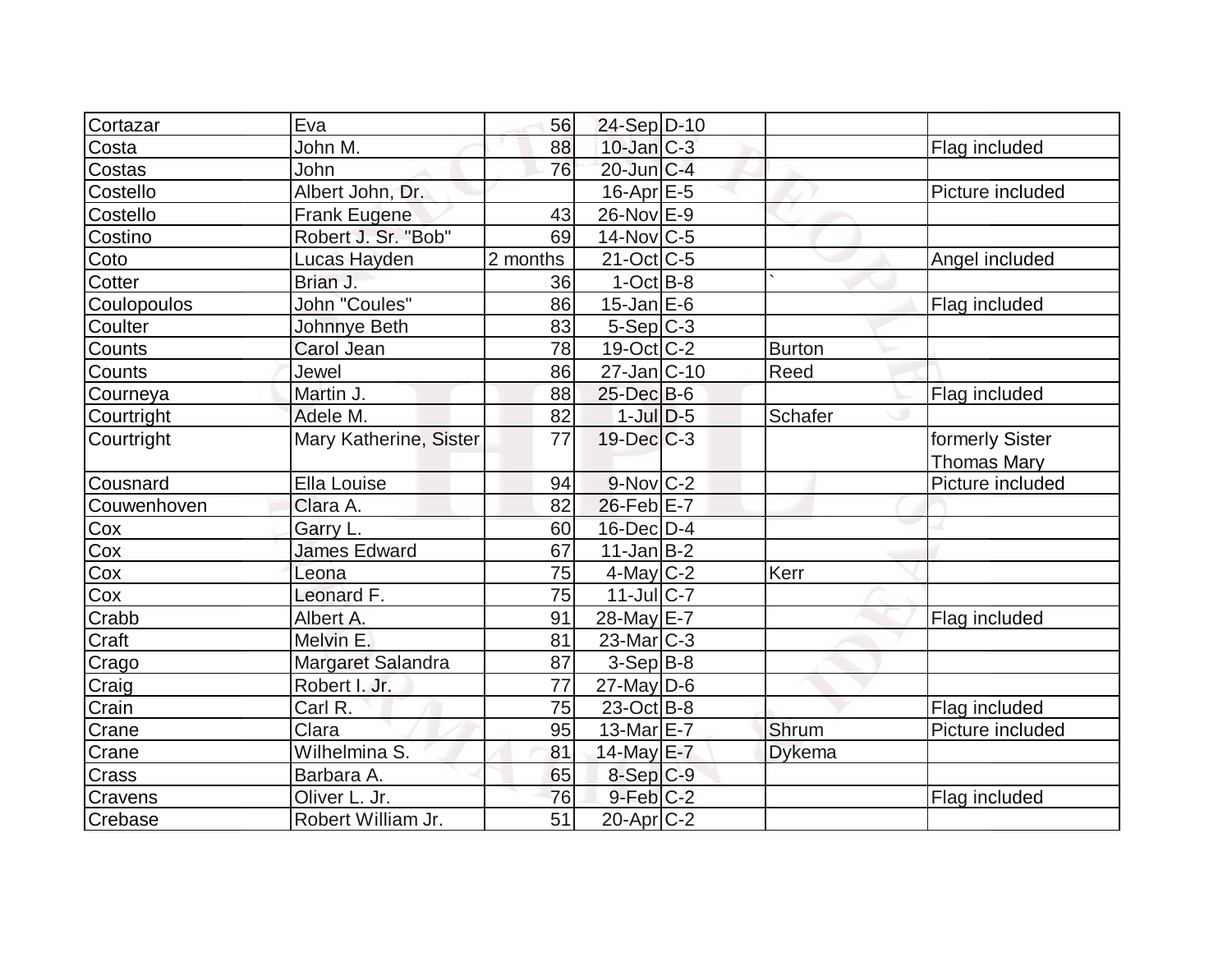| Creech           | Justin               | 26 | $4$ -May C-2           |          |                  |
|------------------|----------------------|----|------------------------|----------|------------------|
| Cremens          | Marie A.             | 94 | 4-Feb D-7              |          |                  |
| Crescent         | Joseph T.            | 28 | $31$ -Jan $C-3$        |          |                  |
| Cretton          | David P.             | 58 | $16$ -Apr $E$ -5       |          |                  |
| Cribari          | Doris M.             | 80 | $20$ -Dec $B-2$        |          |                  |
| <b>Crick</b>     | Julius H.            | 85 | 26-May C-10            |          |                  |
| Cristea          | John                 | 90 | $24$ -Mar $C-9$        |          |                  |
| Cristea          | Mary                 | 93 | $21$ -Feb $ C-4 $      | Fliter   | Full name Mary   |
|                  |                      |    |                        |          | Gruszka-Cristea  |
| <b>Criswell</b>  | Chantal              | 70 | $2-Apr$ $E-7$          | Vallee   | Picture included |
| Crizer           | Donald O. Sr.        | 87 | 19-May $E-6$           |          |                  |
| Crncic           | Ivan "John"          | 62 | $14$ -Nov $ C-5 $      |          |                  |
| Croak            | Michael E.           | 69 | 6-Oct C-7              |          | Flag included    |
| Cross            | Deborah L.           | 62 | 28-May E-7             |          | Picture included |
| Crouch           | Ira L.               | 84 | $14$ -Apr $C-9$        |          | Flag and Picture |
|                  |                      |    |                        |          | included         |
| Crowe            | Charles W. "Chuck"   | 72 | $11$ -Nov $ CD-5 $     |          |                  |
| Crowe            | Robert J.            | 59 | $8-Aug$ <sub>C-3</sub> |          |                  |
| Crowley          | Frank John III       | 60 | $30 - Jan$ $E - 7$     |          |                  |
| Cruickshank      | William J.           | 45 | $17$ -Jan $ C-3 $      |          |                  |
| Cruikshank       | <b>Helen Barbara</b> | 92 | $3-Mar$ C-10           |          | Picture included |
| Crum             | Robert G.            | 76 | $3$ -Aug C-2           |          |                  |
| Crumpacker       | Elaine L.            | 87 | 12-Mar $E-6$           |          |                  |
| Crute            | Henry D.             | 70 | 22-Apr <sub>IC-8</sub> |          |                  |
| Cruz             | Gloria               | 77 | $30$ -Dec $ C-7 $      |          |                  |
| Cruz             | Kathy A.             | 50 | 8-Aug C-3              |          |                  |
| Cruz             | Ralph                | 48 | 5-Nov B-8              |          |                  |
| <b>Cruz Diaz</b> | Secundino "Dino"     | 71 | $28$ -Jan $D-7$        |          |                  |
| Csanyi           | John S.              | 87 | $7-Feb$ <sub>C-3</sub> |          |                  |
| Cservenyak       | Ronald K.            | 61 | $26$ -Jul B-2          |          |                  |
| Csicsko          | Geraldine A. "Gerri" | 78 | $26$ -Dec $C$ -3       | Glowacki |                  |
| <b>Csikos</b>    | Adam J.              | 21 | 20-Nov D-11            |          |                  |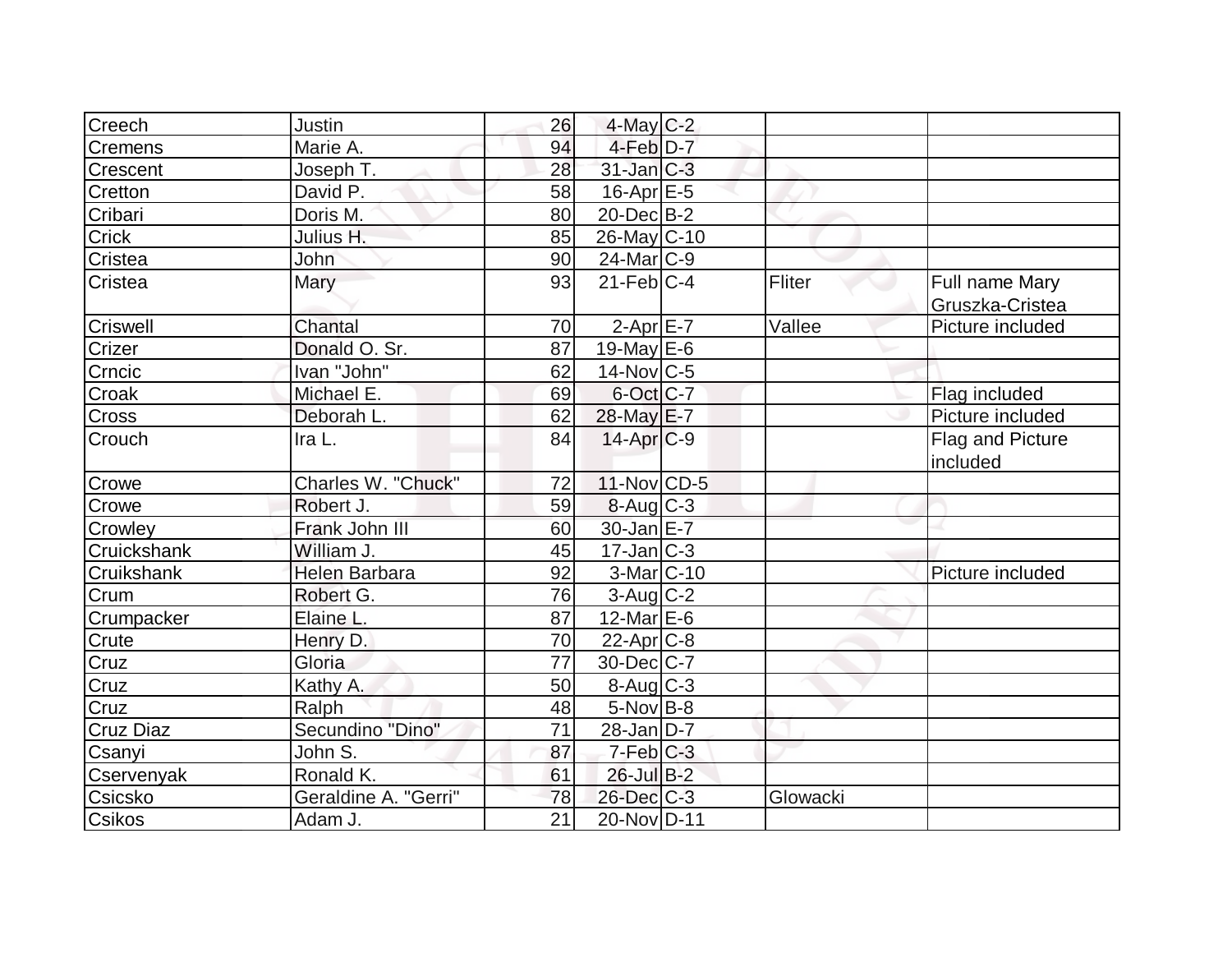| Csonka         | Jeffrey A.           | 55 | $1$ -Oct B-9      |         |                        |
|----------------|----------------------|----|-------------------|---------|------------------------|
| Csonka         | Norbert M.           | 74 | 13-Mar E-7        |         |                        |
| Cudziol        | Joseph Jr.           | 64 | $9$ -Jan $E$ -7   |         |                        |
| Cuevas         | Amy M.               | 29 | $15$ -Nov B-2     |         |                        |
| <b>Cullen</b>  | Sally                | 76 | $12$ -Dec $ C-3 $ |         |                        |
| Culp           | Donald               | 75 | 29-Dec D-9        |         |                        |
| Culver         | Anna Mae             | 78 | $1-Oct$ B-8       |         | Picture included       |
| <b>Culver</b>  | Jack W.              | 82 | $29$ -Dec $D-9$   |         | Flag and Picture       |
|                |                      |    |                   |         | included               |
| Cummings       | <b>Dolores</b>       | 79 | $20$ -Dec $B-2$   |         |                        |
| Cummings       | Sibyl                | 98 | $2-Sep C-9$       |         |                        |
| Cummings       | Stanley W.           | 72 | $14$ -Mar $ C-7 $ |         | Flag included          |
| <b>Cummins</b> | Anthony "Tony"       | 58 | $14$ -Jun $B-2$   |         | Flag included          |
| <b>Cundiff</b> | Carlos W.            | 85 | $15-Sep C-9$      |         | Flag included          |
| Cunningham     | John L. Sr. "Jack"   | 74 | $16$ -Feb $ C-2 $ |         |                        |
| <b>Curless</b> | James M. "Jim"       | 85 | $7$ -May $E-5$    |         |                        |
| Curnutt        | Homer L.             | 89 | $8$ -JulC-6       |         |                        |
| <b>Curtis</b>  | Herbert J.           | 88 | $1$ -Jul $D$ -5   |         |                        |
| Curtis         | Virginia             | 96 | 23-Nov C-2        | Kline   | Picture included       |
| Cusic          | Wayne Kennon         | 65 | 26-May C-10       |         |                        |
| Cygal          | Evelyn               | 79 | 25-Feb D-12       |         |                        |
| Cypra          | <b>Kenneth James</b> | 67 | $27$ -JulC-2      |         | Star of David included |
| Czajka         | <b>Beverly Jean</b>  | 73 | 18-Apr C-5        |         |                        |
| Czarnecki      | Jeanette             | 88 | $5$ -May $E$ -8   |         |                        |
| Czekala        | Dorian L.            | 58 | $12$ -Dec $ C-3 $ |         |                        |
| Dado           | Mary "Mom"           | 88 | 10-Dec B-7        |         | Picture included       |
| Daerr          | Bruce L.             | 71 | $23$ -Aug B-2     |         | Picture included       |
| Dahl           | Catherine C. "Sis"   | 92 | $9$ -Jun $C-8$    | Clancy  |                        |
| Dahlin         | Jane Louise          | 83 | $22$ -Jun $C-2$   | Serplus |                        |
| <b>Dakich</b>  | Roy J.D.             | 78 | 20-Mar E-7        |         | Serbian Orthodox       |
|                |                      |    |                   |         | Cross included         |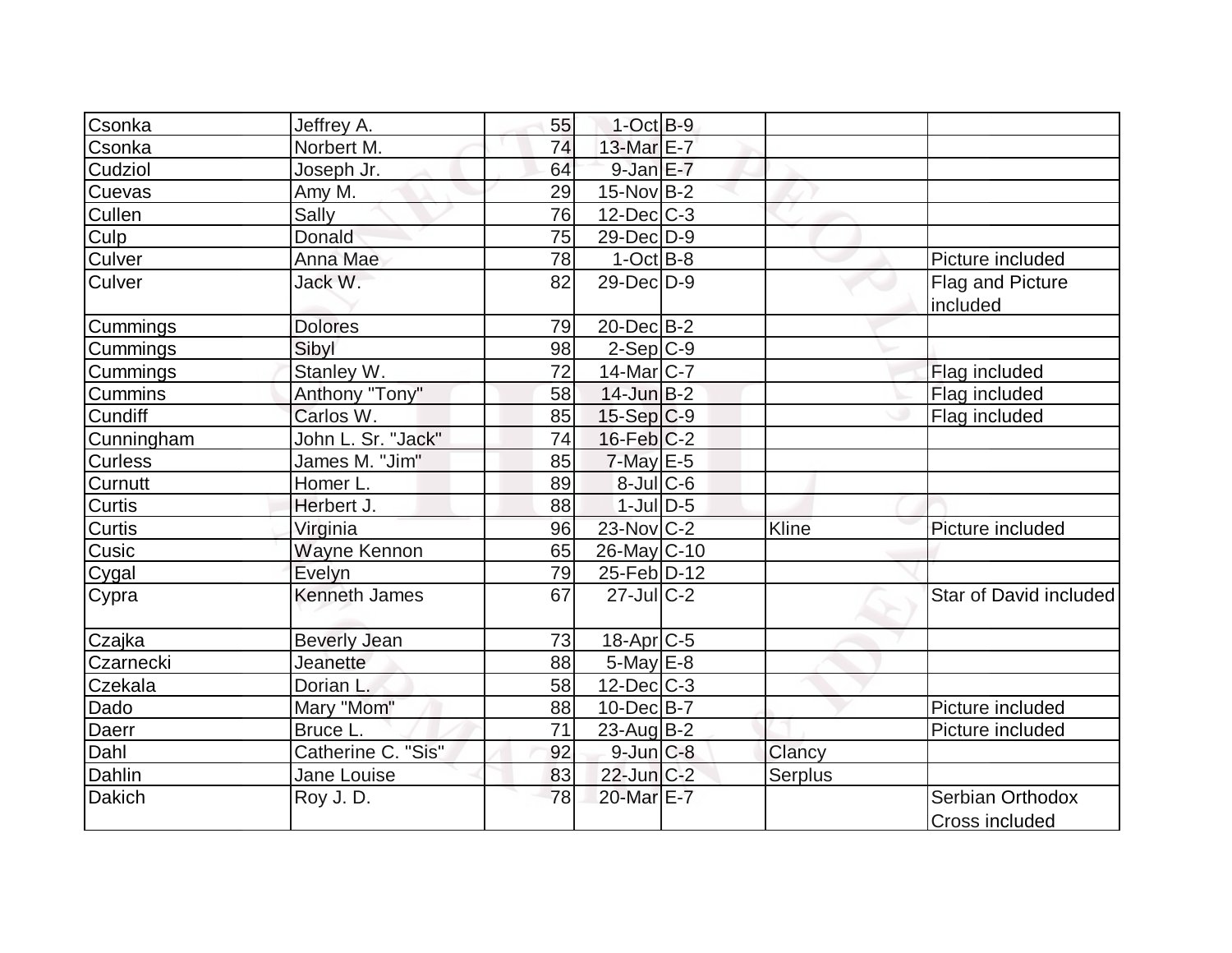| Dal Polo      | Elizabeth R.                        | 80 | $10$ -Nov $ C$ -6      | <b>Bruttomesso</b>  |                       |
|---------------|-------------------------------------|----|------------------------|---------------------|-----------------------|
| Dal Pra Dech  | Armalinda "Lindie"                  |    | 31-Oct C-3             |                     |                       |
| <b>Dalke</b>  | Carwin                              | 81 | 25-May C-2             |                     |                       |
| Dame          | Marvin E.                           | 78 | $1-JanEE-5$            |                     | Picture included      |
| Damjanovic    | Milovan                             | 61 | $23$ -Jan B-5          |                     | Flag included         |
| Damkoehler    | Dorothy C. "Dodie"                  | 98 | $18-Sep B-7$           | Green               |                       |
| D'Amour       | Pamela Jean                         | 51 | 11-Jul C-7             | Barnes              |                       |
| Danaher       | Robert W.                           | 87 | $8$ -JulC-6            |                     | Picture included      |
| Daniel        | Darrel                              | 52 | $14$ -Feb $ C-3$       |                     |                       |
| Danielewicz   | Doris R.                            | 60 | $18$ -Jul $C$ -5       | <b>Miley</b>        |                       |
| Daniels       | <b>Carol Alice</b>                  | 74 | $4$ -Dec $B$ -5        | <b>Mac Williams</b> |                       |
| Dankanich     | <b>Josphine</b>                     | 90 | $10$ -Jan $ C-3 $      | Fron                | <b>Cross included</b> |
| Dankenbring   | Richard L.                          | 54 | 27-Jan C-10            |                     |                       |
| Danko         | Benedict R.                         | 86 | $17$ -Nov $ C$ -6      |                     | Flag and Picture      |
|               |                                     |    |                        |                     | included              |
| Danskin       | Alex W.                             | 86 | $17$ -Aug C-2          |                     | Flag included         |
| Darden        | John A.                             | 77 | $3-Nov$ <sub>C-5</sub> |                     |                       |
| Darnell       | Dorothy Mae                         | 90 | $14$ -AugD-6           |                     |                       |
| Darnold       | Arthur                              | 68 | 21-Apr <sub>C-9</sub>  |                     |                       |
| Dash          | Kenneth A. "Kenny"                  | 79 | 19-Nov E-5             |                     | Picture included      |
| Dattulo       | Daniel J.                           | 61 | $10$ -Jul $E-4$        |                     | Flag and Purple Heart |
|               |                                     |    |                        |                     | symbol included       |
| <b>Daubek</b> | Hugh G.                             |    | $1-Mar B-2$            |                     |                       |
| Daubenheyer   | Sue G.                              | 85 | $10$ -Oct $ C-3 $      |                     |                       |
| Daugherty     | Shirley A.                          | 59 | 29-Dec D-9             |                     |                       |
| Davenport     | <b>Barbara</b>                      | 80 | $2$ -Oct B-6           | Zaslavsky           |                       |
| Davi          | Benjamin H.                         | 64 | $14$ -Oct $ D-6$       |                     | Picture included      |
| David         | <b>Agnes Goldie</b>                 | 89 | 5-Mar E-7              |                     |                       |
| Davidovic     | <b>Steven Marcelous</b><br>"Stevie" | 63 | $18$ -Aug $C-9$        |                     |                       |
| Davids        | John                                | 84 | $6$ -Feb $E$ -10       |                     |                       |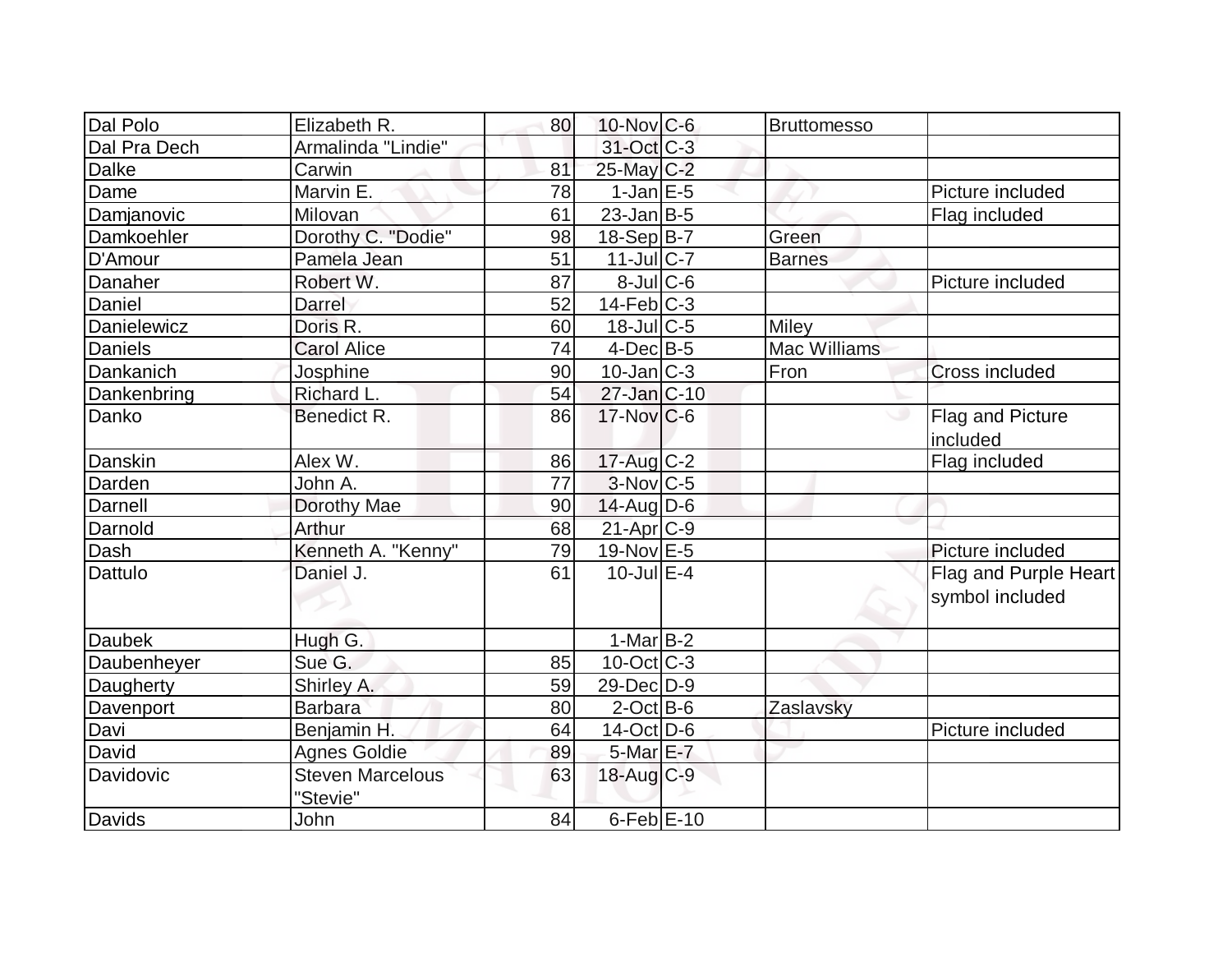| Davies        | Adele V.               | 88 | 27-Dec B-2                 |                  |                     |
|---------------|------------------------|----|----------------------------|------------------|---------------------|
| Davis         | Dennis Lee             | 67 | $8$ -Jan $E$ -5            |                  |                     |
| Davis         | Ella                   | 93 | 13-Sep B-2                 | Shortt           |                     |
| Davis         | <b>Gennie Pearl</b>    | 74 | $20$ -Jan $ C-9 $          |                  |                     |
| Davis         | Gloria-Jeanne          | 65 | $14$ -Feb $C-3$            | <b>McCarroll</b> | Picture included    |
| Davis         | Gwendolyn "Gwen"       | 62 | 19-Nov E-5                 | Cooley           |                     |
| Davis         | Harold D. Sr. "Mr.     | 69 | $17$ -Feb $ C-10$          |                  |                     |
|               | Miller"                |    |                            |                  |                     |
| Davis         | Harriet                | 84 | 31-Mar C-9                 |                  |                     |
| Davis         | <b>James Clifford</b>  | 77 | $9-Sep C-8$                |                  |                     |
| <b>Davis</b>  | John Barry Jr. "John   | 29 | $1$ -Jun $ C-2 $           |                  | Picture included    |
|               | John"                  |    |                            |                  |                     |
| Davis         | Kathleen A.            | 92 | $21$ -Jan $D-7$            |                  | Picture included    |
| Davis         | Mark S.                | 59 | $4$ -Jan B-2               |                  |                     |
| Davis         | Matilda "Tuttie"       | 86 | $26-Sep C-5$               |                  |                     |
| Davis         | <b>Pauline Martha</b>  | 89 | 8-Sep C-9                  | Trottman         |                     |
| Davis         | Randall L.             | 56 | $20$ -May D-7              |                  |                     |
| Davis         | Robert L.              | 70 | $21-Oct$ <sub>C</sub> -5   |                  |                     |
| Davis         | Shirley A.             | 72 | $16$ -Oct B-6              | Elston           |                     |
| Davy          | George E. Jr.          | 81 | $27-Sep$ B-2               |                  | Flag included       |
| Dawson        | Derrick Allen "Fester" | 30 | $1-Mar$ B-2                |                  |                     |
|               |                        |    |                            |                  |                     |
| Dawson        | Lucille                |    | $27 - Jan$ <sub>C-10</sub> |                  |                     |
| Dayton        | Margaret               |    | $20$ -Jun $C-4$            | Mejaski          |                     |
| De Graff      | Sylvia                 |    | $31$ -Aug C-2              | Foulk            | Full name Sylvia De |
|               |                        |    |                            |                  | <b>Graff Krahn</b>  |
| De la Cotera  | Frederick G. Dr.       |    | $30$ -May C-3              |                  | Picture included    |
| De Los Santos | Roy J.                 | 37 | $24$ -Jun $D-5$            |                  |                     |
| De Marco      | Ima L.                 | 86 | $27$ -May $D-6$            | Gill             |                     |
| De Meo        | Albert                 | 83 | $9$ -Jan $E-7$             |                  | Dove included       |
| De St. Jean   | <b>Thomas</b>          | 80 | 4-Nov D-7                  |                  | Flag and Picture    |
|               |                        |    |                            |                  | Included            |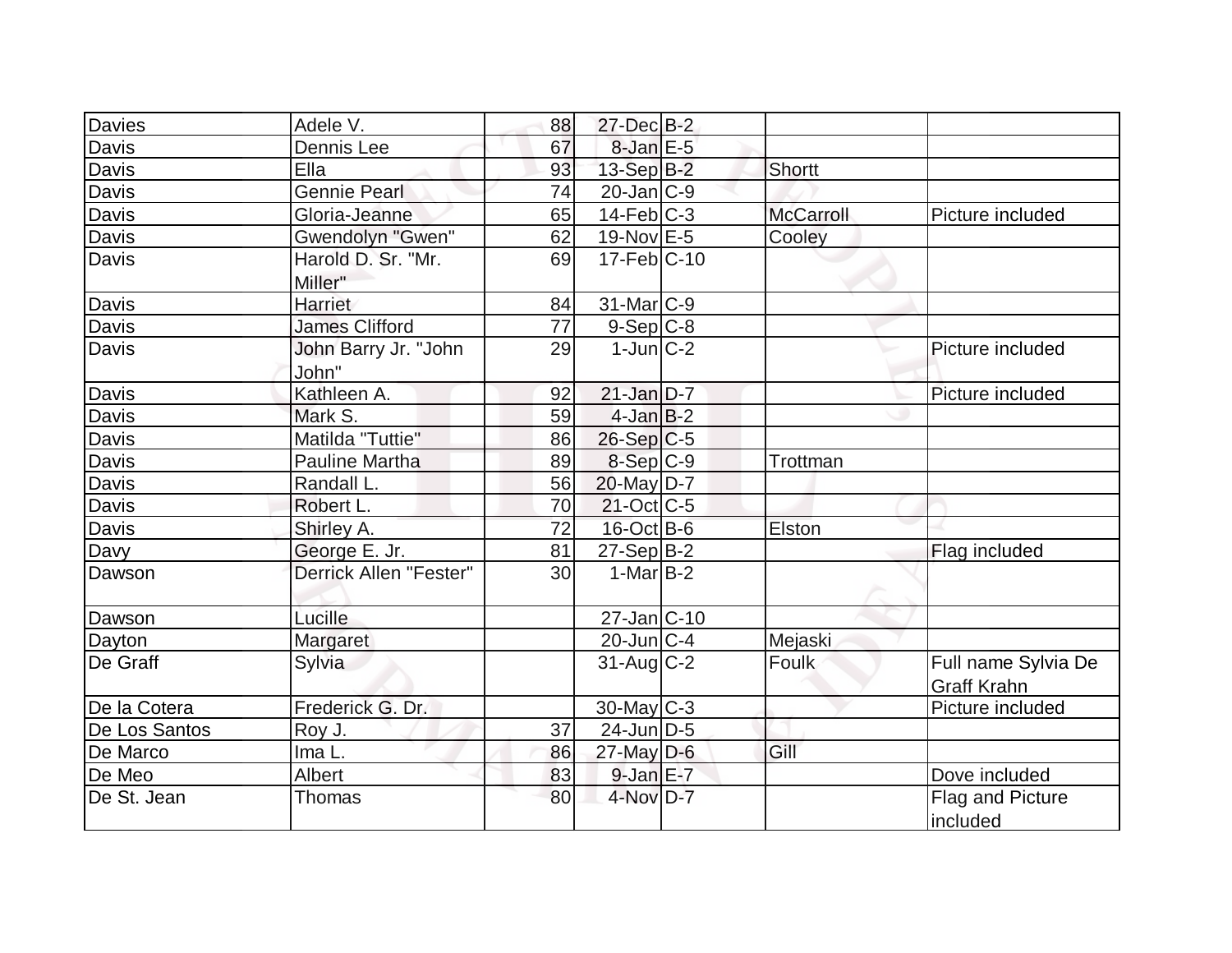| <b>Deakin</b>     | Brian P.                | 22  | $4$ -Nov D-6      |              | Picture included |
|-------------------|-------------------------|-----|-------------------|--------------|------------------|
| Deal              | Travis E.               | 60  | 31-Dec E-4        |              |                  |
| Deam              | <b>Beverly Virginia</b> | 75  | 13-Feb E-10       | Erickson     |                  |
| Dean              | Wayne Allen Jr.         | 14  | $14$ -Dec $C-3$   |              |                  |
| DeAngelo          | Phyllis                 | 65  | $22$ -Feb $ B-2 $ |              |                  |
| Deanovich         | <b>Steve</b>            | 83  | $6$ -May $D$ -5   |              | Flag included    |
| Debeneditto       | Alan                    | 69  | $1$ -Jun $ C-2 $  |              |                  |
| DeBoer            | Alice                   | 93  | $16$ -Jul $E$ -5  |              |                  |
| <b>DeBoer</b>     | <b>Bessie</b>           | 92  | $29$ -May B-5     |              |                  |
| <b>DeBold</b>     | Luke T.                 | 29  | $1-May$ $E-5$     |              | Picture included |
| Debski            | Chester J.              | 90  | $7$ -Mar $ C$ -5  |              |                  |
| Deck              | <b>Warren James</b>     | 89  | $12$ -Aug C-9     |              |                  |
| Deenik            | Evelyn Jane             | 84  | $15$ -Jul $D-7$   | Hanko        |                  |
| Deeter            | <b>Gary Gene</b>        | 68  | $1-Oct$ B-8       |              | Flag included    |
| DeFoe             | Myral F.                | 73  | $21$ -Nov $ C-3 $ | Royal        |                  |
| Degard            | Elizabeth               | 80  | 25-Dec B-6        |              |                  |
| Degeneffe         | Marcella R.             | 100 | $17$ -Feb $ C-10$ |              |                  |
| <b>DeGoot</b>     | <b>Brandy Lynn</b>      | 27  | $23$ -Feb $ C-2 $ | Gradi        | Picture included |
| <b>Deiotte</b>    | Matthew D.              | 39  | $21$ -Aug $E-5$   |              |                  |
| Dejanovich        | <b>Mildred</b>          | 100 | $24$ -Mar $ C-9 $ | Portebich    |                  |
| <b>DeJarlais</b>  | Patrick T.              | 36  | $18-Oct$ B-2      |              |                  |
| <b>DeJesus</b>    | <b>Elvira</b>           | 86  | $27$ -Jan $ C$ -6 |              |                  |
| DeJesus           | <b>Janice Lucille</b>   | 56  | $2$ -Feb $ C-3 $  | <b>Kirk</b>  |                  |
| <b>DeJesus</b>    | <b>Maria</b>            | 67  | $21$ -Jan D-7     | <b>Nunez</b> | Full name Maria  |
|                   |                         |     |                   |              | DeJesus Avila    |
| <b>DeJesus</b>    | Micaela "Micky"         | 81  | $6$ -Apr $C$ -2   |              |                  |
| DeJong            | Louise                  | 86  | $16$ -Feb $C-2$   | Di Concetti  |                  |
| DeLache           | Frank M.                | 85  | $27$ -Jun $C-2$   |              |                  |
| deLeon            | Francisco Sr.           | 79  | 22-Mar B-2        |              |                  |
| Deliget           | Barbara L.              | 75  | $11-Sep B-9$      | Johnstone    | Picture included |
| <b>Delitko</b>    | Stanley "Larry"         | 69  | $11-Sep B-8$      |              |                  |
| <b>Dellenbach</b> | Mary Ann                | 70  | $9-Sep C-8$       |              |                  |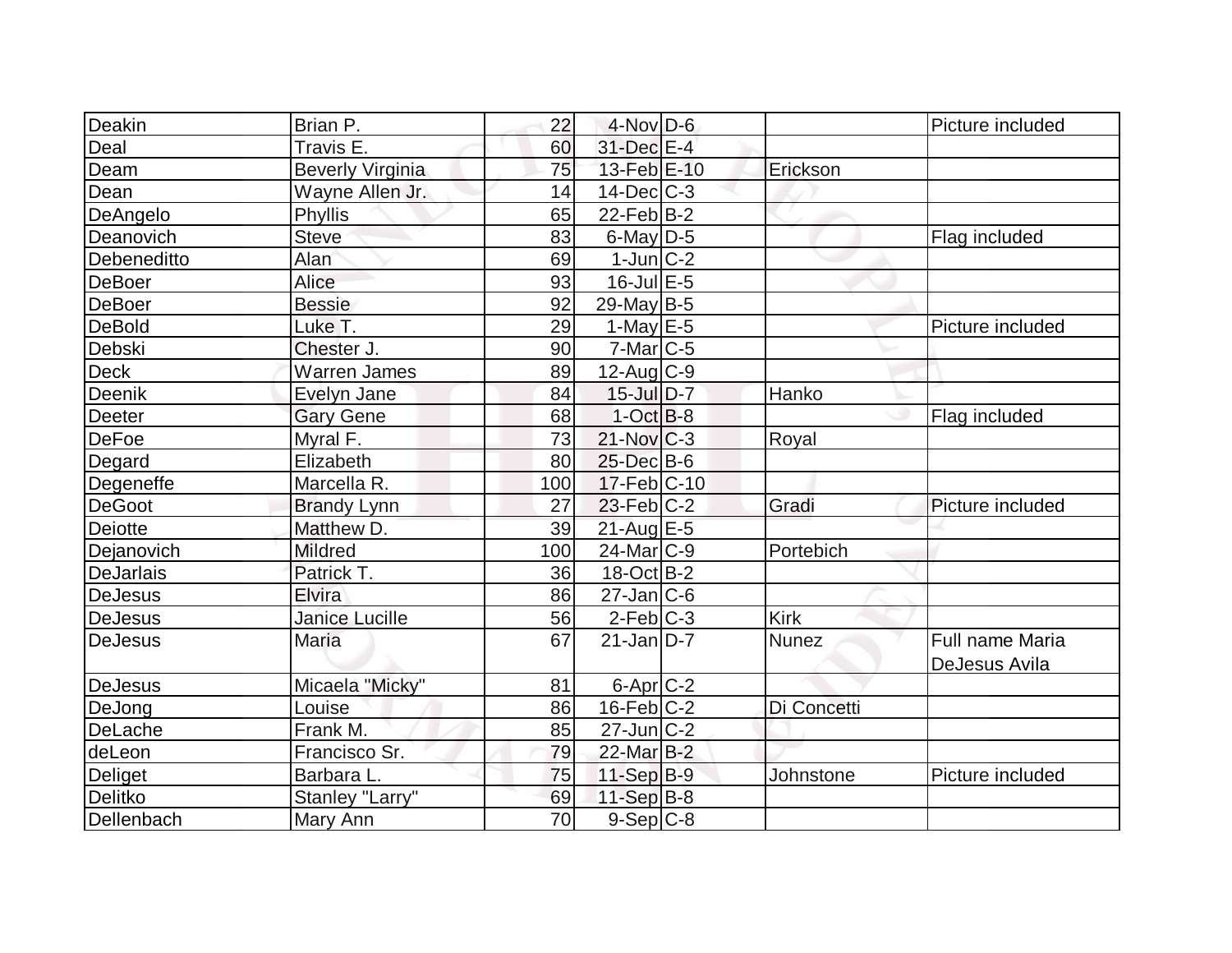| Dellinger         | <b>Margurite Estelle</b>          | 86 | 30-Oct E-6             |               |                                              |
|-------------------|-----------------------------------|----|------------------------|---------------|----------------------------------------------|
| Delliquadri       | Edith K.                          | 93 | $1-NovB-2$             |               |                                              |
| Delmas            | Janet                             | 58 | 25-Jul C-3             | Shorb         |                                              |
| Delph             | Claude                            | 85 | $16-Sep C-8$           |               |                                              |
| <b>DeMakas</b>    | Maria M.                          | 90 | $26$ -Jun $C-8$        |               | <b>Greek Orthodox</b><br>Cross included      |
| DeMarco           | <b>Joseph Charles "Joe"</b>       | 82 | $12$ -May C-9          |               |                                              |
| Demars            | <b>David Ross</b>                 | 75 | $12$ -Aug C-9          |               | Flag included                                |
| Demas             | Raymond L. (Perry)                | 92 | $8$ -Jan $E$ -5        |               |                                              |
| Demetrakis        | <b>Dennis Andrew</b>              | 63 | $14$ -Jan $ C-5$       |               |                                              |
| Demko             | Jeffery Evan                      | 18 | $8$ -Jan $E$ -5        |               | Picture included                             |
| Demkowicz         | Judith Ann                        | 68 | 8-Feb B-2              |               |                                              |
| Demmon            | <b>Dorothy Marie</b><br>"Snookie" | 57 | $21$ -Aug $E-5$        | Glasgow       | ت                                            |
| Demo              | John III                          | 93 | 24-Sep D-10            |               |                                              |
| Demps             | Reatha                            | 75 | $21$ -May E-6          | <b>DeWees</b> |                                              |
| Denard            | Mary Ann "Ann"                    | 79 | $13$ -Jun $C-3$        |               |                                              |
| Dennis            | Larry                             | 63 | $21$ -Nov $ C-3 $      |               |                                              |
| Deno              | Harold C.                         | 85 | $31$ -Dec $E-4$        |               |                                              |
| Dent              | <b>Kimberly Devonne</b>           | 51 | $14$ -Apr $ C-9$       |               | Picture included                             |
| Denvit            | Thomas L.                         | 74 | $25$ -Dec $B$ -6       |               | Flag included                                |
| DePaoli           | Theresa A.                        | 86 | $23$ -Jan B-5          |               |                                              |
| DePaula           | Bernice A.                        | 91 | $8$ -Oct B-7           |               |                                              |
| Deren             | Rebecca A. "Becky"                | 38 | $24$ -Mar $C-9$        |               |                                              |
| <b>Detterline</b> | Elizabeth                         | 71 | $16$ -Oct B-6          |               | Full name Elizabeth<br>Detterline (Rochford) |
| <b>Dettler</b>    | Anna M.                           | 75 | $23$ -Feb $ C-2 $      |               |                                              |
| Devine            | Thomas E.                         | 83 | 30-Mar <sub>C</sub> -2 |               |                                              |
| <b>DeVries</b>    | Carl W.                           | 66 | 30-Dec C-7             |               |                                              |
| DeVries           | Donald L.                         | 75 | 14-Sep $C-2$           |               |                                              |
| DeVries           | Kathryn M.                        | 64 | $23$ -Jun $ C-9 $      |               |                                              |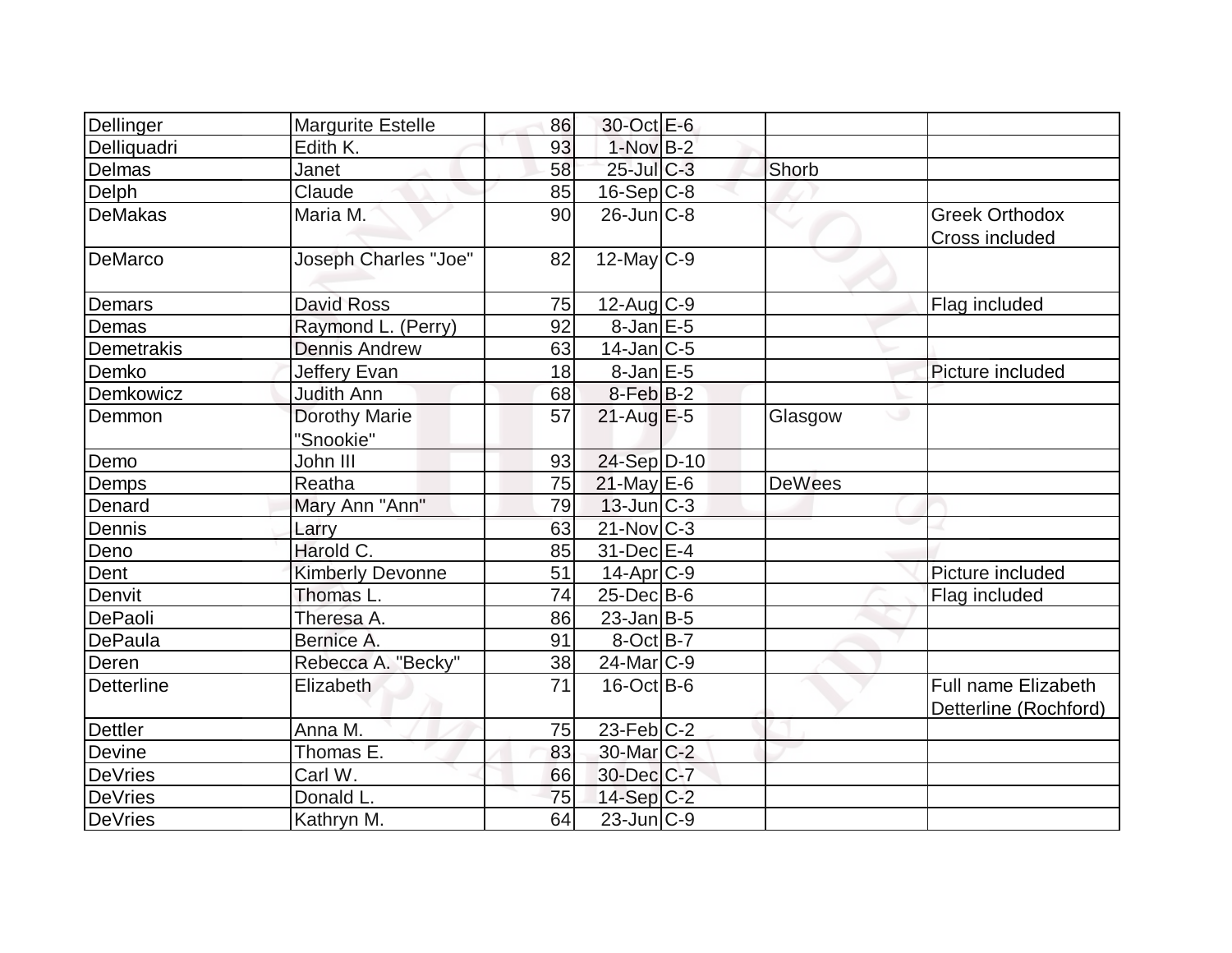| DeVries        | Marvin L. Sr.         | 75 | $22$ -Feb $ B-2 $      |                |                                        |
|----------------|-----------------------|----|------------------------|----------------|----------------------------------------|
| Dewar          | Dorothy L.            | 84 | 17-May B-2             |                |                                        |
| DeWar          | Judith L.             | 70 | 15-May B-7             |                |                                        |
| <b>DeWell</b>  | William J.            | 88 | $9$ -Jun $ C-9$        |                | Flag included                          |
| <b>DeWulf</b>  | Henry A.              | 87 | $24-Sep C-9$           |                | Flag and Picture<br>included           |
| DeYoung        | Catherine "Kay"       | 85 | $3-Dec B-8$            |                | Picture included                       |
| DeYoung        | Catherine "Kay"       | 85 | $2$ -Dec $C$ -8        | Sytsma         |                                        |
| DeYoung        | <b>Florence Clare</b> | 94 | $9-Sep C-8$            | Vander Meulen  | <b>Florence Clare Tanis</b><br>DeYoung |
| DeYoung        | Gertrude              | 86 | 30-Dec C-7             | <b>Bolhuis</b> | Flag included                          |
| DeYoung        | James A.              | 57 | $22$ -Mar $B-2$        |                |                                        |
| Diamond        | Howard Michael, Dr.   | 68 | $9-Nov$ <sub>C-2</sub> |                | Star of David included                 |
| Diaz           | Higinia D.            | 76 | 23-Apr E-7             | Dominguez      |                                        |
| Diaz           | Reynaldo L.           | 62 | 11-Mar D-7             |                | Cross included                         |
| Diaz           | Robert R.             | 72 | $16$ -Aug $B-2$        |                |                                        |
| <b>Dibkey</b>  | <b>Lorraine Rose</b>  | 81 | $24$ -Apr $D-9$        | Jones          |                                        |
| <b>Dickey</b>  | James R.              | 88 | 29-Jun C-2             |                |                                        |
| Dickinson      | Vera                  | 70 | $27$ -Jul C-2          |                | Picture included                       |
| Dickson        | Eugene M.             | 94 | $1-Dec$ $E-4$          |                | Flag included                          |
| Diehl          | James A. Sr.          | 75 | $19-Apr B-2$           |                |                                        |
| <b>Dienes</b>  | Mary Ann              | 69 | $2$ -May C-3           | Komisarcik     |                                        |
| Digiacomo      | Mario R. Sr.          | 76 | 18-Oct B-2             |                |                                        |
| <b>Dilbeck</b> | Robin Rev.            | 48 | $9-Feb C-2$            | <b>Mullins</b> |                                        |
| <b>Dilling</b> | Sandra J.             | 64 | $20$ -May D-7          |                |                                        |
| <b>DiMarco</b> | Margaret "Peggy"      | 54 | $26$ -Oct $ C-2 $      | Mucha          |                                        |
| <b>Dimos</b>   | Carol Ann             | 58 | $19$ -Dec $C$ -3       |                |                                        |
| Dinelli        | Dora T.               | 93 | 5-Apr B-2              |                |                                        |
| Dinelli        | Egedio J.             | 88 | 21-Aug E-5             |                | Flag included                          |
| Dinga          | Mary M.               | 87 | $4$ -Feb $D-8$         | Kranjac        | Full name Mary M.<br>Dinga Werblo      |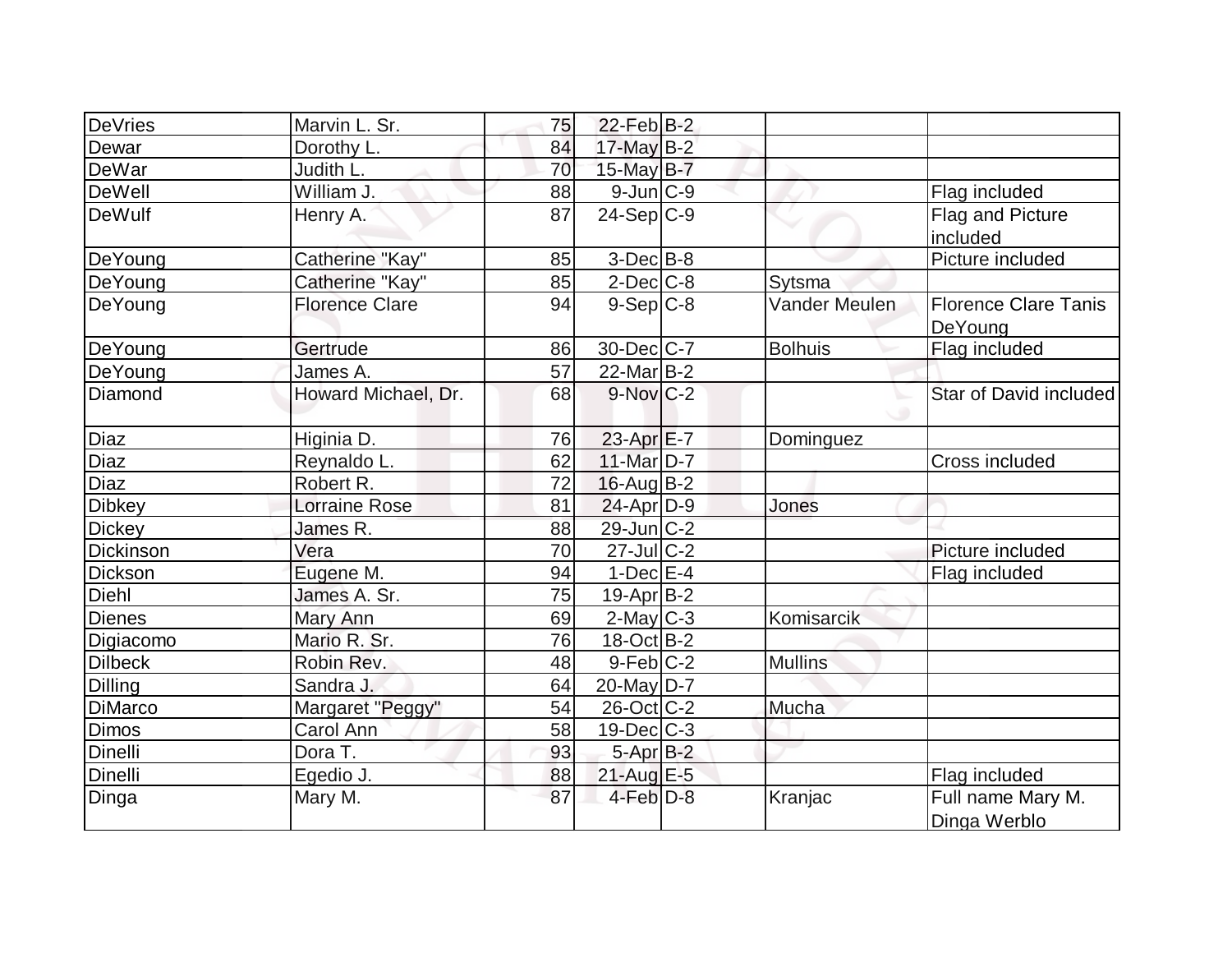| Dinkins         | <b>Willie Mae</b>      | 81 | 15-Apr $E-7$           |              | Picture included   |
|-----------------|------------------------|----|------------------------|--------------|--------------------|
| Dipaolo         | Thelma M.              | 72 | 15-Nov B-2             | Calabrese    |                    |
| <b>DiSanto</b>  | Constantino "Gus"      | 79 | 8-Mar <sub>B-2</sub>   |              | Flag included      |
| <b>Disney</b>   | Jerry D.               | 79 | $30$ -May C-3          |              |                    |
| Dittman         | Margaret "Marge"       | 89 | $12$ -May C-9          | Chiappazza   |                    |
| <b>Dittmer</b>  | Jack E., Dr.           | 98 | $5-Feb$ E-7            |              |                    |
| <b>Dittrich</b> | Frances L.             | 92 | $17$ -Jul $E$ -5       |              |                    |
| <b>Dittrich</b> | M. Eileen              | 85 | $19-Sep C-2$           |              |                    |
| <b>Dittrich</b> | <b>Randy Lewis</b>     | 49 | $24$ -Jun $ D-5$       |              |                    |
| Dixon           | David J. Sr.           | 74 | $12$ -Oct $ C-2 $      |              | Flag included      |
| Dixon           | <b>Millicent Susan</b> | 87 | $28$ -Feb $ C-3 $      | <b>Hooks</b> |                    |
| Dixon           | Robert L.              | 76 | $26$ -Jun $ C-8 $      |              |                    |
| Dixon           | Sharon M.              | 60 | $16$ -Dec $D-4$        |              |                    |
| <b>Djurich</b>  | Anica                  | 95 | $5$ -Jun $B$ -6        |              | Serbian Orthodox   |
|                 |                        |    |                        |              | Cross included     |
| Dobosz          | Edward                 | 84 | $7 -$ Jul $C - 9$      |              |                    |
| Dobrian         | Adam "Jerry"           | 69 | $25$ -May C-2          |              |                    |
| Dobrowolski     | Pauline M.             | 81 | $21-Apr$ $C-9$         | Zolman       |                    |
| Dobrowolski     | Peter                  | 92 | 18-Oct B-2             |              |                    |
| Dobson          | Anne                   | 87 | 30-Nov C-2             |              | Anne Mrezar Dobson |
| Dobson          | Arley                  | 79 | $20$ -Jun $C-4$        |              | Flag included      |
| Dobyns          | Gerald L.              | 73 | $5$ -May $E$ -8        |              | Flag included      |
| Dockmeyer       | Charles Anthony Jr.    | 51 | $27$ -Nov $E-7$        |              | Flag included      |
|                 | "Tony"                 |    |                        |              |                    |
| Dodaro          | Mario U.               | 91 | 17-May B-2             |              | Flag included      |
| Dodd            | <b>Ricky Dale</b>      | 52 | $29$ -May B-5          |              | Flag included      |
| Dodson          | Dwain Alan             | 56 | $11-Sep$ B-8           |              |                    |
| Doeing          | Jack H.                | 65 | 25-Feb D-12            |              |                    |
| Doescher        | Louis Richard          | 67 | $17$ -Oct $C-2$        |              |                    |
| <b>Doffin</b>   | Donna L.               | 77 | $3-Feb$ <sub>C-9</sub> |              |                    |
| Doffin          | Eugene F. Sr.          | 76 | $12$ -Nov B-8          |              |                    |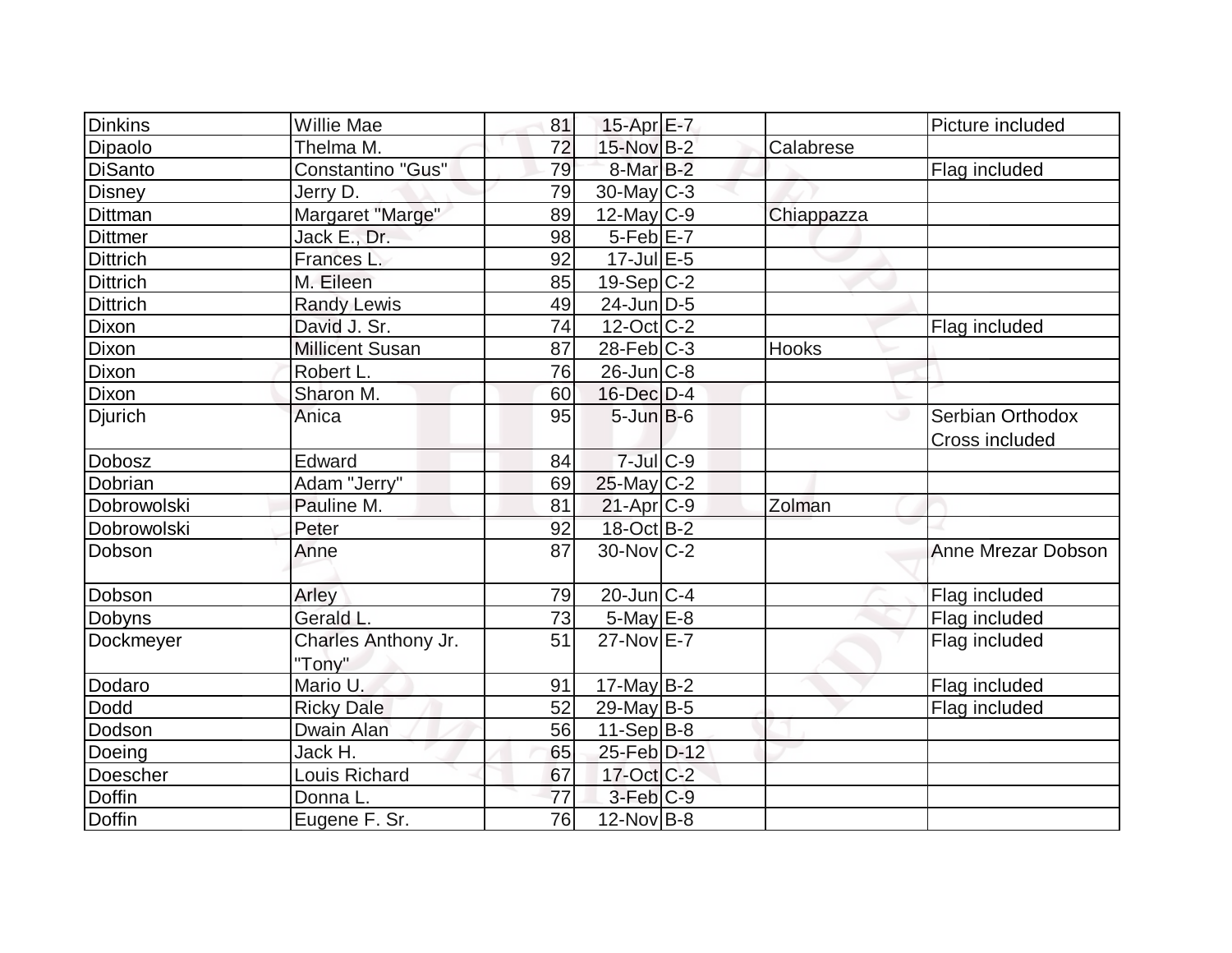| Dohl             | Darlene M.            | 82 | 27-Apr C-2                 | Petersen   |                           |
|------------------|-----------------------|----|----------------------------|------------|---------------------------|
| <b>Dollaske</b>  | Jean L.               | 81 | 24-Sep C-9                 |            |                           |
| Dolphin          | Daniel E.             | 67 | 12-Dec C-3                 |            | Picture included          |
| Domazet          | Ann                   | 96 | $16$ -May C-7              |            | Serbian Othodox           |
|                  |                       |    |                            |            | Cross included            |
| Domele           | Charles R.            | 82 | $8$ -Jul $C$ -6            |            | Flag included             |
| Domelle          | Florence M.           | 92 | $17 - Dec$ B-7             |            | Picture included          |
| Dominguez        | Jesse                 | 49 | $6$ -Oct $ C-7 $           |            |                           |
| Donahue          | Dennis G.             | 58 | $9-Sep$ $C-8$              |            |                           |
| Donahue          | <b>James Michael</b>  | 63 | $28$ -Jun $ B-2 $          |            |                           |
| Donahue          | Patricia              | 72 | $18-Oct$ B-2               |            | <b>Full name Patricia</b> |
|                  |                       |    |                            |            | Felton-Donahue            |
| Donahue          | Thomas E.             | 53 | $23$ -Jun $C-9$            |            | Flag and Picture          |
|                  |                       |    |                            |            | included                  |
| Donovan          | Roger W. "Bill"       | 82 | $3$ -Jun $D-6$             |            | Flag included             |
| Donovan          | Virginia              | 89 | $1$ -Jul $D-5$             | Corpinski  |                           |
| Dooley           | Magdalen E.           | 83 | $13$ -Dec $B - 2$          | Kaminsky   |                           |
| Doolin           | Timothy F.            | 68 | $30$ -Jan $E-7$            |            |                           |
| <b>Doolittle</b> | James "Jim" Scott     | 47 | 8-Apr C-7                  |            | Picture included          |
| Doornbos-Cook    | Gloria M.             | 82 | $8-Sep C-9$                | Meneghetti | Picture included          |
| <b>Dopiriak</b>  | Andrew F.             | 59 | $1-Mar$ B-3                |            |                           |
| Doppler          | Fred                  | 82 | $27$ -May D-7              |            | Picture included          |
| Dorn             | Devin Josef           | 25 | $15-Sep C-9$               |            | Picture included          |
| <b>Dorris</b>    | Judith L.             | 70 | $1-Mar$ B-2                |            |                           |
| Dorsey           | George Milton "Butch" | 67 | $14$ -JulC-9               |            |                           |
|                  | Solomon L.            | 30 | 18-Aug C-9                 |            | Picture included          |
| <b>Dorsey</b>    |                       |    |                            |            |                           |
| Dosen            | Joseph P.             | 71 | $6$ -Mar $E$ -7            |            |                           |
| <b>Dosen</b>     | Margaret A.           | 77 | $31$ -May B-2              | Plesha     |                           |
| Doss             | Archie "Sonny Man"    | 74 | $10$ -Jun $D-6$            |            |                           |
|                  | "Stomper"             |    |                            |            |                           |
| Dotson           | Earnst Lee            | 59 | $6$ -Jul $\overline{C}$ -2 |            |                           |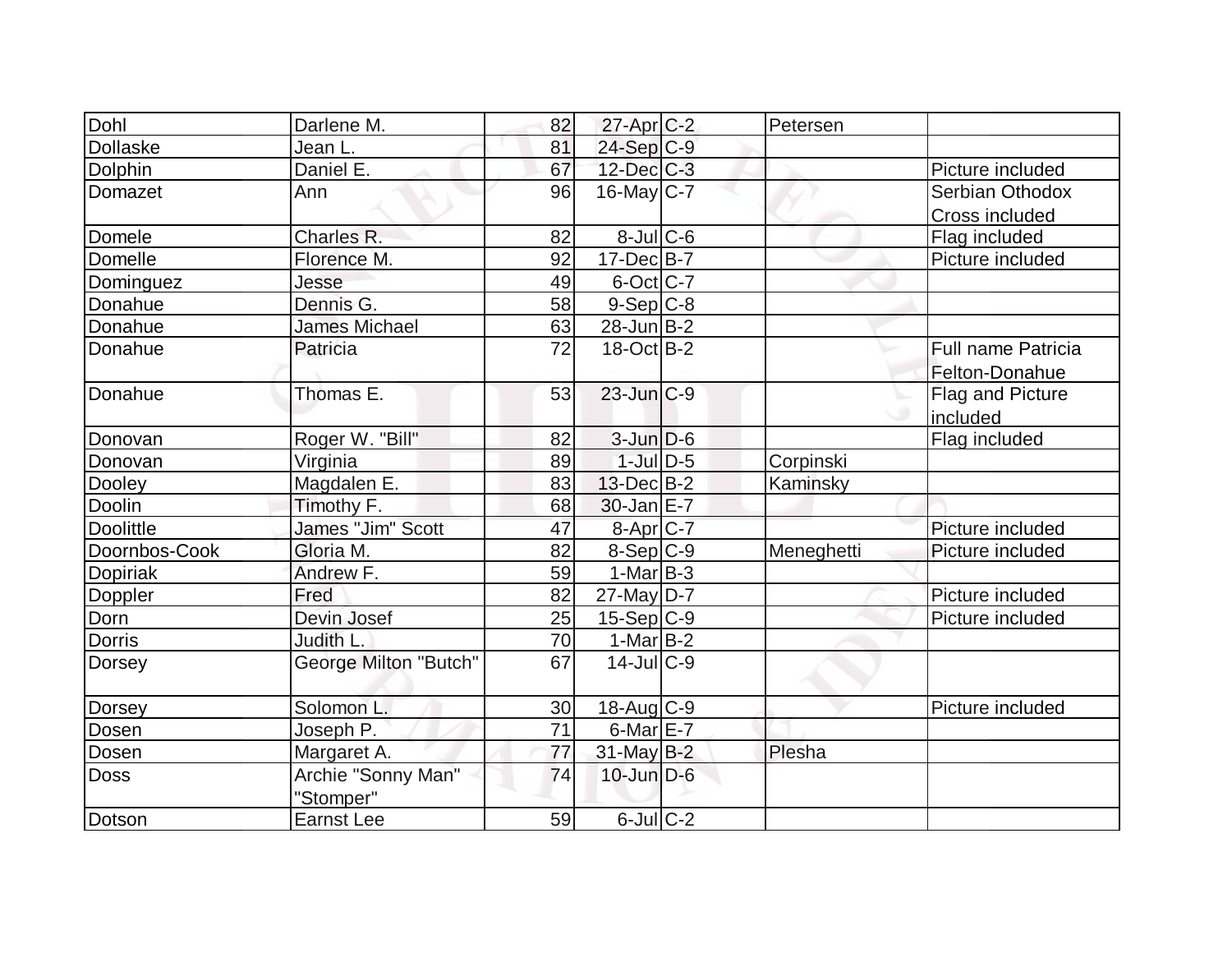| Dougherty       | Patrick J.           | 82  | $29$ -Jun $C-2$           |              |                  |
|-----------------|----------------------|-----|---------------------------|--------------|------------------|
| Downey          | Alma M.              | 98  | $9$ -Dec $C$ -7           |              |                  |
| Downs           | Madeline Q.          | 84  | $7$ -Aug $D-9$            | Quinlan      |                  |
| Downs           | Robert               | 56  | $16$ -May C-7             |              | Flag included    |
| Doyle           | James F. Sr.         | 72  | $15$ -Aug C-2             |              | Picture included |
| <b>Doyle</b>    | <b>Shirley Ann</b>   | 69  | $26$ -Oct C-2             |              |                  |
| <b>Dozier</b>   | Leroy C.             | 104 | $18$ -Jun $ C-7 $         |              |                  |
| Drabik          | John Sebastian       | 97  | $10$ -May B-2             |              |                  |
| Drac            | Anna                 | 73  | $20$ -Jan $ C-9 $         | Vrablec      |                  |
| Drach           | Kyle W.              | 24  | $17 - Jan$ <sub>C-3</sub> |              |                  |
| Drake           | Wanda A. "Andy"      |     | $1$ -Aug $C-4$            | Andrzejewski | Flag included    |
| Draus           | Loretta T.           | 79  | 14-May E-7                |              |                  |
| Draus           | Mary Jane            | 77  | $11-Apr$ $C-5$            | Raczek       |                  |
| Drazich         | <b>Phillip David</b> | 46  | $5-Sep C-3$               |              |                  |
| Drechney        | Helen A.             | 85  | $24$ -Feb $ C-12$         |              |                  |
| Drenth          | Sally M.             | 93  | 29-Dec D-9                |              |                  |
| Dresbaugh       | Herbert Sr.          | 85  | $14-Sep C-2$              |              |                  |
| Dresbaugh       | Theodore J.          | 87  | $28-Sep C-2$              |              | Flag included    |
| Drescher        | George               | 72  | $24-Sep D-10$             |              |                  |
| <b>Drevniak</b> | Catherine V.         | 85  | $13-Sep B-2$              |              |                  |
| Drew            | Edward H.            | 90  | 3-Mar C-10                |              |                  |
| <b>Driskill</b> | Mary Elizabeth       | 84  | $2$ -Oct B-7              | <b>Brown</b> |                  |
| <b>Drndak</b>   | Anne L.              | 92  | 4-Nov D-7                 | Kniaz        | Picture included |
| Droski          | Lawrence J. "Larry"  | 73  | $1-Nov$ B-2               |              |                  |
| Drozda          | Stephen              | 59  | $11 - Dec$ B-6            |              |                  |
| Drozynski       | Walter <sub>V.</sub> | 69  | $14$ -May E-7             |              | Flag included    |
| Druskis         | Edmund R. "The Pool  | 70  | $17$ -Jun $D-5$           |              |                  |
|                 | Man"                 |     |                           |              |                  |
| <b>Dublak</b>   | <b>Eileen Mary</b>   | 83  | $9$ -Mar $C-2$            |              | Picture included |
| Dudash          | Ted                  | 87  | 19-May $E-6$              |              | Flag included    |
| <b>Dudek</b>    | Jane M.              | 98  | $16$ -Jul $E - 5$         | Komorski     |                  |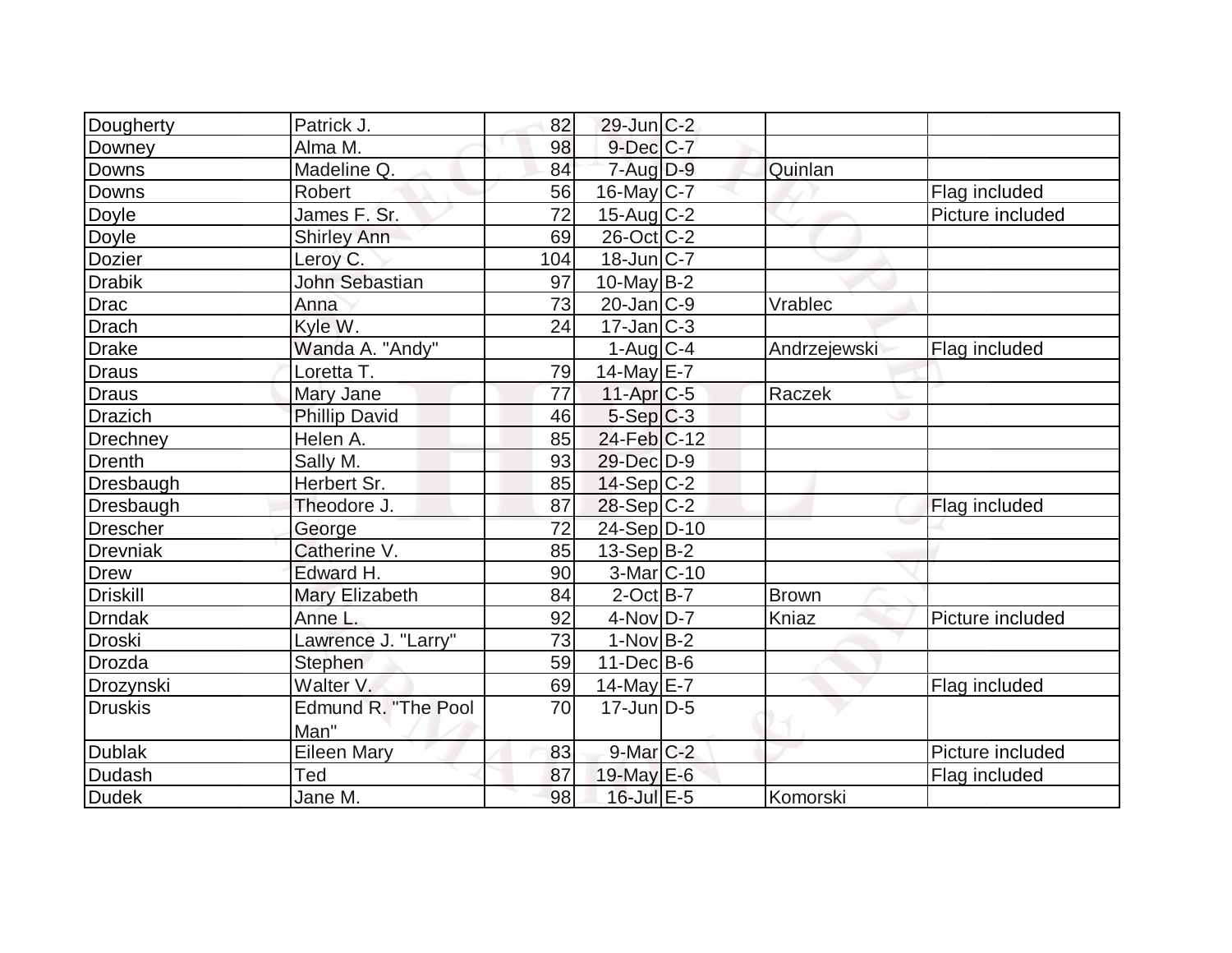| Dudley         | Derek Arquise "D.A."     | 21 | $26$ -Dec $C$ -3     |               |                  |
|----------------|--------------------------|----|----------------------|---------------|------------------|
|                | "Lil Chop"               |    |                      |               |                  |
| Duerring       | Sharon Ann               | 52 | $1-Sep$ C-10         |               |                  |
| <b>Duesing</b> | Geneva E.                | 85 | $21-Oct$ $C-5$       |               |                  |
| Duesing        | Raymond G.               | 85 | $16-Sep C-8$         |               | Flag included    |
| Duff           | Otto Jr.                 | 67 | $4$ -Mar $D-8$       |               |                  |
| Duffy          | Joseph E.                | 90 | $25$ -Jul $C-3$      |               | Flag included    |
| <b>Duffy</b>   | Kathleen A.              | 63 | $15$ -Oct B-7        |               |                  |
| Duffy          | William J.               | 83 | $19$ -Feb $ D-9$     |               |                  |
| <b>DuFon</b>   | Mary V.                  | 86 | $17$ -Nov $ C$ -6    |               | Picture included |
| <b>DuFrain</b> | <b>Marion</b>            | 81 | $27$ -Aug $E-8$      |               |                  |
| Duhon          | Shirley E.               | 81 | $22$ -Dec $C$ -7     |               |                  |
| Dujan          | <b>Thomas John "Dup"</b> | 46 | $17$ -Jun $D-5$      |               |                  |
| <b>Duley</b>   | Jean                     | 80 | $1-May$ $E-4$        |               | Picture included |
| Dumanian       | Ara Vahan, Dr.           | 81 | $11-Auq$ $C-9$       |               | Picture included |
| Dumigan        | Adeline                  | 79 | $29$ -Jul C-8        |               |                  |
| Dunavin        | Ellen Joyce              | 70 | $21-Sep C-2$         | Boyd          |                  |
| Duncan         | Jean                     | 90 | $14$ -May E-7        |               |                  |
| Duncan         | Joyce L.                 | 57 | 14-Nov C-6           |               | Picture included |
| <b>Dunfee</b>  | William F. Jr.           | 63 | $18$ -Jun $C-8$      |               | Picture included |
| <b>Dunfee</b>  | William F. Sr.           | 89 | $9$ -Dec $C$ -7      |               | Picture included |
| Dunn           | Laurellee R.             | 72 | 16-Jul E-5           | Fridlund      | Picture included |
| Dunn           | Mary E.                  | 69 | $14-Sep C-2$         |               |                  |
| Dunn           | Paul E.                  | 82 | $20$ -Jun $ C-4$     |               |                  |
| Dunn           | Ples Emmett Sr.          | 69 | $8$ -Jan $E$ -5      |               |                  |
| Dunn           | <b>William Harold</b>    | 74 | $9$ -Jun $ C$ -8     |               | Flag included    |
| Durbin         | Fern V.                  | 95 | $13$ -May D-6        |               | Picture included |
| <b>Durk</b>    | <b>Justin Michael</b>    | 21 | $16$ -Oct B-6        |               |                  |
| Durnin         | John T. Dr.              | 78 | 8-Apr <sub>C-8</sub> |               |                  |
| <b>Dust</b>    | James P. "Jimmy"         | 34 | $25$ -Jan B-3        |               |                  |
| Duszczynski    | Elizabeth "Eliz"         | 92 | $5-Aug$ $C-8$        | <b>Blendu</b> |                  |
| Duszynski      | Stephanie                | 93 | $18$ -Apr $ C$ -5    | Supergan      |                  |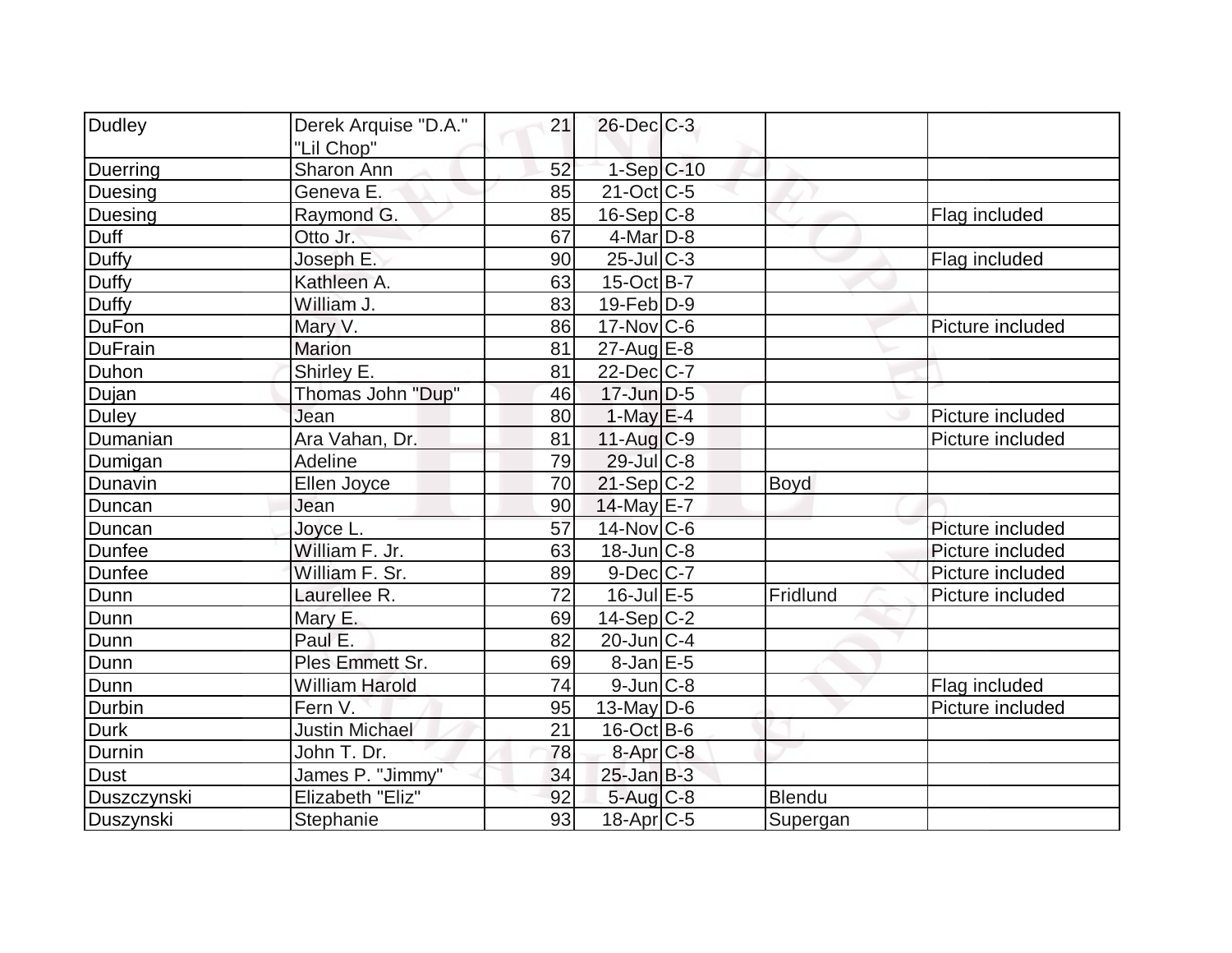| Duthcer          | Jennie L.               | 51  | $20$ -Jun $C-4$        |                |                          |
|------------------|-------------------------|-----|------------------------|----------------|--------------------------|
| <b>Dutka</b>     | Walter M.               | 75  | 22-Jul C-7             |                | Flag and Firefighter's   |
|                  |                         |     |                        |                | emblem                   |
| <b>Dutz</b>      | Richard                 | 78  | $3$ -Dec $B$ -7        |                | Picture included         |
| <b>Dvorscak</b>  | Mary Lou                | 77  | $4$ -Nov $D-6$         |                |                          |
| <b>Dybel</b>     | Helen                   | 90  | $17$ -Jun $D-5$        | <b>Bondra</b>  |                          |
| Dye              | Donna Lilyon            | 80  | 28-Mar A-19            | Ducworth       | Full name Donna          |
|                  |                         |     |                        |                | Lilyon (McCann) Dye      |
| <b>Dykhuisen</b> | <b>Dolores Mae</b>      | 79  | $10-Apr B-7$           | <b>Stier</b>   | <b>Full name Dolores</b> |
|                  |                         |     |                        |                | Mae Dyhuisen             |
|                  |                         |     |                        |                | Howard                   |
| <b>Dykman</b>    | Russell E.              | 77  | $12$ -Jan $ C-2 $      |                |                          |
| Dykstra          | Beatrice R.             | 91  | $5$ -Jan $C-2$         | <b>Kikkert</b> | Full name Beatrice R.    |
|                  |                         |     |                        |                | Hoekstra Dykstra         |
| <b>Dytloff</b>   | Lucille                 |     | $10$ -Apr $ B-7 $      | Pieczul        |                          |
| Dziadon          | John A. "Sonny"         | 55  | $16-Sep C-8$           |                |                          |
| <b>Dzurko</b>    | <b>Emil George</b>      | 79  | $27$ -Apr $C-2$        |                | Flag included            |
| <b>Dzurovsak</b> | Marian J. "Sis"         | 84  | $20$ -Jul C-2          |                |                          |
| Eades            | Yourel P. "Art"         | 68  | $1-Nov B-2$            |                |                          |
| Earl             | Linda C.                | 59  | $5-Nov B-9$            | Reese          |                          |
| Early            | Patricia                | 58  | $17-Feb$ C-10          | Trzcinski      |                          |
| Earnhart         | Melvin G.               | 84  | $4-Apr$ $C-3$          |                | Flag included            |
| Eason            | James S.                | 84  | $18$ -Jun $ C-7 $      |                | Flag included            |
| East             | <b>Pauline Jeanette</b> | 101 | $28$ -Jul C-3          |                |                          |
| East             | <b>Pauline Jeanette</b> | 101 | $4$ -Jul $C$ -5        | Sexton         |                          |
| Eaton            | Michael L. "Mike"       | 63  | $1-Dec$ $E-4$          |                | Flag and Picture         |
|                  |                         |     |                        |                | included                 |
| <b>Ebeltoft</b>  | Stephanie N.            | 24  | $15$ -Apr $E$ -7       |                |                          |
| Eberhardt        | Lorraine H.             | 91  | 15-Jul D-7             |                |                          |
| Eberly           | Mark A.                 | 39  | $23$ -Mar $C-2$        |                | Flag included            |
| Eberly           | Mark A., Master         | 39  | 24-Mar <sub>IC-9</sub> |                | Flag and Picture         |
|                  | Sergeant                |     |                        |                | included                 |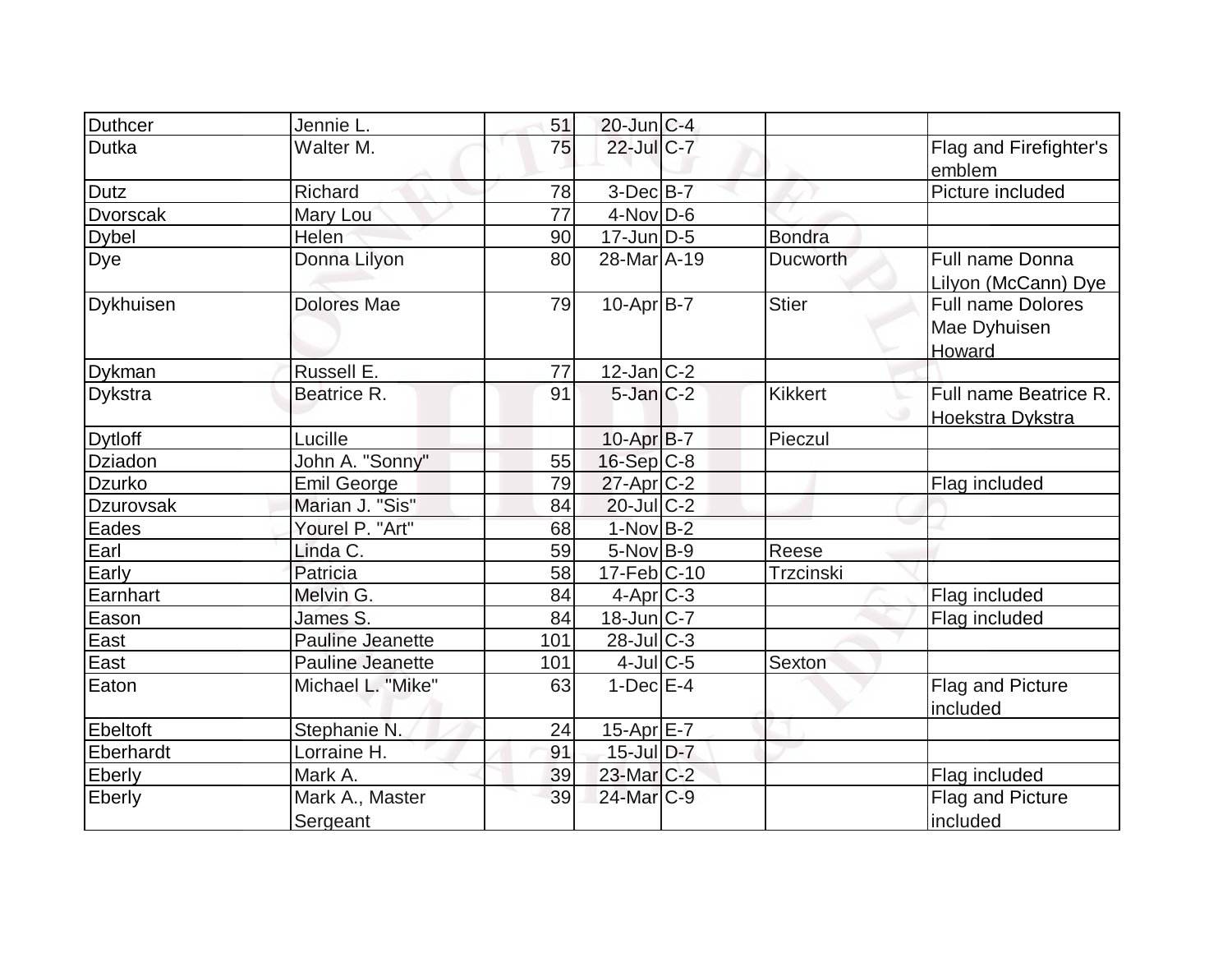| Echterling     | Angela R. "Angie"           | 57              | $23$ -Nov $ C-2 $           | <b>Bammann</b> |                                                     |
|----------------|-----------------------------|-----------------|-----------------------------|----------------|-----------------------------------------------------|
|                | D.D.S.                      |                 |                             |                |                                                     |
| <b>Eckels</b>  | <b>Dolores</b>              | 75              | 20-Mar E-7                  | Mackowiak      |                                                     |
| <b>Eckels</b>  | William H. "Bill"           | 92              | $18$ -Aug $C-9$             |                |                                                     |
| Eckert         | Leigh Anne E.               | 24              | 19-Apr B-2                  | Lopez          |                                                     |
| Eckstein       | Henry R. "Bob"              | 83              | $2$ -Jun $ C-8 $            |                | Flag included                                       |
| Eder           | Paul George                 | 62              | $21$ -Jan $D-7$             |                |                                                     |
| Edison         | Edna M.                     | 87              | $5 - Aug$ <sub>c</sub> $-8$ | Cunningham     |                                                     |
| Edmond         | Vestie E.                   | 79              | $30$ -May C-4               | Landers        |                                                     |
| Edmonds        | Frank Sr.                   | 74              | $24$ -Nov $C$ -6            |                |                                                     |
| <b>Edwards</b> | Carol Dr.                   | 53              | $8$ -Jan $E$ -5             | <b>Brabec</b>  | Picture included                                    |
| Edwards        | Charles (Chuck)             |                 | $1-Auq$ $C-3$               |                | Picture included                                    |
| Edwards        | Claudia J.                  | 65              | $4$ -May C-2                |                |                                                     |
| Edwards        | James Eddie Sr.<br>"Kooley" | 53              | $25$ -JulC-3                |                |                                                     |
| Edwards        | Ralph L.                    | 71              | 30-Jun C-8                  |                | Picture included                                    |
| Eenigenburg    | Martha                      | 83              | $6$ -Oct $C$ -7             | <b>Boender</b> | <b>Full name Martha</b><br><b>Sterk Eenigenburg</b> |
| Eggebrecht     | Ervin E.                    | 81              | $10$ -Feb $ C-9 $           |                | Picture included                                    |
| Eggers         | Carolyn C.                  | $\overline{77}$ | $8$ -Dec $E$ -5             |                | Picture included                                    |
| Eggers         | <b>Dolores Marie</b>        | 74              | $12$ -Oct $ C-2 $           |                |                                                     |
| Eggers         | <b>Marty</b>                | 77              | $18-Nov D-6$                |                |                                                     |
| Egtern         | Thomas Van                  | 71              | $3-May B-3$                 |                |                                                     |
| Egyed          | Martha W.                   | 84              | $17 - \text{Feb}$ $C - 10$  |                |                                                     |
| Ehrlich        | Helen M.                    | 95              | $20$ -Jan $ C-9 $           |                |                                                     |
| Eichelberg     | Richard "Ike"               | 77              | $30$ -Jun $ C-8$            |                |                                                     |
| Eisenhart      | Justene Julia               | 84              | $5 - Apr$ B-2               | Gasior         |                                                     |
| Elam           | Kevin James                 | 43              | $23-Sep C-7$                |                |                                                     |
| Elbaor         | Virginia T.                 | 78              | $12$ -Aug $C-9$             | Murphy         |                                                     |
| Elich          | Vladimir                    | 81              | $1-Jan$ $E-5$               |                | <b>Macedonian Orthodox</b><br>Cross included        |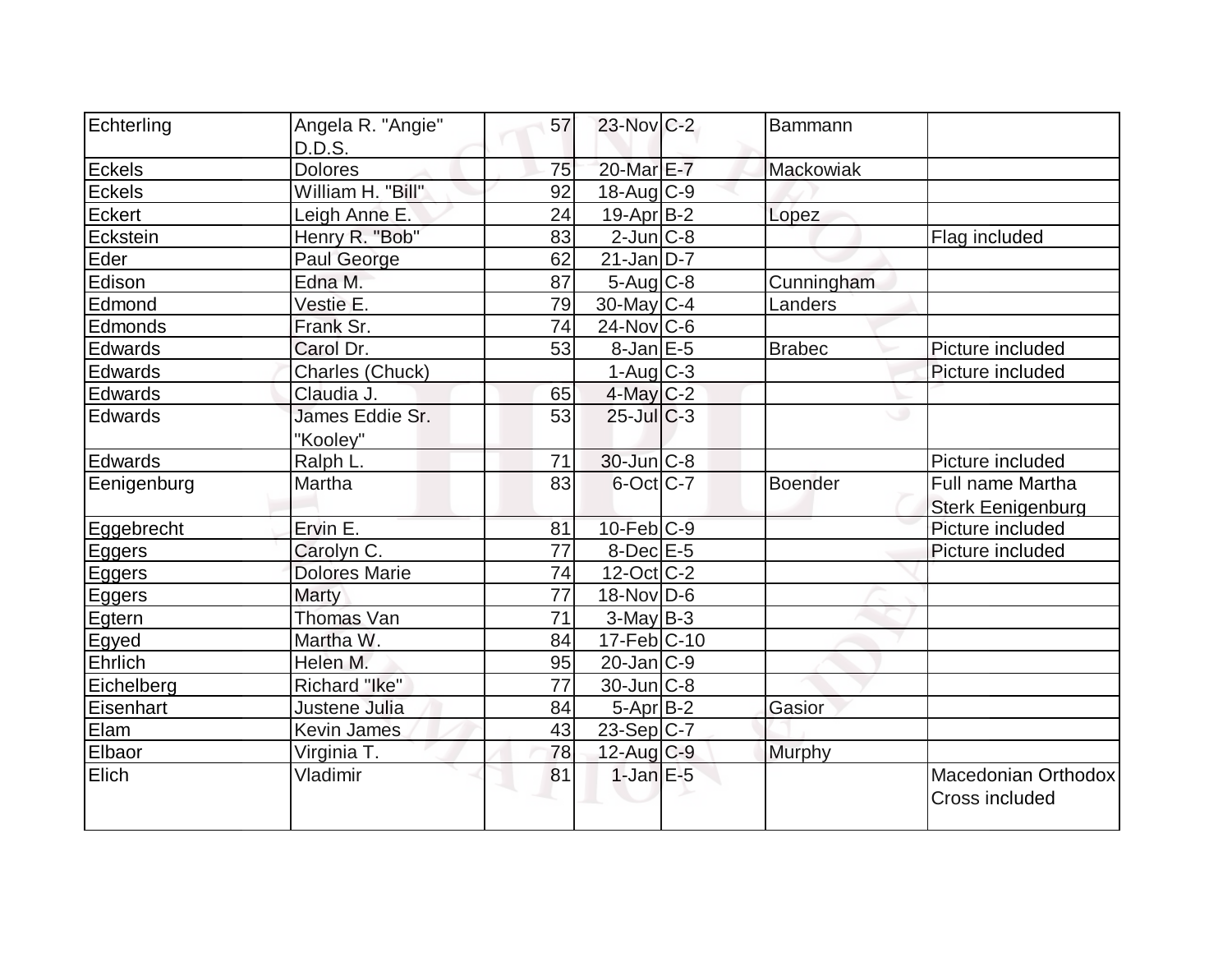| Elizaldi-Ragland | Wanda                     | 51              | 14-Oct D-7            |                | Picture included |
|------------------|---------------------------|-----------------|-----------------------|----------------|------------------|
| <b>Elkins</b>    | George W.                 | 92              | $7$ -Mar $C$ -5       |                | Flag included    |
| <b>Elkins</b>    | Stanley L.                | 58              | 16-Jan D-10           |                |                  |
| Ellch            | <b>Edith Isabel</b>       | 91              | $23$ -Oct B-8         |                |                  |
| Ellinghausen     | Elizabeth "Betty"         | 71              | $4$ -May C-2          | <b>Johns</b>   |                  |
| Elliot           | Laura Sue                 | 57              | $8$ -Jul $ C$ -6      |                |                  |
| Elliott          | Carol S.                  | 64              | $3$ -Jan $ C-3 $      | <b>Boron</b>   |                  |
| Elliott          | Frances                   | 87              | 29-Oct B-7            |                |                  |
| <b>Ellis</b>     | Dennis H.                 | 62              | $17$ -Jul $E-5$       |                |                  |
| <b>Ellis</b>     | <b>James Victor</b>       | 77              | $24$ -Jun $ D-6$      |                | Flag included    |
| <b>Ellis</b>     | <b>Mary Alice</b>         | 90              | $9-Dec$ $C-7$         | Miller         |                  |
| Ellison          | Timothy (Tim)             | 56              | $27$ -Feb $ B-5 $     |                |                  |
| <b>Elwess</b>    | William E.                | 79              | $15$ -Jan $E$ -6      |                | Flag Included    |
| Elzinga          | Martha A.                 | 86              | $9-Oct$ B-6           |                |                  |
| Emerson          | Evelyn A.                 | 97              | $28$ -Dec $C-2$       |                |                  |
| Emerson          | Mona L.                   | 76              | $29$ -Jun $ C-2 $     |                |                  |
| Emmerth          | Margaret                  | 89              | $3$ -Aug $C-2$        | Ratvay         |                  |
| Emrick           | Julia "Julie"             | 89              | $17$ -Aug C-2         | Misecko        |                  |
| <b>Enck</b>      | Donald L.                 | 67              | 8-Mar B-2             |                |                  |
| Engel            | David Lee                 | $\overline{71}$ | $1-Feb B-2$           |                |                  |
| England          | Beatrice "Grandma<br>Bea" | 96              | $5$ -JulB-2           | Campbell       |                  |
| Engle            | Linda Veronica            | 62              | $13$ -Jun $ C-3 $     | Lieberman      |                  |
| Enloe            | Carolyn J.                | 65              | $7$ -Dec $C-2$        |                | Picture included |
| Enloe            | <b>Charles Robert</b>     | 79              | $12$ -Mar $E$ -6      |                | Picture included |
| Enslen           | Lowell E., Col. "Bud"     | 83              | $18$ -May C-2         |                |                  |
| Entrop           | Paul C.                   | 60              | $8$ -Jan $E$ -5       |                | Picture included |
| <b>Epley</b>     | Evelyn M.                 | 64              | $20$ -Jun $ C-4$      | Ecklar         |                  |
| Equihua          | Arthur "Art"              | 75              | $8$ -Jul $C$ -6       |                |                  |
| Erickson         | Lisa A.                   | 48              | 30-Mar <sub>C-2</sub> | <b>Dillard</b> |                  |
| Erickson         | Mildred W.                | 87              | 16-Jan D-10           |                |                  |
| Erickson         | Raymond                   | 65              | $5$ -Dec $C$ -4       |                | Flag included    |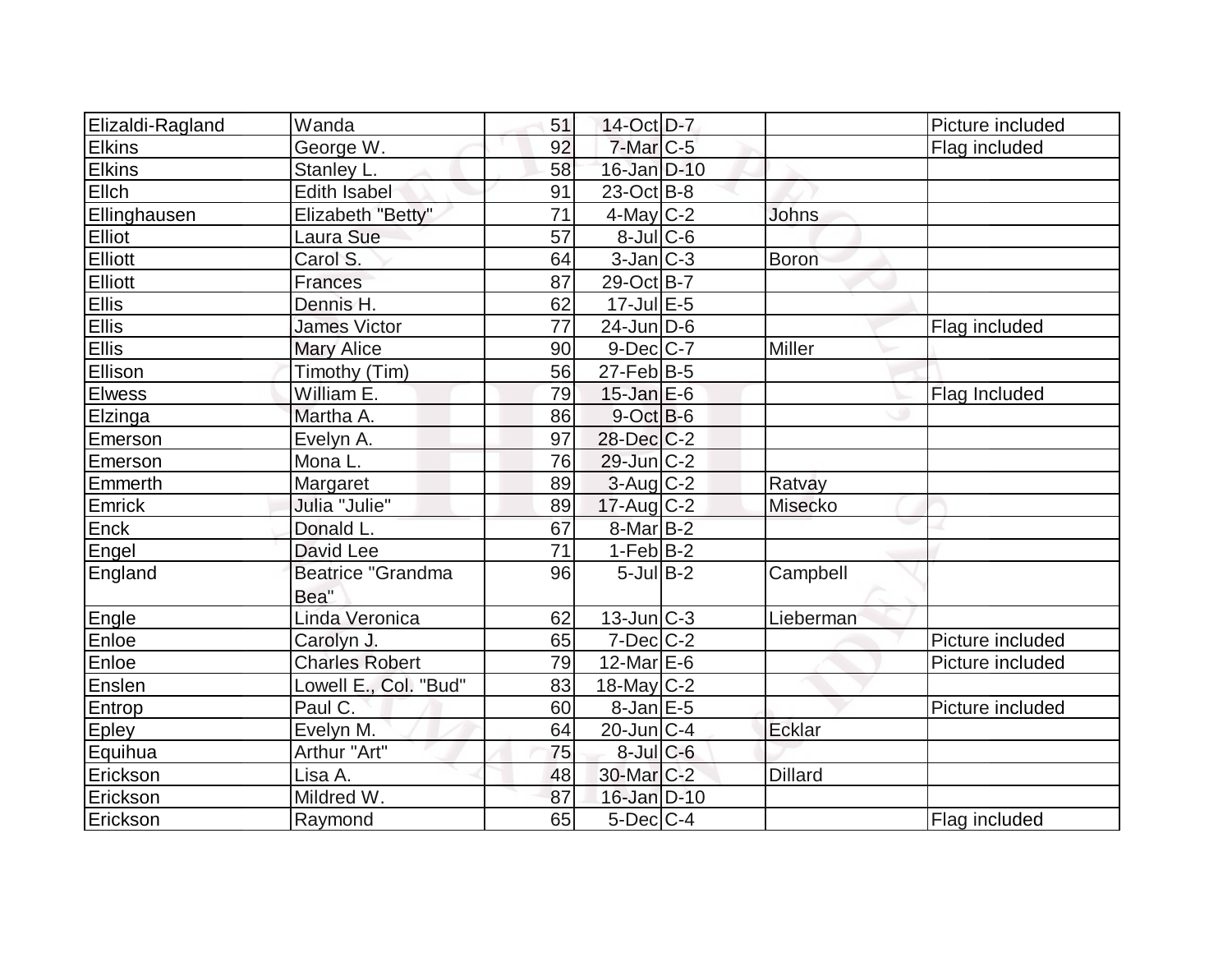| Ernst      | Charlotte J.          | 80 | $23$ -Mar $C-2$   |              |                    |
|------------|-----------------------|----|-------------------|--------------|--------------------|
| Ernst      | Terrence M. "Terry"   | 63 | $2$ -May $C-3$    |              | Flag included      |
| Eschenbach | Robert L.             | 84 | 26-Apr B-2        |              |                    |
| Eshelman   | Robert R. "Duke"      | 74 | $11-Oct$ B-2      |              | Flag included      |
|            | "Uncle Bob"           |    |                   |              |                    |
| Espino     | Gloria N.             | 73 | $6$ -Apr $C$ -2   |              |                    |
| Etter      | LaVon Margaret        | 75 | $10$ -Nov $ C$ -6 | <b>Hicks</b> | Picture included   |
| Eurley     | John T. "Johnny"      | 58 | $3-Feb C-9$       |              |                    |
| Evans      | Frederick A.          | 84 | 19-May E-7        |              | Flag included      |
| Evans      | Jeffrey Steven "Uncle | 53 | $23$ -Jul $E-7$   |              |                    |
|            | Steve"                |    |                   |              |                    |
| Evans      | Lois J.               | 88 | $9$ -Jan $E$ -7   | Klusmeir     |                    |
| Evans      | Ronald E.             | 56 | $21$ -Feb $ C-3 $ |              | Firefighter emblem |
|            |                       |    |                   |              | included           |
| Evans      | <b>Walter Caine</b>   | 19 | $12$ -May $C-9$   |              |                    |
| Everett    | Mildred J.            | 93 | 16-Dec D-4        |              |                    |
| Evert      | Victoria M.           | 68 | $27$ -Jan $ C-6 $ |              |                    |
| Evorik     | Gladys J.             | 83 | $19$ -Feb $ D-9$  |              |                    |
| Ewan       | Emmett Jr.            |    | $21$ -Oct C-5     |              | Flag included      |
| Ewan       | Lois M.               | 82 | $30$ -AugB-2      |              |                    |
| Ewing      | Dorothy Jane "Dot"    | 82 | $13$ -Jan $C-7$   | Chapman      |                    |
| Ewing      | Douglas George        | 31 | $26$ -Oct C-2     |              |                    |
| Ewing      | George W. III "Butch" | 56 | $14$ -Jun $B-2$   |              |                    |
| Ewing      | Joy Ellen             | 57 | $15$ -Nov B-2     |              |                    |
| Fabian     | Edward W.             | 77 | $21$ -Feb $ C-3 $ |              | Flag included      |
| Fabris     | Sharon J.             | 65 | $20-Sep B-2$      | Claesgens    |                    |
| Fabry      | Silas Andrew          | 83 | $20$ -Jan $ C-9 $ |              | Flag included      |
| Fagan      | Lois                  | 72 | $24$ -Oct C-2     |              |                    |
| Fagan      | Paul M.               | 41 | $25$ -Jan B-3     |              |                    |
| Fagan      | Peter G. Sr.          | 73 | $5$ -Dec $C$ -4   |              | Cross included     |
|            |                       |    |                   |              |                    |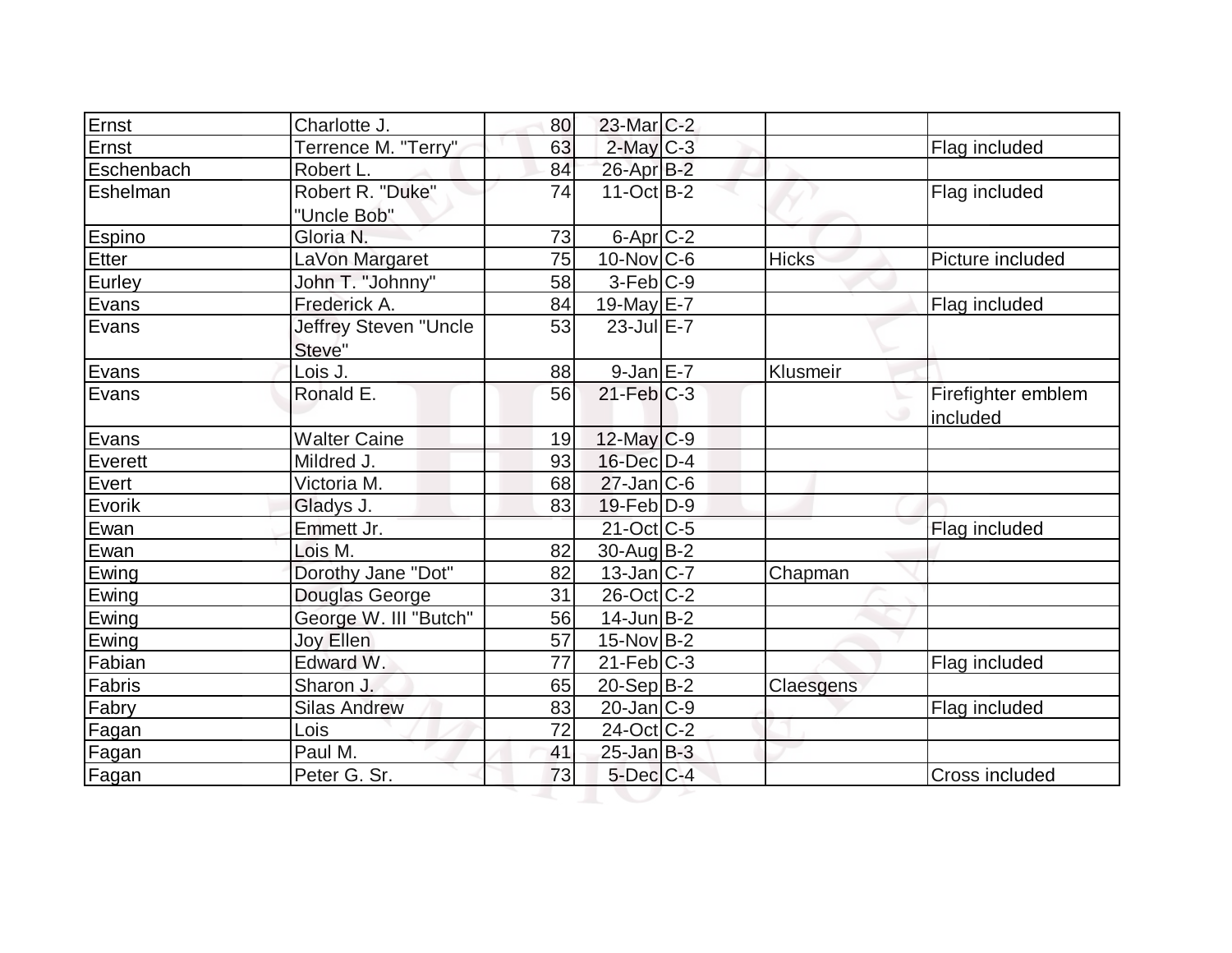| Faith      | <b>Barbara Darlene</b>  | 73       | $27$ -Feb $ B-5 $        | Parkhurst | Full name Barbara      |
|------------|-------------------------|----------|--------------------------|-----------|------------------------|
|            |                         |          |                          |           | Darlene Castillo (     |
|            |                         |          |                          |           | Faith - McFarland)     |
|            |                         |          |                          |           | <b>Cross included</b>  |
| Falda      | Richard M.              | 64       | $1-NovB-2$               |           | Flag included          |
| Falkenberg | Charlene                | 88       | $15$ -Jan $E-7$          |           |                        |
| Falkenberg | <b>Rita</b>             | 84       | 11-Nov D-5               |           |                        |
| Falkowski  | Leon J.                 | 86       | $18$ -Jan $B-2$          |           | Flag included          |
| Falls      | Jeffrey A.              | 56       | $12$ -Aug C-9            |           |                        |
| Fancher    | Beverly J.              | 71       | $5$ -Oct $ C$ -2         |           |                        |
| Farago     | Lillian A. " Gramma     | 91       | $8$ -JulC-6              | Spogis    |                        |
|            | Lee "                   |          |                          |           |                        |
| Farber     | <b>Beatrice "Bea"</b>   | 79       | $23$ -Mar $C-3$          | Gaffin    | Star of David included |
|            |                         |          |                          |           |                        |
| Farley     | <b>Betty</b>            | 81       | $8-Aug$ $C-3$            | Mau       |                        |
| Farley     | Stephen "Steve"         | 60       | $12-Sep$ C-3             |           |                        |
| Farley     | Taylor L.               | 3 months | 10-Mar <sub>IC</sub> -11 |           |                        |
| Farmer     | Anne D. "Dolly"         | 83       | $7$ -May $E-5$           | Tulba     |                        |
| Farmer     | Eugene Joseph           | 73       | 6-Dec B-3                |           |                        |
| Farneth    | Dennis Ray              | 61       | $30 -$ Jul $E - 8$       |           |                        |
| Farrar     | Betty L. "Nanny"        | 84       | $5$ -Jun $B$ -6          |           | Flag included          |
| Farthing   | Elizabeth A.            | 94       | $11$ -Jun $ C-7$         | Wagner    |                        |
| Fasel      | Marie L. "Tootie"       | 86       | 15-Apr $E-7$             |           |                        |
| Fasel      | Shirley R.              | 85       | $5-Sep C-3$              |           |                        |
| Fathke     | Diana L.                | 77       | $21$ -Dec $ C-2 $        |           |                        |
| Fattore    | Leonard J.              | 69       | 17-Feb C-10              |           |                        |
| Faught     | Richard C.              | 80       | $25$ -Jul C-4            |           |                        |
| Faught     | Sharon Kay              | 70       | $22-Sep C-9$             | Pedigo    |                        |
| Fausto     | Aurora                  | 70       | 3-Apr D-7                | Ortega    |                        |
| Fech       | Willilam Michael "Bill" |          | 25-Oct B-2               |           | Flag included          |
| Fechner    | Max E. Jr.              | 92       | $24$ -Nov $ C$ -6        |           |                        |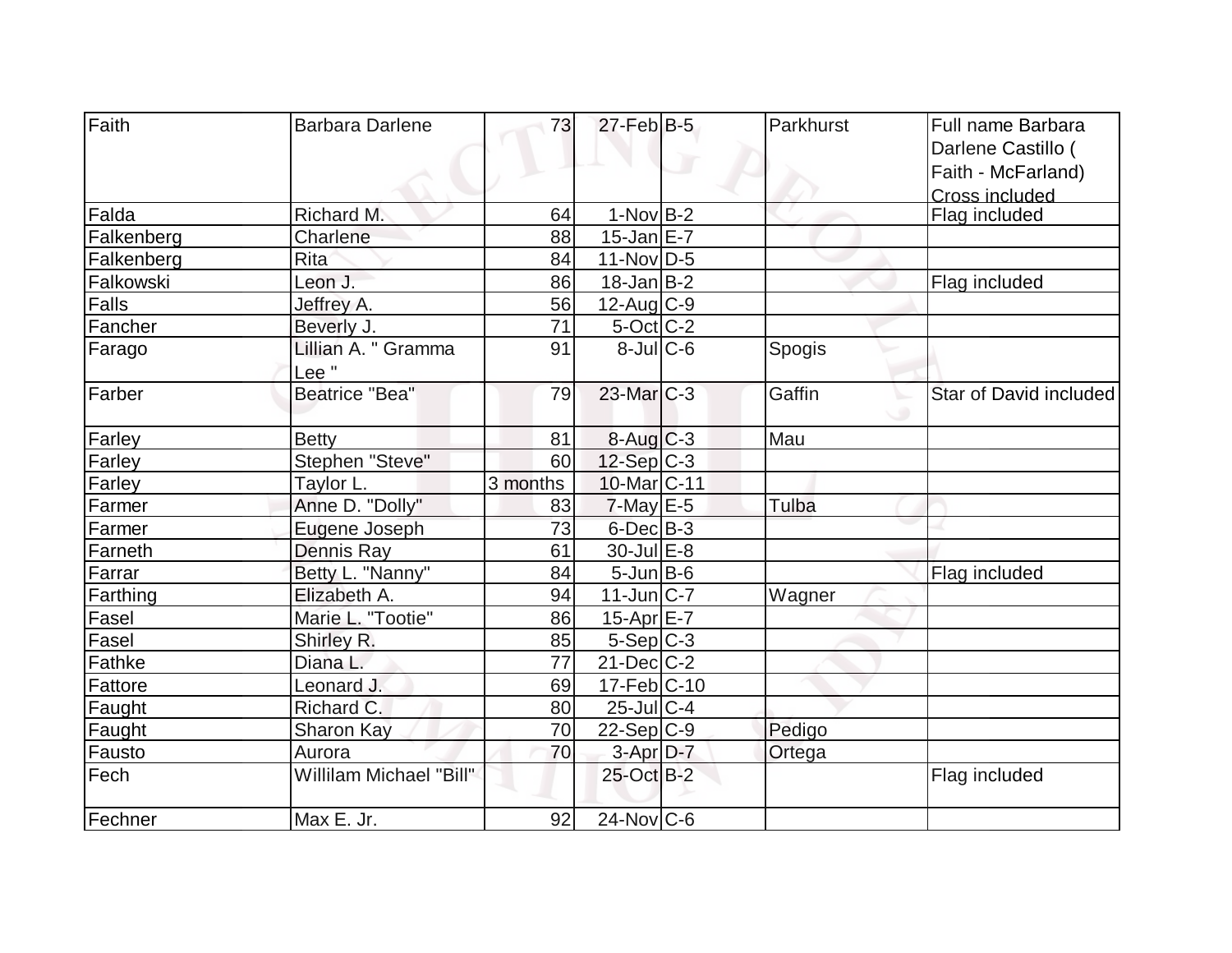| Feczko         | George R. "Butch"      | 70 | $7-Sep$ $C-2$                    |              |                                                |
|----------------|------------------------|----|----------------------------------|--------------|------------------------------------------------|
| Feliciano      | Galo "El Tiburon"      | 85 | 15-Dec E-5                       |              |                                                |
| Felton         | Corinne M.             | 88 | 25-Sep B-7                       |              |                                                |
| Felton-Donahue | Patricia               | 72 | 18-Oct B-2                       |              |                                                |
| Femiak         | Daniel J. III D.D.S.   |    | $19$ -Aug $ C-7 $                |              | "Mato Luta, (Red                               |
|                |                        |    |                                  |              | Bear), Dr. Dan" /                              |
|                |                        |    |                                  |              | Picture                                        |
| Fenes          | <b>Elsie Leah</b>      | 92 | $6$ -Feb $E-11$                  | Eichelberger | Full name Elsie Leah                           |
|                |                        |    |                                  |              | Fenes Szekely                                  |
| Fengya         | Michael                | 97 | $9-Sep C-9$                      |              | Flag included                                  |
| Fenn           | <b>Susan Diane</b>     | 57 | $8 - \text{Aug}$ <sub>C</sub> -3 | Walker       |                                                |
| Fenstermaker   | John "Jack"            | 66 | $22$ -May B-1                    |              | Flag included                                  |
| Fentress       | Wilma L.               | 82 | $20-Sep B-2$                     | <b>Brown</b> |                                                |
| Fenzel         | Kenneth D.             | 80 | 14-May E-7                       |              | Flag included                                  |
| Ference        | Dorothy                | 87 | $19-Oct$ $C-2$                   |              |                                                |
| Ference        | Margaret R.            | 85 | 14-May E-7                       |              |                                                |
| Ferguson       | Dorothy Jean           | 71 | $22$ -Mar $B-2$                  |              |                                                |
| Ferguson       | Josephine              | 77 | $7 - Apr$ $C - 10$               |              | Picture included                               |
| Ferguson       | Patricia Marie "Patsy" | 47 | $27$ -Dec $B-2$                  |              |                                                |
| Fernandez      | Rosemary "Mary"        | 51 | $30-Sep C-8$                     |              | Picture included                               |
| Ferran         | Miguel                 | 84 | $13$ -Feb $E-10$                 |              |                                                |
| Ferrantelli    | Helen J.               | 81 | $15$ -JulD-8                     | Cuprak       |                                                |
| Ferrara        | Lawrence A. "Larry"    | 57 | $27$ -Jan $ C-10$                |              |                                                |
| Ferry          | Alan William           | 59 | $10$ -Jan $ C-3 $                |              |                                                |
| Fick           | <b>Mary</b>            | 82 | $1$ -Jan $E-5$                   | Supica       |                                                |
| Fidanza        | Helen                  | 96 | $26-Sep C-5$                     |              |                                                |
| Fieldhouse     | Dale E. Sr.            | 76 | $3-Feb C-9$                      |              |                                                |
| Fields         | Marion                 | 81 | $9-Sep C-9$                      |              | <b>Full name Marion</b><br><b>Kurtz-Fields</b> |
| Fifield        | Emily M.               | 92 | $3$ -Dec $B - 7$                 |              |                                                |
| Fifield        | Otto R.                | 87 | $30$ -Jan $E-7$                  |              | Flag included                                  |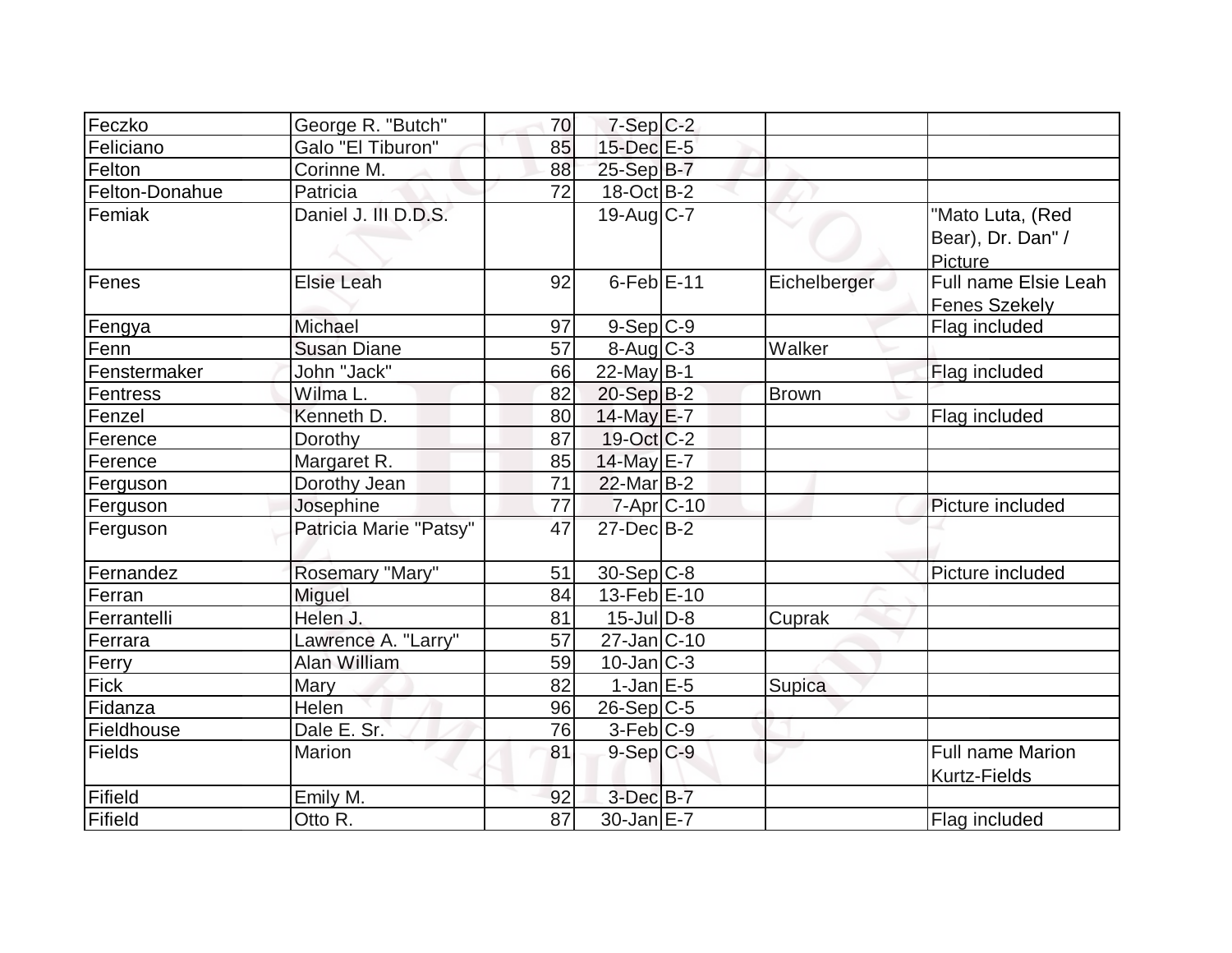| Figler     | Robert G.           | 75 | $12$ -Apr $B-2$       |              | Flag included                                             |
|------------|---------------------|----|-----------------------|--------------|-----------------------------------------------------------|
| Figueroa   | Alex M.             | 43 | $9$ -Dec $C$ -7       |              |                                                           |
| Figueroa   | Celestino M. "Tino" | 81 | 24-Dec D-7            |              | Flag included                                             |
| Figueroa   | Clara M.            | 81 | $17$ -Jul $E-5$       |              | Picture included                                          |
| Figueroa   | Lois Marie          | 75 | $21-Nov$ C-3          |              |                                                           |
| Figurski   | Ronald E.           | 64 | $11$ -May C-2         |              | Cross and Flag<br>included                                |
| Fike       | Edward P.           | 85 | $14$ -Jul $ C-9 $     |              | Flag included                                             |
| Filas      | Marjorie Ellen      | 82 | $15$ -May B-7         | <b>Uriss</b> |                                                           |
| Fimbianti  | <b>John</b>         | 73 | $2-Apr$ $E-7$         |              | Flag included                                             |
| Finck      | Robert W.           | 82 | $1-Dec$ $E-4$         |              |                                                           |
| Finnerarty | Bea                 | 41 | 20-Apr <sub>C-2</sub> | Fontanez     |                                                           |
| Fioretti   | Frank A.            | 86 | $11$ -Jul $C-7$       |              | Flag included                                             |
| Fiorio     | Leno J.             | 91 | $2$ -Jun $C-8$        |              | Flag included                                             |
| Fischer    | Margaret "Anne"     | 73 | $15$ -Oct B-7         |              |                                                           |
| Fisher     | Edward J.           | 88 | 8-Oct B-7             |              |                                                           |
| Fisher     | James R.            | 72 | $20$ -Oct $ C-9 $     |              | Flag included                                             |
| Fisher     | Loren J. Sr.        | 68 | 19-Aug C-7            |              |                                                           |
| Fisher     | <b>Mildred Fay</b>  | 93 | $5-MarE-7$            | Yoder        | Picture included                                          |
| Fisk       | David W.            | 50 | $31$ -Jan $ C-3 $     |              |                                                           |
| Fitch      | Doris A.            | 89 | $2-Sep C-9$           |              |                                                           |
| Fitzgerald | Dennis E.           | 63 | $10$ -Oct $C$ -3      |              |                                                           |
| Fitzgerald | Richard J.          |    | $19$ -Apr $ B-2 $     |              | Honarable Richard J.<br>Fitzgerald / Flag                 |
| Fivecoats  | <b>Larry Gene</b>   | 65 | $10$ -Oct $ C-3 $     |              |                                                           |
| Fladeland  | Obert G. "Bud"      | 82 | $2$ -Feb $C-2$        |              |                                                           |
| Flahaven   | <b>Beatrice</b>     | 82 | $16$ -Apr $E$ -6      |              | Cross included                                            |
| Flahaven   | <b>Beatrice</b>     | 82 | $16$ -Apr $E$ -6      |              | <b>Sister Beatrice (Mary</b><br>Grace) Flahaven<br>O.S.B. |
| Flanagin   | Larry R.            | 60 | 25-May C-2            |              |                                                           |
| Flaningan  | <b>Barbara</b>      | 70 | $21$ -Dec $C$ -2      |              |                                                           |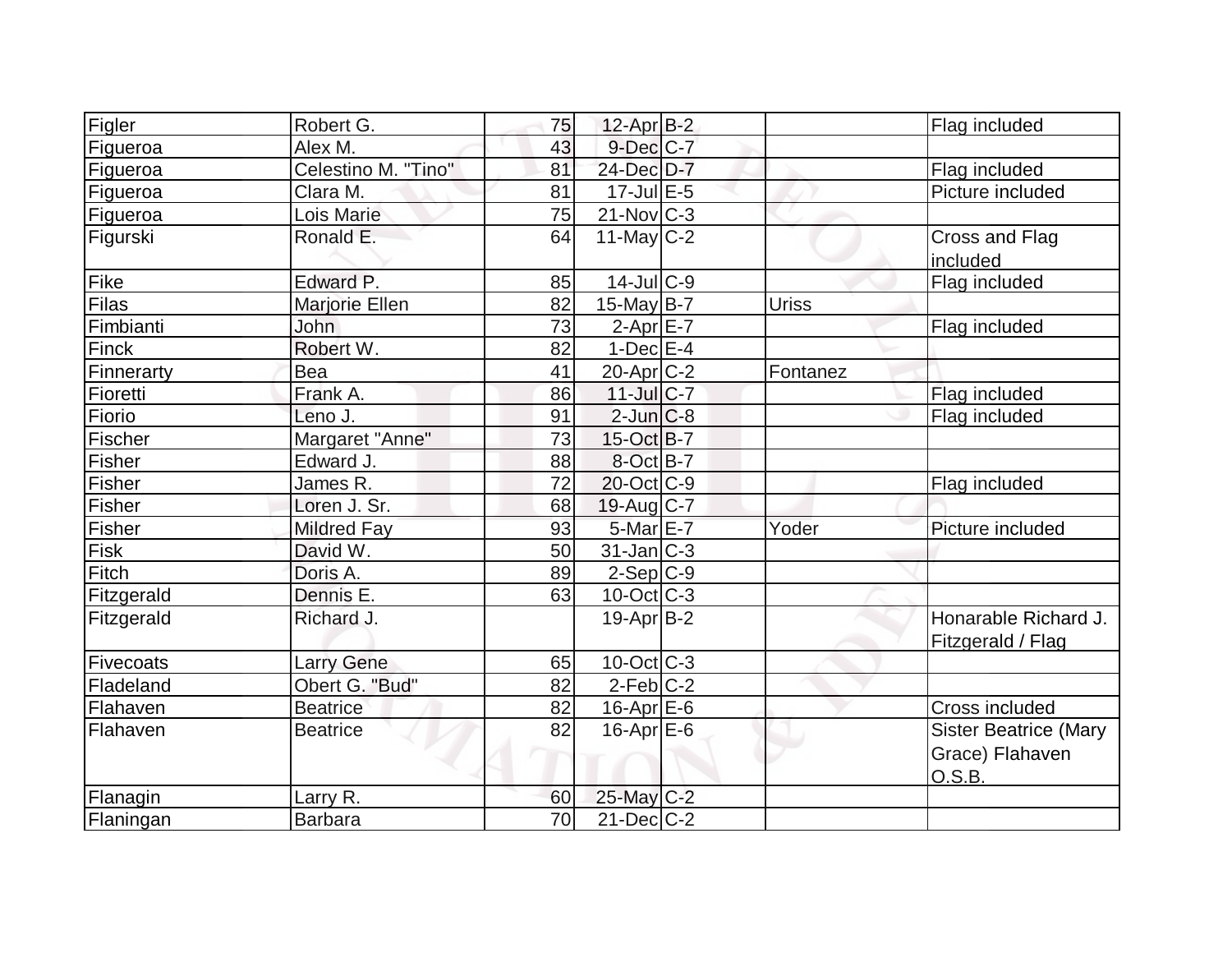| Flassig       | Mary Jane                     | 83 | $22$ -Jun $C-2$         |           |                                           |
|---------------|-------------------------------|----|-------------------------|-----------|-------------------------------------------|
| Fleming       | Loretta Mae                   | 72 | 4-May C-2               | Baum      |                                           |
| Fligiel       | Edward D. "Buddy"             | 77 | 26-Feb E-7              |           |                                           |
| Flipowicz     | Roman Ivan M.D.               | 88 | $9$ -Jul $E$ -5         |           |                                           |
| Flitar        | Sam (The Fireman)             | 68 | $4$ -May C-2            |           | Flag and Firefighter's<br>emblem included |
| Flores        | Adalberto Sr.                 | 69 | $23$ -Jan $ B-5 $       |           | Praying hands<br>included                 |
| <b>Flores</b> | Carmen J.                     | 87 | $24$ -Nov $ C-6 $       |           |                                           |
| Flores        | George                        | 67 | $7 - Aug   D-9$         |           |                                           |
| <b>Flores</b> | Irene                         | 67 | $8$ -Jun $C-2$          | Rubalcaba |                                           |
| Flores        | Richard Sr.                   | 90 | $11-Feb$ <sub>C-9</sub> |           | Flag included                             |
| Fodor         | William                       | 83 | $11$ -JulC-7            |           | Flag included                             |
| Fogarassy     | <b>Iris Jasaitis</b>          | 58 | $23$ -Feb $ C-3 $       |           |                                           |
| Fogarty       | Mary A.                       | 75 | 28-Sep C-2              |           |                                           |
| Fogle         | Luke E.                       | 29 | $11$ -Mar $D-7$         |           |                                           |
| Fogle         | Paulette D.                   | 51 | 26-May C-10             |           | Picture included                          |
| Foldesy       | Rudolph Paul "Rudy"           | 80 | $24$ -Jan $ C-3 $       |           |                                           |
| Foley         | Mildred Josephine<br>"Millie" | 85 | $4$ -JulC-5             |           | Picture included                          |
| Foley         | Sophie L.                     | 87 | $21$ -Mar $ C-7 $       | Zavesky   |                                           |
| Follmer       | Raymond S.                    | 83 | $5-Feb$ $E-7$           |           | Flag included                             |
| Fonseca       | Jose G.                       | 60 | $4$ -May $C-2$          |           |                                           |
| Foor          | <b>Arthur Eugene</b>          | 90 | $6$ -Jul $C$ -2         |           | Flag and Masonic<br>emblem included       |
| Foor          | Marguerite                    | 87 | $15$ -Jan E-6           |           |                                           |
| Foore         | Edward E.                     | 78 | 24-Sep C-9              |           |                                           |
| Ford          | Phil M.                       | 64 | $17$ -Oct C-2           |           | Flag and Picture<br>included              |
| Ford          | Timothy D.                    | 57 | $21$ -Jul C-9           |           | Flag included                             |
| Forgey        | Florence V.                   | 67 | $11$ -Dec $ B-6 $       | Scheuer   | Picture included                          |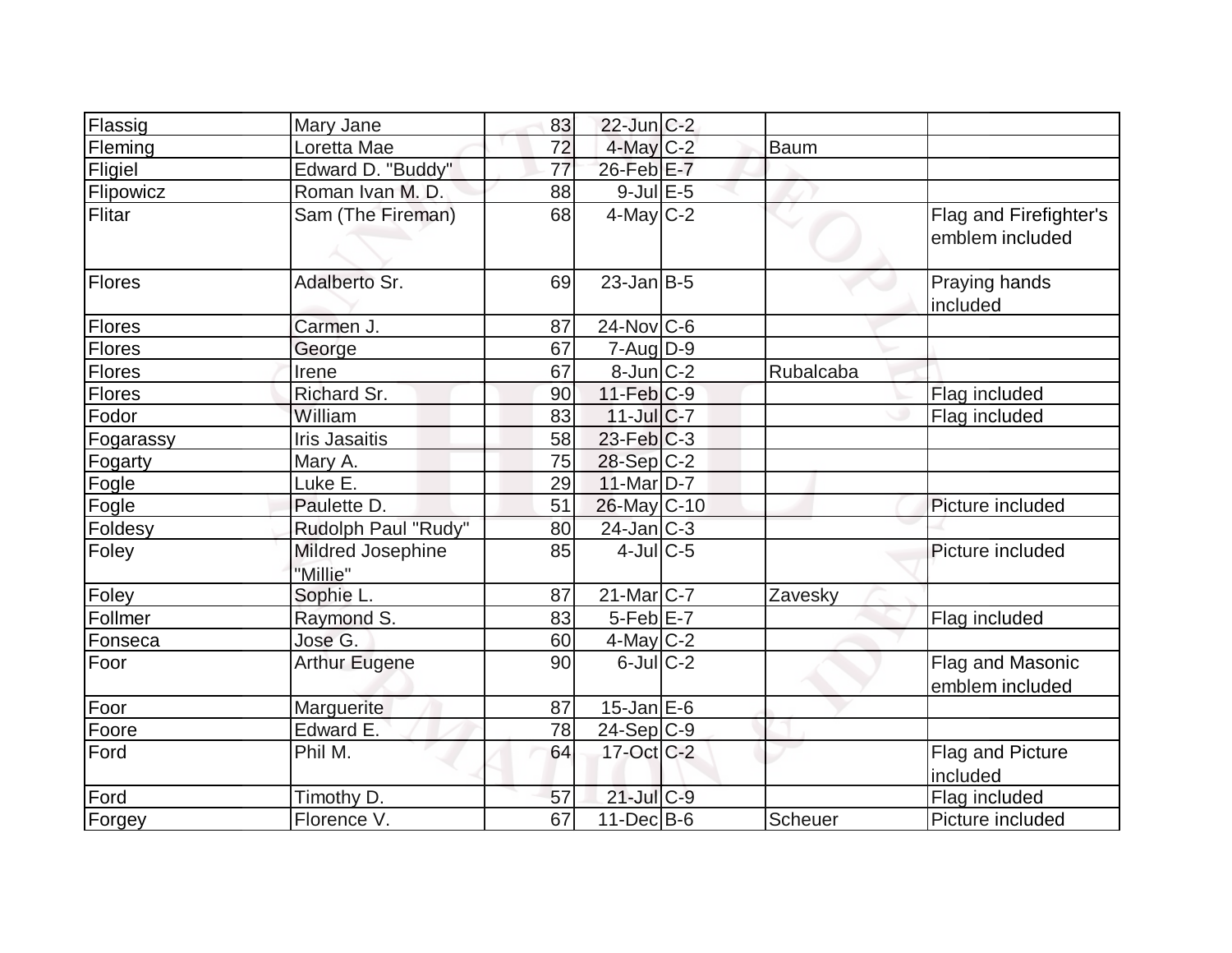| Forsythe               | Willard D.            | 87    | 19-Nov E-5            |                |                  |
|------------------------|-----------------------|-------|-----------------------|----------------|------------------|
| Fortenberry            | Herman                | 74    | $3$ -Jul $E-4$        |                |                  |
| Fortener               | Cecelia M.            | 95    | $3$ -Aug $C-2$        | Vianco         |                  |
| Foschaar               | Barbara M.            | 85    | $11$ -Jun $ C-7 $     |                |                  |
| Foster                 | <b>Anna Louise</b>    | 96    | 30-Oct E-6            |                |                  |
| Foster                 | Charles D. "Charlie"  | 82    | $19$ -Jul B-2         |                | Flag included    |
| Foster                 | Clayton E.            | 72    | $5$ -Jun $B$ -6       |                | Flag included    |
| Fotschky               | Elizabeth "Charlotte" | 86    | $4$ -Jul $C$ -5       |                | Picture included |
| Fouts                  | Harry Robert "Bob"    | 79    | 27-Mar <sub>E-9</sub> |                |                  |
| Fox                    | Betty J.              | 84    | 29-Dec D-10           |                |                  |
| Fox                    | Clarissa "Joy"        | 85    | $10$ -Dec $B$ -7      |                |                  |
| Fox                    | Nancy Lee             | 77    | $9$ -Jul $E$ -5       |                |                  |
| Fox                    | Roger A. Jr.          | 48    | 15-Oct B-7            |                |                  |
| Frain                  | Fredda Mae            | 88    | $16-Sep C-8$          | Morgan         |                  |
| Fraker                 | Richard K.            | 82    | $9$ -Jun $C-9$        |                | Flag included    |
| Frame                  | Virginia "Tippy"      | 92    | 31-Dec E-5            | Gustafson      |                  |
| Franceschini           | Fred M.               | 64    | $28$ -Dec $C-2$       |                |                  |
| Franchimont            | Richard M.            | 57    | $21$ -Nov $ C-3 $     |                | Flag included    |
| Francis                | Rita M.               | 47    | $17$ -Jun $D-6$       | Vasquez        | Picture included |
| Francisco-Washington   | <b>Tracy</b>          | 40    | 23-Apr $E-7$          |                |                  |
| Francus                | Dorcie A.             | 81    | $23$ -Feb $ C-3 $     |                |                  |
| Franczek               | Minnie G.             | 87    | $16-Sep C-8$          | Holleman       |                  |
| Franklin               | <b>Marie</b>          | 951/2 | 16-Jul E-5            | Adamkiewicz    |                  |
| Franko                 | Anna D.               | 100   | $6$ -Apr $C$ -2       | Chermak        |                  |
| <b>Frank-Ritthaler</b> | Meryl Joann           | 80    | $13$ -Feb $E-10$      | <b>Blocker</b> |                  |
| Franz                  | Laverne B. "Babe"     | 84    | $13$ -Jun $C-3$       |                | Picture included |
| Franz                  | <b>Rose Marie</b>     | 82    | $18$ -JulC-5          |                | Picture included |
| Frazee                 | Janet                 |       | $12$ -Mar $E$ -6      | Hedlof         |                  |
| Frazier                | Jerry Lacey           | 76    | $15$ -Oct B-8         |                | Flag and Picture |
|                        |                       |       |                       |                | included         |
| Frederici              | Joseph M.             | 53    | 14-Jul C-10           |                |                  |
| Frederick              | Marguerite E.         | 99    | $5$ -Dec $C$ -4       |                |                  |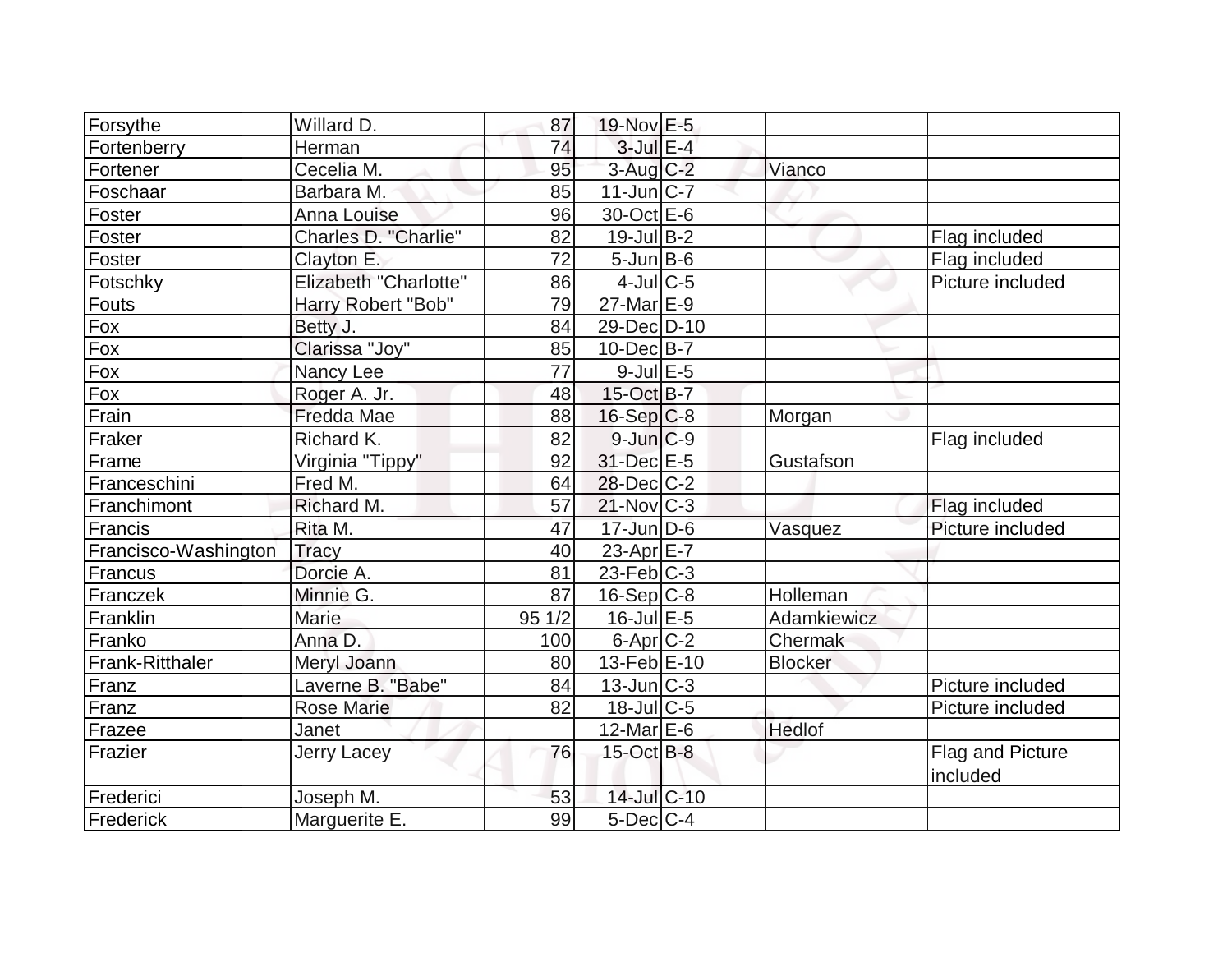| Frederick     | Mary Ann              | 78 | 23-Mar C-3              | Teringer     |                      |
|---------------|-----------------------|----|-------------------------|--------------|----------------------|
| Freedman      | Irving L.             | 75 | $14$ -Jan $C-5$         |              |                      |
| Freelove      | Joan E.               | 75 | 31-Oct C-3              | Ahlstrand    |                      |
| Frenzel       | Joyce                 | 92 | $1-Sep$ C-10            |              |                      |
| Frevert       | Daniel T.             | 51 | $27-Sep B-2$            |              |                      |
| Frevert       | Jeffrey A.            | 58 | $8$ -Jul $C$ -6         |              |                      |
| Frey          | Donna J.              | 81 | $24$ -Apr $ D-9 $       | Ennis        |                      |
| Freyenberger  | Irene                 | 83 | $24$ -Aug C-2           |              |                      |
| Fridlund-Dunn | Laurellee R.          | 72 | $16$ -Jul $E$ -5        |              | Picture included     |
| Friedman      | <b>Rosalyn Rita</b>   | 94 | $28$ -Nov $ C-3 $       |              | Rosalyn Rita Jeffe   |
|               |                       |    |                         |              | Friedman /Star of    |
|               |                       |    |                         |              | David                |
| Friend        | May Rose              | 86 | $13$ -Apr $C-2$         |              |                      |
| Friesma       | AI                    | 60 | $13$ -Apr $ C-2 $       |              |                      |
| Frigo         | Frances <sub>T.</sub> | 88 | $24$ -Aug $C-2$         | Borucki      |                      |
| Frith         | Charles Sr.           | 71 | $2$ -Nov $C-2$          |              |                      |
| Fritz         | Laurence Joseph       | 61 | $26$ -Jul B-2           |              |                      |
|               | Larry/Zeb             |    |                         |              |                      |
| Fritz         | Loretta G.            | 87 | $21-Apr$ <sub>C-9</sub> | Gohde        |                      |
| Fritz         | Mary Lee D.           | 88 | $23$ -May C-3           | Beiriger     |                      |
| Fritz         | Patricia Ann          | 78 | $12$ -May C-9           |              |                      |
| Fritz         | Walter J.             | 88 | $13$ -Dec $B-2$         |              | Firefighter's emblem |
|               |                       |    |                         |              | and Flag included    |
| Frizzell      | Helen M.              | 86 | 13-Mar $E-7$            |              |                      |
| Frizzell      | Reva D.               | 75 | $29$ -Apr $ C$ -6       | <b>Hurst</b> |                      |
| Frudakis      | Kassiane              | 87 | $2$ -Jan B-4            |              |                      |
| Fry           | William <sub>R.</sub> | 64 | $21$ -Jun $B-2$         |              |                      |
| Fryar         | Edna Irene            | 86 | $27$ -Dec $B$ -2        |              |                      |
| Fuehrer       | Marvin A.             | 69 | $13$ -Jul C-2           |              | Flag included        |
| Fulk          | James L.              | 59 | 10-Mar C-11             |              |                      |
| Fuller        | William T.            | 59 | 26-Aug C-10             |              |                      |
| Fulmer        | Marjorie L.           | 82 | $16$ -Nov $ C-2 $       |              |                      |
|               |                       |    |                         |              |                      |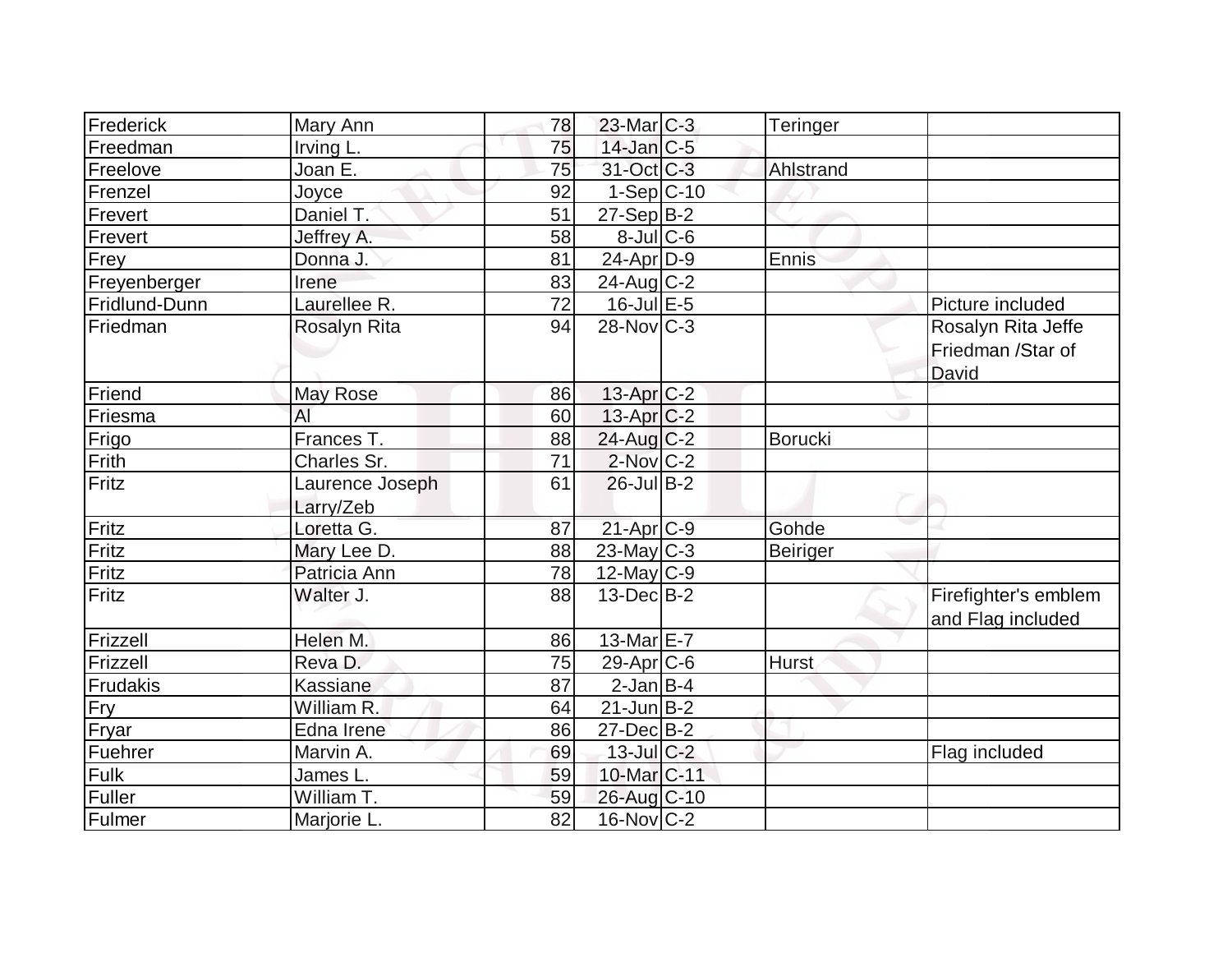| Fulton        | Robert E. Sr.          | 92              | $23$ -Feb $ C-3 $       |               |                    |
|---------------|------------------------|-----------------|-------------------------|---------------|--------------------|
| <b>Fultz</b>  | <b>Archie Floyd</b>    | 69              | $1$ -Dec $E-4$          |               | Picture included   |
| Funk          | Wanda J.               | 66              | 21-May E-7              | Witecki       |                    |
| Funke         | Edward M.              | 88              | $25$ -Apr $C$ -3        |               |                    |
| Furgye        | Ronald W.              | 65              | $20$ -May D-7           |               |                    |
| Furlow        | <b>Thelma</b>          | 92              | $1-Apr$ $C-8$           | <b>Guynes</b> |                    |
| Furmankiewicz | Lillian                | 75              | $20$ -Jan $ C-9 $       | Gacsy         |                    |
| Gabbard       | <b>Gary Lee</b>        | 58              | $9-Sep C-9$             |               | Picture included   |
| Gabbert       | Susan K.               | 43              | $31$ -Aug C-2           |               |                    |
| Gabor         | Alfreda V. "Fritz"     | 89              | $16$ -Feb $C-2$         |               |                    |
| Gabriel       | <b>Betty Jean</b>      | 80              | $11$ -Mar $ D-7 $       | <b>Moses</b>  |                    |
| Gabrys        | Donald S.              | 72              | $19-Sep C-2$            |               |                    |
| Gaddin        | <b>Charles "Chuck"</b> | 62              | $24-Sep C-9$            |               | Flag and Police    |
|               |                        |                 |                         |               | emblem included    |
| Gadus         | <b>Gregory James</b>   |                 | 25-Mar D-7              |               |                    |
| Gadus         | Stephen A.             | 91              | $19-Sep C-3$            |               | Flag and Picture   |
|               |                        |                 |                         |               | included           |
| Gagliano      | James S. Jr.           | 71              | 22-Apr <sub>C-8</sub>   |               |                    |
| Gaither       | <b>John Thomas</b>     | 79              | 22-Dec C-7              |               | Masonic emblem and |
|               |                        |                 |                         |               | Pictures included  |
|               |                        |                 |                         |               |                    |
| Gajdos        | Victoria M. "Vicky"    | 91              | $3-Oct$ $C-3$           | Kujawa        |                    |
| Gajewski      | Genevieve L.           | 92              | 20-Mar <sub>IE</sub> -7 |               | Picture included   |
| Gajewski      | Marlene                | 74              | $4$ -Feb $D-8$          | Krill         |                    |
| Galbert       | Robert L. Sr.          | 90              | 13-May $D-6$            |               |                    |
| Galbreath     | Robert T.              | 51              | 9-May C-5               |               |                    |
| Galiher       | <b>Betty Grace</b>     | 83              | $25$ -Oct B-2           |               |                    |
| Gallagher     | <b>Linda Mary</b>      | 58              | $9$ -Mar $ C-2 $        | Whalen        |                    |
| Gallas        | <b>Rose Marie</b>      | 79              | $9$ -Aug B-2            |               |                    |
| Gallegos      | Rosa                   | 88              | $26$ -Jan $ C-2 $       | Arredondo     |                    |
| Gallion       | <b>Stella</b>          | 87              | $16-Sep C-9$            | Pawlak        |                    |
| Galloway      | Hattie M.              | $\overline{77}$ | $3-Mar$ C-10            |               |                    |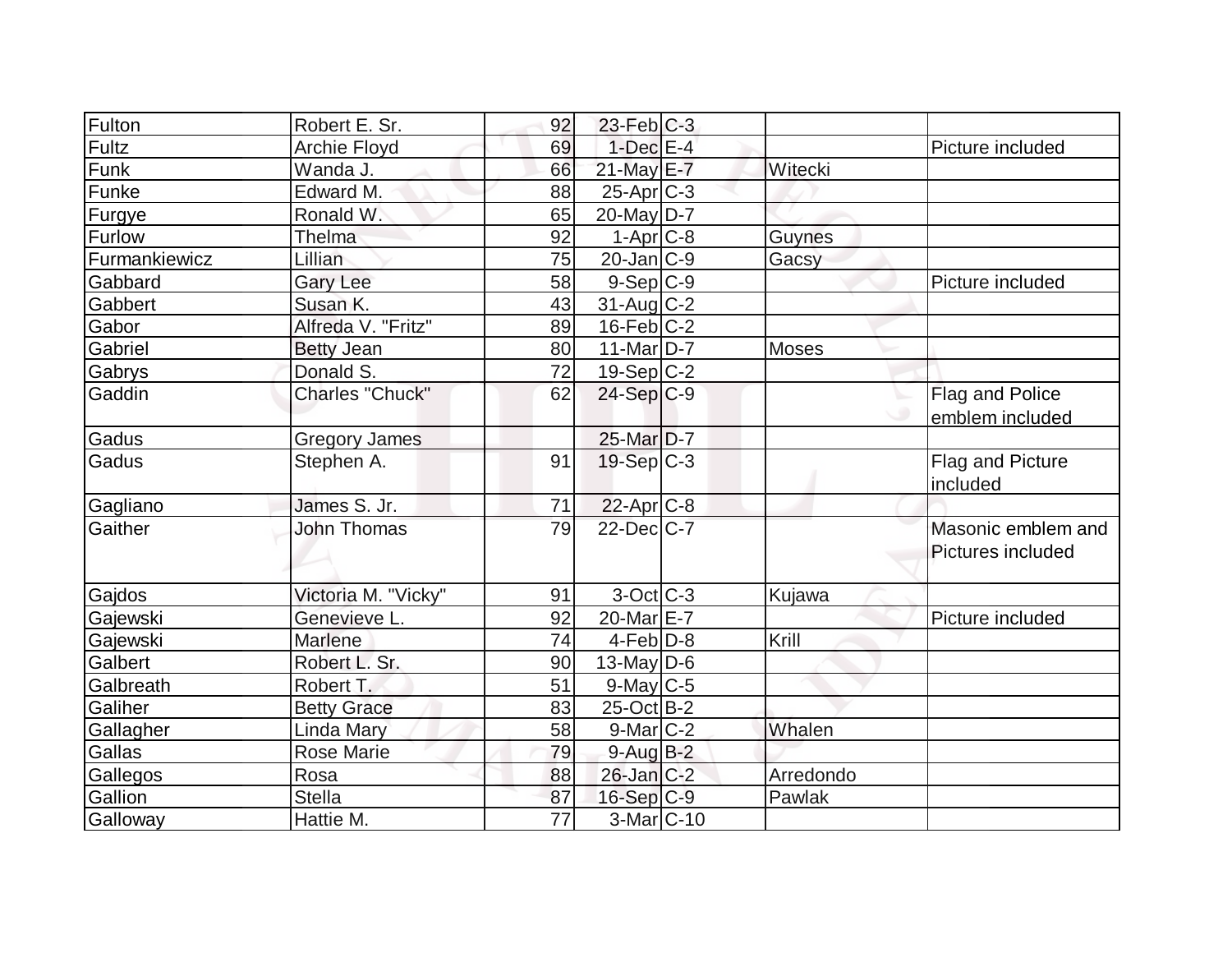| Gamauf   | Helen              | 96             | $5$ -Dec $C$ -4   |                 |                                                      |
|----------|--------------------|----------------|-------------------|-----------------|------------------------------------------------------|
| Gambino  | James L.           | 36             | $6$ -Mar $E$ -7   |                 |                                                      |
| Gambino  | Sylvia E.          | 72             | $5$ -Jul $B-2$    | Rice            |                                                      |
| Ganz     | Armando E. "Mondo" | 84             | $15$ -Mar $ B-2 $ |                 | Flag included                                        |
| Garay    | Josephine          | 97             | $4-Apr$ $C-3$     | Garcia          | Full name Josephine<br><b>Garcia Villareal Garay</b> |
| Garber   | Charles P. Sr.     | 89             | $29$ -JulC-8      |                 | Flag included                                        |
| Garcez   | Anna H.            | 63             | $7$ -Jul $C$ -9   | Gacek           |                                                      |
| Garcia   | Anastasia C.       | 88             | $19-Sep C-2$      |                 | Picture included                                     |
| Garcia   | Consuelo M.        | 87             | $26$ -Apr $B-2$   |                 |                                                      |
| Garcia   | Irene Z.           | 84             | $23$ -Jul $E-7$   |                 |                                                      |
| Garcia   | <b>Jose Angel</b>  | 77             | $4$ -Nov $D-7$    |                 | Picture included                                     |
| Garcia   | Margarita          | 86             | $5$ -Jun $B$ -6   | <b>Martinez</b> |                                                      |
| Garcia   | Maria "Loly"       | 56             | $17 - Jun$ D-6    |                 | Picture included                                     |
| Garcia   | Raymond B.         | 71             | $3-Feb C-9$       |                 | Flag included                                        |
| Gard     | James E. Sr.       | 90             | $11$ -May C-2     |                 | Flag included                                        |
| Gardfrey | Geraldine          |                | $4$ -Nov $D-6$    | <b>Boxley</b>   | Picture included                                     |
| Gardner  | Edwin              | 98             | $27$ -Apr $C-2$   |                 | Flag included                                        |
| Gardner  | James E.           | 46             | $28-Sep C-2$      |                 |                                                      |
| Garibay  | Emilia "Emily"     | 56             | $13$ -Dec $B$ -2  |                 |                                                      |
| Garibay  | Lorenzo Jr.        | 58             | $1-Nov B-3$       |                 |                                                      |
| Garland  | Malcom R.          | 85             | $9$ -Dec $C$ -7   |                 | Flag included                                        |
| Garnier  | Jeanette T.        | 90             | $30$ -Nov $ C-2 $ | Guzzo           | Picture included                                     |
| Garwood  | Zane               | $\overline{2}$ | $8-Nov B-2$       |                 |                                                      |
| Garza    | Francisco T.       | 79             | $16$ -Dec $D-5$   |                 | Picture included                                     |
| Garza    | Irene D.           | 79             | $10-Sep$ $E-7$    | Castaneda       |                                                      |
| Garza    | Marshall           | 89             | $16$ -Jun $C-8$   |                 | Flag included                                        |
| Garza    | Mary Helen         | 56             | $28$ -Jul $C-3$   | Ortega          |                                                      |
| Gasiorek | Teresa L.          | 82             | $2$ -Sep $C$ -10  | <b>Szary</b>    |                                                      |
| Gaskey   | Nealon S. Dr.      | 75             | $15$ -Jan $E-7$   |                 |                                                      |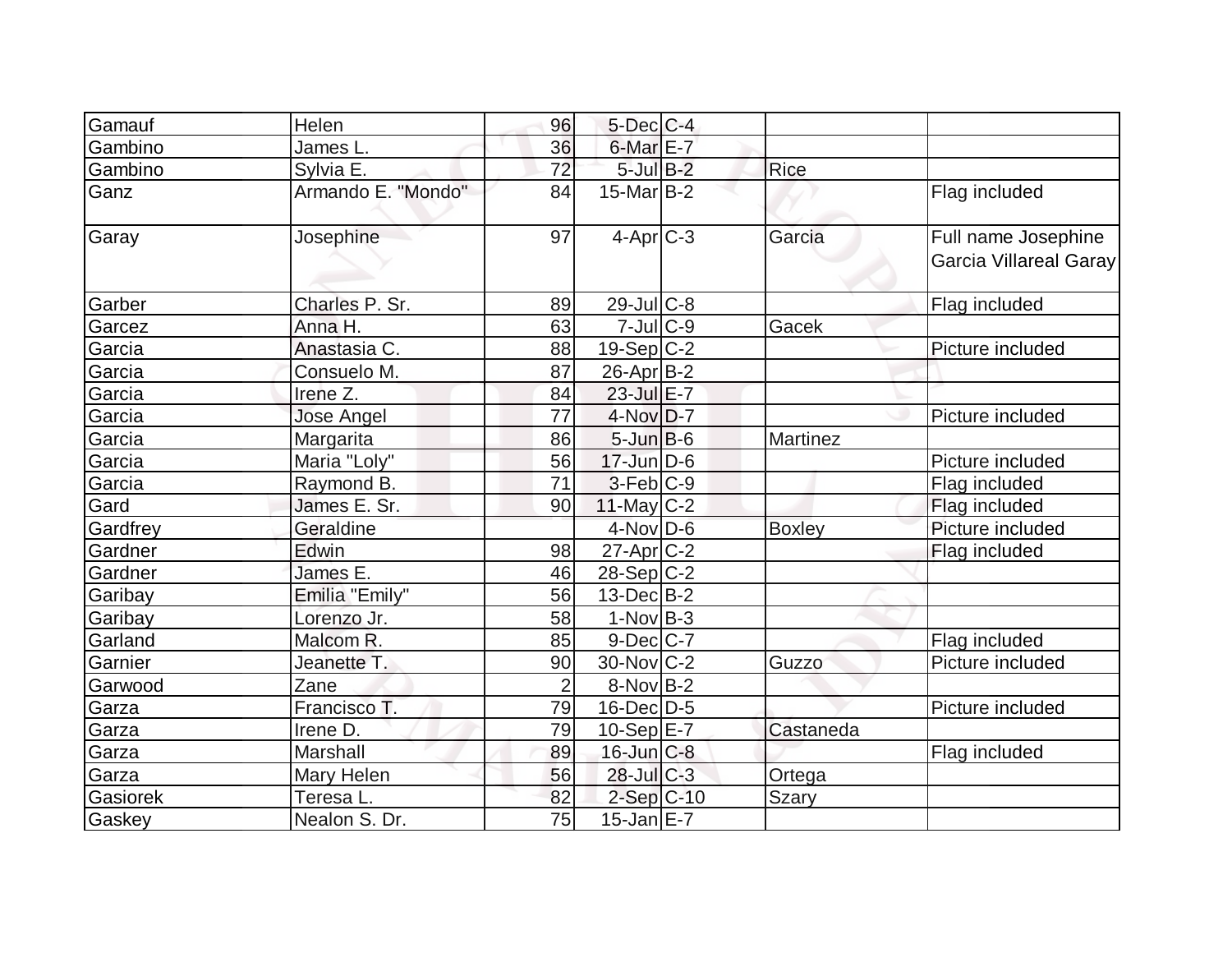| Gass         | Carol                 | 77 | $20$ -Dec $B-2$        | Schantz    |                       |
|--------------|-----------------------|----|------------------------|------------|-----------------------|
| Gasser       | Barbara (Bobby)       | 84 | $2$ -Mar $C-2$         | Mayne      |                       |
| Gasvoda      | James M.              | 61 | 26-Apr B-2             |            |                       |
| Gaughan      | Katherine J.          | 70 | $22$ -Oct B-5          |            |                       |
| Gaul         | Theresa A.            | 81 | 15-Sep C-10            |            | Picture included      |
| Gavaller     | <b>Alex Sandor</b>    | 78 | $21$ -Jul C-9          |            |                       |
| Gavranic     | Dorothy Jean          | 84 | $24$ -Oct $ C-2 $      | Nastav     |                       |
| Gavura       | Frank "Gramps"        | 85 | $11-Apr$ $C-6$         |            | Flag included         |
| Gavura       | Jacob A.              | 29 | $28$ -Jul $C-3$        |            |                       |
| Gawlinski    | Jeanne H. "GA"        | 60 | 30-Dec C-7             |            |                       |
| Gaylor       | <b>Joseph Frank</b>   | 80 | $9$ -Mar $ C-2$        |            |                       |
| Gaza         | Lorraine D.           | 75 | $17$ -Jun $D-6$        |            |                       |
| Gazda        | Francis J. "Bud"      | 88 | 14-Jul C-10            |            | Flag included         |
| Gearhart     | Ralph V.              | 83 | $8-Feb B-2$            |            | Flag included         |
| Geary        | David L.              | 68 | 21-Jul C-9             |            | Picture included      |
| Geber        | John                  | 85 | $20$ -Apr $C-2$        |            | Flag included         |
| Gediga       | Florian R. "Ray"      | 84 | $18$ -Feb $ D-8$       |            |                       |
| Geffert      | John C.               | 90 | $31$ -Jan $ C-4$       |            |                       |
| Gehrig       | John C.               | 85 | $9-$ Sep $C-8$         |            |                       |
| Geiger       | <b>Carol Ann</b>      | 69 | $2$ -Dec $C$ -8        | Escobedo   | <b>Cross included</b> |
| Genda        | Betty L.              | 89 | 25-Mar <sub>D</sub> -7 |            |                       |
| Genduso      | <b>Jeanette</b>       | 80 | $4-Apr$ $C-3$          |            |                       |
| Genova       | Joseph P.             | 71 | $1-Oct$ B-8            |            |                       |
| Gensel       | Thomas P.             | 71 | $7$ -Mar $ C-7 $       |            |                       |
| Gentleman    | Elizabeth Ann "Betty" | 82 | $8-Sep C-9$            |            |                       |
| Gentleman    | Frank                 | 88 | $26$ -Apr $B$ -2       |            |                       |
| Georgeon     | Joann                 | 70 | $5$ -Feb $E-8$         |            | <b>Greek Orthodox</b> |
|              |                       |    |                        |            | Cross included        |
| Georgiadis   | Olga                  | 94 | $4$ -Aug C-10          | Eliopoulos | <b>Greek Orthodox</b> |
|              |                       |    |                        |            | Cross included        |
| Georgijewski | Eileen                | 66 | $21$ -Jan $D-8$        |            | Cross included        |
| Georgion     | Nick G. Jr.           | 24 | $15$ -Nov B-2          |            |                       |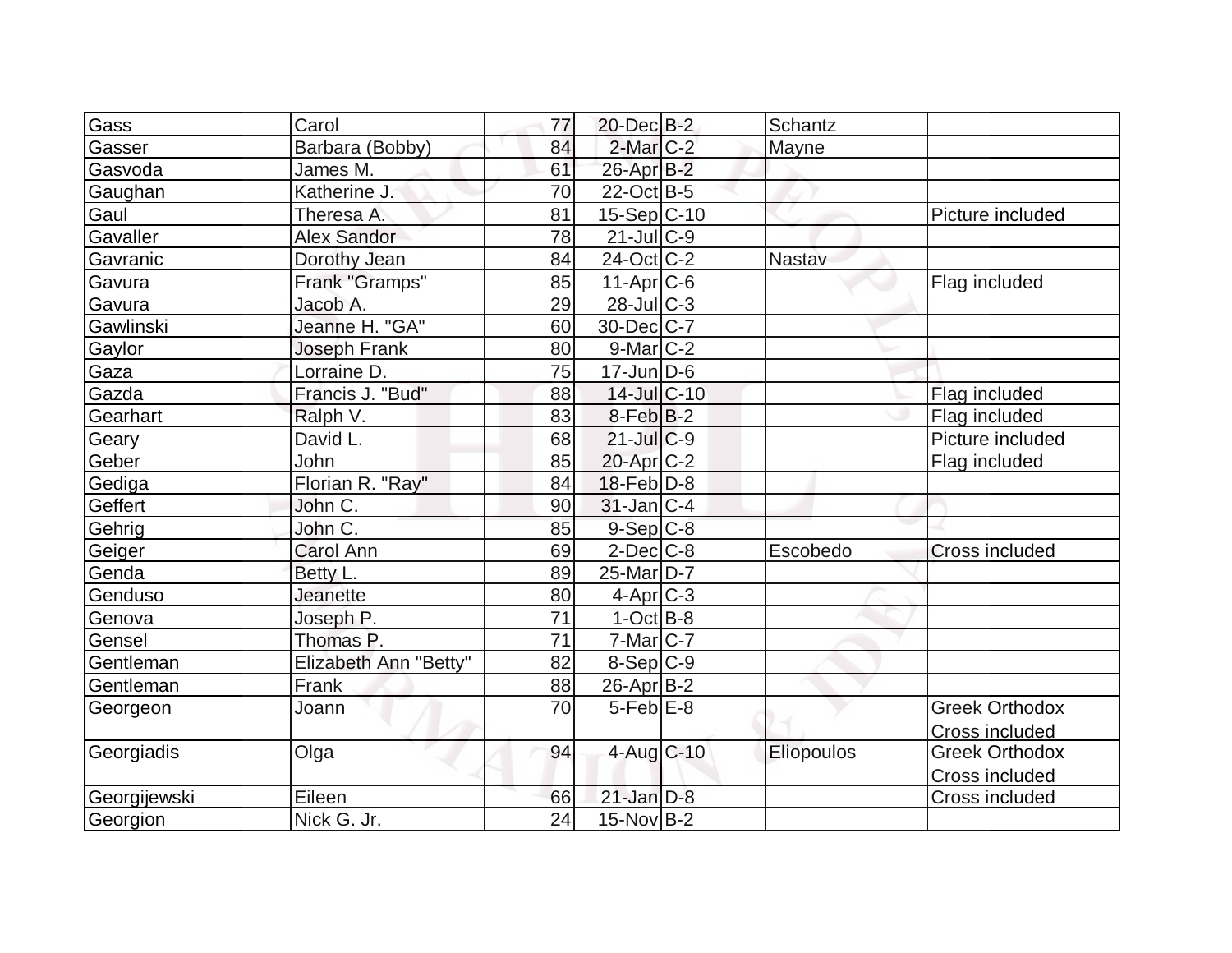| Gephart   | Maude                | 88 | $26$ -Jun $C-8$        | <b>McGehee</b> |                                                               |
|-----------|----------------------|----|------------------------|----------------|---------------------------------------------------------------|
| Gerald    | Jo-Ellyn             | 60 | $27-Sep B-2$           | <b>Dust</b>    |                                                               |
| Gerhardt  | David A.             | 40 | $8$ -Aug $C$ -3        |                |                                                               |
| Gerlach   | <b>Florence Mary</b> | 96 | $11$ -May C-3          |                | Picture included                                              |
| German    | Eve                  |    | $27$ -Feb $ B-5 $      |                |                                                               |
| Germek    | Alice                | 70 | $11-Oct$ B-2           | Regan          |                                                               |
| Geros     | Glikoula "Koula"     | 92 | $22$ -Apr $C-8$        |                | <b>Greek Orthodox</b><br><b>Cross and Picture</b><br>included |
| Gertz     | John B.              | 79 | $11$ -Jun $ C-7$       |                | Flag included                                                 |
| Gessing   | James O.             | 64 | $20$ -Oct $ C-9 $      |                |                                                               |
| Getz      | <b>Richard Dale</b>  | 75 | 28-Apr <sub>C-9</sub>  |                |                                                               |
| Gholston  | James W.             | 66 | $5-Feb$ $E-8$          |                |                                                               |
| Gianikos  | Sophie D.            | 61 | $15-Apr$ $E-7$         |                | <b>Greek Orthodox</b><br>Cross included                       |
| Gianni    | Richard              |    | $4$ -Dec $B$ -5        |                | Flag included                                                 |
| Gianotti  | Karen M.             | 66 | $27$ -May $ D-7$       |                |                                                               |
| Giba      | Walter S.            | 98 | $9-Sep C-9$            |                |                                                               |
| Gibertini | Elaine               | 73 | 6-Apr <sub>C-2</sub>   | Pappas         |                                                               |
| Gibson    | Charlotte Ione       | 80 | $3$ -Jul $E-4$         |                |                                                               |
| Gideon    | Margo                | 69 | $23$ -Feb $ C-3$       |                |                                                               |
| Gilbert   | Chester "Eugene"     | 43 | $2$ -Jul $E$ -5        |                |                                                               |
| Gill      | Robert J. "Bob"      | 75 | 12-Oct C-2             |                |                                                               |
| Gillard   | <b>Helen Doris</b>   | 88 | $4-Apr C-4$            |                |                                                               |
| Gillaspie | <b>Betty</b>         | 91 | $14-Sep C-3$           |                |                                                               |
| Giller    | Gerald R. "Goat"     | 78 | 28-Dec C-2             |                |                                                               |
| Gillespie | Dorothy M.           | 93 | $3-Nov$ <sub>C-5</sub> | Diekelman      | Dorothy M. Schultz<br>Gillespie                               |
| Gillis    | Francis D.           | 90 | $10$ -Dec $B$ -8       |                | Flag included                                                 |
| Gillis    | Jerry                | 88 | 14-Oct D-7             |                |                                                               |
| Gilman    | James William        | 83 | 28-Nov C-3             |                | Flag included                                                 |
| Ginalski  | <b>Vincent</b>       | 85 | 30-Sep C-8             |                | Flag included                                                 |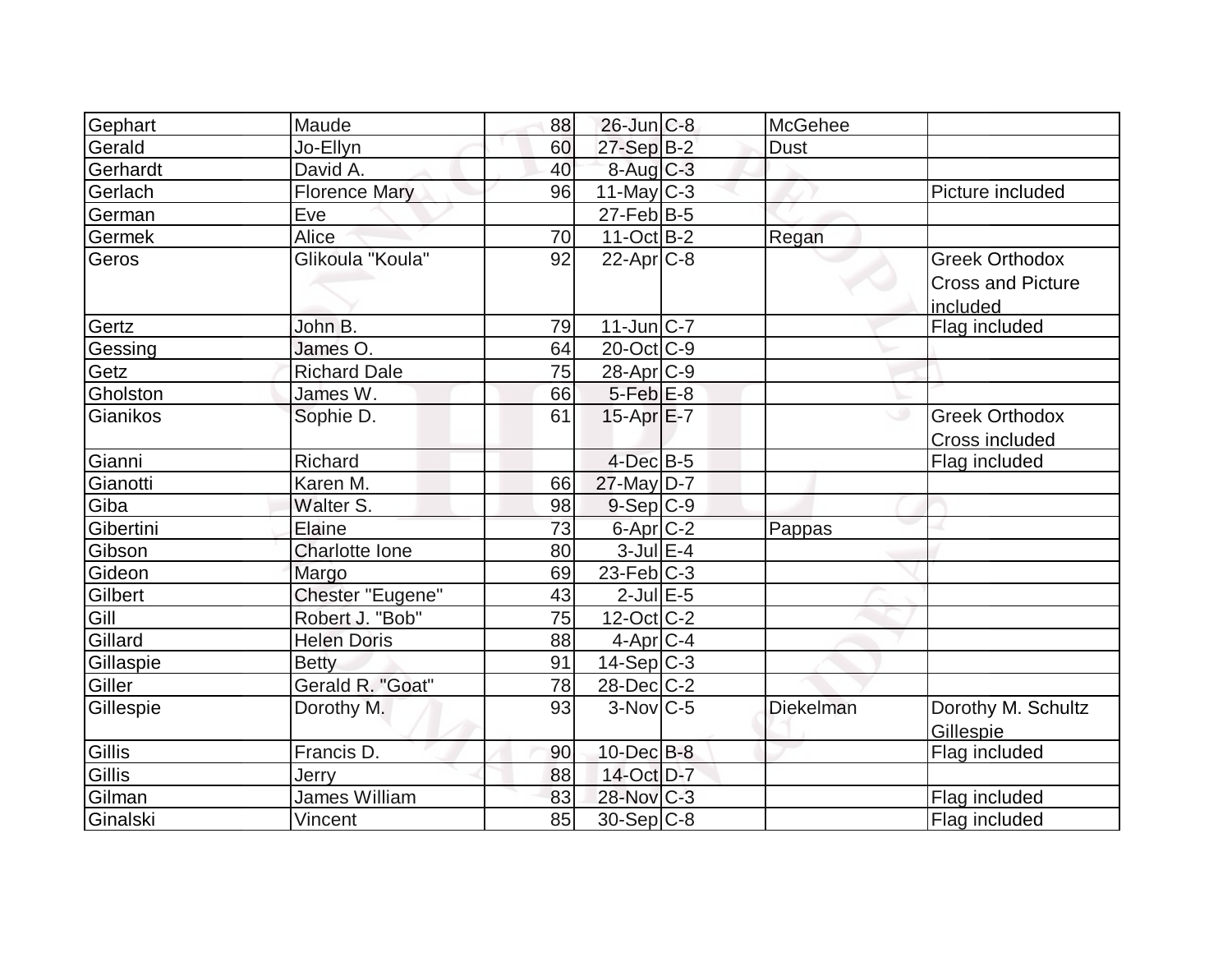| Girton       | Anna               | 82  | $22$ -Jan E-7           | Pirro   |                                                         |
|--------------|--------------------|-----|-------------------------|---------|---------------------------------------------------------|
| Gish         | Mary K.            |     | 6-Mar E-7               |         | Full name Mary K.<br>(Wojciehowski) Gish                |
| Gizowski     | Anna M.            | 92  | $7$ -Mar $ C$ -5        |         |                                                         |
| Gladdis      | Gladys M.          | 87  | $28$ -Mar $A-9$         |         |                                                         |
| Glagola      | George             | 79  | $12$ -Dec $C$ -3        |         | Flag included                                           |
| Glancy       | Thomas J.          | 73  | $14$ -Jun $B-2$         |         |                                                         |
| Glandien     | Heinz              | 81  | $3-Nov$ $C-6$           |         |                                                         |
| <b>Glass</b> | <b>Tony Curtis</b> | 53  | 23-Jul E-7              |         |                                                         |
| Glassman     | Frederick "Terry"  | 63  | $9$ -Jun $ C-9 $        |         | Picture included                                        |
| Gleason      | Adoline "May"      | 80  | $8$ -May B-5            |         |                                                         |
| Gleim        | Lilly Mae          | 59  | $9-Nov$ <sub>C-2</sub>  |         |                                                         |
| Glick        | <b>Rita</b>        | 85  | $17-Sep$ B-9            |         |                                                         |
| Glickauf     | John E.            | 87  | $6$ -Nov $E$ -6         |         |                                                         |
| Glidewell    | Alice R.           | 81  | $27$ -Jun $C-3$         |         | Full name Alice R.<br>Horner / (Glidewell) /<br>Picture |
| Gliga        | John               | 81  | 28-Aug E-5              |         |                                                         |
| Glinski      | Esther             | 77  | $29$ -Aug C-3           | Piwowar |                                                         |
| Glinski      | Virginia           | 86  | $8 -$ Jul $C - 6$       |         |                                                         |
| Glover       | <b>Larry David</b> | 70  | 28-Oct D-5              |         | Picture included                                        |
| Gloyeske     | Owen T.            | 78  | 26-May C-11             |         |                                                         |
| Gnjatovich   | Janja "Jane"       |     | $21$ -Dec $C-2$         |         | Serbian Orthodox<br>Cross included                      |
| Goatley      | John E."Buddy"     | 76  | $6$ -Jun $ C-4 $        |         | Flag included                                           |
| Gobla        | Christa M.         | 82  | $10$ -Aug C-2           |         |                                                         |
| Godbout      | Ilomay             | 75  | $2-Sep$ C-9             | Halford |                                                         |
| Goddard      | June E.            | 86  | $27$ -Jan $ C-10 $      | Hann    |                                                         |
| Godinez      | Maria              | 104 | 30-Mar <sub>IC</sub> -2 |         | Picture / Maria<br><b>Refugion Godinez</b>              |
| Godinez      | Salvador A.        | 88  | 27-Dec B-2              |         |                                                         |
| Godocik      | Paul D. Jr.        | 52  | $23$ -Jun $ C-9 $       |         |                                                         |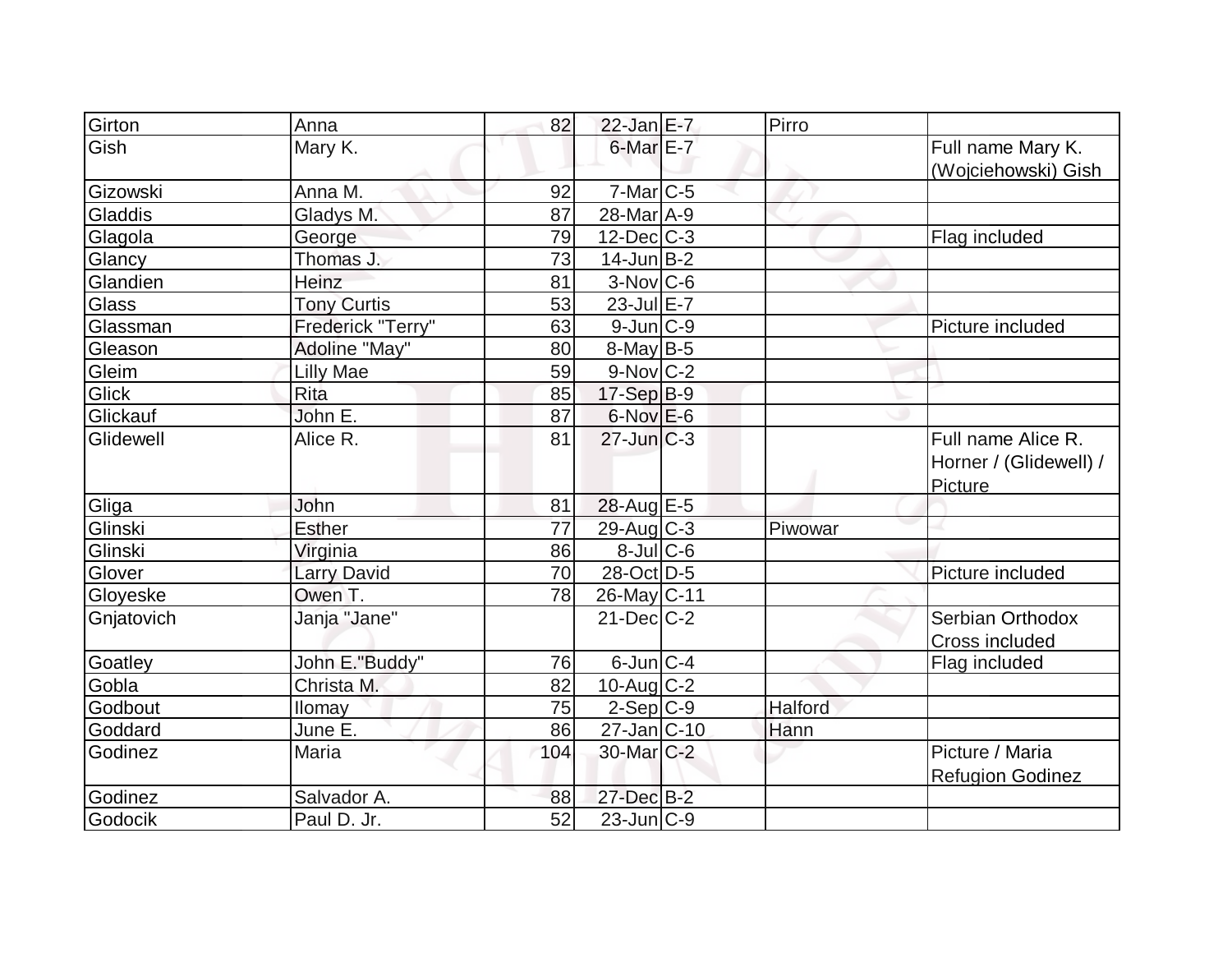| Goerg      | Gertrude "Gigi"     | 96 | $19$ -Dec $C$ -3         |         | Picture included       |
|------------|---------------------|----|--------------------------|---------|------------------------|
| Goff       | Edward A. "Sonny"   | 69 | 26-Apr B-2               |         |                        |
| Goings     | David Wayne         | 45 | 24-Jan C-4               |         |                        |
| Goins      | Keith               | 24 | $31$ -Aug C-2            |         |                        |
| Golab      | <b>Edward Steve</b> | 85 | $10$ -Mar $C-12$         |         | Flag included          |
| Golando    | Joseph, Dr.         | 55 | $24-Sep C-9$             |         |                        |
| Golanka    | Edward M.           | 93 | $8$ -Jun $C-2$           |         |                        |
| Golden     | Erna L.             | 83 | $12$ -Apr $B-2$          | Henning |                        |
| Golden     | Helen T. "Skippy"   | 92 | $7-Oct$ $C-7$            |         |                        |
| Goldyn     | Ronald M.           | 64 | $27$ -Aug $E-8$          |         |                        |
| Golec      | Valentine J.        | 68 | $17$ -Jun $ D-5$         |         |                        |
| Goll       | Charles F. Jr.      | 90 | $26$ -Apr $ B-2 $        |         |                        |
| Golonka    | Edward M.           | 93 | $9$ -Jun $ C-9 $         |         |                        |
| Gomez      | Aurora V.           | 85 | $4$ -Nov $D-7$           |         | Picture included       |
| Gomez      | Martin J. Sr.       | 80 | $10$ -Jul $E-4$          |         | Picture included       |
| Gonzales   | Gilbert III "Pebbs" | 18 | $28$ -JulC-3             |         | Picture included       |
| Gonzalez   | David               | 50 | $25-Sep B-7$             |         |                        |
| Gonzalez   | Flora               | 89 | $25$ -Nov $ C-3 $        |         | Picture included       |
| Gonzalez   | <b>Jose Manuel</b>  | 65 | $18$ -Jul $C$ -5         |         |                        |
| Gonzalez   | <b>Maria</b>        | 93 | $16$ -Aug $B-2$          | Reyes   |                        |
| Gonzalez   | Richard L.          | 84 | $23$ -Jun $ C-8$         |         | Flag included          |
| Gonzalez   | Rosemary            | 51 | 19-Nov E-5               |         |                        |
| Goodloe    | Mary Jane           | 81 | $13-Oct$ $C-9$           |         | Picture included       |
| Goodman    | <b>Bob</b>          | 82 | $15$ -Apr $E$ -7         |         | Star of David included |
| Goodman    | Ray                 | 83 | $1-Feb$ B-2              |         |                        |
| Goodpaster | Richard D. "Dick"   | 73 | 17-May $B-2$             |         |                        |
| Gootee     | Mark A.             | 56 | 18-Mar <sub>IC</sub> -10 |         | Police emblem          |
|            |                     |    |                          |         | included               |
| Gootee     | Robert W.           | 58 | $17$ -Oct $C-2$          |         |                        |
| Gora       | Richard E.          | 82 | 11-Mar D-7               |         |                        |
| Gora       | Virginia A.         |    | $9$ -Jun $C-8$           | Malic   |                        |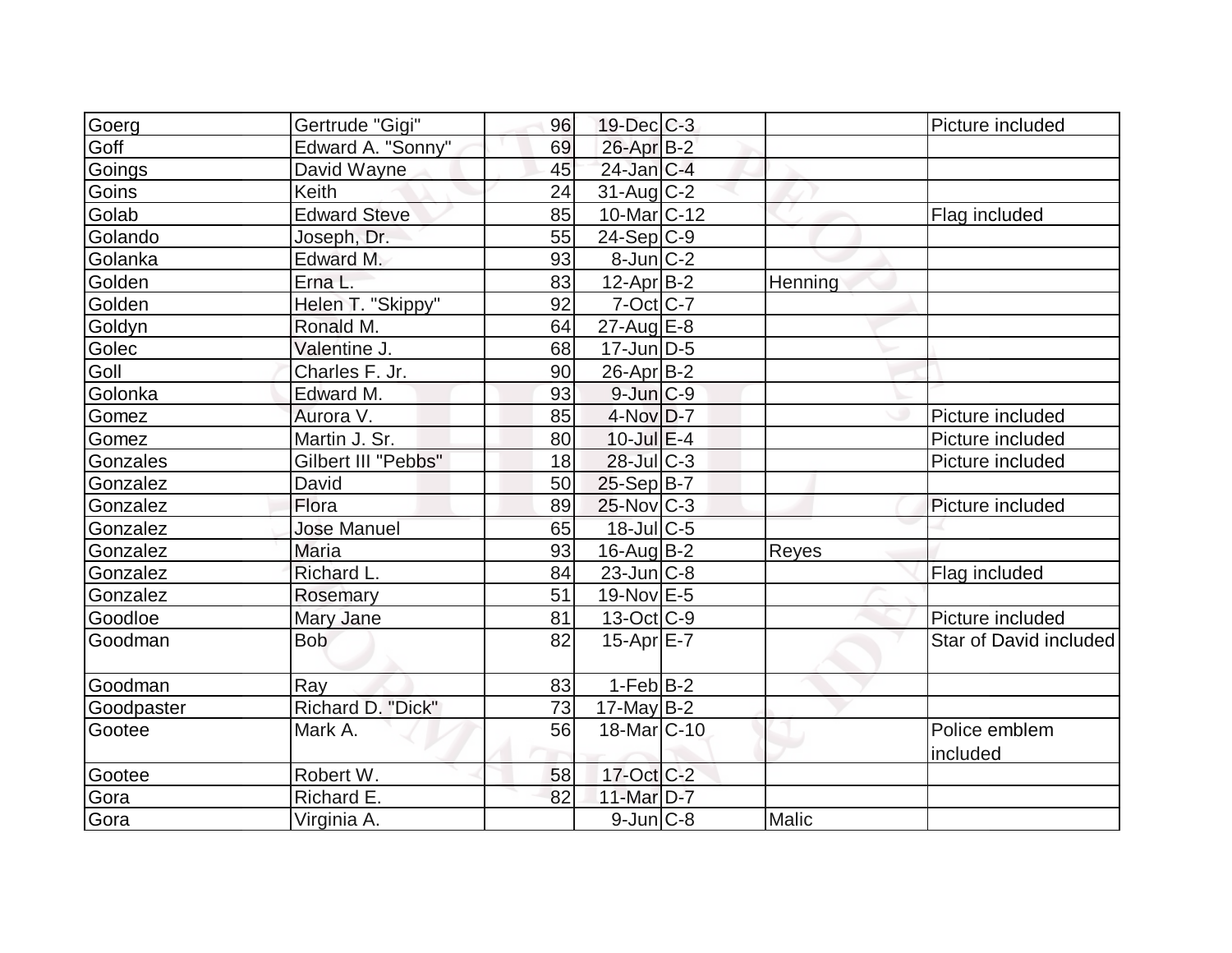| Gorak      | Josephine           | 95     | $22$ -Apr $C-8$          |                |                         |
|------------|---------------------|--------|--------------------------|----------------|-------------------------|
| Gorak      | Raymond "Ray"       | 78     | $1-Nov$ B-3              |                |                         |
| Gorczyca   | Diane               | 84     | $8$ -Dec $E$ -5          |                |                         |
| Gorden     | <b>Mary Alice</b>   | 89     | $14-Sep$ C-3             |                |                         |
| Gordon     | Gene                | 76     | 11-Feb C-10              |                | Picture included        |
| Gordon     | Gerald Paul "Jerry" | 71     | $1$ -Jun $C-2$           |                | Picture included        |
| Gornick    | Dale F.             | 67     | 18-Apr C-5               |                |                         |
| Gos        | Helen               | 85     | $8-Feb B-2$              |                |                         |
| Gosch      | Norman W.           |        | $4$ -Jul $C$ -5          |                |                         |
| Goshen     | Lita Gail           | 47     | $9$ -May C-5             | Howard         | <b>Memorial Service</b> |
| Goshen     | Tami L.             | 30     | $21$ -Nov $ C-3 $        |                |                         |
| Gospodarek | Donald L.           | 81     | $8-Nov B-2$              |                | Flag included           |
| Gountanis  | Thomas G.           | 93     | $12-Sep C-4$             |                | <b>Greek Orthodox</b>   |
|            |                     |        |                          |                | <b>Cross included</b>   |
| Gourley    | Norman R.           | 96     | 28-Oct D-5               |                |                         |
| Gouwens    | Paul R.             | 87     | $25$ -Jan B-3            |                | Flag included           |
| Govert     | Gloria T.           | 88     | $21-Apr$ $C-7$           | <b>Holmes</b>  | Picture included        |
| Govert     | Jerry               | 83     | $1-Mar$ B-3              |                | Flag included           |
| Govert     | Marcella "Sally"    | 95     | 17-Feb C-10              | Grimmer        |                         |
| Govert     | Ralph A.            | 89     | $10$ -Jan $C-3$          |                |                         |
| Gowan      | Linda L.            | 60     | $21$ -Jun $B-2$          | Yos            |                         |
| Gowin      | William T.          | 93     | $8-Oct$ B-7              |                |                         |
| Goysich    | Mary Ann            | 80     | 29-Apr C-6               |                |                         |
| Gozdecki   | Harriet A.          | 86     | 24-Mar <sub>IC</sub> -10 |                |                         |
| Graan      | Raymond R.          |        | $13$ -Jun $ C-3 $        |                |                         |
| Grabczyk   | Michael Q.          | 47     | $7$ -Mar $C$ -5          |                |                         |
| Grabelle   | Jean A.             | 95     | $18-Sep B-7$             |                |                         |
| Grabovac   | Dorothy M.          | 82     | $17$ -Nov $ C$ -6        | <b>Barilla</b> |                         |
| Grabski    | Eva                 | 89     | $20$ -Jan $C-9$          | Zarkovich      |                         |
| Graefen    | Michelle L. "Mikki" | 40     | 28-Apr C-9               |                |                         |
| Graham     | <b>Emily Rose</b>   | Infant | $21$ -Feb $C-3$          |                |                         |
| Graham     | Larry D. Sr.        | 62     | $14$ -Nov $ C-5 $        |                | Flag included           |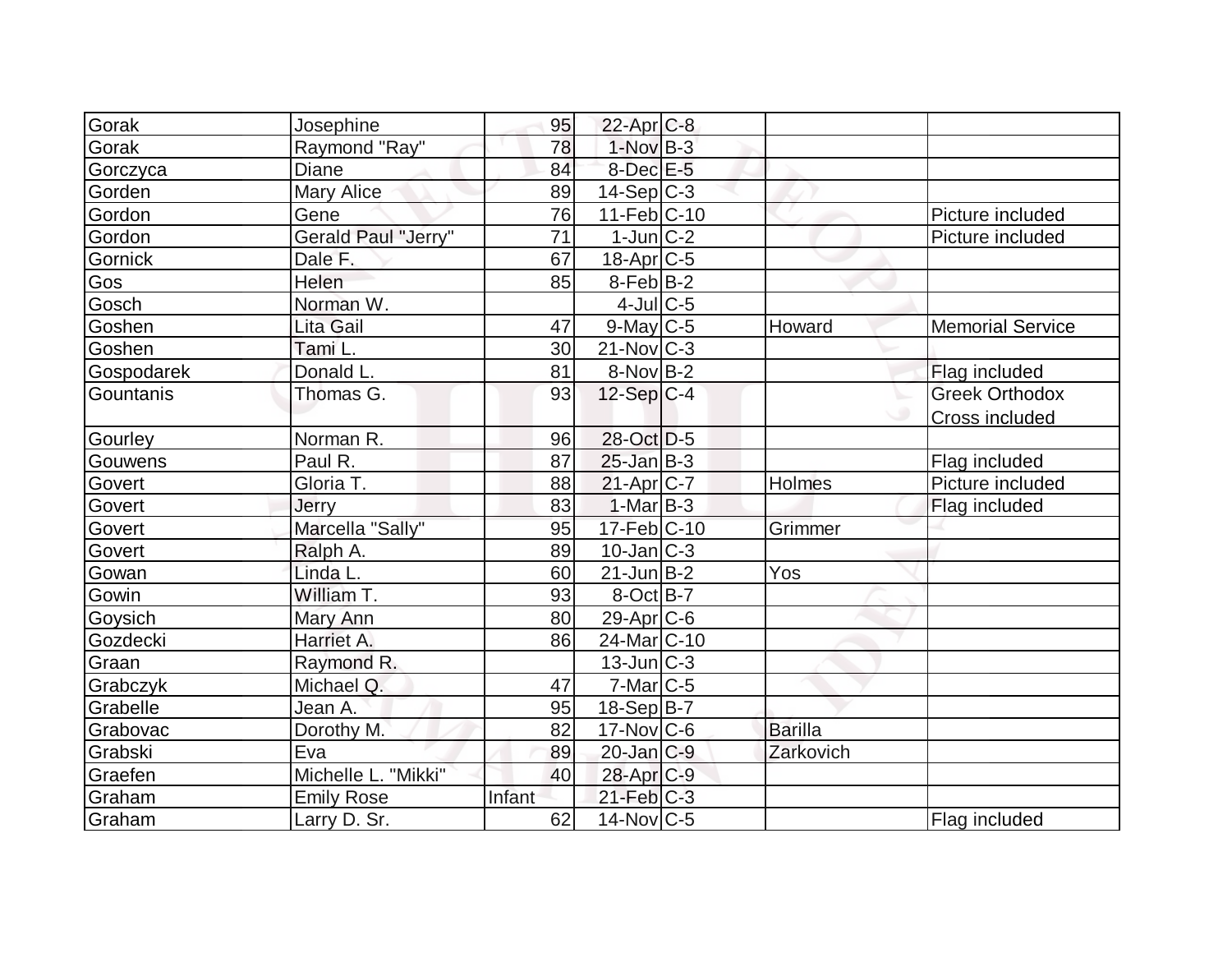| Grams       | Gordon L. "Rocky"         | 62     | $16$ -Mar $C-2$   |                   |                                               |
|-------------|---------------------------|--------|-------------------|-------------------|-----------------------------------------------|
| Grant       | Brooklyn De'moni<br>Jadai | Infant | 12-Oct C-2        |                   |                                               |
| Grant       | Gladyce A.                | 80     | $1-Apr$ $C-8$     | Kniaz             |                                               |
| Grant       | Ronald A.                 | 77     | $2$ -Jun $C-8$    |                   |                                               |
| Grapenthien | Harold C.                 | 90     | $17$ -May B-2     |                   | Flag included                                 |
| Graper      | <b>Richard "Dick"</b>     | 87     | $22$ -Aug C-3     |                   | Flag included                                 |
| Gras        | David G.                  | 76     | $19$ -Jul B-2     |                   | Flag included                                 |
| Grass       | Don C. Msgr.              |        | $4$ -Jul $C$ -6   |                   |                                               |
| Graves      | <b>Emily Anne</b>         | 18     | $15$ -Jun $ C-2 $ |                   | Picture included                              |
| Graziano    | James Joseph Jr.          | 62     | $28$ -Dec $C-2$   |                   | Flag included                                 |
| Grazioli    | Esther S.                 | 78     | $11-Nov D-5$      | Winiecki          |                                               |
| Grcevich    | Anna                      | 84     | 27-Mar E-9        | <b>Bonefacich</b> |                                               |
| Green       | Barbara Jane              | 68     | $20$ -May $D-7$   |                   | Picture included                              |
| Green       | Charles R.                | 77     | $5 - Jun$ $B - 6$ |                   | Virgin Mary Orthodox<br><b>Cross included</b> |
| Green       | Daniel Richard "Dan"      | 56     | 14-Jul C-10       |                   |                                               |
| Green       | Eugene A.                 | 81     | $3$ -Jan $ C-3 $  |                   | Flag included                                 |
| Green       | George Wayne              | 72     | $21$ -Jan $ D-8$  |                   | Picture included                              |
| Green       | <b>Helen Louise</b>       | 74     | 26-Mar E-7        | Picon             |                                               |
| Green       | Leonard J. M. D.          | 86     | $11-Sep B-8$      |                   |                                               |
| Green       | Lucie                     | 71     | $15$ -Aug C-3     | Allan             |                                               |
| Green       | Raymond B.                | 88     | $6$ -Nov $E$ -6   |                   | Flag included                                 |
| Greer       | Shirley E.                | 65     | $1$ -Dec $E$ -5   | Raines            | Picture included                              |
| Gregor      | Robert J. "Bob"           | 76     | $7$ -Mar $ C$ -5  |                   | Flag included                                 |
| Gregorovich | Thomas J., Rph            | 71     | $18-Sep B-7$      |                   |                                               |
| Gregory     | Dawn A.                   | 77     | $10$ -Feb $C-9$   |                   |                                               |
| Gregory     | Leslie E.                 | 82     | $30-Sep C-8$      |                   | Flag included                                 |
| Gregory     | Marvin "Marv"             | 73     | $2$ -Dec $C$ -8   |                   |                                               |
| Grenda      | Zygmond J.                | 95     | 3-Mar C-10        |                   |                                               |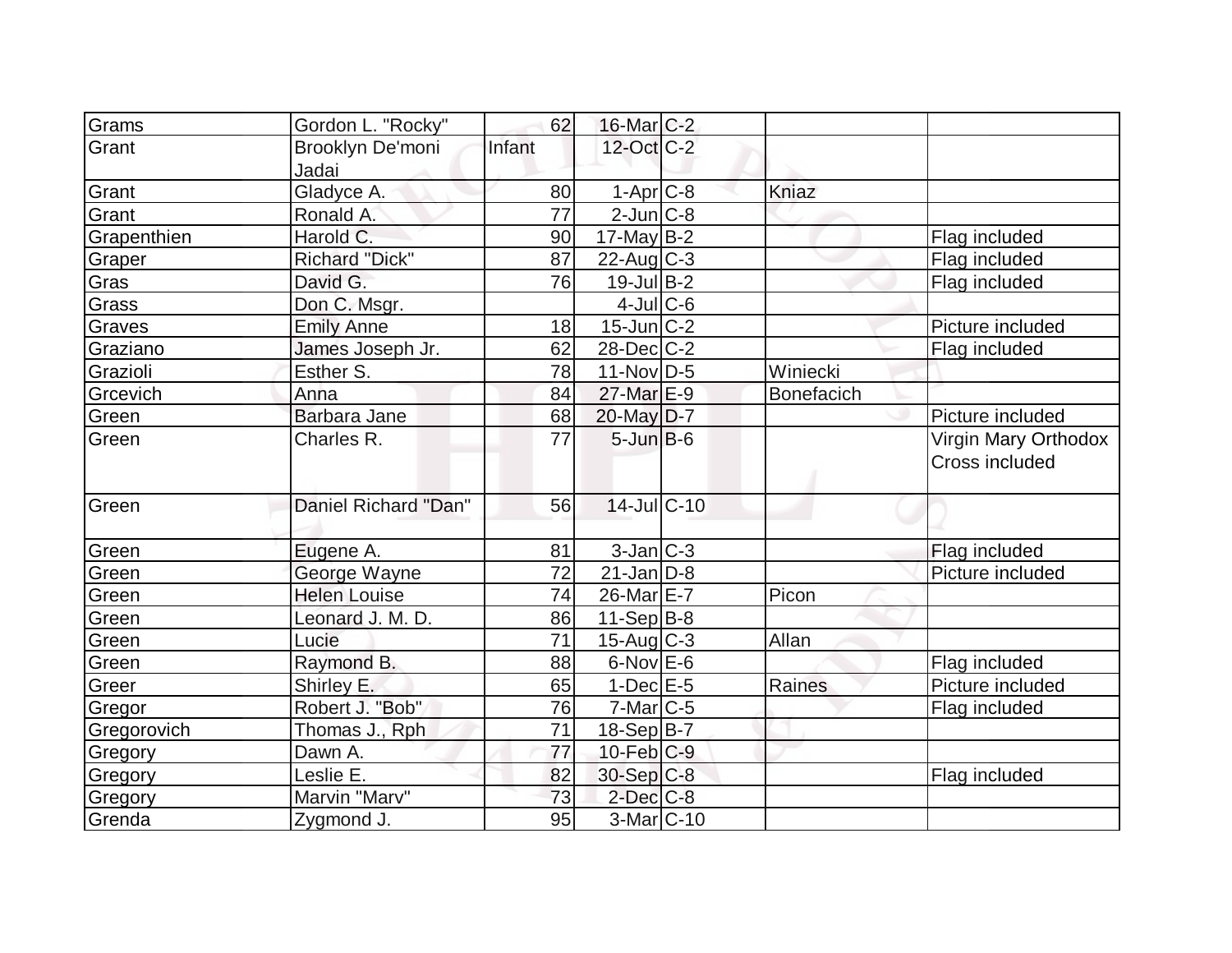| Grennis         | Vincent P.            | 67 | 23-Jul E-7        |              | Picture included       |
|-----------------|-----------------------|----|-------------------|--------------|------------------------|
| Gresham         | Charles W.            | 90 | 22-Dec C-7        |              | Flag included          |
| Gresko          | Joseph C.             | 89 | 7-Oct C-7         |              | Army emblem and        |
|                 |                       |    |                   |              | Flag included          |
| Grieger         | Gene A.               | 74 | $10$ -Dec $B$ -7  |              |                        |
| Griesse         | Edith A.              | 91 | $7-Oct$ $C-7$     |              |                        |
| Griffin         | Harold "Jack"         | 80 | 18-Jun C-7        |              |                        |
| Griffiths       | Mary K. "Kaye"        | 83 | $23$ -Jul $E-7$   |              |                        |
| Grinder         | Johnny E. Jr. "Katie" | 88 | $19$ -Jul B-2     |              |                        |
| Grismer         | Richard C.            | 62 | $5-Sep C-3$       |              |                        |
| Grochowski      | <b>Jerry John</b>     | 72 | $1-Aug$ $C-3$     |              |                        |
| Gronkiewicz     | Alan S.               | 36 | $20$ -Jun $ C-4 $ |              | Picture included       |
| <b>Gross</b>    | Albert                | 90 | $15$ -Oct B-8     |              | Star of David included |
|                 |                       |    |                   |              |                        |
| Gross           | Frank C. Jr. "The     | 66 | 10-Apr B-7        |              |                        |
|                 | Fonz"                 |    |                   |              |                        |
| Gross           | Richard A.            | 77 | $18$ -May C-2     |              | Flag included          |
| <b>Gross</b>    | Sarah                 |    | $1-Sep C-10$      |              | Full name Sarah        |
|                 |                       |    |                   |              | <b>Witte Gross</b>     |
| Groves          | Lucas A.              | 17 | 13-Mar E-7        |              | Picture included       |
| Grubisic        | David J.              | 49 | $11$ -JulC-7      |              | Police emblem          |
|                 |                       |    |                   |              | included               |
| Gruhler         | Gaye L.               | 63 | $3-Aug$ $C-2$     | <b>Clark</b> |                        |
| Grunhardt       | <b>Harriet</b>        | 75 | $24$ -Mar $ C-9 $ | Koziorowski  |                        |
| Grunstein       | Charles W.            | 77 | $23$ -Feb $ C-3 $ |              |                        |
| Grusky          | Anne R.               | 91 | $1-Nov$ B-3       |              |                        |
| Gruszka-Cristea | Mary                  | 93 | $20$ -Feb $C$ -7  | Fliter       |                        |
| Grypstra        | Ralph J.              | 85 | $9-Nov$ C-3       |              | Flag included          |
| Gryzbek         | Jane                  | 89 | $1$ -Jun $C-2$    |              |                        |
| Grzonka         | Stanley J.            | 87 | $3$ -Aug $C-2$    |              |                        |
| Guajardo        | Gavina L.             | 91 | $3-Nov$ C-6       |              |                        |
| Guardiola       | Jose M. "Joe"         | 75 | $21$ -Jun $B-2$   |              | Picture included       |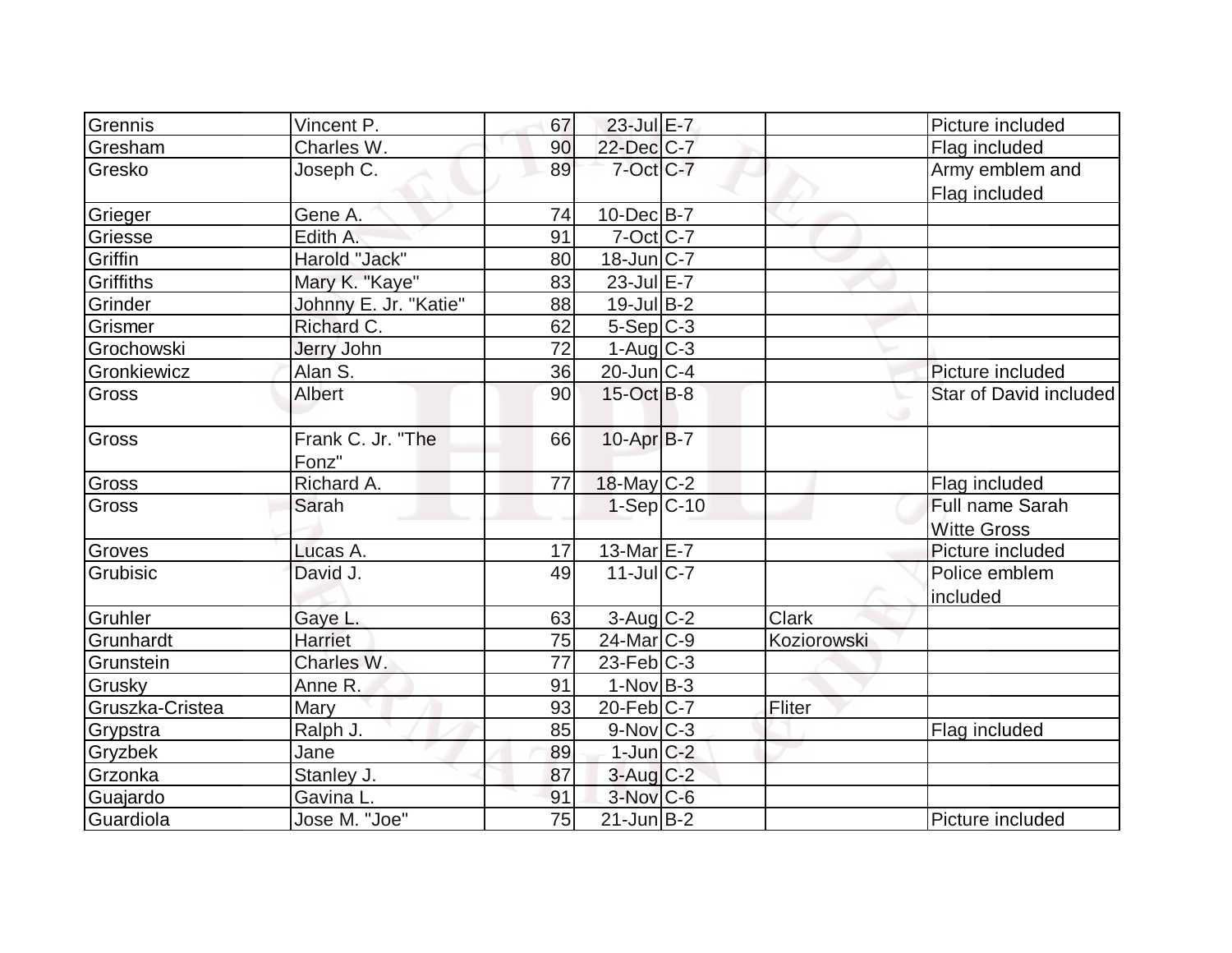| Gubitz       | <b>Betty Jane</b>            |    | 3-Mar <sub>IC-10</sub> | Barton           |                                        |
|--------------|------------------------------|----|------------------------|------------------|----------------------------------------|
| Guel         | Salvador Sr.                 | 75 | 16-Nov C-2             |                  |                                        |
| Guenther     | Christopher K.               | 44 | 22-Nov B-2             |                  |                                        |
| Guernsey     | Margaret L.                  | 93 | $21$ -Mar $ C-7 $      |                  |                                        |
| Guerrero     | Alejandra "Allie"            | 22 | $15$ -JulD-8           |                  | Picture included                       |
| Guerrero     | Eloy                         | 81 | $6$ -Aug $E-9$         |                  |                                        |
| Guerrero     | Leonard "BB"                 | 50 | $3$ -Aug C-2           |                  | Flag included                          |
| Guerrero     | Reyes B.                     | 90 | $10$ -Dec $B$ -8       |                  | Flag included                          |
| Gugala       | Alan G.                      | 36 | $2$ -Jan B-4           |                  |                                        |
| Guiden       | Michael Sr.                  | 85 | $4$ -Nov $D-7$         |                  | Flag included                          |
| Guilotte     | Frances L.                   | 78 | $9$ -May C-5           |                  |                                        |
| Guinee       | Kathleen Jo                  | 62 | 22-Oct B-5             | Gaydos           |                                        |
| Gulotta      | Peter C.                     | 91 | $14$ -Jun $B-3$        |                  |                                        |
| Gunnum       | Thomas L.                    | 71 | $3-Nov C-6$            |                  | Flag included                          |
| Gunter       | Irene M.                     | 88 | $1-MarB-3$             |                  |                                        |
| Guntierrez   | Jamie                        | 36 | 22-Nov B-2             |                  |                                        |
| Gurgel       | Robert A.                    | 55 | $23$ -May C-3          |                  |                                        |
| Gursky       | Anne R.                      | 91 | $3-Nov$ <sub>C-5</sub> |                  |                                        |
| Gustaitis    | Josephine                    | 93 | $24$ -Jun $D-5$        |                  | Josephine Gustaitis<br>Booth / Picture |
| Gustin       | William L. "Granpa<br>Goose" | 82 | $23$ -Nov $ C-2 $      |                  |                                        |
| Guthrie      | Belinda S.                   | 54 | $16$ -Jun $C-9$        | <b>Blackburn</b> |                                        |
| Guthrie      | Louis C.                     | 91 | $15$ -Aug C-3          |                  |                                        |
| Gutierrez    | Efrain                       | 67 | $27$ -Mar $E-9$        |                  |                                        |
| Gutierrez    | Margarita                    | 78 | 26-Dec C-3             | Cisneros         |                                        |
| Gutierrez    | Rosa                         | 70 | $15$ -Mar $ B-2 $      | Ayala            |                                        |
| Gutridge     | Joseph R.                    | 71 | $21$ -JulC-9           |                  |                                        |
| Guzman       | Dalia                        | 43 | $14-Sep C-3$           |                  |                                        |
| Guzman       | Roy G. Sr.                   | 51 | 24-Jul E-5             |                  |                                        |
| Haack        | Edward A.                    | 92 | 16-Aug B-2             |                  | Flag included                          |
| <b>Haack</b> | John M.                      | 78 | $10$ -Nov $ C-7 $      |                  |                                        |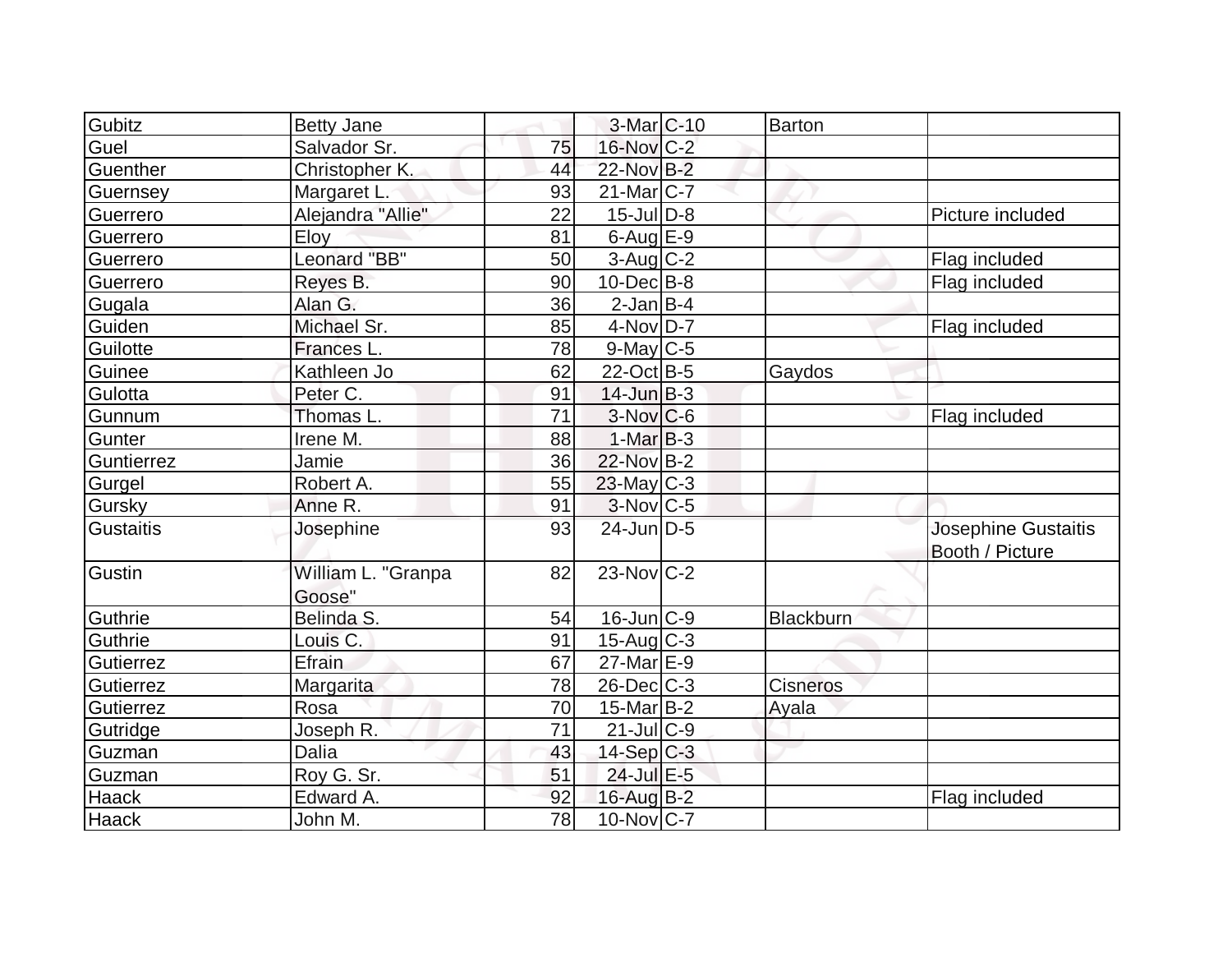| <b>Haack</b> | Salli Jo                         | 60 | 23-May C-3         |           |                                               |
|--------------|----------------------------------|----|--------------------|-----------|-----------------------------------------------|
| Haan         | Kenneth L                        | 74 | $24-Sep C-9$       |           |                                               |
| Haas         | Evelyn J.                        | 85 | $2$ -Dec $C$ -8    |           |                                               |
| Haber        | Catherine D.                     | 59 | 10-Nov C-7         |           |                                               |
| Hackensmith  | Thelma L.                        | 93 | $7 - Apr$ $C - 10$ |           |                                               |
| Hacker       | Harold G. Sr.                    | 69 | $21$ -Aug E-5      |           | Flag included                                 |
| Hackerson    | Clarice J.                       | 78 | $4$ -Mar $D-8$     |           |                                               |
| Haddox       | <b>Billy Joe</b>                 | 81 | $15$ -Nov B-2      |           |                                               |
| Hadt         | Helen A.                         | 84 | $2$ -Nov $ C-2 $   | Kostra    |                                               |
| Haehnel      | Phyllis S.                       | 87 | $27$ -Apr $ C-3 $  |           |                                               |
| Hagan        | June C.                          | 88 | $12$ -Oct $ C-2 $  | Connelly  |                                               |
| Hageman      | Richard O.                       | 59 | $17$ -Mar $ C-10 $ |           | Flag included                                 |
| Hagerty      | John Wallace "Wally"             | 69 | $26$ -Jun $C-8$    |           |                                               |
| Hahn         | Janis M."Mama Jan"<br>"Mrs. Fun" | 63 | $18$ -JulC-5       | ی         |                                               |
| Hahn         | Joy M.                           | 85 | 8-Feb B-2          |           |                                               |
| Hahn         | Martha L.                        | 96 | $2$ -Jul $E$ -5    |           |                                               |
| Hajduch      | Jerome J.                        | 79 | $8-Aug$ $C-4$      |           | Flag included                                 |
| Hajduch      | Paul P.                          | 80 | $19$ -Jul B-2      |           | Flag included                                 |
| <b>Halas</b> | Raymond M.                       | 76 | $10$ -Nov $C-7$    |           |                                               |
| Halder       | <b>Robert Charles "Bob"</b>      | 85 | $13$ -Apr $C-2$    |           | Flag included                                 |
| Hale         | <b>James William</b>             | 71 | 29-Mar B-2         |           |                                               |
| Hale         | Willie "Bill"                    | 91 | $13$ -JulC-2       |           |                                               |
| Halferty     | Patricia A.                      | 61 | $14$ -Apr $ C-9 $  | Valentini | Full name Patricia A.<br><b>Loos Halferty</b> |
| Halfman      | Anton "Tony"                     | 93 | $7$ -Jun $B-2$     |           | Flag included                                 |
| Halfman      | Wilbur R.                        | 86 | 11-May $C-2$       |           |                                               |
| Hall         | <b>Chadwick Erick</b>            | 28 | $26$ -Jan $C-2$    |           |                                               |
| Hall         | Francisca L. "Fran"              | 75 | 22-Dec C-7         |           |                                               |
| Hall         | Harold F. "Joe"                  | 77 | 5-Oct C-2          |           |                                               |
| Hall         | Neal Oswald "Oz"                 | 79 | $30-Apr$ $E-5$     |           |                                               |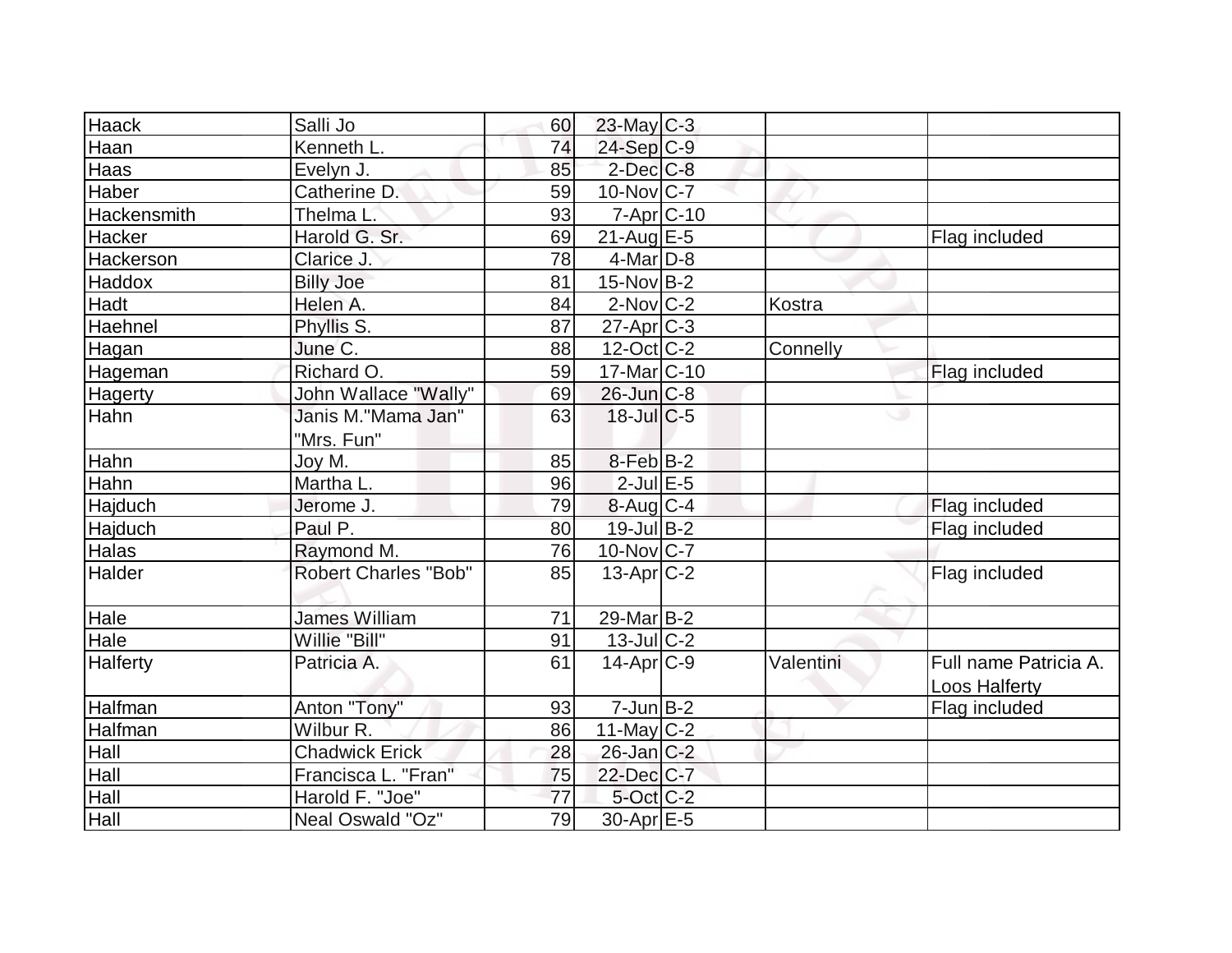| Hall         | Patrick M.            | 60              | 19-Sep C-2              |          |                     |
|--------------|-----------------------|-----------------|-------------------------|----------|---------------------|
| Hall         | Terry C.              | 71              | 13-Dec B-2              |          |                     |
| Hallberg     | Jack P.               | 70              | 26-Mar E-7              |          | Flag included       |
| Halliburton  | Myrtis E.             |                 | $14$ -Mar $ C-8$        |          |                     |
| Hallo        | George Jr.            | 69              | $7$ -Jul $C$ -9         |          |                     |
| Halloran     | Thomas Edward Jr.     | 57              | 31-Oct C-3              |          |                     |
| <b>Halls</b> | Warren L              | 78              | 29-Oct B-8              |          | Picture included    |
| Ham          | <b>Jason Alan</b>     | 33              | $24$ -Oct C-2           |          |                     |
| Hamaguchi    | Sharon M.             | 62              | 28-May E-7              | Madeda   |                     |
| Hamilton     | Bruce W.              | 60              | $5$ -Feb $E$ -8         |          |                     |
| Hamilton     | Connie L.             | 69              | 30-Mar <sub>IC</sub> -2 | Ingram   |                     |
| Hamilton     | Mary                  | 62              | $15-Sep C-9$            | Casko    |                     |
| Hamilton     | Wilbert B.            | 86              | 15-Nov B-3              |          | Flag included       |
| Hammer       | Harriet L.            | 88              | $21-Oct$ $C-5$          | Haffner  |                     |
| Hammond      | Emily A.              | 72              | $12$ -Mar $E-6$         | Valle    |                     |
| Hammond      | John J. Sr. "Jack"    | 71              | $8$ -Jan $E$ -5         |          |                     |
| Hanak        | Frank G.              | 89              | 25-Jul C-4              |          |                     |
| Hanas        | <b>Bertha Bernice</b> | 77              | $4$ -Aug C-10           |          |                     |
| Hanas        | Eugene E.             | 82              | 29-Mar B-2              |          | Cross included      |
| Hanas        | Margaret A.           | $\overline{72}$ | $6$ -Apr $C$ -2         |          |                     |
| Hanchar      | Elizabeth "Betty"     | 89              | $7-Sep C-3$             | Troksa   | Picture included    |
| Handzlik     | Gloria M.             | 91              | $6$ -Feb $E$ -10        | Kovacich |                     |
| Haninger     | Richard J. Sr.        | 62              | 29-Oct B-7              |          | Flag and Picture    |
|              |                       |                 |                         |          | included            |
| Hanlon       | <b>Daniel Patrick</b> | 47              | $24$ -Nov $ C-6$        |          | Picture included    |
| Hansen       | <b>Charles Henry</b>  | 90              | $2-Sep C-9$             |          | Flag included       |
| Hansen       | Evelyn C.             | 96              | $3-Oct$ $C-3$           | Johnson  | Picture / Evelyn C. |
|              |                       |                 |                         |          | Thienes Hansen      |
| Hansen       | <b>Neal</b>           | 68              | 15-Dec E-5              |          |                     |
| Hanson       | Lorraine Anna         | 80              | 11-Oct B-2              |          |                     |
| Hanson       | Marian C.             | 94              | $2$ -Apr $E$ -7         |          |                     |
| Hanson       | Richard L.            | 65              | $26$ -Mar $E$ -7        |          |                     |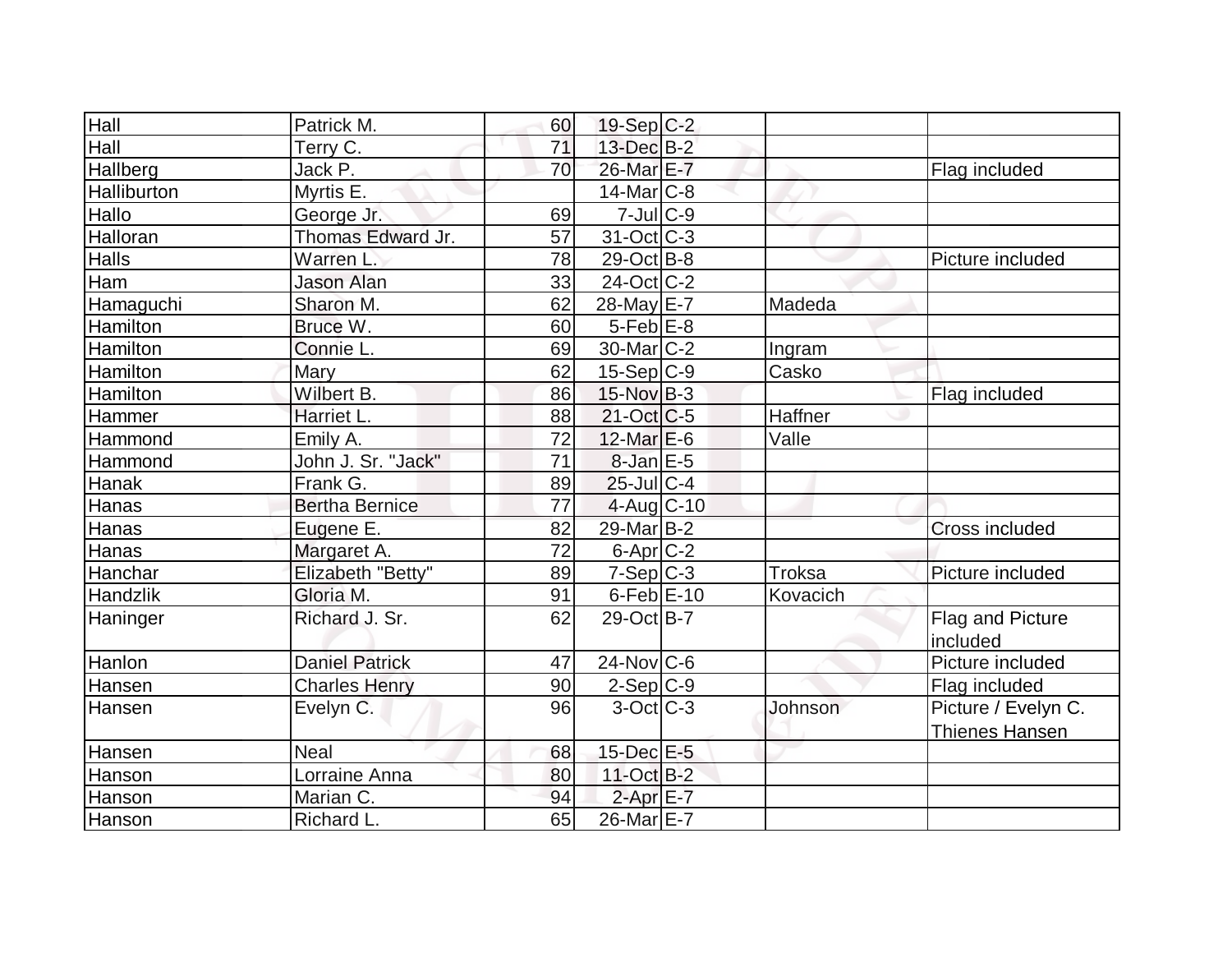| Hanyzewski      | Loretta             | 80              | 23-May C-3             | Szarkowicz |                                                    |
|-----------------|---------------------|-----------------|------------------------|------------|----------------------------------------------------|
| Hap             | Joseph S. Sr.       | 89              | 26-Aug C-10            |            | Flag and Knights of<br>Columbus emblem<br>included |
| <b>Harbeck</b>  | Robert F.           | 89              | $27 - Dec$ B-3         |            |                                                    |
| Harbin          | Charles R. "Chuck"  | 82              | 17-Mar C-10            |            | Flag included                                      |
| Harden          | Rodny Lynn          | 41              | 16-Apr <sub>E-5</sub>  |            |                                                    |
| Harder          | Margaret            | $\overline{76}$ | $7-Feb$ <sub>C-4</sub> | Hatfield   | Full name Margaret<br>Singelton-Harder             |
| <b>Hardesty</b> | Grace               | 9 months        | 26-May C-10            |            |                                                    |
| Hardin          | Margaret            | 47              | $21$ -May E-6          |            |                                                    |
| Hardy           | Kevin John Jr.      | 28              | $3-Sep B-7$            |            | <b>Cross and Picture</b><br>included               |
| <b>Hardy</b>    | Mabel               | 93              | $27$ -Jan $ C-10$      | Chervinko  |                                                    |
| Harkabus        | Mary                | 59              | 20-Feb C-7             |            |                                                    |
| Harkin          | Michael D.          | 69              | $5$ -Dec $C$ -4        |            |                                                    |
| Harlon          | Edward M.           | 59              | $20$ -JulC-3           |            |                                                    |
| Harman          | Ruth I.             | 84              | $17$ -Nov $ C$ -6      |            |                                                    |
| Harmon          | Frances J.          | 93              | 21-Apr <sub>C-9</sub>  | Fryer      |                                                    |
| Harms           | Sandra "Sue"        | 69              | 9-May C-5              | Underwood  |                                                    |
| Harper          | <b>Mary Alyce</b>   | 50              | 29-Dec D-10            |            |                                                    |
| Harper          | Robert M. "Bob"     | 80              | $28$ -Jan $D-7$        |            |                                                    |
| Harreld         | Mildred M.          | 82              | $1-Mar$ B-3            |            |                                                    |
| <b>Harris</b>   | Alonzo Jr.          | 56              | $14$ -Jan $ C-6$       |            | Picture included                                   |
| <b>Harris</b>   | Charles Jr.         | 82              | $25$ -May C-2          |            |                                                    |
| Harris          | Helen L.            | 95              | 28-Apr <sub>C-9</sub>  | Wilson     |                                                    |
| <b>Harris</b>   | Vincent D. "Smiley" | $\overline{47}$ | $9$ -May $C$ -5        |            |                                                    |
| Hart            | Booker T., Rev.     | 81              | $1-Sep C-10$           |            | Picture included                                   |
| Hart            | Joseph A.           | 91              | 19-Aug C-7             |            |                                                    |
| Hart            | Michael D.          | 63              | 29-Jul C-9             |            |                                                    |
| Hartford        | Bruce A.            | 74              | 30-Apr E-5             |            |                                                    |
| Hartman         | Jack R. Sr.         | $\overline{71}$ | $8$ -Dec $E$ -5        |            |                                                    |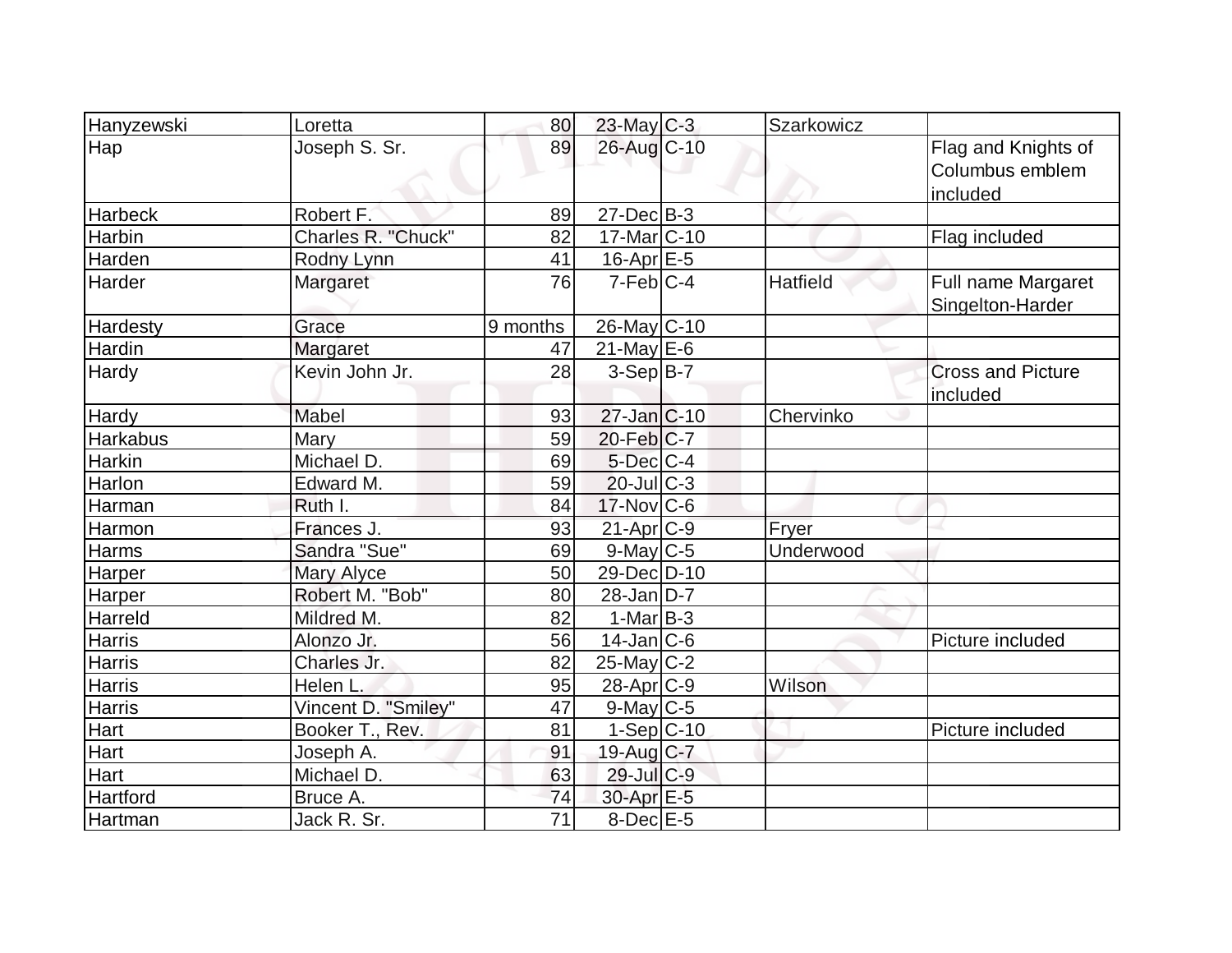| Hartman         | Joann E.                    | 72              | $16$ -May C-7          |                  |                                     |
|-----------------|-----------------------------|-----------------|------------------------|------------------|-------------------------------------|
| Hartman         | Robert J.                   | 61              | 30-Apr E-5             |                  | Picture included                    |
| Hartman         | Robert Leo                  | 84              | $9$ -Jan $E$ -7        |                  |                                     |
| Hartmann        | Phyllis "Omi"               | 89              | $21$ -Oct $ C-5 $      | Walsey           | Star of David included              |
| Hartsell        | Jones F. Jr.                | 65              | 20-May D-7             |                  |                                     |
| Harvey          | Elizabeth P. "Betty"        | 89              | $10$ -Jun $D-7$        |                  |                                     |
| Harvey          | Robert Eugene, Dr.<br>"Doc" | 88              | 23-Apr $E-7$           |                  |                                     |
| Harwood         | Richard                     | 79              | $8-Oct$ B-8            |                  |                                     |
| <b>Haskett</b>  | Leslie D. "Les"             | $\overline{73}$ | 11-Mar $D-7$           |                  |                                     |
| <b>Hass</b>     | William W.                  | 71              | $1$ -Jun $ C-2 $       |                  |                                     |
| Hasse           | Joseph Jr.                  | 81              | 27-Nov E-7             |                  |                                     |
| Hasse           | <b>Raymond Louis</b>        | 82              | $3-Oct$ $C-4$          |                  | Flag included                       |
| <b>Hastings</b> | Joyce E.                    | 83              | $24$ -Jul $E-5$        |                  |                                     |
| Hathaway        | William Brach "Bill"        | 82              | $28$ -Feb $C-4$        |                  |                                     |
| Hatke           | Ty J.                       | 49              | 28-Oct D-5             |                  |                                     |
| Hatler          | Clay W.                     | 90              | $16$ -Feb $C-3$        |                  | <b>Flag and Picture</b><br>included |
| Havens          | Virginia A.                 | 89              | $21$ -Jan D-8          |                  |                                     |
| Hawes           | Earl E.                     | 88              | $12-Sep C-4$           |                  | Flag and Picture<br>included        |
| <b>Hawkins</b>  | Lloyd F.                    | 75              | $8$ -Aug $C$ -4        |                  |                                     |
| <b>Hawkins</b>  | M. Joan                     | 82              | $1-Mar$ B-3            |                  |                                     |
| Hayden          | Helen M.                    | 103             | $14$ -Nov $ C-6 $      | <b>Burroughs</b> | Picture included                    |
| Hayden          | James K.                    | 60              | $29$ -Aug C-3          |                  |                                     |
| Hayduk          | <b>Charles "Uncle Mike"</b> | 81              | $26$ -Feb $E-7$        |                  | Flag included                       |
| <b>Hayes</b>    | <b>Garry Joseph</b>         | 49              | $7-Nov$ <sub>C-4</sub> |                  | Picture included                    |
| Hays            | Norman R.                   | 75              | $12$ -Jan $C-2$        |                  | Flag included                       |
| Hazen           | Donna Lee                   | 61              | $10$ -Jan $C-3$        |                  |                                     |
| Heas            | James Dixon Jr.             | 83              | $1-Apr$ $C-8$          |                  |                                     |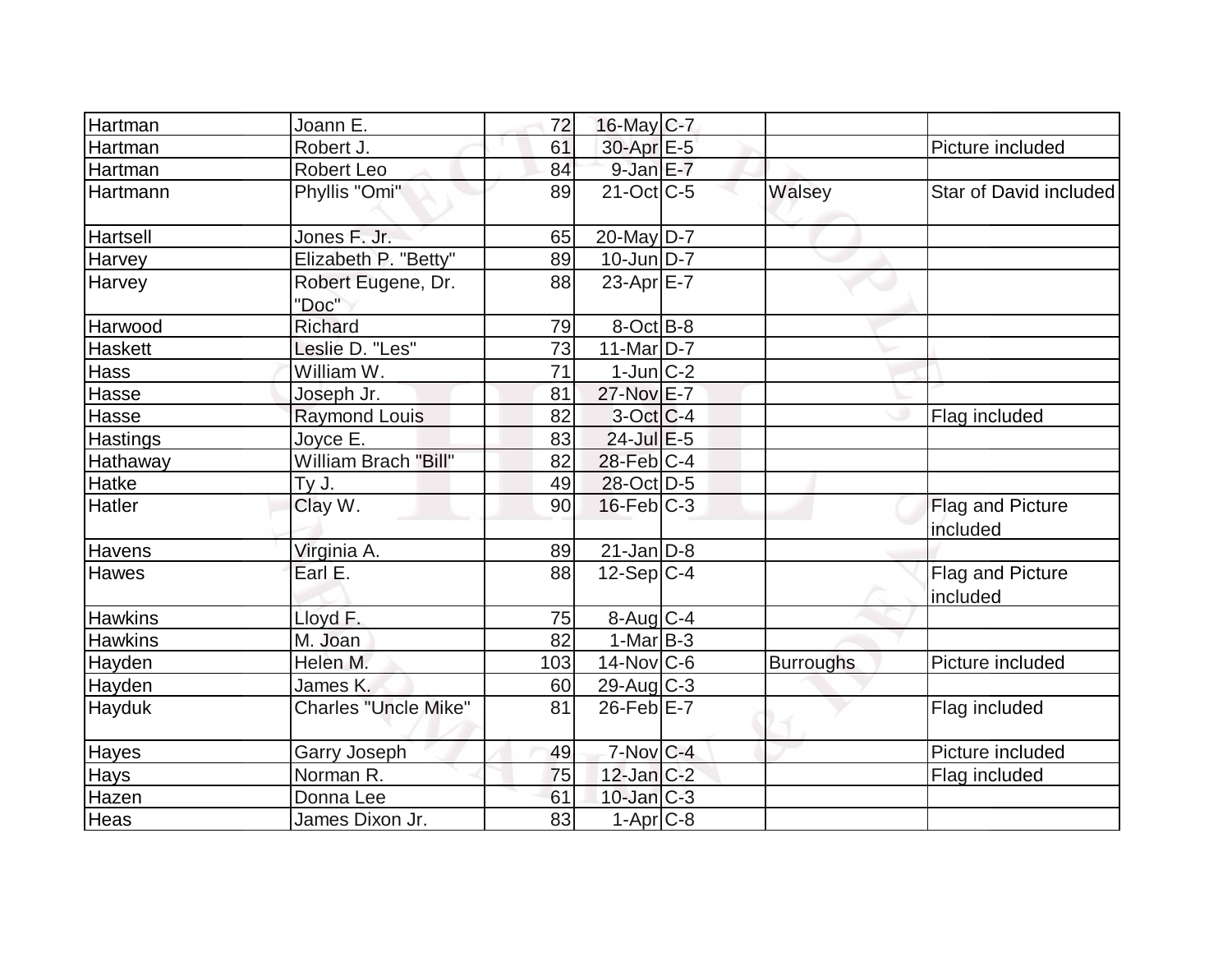| Heath            | Robert D.           |    | $26$ -Dec $C-3$         |              |                              |
|------------------|---------------------|----|-------------------------|--------------|------------------------------|
| Heaton           | Ruth                | 89 | 29-Sep C-10             |              |                              |
| Hebda            | Walter M.           | 86 | $7$ -Jul $C$ -9         |              | Flag and picture<br>included |
| <b>Hecht</b>     | Lawrence "Larry"    | 73 | 19-Aug C-7              |              | Flag included                |
| Hecimovich       | <b>Carol Adele</b>  | 81 | $27 - Jun$ $C-3$        |              |                              |
| Heckler          | Frank               | 72 | $15$ -Jun $C-2$         |              |                              |
| Hedden           | Esther              | 52 | $30$ -Jan $E$ -7        |              | Picture included             |
| Hedger           | <b>Della Louise</b> | 76 | $2-Sep C-9$             |              |                              |
| Hedger           | Jack L. Sr.         | 78 | $11-Apr$ $C-6$          |              |                              |
| Hedges           | Arlene J.           | 74 | $1-Aug$ <sub>C</sub> -3 |              |                              |
| Hedman           | Gary R.             | 69 | 13-May $D-6$            |              |                              |
| Hegyi            | Gary P.             | 66 | $26$ -Jan $C-2$         |              |                              |
| Hegyi            | Joseph L. Jr.       | 72 | $4$ -Jul $C$ -6         |              |                              |
| Hegyi            | Lily                | 89 | $16$ -Dec $D-4$         |              |                              |
| Hehr             | Elton L.            | 82 | $30-Sep$ C-8            |              |                              |
| Heimberger       | Lareen Kay          | 49 | $22$ -Feb $ B-2 $       |              |                              |
| Heintz           | Minnie H. "Min"     | 86 | $4$ -Dec $B$ -5         | <b>Swets</b> |                              |
| Heller           | Mark D.             | 58 | 8-Jul C-6               |              |                              |
| <b>Hellstrom</b> | <b>Carol Ann</b>    | 75 | $4$ -Jun $E - 7$        | Jackson      |                              |
| Helmkamp         | Eunice H.           | 82 | 29-Jul C-9              |              |                              |
| Hembree          | Theresa             | 64 | $3-Dec$ B-8             |              |                              |
| Hembroff         | Janene              | 74 | 31-Dec E-4              |              |                              |
| Heminger         | Beth E.             | 91 | $10$ -Oct $ C-3 $       |              |                              |
| Henaire          | Mildred I.          | 89 | $1-Dec$ E-4             | Stone        |                              |
| Henderlong       | Libby M.            | 84 | $30$ -Mar $ C-3 $       |              |                              |
| Henderson        | Christina "Cookie"  | 58 | $13$ -May D-7           | <b>Scott</b> | Picture included             |
| Henderson        | James O.            | 79 | $4$ -Jan $B-2$          |              |                              |
| Henderson        | Robert W.           | 71 | $3$ -Dec $B$ -8         |              |                              |
| Henderson        | Violet G.           | 81 | $21$ -Dec $C-2$         | Wild         |                              |
| Hendrich         | Ludwig "Fritz"      | 83 | $13$ -Jul C-2           |              |                              |
| <b>Hendrix</b>   | <b>Robert Earl</b>  | 76 | 26-Aug C-10             |              |                              |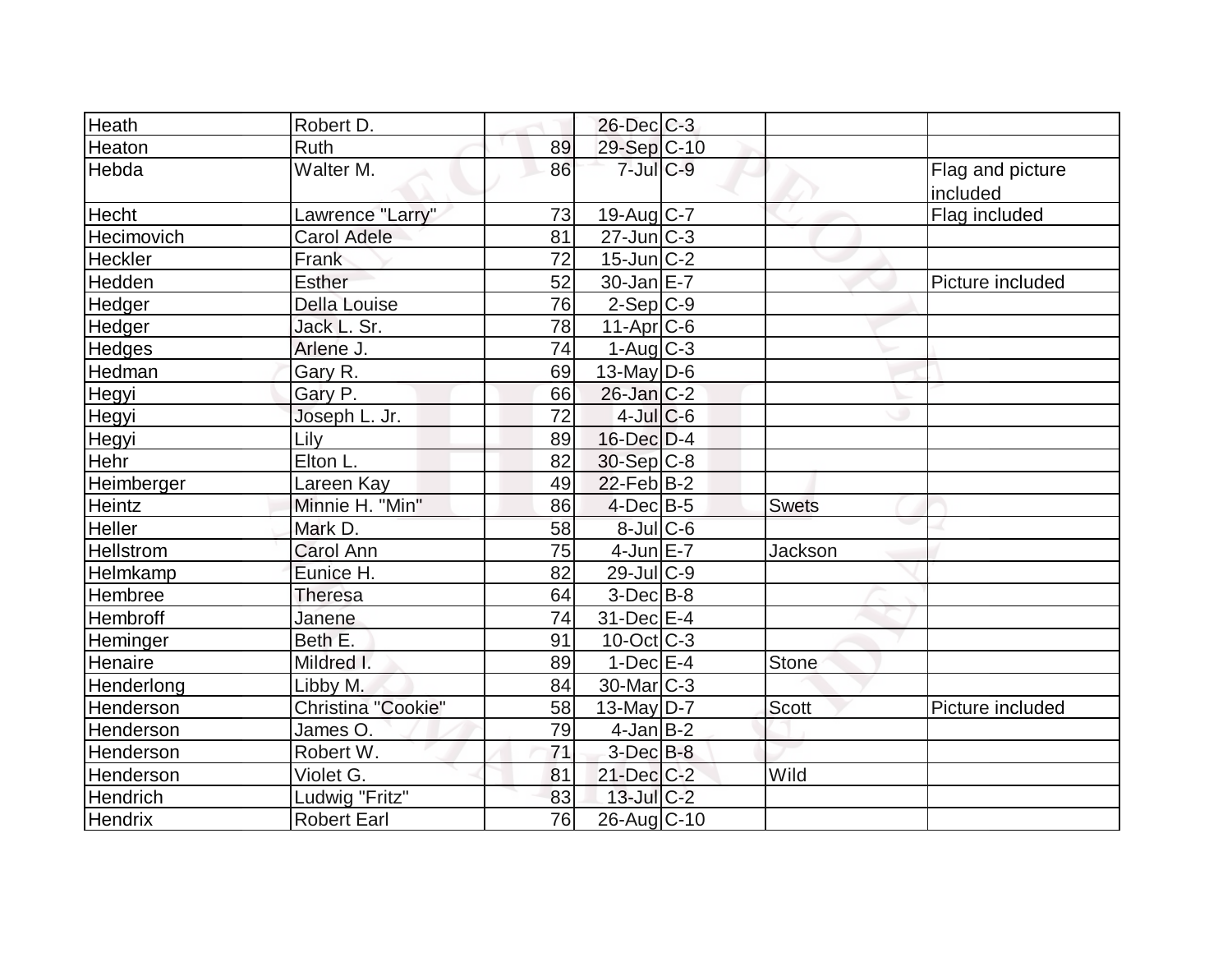| Henke           | Alene Adair            | 93  | $21$ -Dec $C-2$   | Crim            |                                                      |
|-----------------|------------------------|-----|-------------------|-----------------|------------------------------------------------------|
| Henning         | Eleanor                | 83  | $15$ -Jul $D-7$   |                 |                                                      |
| <b>Henricks</b> | Larry E.               | 62  | $17$ -May B-3     |                 |                                                      |
| Henry           | John Paul              | 62  | $24$ -Jan $ C-4 $ |                 | Flag included                                        |
| <b>Henry</b>    | Paul S.                | 75  | $15$ -Mar $ B-2 $ |                 | Flag included                                        |
| Hensley         | Dorothy Ivalene        | 85  | $16$ -Mar $ C-2 $ | <b>Schwartz</b> | Full name Dorothy<br><b>Ivalene Hensley</b><br>Carey |
| Hensley         | Michael "Mike"         | 63  | 23-Dec E-5        |                 |                                                      |
| Hensley         | <b>Phillip Michael</b> | 64  | $10$ -Apr $ B-7 $ |                 | "Pappaw" "GAA" "Ike"                                 |
| Hensley         | <b>Robert Dean</b>     | 37  | $14$ -Feb $ C-4 $ |                 |                                                      |
| Hensley         | Velva V.               | 100 | $6$ -Mar $E$ -7   |                 |                                                      |
| Henson          | Alfred "Jr."           | 79  | $6$ -Feb $E$ -10  |                 | Flag included                                        |
| Henson          | George                 | 77  | 31-May B-2        |                 | Flag included                                        |
| Hepner          | Catherine Virginia     | 68  | 7-Sep C-2         |                 |                                                      |
| Hepner          | Paul Sr.               | 80  | $9$ -Dec $C$ -8   |                 | Flag included                                        |
| Heridia         | Frank                  | 85  | $22-Sep C-9$      |                 | Flag included                                        |
| Heridia         | Manuel                 | 83  | $26-Sep C-5$      |                 |                                                      |
| Herman          | Francis R.             | 90  | $28$ -Apr $ C-9 $ |                 | Flag included                                        |
| Herman          | Gerald D. "Jake"       | 94  | $11$ -JulC-8      |                 |                                                      |
| Hernandez       | <b>Beatriz</b>         | 82  | $18$ -Jun $C - 8$ |                 | Picture included                                     |
| Hernandez       | Evelyn L.              | 77  | $18$ -Jun $ C-8$  |                 |                                                      |
| Hernandez       | Kiyoko                 | 65  | $21-Sep C-2$      |                 | Picture included                                     |
| Hernandez       | Rito                   | 23  | $25$ -Oct B-2     |                 |                                                      |
| Herod           | Eleanor B.             | 91  | 27-Nov E-7        | Niziolkiewicz   |                                                      |
| Herr            | Donald E.              | 71  | $9$ -Aug $ B-2 $  |                 |                                                      |
| Herrera         | Eluterio J. "Ludy"     | 79  | $6-SepB-2$        |                 | Flag included                                        |
| Herrera         | Irene C.               | 79  | $5$ -Jul $B-2$    |                 |                                                      |
| Herrera         | Stella M.              | 73  | $1$ -Jul $D-5$    |                 |                                                      |
| <b>Herrick</b>  | <b>Matthew Calvin</b>  | 90  | $14$ -Feb $ C-4$  |                 | Flag included                                        |
| Herrman         | <b>Elsie</b>           | 86  | $24$ -Jan $ C-3 $ | Fisher          |                                                      |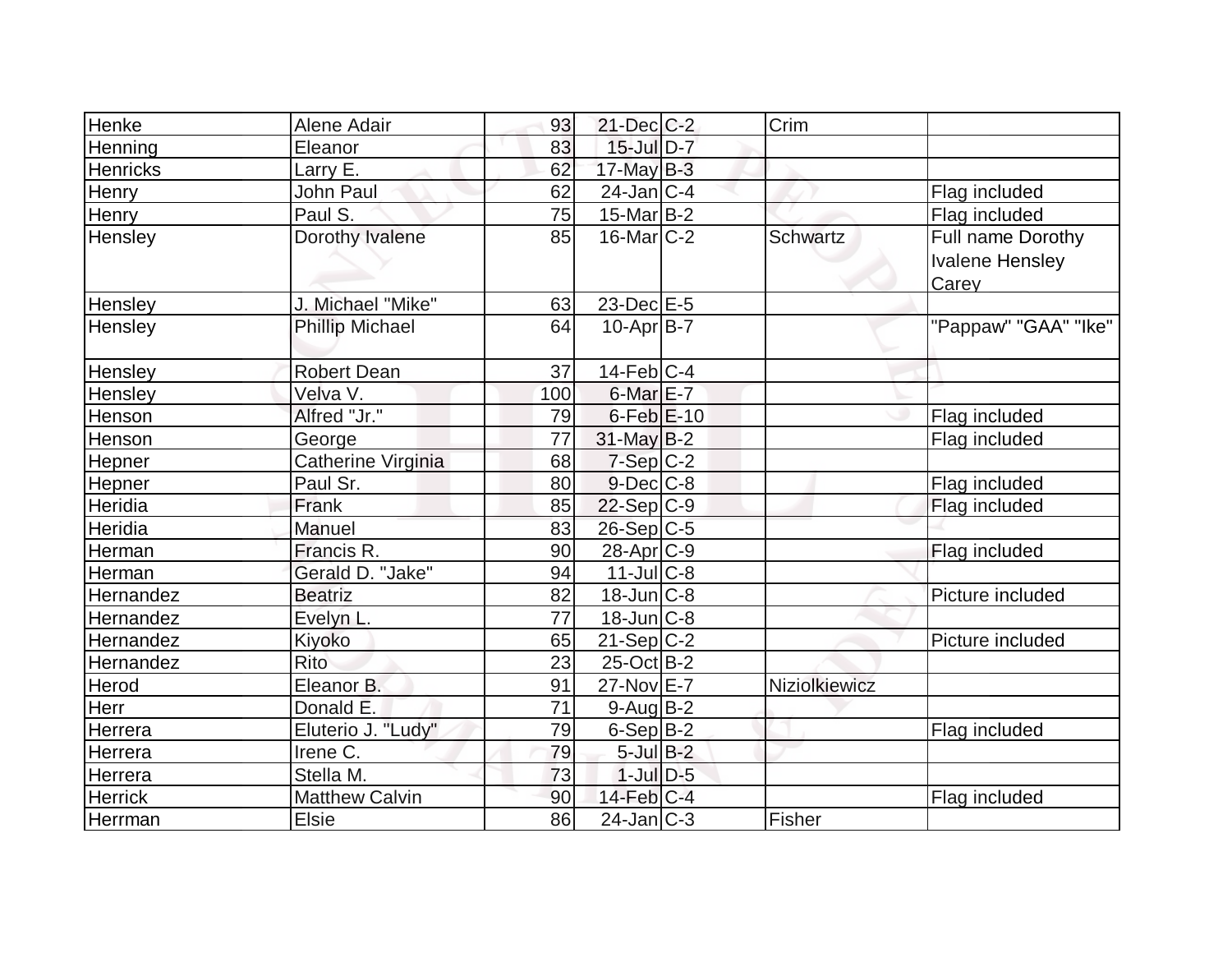| Herron           | Howard G.                   | 84  | $10-Apr$ B-7            |      |                          |
|------------------|-----------------------------|-----|-------------------------|------|--------------------------|
| Hershman         | A. Katie                    | 88  | $14-Sep C-3$            |      |                          |
| <b>Hertaus</b>   | William J.                  | 57  | $5-Sep C-3$             |      |                          |
| Herz             | Forrest                     | 87  | $25$ -Jan $ B-3 $       |      |                          |
| <b>Hess</b>      | Donald Sr.                  | 87  | $11-Auq$ <sub>C-9</sub> |      |                          |
| <b>Hess</b>      | Helen R.                    | 85  | $15$ -Nov B-3           |      |                          |
| Hess             | Jay E.                      | 74  | $27-Sep$ B-2            |      |                          |
| Hettinger        | <b>Sister Marilyn (Mary</b> | 78  | $7$ -Jul $ C$ -9        |      | Picture included         |
|                  | Mark) O.S.B.                |     |                         |      |                          |
| Hiatt            | Richard L. "Dick"           | 70  | $6$ -May $D-5$          |      |                          |
| Hibma            | Sam J.                      | 89  | $26-Sep C-5$            |      | Flag included            |
| Hibser           | Genna (Mary Michael)        | 82  | $16$ -Oct B-7           |      | <b>Cross and Picture</b> |
|                  | O.S.B.                      |     |                         |      | included                 |
| Hice             | Lloyd                       | 88  | $12$ -Oct $ C-2 $       |      |                          |
| Hickey           | Joseph I. Jr.               | 67  | $27$ -Mar $E-9$         |      |                          |
| Hickey           | Samuel Christopher          | 27  | $19$ -Jul B-3           |      |                          |
|                  | "Sam"                       |     |                         |      |                          |
| <b>Hicks</b>     | Marilyn                     | 80  | $20$ -Aug $B$ -8        |      |                          |
| <b>Hicks</b>     | Mary L.                     | 64  | $11$ -Mar $D-8$         |      | Picture included         |
| Hielema          | <b>Adeline</b>              | 68  | $22$ -Jul C-7           |      |                          |
| Hiestand         | Marirose "Rose"             | 45  | $10$ -Aug C-2           | Isla | Picture included         |
| Higginbotham     | <b>Borden</b>               | 100 | $19-Oct$ C-3            |      |                          |
| <b>Higgins</b>   | Carl Alvin Sr.              | 76  | $22$ -Dec $ C-7 $       |      |                          |
| Highsmith        | Deborah Lynne               | 51  | $19-Oct$ $C-3$          |      |                          |
|                  | "Debbie"                    |     |                         |      |                          |
| <b>Highsmith</b> | John R.                     | 80  | $31-Oct$ $C-3$          |      | Flag included            |
| Hileman          | <b>Rose Pauline</b>         | 74  | $21$ -Feb $C-3$         |      | <b>Full name Rose</b>    |
|                  |                             |     |                         |      | Pauline Hileman          |
|                  |                             |     |                         |      | (Ward)                   |
| Hilgert          | <b>Kevine Phillip</b>       | 27  | $8$ -Aug $C-4$          |      |                          |
| <b>Hill</b>      | Agnes Mae                   | 90  | $7$ -Jul $C$ -9         |      |                          |
| <b>Hill</b>      | Albert C.                   | 85  | $10$ -May B-2           |      | Flag included            |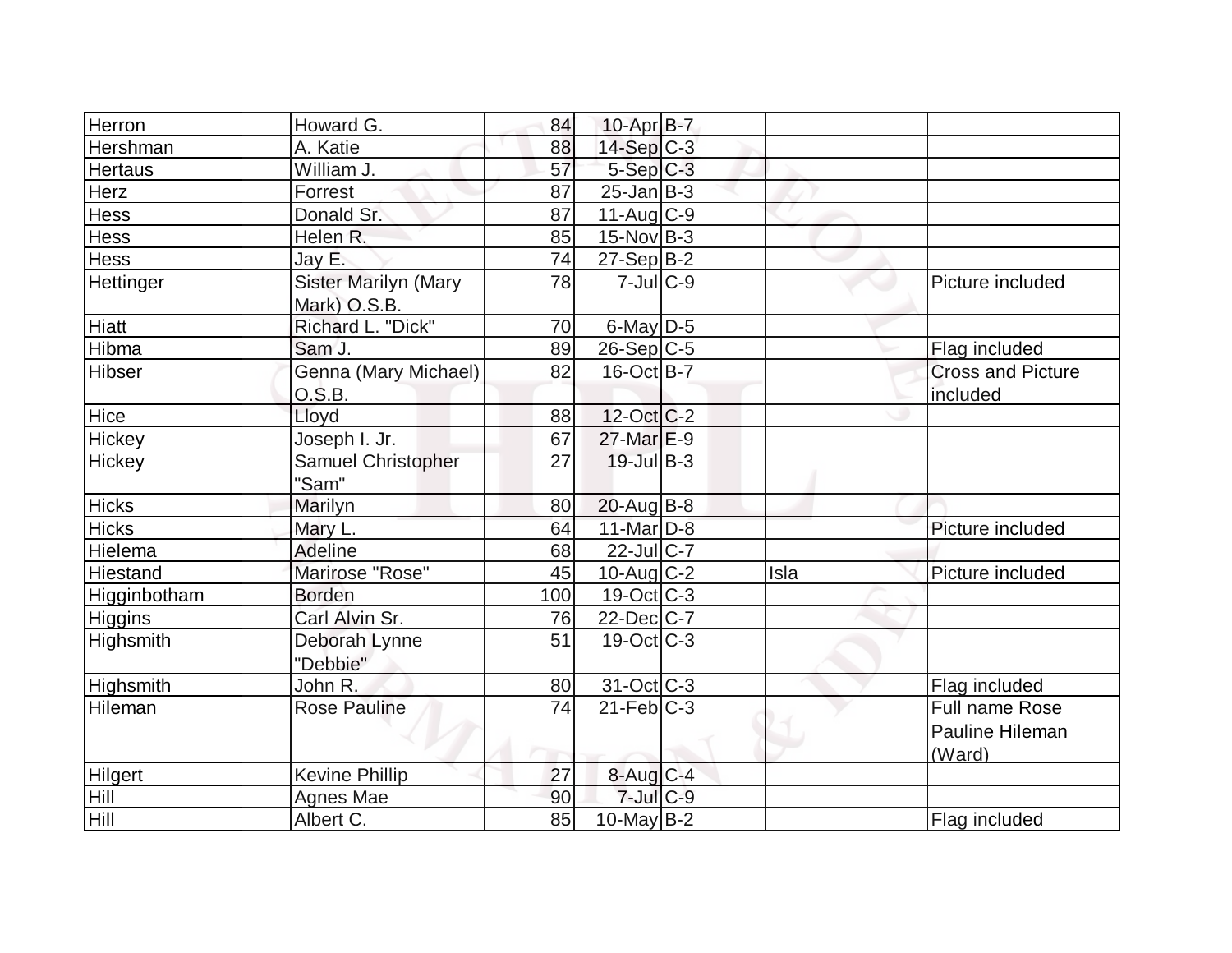| Hill             | Christina M.          | 25 | $16$ -Dec $D-4$   | Armato   |                          |
|------------------|-----------------------|----|-------------------|----------|--------------------------|
| Hill             | <b>Ellen Louise</b>   | 76 | 26-Oct C-2        | Millward | Full name Ellen          |
|                  |                       |    |                   |          | Louise Boylan-Hill       |
| Hill             | Evelyn E.             | 82 | $22$ -Jan $E-7$   | Anderson |                          |
| Hill             | Gwendolyn C.          | 74 | $9-Sep C-9$       |          | Picture included         |
| Hill             | Harrison              | 73 | 25-Feb D-12       |          |                          |
| Hill             | Marjorie L. "Marge"   | 85 | $13$ -Apr $ C-2 $ | Fulton   |                          |
| Hill             | <b>Raymond Ronald</b> | 66 | $20$ -Aug $B$ -8  |          | Flag included            |
| Hill             | Richard F.            | 70 | $28$ -Jan D-7     |          |                          |
| <b>Hill</b>      | Richard M.            | 75 | 24-Feb C-13       |          | Flag included            |
| Hill             | Ricky C. Sr.          | 51 | $19$ -Aug C-7     |          |                          |
| Hill             | Robert J.             | 79 | $16$ -Feb $ C-3 $ |          | Flag included            |
| Hillard          | Donald E.             | 73 | 15-Apr E-7        |          |                          |
| <b>Hillbrich</b> | Jack R.               | 84 | $9$ -Jun $C-9$    |          | Flag included            |
| <b>Hillyard</b>  | Marlene E.            | 71 | 19-Nov E-6        | Barnes   | <b>Full name Marlene</b> |
|                  |                       |    |                   |          | <b>Hillyard Sarno</b>    |
| Hilton           | Patrick J.            | 60 | $13-Oct$ $C-9$    |          |                          |
| Hinderer         | Walter H.             | 91 | $4$ -May C-2      |          |                          |
| Hine             | Craig                 | 54 | $2$ -Apr $E-8$    |          |                          |
| Hines            | Joanne B.             | 75 | $2$ -Mar $ C-2 $  |          |                          |
| Hinkle           | Patricia Ann          | 59 | $10$ -Dec $B$ -8  |          |                          |
| Hinton           | Joseph C. Jr.         | 53 | $2$ -Aug $B - 2$  |          |                          |
| Hipp             | Timothy "Tim"         | 49 | $25$ -Nov $C-3$   |          |                          |
| Hirlston         | Gertrude L.           | 85 | $20$ -Jan $ C-9 $ | Spanier  | Full name Gertrude L.    |
|                  |                       |    |                   |          | Huseman-Hirlston         |
| <b>Hisber</b>    | Genna O.S.B. (Mary    | 82 | $16$ -Oct B-7     |          | <b>Cross and Picture</b> |
|                  | Michael)              |    |                   |          | included                 |
| <b>Hisick</b>    | Ruth V.               | 92 | 3-Oct C-3         | Owen     |                          |
| Hladin           | Louise H.             | 87 | 25-Oct B-2        |          |                          |
| Hlatko           | Joseph N. "Joe"       | 71 | 23-Aug B-2        |          |                          |
| Hlebasko         | Andrew                | 82 | $4$ -Apr $C-4$    |          | Flag included            |
| Hlinko           | Marie Anna            | 91 | $19$ -Jan $ C-2 $ |          |                          |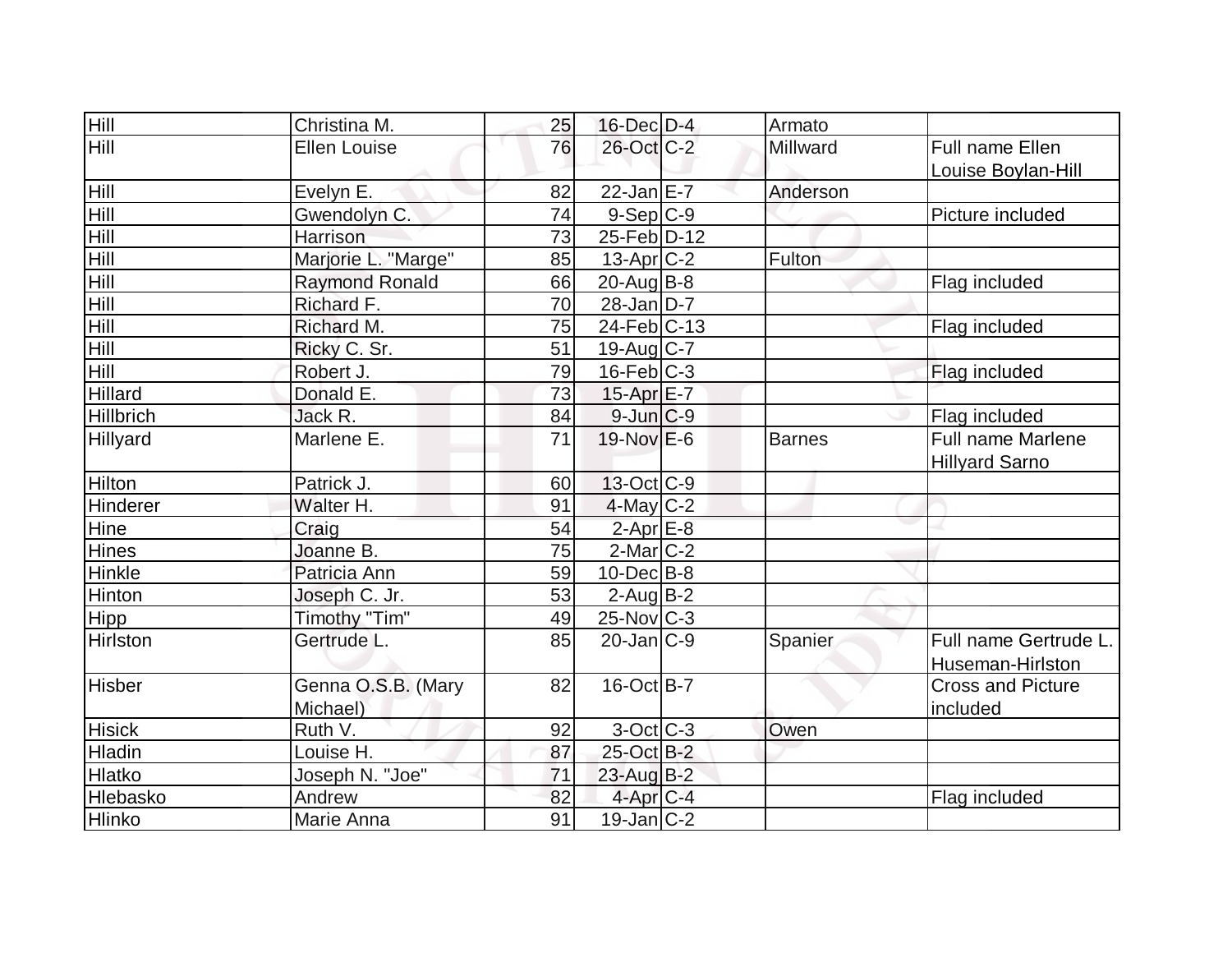| Hmurovic      | Mary E.             | 88  | 29-Jul C-9       |                |                         |
|---------------|---------------------|-----|------------------|----------------|-------------------------|
| Hmurovich     | Beth J.             | 66  | 5-Aug C-8        | Cerajewski     |                         |
| Hoagland      | <b>Keith</b>        |     | 31-Oct C-3       |                | Flag included           |
| Hoard         | Kathleen M.         | 76  | $2$ -Aug $B-2$   |                |                         |
| <b>Hobbs</b>  | Johanna "Susie"     | 69  | 18-Mar C-10      |                |                         |
| Hochstetler   | Donald E.           | 71  | 24-Oct C-2       |                |                         |
| Hoeksema      | Mildred L.          | 96  | 24-Mar C-10      | <b>Bock</b>    |                         |
| Hoekstra      | Beatrice R.         | 91  | $5$ -Jan $ C-2 $ | <b>Kikkert</b> | Full name Beatrice R.   |
|               |                     |     |                  |                | Hoekstra Dykstra        |
| Hoekstra      | Fred                | 83  | $23-Sep C-8$     |                |                         |
| Hoff          | Carol A.            | 71  | $15$ -JulD-8     | Blanchard      |                         |
| Hofferth      | Ronnie Jean "Gravy" | 64  | 18-Jul C-5       |                |                         |
| Hoffman       | Arthur James (Art)  | 84  | $10$ -Jul $E-4$  |                |                         |
| Hoffman       | Linda A.            | 62  | $5-Nov$ B-8      |                |                         |
| Hofstra       | Michael Jon         | 25  | $11-Oct$ B-2     |                |                         |
| Hogan         | Marjorie C.         | 92  | $1-Feb$ B-2      | Thurber        |                         |
| Hogue         | Willy R.            | 95  | $27$ -Apr $C-3$  |                |                         |
| Hogya         | Alexander L.        | 97  | $9 - Apr$ $E-6$  |                |                         |
| Hokanson      | Lila L.             | 80  | $5$ -Jun $B$ -7  |                | Full name Lila L.       |
|               |                     |     |                  |                | <b>Hokanson Hudgens</b> |
| Holba         | Joseph A.           | 86  | 3-Mar C-11       |                | Flag included           |
| Holcomb       | Jim H.              | 64  | $5$ -Jul $B-2$   |                | Flag included           |
| Holford       | Patricia Kathleen   | 57  | $20$ -Jun $C-5$  | Davidson       | Picture included        |
|               | "Patty"             |     |                  |                |                         |
| Holka         | John S.             | 69  | $25-Sep B-7$     |                | Picture included        |
| Holland       | Velma M.            | 92  | $19$ -Jun $C-8$  | <b>Bryant</b>  |                         |
| Hollandsworth | Anton W. "Bill" Sr. | 86  | $3-Apr$ D-7      |                |                         |
| Holleman      | Egbert Jr. "June"   | 69  | 14-Jun B-3       |                |                         |
| Hollencamp    | Eugene A. Gene"     | 100 | $18$ -Feb $D-9$  |                | Picture included        |
| Hollifield    | Margaret J.         | 77  | $20$ -Aug $B-8$  |                | Picture included        |
| <b>Hollis</b> | Harry W.            | 85  | 23-Sep C-7       |                | Navy emblem and         |
|               |                     |     |                  |                | Pictures included       |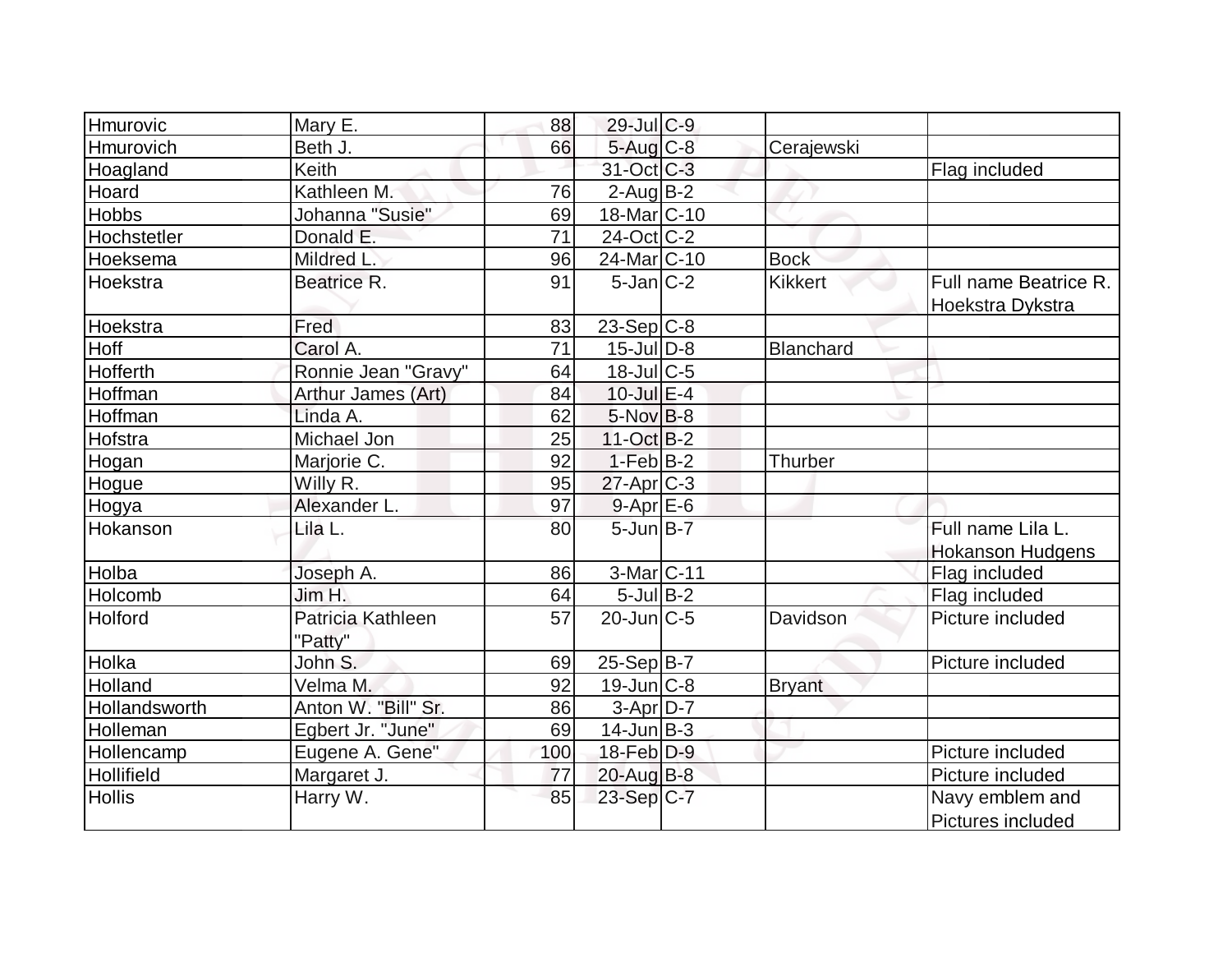| Holman        | Jacqueline Ruth      | 62 | $24-Sep C-9$           | Rodgers        | Full name Jacqueline      |
|---------------|----------------------|----|------------------------|----------------|---------------------------|
|               |                      |    |                        |                | Ruth (Schwant)            |
|               |                      |    |                        |                | Holman                    |
| Holman        | Sherry L.            | 61 | $14$ -Dec $C$ -3       | <b>Bewley</b>  | Full name Sherry L.       |
|               |                      |    |                        |                | Catsban-Holman            |
| Holmberg      | Christine L.         | 57 | $15$ -Dec $E$ -5       | <b>Sweet</b>   |                           |
| Holper        | Mary Ann             | 85 | $28$ -Dec $C$ -3       | <b>Birbeck</b> |                           |
| Holst         | Bernice A.           | 93 | $25$ -Oct B-2          |                |                           |
| Homeier       | Leota A.             | 79 | $21$ -Jul C-9          |                |                           |
| Honkoski      | Joseph A.            | 86 | $9-Nov$ <sub>C-3</sub> |                | Picture included          |
| Hoolehan      | Matilda R.           | 87 | $21-Apr$ $C-10$        |                | Flag included             |
| Hoover        | Donald J.            | 90 | 28-Mar A-20            |                |                           |
| Horn          | David E.             | 49 | 26-May C-11            |                |                           |
| Horn          | Pat Wilson           | 70 | $24$ -Jul $E-5$        |                |                           |
| Horner        | Alice R.             | 81 | $20$ -Jun $ C$ -5      | Glidewell      | Picture included          |
| Horner        | <b>Genevieve May</b> | 95 | $9-Aug$ B-2            |                |                           |
| Horsley       | Naomi R.             | 92 | $10-Sep$ $E-7$         |                |                           |
| Horton        | John A.              | 81 | $20$ -May D-7          |                |                           |
| Horton        | Luci                 | 63 | 12-Feb D-11            |                | Picture included          |
| Horton        | Pearl A.             | 55 | $7$ -May $E$ -5        |                |                           |
| Horton        | Walter Sr. "Roy"     | 81 | 26-May C-11            |                |                           |
| <b>Hortyk</b> | John P.              | 84 | $21$ -Jan $ D-8$       |                | Flag included             |
| Horvath       | Lloyd C.             | 85 | $11 - Dec$ B-6         |                | Masonic emblem            |
|               |                      |    |                        |                | included                  |
| Hosein        | Jeffery A.           | 41 | $18-Nov D-6$           |                |                           |
| Hosler        | Lillian Mae          | 89 | $5$ -Jul B-2           | Hodge          |                           |
| Hosszu        | <b>Joseph Lewis</b>  | 71 | 19-Mar $E-5$           |                | Picture included          |
| <b>Hott</b>   | Charles W.           | 86 | $9$ -Jun $ C-9$        |                | Flag included             |
| Houchin       | Jefferey A.          | 56 | 22-May $B-1$           |                |                           |
| <b>Houck</b>  | Ann A.               | 84 | $5$ -Feb $E$ -7        | <b>Drapac</b>  |                           |
| Houston       | Thomas A. "Chief"    | 68 | 30-Nov C-2             |                | <b>Picture and Police</b> |
|               |                      |    |                        |                | emblem included           |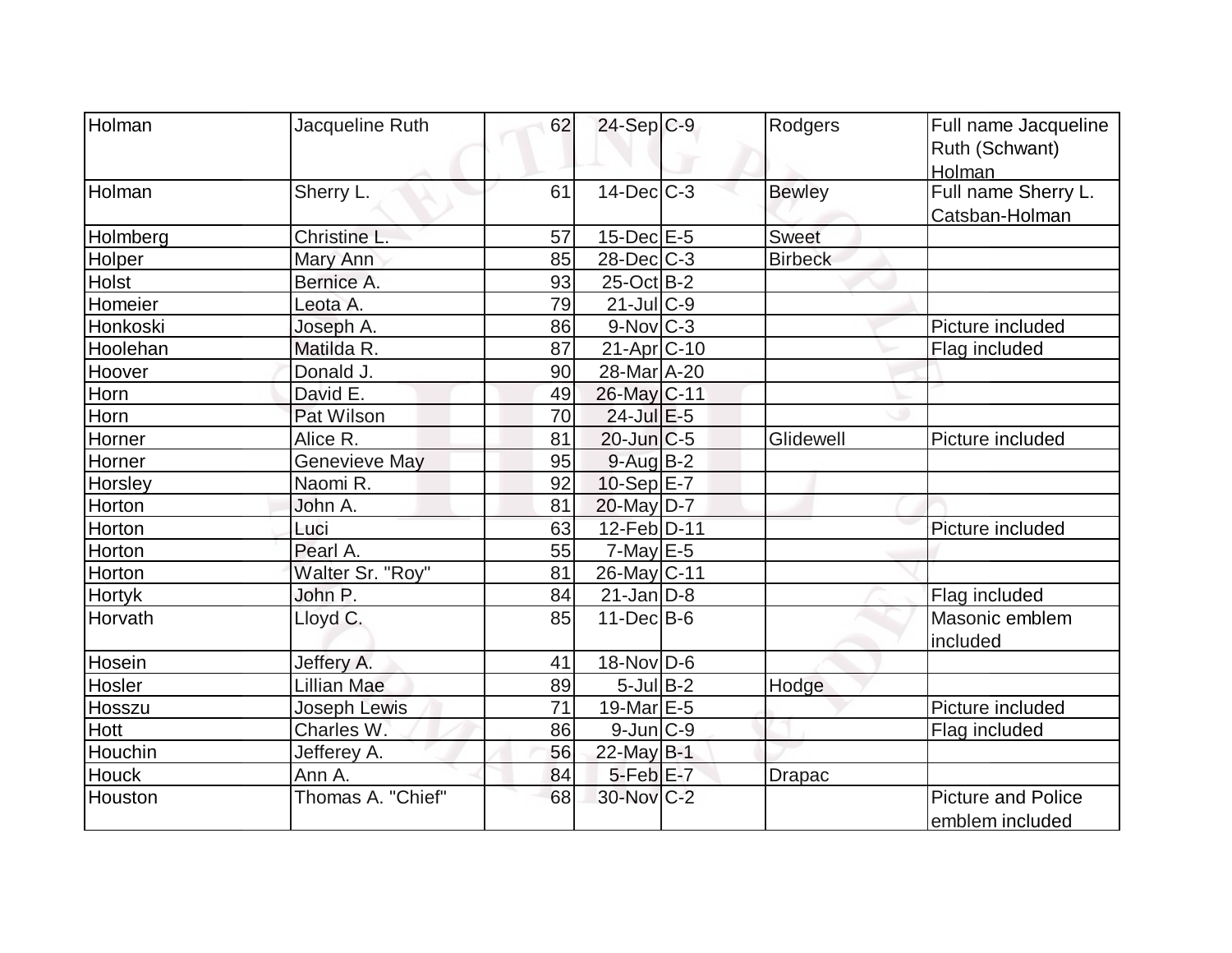| <b>Howard</b>    | Dirch "Kay"        | 84 | $1-Feb$ B-2             |              |                                                     |
|------------------|--------------------|----|-------------------------|--------------|-----------------------------------------------------|
| Howard           | <b>Dolores Mae</b> | 79 | $10$ -Apr $B$ -7        | <b>Stier</b> | <b>Full name Dolores</b><br>Mae Dykhuisen<br>Howard |
| Howard           | Ernest R. "Bob"    | 83 | $17 - Jan$ $C-3$        |              |                                                     |
| Howard           | James S.           | 66 | $22$ -Jan E-7           |              | <b>Flag and Picture</b><br>included                 |
| Howard           | Kathleen M.        | 76 | $3$ -Aug $C-2$          |              |                                                     |
| Howard           | Lance Trigg        | 87 | $7$ -Jun $B-2$          |              |                                                     |
| Howard           | Latroy D. "Troy"   | 31 | $25$ -Jun $E-7$         |              |                                                     |
| Howard           | Marsha Z.          | 65 | $4$ -Apr $ C-4 $        | Evon         |                                                     |
| Howatt           | Rowena M.          | 90 | $22$ -Feb $ B-2 $       |              |                                                     |
| Howell           | Robert M.          | 92 | $27$ -Jan $ C$ -6       |              |                                                     |
| Hoyda            | Clarissa           | 69 | $3$ -Jan $C-3$          |              |                                                     |
| Hoyne            | Robert Sr.         | 65 | $12$ -Apr $B-2$         |              |                                                     |
| <b>Hoyt</b>      | Opal               | 88 | $25$ -Apr $C-3$         |              |                                                     |
| Hren             | Janet              | 53 | $15$ -Apr $E-8$         | Wilson       |                                                     |
| <b>Hrivnak</b>   | Margaret L.        | 85 | $3-Sep B-8$             |              |                                                     |
| Hsu              | Linteh             | 77 | $4$ -Apr $C-4$          | Chung        | Chinese age 80                                      |
| <b>Huball</b>    | Berniece M.        | 82 | $16$ -May C-8           |              |                                                     |
| Hubbard          | Virginia L.        | 83 | 9-Jun C-9               |              | Picture included                                    |
| Hubbell          | Judy E.            | 74 | $10$ -Oct $ C-3 $       | Moore        |                                                     |
| Hubbell          | Robert D. "Bob"    | 74 | $29$ -Jan E-6           |              |                                                     |
| Huber            | Daniel R.          | 69 | $13$ -May D-7           |              | Flag included                                       |
| Huber            | William J. "Bill"  | 78 | $2-Sep C-10$            |              |                                                     |
| Huckaby          | Zelma M.           | 86 | $30$ -May C-3           | Cox          |                                                     |
| <b>Hucthings</b> | Louetta R.         | 72 | $11-Aug$ <sub>C-9</sub> | VanGorp      |                                                     |
| Hudacin          | John A.            | 81 | $7-Mar$ $C-6$           |              |                                                     |
| <b>Hudgens</b>   | Lila L.            | 80 | $5$ -Jun $B$ -7         |              | Full name Lila L.<br><b>Hokanson Hudgens</b>        |
| Hudson           | Donna J.           | 71 | 23-Feb C-3              |              |                                                     |
| Hudson           | Honore M.          | 57 | 15-Aug C-3              | Komosa       |                                                     |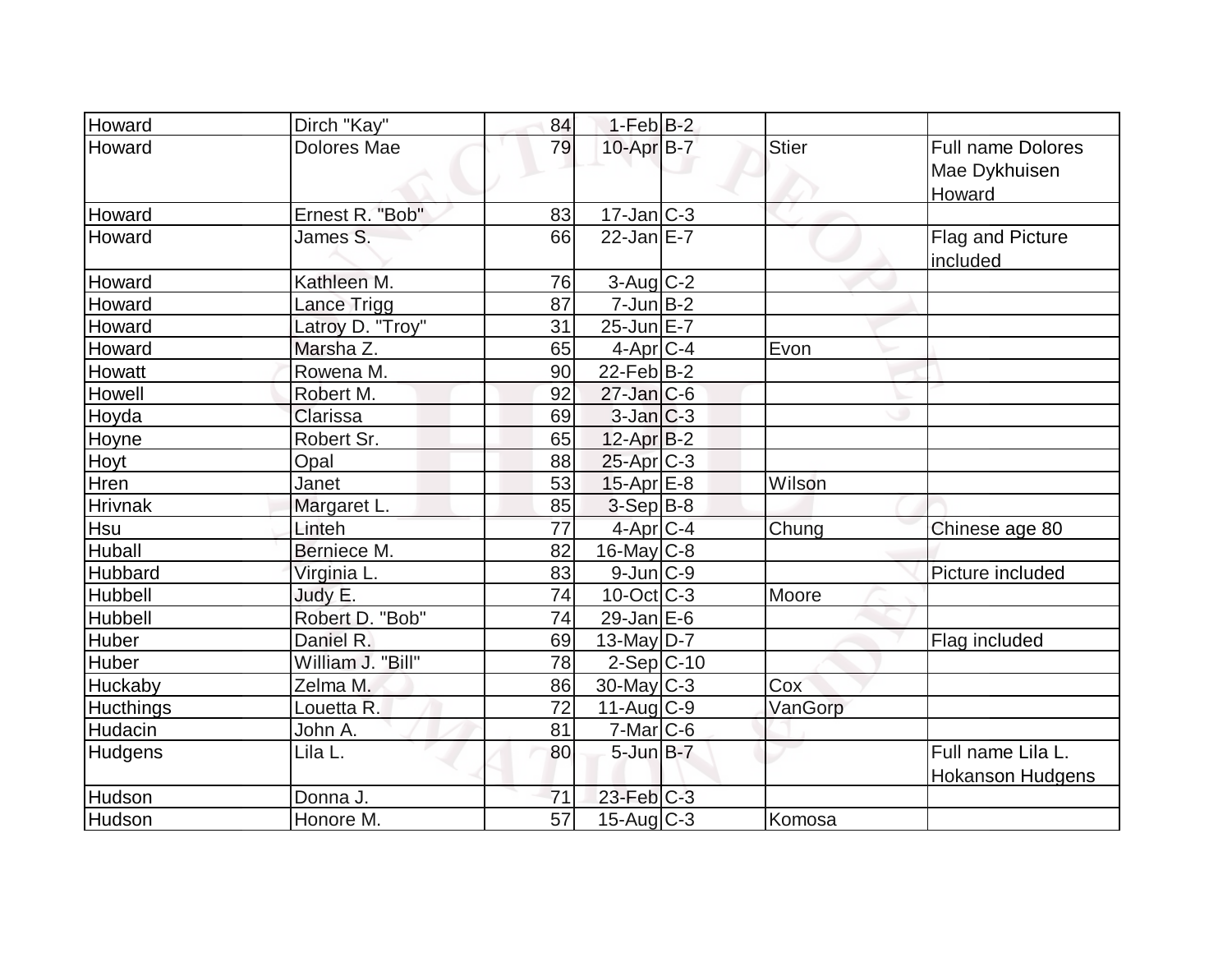| Hudson           | Kathleen Rose          | 82              | $24$ -Jan $ C-4 $ | MacShane  |                         |
|------------------|------------------------|-----------------|-------------------|-----------|-------------------------|
| Hudson           | Margaret               | 84              | 10-Oct C-2        |           |                         |
| Hudson           | Wilhelmia "Granny"     | 99              | 12-Oct C-3        |           | Picture included        |
| <b>Huff</b>      | Dorothy E.             | 93              | $21$ -JulC-9      |           |                         |
| Huff             | Evelyn Mae             | 90              | 5-Oct C-2         |           |                         |
| Huffman          | Steven B.              | 55              | $16$ -Aug $B-2$   |           |                         |
| Hufford          | <b>Richard "Dick"</b>  |                 | $3$ -Jun $D-6$    |           |                         |
| <b>Huges</b>     | Blance P.              | 78              | $24$ -Nov $C$ -6  |           |                         |
| Hughes           | <b>Billy Wayne</b>     | 57              | $30$ -Nov $ C-2 $ |           |                         |
| Hughes           | <b>Mary Ellen</b>      |                 | $4$ -Jul $C$ -5   | Schreiner |                         |
| Hughes           | Sadie Marie            | 89              | $12$ -Oct $ C-2 $ |           | Picture included        |
| <b>Hugus</b>     | <b>Stephen Shelley</b> | 83              | $20$ -JulC-3      |           |                         |
| Huha             | Annie                  | 81              | $15$ -Jun $C-2$   |           | Picture included        |
| Huhnke           | Michael W.             | 55              | $30$ -Jan $E-7$   |           |                         |
| <b>Huish</b>     | Robert David Hyde,     | 26              | $10$ -Dec $B$ -7  |           | <b>Flag and Picture</b> |
|                  | Lt.                    |                 |                   |           | included                |
| Huizenga         | Anna                   | 94              | $13-Sep B-2$      | Noordhof  |                         |
| Huizenga         | Brenda J.              | 42              | $21$ -Jan D-7     |           |                         |
| Huizenga         | Catherine              | 90              | $18$ -Feb $ D-9$  |           | Flag included           |
| Huizenga         | Edward                 | 97              | 29-Nov B-2        |           | Flag included           |
| Huminsky         | Mary                   | 101             | $27$ -Jul $C-3$   |           |                         |
| Humphries        | Sue "Susie"            | 56              | $18-Nov D-6$      | Anderson  | Picture included        |
| Hunley           | Eileen                 | 74              | 20-Nov D-11       | Lundell   | Picture included        |
| Hunt             | <b>Michael Ryan</b>    | 87              | $14$ -Jan $ C-6 $ |           |                         |
| Hunter           | Larry D. Sr.           | 68              | $21-Sep C-2$      |           | Picture included        |
| Hunter-Lore      | Neoma Louise           | 90              | 11-Apr C-6        |           |                         |
| Hurey            | Evelyn M.              | 86              | $5$ -Jun $B$ -6   | Juricich  |                         |
| <b>Hurst</b>     | Jean M.                | 85              | $11$ -Jun $ C-7 $ |           |                         |
| Huse             | Katherine              | 94              | $15$ -Jun $C-2$   |           | Picture included        |
| Huseman-Hirlston | Gertrude L.            | 85              | $20$ -Jan $ C-9 $ | Spanier   |                         |
| <b>Hussey</b>    | Wanda S.               | 88              | $1-AprC-8$        |           |                         |
| Hussian          | Sheila D.              | $\overline{57}$ | $4$ -Jan $B-2$    |           |                         |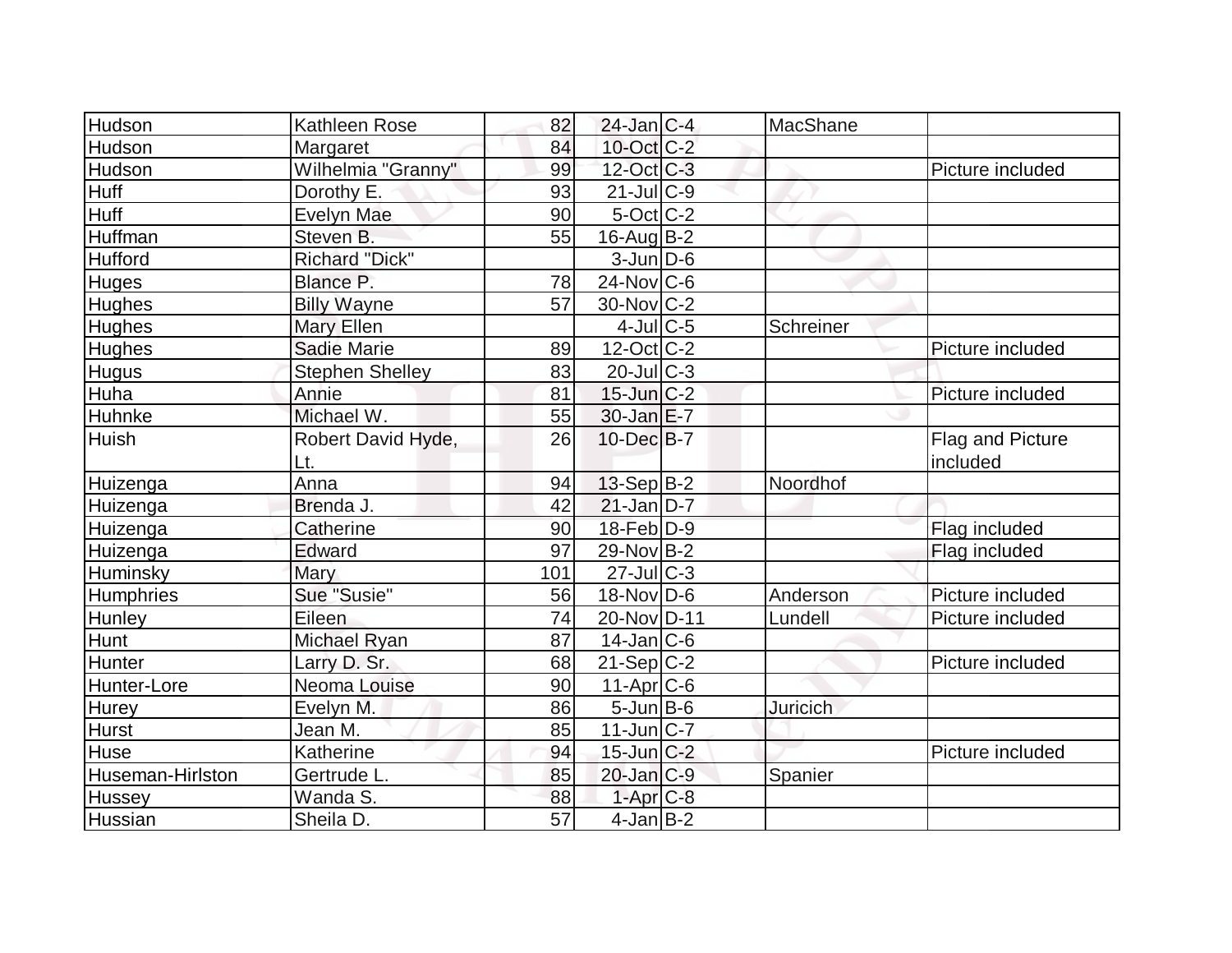| <b>Husted</b>    | Betty Jane "BJ"          | 82 | 14-Mar C-8           |          |                                            |
|------------------|--------------------------|----|----------------------|----------|--------------------------------------------|
| Huszti           | Angeline "Angie<br>Baby" | 88 | $29$ -Jul $C-9$      | Lariccia |                                            |
| Hutchinson       | Brenda S.                | 55 | $9 - Apr$ $E-6$      |          | Picture included                           |
| Hutchison        | Ronald W. "Hutch"        | 69 | 29-Jan $E-6$         |          |                                            |
| Hutton           | Margaret P.              | 86 | $20$ -Feb $ C-7 $    |          |                                            |
| Hutton-Jefferson | <b>Darlene</b>           | 57 | $16$ -Dec $D-5$      |          |                                            |
| Hvala            | Josephine                | 91 | $12$ -Jan $ C-2 $    | Novak    |                                            |
| Hyatt            | Charles M.               | 75 | $6$ -Nov $E$ -6      |          | Flag included                              |
| Hyland           | <b>Terry Robert</b>      | 60 | $2$ -Jun $ C-8 $     |          |                                            |
| <b>Hylek</b>     | <b>Robert</b>            | 72 | $7$ -Jun $B-2$       |          |                                            |
| <b>Hynek</b>     | Adelind W. "Adi"         | 75 | $18-Oct$ B-2         | Franke   |                                            |
| <b>Hyzy</b>      | Laura J.                 | 54 | $12$ -Jan $ C-2 $    |          |                                            |
| Iden             | Gladis                   | 85 | $12$ -Apr $ B-2 $    |          |                                            |
| Ignas            | Frank R. "Iggy"          | 80 | $21-Oct$ $C-6$       |          | <b>Flag and Picture</b><br>included        |
| Ignas            | Robert "Iggy"            | 77 | 13-Aug C-10          |          | Firefighter emblem<br>and Picture included |
| Ignowski         | <b>JoAnn Marie</b>       | 62 | $23$ -May C-3        | Jewett   |                                            |
| <b>Ihnat</b>     | Julie A.                 | 64 | $22-Sep C-9$         | Nemtuda  |                                            |
| <b>Ilic</b>      | Javorka                  |    | 8-Sep C-9            |          |                                            |
| ILL              | Kelle R.                 | 32 | $6$ -Nov $E$ -6      |          |                                            |
| Ingersoll        | Belva Jo                 | 81 | $14$ -Jan $ C-6$     |          |                                            |
| Ingraham         | <b>Symmes Robert</b>     | 86 | $9-Feb C-2$          |          |                                            |
| Injeski          | <b>Rose Margaret</b>     | 85 | $31$ -Jan C-4        |          |                                            |
| Inman            | Colleen "Cookie"         | 65 | $26$ -Feb $E$ -7     |          |                                            |
| Irak             | John Jr.                 | 90 | $23$ -Mar $ C-2 $    |          | Flag included                              |
| Irons            | <b>Dimples Darlene</b>   | 73 | 6-Apr <sub>C-2</sub> |          |                                            |
| Irons            | Marjorie J.              | 70 | 3-Mar C-10           |          | Picture included                           |
| Irwin            | Alma A.                  | 70 | $18$ -Jun $ C-7 $    |          |                                            |
| Ison             | Peggy                    | 61 | $5$ -Jan $C-2$       | Milch    | Full name Peggy<br>(Ison) Juhasz           |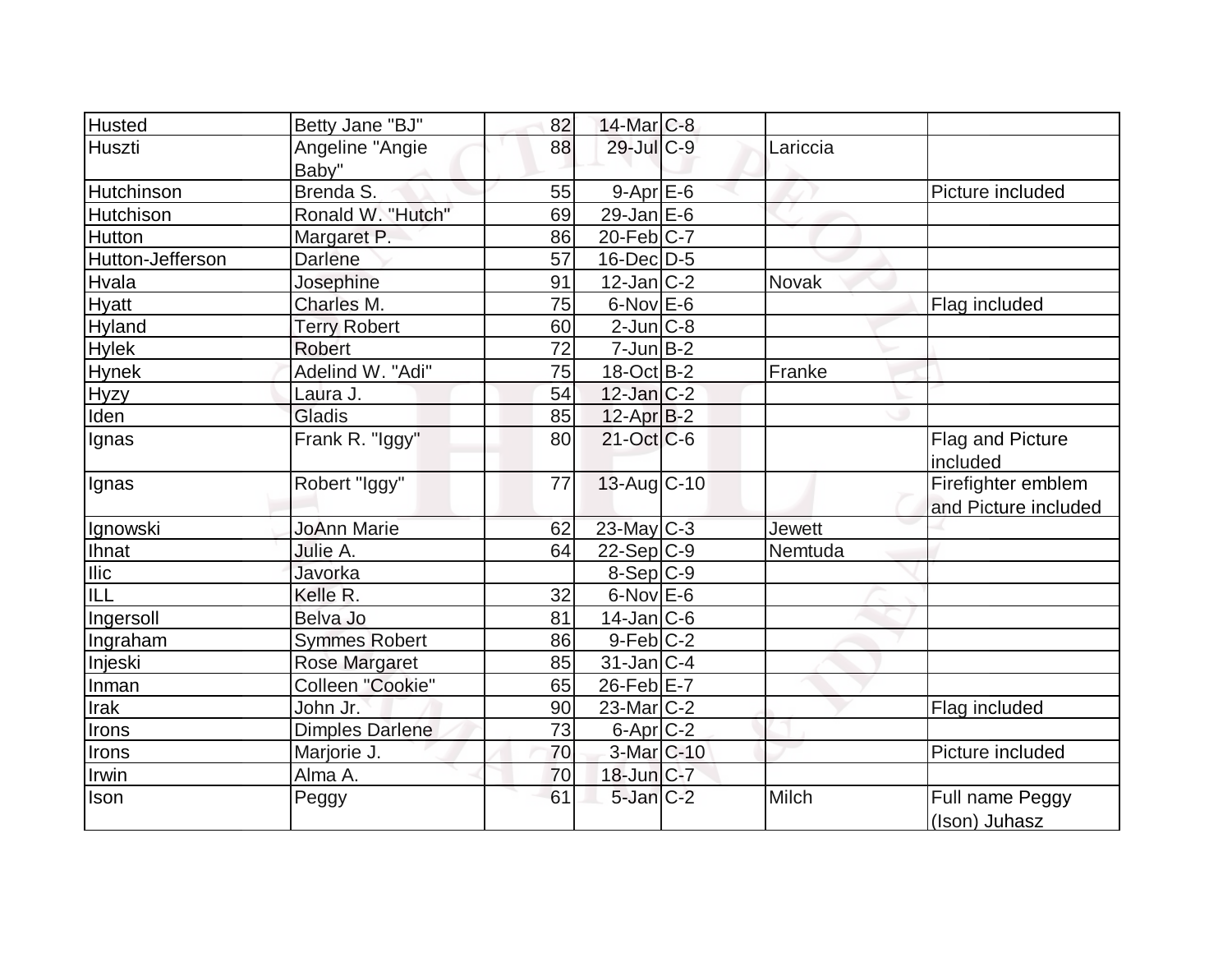| <b>Ivers</b>     | Anglea Nichole                  | 22 | 13-Oct C-9        |              |                                  |
|------------------|---------------------------------|----|-------------------|--------------|----------------------------------|
| <b>Ivers</b>     | <b>Ashly Loren</b>              | 20 | 20-Jun C-5        |              |                                  |
| Iverson          | Marsha Stephanie                | 63 | $24$ -Feb $C-13$  |              |                                  |
| <b>Ivory</b>     | Timothy                         | 87 | $19$ -Aug C-7     |              |                                  |
| Iwan             | Frieda                          | 85 | $22$ -Apr $C-8$   |              | Picture included                 |
| Iwan             | <b>Theodore Martin</b><br>"Ted" | 85 | $16$ -Apr $E$ -6  |              | Flag and Picture<br>included     |
| Izydorek         | Germaine Angela<br>"Gerry"      | 80 | $3-Apr$ D-7       | Houdek       | Picture included                 |
| Jablonski        | Violet S.                       | 89 | $18$ -Jul $C$ -5  | Magdziak     |                                  |
| <b>Jackowski</b> | Joseph E. Jr.                   | 75 | $4$ -Jun $E-7$    |              | Flag included                    |
| Jackson          | Billie L.                       | 88 | $11-Feb$ C-9      |              |                                  |
| Jackson          | <b>Dinah Sue</b>                | 61 | $23$ -May C-3     |              |                                  |
| Jackson          | Dolores M.                      | 80 | $3$ -Jan $ C-3 $  |              |                                  |
| <b>Jackson</b>   | Eugene D.                       | 93 | $8-Aug$ $C-4$     |              |                                  |
| Jackson          | Inez V.                         | 75 | $23$ -Mar $ C-3 $ |              |                                  |
| Jackson          | Isabel K.                       | 95 | $20$ -Jun $ C-4 $ | <b>Baker</b> |                                  |
| <b>Jackson</b>   | James C.                        | 64 | 14-Jul C-10       |              |                                  |
| Jackson          | Warren D.                       | 93 | 13-May $D-7$      |              |                                  |
| Jackura          | David John                      | 46 | $11$ -May C-2     |              |                                  |
| Jacobi           | Viola                           | 88 | $11-Nov D-6$      |              | Picture / Viola<br>Schwab Jacobi |
| <b>Jacobitz</b>  | Raymond W.                      | 87 | $7$ -May $E$ -5   |              |                                  |
| Jacobs           | <b>Adam Troy</b>                | 35 | $28$ -Dec $C-3$   |              |                                  |
| Jacobs           | Marvin P.                       | 80 | $19$ -Feb $ D-9 $ |              |                                  |
| <b>Jagos</b>     | Anthony J.                      |    | $2$ -Feb $C-2$    |              |                                  |
| Jajchik          | Stephen M.                      | 84 | $28$ -Jan D-7     |              |                                  |
| Jakicic          | Walter                          | 90 | 10-Sep $E-7$      |              | Flag included                    |
| Jakov            | John C.                         | 85 | 18-Feb D-9        |              |                                  |
| James            | Leona L.                        | 97 | 21-Jul C-10       | <b>Brown</b> |                                  |
| <b>James</b>     | Lottie F.                       | 73 | $7$ -May $E - 5$  |              |                                  |
| James            | Vera                            | 80 | $17$ -Oct $ C-2 $ |              |                                  |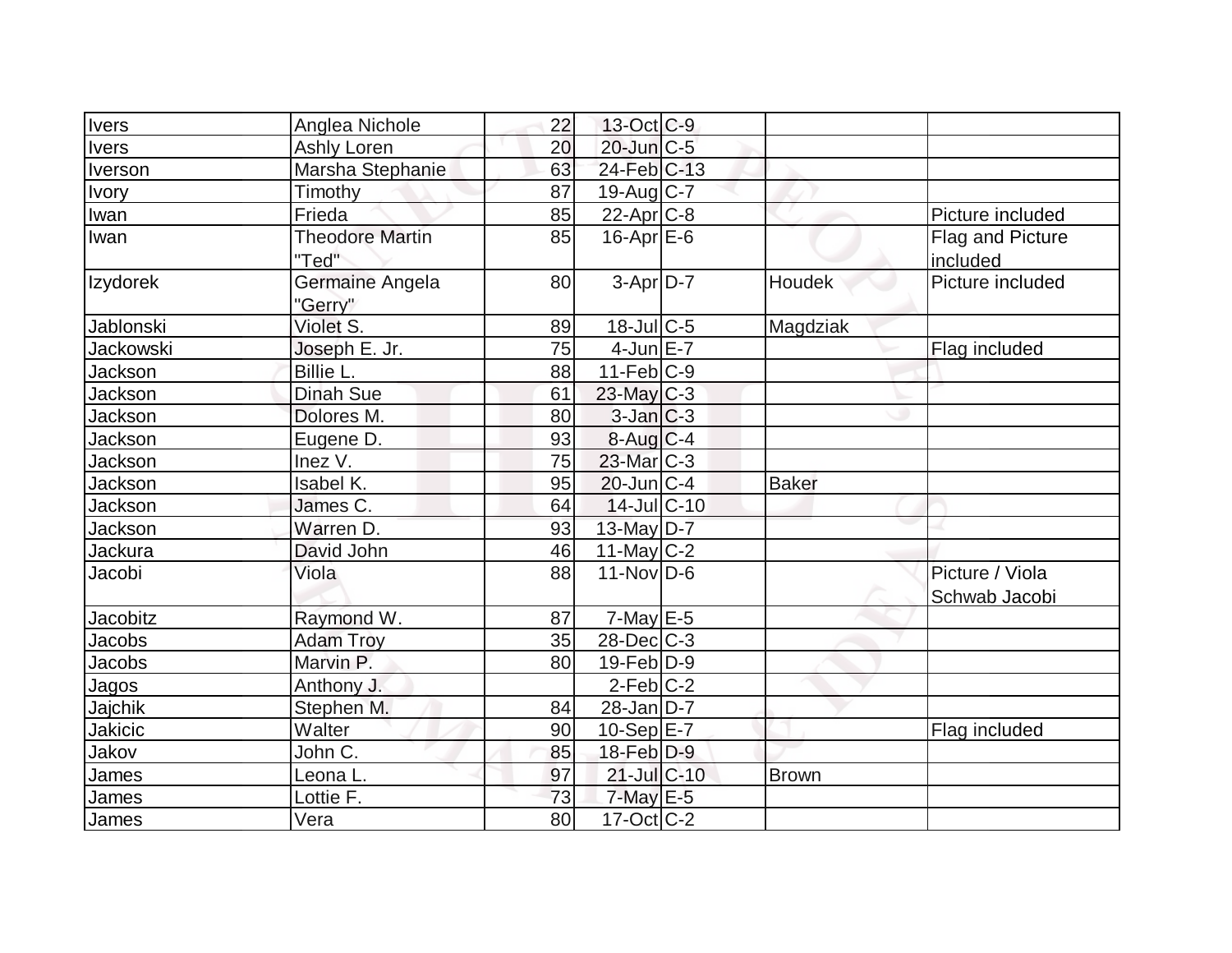| Jamieson              | Lois                | 81 | 6-Oct C-7               |                  |                          |
|-----------------------|---------------------|----|-------------------------|------------------|--------------------------|
| Jamrose               | Gerladine "Gerri"   | 78 | 18-Sep B-7              | Hanson           |                          |
| Jamrosz               | <b>Steven Paul</b>  | 29 | 1-May $E-4$             |                  |                          |
| Jancetich             | Katherine "Kata"    | 88 | $15$ -May B-7           |                  |                          |
| Janda                 | Judith E.           | 69 | 25-Feb D-12             | Traeger          |                          |
| Janeczko              | Cecelia E.          | 93 | $22$ -Nov $B-2$         |                  |                          |
| Janek                 | Mary Ann            | 90 | $17 - Dec$ B-7          | <b>Butkovich</b> |                          |
| Janiga                | Stanley "Edward"    | 70 | $16$ -Jul $E$ -6        |                  | Flag included            |
| Janik                 | Ann J. "Honey"      | 87 | $28$ -Feb $ C-4 $       | Macielewicz      |                          |
| Janik                 | Evelyn W.           | 90 | $15$ -Dec $E$ -5        | Goldhagen        | Picture / Evelyn W.      |
|                       |                     |    |                         |                  | Kender Janik             |
| Janik                 | Evelyn W. "Granny"  | 90 | $14$ -Dec $C-4$         | Goldhagen        | Picture / Evelyn W.      |
|                       |                     |    |                         |                  | Kender Janik             |
| Janik                 | Helen M.            | 93 | $8$ -Dec $E$ -5         |                  |                          |
| Janis                 | Joseph A. Jr.       | 73 | $28$ -Nov $ C-4 $       |                  |                          |
| Jankowicz (Jankovich) | Irene J.            | 83 | $30$ -Apr $E - 5$       |                  |                          |
| Jankowski             | Sophie "Aunt Bebe"  | 78 | 24-Mar <sub>IC-10</sub> |                  |                          |
| Jankowski             | Tommy A."Pork Chop" | 28 | $18$ -May $C-3$         |                  |                          |
|                       |                     |    |                         |                  |                          |
| Jansma                | Beverly J.          | 77 | $21$ -Mar $ C-8 $       | Lange            |                          |
| Jargella              | Angeline            | 77 | $6$ -Feb $E$ -10        | Sparaga          |                          |
| Jarman                | <b>Lucy Ella</b>    | 75 | $24$ -Jul $E-5$         | <b>Butler</b>    |                          |
| Jarosz                | Raymond S.          | 86 | $10-Sep$ $E-7$          |                  | Flag included            |
| Jasaitis              | Charlotte           | 52 | $17$ -Aug $C-2$         |                  |                          |
| Jasper                | Sgt. Zachary Y.     | 21 | $15$ -Jan $E - 7$       |                  | Marine emblem            |
|                       | U.S.M.C.            |    |                         |                  | included                 |
| Jasperson             | Lorraine D.         | 77 | $17-Feb$ C-10           |                  |                          |
| Jaworski              | Ann K.              | 80 | 29-Oct B-7              | Finlon           |                          |
| Jedlikowski           | <b>Phyllis</b>      | 85 | $22$ -Apr $C-8$         |                  |                          |
| Jefferson             | Darlene             | 57 | 16-Dec D-5              |                  | <b>Full name Darlene</b> |
|                       |                     |    |                         |                  | Hutton-Jefferson         |
| <b>Jefferson</b>      | Willie Fenton Sr.   | 69 | $14-Sep C-3$            |                  |                          |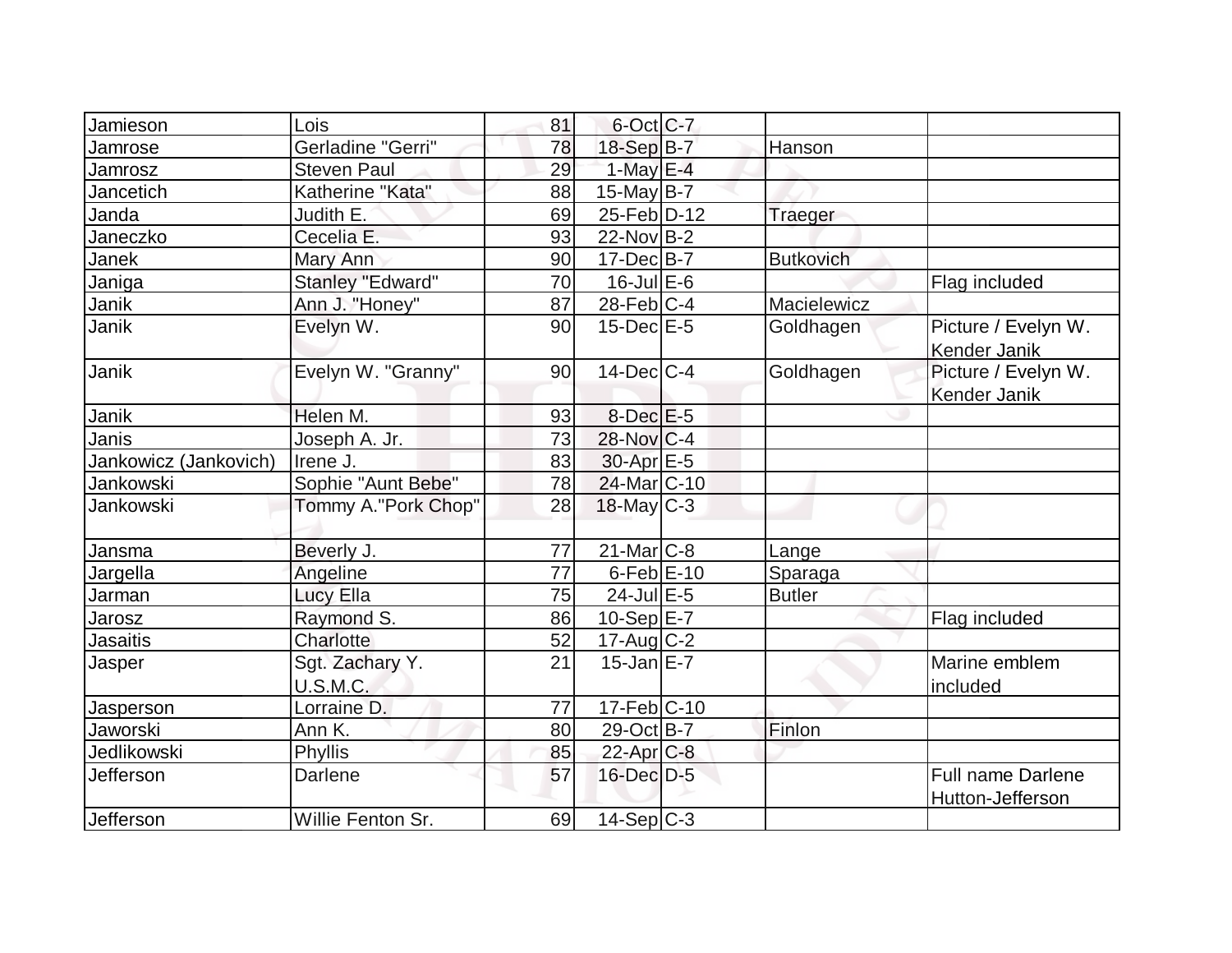| Jefic          | Joka                 | 69  | $7 - Aug$ $D-9$          |               | Serbian Orthodox |
|----------------|----------------------|-----|--------------------------|---------------|------------------|
|                |                      |     |                          |               | Cross included   |
| Jeka           | Clevonne M.          | 85  | 13-Aug C-11              |               |                  |
| Jelenski       | Helen                | 94  | $16$ -Aug $B-2$          | Rogowski      |                  |
| Jelewski       | Dolores M.           | 75  | $14$ -Mar $ C-7 $        | Rapacki       |                  |
| Jelks          | Marcus Jr.           | 76  | $1-Dec$ $E-5$            |               |                  |
| Jencopale      | Andrew J.            | 86  | 18-Dec B-7               |               | Flag included    |
| Jendra         | Gene J.              | 74  | $5$ -Jul B-3             |               |                  |
| <b>Jenkins</b> | Christopher D.       | 45  | 17-Mar <sub>IC</sub> -10 |               |                  |
| Jenkins        | <b>Frances Diane</b> | 88  | $17$ -Jan $C-3$          | Kirinich      | Picture included |
| <b>Jenkins</b> | <b>Joy Marie</b>     |     | 28-May E-7               | Bonaventura   |                  |
| Jenkins        | Marge                | 92  | $20$ -Jun $ C-5 $        | Groot         |                  |
| Jennings       | E. James             | 62  | $7$ -Jun $B-2$           |               |                  |
| Jensen         | Arlene E.            | 79  | $9$ -Dec $C$ -7          | Widerberg     |                  |
| Jensen         | Roy A.               | 68  | $27$ -Jan $ C-10$        |               |                  |
| Jeorse         | Carl T.              |     | 20-Dec B-2               |               |                  |
| Jercha         | Irene D.             | 78  | $16$ -Dec $D-5$          | Wrona         |                  |
| Jercha         | Linda M.             | 62  | $8$ -Jul $C$ -7          |               | Picture included |
| Jessup         | Elsa                 | 87  | $1-Oct$ B-8              |               |                  |
| Jessup         | Joyce A.             | 72  | $30$ -May C-4            | <b>Elkins</b> |                  |
| Jo Guinee      | Kathleen Jo          | 62  | $21-Oct$ $C-5$           | Gaydos        |                  |
| Jocha          | Pauline M.           | 82  | $21$ -JulC-10            | Zuzul         |                  |
| Joganic        | Marcella             | 53  | $2-Sep C-9$              |               |                  |
| Johannes       | Kathryne             | 88  | $16$ -Jun $ C-9 $        |               |                  |
| Johansson      | Ruth C.              | 100 | $16$ -Aug $B$ -2         | Carlson       |                  |
| Johnson        | Anna E.              | 88  | $11-Aug$ <sub>C-9</sub>  |               |                  |
| Johnson        | Anne                 | 92  | 30-Dec C-7               | <b>Belko</b>  |                  |
| Johnson        | Barbara J.           | 79  | $27$ -Oct $ C-8 $        | <b>Hays</b>   |                  |
| Johnson        | Barbara J.           | 79  | 26-Oct C-2               | Hays          |                  |
| Johnson        | <b>Bonnie Marian</b> | 62  | 31-Mar <sub>IC-9</sub>   | Ondo          |                  |
| Johnson        | Carolyn              | 68  | 3-Mar C-11               | Eich          | Picture included |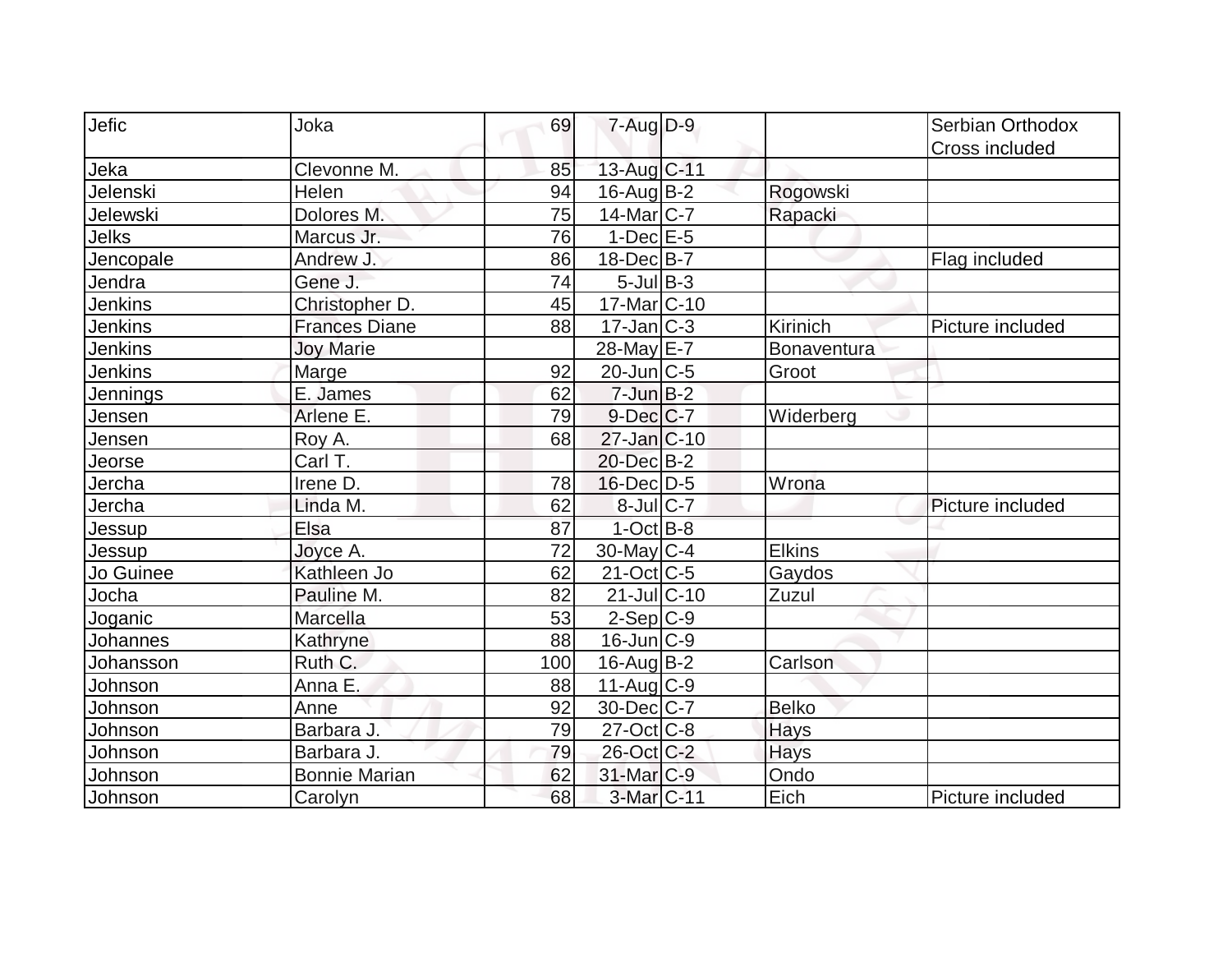| Johnson  | <b>Connie Lee</b>   |        | 4-Nov D-7              | Bernis         | Full name Connie Lee<br>Johnson (Williams) |
|----------|---------------------|--------|------------------------|----------------|--------------------------------------------|
| Johnson  | Donald R.           | 84     | $7-Nov$ $C-3$          |                | Flag included                              |
| Johnson  | Dorothy M.          | 87     | $21$ -Jan $ D-8 $      |                |                                            |
| Johnson  | Ethel D.            |        | $25$ -Mar $D-7$        | Mange          | Picture included                           |
|          |                     |        |                        |                |                                            |
| Johnson  | Frances M.          | 92     | $21-Apr$ $C-9$         | <b>Ellis</b>   |                                            |
| Johnson  | Freida B.           | 90     | $29$ -Jan E-6          | <b>Hankins</b> | Picture included                           |
| Johnson  | Gertrude M.         | 90     | $13$ -May D-6          | <b>Bilke</b>   |                                            |
| Johnson  | Helen A.            | 85     | $27$ -Aug $E-9$        |                | Picture included                           |
| Johnson  | Janet I.            | 89     | $16$ -Jan $D-10$       |                |                                            |
| Johnson  | Jimmie L.           | 70     | $9-Feb C-2$            |                |                                            |
| Johnson  | Katherine E.        | 59     | 8-Nov B-2              |                |                                            |
| Johnson  | Laura A.            | 68     | $27$ -Jun $C-3$        | Pearson        |                                            |
| Johnson  | Leona I.            | 92     | $24$ -May B-2          | Certain        |                                            |
| Johnson  | Marilyn J.          | 79     | $18$ -Apr $C$ -5       | Allison        |                                            |
| Johnson  | Mary Ellen          | 90     | $7-Feb$ <sub>C-3</sub> | Gallagher      | Picture included                           |
| Johnson  | Nora                | 88     | $21$ -Oct C-6          | Lewin          |                                            |
| Johnson  | Patricia M.         | 76     | $6$ -Mar $E$ -7        |                |                                            |
| Johnson  | William Jr. "Buga"  | 36     | $20$ -May D-7          |                |                                            |
| Johnson  | <b>William Lee</b>  | 78     | $30-Sep C-8$           |                |                                            |
| Johnson  | William R.          | 62     | $7$ -May $E$ -5        |                | Flag included                              |
| Johnston | <b>Betty</b>        | 89     | $23$ -Jun $ C-9 $      | Anton          |                                            |
| Johnston | Randy E.            | 47     | $4$ -Jun $E - 7$       |                |                                            |
| Joint    | Leo J. Jr.          | 85     | $23$ -Feb $ C-3 $      |                |                                            |
| Jones    | Alberta F. "Bertie" | 83     | $14-Sep C-3$           |                |                                            |
| Jones    | Carrie Alice        | 79     | $29$ -Jul $C-9$        | Thomas         |                                            |
| Jones    | Donald A.           | 73     | $11$ -May C-3          |                |                                            |
| Jones    | Faith Hope          | 10 mo. | 25-Oct B-2             |                | Angel included                             |
| Jones    | Filmore             | 89     | $30$ -May $ C-4 $      |                |                                            |
| Jones    | Jerri               | 81     | $6$ -Jan $C$ -6        |                |                                            |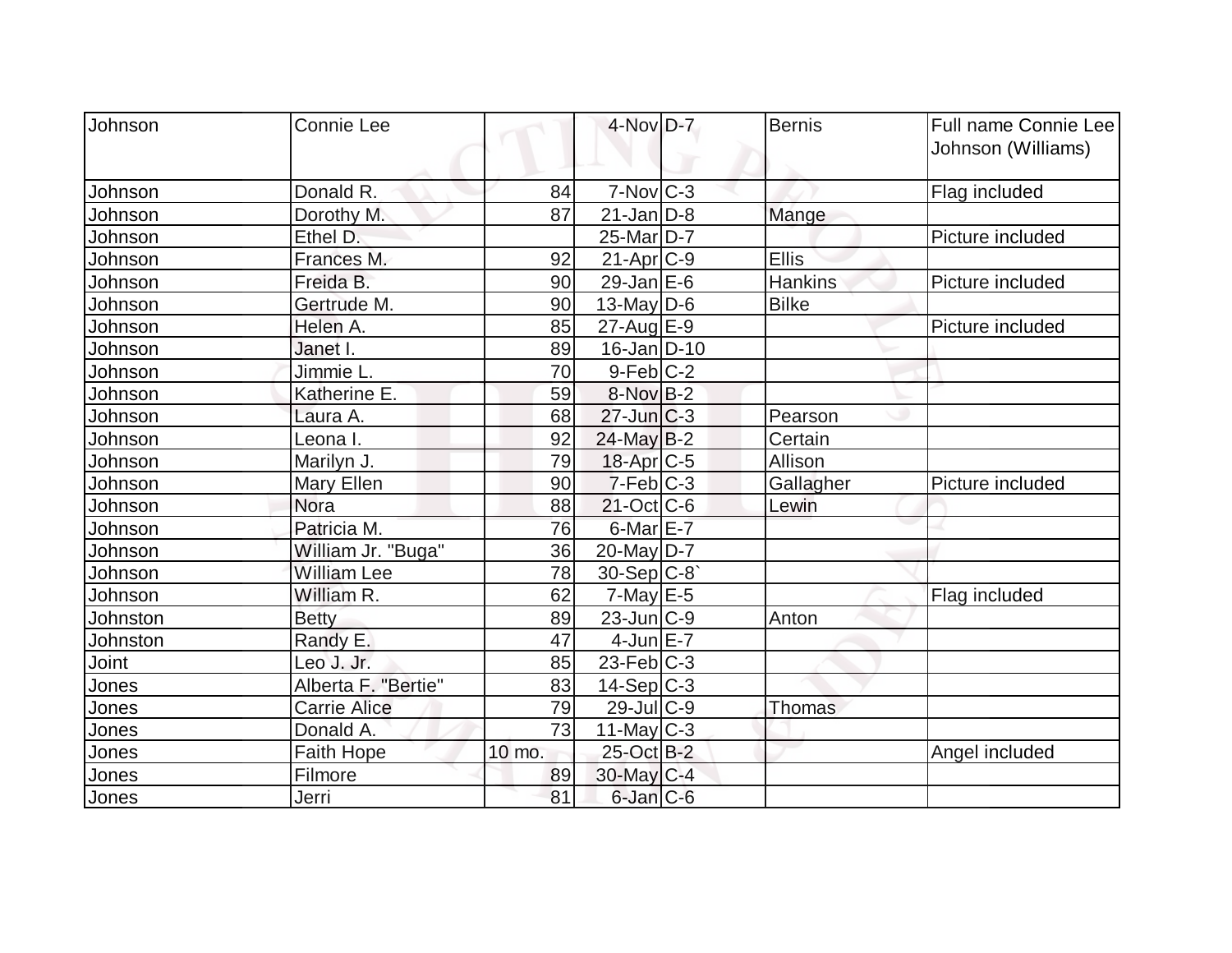| Jones         | Jesse C. Jr. "Coach         | 81 | $7 - Jan$ $D-7$       |         | Picture included         |
|---------------|-----------------------------|----|-----------------------|---------|--------------------------|
|               | Jones"                      |    |                       |         |                          |
| Jones         | Juanita "Sis"               | 79 | 6-Sep B-2             |         |                          |
| Jones         | Kenneth R.                  | 53 | 31-Oct C-3            |         |                          |
| Jones         | O.T.                        | 79 | 17-Mar C-9            |         |                          |
| Jones         | <b>Terry Lynn</b>           | 59 | 30-Jul E-8            |         | Picture included         |
| Jones         | Velva E.                    | 85 | $1-Aug C-3$           |         |                          |
| Jones-Blake   | Claudia Jean                | 62 | $17 - Jan$ $C-3$      |         |                          |
| Jongsma       | Margaret R. "Margie"        | 61 | $16-Sep C-9$          |         |                          |
| Joniec        | Lottie                      | 82 | 17-Oct C-2            |         |                          |
| Joseforsky    | Patricia                    | 71 | $8$ -Jun $C$ -3       | Rusak   |                          |
| Joslyn        | Douglas A. Sr.              | 89 | 28-Jul C-4            |         | Flag and K of C          |
|               |                             |    |                       |         | emblem included          |
| Jostes        | John L.                     | 78 | 17-Apr B-7            |         | Flag and K of C          |
|               |                             |    |                       |         | emblem included          |
| Jovanovic     | Djuro                       | 69 | $13$ -Dec $B-2$       |         | Serbian Orthodox         |
|               |                             |    |                       |         | <b>Cross included</b>    |
| Joy           | <b>Charles Dennis</b>       | 57 | $12$ -Dec $ C-3 $     |         |                          |
| Joyce         | Pauline "Polly"             | 86 | $4$ -Jan B-4          | Spitler | <b>Full name Pauline</b> |
|               |                             |    |                       |         | Mae (Joyce) McBride      |
| Joyner        | James J.                    | 90 | $30$ -Aug $B-2$       |         | <b>Flag included</b>     |
| Joza          | Ann Margaret                | 88 | $9$ -May $C$ -5       | Gregor  |                          |
| Juarez        | Jose O.                     | 89 | 28-May E-7            |         |                          |
| Juchniewicz   | Piotr                       | 63 | 30-Mar <sub>C-3</sub> |         |                          |
| Juhasz        | Peggy                       | 61 | $5$ -Jan $ C-2 $      | Milch   | Full name Peggy          |
|               |                             |    |                       |         | (Ison) Juhasz            |
| <b>Julkes</b> | Marion "Main"               | 57 | 27-Apr C-3            |         |                          |
| <b>Julkes</b> | Warren Jr.                  | 69 | 25-Feb D-13           |         |                          |
| <b>Julkes</b> | William H. Sr.<br>"Brother" | 70 | $8 - Apr$ $C-8$       |         | Picture included         |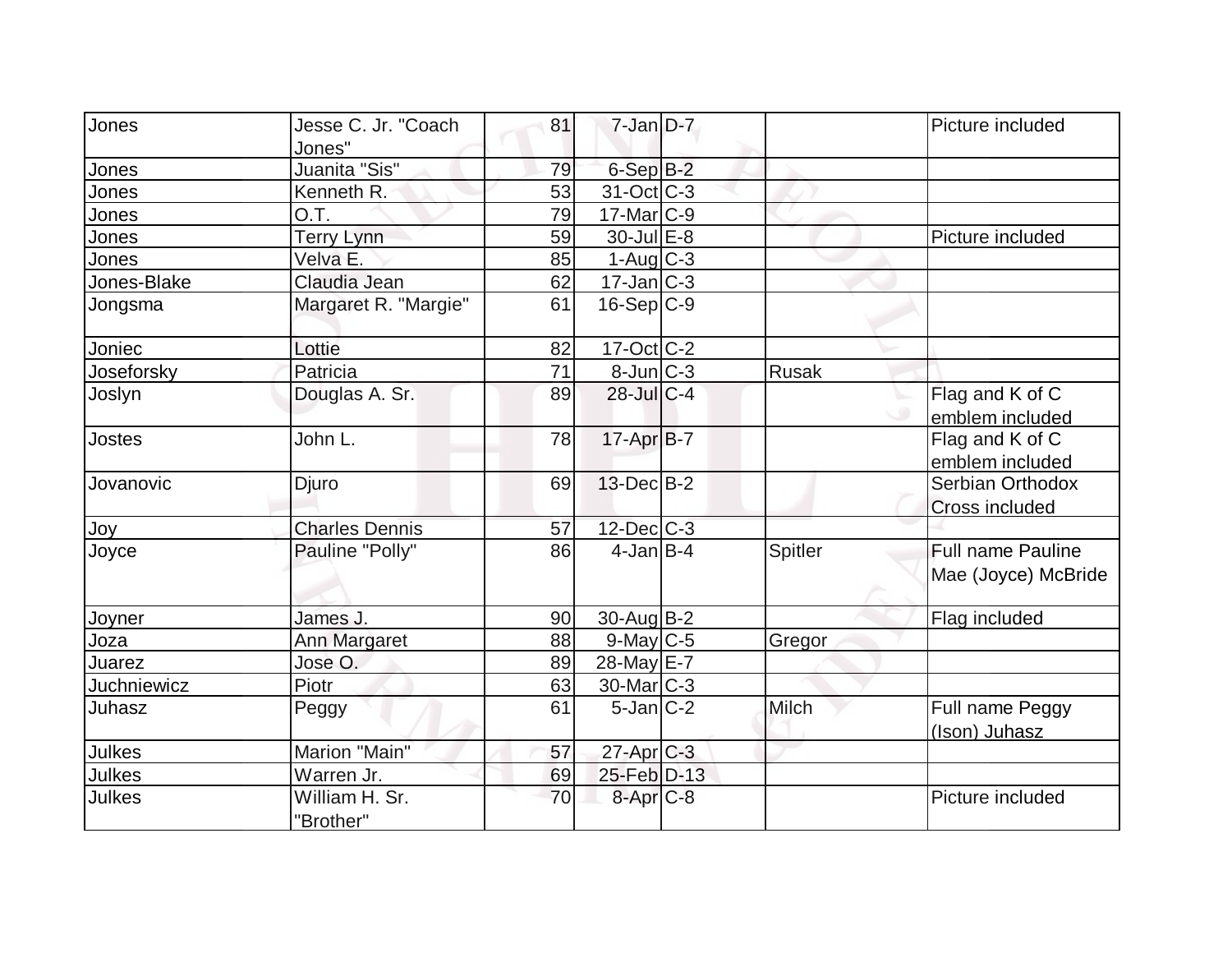| Jumonville  | Jude P.                    | 53              | 27-Nov E-7             |                |                                     |
|-------------|----------------------------|-----------------|------------------------|----------------|-------------------------------------|
| Jungheim    | Janet T. "Nettie"          | 87              | $9-Sep$ $C-9$          |                |                                     |
| Jungheim    | Leslie Marvin              | 86              | 26-Mar E-8             |                | Flag and Masonic<br>emblem included |
| Jurek       | Ann T.                     | 79              | $25$ -Jul $C-4$        |                |                                     |
| Jurgens     | Joanne                     | 67              | $4$ -Jan $B-2$         | <b>Beavers</b> |                                     |
| Juric       | Katherine                  |                 | $19$ -Feb $ D-10$      |                |                                     |
| Jurkash     | Dorothy                    | 82              | $21-Oct$ $C-6$         | Rossi          |                                     |
| Justice     | Douglas L.                 | 49              | $25$ -Mar $ D-7 $      |                | Picture included                    |
| Justus      | Roscoe Conklin Jr.         | 87              | $7 - Apr$ $C - 10$     |                |                                     |
| Juszczak    | Mary A.                    | 93              | $30$ -Nov $ C-2 $      | Setmajer       |                                     |
| Kabala      | Patricia J. "Pat"          | 82              | 28-Oct D-6             | <b>Burke</b>   |                                     |
| Kaczmar     | Michael                    | 88              | $7$ -May $E$ -5        |                |                                     |
| Kaczmar     | Richard                    | 46              | $7-Feb C-3$            |                |                                     |
| Kaczmarek   | Helen J.                   | 89              | $26$ -Jul B-3          | Knaga          |                                     |
| Kaczorowski | Katherine                  | 87              | 5-Aug C-8              |                |                                     |
| Kaczorowski | Zygmunt                    | 83              | $4$ -Oct B-2           |                |                                     |
| Kaczynski   | Thomas                     | 47              | $30$ -Aug $B-2$        |                |                                     |
| Kadar       | Arleen                     | 89              | $13$ -Aug $C$ -10      |                |                                     |
| Kado        | Louis                      | 94              | $1-Oct$ B-8            |                |                                     |
| Kaegbein    | Florence                   | 93              | $27$ -Jul C-3          |                |                                     |
| Kaegbein    | Henry J.                   | 70              | $10$ -Oct $ C-3 $      |                |                                     |
| Kaiser      | Harry D.                   | $\overline{71}$ | 24-Mar <sub>C-10</sub> |                | Flag included                       |
| Kaiser      | Hiram Craig Jr.            | 69              | $7$ -Oct $ C-7 $       |                |                                     |
| Kalaba      | <b>Milan</b>               | 56              | $23$ -Oct B-8          |                | Serbian Orthodox<br>Cross included  |
| Kalapp      | John Douglas Dr.<br>"Doug" |                 | $8$ -Jan $E$ -6        |                | Picture included                    |
| Kalavros    | Helen (Eleni)              | 94              | 14-Nov C-5             | Leas           | Picture included                    |
| Kalies      | Frances J.                 | 91              | 10-Jun D-7             | Kobeszka       |                                     |
| Kalil       | Susan M                    | 62              | $16$ -Mar $ C-2 $      |                | Picture included                    |
| Kalina      | Jeffrey A.                 | 44              | $12$ -Dec $ C-4$       |                |                                     |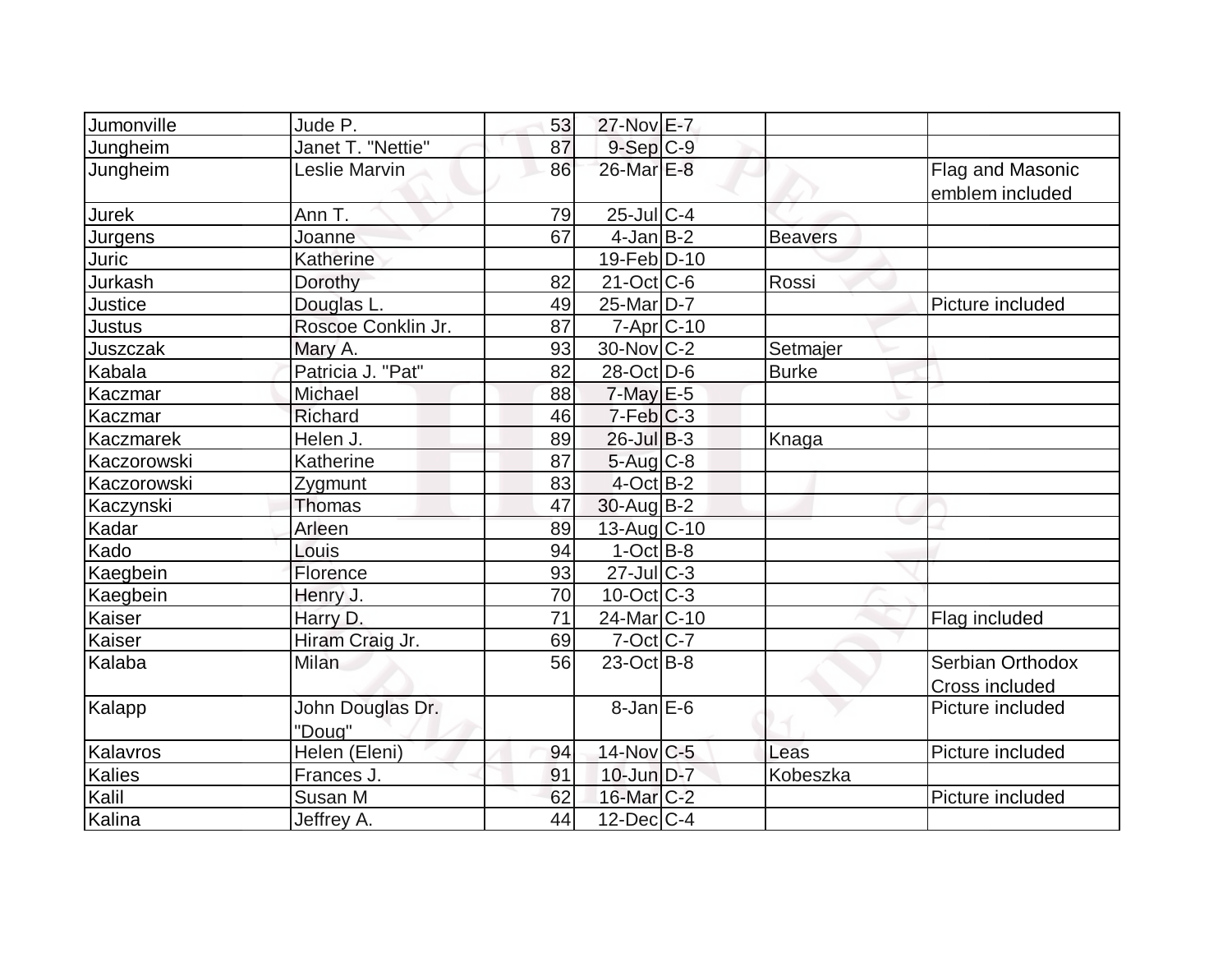| Kalina       | <b>Rose Marie</b>     | 90 | $14$ -Apr $ C-10$           | <b>Dubeck</b> |                          |
|--------------|-----------------------|----|-----------------------------|---------------|--------------------------|
| Kalins       | Fern M.               | 82 | 19-Feb D-10                 | Gregory       |                          |
| Kall         | Adrian                | 80 | 3-Mar C-11                  |               |                          |
| Kallas       | Eleanor C.            | 91 | $1-Dec$ $E-4$               |               |                          |
| Kalman       | George A.             | 83 | $15 -$ Jul $\overline{D-7}$ |               | Flag included            |
| Kaminski     | Elizabeth "Betty"     | 84 | 19-Aug C-7                  | <b>Burns</b>  | Picture included         |
| Kaminsky     | Albert                | 96 | $10$ -Nov $ C-7 $           |               |                          |
| Kamradt      | Leo P.                | 91 | $23$ -May C-3               |               |                          |
| Kane         | Joann                 | 78 | $17$ -Apr $B$ -7            |               |                          |
| Kanelopoulos | Eugene R. "Gene"      | 60 | 29-Sep C-10                 |               |                          |
| Kania        | Elke S.               | 57 | $24$ -Jan $ C-4 $           |               |                          |
| Kanne        | Jerilyn               | 70 | $23$ -Jun $ C-9 $           |               |                          |
| Kaper        | <b>Lester Vincent</b> | 86 | $8$ -Jan $E$ -6             |               | Flag and Masonic         |
|              |                       |    |                             |               | emblem included          |
| Kaplan       | Jeffrey O.            | 62 | 15-Dec E-6                  |               | Star of David included   |
| Kapsch       | Mildred L.            | 97 | $30$ -Jun $ C-8$            |               | Picture included         |
| Kaptur       | Raymond A.            | 91 | 28-Apr <sub>C-9</sub>       |               | Flag included            |
| Karaffa      | Rosalie               | 84 | $2$ -Nov $ C-2 $            |               | <b>Full name Rosalie</b> |
|              |                       |    |                             |               | Carter-Karaffa           |
| Karahalios   | Thomas Sr.            | 63 | $28$ -Dec $C-3$             |               |                          |
| Karajovic    | Radoslav "Rudy"       |    | 28-Aug E-5                  |               | Serbian Orthodox         |
|              |                       |    |                             |               | Cross included           |
| Karbarz      | Edward                | 86 | 22-Jul C-7                  |               | Flag included            |
| Karetka      | Bernadine R.          | 77 | $17$ -Apr $ B-7 $           |               | Picture included         |
| Kark         | John T.               | 40 | $11-Apr$ C-6                |               |                          |
| <b>Kark</b>  | Michael J. "Uncle     | 86 | $16-Sep C-8$                |               | Flag included            |
|              | Mike"                 |    |                             |               |                          |
| Karkalatos   | Panagiota Betty       | 92 | $8-Sep C-10$                |               | <b>Greek Orthodox</b>    |
|              |                       |    |                             |               | Cross included           |
| Karpinec     | George                | 59 | $27$ -Jun $C-3$             |               |                          |
| Kartz        | Joan E.               | 78 | 28-Oct D-6                  |               |                          |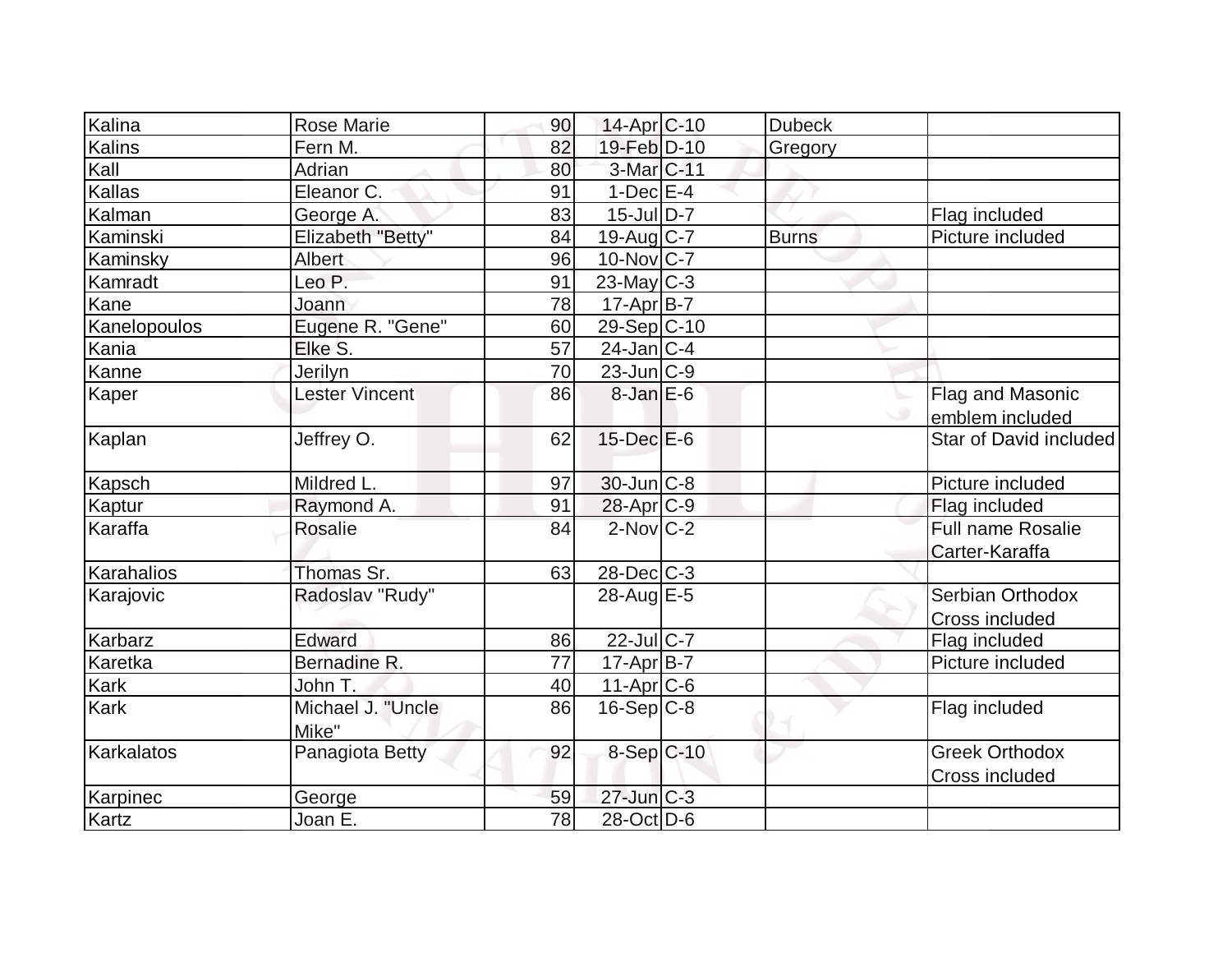| Karwatka        | Sophie A. "Sue"                             | 97 | $11$ -Jul $C-8$   |               |                                         |
|-----------------|---------------------------------------------|----|-------------------|---------------|-----------------------------------------|
| Kashani         | Nasser "Naskar"                             | 28 | $6$ -Aug $E-9$    |               | Picture included                        |
| Kasher          | Jullia                                      | 93 | 26-Nov E-9        | Vucich        |                                         |
| Kashner         | Margaret                                    | 58 | $6$ -May $D-5$    | <b>Boyd</b>   |                                         |
| Kasier          | Marlow                                      | 79 | 18-Sep B-7        |               | Flag included                           |
| Kasparian       | Cleone I.                                   | 83 | $23$ -Jun $ C-9 $ |               |                                         |
| <b>Kasper</b>   | <b>Constance Marie</b>                      | 65 | $1$ -Jul $D-5$    | <b>Martin</b> |                                         |
| Kasper          | Helen M.                                    | 86 | $26$ -Jul B-3     | Wszolek       |                                         |
| <b>Kasper</b>   | Joseph A.                                   | 88 | $6$ -Nov $E$ -6   |               | Flag included                           |
| <b>Kasperek</b> | <b>Brian Paul</b>                           | 47 | $10$ -Oct C-3     |               |                                         |
| Kasprzak        | Rose                                        | 93 | $16$ -May $C$ -8  |               |                                         |
| Kasten          | <b>Edith Louise</b>                         | 85 | $5-Sep C-3$       |               |                                         |
| Kasza           | <b>Rita Irene</b>                           | 56 | $3-Nov$ C-6       |               |                                         |
| Kaszak          | Ervin                                       | 92 | $23$ -Feb $ C-3 $ |               | Picture Included                        |
| Katic           | Vaso                                        | 81 | $28$ -Jan D-7     |               | <b>Greek Orthodox</b><br>Cross included |
| Katz            | Dorothy                                     | 91 | $14-Sep C-2$      |               | Picture and Star of<br>David included   |
| Kauchak         | Joseph D.                                   | 75 | $7-Oct$ $C-7$     |               |                                         |
| Kaufman         | Morris B.                                   | 81 | $24$ -Jan $ C-4 $ |               | Flag included                           |
| Kavanagh        | <b>Eugene Francis</b><br>"Smokey"           | 81 | $13-Sep B-2$      |               |                                         |
| Kayes           | Kosmas, Dr.                                 | 79 | $14$ -Aug $D-6$   |               | <b>Greek Orthodox</b><br>Cross included |
| <b>Kayes</b>    | Peter R.                                    | 81 | $9$ -May C-5      |               |                                         |
| Kazlauski       | Selma A.                                    | 87 | 18-Aug C-10       | Meska         | Picture included                        |
| Kazmierski      | <b>Sister Mary Maura</b><br>(Lucy) SSJ-TOSF | 90 | $28$ -Apr $ C-10$ |               | Cross included                          |
| Kazwell         | Albert L. D.D.S.                            | 85 | $9$ -Feb $C-3$    |               | Flag included                           |
| Kazwell         | Helen M.                                    | 83 | $11$ -Mar $D-8$   | Geeting       |                                         |
| Keane           | James M.                                    | 73 | 23-Nov C-2        |               |                                         |
| Kearns          | Lucille A.                                  | 92 | $24$ -May B-2     | Grahovac      |                                         |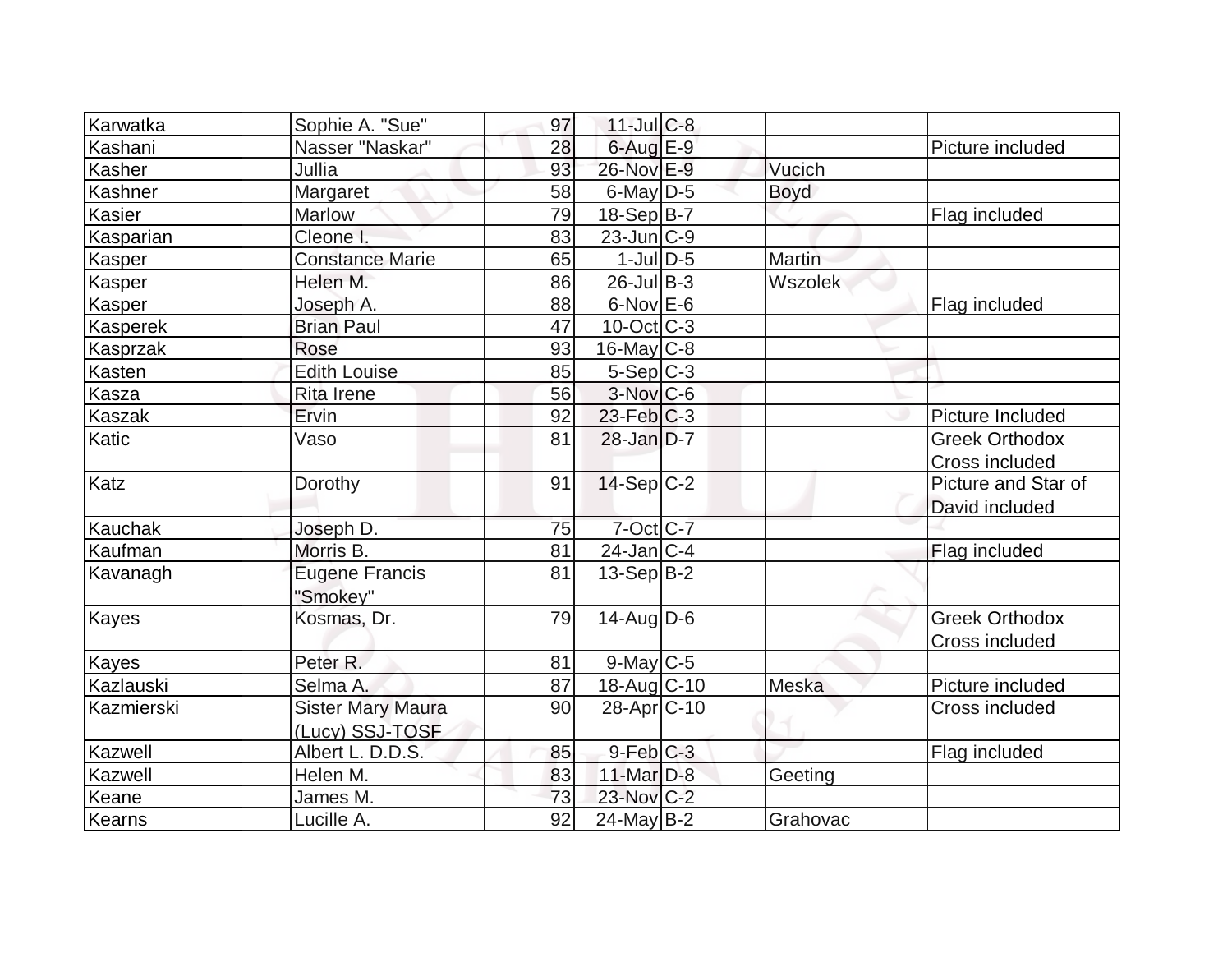| <b>Keck</b> | Paul                   | 81 | $13$ -Jan $ C-7 $     |                 |                  |
|-------------|------------------------|----|-----------------------|-----------------|------------------|
| Keeling     | Alberta                | 86 | $2$ -Jun $C-8$        | Sutherland      |                  |
| Keene       | Catherine              | 79 | $31$ -Mar $C-9$       | <b>Huss</b>     |                  |
| Keene       | Thomas W.              | 72 | $15$ -Oct B-8         |                 |                  |
| Keepes      | Harold "Fred"          | 77 | 21-Apr C-10           |                 |                  |
| Keightley   | Kevin S.               | 33 | $22$ -Oct B-5         |                 |                  |
| Keightley   | Lois M.                | 91 | $4$ -May C-2          | Schafer         |                  |
| Keilman     | Sylvia M.              | 85 | $2$ -Jul $E$ -5       |                 |                  |
| Keith       | <b>Erin Maree</b>      | 29 | $19$ -Aug C-8         |                 | Picture included |
| Kelemen     | <b>Nick</b>            | 87 | $30$ -Aug $B-2$       |                 | Flag included    |
| Kellar      | Elizabeth M.           | 89 | $5$ -Jan $ C-2 $      |                 |                  |
| Keller      | Carrie Mae             | 17 | $2$ -Nov $ C-3 $      |                 | Picture included |
| Keller      | Patricia A.            | 61 | $9$ -May C-5          |                 |                  |
| Keller      | Shirley P.             | 69 | $8-Feb B-2$           |                 |                  |
| Keller      | Wilma                  | 72 | $10$ -Oct $ C-2 $     |                 |                  |
| Kelley      | Brian C.               | 50 | $21$ -Jan D-8         |                 |                  |
| Kelley      | Lauren C.              | 14 | 29-Dec D-9            |                 |                  |
| Kelley      | Lawrence E. Sr.        | 91 | $6$ -Nov $E$ -7       |                 | Flag included    |
| Kelley      | Luella "Ma Kelley"     | 91 | 28-Dec C-3            |                 |                  |
| Kelley      | <b>Robert Joe</b>      | 56 | $10$ -Apr $ B-7 $     |                 |                  |
| Kelley      | <b>Timothy Michael</b> | 47 | $16$ -May C-8         |                 |                  |
| Kelly       | <b>Denise Harriet</b>  | 62 | $23-Sep C-7$          | Dolinski        | Picture included |
| Kelly       | <b>Floyd Udell</b>     | 88 | $17$ -May B-3         |                 |                  |
| Kelly       | Janet Isabelle         | 76 | $19$ -Jun $C-8$       | Helton          |                  |
| Kelly       | Janice Rae             | 80 | $6$ -Mar $E$ -7       | <b>Burns</b>    | Picture included |
| Kelly       | Margaret Mae           | 79 | $14$ -Feb $ C-4 $     | Poplarcheck     |                  |
|             | "Marge"                |    |                       |                 |                  |
| Kelly       | Patricia D. "Pat"      | 86 | $5$ -May $E$ -8       | Quinn           |                  |
| Kelly       | Ryan Adam              | 25 | 28-Nov C-4            |                 |                  |
| Kemeny      | Laura                  | 90 | 24-Oct C-2            | <b>McCarney</b> |                  |
| Kenda       | Mary T. (Marie)        | 94 | 20-Apr <sub>C-2</sub> | Wisniewski      |                  |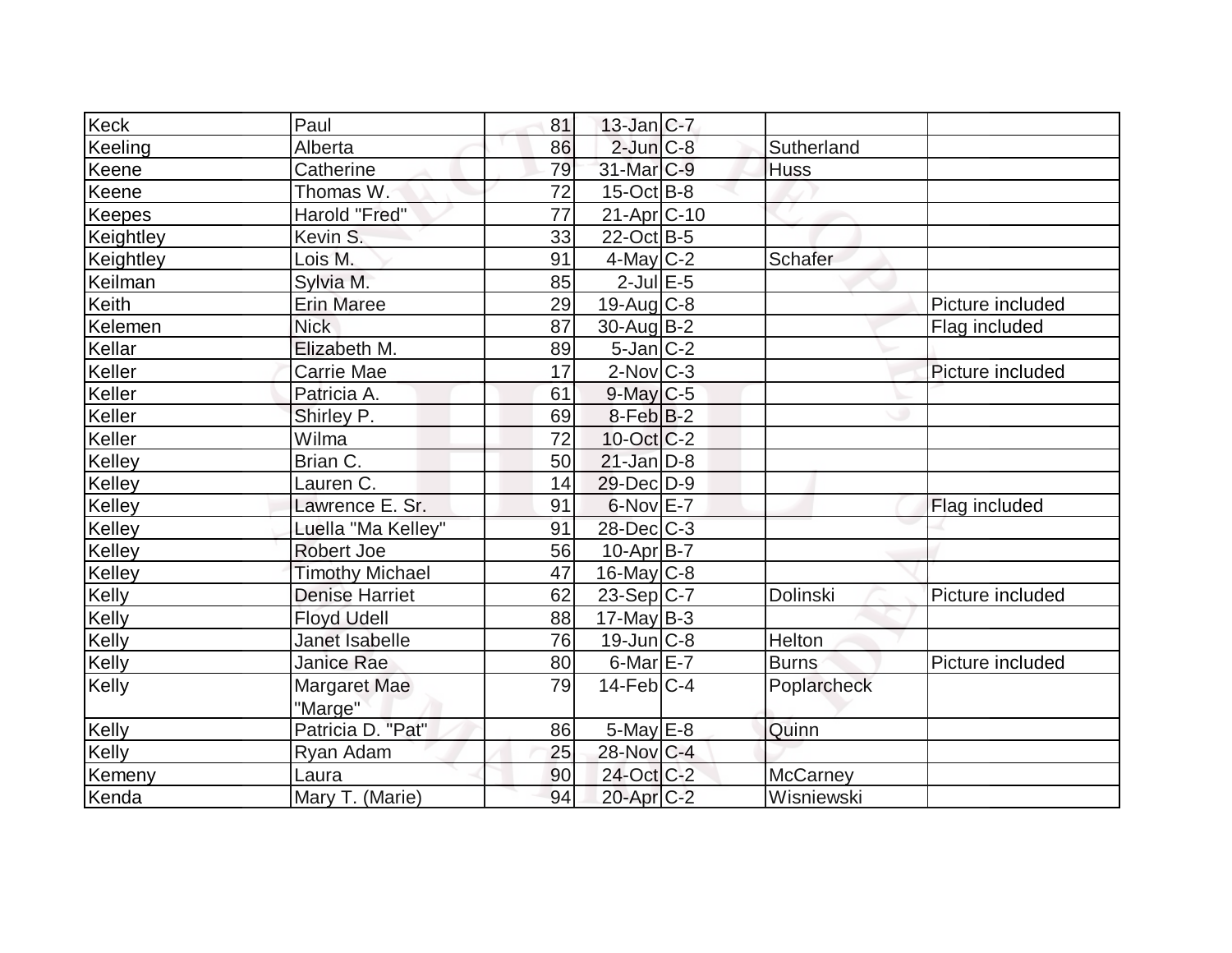| Kender      | Evelyn W. "Granny"      | 90 | $14$ -Dec $ C-4 $        | Goldhagen | Picture / Evelyn W.   |
|-------------|-------------------------|----|--------------------------|-----------|-----------------------|
|             |                         |    |                          |           | Kender Janik          |
| Kenison     | <b>Nicholas</b>         | 94 | 17-Dec B-8               |           | Flag included         |
| Kenjic      | Slavko "Steve"          | 84 | $10$ -Dec $B$ -8         |           | <b>Cross included</b> |
| Kennedy     | Archie V.               | 90 | $17 - Dec$ B-8           |           | Flag included         |
| Kennedy     | Catherine A.            | 82 | 29-Jan $E-6$             |           |                       |
| Kennedy     | Dennis L.               | 59 | 26-Aug C-10              |           | Flag included         |
| Kennedy     | Willetta L.             | 80 | $15$ -Jan $E$ -6         | Klug      |                       |
| Kennedy     | William C. "Bill"       | 79 | $12$ -Jan $ C-2 $        |           | Cross included        |
| Kent        | Vivian                  | 96 | $28$ -Jan D-7            |           |                       |
| Kent        | <b>Vivian Lindsey</b>   | 96 | $7$ -Jan $ D-7 $         |           |                       |
| Keogel      | Katherine (Antonia),    | 89 | $13-Oct$ <sub>C</sub> -9 |           | Picture included      |
|             | Sister O.S. B.          |    |                          |           |                       |
| Kepert      | <b>Frances Margaret</b> | 95 | $10$ -Jun $D-7$          |           |                       |
| Kern        | Steven                  | 82 | $21$ -Nov $ C-4 $        |           | Flag included         |
| Kerner      | Leonard M.              | 80 | 18-Nov D-6               |           |                       |
| Kerr        | Charley S. Jr.          | 65 | $7 - Apr$ $C - 9$        |           |                       |
| Kerr        | George R. Jr.           | 78 | $17 - Dec$ B-8           |           | Masonic emblem        |
| Kerr        | James William "Billy"   | 56 | $9$ -Dec $C$ -8          |           | included              |
| Kerr        | John M.                 | 87 | $7$ -May $E$ -6          |           | Flag and Picture      |
|             |                         |    |                          |           | included              |
| Kerr        | Roosevelt               | 67 | $18$ -Feb $ D-9 $        |           | Picture included      |
| Kersey      | Mildred E.              | 83 | $22$ -Jan $E-7$          | Maglish   |                       |
| Kersey-Carr | Sharon                  |    | $7-Feb$ C-3              | Kersey    |                       |
| Keshavarz   | Max M.                  | 60 | $2$ -Nov $C$ - $2$       |           |                       |
| Ketchum     | Carol                   | 65 | $3-Mar$ C-10             |           | Full name Carol Cox   |
|             |                         |    |                          |           | Kethcum               |
| Ketelaar    | Anna                    | 84 | 29-Mar B-3               |           | Full name Anna        |
|             |                         |    |                          |           | Pakalniskis Ketelaar  |
| Kett        | <b>Doris Elaine</b>     | 83 | 27-Jan C-10              | Leirer    |                       |
| <b>Keys</b> | John N.                 | 87 | $13$ -Jan $ C-7 $        |           |                       |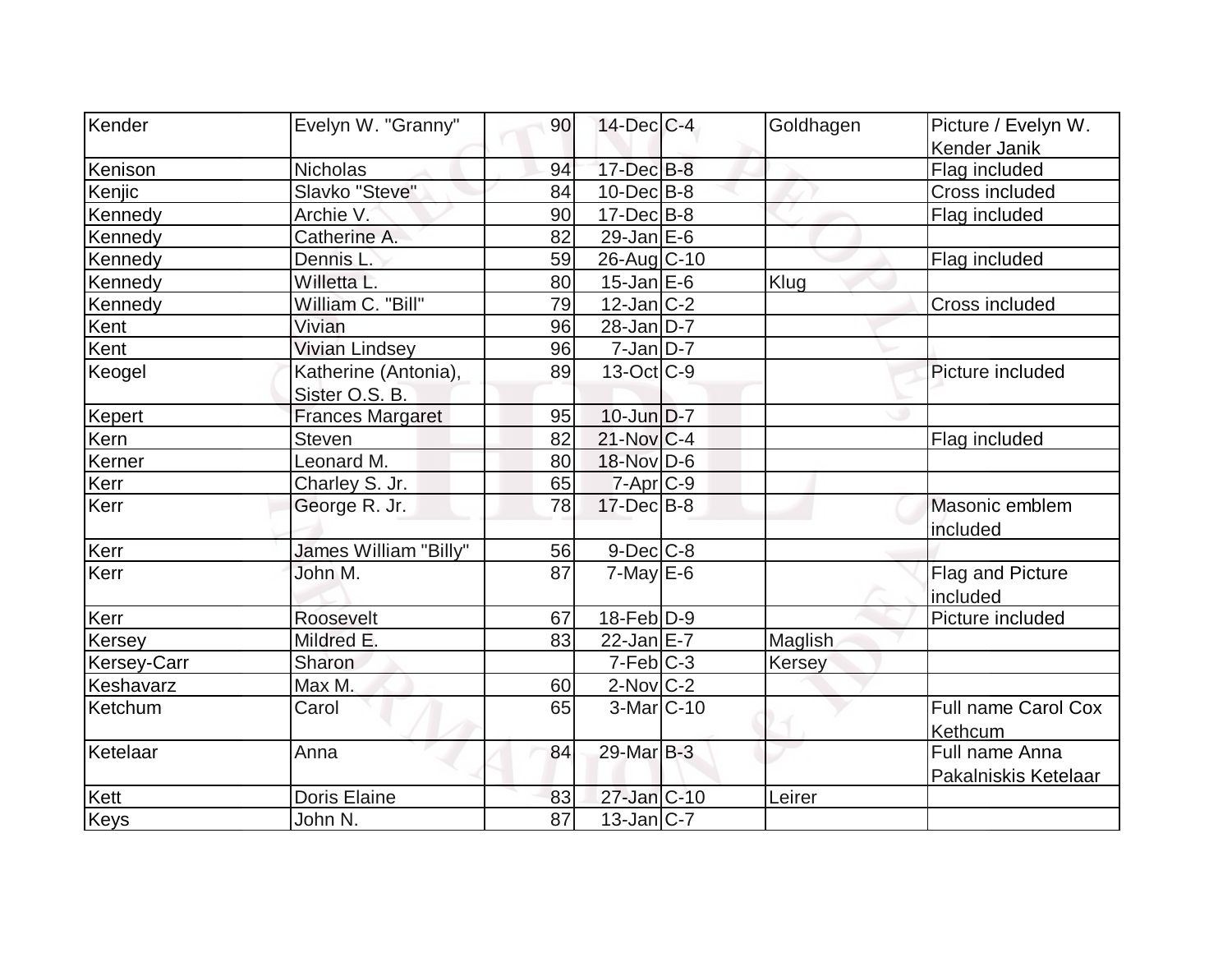| Kickert                  | Janet                | 89  | $11$ -Mar $D-8$        | VanDerZee        |                          |
|--------------------------|----------------------|-----|------------------------|------------------|--------------------------|
| Kiel                     | Leona Ellen          | 93  | $8$ -Mar $B-3$         | Gouwens          |                          |
| Kiepura                  | George W.            | 91  | $12$ -May C-9          |                  |                          |
|                          | Mary                 |     | $18$ -Jun $C-8$        | Jager            | Picture included         |
| Kiepura<br><b>Kies</b>   | Michael W.           | 34  | $9-JanE-7$             |                  |                          |
| Kietzman                 |                      |     |                        |                  |                          |
|                          | Kenneth "Kenny"      | 55  | $3-Apr$ D-7            |                  |                          |
| Kiger                    | David                | 62  | 4-May C-3              |                  |                          |
| Kiger                    | <b>Philip Eugene</b> | 75  | $10$ -Dec $ B-8 $      |                  | Flag included            |
| Kijewski                 | Vincent H.           | 62  | $9-Nov$ <sub>C-2</sub> |                  |                          |
| Kijurna                  | Linda S.             | 46  | $12$ -Jan $ C-2 $      |                  |                          |
| Kijurna                  | Milan "Bate"         | 88  | $31$ -Aug C-3          |                  | Police Badge emblem      |
|                          |                      |     |                        |                  | included                 |
| Kikkert                  | Merrill V.           | 80  | $1$ -May E-4           |                  |                          |
| $\overline{\text{Kile}}$ | Edward               | 87  | $11$ -May C-3          |                  | Flag included            |
| Kilgore                  | Bonnie S.            | 58  | $19-Oct$ $C-3$         | <b>Bielecki</b>  |                          |
| Kilinski                 | Bernice J.           | 97  | $15$ -Oct B-8          |                  |                          |
| Kilinski                 | Suzanne              | 66  | $20$ -Oct $ C-9 $      | Sargent          |                          |
| Killens                  | Thomas "Bud"         | 78  | $10$ -Jan $ C-4$       |                  | Picture included         |
| Killingsworth            | <b>Aulton Fray</b>   | 79  | $16$ -Jun $ C-9 $      |                  | Flag and Picture         |
|                          |                      |     |                        |                  | included                 |
| Kimmel                   | Donna J.             | 62  | $20$ -Dec $B-2$        | Lundewall/Panunz |                          |
|                          |                      |     |                        | io               |                          |
| Kimmel                   | Harold J.            | 82  | 27-Aug E-9             |                  |                          |
| King                     | John W. Sr., Deacon  | 71  | $8$ -Oct $B$ -7        |                  |                          |
| King                     | Larry J. Sr.         | 75  | $12$ -Aug C-9          |                  |                          |
| King                     | <b>Madeline Cora</b> | 100 | 12-Mar $E$ -7          | Parks            | Full name Madeline       |
|                          |                      |     |                        |                  | <b>Cora Madison King</b> |
| King                     | Margaret             | 73  | $12$ -Feb $ D-10 $     |                  |                          |
| King                     | Pauline L.           | 91  | $10$ -Aug $C-3$        | <b>Bundy</b>     | <b>Full name Pauline</b> |
|                          |                      |     |                        |                  | <b>Taylor King</b>       |
| King                     | Richard D.           | 52  | 31-May B-2             |                  |                          |
| King                     | Uarda C.             | 88  | $2$ -Mar $C-2$         |                  |                          |
|                          |                      |     |                        |                  |                          |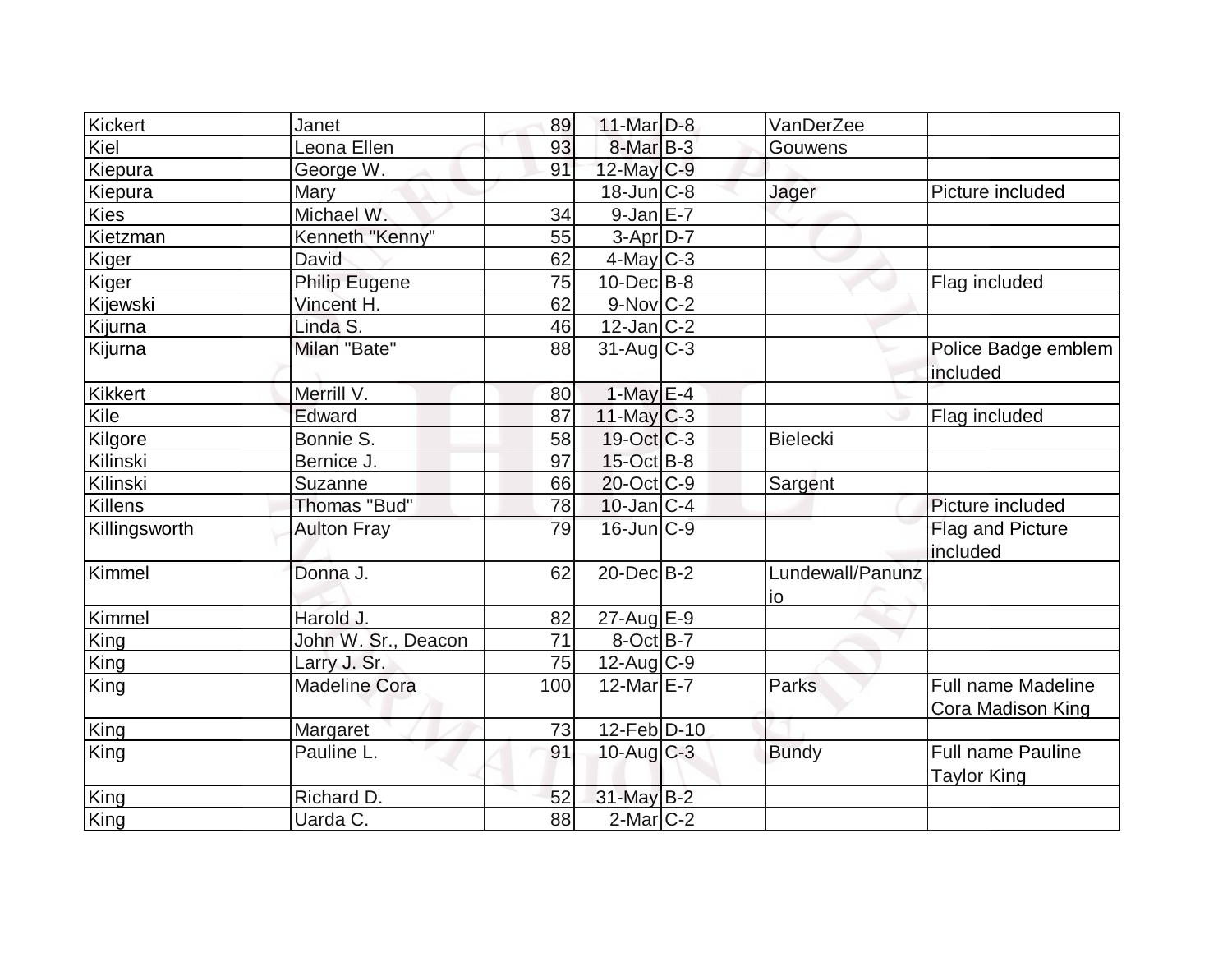| Kingston             | Karen D.              | 59 | 29-Aug C-4                  |               |                                           |
|----------------------|-----------------------|----|-----------------------------|---------------|-------------------------------------------|
| Kinney               | Raymond C. "PA PA"    | 60 | $11-Sep$ B-8                |               |                                           |
| Kinsel               | Beverly J.            | 65 | $11-Oct$ B-3                |               |                                           |
| Kirby                | Archie C. Jr.         | 86 | $31-Oct$ $C-3$              |               | Flag includec                             |
| Kirchgesner          | Albert F.             | 81 | $23$ -Jun $ C-9 $           |               |                                           |
| <b>Kirk</b>          | Margaret "Marge"      | 97 | $13-Nov$ B-8                |               |                                           |
| Kirk                 | <b>Thomas Raymond</b> | 47 | $8$ -Jun $ C-3 $            |               |                                           |
| Kirkpatrick          | Helen                 | 79 | $31$ -Jan C-4               | <b>Scott</b>  |                                           |
| Kirn                 | Mary Ann "Grammy"     | 69 | $3$ -Jun $D-7$              | Gray          |                                           |
| Kish                 | Iola Fabiani          | 90 | $7$ -Dec $C$ -2             |               | Picture included                          |
| Kislowski            | Joseph S. Sr.         | 83 | $23$ -May C-4               |               | Flag included                             |
| Kissee               | Marcia Kay            | 71 | $16$ -Nov $ C-2 $           |               | Picture included                          |
| <b>Kissel</b>        | Kenneth R.            | 64 | $6$ -Dec $B$ -3             |               |                                           |
| Kitchens             | Jennifer A.           | 34 | 28-Mar A-19                 |               |                                           |
| Klaker               | Edmund V.             | 78 | 18-May C-2                  |               |                                           |
| Klamo                | Elizabeth E.          |    | $3-Nov C-6$                 | <b>Murphy</b> |                                           |
| Klancer              | Victor J.             | 86 | 3-Oct C-4                   |               | Flag included                             |
| Klapis               | Andrew T. Jr.         | 89 | 29-Sep C-10                 |               |                                           |
| Klasna               | <b>Steve</b>          |    | $17 - Dec$ B-7              |               | Serbian Orthodox<br><b>Cross included</b> |
| Klavas               | Eugenia "Jean"        | 85 | $22-Sep C-10$               |               |                                           |
| Klein                | Helen M.              | 94 | $\overline{3}$ -Nov $ C$ -6 |               |                                           |
| Klein                | Janet A.              | 68 | $19$ -Jan $ C-2 $           | Meyer         | Picture included                          |
| $\overline{K}$ leist | <b>Luther Gene</b>    | 77 | 24-Mar <sub>IC</sub> -10    |               | Flag included                             |
| Kleiva               | <b>Violet Rose</b>    | 88 | $21$ -Jan D-8               |               | Flag included                             |
| Klekot               | Max                   | 83 | $15$ -Apr $E$ -7            |               |                                           |
| Kleminski            | James Peter "Klem"    | 65 | 23-Mar <sub>IC</sub> -3     |               |                                           |
| Klemz                | David T.              | 75 | 25-Feb D-12                 |               |                                           |
| <b>Klemz</b>         | Edith                 | 91 | $12$ -Jun $B$ -6            |               |                                           |
| Klepsch              | Rudolf "Rudy"         | 76 | 26-Jun C-8                  |               |                                           |
| Kleszynski           | Stella A.             | 92 | $13$ -Jan $ C-8 $           | Borowski      |                                           |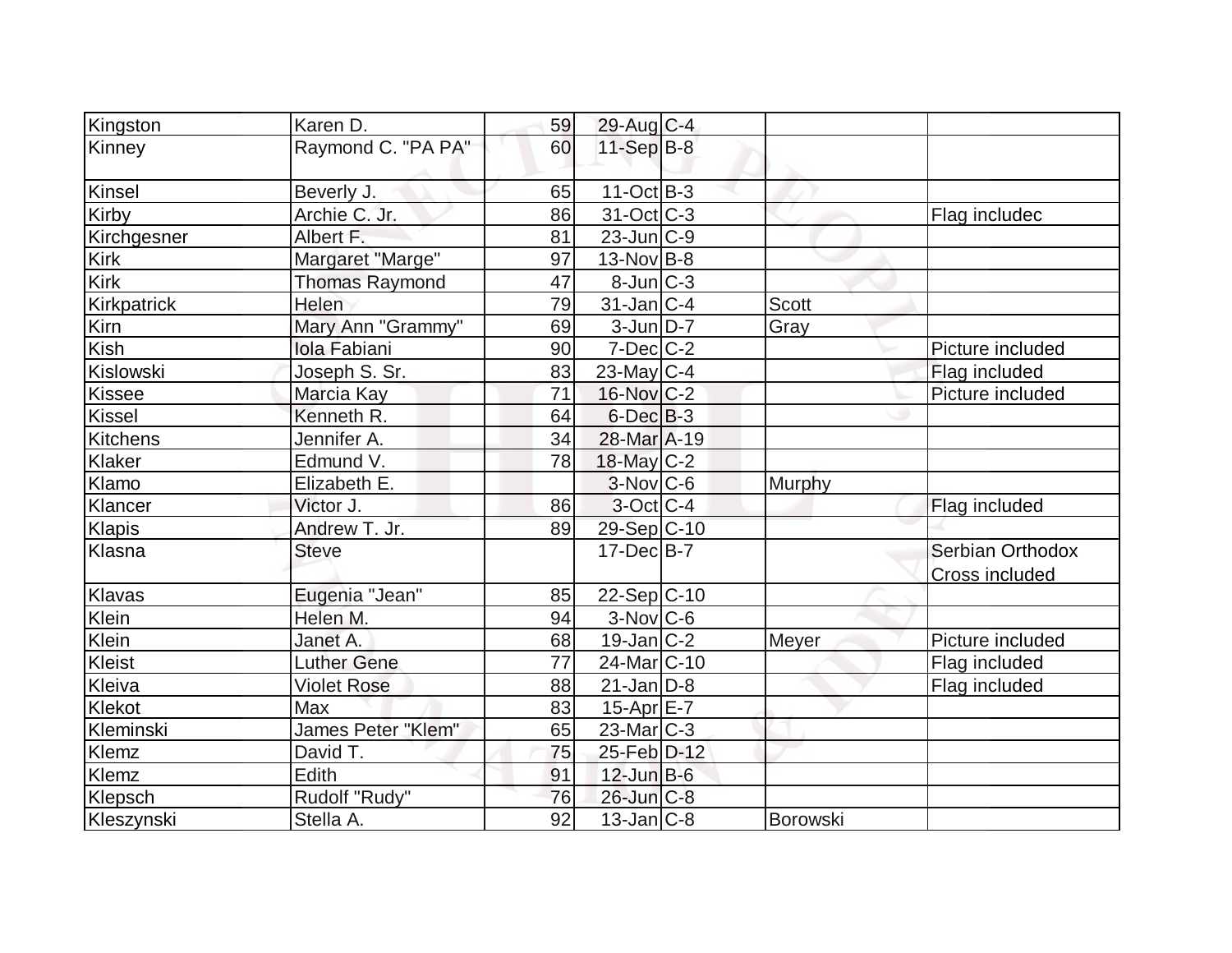| Klimczak      | Leo L.            | 83 | 17-Mar <sub>IC</sub> -10   |           |                                    |
|---------------|-------------------|----|----------------------------|-----------|------------------------------------|
| Klippel       | George B. Jr.     | 88 | 27-Mar E-9                 |           | Flag included                      |
| Klobucar      | Edward "Top Cat"  |    | 13-Mar E-7                 |           |                                    |
| Klobucar      | Louis M.          | 75 | $22$ -JulC-8               |           | Flag included                      |
| Klocek        | Paul              | 82 | $10$ -Mar $ C-12 $         |           | Flag included                      |
| <b>Klos</b>   | Helene            | 87 | $25$ -Feb $ D-13$          |           | Picture included                   |
| <b>Kloss</b>  | Leonard A.        | 86 | $10$ -Mar $ C-12 $         |           |                                    |
| Kloth         | Robert E.         | 52 | $4$ -May C-3               |           |                                    |
| Klovanish     | Peter J. Jr.      | 75 | $6$ -Aug $E$ -9            |           | Flag included                      |
| <b>Klym</b>   | Michael J. "Mike" | 72 | $17$ -Jun $ D-6$           |           |                                    |
| <b>Knaack</b> | Irene J. Erwin    | 92 | $13$ -JulC-2               | Hasberger |                                    |
| Knapik        | Betty J.          | 85 | $11-Nov D-6$               |           |                                    |
| Knaver        | Alex J. "Bundy"   | 68 | $28-Sep C-3$               |           |                                    |
| Kneale        | Gearld C.         | 83 | $30$ -Jan $E-7$            |           |                                    |
| Kneifel       | Thomas J. "Tommy" |    | 16-Oct B-6                 |           |                                    |
| Knezevic      | Anka              | 87 | $6$ -Aug $E-9$             | Zakula    | Serbian Orthodox<br>Cross included |
| Knezevic      | Ljubica "Violet"  | 94 | $24$ -Oct $ C-3 $          | Zegarac   | Serbian Orthodox<br>Cross included |
| Knight        | Cecil A.          | 86 | $27$ -Mar $E-9$            |           | Flag included                      |
| Knight        | Charles R.        | 83 | $16$ -Mar $ C-2 $          |           | Flag included                      |
| Knight        | <b>Frank III</b>  | 61 | $27 - Jan$ <sub>C-10</sub> |           |                                    |
| Knipp         | Eva M.            | 92 | $9$ -Mar $ C-2 $           | Holliday  |                                    |
| Knoblock      | Patrick M.        | 44 | $7$ -Dec $C-3$             |           |                                    |
| Knoebel       | Kenneth J.        | 67 | $20$ -Aug $B-8$            |           |                                    |
| Knol          | Minna             | 91 | $14$ -Mar $ C-7 $          |           |                                    |
| Knopic        | Wilma             | 80 | $11-Apr$ $C-6$             | Robb      |                                    |
| Knott         | Vera B.           | 84 | $9$ -May $C$ -5            |           |                                    |
| Knouff        | Genevieve         | 87 | 19-Feb D-10                | Szopa     |                                    |
| Knudsen       | Helen R.          | 87 | $7 - Aug$ $D-10$           | Kostelyk  |                                    |
| Knutilla      | Donald L. "Don"   | 82 | 23-Oct B-8                 |           |                                    |
| Koartge       | Robert Martin Sr. | 64 | $20$ -Oct $ C-9 $          |           |                                    |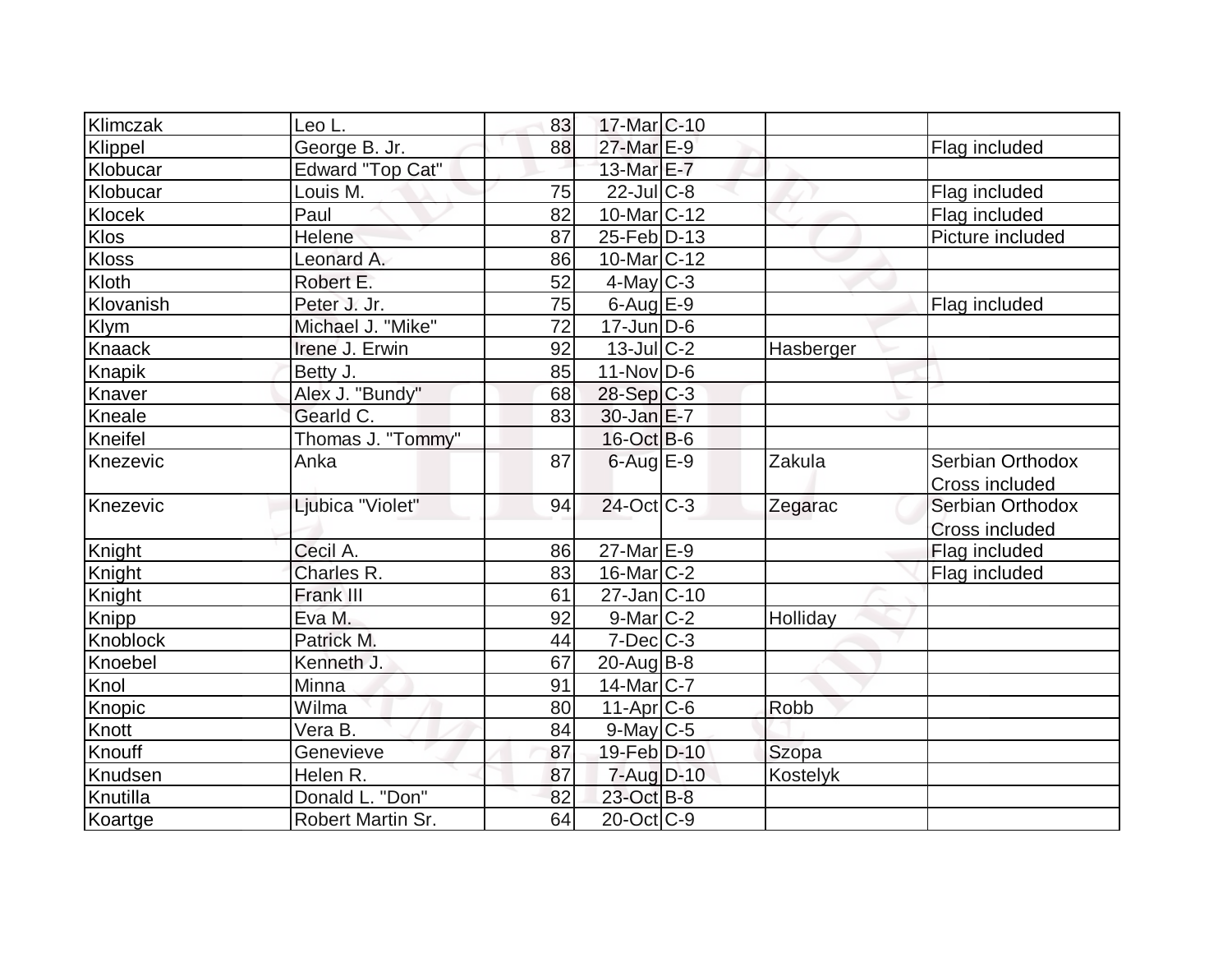| Kobylanski     | Helen V.               | 84       | $8$ -Mar $B$ -3        | Ignarski       |                       |
|----------------|------------------------|----------|------------------------|----------------|-----------------------|
| Kobza          | Betty A.               | 77       | $11$ -Dec $B$ -6       | Movchan        |                       |
| Koch           | Helen E.               | 92       | $3$ -Dec $B-8$         | Polus          |                       |
| Koch           | <b>Lorraine Lois</b>   | 88       | $16$ -Nov $ C-3 $      |                |                       |
| Koczur         | Edward J.              | 62       | $24$ -Nov $ C-6 $      |                | Picture included      |
| Koczur         | Frank J. Jr.           | 66       | $4$ -Jun $E - 7$       |                | Flag included         |
| Koczur         | <b>Henry Joseph</b>    | 93       | $8$ -Jan $E$ -6        |                | Flag included         |
| Koehler        | Laurine F.             | 92       | $20$ -Apr $C-2$        |                |                       |
| Koenig         | <b>Terry</b>           | 57       | 29-Apr C-7             |                |                       |
| Koepl          | Kristie A.             | 57       | $22$ -Nov $ B-2 $      |                |                       |
| Koepl          | Michael Albert Sr.     | 64       | $29$ -May B-5          |                | Picture included      |
| Koeppen        | Myrtle C.              | 90       | $16$ -Dec $D-5$        |                | Picture included      |
| Koerner        | Donald N. Sr.          | 73       | $11$ -Jan B-2          |                | Flag included         |
| Kohl           | Lawrence J. "Buster"   | 75       | $2$ -Mar $C-2$         |                |                       |
| Kohl           | Margaret M. "Maggie"   | 94       | 13-Dec B-3             | <b>Higgins</b> |                       |
| Kohlscheen     | Margaret               | 88       | $5$ -Dec $C$ -4        |                |                       |
| Kok            | Glenn                  | 58       | $2$ -Nov $ C-3 $       |                |                       |
| Kok            | Glenn E.               | 58       | $3-Nov$ <sub>C-6</sub> |                |                       |
| Kolar          | Teresa M.              | 82       | $12$ -Oct $ C-2 $      |                |                       |
| <b>Kolarik</b> | John J.                | 84       | $31$ -May B-2          |                | Flag included         |
| <b>Kolbas</b>  | Joyce J.               | 49       | $10$ -Oct $ C-3 $      |                |                       |
| <b>Kolczak</b> | Harriet B.             | 95       | $8 - Apr$ $C-8$        |                |                       |
| Kolivas        | Theodore               | 86       | $4-Feb D-7$            |                |                       |
| Kollada        | <b>Albertena Betty</b> | 82       | $3-Feb C-10$           | Foster         |                       |
| Kollintzas     | Bill                   | 62       | $25$ -May C-2          |                | <b>Greek Orthodox</b> |
|                |                        |          |                        |                | Cross included        |
| Kolodziejczak  | <b>Stanley</b>         | 80       | $11$ -Mar $D-8$        |                |                       |
| Kolsut         | Edwin "Tubby"          | 68<br>77 | $31$ -Jul $E-5$        |                |                       |
| Komenda        | Casimir C. "Casey"     |          | 8-Jul C-7              |                | Flag included         |
| Komenich       | Raymond V.             | 80       | 3-Feb C-10             |                | Flag included         |
| Kominski       | Richard A.             | 76       | $9$ -Aug B-2           |                | Flag included         |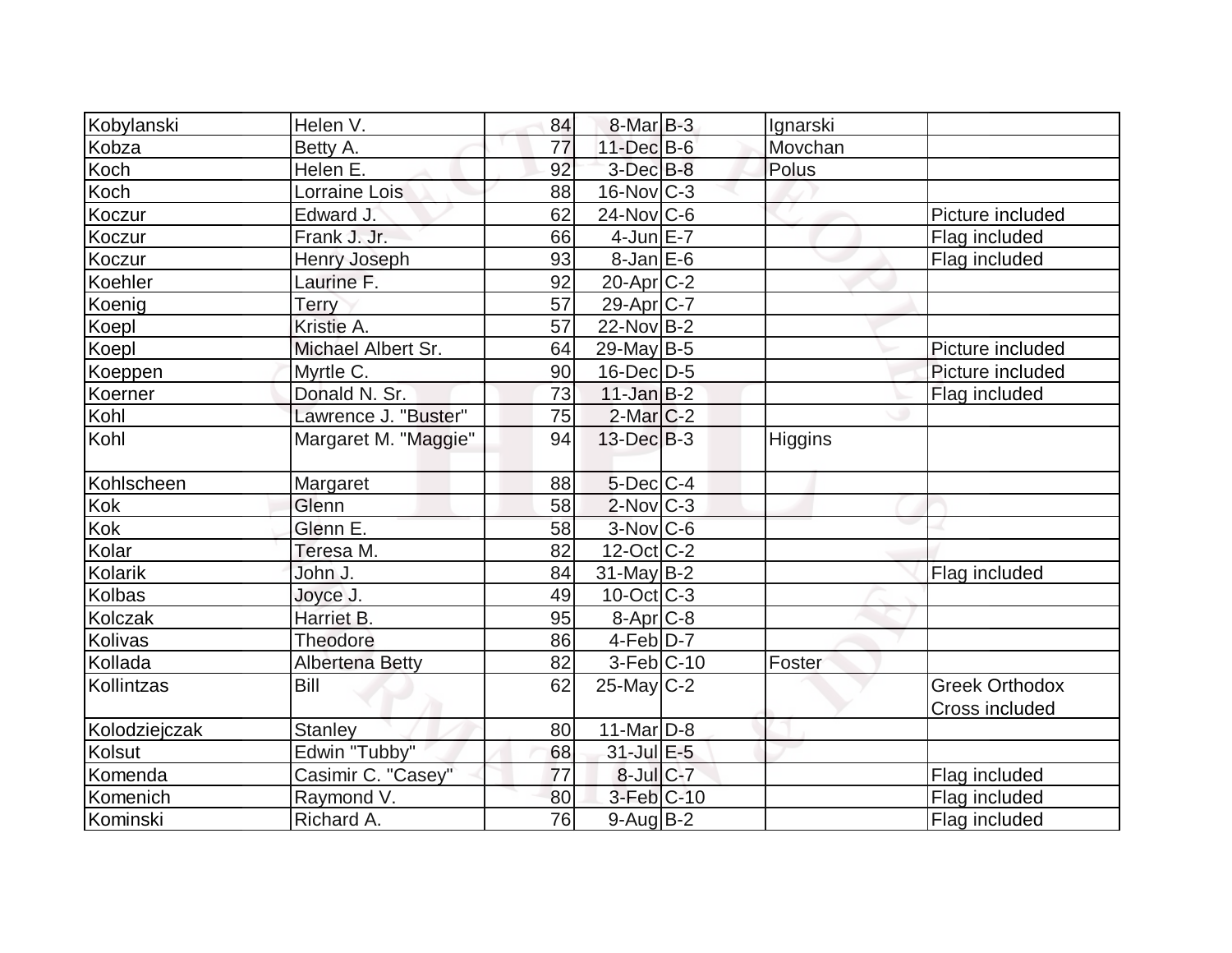| Komosa          | Sue Sophia             | 91 | $4-Feb D-8$       | Murawski       |                       |
|-----------------|------------------------|----|-------------------|----------------|-----------------------|
| Konjevich       | Eli                    |    | $2-AprE-7$        |                | Flag included         |
| Konkle          | Clara                  | 85 | 13-Oct C-10       | Meneakis       | <b>Greek Orthodox</b> |
|                 |                        |    |                   |                | Cross included        |
| Konski          | John J.                | 97 | $9-Sep$ $C-9$     |                | Flag and Picture      |
|                 |                        |    |                   |                | included              |
| Kontor          | Rhonda Lynn            | 47 | $11-Mar$ D-9      | <b>Beavers</b> | Full name Rhonda-     |
|                 |                        |    |                   |                | Lynn Reynolds-        |
|                 |                        |    |                   |                | Kontor                |
| Konwerski       | Adam                   | 88 | $15-Sep C-9$      |                |                       |
| Kooi            | <b>Bert Baldwin</b>    | 75 | $29$ -Aug $C-4$   |                |                       |
| Koontz          | David L. "Larry"       | 91 | $27$ -Nov $E - 7$ |                | Flag included         |
| Kooy            | <b>Gladys Maybelle</b> | 94 | $5$ -Jan $C-2$    |                |                       |
| Kopanski        | Timothy F.             | 58 | $22$ -Jun $C-2$   |                |                       |
| Kopsho          | Ida M.                 | 86 | $29$ -Apr $ C$ -6 |                |                       |
| Korakakis       | Theanoe Ann            | 79 | $27-Sep$ B-2      |                | Cross included        |
| Korba           | Albert T. Sr.          | 90 | $4$ -Oct B-2      |                |                       |
| Korczak         | Adele H.               | 78 | $21$ -Mar $ C-7 $ |                |                       |
| Korczak         | Adele H.               | 78 | 8-Apr C-7         |                |                       |
| Kordich         | Mary Irene             | 89 | $5$ -Jan $ C-3 $  | Smolar         |                       |
| Korenic         | Kim B.                 | 55 | $6$ -Oct $C$ -8   |                |                       |
| <b>Korlin</b>   | Vern E.                | 86 | $24$ -Jul $E-5$   |                | Flag included         |
| Kosiba          | Christopher M.         | 46 | $16$ -May C-8     |                |                       |
| Kosmatka        | Ben L.                 | 95 | $30$ -Aug $B-3$   |                |                       |
| Kostelnik       | Lillian D. "Grandma    | 94 | $10$ -Jul $E-4$   | Kapica         |                       |
|                 | Farmer"                |    |                   |                |                       |
| Kotowski        | Josephine M.           | 92 | 29-Sep C-10       | <b>Drexler</b> |                       |
| <b>Kotso</b>    | Alice E.               | 75 | $26$ -Jul B-3     | Mroch          | Cross included        |
| <b>Kotulock</b> | Julia                  | 93 | $14$ -Aug $D-6$   | Sohovich       |                       |
| Koukousakis     | Steve K.               | 33 | $12$ -Aug C-9     |                | <b>Greek Orthodox</b> |
|                 |                        |    |                   |                | Cross included        |
| Koutny          | Rodney James           | 51 | $25-Sep B-7$      |                |                       |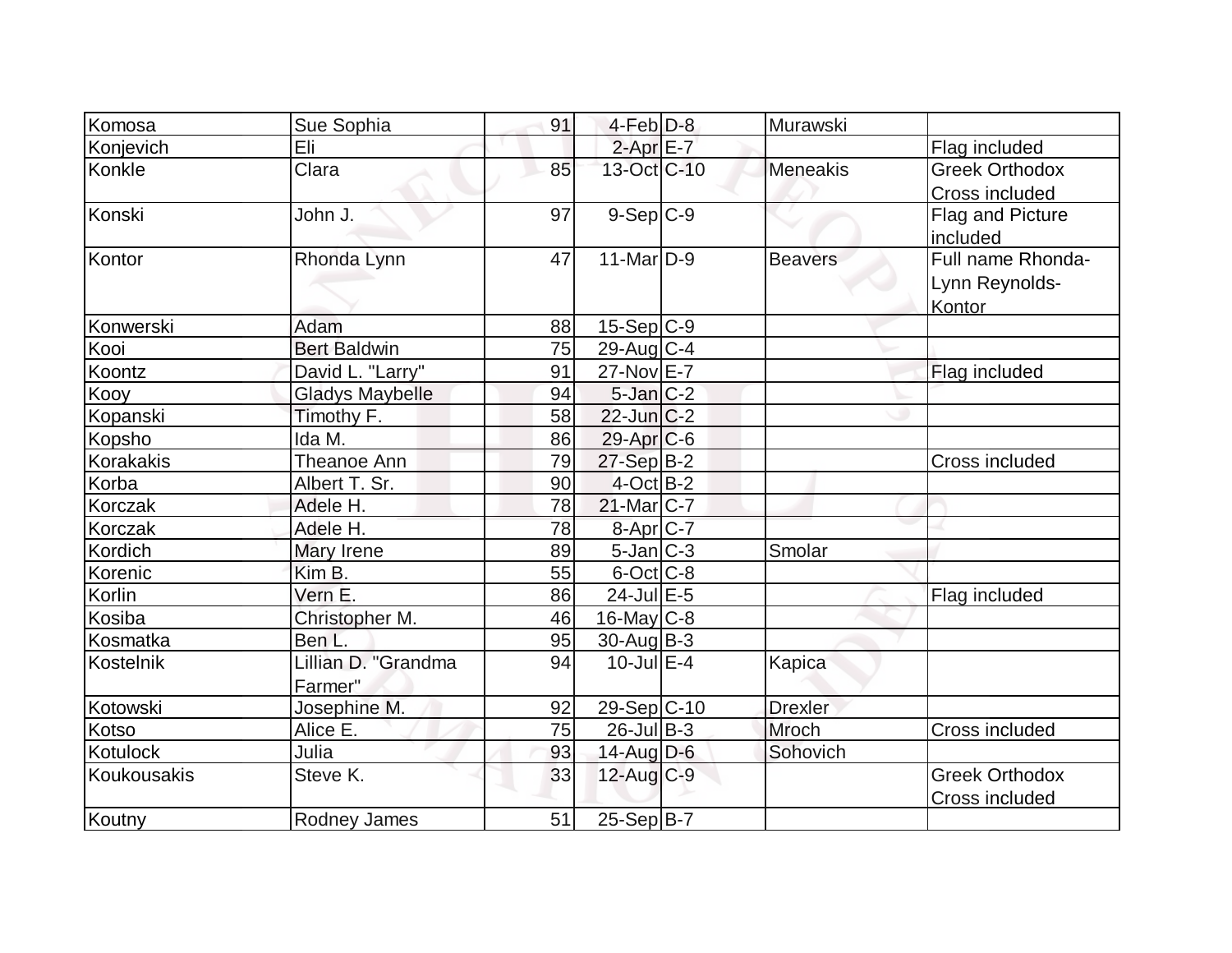| Kovac            | Edward A.           | 81     | $17-Sep$ B-9            |               |                     |
|------------------|---------------------|--------|-------------------------|---------------|---------------------|
| Kovacevich       | Milica              |        | 21-Aug E-5              |               | Serbian Orthodox    |
|                  |                     |        |                         |               | Cross included      |
| Kovach           | Josephine           |        | $2$ -Jan $B$ -5         | Rogus         |                     |
| Kovach           | Louis J.            | 63     | $21$ -JulC-9            |               | Flag included       |
| Kovacich         | George              | 83     | $21$ -Nov $ C-4 $       |               | Picture included    |
| Kovacs           | Beatrice G.         | 84     | 8-Nov B-2               | Gradl         |                     |
| Koval            | <b>Rose Marie</b>   | 89     | 29-Jan $E-7$            | Gazda         | Picture included    |
| Kowal            | Casimir W.          | 81     | $5$ -Mar $E-8$          |               | Flag included       |
| Kowal            | Donna Marie         | 67     | 24-Mar <sub>IC-10</sub> | Beisal        |                     |
| Kowalczyk        | Anna                | 86     | $23-Sep C-8$            |               |                     |
| Kowalczyk        | Frank M.            | 88     | $26$ -Jun $ C-8$        |               | Flag included       |
| Kowalczyk        | Marian              | 82     | $13-Nov B-8$            |               |                     |
| <b>Kowalczyk</b> | Walter M. "Wally"   | 59     | $26$ -Dec $C-3$         |               | Flag included       |
| Kowalewski       | Anna                | 91     | $8$ -Mar $B$ -2         |               |                     |
| Kowalski         | Edward J.           | 80     | $14$ -Dec $C$ -3        |               | Flag included       |
| Kowalski         | Nancy L.            | 81     | 18-Dec B-7              |               |                     |
| Kownacki         | Stanley P.          | 76     | $6$ -May $D-5$          |               | Flag included       |
| <b>Kozak</b>     | Stanislaw           | 57     | $20$ -Jul $C-2$         |               |                     |
| Kozar            | Daisy "Donna"       | 79     | $30 -$ Jul $E - 8$      | <b>Bruich</b> |                     |
| Koziol           | Susan Kay           | 62     | $15$ -Mar $ B-2 $       | Ingram        | Full name Susan Kay |
|                  |                     |        |                         |               | Struhar/Koziol      |
| Kozlowski        | <b>Curtis Guy</b>   | 62     | $19-Sep C-3$            |               |                     |
| Kozlowski        | <b>Ivy Marie</b>    | infant | $31$ -Mar $ C-9 $       |               | Angel included      |
| Kozlowski        | Louis F. Jr.        | 66     | $8-Feb B-2$             |               | Flag included       |
| Kozlowski        | Velva               | 73     | $29$ -Apr $ C-7 $       | Palmonari     |                     |
| Kraft            | <b>Harry Carwin</b> | 95     | $2-Feb$ C-3             |               | Flag included       |
| <b>Krahn</b>     | Sylvia              |        | $31$ -Aug $C-2$         | Foulk         | Full name Sylvia De |
|                  |                     |        |                         |               | <b>Graff Krahn</b>  |
| Krajewski        | John B.             | 81     | $27$ -Jun $C-3$         |               | Flag included       |
| <b>Kraly</b>     | Alma Ruth           | 83     | $4$ -Jun $E - 7$        | Samek         |                     |
| Krame            | Richard A.          | 88     | $31$ -Jan $ C-3 $       |               |                     |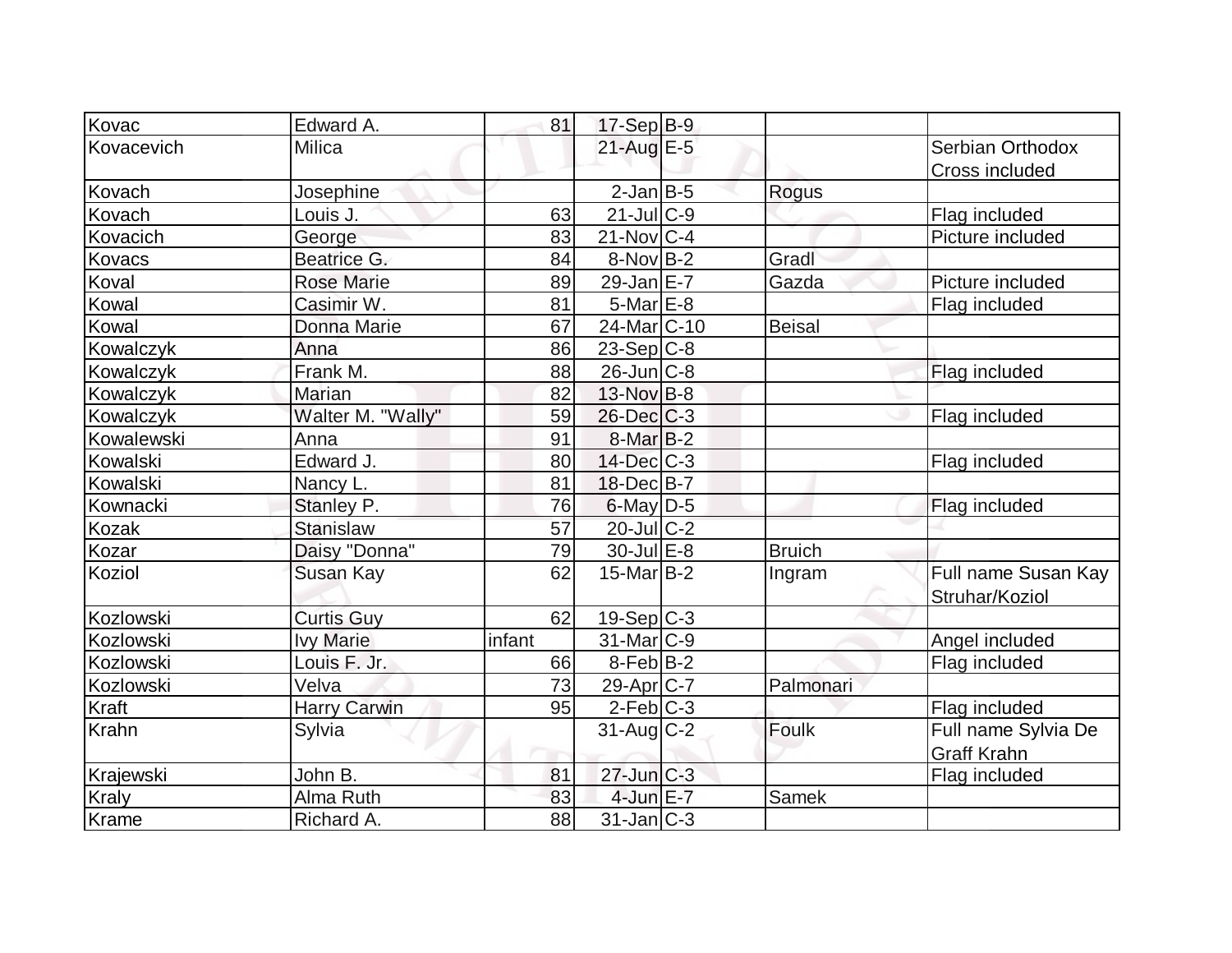| Kranc          | Arlene                      |                 | $1-Feb$ B-2             | Kuenne          |                                                  |
|----------------|-----------------------------|-----------------|-------------------------|-----------------|--------------------------------------------------|
| Kranenburg     | Helen                       | 89              | $20$ -Aug $B-8$         |                 |                                                  |
| <b>Kras</b>    | Matthew J.                  | 31              | 25-May C-2              |                 |                                                  |
| Kratovil       | Daniel F. "Uncle Dan"       | 54              | $22$ -Dec $C$ -7        |                 |                                                  |
| Krause         | Joanne "Joan"               | 71              | $4$ -May C-3            | <b>Marshall</b> |                                                  |
| Krause         | Therese M. R.N.<br>"Tessie" | 86              | $10$ -Jun $D-7$         |                 | Cross included                                   |
| <b>Krawiec</b> | Katherine E.                | 87              | $4$ -Apr $C$ -4         | Boravich        |                                                  |
| Krcmaric       | John E.                     | 74              | $5-Feb$ $E-8$           |                 |                                                  |
| Kren           | Anna                        | 88              | $14-Sep C-3$            | Ptasnik         | <b>Russian Orthodox</b><br><b>Cross included</b> |
| <b>Krepz</b>   | Cherri D.                   | 64              | 18-Mar <sub>IC-10</sub> |                 | See Cherri D. Kretz                              |
| <b>Kreske</b>  | Paul A.                     | 41              | $15$ -Jan $E$ -7        |                 |                                                  |
| <b>Kretz</b>   | Cherri D.                   | 64              | 19-Mar E-5              |                 | See Cherri D. Krepz                              |
| <b>Kretz</b>   | Donald T.                   | 65              | $11-Oct$ B-3            |                 |                                                  |
| Kretzmann      | Dorothy R. "Dot"            | 83              | $2$ -Feb $ C-3 $        |                 |                                                  |
| Krevchena      | Ella                        | 90              | $25-Sep B-7$            |                 | Ella Krevchena<br>(Hudson)                       |
| <b>Krikau</b>  | Ellen J.                    | 98              | 16-Aug B-2              | Peters          |                                                  |
| Kristensen     | Raymond A.                  | 96              | $17 - Jan$ $D-8$        |                 |                                                  |
| Kristoff       | James "Jim"                 | 86              | $26$ -Jan $ C-3 $       |                 | Flag included                                    |
| Kriston        | Margaret M. "Marge"         | 88              | $4$ -Jul $C$ -5         |                 |                                                  |
| Kristovic      | <b>Edward "Winks"</b>       |                 | $27$ -JulC-3            |                 | Firefighter emblem<br>and Flag included          |
| Kritenbrink    | Dolores M.                  |                 | $11$ -May C-3           |                 |                                                  |
| Krizanek       | Elizabeth                   | 85              | $9-Nov$ <sub>C-3</sub>  |                 |                                                  |
| Kroll          | Harriet A.                  | 88              | $18$ -Feb $D-8$         | Kwiatkowski     |                                                  |
| <b>Kross</b>   | Frances L.                  | 89              | $6$ -Jan $ C-7 $        | Whalon          |                                                  |
| Krstovich      | Stephen                     | 97              | 26-Nov E-9              |                 |                                                  |
| Krstovich      | Walter J. "Wally"           | 83              | 10-Jun D-7              |                 | Picture included                                 |
| Krueger        | Barbara A.                  | $\overline{71}$ | $10$ -Jan $ C-4$        |                 |                                                  |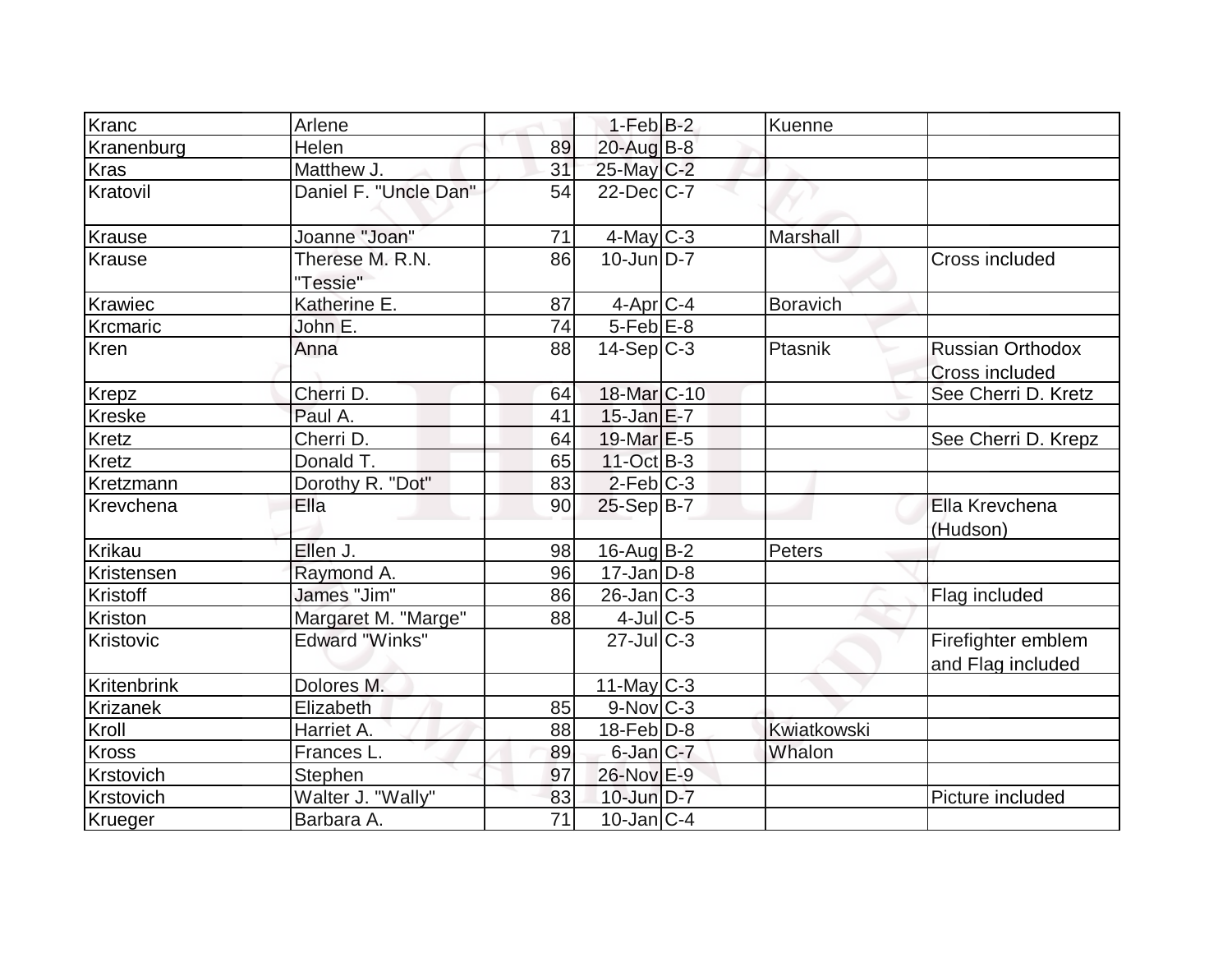| Krueger        | Janet               | 71 | 24-May B-2             | Sieben            | Full name Janet       |
|----------------|---------------------|----|------------------------|-------------------|-----------------------|
|                |                     |    |                        |                   | <b>Krueger Vileta</b> |
| Krueger        | Paul J.             | 73 | $11$ -Jan $B-2$        |                   |                       |
| Krueger        | Verdi M.            | 72 | $7 - Apr$ $C - 10$     |                   |                       |
| Krug           | <b>Dolores</b>      | 87 | $1-Sep C-11$           | <b>Bridegroom</b> |                       |
| Kruger         | Linda B.            | 91 | $5-Sep C-4$            |                   |                       |
| Krull          | Helen               | 89 | $17$ -Nov $ C$ -6      |                   | Picture included      |
| Krupa          | Jane B.             | 84 | $3-Nov$ $C-6$          |                   | Picture included      |
| <b>Kruse</b>   | <b>Claus Albert</b> | 74 | $12$ -Oct C-3          |                   | Picture included      |
| Krygier        | Larry D.            | 53 | $3-Nov$ <sub>C-6</sub> |                   |                       |
| Krygoski       | Helen               | 92 | $16$ -Jan D-10         | Tabaczynski       |                       |
| Krygoski       | Janet E.            | 73 | $25$ -Dec $B$ -6       |                   |                       |
| Kryszewicki    | John J. "Tanker"    | 62 | 25-Jul C-4             |                   |                       |
| Kryzan         | Frank X.            | 96 | 16-Mar C-2             |                   | Picture included      |
| Krzekotowski   | Eugenia             | 92 | $5$ -Jun $B$ -7        | Szedel            |                       |
| <b>Krzyzyk</b> | Claudia             | 73 | $7-Feb$ $C-3$          | Evans             |                       |
| Kubacki        | Barbara J.          | 79 | $25$ -Dec $B$ -6       |                   |                       |
| Kubacki        | <b>Harriet</b>      | 66 | $1-JanEE-5$            | Polchowski        |                       |
| Kubaszak       | Ignatius "Mike"     | 77 | $18-Nov D-6$           |                   | Flag included         |
| Kucer          | <b>Darlene</b>      |    | $2$ -May C-4           | <b>Boldt</b>      | Picture included      |
| Kucer          | James R.            | 71 | 25-Aug C-10            |                   |                       |
| Kucera         | Nancy Virginia      | 66 | $4$ -Oct $ B-2 $       | Narug             |                       |
| Kuchenbecker   | Paul J. Sr.         | 72 | $4$ -Aug C-10          |                   | Flag included         |
| Kuchta         | <b>Dolores</b>      | 87 | $6$ -Nov $E$ -6        | Keen              |                       |
| Kuchta         | <b>Dolores</b>      | 87 | $7-Nov$ $C-3$          | Keen              |                       |
| Kucic          | Carole F.           | 74 | 24-Mar C-10            | Serafin           |                       |
| <b>Kucki</b>   | Nicholas J.         | 81 | $21$ -Feb $ C-3 $      |                   | Flag included         |
| Kucsera        | Richard "Turk"      | 56 | $15$ -Aug C-3          |                   |                       |
| Kuczowski      | Eugene A.           | 81 | $30$ -Jun $C-8$        |                   | Flag / Eugene A. Kurz |
|                |                     |    |                        |                   | (Kuczkowski)          |
| Kudla          | Kay Ann             | 77 | 28-Apr C-10            |                   |                       |
| Kueck          | Ludwig H. H.        | 92 | $27$ -Apr $ C-3 $      |                   |                       |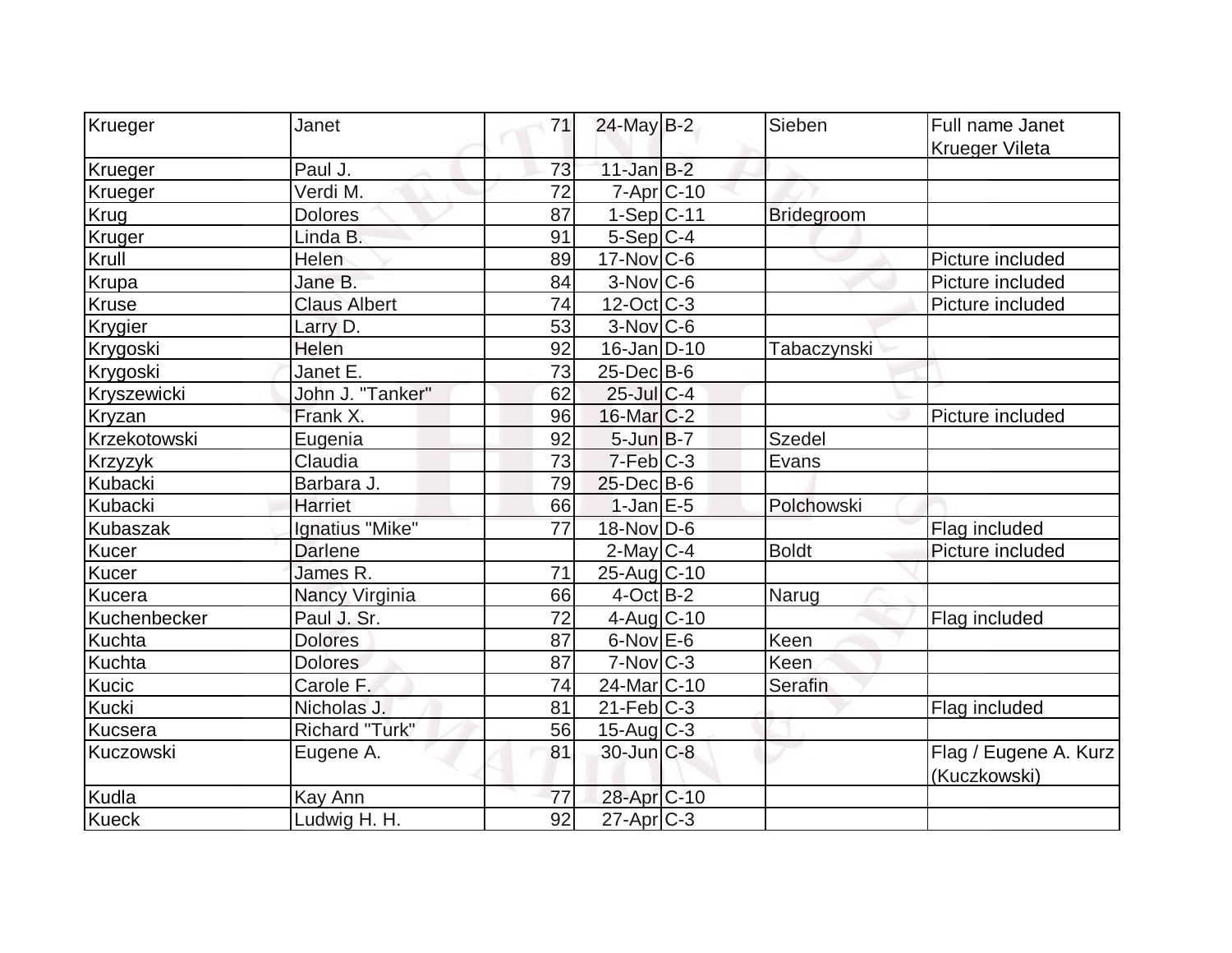| Kueck          | Lujane                 | 86 | $11$ -Jun $ C-7 $ | Wertman      |                                         |
|----------------|------------------------|----|-------------------|--------------|-----------------------------------------|
| Kuehl          | Harold L.              | 67 | $16-Sep$ C-8      |              |                                         |
| Kuehl          | <b>Marilyn Gaynell</b> | 84 | $15$ -Jul $D-8$   | Shank        |                                         |
| Kuenzinger     | Josephine A.           | 95 | 3-Mar C-11        |              |                                         |
| Kuersten       | Paige Leigh            | 16 | $9$ -Jun $C-9$    |              | Picture included                        |
| Kuhl           | Julia Ann              | 95 | 31-Oct C-3        | <b>Berda</b> |                                         |
| Kuiken         | Alice C.               | 85 | 17-Mar C-10       | Doornbos     |                                         |
| Kuiper         | Janet E.               | 70 | $7$ -Mar $ C$ -5  |              |                                         |
| <b>Kuipers</b> | Jean                   | 95 | $5-Aug C-8$       | Scheeringa   | Full name Jean Brink<br><b>Kuipers</b>  |
| Kujawa         | Diane B.               | 71 | $24$ -Feb $ C-13$ |              |                                         |
| <b>Kukara</b>  | David W.               | 58 | $23$ -AugB-2      |              |                                         |
| Kulchar        | Louis R. Sr.           | 70 | 14-Apr C-9        |              |                                         |
| Kumiega        | Richard J.             | 41 | $6$ -Mar $E$ -8   |              | Picture included                        |
| <b>Kumorek</b> | Walter E.              | 82 | $25$ -Oct B-3     |              | Flag and Picture<br>included            |
| Kumstar        | Joseph Henry           | 67 | $15$ -Aug C-3     |              | Flag included                           |
| <b>Kunas</b>   | Edward J.              | 83 | $2$ -Mar $ C-2 $  |              | Flag included                           |
| Kunde          | Dorothy A.             | 74 | $19-Sep C-3$      |              |                                         |
| Kundrat        | Carrie Ann             | 96 | $16$ -May C-8     |              |                                         |
| Kundrat        | Leo                    | 84 | $22-Sep C-9$      |              | Flag included                           |
| Kuntz          | Todd J.                | 29 | $19$ -Apr $ B-2 $ |              |                                         |
| <b>Kurek</b>   | Marion A.              | 86 | $21$ -Jun $B-2$   |              |                                         |
| Kurey          | Suzanne "Susan"        | 89 | $17$ -Jan $ C-3 $ |              |                                         |
| Kurmis         | Donald E. "Don"        | 71 | $6$ -Jun $ C-4$   |              | Flag and Masonic<br>emblem included     |
| <b>Kurnik</b>  | Helen H.               | 84 | $14$ -Apr $ C-9 $ | Labedz       |                                         |
| Kurowski       | Amelia                 | 88 | $9$ -Oct B-6      |              |                                         |
| Kurpela        | Stephanie              | 86 | $15$ -Jan $E - 7$ |              |                                         |
| <b>Kurpis</b>  | Robert                 | 58 | 22-Mar B-2        |              |                                         |
| <b>Kurtis</b>  | Katherine              | 85 | 23-May C-4        | Andule       | <b>Greek Orthodox</b><br>Cross included |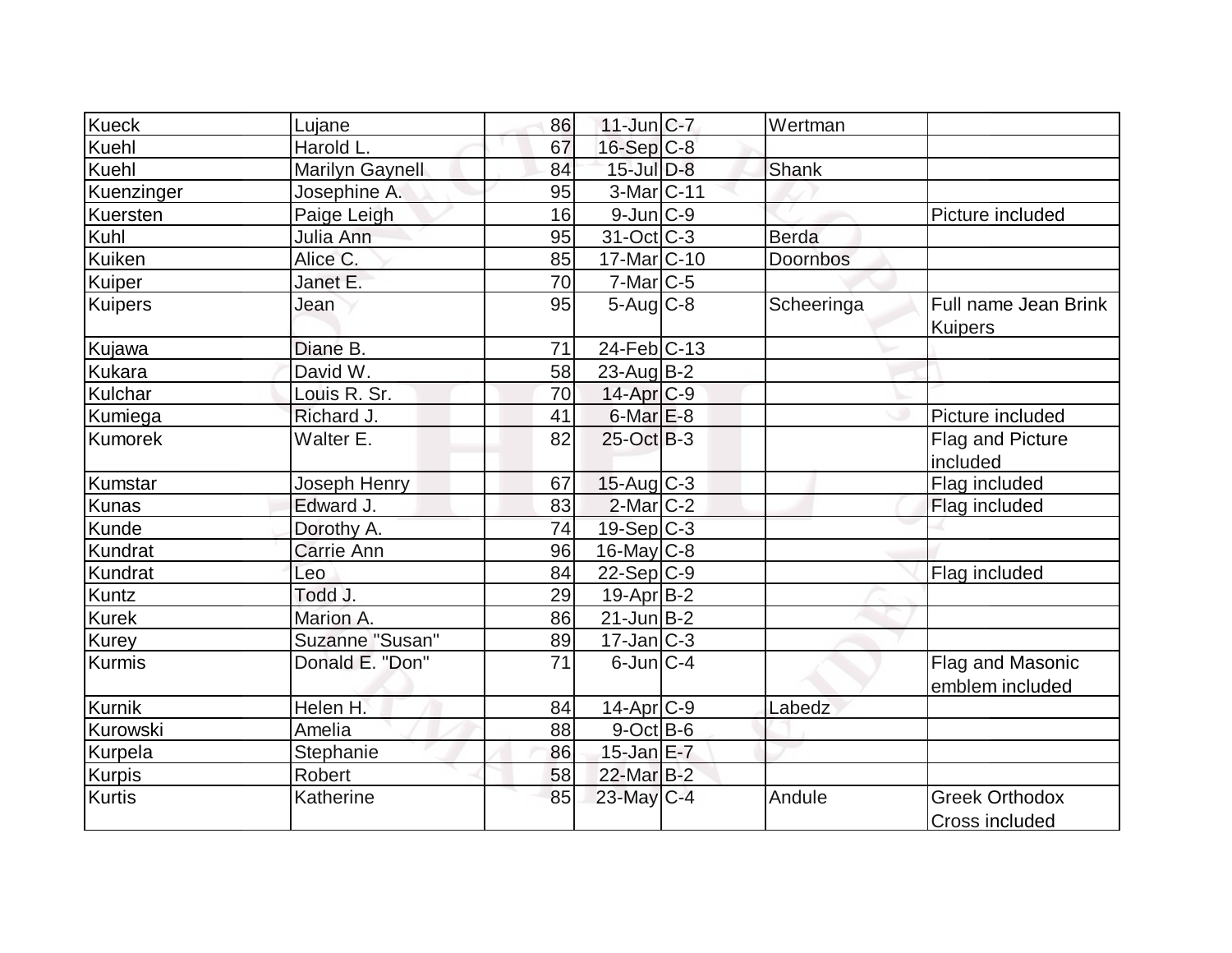| Kurtz-Fields      | Marion               | 81 | $9-Sep C-9$       |                |                                                   |
|-------------------|----------------------|----|-------------------|----------------|---------------------------------------------------|
| Kurz (Kuczkowski) | Eugene A.            | 81 | 30-Jun C-8        |                | Flag included                                     |
| Kus               | Stanley T. "Skipper" | 87 | 17-Nov C-6        |                | Flag and Picture<br>included                      |
| Kusbel            | Mary Ann             | 89 | $21$ -Dec $ C-2 $ |                |                                                   |
| Kuta              | Thomas W.            | 60 | $31$ -Dec $E-4$   |                |                                                   |
| Kutka             | Martin J. "Marty"    | 75 | $9$ -Dec $C$ -8   |                | Flag included                                     |
| Kutzer            | Ellen A. "Neil"      | 93 | $3-Nov$ $C-6$     | <b>Jenkins</b> |                                                   |
| Kuzel             | Cecelia E.           | 96 | $26$ -Dec $ C-4 $ | Siwinski       |                                                   |
| Kuzmar            | Dorothy L.           | 87 | $17$ -Jan $ C-3 $ | Olszewsli      |                                                   |
| Kvarta            | Helen                | 82 | $25$ -Jan $B-3$   | Seibal         | Flag included                                     |
| Kwansy            | Donna L.             | 62 | $1$ -Jan $E$ -5   |                |                                                   |
| Kwiatkowski       | Alice                | 89 | $8 - Apr$ $C-8$   | Andrzejak      | Full name Alice<br><b>Kwiatkowski</b><br>Murawski |
| Kwiatkowski       | Richard A.           | 79 | $3-Sep$ B-8       |                | Flag included                                     |
| Kwitko            | Helen R.             | 88 | $1-Dec$ $E-4$     |                |                                                   |
| LaBelle           | Clevious "Ann"       | 84 | $6$ -Mar $E$ -7   |                |                                                   |
| LaBelle           | Gail                 | 59 | $19$ -Jan $ C-2 $ | Doughty        |                                                   |
| LaBounty          | Marriet H.           | 88 | $22$ -Apr $C-8$   |                |                                                   |
| Lacewell          | Donna L.             | 68 | $6$ -Oct $ C$ -8  | Moore          |                                                   |
| Lacewell          | William Edward Sr.   | 67 | $9$ -Jan $E - 7$  |                |                                                   |
| Laciak            | <b>Frank Steven</b>  | 92 | $16$ -Mar $ C-3 $ |                | Flag included                                     |
| Lackey            | Don                  | 62 | $29$ -Mar $ B-2 $ |                |                                                   |
| Lacko             | Cecilia C.           | 93 | $12$ -Aug C-9     | Kubacki        |                                                   |
| Lacny             | Joseph               | 61 | 21-Jul C-9        |                |                                                   |
| Lacny             | Leo Joseph           | 86 | $28$ -Apr $ C-10$ |                | Flag included                                     |
| Laczowski         | Ann Elizabeth "Anna" | 89 | $4$ -Apr $ C-4 $  | Pientka        |                                                   |
| Lafata            | Vincent              | 77 | 25-Oct B-3        |                |                                                   |
| LaFlech           | William "Bill"       | 90 | 15-Oct B-8        |                | Flag included                                     |
| LaFollette        | Roger M.             | 57 | $22$ -Apr $ C-8$  |                |                                                   |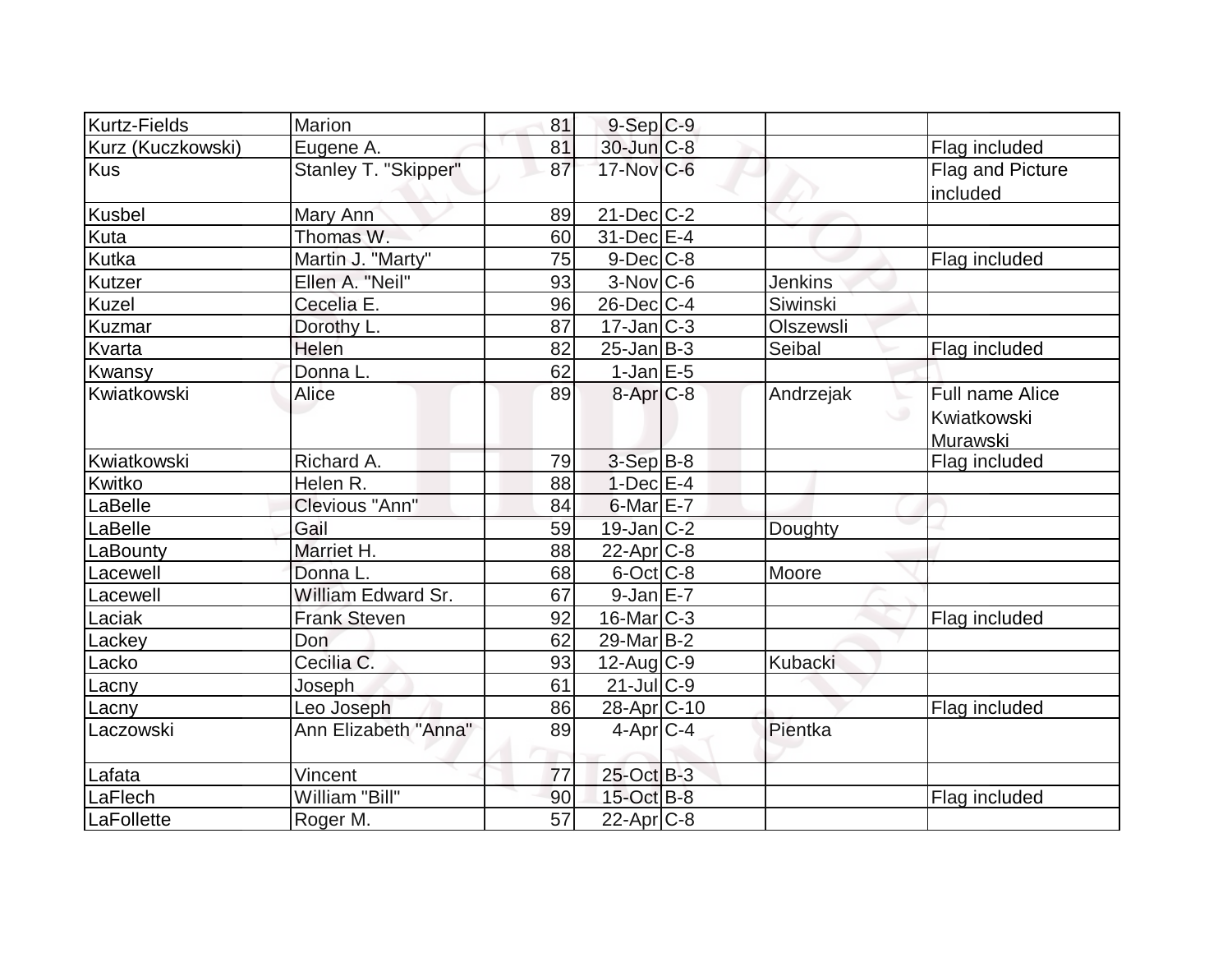| Lager      | Pamela A.                     | 52 | $15-Sep C-10$            |                |                                             |
|------------|-------------------------------|----|--------------------------|----------------|---------------------------------------------|
| Lail       | Robert A. "Bob"               | 87 | 22-Jul C-8               |                |                                             |
| LaMantia   | Nancy M.                      | 41 | $6$ -Nov $E$ -6          |                |                                             |
| Lamb       | <b>Betty Nadine</b>           | 81 | $18$ -Dec $B$ -7         | <b>Pollitt</b> |                                             |
| Lamb       | Everett L. "Bub"              | 82 | $7-Mar$ $C-6$            |                | Flag includled                              |
| Lamb       | Roe June                      | 79 | 26-Aug C-10              | Leggitt        |                                             |
| Lamberson  | Helen C.                      | 85 | $21$ -Dec $C-2$          |                |                                             |
| Lambert    | Gregory E.                    | 48 | $3-Oct$ $C-3$            |                |                                             |
| Lamott     | Patricia Ann                  | 67 | 14-Oct D-7               | DeBruyn        |                                             |
| Lamott     | Patricia Ann                  | 67 | $30-Sep C-8$             | DeBruyn        |                                             |
| Lamski     | Mardy Kay                     | 61 | $7$ -Jan $ D-8 $         |                |                                             |
| Lancy      | Carl A.                       | 56 | $8$ -Jan $E$ -6          |                |                                             |
| Lane       | Martin S.                     | 57 | $3-Feb$ <sub>C-10</sub>  |                |                                             |
| Lange      | Jacob Jennnings               | 26 | $2$ -Dec $C$ -8          |                |                                             |
| Lange      | Jon Sr. "Jack"                | 70 | $10$ -Jun $D-7$          |                |                                             |
| Lange      | Lester L.                     | 76 | $26$ -Apr $B-2$          |                | Flag included                               |
| Langel     | Edward H.                     | 78 | $8$ -Jan $E$ -6          |                |                                             |
| Langston   | Irene R.                      | 94 | $26-Sep C-5$             |                |                                             |
| Lanning    | Marjorie S.                   | 91 | $27$ -Apr $C-3$          |                | Picture included                            |
| Lansing    | Thomas M.                     | 75 | 24-Mar <sub>IC</sub> -10 |                |                                             |
| Lantz      | Mary A.                       | 70 | $11-Sep B-9$             |                |                                             |
| Lapaich    | George                        | 96 | $22-Sep C-10$            |                |                                             |
| LaPeer     | Geraldine                     | 86 | $12-Apr B-3$             | Garard         | <b>Full name Geraldine</b><br>LaPeer Norris |
| Lapkovitch | Steven A. Sr. "Bud",<br>"Lap" | 76 | $29-NovB-2$              |                |                                             |
| LaPorte    | Patricia <sub>S</sub> .       | 57 | $9-Feb$ C-3              |                |                                             |
| Lara       | Santos R.                     | 87 | $16$ -Oct B-6            |                | Flag and Picture<br>included                |
| Lark       | Purvis                        | 72 | 23-Aug B-2               |                |                                             |
| Larkin     | Betty M.                      | 75 | $16$ -Apr $E$ -6         | Furgye         |                                             |
| Larsen     | Mona B.                       | 84 | 30-Nov C-2               |                |                                             |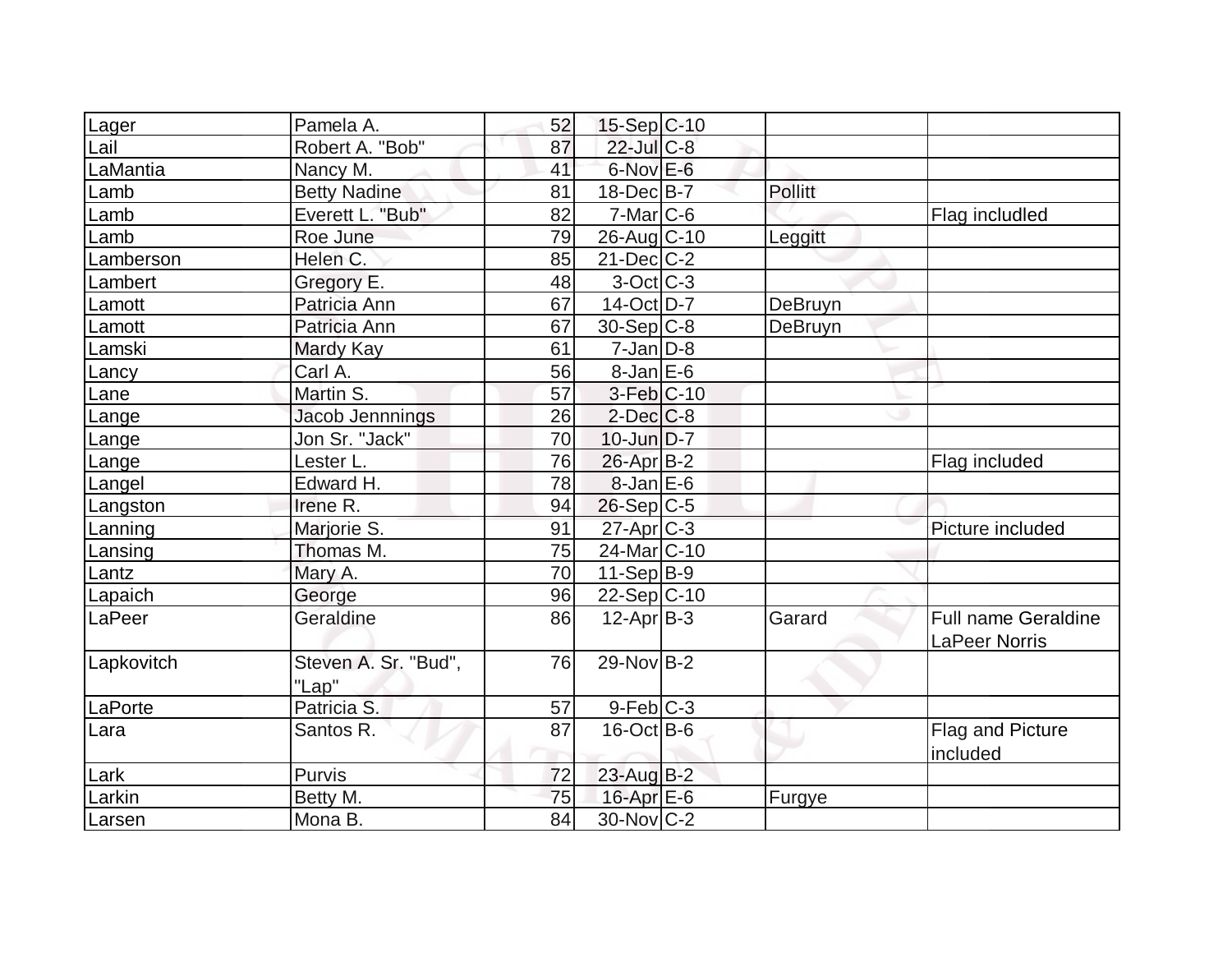| Larson   | Edwin J.                         | 81     | $21$ -Dec $C-3$   |      | Flag included                         |
|----------|----------------------------------|--------|-------------------|------|---------------------------------------|
| Larson   | Louis "Dick"                     | 81     | $18$ -Jan B-2     |      |                                       |
| Lasick   | Joyce Maxine                     | 83     | 24-Oct C-3        | Conn |                                       |
| Lasser   | Herbert S.                       | 81     | 19-Mar $E-5$      |      | Picture and Star of<br>David included |
| Last     | Lonnie W.                        | 69     | $13$ -Jun $ C-3 $ |      |                                       |
| Latko    | Richard A.                       | 72     | $30$ -Nov $ C-2 $ |      | Flag included                         |
| Laube    | Arlene M.                        | 89     | $16$ -Jun $ C-9 $ |      |                                       |
| Lawrence | Betty J.                         | 87     | 27-Nov E-7        |      |                                       |
| Lawson   | David M. "Sly<br>Madeoff"        | 29     | $28$ -Dec $C-3$   |      |                                       |
| Lawson   | Emily E.                         | 34     | 25-Feb D-13       |      |                                       |
| Lawson   | Regan Adeline                    | Infant | $7-Nov$ $C-3$     |      |                                       |
| Layman   | Elizabeth A.                     | 84     | $26$ -Oct C-2     |      |                                       |
| Lazarian | Bernadette K. "Our<br>Dear Love" |        | $23-Oct$ B-8      |      | Picture included                      |
| Lazinski | Edna                             | 81     | $31$ -Dec $E-4$   |      |                                       |
| Lazzell  | Donald E.                        | 82     | $17$ -Mar $ C-9$  |      |                                       |
| Lea      | Maxine E. Lea "Max"              | 84     | $9$ -May C-5      |      |                                       |
| Lea      | Patricia Ann "Pat"               | 73     | $14$ -Jan $ C-6 $ |      | Picture included                      |
| Lea      | Phyllis Jean                     | 76     | $20$ -Jul $C-3$   |      |                                       |
| Leach    | Patti                            | 63     | $8-Sep C-10$      |      |                                       |
| Leas     | Doris L.                         | 87     | 18-Oct B-2        |      |                                       |
| Lebakis  | <b>Gust Nikolas</b>              | 88     | $14$ -Mar $ C-8 $ |      |                                       |
| Lechner  | Kenneth F.                       | 68     | $4$ -Mar $ D-9$   |      | Picture included                      |
| Lechner  | Marjorie F.                      | 59     | $5$ -Mar $ D-9$   |      | Picture included                      |
| LeCocq   | Gary A.                          | 68     | $4$ -Aug C-11     |      | Picture included                      |
| LeDay    | Kenneth R. "Kenny"               | 48     | $30-Apr$ $E-5$    |      |                                       |
| LeDrew   | Otto S.                          | 83     | $29$ -Jun $C-2$   |      |                                       |
| Ledzius  | John D. "Don"                    | 74     | 8-Sep C-10        |      | Flag included                         |
| Lee      | <b>Corrine Marie</b><br>"Correy" | 14     | $1-Sep C-11$      |      |                                       |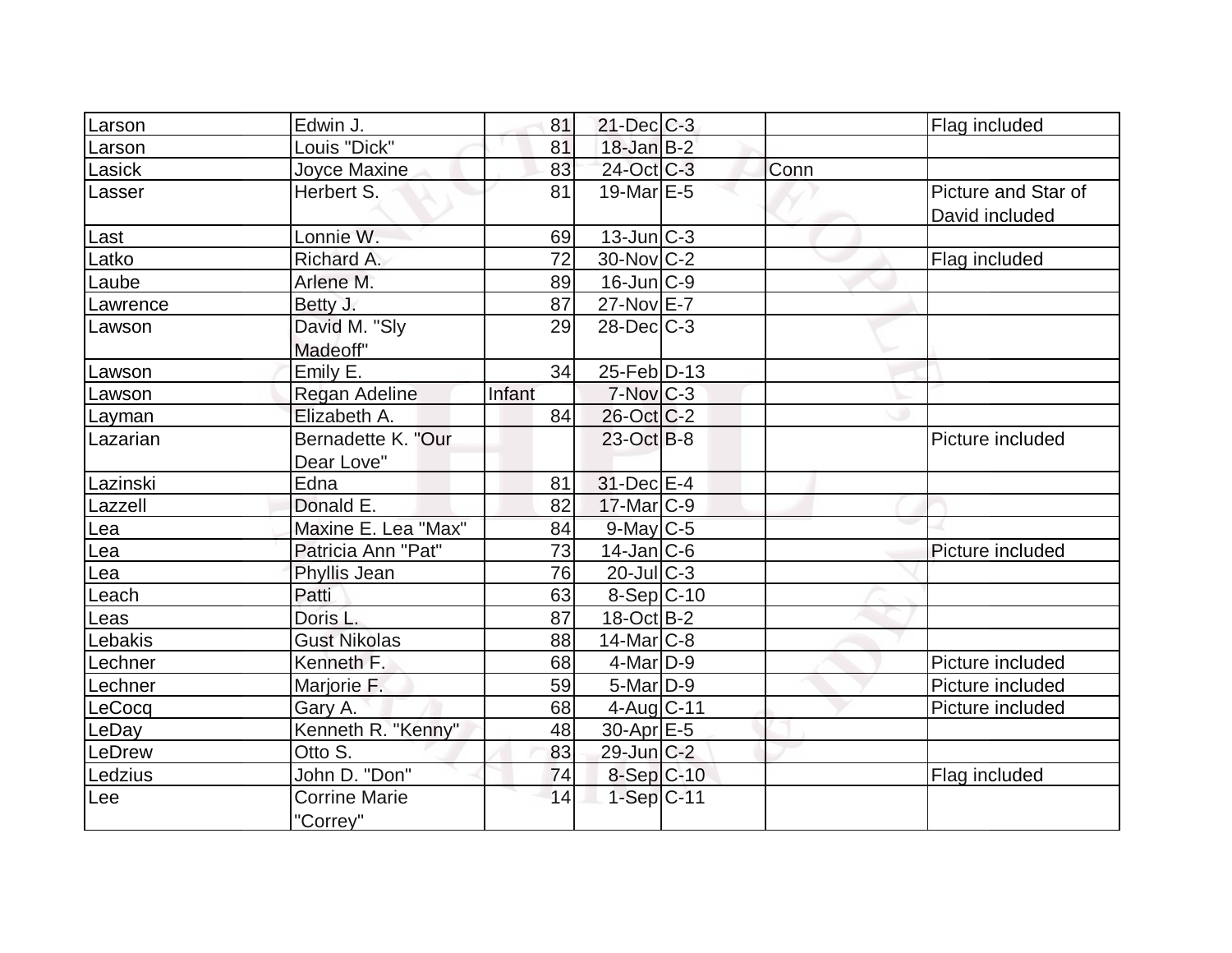| Lee      | Diana Rose           | 61              | $21$ -Mar $C-8$          |                 |                        |
|----------|----------------------|-----------------|--------------------------|-----------------|------------------------|
| Lee      | Elizabeth            | 83              | $14$ -Aug $D-6$          |                 |                        |
| Lee      | Elizabeth P. "Betty" | 88              | $10$ -Oct $C-3$          | Peterson        | Picture included       |
| Lee      | Helen L.             | 88              | 12-Aug C-9               |                 |                        |
| Lee      | James                | 81              | $18$ -Feb $D-8$          |                 |                        |
| Lee      | Leta G.              | 75              | 28-Apr <sub>C</sub> -10  |                 |                        |
| Lee      | Lloyd R. "Dick"      | 86              | $17$ -Jun $D-6$          |                 |                        |
| Lee      | Phyllis L.           | $\overline{71}$ | $28$ -Jan D-8            | Hold            | Picture included       |
| Leek     | James K.             | 68              | $13-Nov B-8$             |                 |                        |
| Leeney   | Michael Joseph       | 71              | $4$ -Apr $ C-4 $         |                 | <b>Flag and Police</b> |
|          |                      |                 |                          |                 | emblem included        |
| Leeper   | Charles H. Jr.       | 83              | $28$ -Dec $C-2$          |                 |                        |
| Lefko    | Lauretta Lewkowitz   | 89              | 23-Aug B-2               |                 |                        |
| Legg     | Wilbur C.            | 89              | $16$ -Dec $D-5$          |                 | Flag included          |
| Lehocky  | Edward               | 85              | $21-Oct$ $C-6$           |                 | Flag and Picture       |
|          |                      |                 |                          |                 | included               |
| Leinbach | <b>Wilma Pearl</b>   | 98              | $25$ -Nov $ C-4 $        | Pletcher        |                        |
| Leith    | Jeanne A.            | 57              | $20$ -Dec $B-2$          | Cantwell        |                        |
| Leiva    | Leona                | 92              | $10$ -Jun $D-7$          | <b>Mitchell</b> |                        |
| Leka     | Elizabeth "Betty"    | $\overline{77}$ | $17$ -Aug $C-2$          | Troutman        |                        |
| Lemanski | <b>Shirley Ann</b>   | 71              | $14$ -Apr $ C-10$        |                 | Picture included       |
| Lemick   | <b>Charles David</b> | 87              | $17 - Jan$ $C - 4$       |                 | Flag included          |
| Lengyel  | <b>Marie Martha</b>  | 102             | 12-May C-10              | Martich         |                        |
| Lennertz | Charles P.           | 90              | $12-Sep C-4$             |                 |                        |
| Lennertz | Raymond M.           | 89              | 10-Mar <sub>IC</sub> -11 |                 | Picture included       |
| Lenon    | Ray E.               | 54              | $25$ -Jul $C-4$          |                 | Flag included          |
| Lenting  | Daniel P.            | 39              | $3-Nov$ <sub>C-6</sub>   |                 | Flag included          |
| _enz     | J. Arlene            | 82              | $4$ -Nov $D-7$           |                 |                        |
| Lenz     | Ronald F.            | 78              | 23-Jun C-9               |                 | Flag included          |
| Lenz     | Thomas J.            | 71              | $10$ -Jan $C-4$          |                 | Flag included          |
| Leonard  | Robert "Bob"         | 63              | 8-Jul C-7                |                 | Flag included          |
| Leonard  | Robert L.            | 85              | $6$ -Feb $E$ -10         |                 | Flag included          |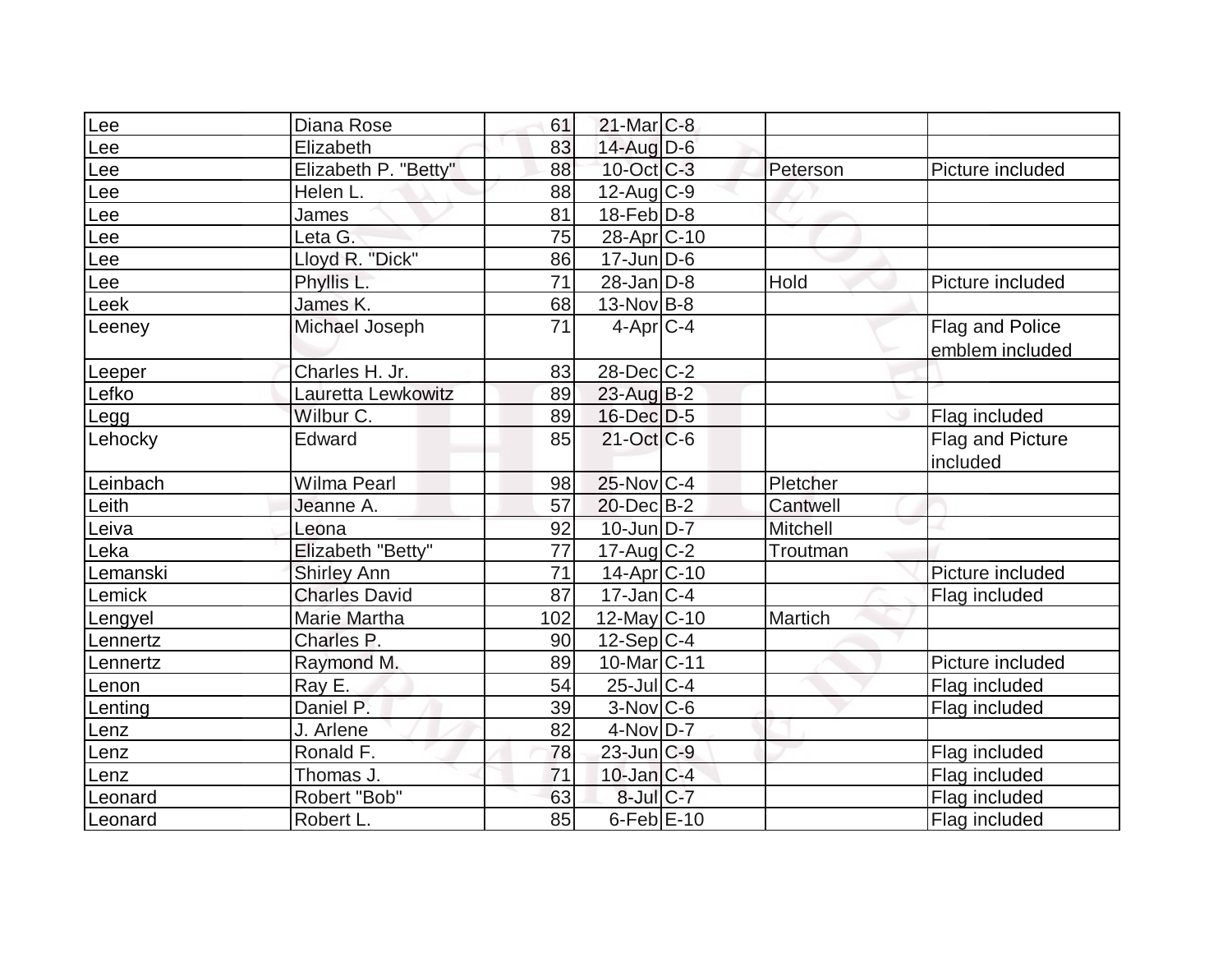| Leonard     | Ruth J.                | 73  | 12-Mar E-7             |              |                     |
|-------------|------------------------|-----|------------------------|--------------|---------------------|
| Leroy       | Delphine               | 73  | $1-NovB-3$             | Wilson       |                     |
| _eshk       | George                 | 86  | 13-Mar E-7             |              | Flag included       |
| _esko       | <b>Geraldine Marie</b> |     | $26$ -Jun $ C-8$       | Gajewski     | Picture included    |
| _eslie      | Margaret D.            | 98  | $25$ -Jan $B-2$        |              |                     |
| esniak      | Lillian A.             | 82  | $27$ -Apr $ C-3 $      |              |                     |
| Lesniewski  | Helen                  | 81  | $6$ -Jul $C-2$         | Kubic        |                     |
| _esny       | Mary D.                | 86  | $9-Sep C-9$            |              |                     |
| Letner      | Rev. Willis J.         | 82  | $26$ -Feb $E-8$        |              | Picture included    |
| _evenberg   | Thelma                 | 100 | $6$ -Dec $B$ -3        | Gross        |                     |
| _everenz    | Dorothy <sub>R.</sub>  | 96  | $13$ -Jun $ C-4$       |              |                     |
| evin.       | <b>Mark</b>            | 53  | 15-Sep C-10            |              |                     |
| Lewandowski | James Louis            | 62  | $11$ -Jun $ C-7 $      | Gorak        |                     |
| Lewandowski | John C. Jr.            | 52  | $13$ -Jan $ C-8 $      |              | Picture included    |
| Lewandowski | Marie T.               | 91  | $16$ -May $C$ -8       | <b>Marek</b> |                     |
| Lewandowski | Sophia                 | 87  | 29-Mar B-2             | Chybicki     |                     |
| _ewis       | Alice L.               | 87  | $13$ -Feb $E-10$       |              |                     |
| _ewis       | <b>Bruce Marvin</b>    | 73  | $11-Mar$ D-8           |              | Flag and Picture    |
|             | "Shanghi"              |     |                        |              | included            |
| _ewis       | Diana                  | 44  | $31-Oct$ C-3           | Welty        |                     |
| Lewis       | Dorothy A.             | 91  | 12-Mar <sub>IE-7</sub> |              |                     |
| _ewis       | Joanne                 | 78  | 20-Jan C-10            |              | Picture included    |
| ewis-       | John E.                | 59  | 23-Apr $E-8$           |              |                     |
| Lewis       | Louise                 | 87  | $10$ -Oct $ C-3 $      |              |                     |
| Lewis       | Marilyn Jean           | 79  | $28-Sep C-3$           |              | Full name Marilyn   |
|             |                        |     |                        |              | Jean Lewis (Boland) |
| Lewis       | Sanford W. Jr.         | 80  | $27$ -May D-6          |              |                     |
| Lewis       | Wayne Edward Jr.       |     | $21$ -Jun $B-2$        |              |                     |
|             | "Smoke"                |     |                        |              |                     |
| Leyva       | Angelina "Angie"       | 81  | 22-Feb B-2             | Martinez     |                     |
| Lichtenhan  | Margaret Ann R.N.      | 86  | $14$ -Mar $C-8$        | Josway       | Flag and Picture    |
|             |                        |     |                        |              | included            |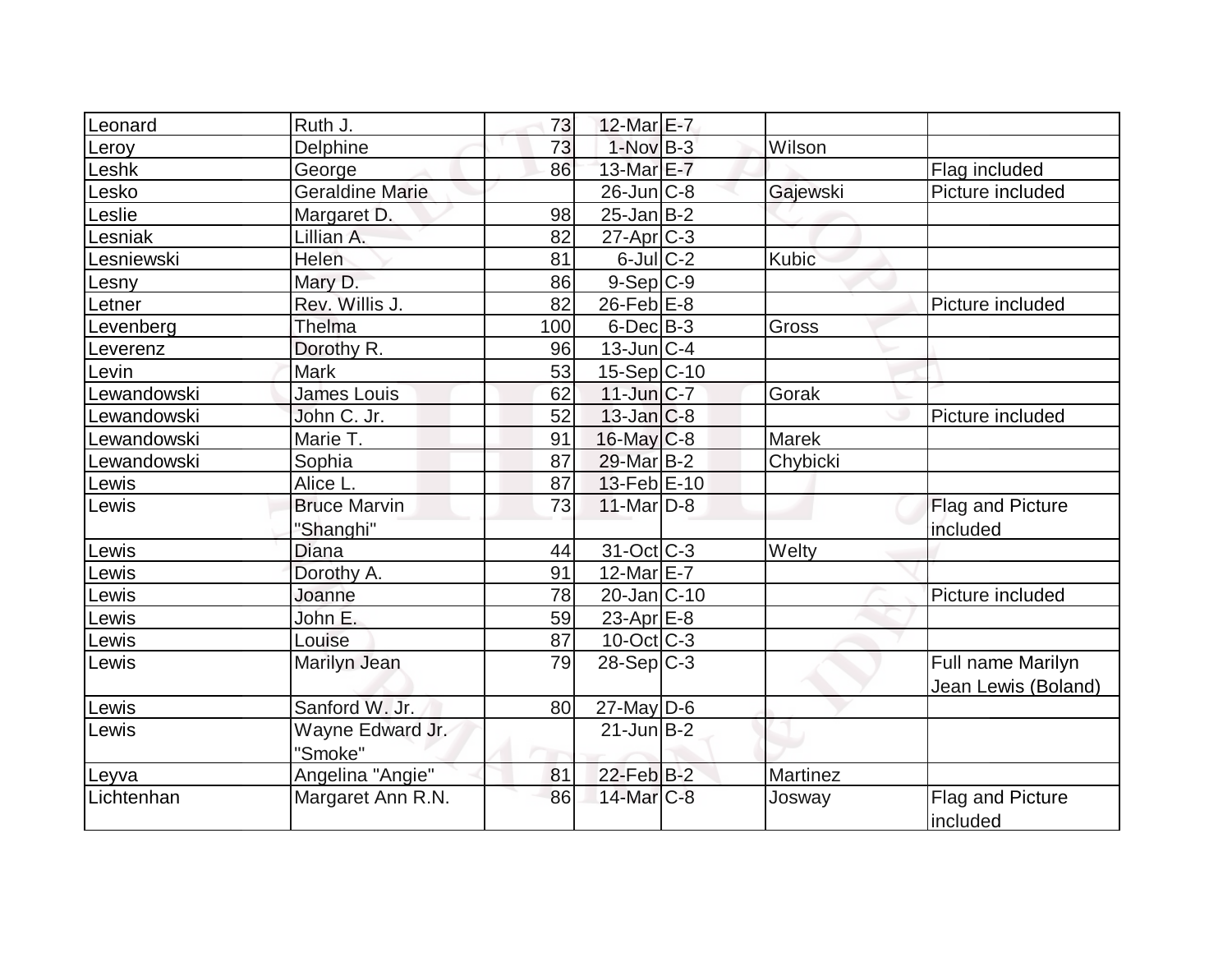| Liggett    | Ruby J.                 | 86 | 18-Feb D-9         |                |                              |
|------------|-------------------------|----|--------------------|----------------|------------------------------|
| Lightcap   | Harold E.               | 87 | 20-Dec B-2         |                |                              |
| Lily       | Adeline L.              | 92 | $22$ -Apr $C-8$    |                |                              |
| Liming     | Lenora E.               | 86 | $15$ -Jul $D-8$    | <b>Myers</b>   |                              |
| Lindborg   | Warren R.               | 65 | $12$ -Nov B-8      |                | Flag included                |
| Lindekugel | Royce A.                | 82 | $13-MarE-8$        |                |                              |
| Lindley    | Max Darold              | 82 | $26$ -Nov $E-9$    |                | Flag included                |
| Lindsey    | Robert L.               | 83 | 26-May C-11        |                | Flag included                |
| Lindsey    | Virginia S.             | 82 | $9$ -Oct B-7       |                |                              |
| Lininger   | George W.               | 89 | $23$ -Apr $E-8$    |                | Flag and Picture<br>included |
| Link       | <b>Gary Paul</b>        | 56 | $3-Sep B-8$        |                |                              |
| Linkiewicz | Arlene A. "Lala"        | 89 | $17$ -Apr $B$ -7   |                |                              |
| Lintner    | Cecil R.                | 75 | $28$ -Jun $B-2$    |                |                              |
| Lionberg   | Helen V.                | 90 | $25$ -May C-2      | <b>Bassett</b> |                              |
| Lipka      | Jane A.                 | 79 | 14-Jul C-10        | Ware           |                              |
| Lipski     | Dorothy M.              | 83 | $9$ -Dec $C$ -8    | Vasko          |                              |
| Lipton     | Sherman P., Dr.         | 90 | $1-Mar$ B-2        |                | Star of David included       |
| Lis        | Stanley J.              | 83 | $7 - Apr$ $C - 10$ |                | Flag included                |
| Liss       | Bernice N.              | 92 | $9-Feb C-3$        | <b>Brooks</b>  |                              |
| Listar     | Karl D.                 | 77 | $24$ -Jan $ C-4 $  |                |                              |
| Listowski  | Stephanie               | 90 | 13-Feb E-11        | Matuszewski    |                              |
| Litera     | <b>Mary Rose</b>        | 86 | 13-Feb E-11        |                |                              |
| Lithvay    | Irene                   | 89 | $23-Sep C-8$       |                |                              |
| Littrell   | Rose E.                 |    | $15$ -Feb $ B-2 $  | Chambers       |                              |
| Livengood  | <b>Marion Frederick</b> | 72 | $31$ -Dec $E-4$    |                | Picture included             |
| Livermore  | Kathleen K.             | 60 | $27$ -Aug $E-8$    |                |                              |
| Lloyd      | Teresa Lynn             | 46 | 30-Apr E-6         | Rich           |                              |
| Loden      | Lester L.               | 73 | $8$ -Jan $E$ -6    |                |                              |
| Lodovisi   | Victor A.               |    | $4$ -Apr $C-3$     |                | Poem and Picture<br>included |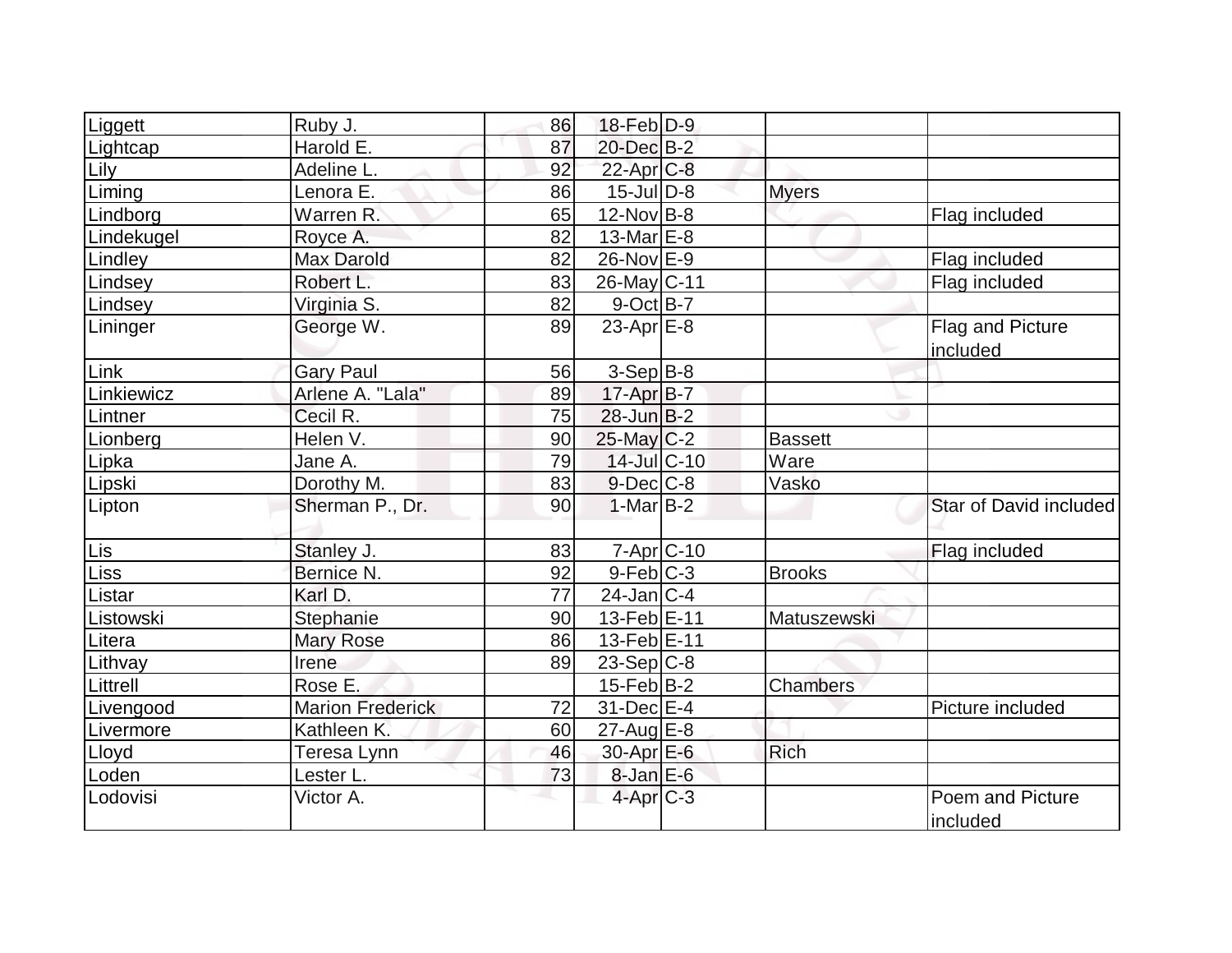| Lofrano    | Dominick M.                   | 59 | $12$ -Jul $B-2$   |                |                                        |
|------------|-------------------------------|----|-------------------|----------------|----------------------------------------|
| Loggins    | H. Elaine                     | 79 | $22$ -Aug $C-3$   |                | H. Elaine Loggins<br>Smith             |
| Lokanc     | John J.                       | 89 | 19-Nov E-5        |                |                                        |
| Lollis     | Donald W.                     | 73 | $23$ -Aug $B-2$   |                | Flag included                          |
| Loman      | Joe R.                        | 83 | $30$ -Apr $E$ -6  |                |                                        |
| Loman      | Mary                          | 82 | $14$ -Apr $ C-10$ |                |                                        |
| Loncar     | Mary M.                       | 97 | $9$ -Jun $C-9$    | Baroni         |                                        |
| London     | <b>Sallie Mae</b>             | 72 | $8 - Apr$ $C-8$   |                |                                        |
| Long       | <b>Beulah Ruth</b>            | 98 | $4-Feb D-8$       | <b>Sculley</b> |                                        |
| Long       | <b>Brenda Marie</b>           | 48 | $4$ -May C-3      |                |                                        |
| Long       | Charles E. (Chuck)            | 80 | $18$ -Jan $ B-2 $ |                |                                        |
| Long       | Harold C. Jr.                 | 78 | $8-Feb B-3$       |                |                                        |
| Long       | Joyce C.                      | 80 | $12$ -Oct C-3     |                |                                        |
| Long       | Kenneth J.                    | 41 | $1-Aug$ $C-3$     |                |                                        |
| Long       | Robbie                        | 34 | 26-Nov E-9        |                |                                        |
| Long       | <b>Scott Allen</b>            | 46 | 30-Dec C-7        |                |                                        |
| Longawa    | Jerome                        | 84 | $16-Sep C-8$      |                | Flag included                          |
| Longhauser | Raymond A.                    | 89 | $26$ -Jun $C-8$   |                | Flag included                          |
| Lonner     | Velma L.                      | 98 | $7 -$ Jul $C - 9$ |                |                                        |
| Looney     | <b>Russell</b>                | 56 | $25$ -Apr $C-3$   |                | Picture included                       |
| Loos       | Patricia A.                   | 61 | $14$ -Apr $ C-9 $ | Valentini      | Full name Patricia A.<br>Loos Halferty |
| Lopez      | Angel Luis "Chalpa"<br>"Tite" | 66 | $10$ -Feb $ C-10$ |                |                                        |
| Lopez      | Elias Lopez Jr. "BJ"          | 23 | $5$ -Mar $D-9$    |                | Flag and Picture<br>included           |
| Lopez      | <b>Esther</b>                 | 63 | $10$ -May B-2     |                |                                        |
| Lopez      | Jose A. "Pepe"                | 44 | $5$ -Jul $B-3$    |                | Picture included                       |
| Lopez      | <u>Jose Ra</u> mon "Mr. T."   | 61 | 5-Dec C-5         |                |                                        |
| Lopez      | Luz Maria                     | 84 | 10-Nov C-7        |                |                                        |
| Lopez      | Manuel T.                     | 88 | $3$ -Jan $ C-4 $  |                |                                        |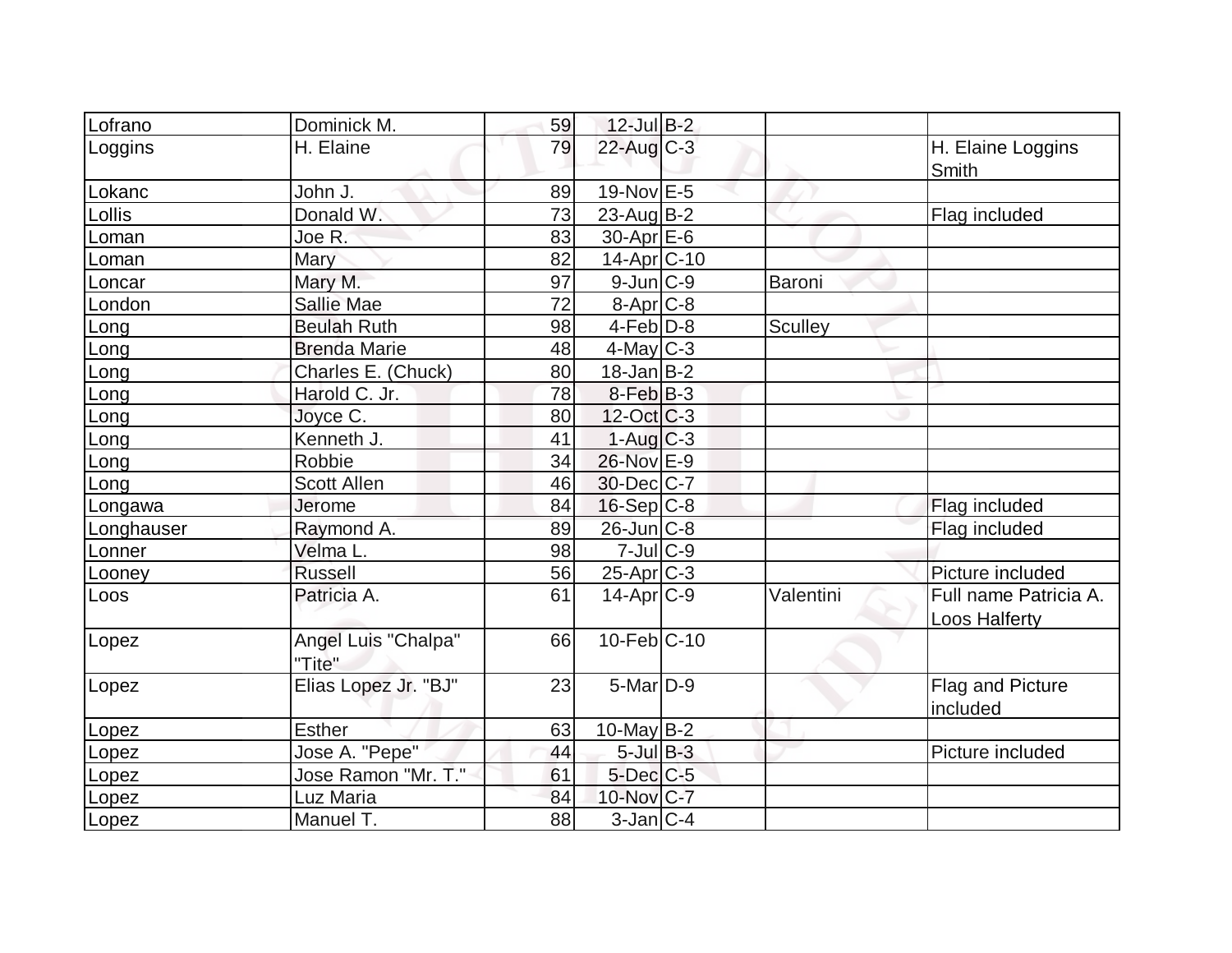| Lopez<br>Maria                           | 77              | $27$ -Jul $C-3$   |         | <b>Full name Maria</b> |
|------------------------------------------|-----------------|-------------------|---------|------------------------|
|                                          |                 |                   |         | Alcala Lopez           |
| Victor G.<br>Lopez                       | 48              | 31-Dec E-5        |         | Picture included       |
| Glafira "Frieda"<br>Lopez-Torres         | 78              | $2$ -Aug $B-2$    |         |                        |
| <b>Nick</b><br>Lorandos                  | 82              | $25$ -Jul $C-4$   |         |                        |
| Toni Ary<br>Lord                         | 63              | $16$ -Dec $D-5$   |         |                        |
| Neoma<br>Lore                            | 90              | $11-Apr$ $C-6$    |         |                        |
| Fred<br>Lorenz                           | 88              | $7$ -Jan $D-8$    |         |                        |
| Carlo Peter Sr.<br>Lorenzetti            | 79              | 17-Feb C-11       |         | Flag included          |
| Judith S.<br>Loser                       | 77              | $27$ -Oct $ C-8 $ |         |                        |
| Loudermilk<br><b>Card Edward "Eddie"</b> | 69              | $30$ -Nov $ C-3 $ |         | Picture included       |
| Loudermilk<br><b>Wilmer Eugene</b>       | 66              | $13$ -Jan $C-8$   |         | Masonic emblem and     |
| "Gomer"                                  |                 |                   |         | picture included       |
| Rhonda B.<br>Louie                       | 41              | $8-Mar$ B-3       |         |                        |
| Clara Marie<br>Lovasko                   | 92              | 27-Jan C-10       |         |                        |
| Mary A.<br>Lovasko                       | 93              | 13-Feb E-11       | Majcher |                        |
| Betty G.<br>Love                         | 86              | $6$ -Oct $ C$ -8  |         |                        |
| Janice Louise<br>Love                    | 70              | 17-Sep B-10       |         | Picture included       |
| Love<br>Jerry Jan                        | 74              | $13$ -Jun $ C-4 $ |         |                        |
| William J. "Billy"<br>Love               | 53              | $16$ -Feb $ C-2 $ |         |                        |
| <b>Ewell Earl</b><br>Lovell              | 78              | $28$ -Dec $C-3$   |         |                        |
| Lovell<br>Rozanne                        | 69              | 27-Jan C-11       |         |                        |
| Lovell<br>Terry J.                       | 69              | $13$ -JulC-3      |         |                        |
| Etta Rachel "Rachel"<br>Lowe             | 80              | $10-Sep$ E-8      |         | Picture included       |
| Helen<br>Loza                            | 75              | 1-Aug C-3         | Pondo   |                        |
| Rogelio "Roger"<br>Lozano                | $\overline{77}$ | $16$ -Jun $ C-9 $ |         |                        |
| Abigail Rayne "Little<br>Lucas           | 16 Days         | $23$ -Feb $ C-2 $ |         |                        |
| Monkey"                                  |                 |                   |         |                        |
| Iolene M.<br>Luchene                     | 92              | $2$ -Jul $E$ -5   |         | Picture included       |
| <b>Joseph</b><br>Lucyk                   | 88              | 11-Nov D-5        |         |                        |
| Lillian<br>Luczak                        | 82              | $2-Feb C-3$       | Czapla  |                        |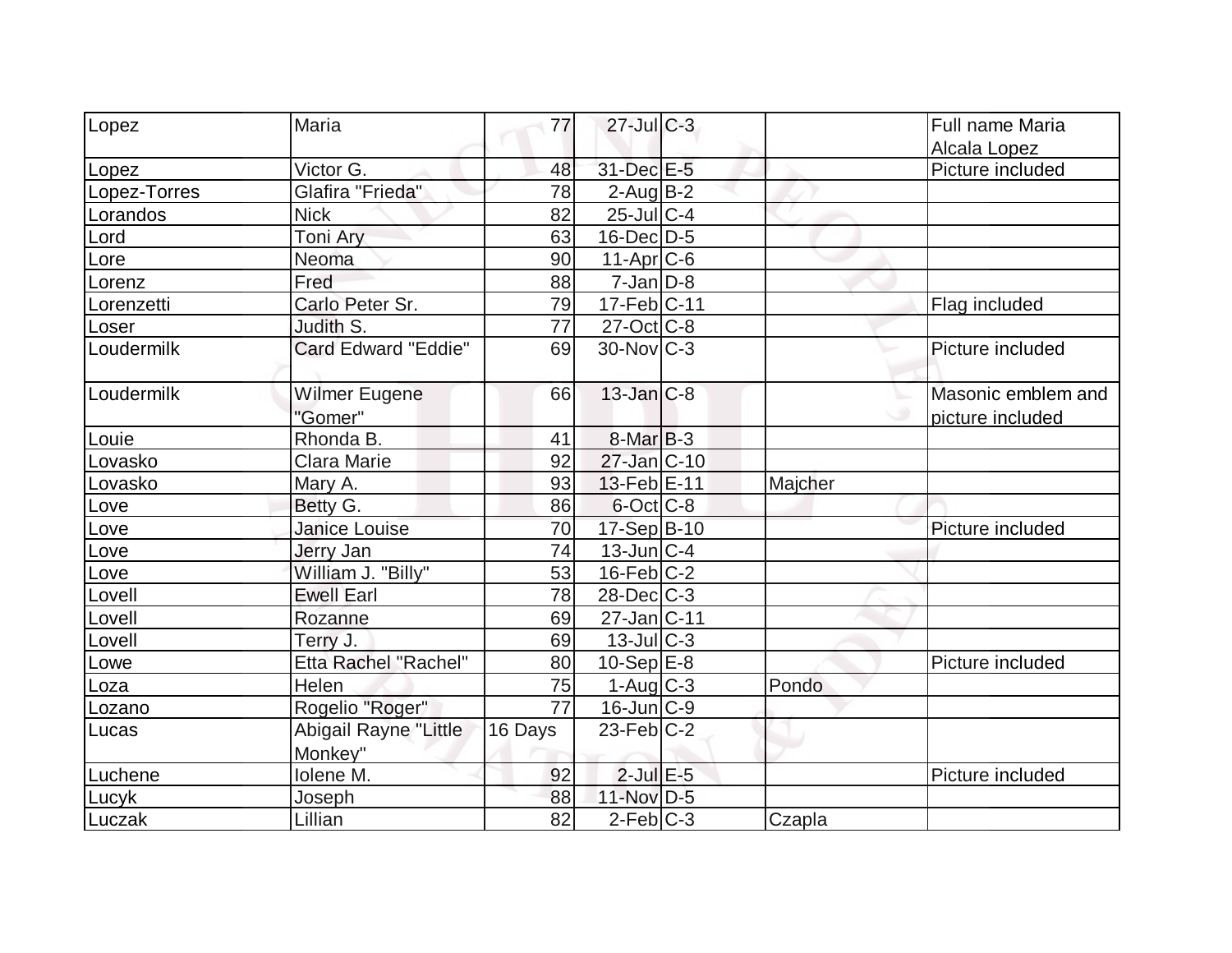| Ludington     | Evelyn               | 85 | 4-Mar D-9          | Geist            |                                                  |
|---------------|----------------------|----|--------------------|------------------|--------------------------------------------------|
|               |                      |    |                    |                  | Full name Evelyn                                 |
| Ludkowski     | Lorrie A.            | 47 | 5-May E-9          |                  | (Ludington) Spiroff                              |
|               |                      |    |                    |                  |                                                  |
| Ludlow        | Douglas R.           | 35 | $27$ -JulC-2       |                  |                                                  |
| Ludvigson     | Ruth C.              | 72 | $7 - Apr$ $C - 10$ |                  |                                                  |
| Luers         | Virginia             | 89 | $15$ -Feb $B$ -3   | <b>Stevens</b>   | Full name Virginia<br><b>Murray Carter Luers</b> |
| Luetzelschwab | Wayne E.             | 71 | $20$ -Jun $ C-5 $  |                  | Picture included                                 |
| Lukas         | <b>Frank Richard</b> | 62 | 19-Jun C-8         |                  | Flag included                                    |
| Lukas         | Helen L.             | 89 | $27$ -Jan $ C-11 $ |                  |                                                  |
| Luketic       | Ronald T. "Coach"    | 74 | $2$ -Nov $ C-3 $   |                  | <b>Flag and Picture</b><br>included              |
| Lukos         | Donald L. Sr.        | 65 | 24-Oct C-3         |                  | Flag included                                    |
| Lukoshus      | Albert G.            | 85 | $29$ -Jan $E$ -7   |                  | Flag included                                    |
| Lukowicz      | Helen                | 89 | $25$ -Apr $C-3$    |                  |                                                  |
| Lukowski      | Bernard J.           | 91 | $1-May$ $E-5$      |                  | <b>Flag and Picture</b><br>included              |
| Lukowski      | Geraldine "Gerry"    | 82 | $26$ -Oct $ C-2 $  | <b>Jarzombek</b> |                                                  |
| Lukstein      | Phyllis              | 74 | $26$ -Dec $C$ -4   |                  |                                                  |
| Lula          | Cecilia B.           | 85 | $7$ -Mar $ C$ -5   |                  |                                                  |
| Luna          | Carlos "Mr. Lu"      | 68 | $13-Nov B-8$       |                  |                                                  |
| Lunsford      | <b>Daniel</b>        | 53 | $15$ -Aug C-3      |                  |                                                  |
| Lunsford      | Emogene              | 79 | $31-Oct$ $C-4$     |                  |                                                  |
| Luptak        | Paul                 | 98 | $17-Feb C-11$      |                  |                                                  |
| Lurwick       | Doris R., Dr.        | 61 | $25$ -Apr $C-3$    |                  |                                                  |
| Luscavich     | Sandra L.            | 65 | 17-Apr B-7         |                  |                                                  |
| Lusco         | Robert L. Jr. "Bob"  | 67 | $20-Sep B-2$       |                  |                                                  |
| Lush          | Steven C.            | 55 | $4$ -Oct B-2       |                  |                                                  |
| Lusk          | Larry Sr.            | 69 | 29-Jan $E-7$       |                  |                                                  |
| Lustig        | Rita V.              | 85 | $13$ -May $D-7$    | Kalvelage        |                                                  |
| Lustig        | William Kevin "Bill" | 51 | $26$ -Apr $B-3$    |                  |                                                  |
| Luszyk        | Lorraine F.          | 82 | $11$ -Jul $ C-8$   | <b>Beck</b>      |                                                  |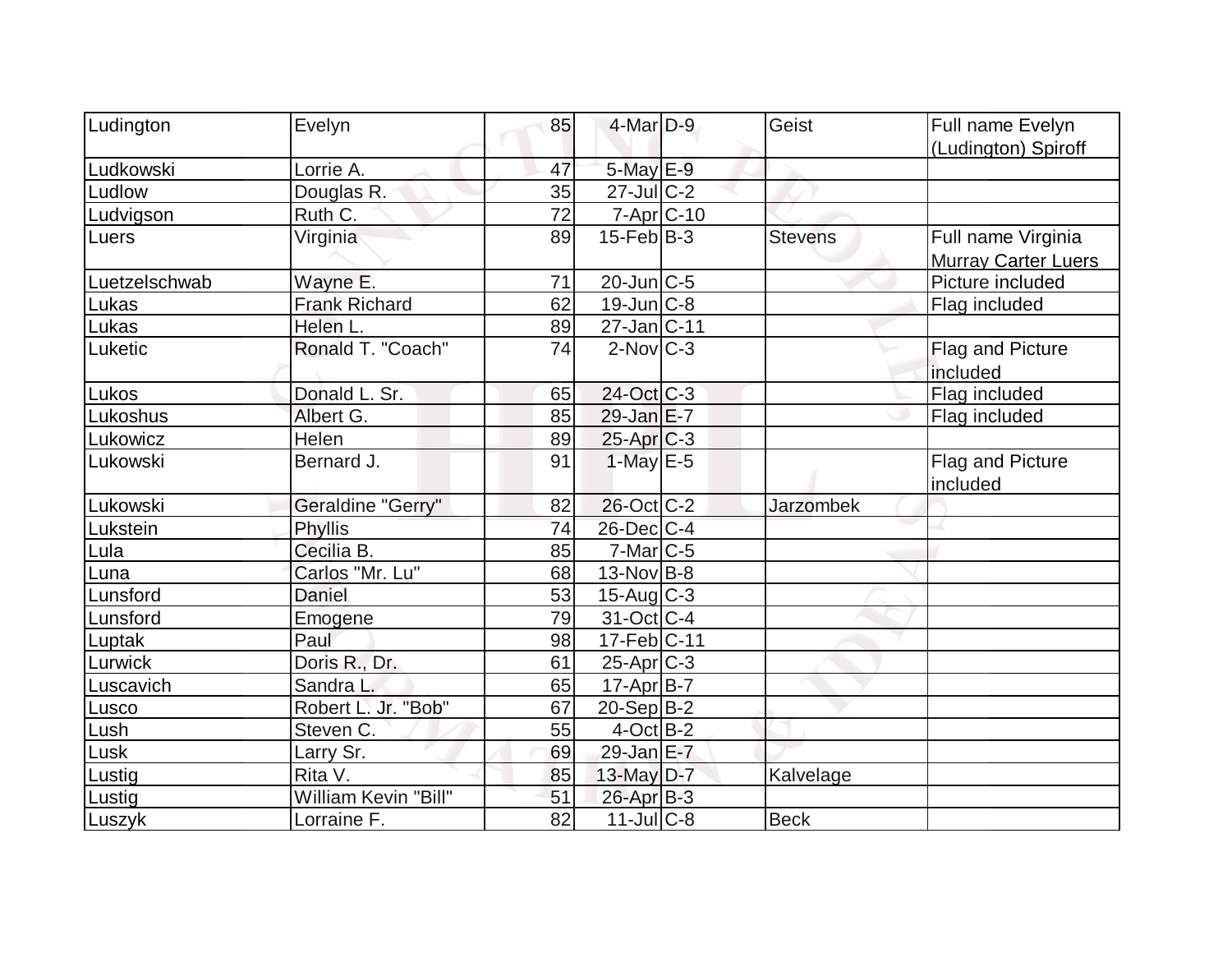| Lute     | Helen                | 90 | 17-Nov C-6        |         | Picture included       |
|----------|----------------------|----|-------------------|---------|------------------------|
| Luttrell | Michael A. "Big Top" | 62 | 19-Sep C-3        |         |                        |
| Luwpas   | Ralph "Butch"        | 66 | 18-Jun C-8        |         |                        |
| Lyczak   | John                 | 77 | $14$ -Jan $ C-6 $ |         | Flag included          |
| Lydon    | Kenneth M.           | 69 | 9-Mar C-3         |         |                        |
| Lyell    | Sherry L.            | 47 | 27-Jan C-11       | Gilbert |                        |
| Lynch    | Dorothy H.           | 85 | $15$ -Oct B-8     |         |                        |
| Lynch    | Douglas E.           | 81 | $17 - Dec$ B-8    |         |                        |
| Lynch    | James <sub>E.</sub>  | 53 | 27-Aug E-9        |         |                        |
| Lynch    | Joseph F. II         | 88 | $3$ -Jun $D-7$    |         | Flag included          |
| Lyne     | Patricia L.          | 80 | $5$ -Mar $D-9$    |         | Picture included       |
| Lynn     | Jerry M. "Bear"      | 59 | 8-Apr C-8         |         | Picture included       |
| Lynn     | Ruth                 | 90 | $11$ -Mar $D-8$   |         | Star of David included |
| Lynn     | William W.           | 82 | $26$ -Dec $C$ -4  |         |                        |
| Lysiak   | Kenneth B., Dr.      | 58 | $1$ -May $E$ -5   |         |                        |
|          |                      |    |                   |         |                        |
|          |                      |    |                   |         |                        |
|          |                      |    |                   |         |                        |
|          |                      |    |                   |         |                        |
|          |                      |    |                   |         |                        |
|          |                      |    |                   |         |                        |
|          |                      |    |                   |         |                        |
|          |                      |    |                   |         |                        |
|          |                      |    |                   |         |                        |
|          |                      |    |                   |         |                        |
|          |                      |    |                   |         |                        |
|          |                      |    |                   |         |                        |
|          |                      |    |                   |         |                        |
|          |                      |    |                   |         |                        |
|          |                      |    |                   |         |                        |
|          |                      |    |                   |         |                        |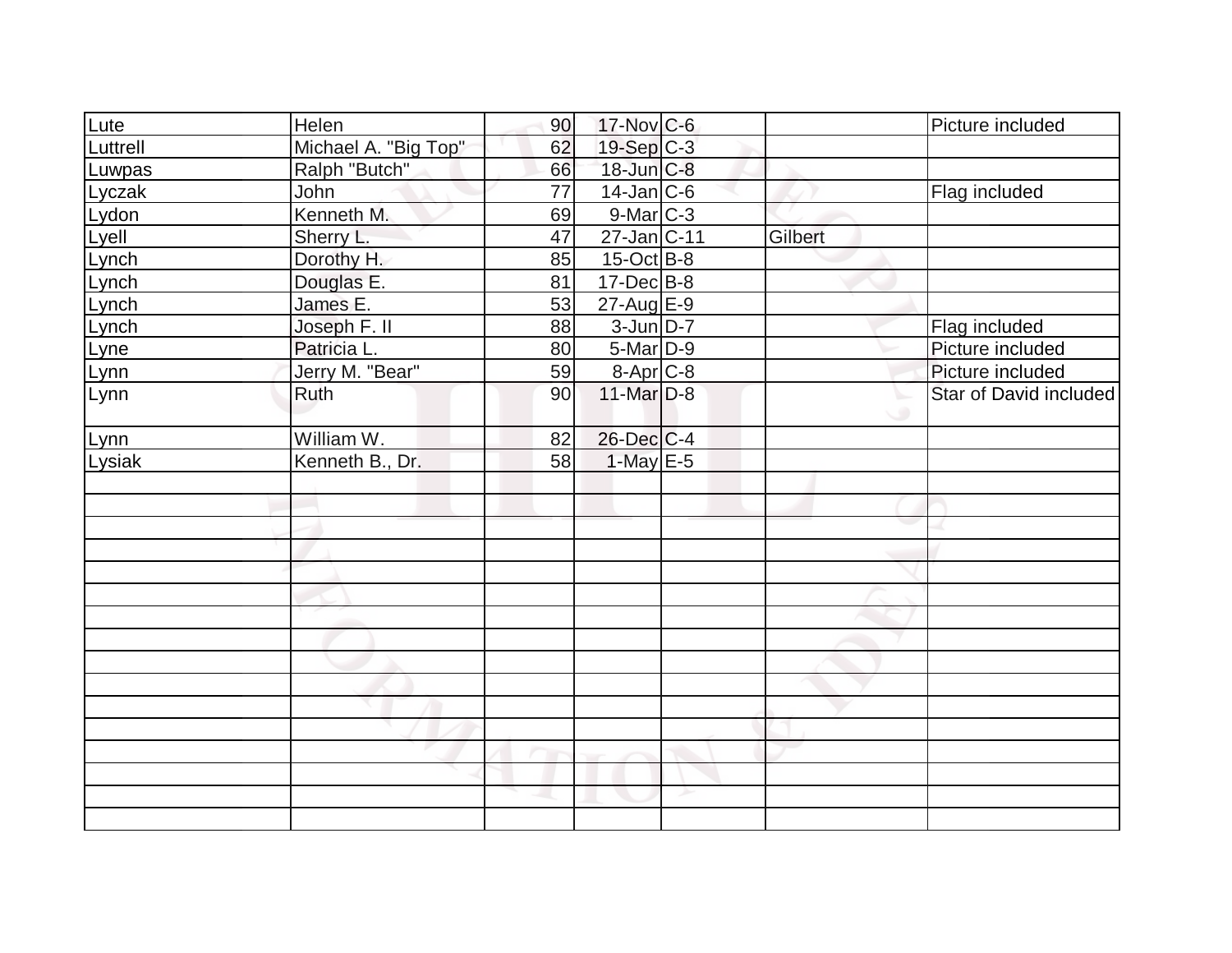| <b>Surname</b> | <b>Given</b>         | Age | <b>Date</b>            | Page | <b>Maiden</b>  | <b>Note</b>                                                |
|----------------|----------------------|-----|------------------------|------|----------------|------------------------------------------------------------|
| Macanovich     | Thekla "Tilly"       | 82  | 13-May D-6             |      |                |                                                            |
| Macchia        | Mike D. Sr., Rev.    | 83  | 30-Mar C-3             |      |                |                                                            |
| Macchiarella   | Charlene B.          | 65  | $12$ -Apr $ B-2 $      |      |                |                                                            |
| MacDiarmid     | Warren               | 68  | $15$ -JulD-7           |      |                |                                                            |
| Macdonald      | Art (Junior)         | 84  | $9$ -May C-5           |      |                |                                                            |
| Mace           | Mitar "Mitch"        | 50  | $10$ -Dec $B$ -8       |      |                | <b>Picture and Serbian</b><br><b>Orthodox Cross</b>        |
| <b>Macek</b>   | Anna M.              | 99  | $20$ -May D-7          |      |                |                                                            |
| Machielson     | Richard "Butch"      | 69  | $3$ -Jun $D-7$         |      |                | Picture is included                                        |
| Machura        | Anne J.              | 97  | $9$ -Dec $C$ -8        |      |                |                                                            |
| <b>Mack</b>    | Debra Lynn "Momo"    | 53  | $21$ -Mar $C-8$        |      |                |                                                            |
| <b>Mack</b>    | Rosalie R.           | 84  | $2$ -Dec $C-8$         |      |                |                                                            |
| Macy           | Sylvia W.            | 85  | $17$ -Jul $E$ -5       |      | Wozny          |                                                            |
| Madden         | Elaine Jean          | 86  | 29-Dec D-10            |      | Taylor         | <b>Full name Elaine</b><br>Jean Taylor Madden<br>Oppenheim |
| Maddux         | Joseph Elbert        | 72  | $12$ -Mar $E$ -7       |      |                |                                                            |
| Madej          | Joseph               | 63  | 20-Mar E-7             |      |                |                                                            |
| Madison        | <b>Madeline Cora</b> | 100 | $12$ -Mar $E$ -7       |      | Parks          | <b>Full name Madeline</b><br>Cora Madison King             |
| Madras         | Gale J.              |     | $4$ -Jul $C$ -6        |      |                |                                                            |
| Madrzyk        | Mary                 | 89  | 26-Aug C-10            |      | Sharbak        |                                                            |
| Madsen         | Marilyn L.           | 83  | $6$ -Dec $B$ -3        |      |                |                                                            |
| Maffitt        | Marjorie E.          | 59  | 24-Mar <sub>C-10</sub> |      |                |                                                            |
| Mager          | Norma E.             | 84  | $3$ -Jan $ C-4 $       |      | Freese         |                                                            |
| Mager          | Raymond E.           | 95  | $12$ -Jan $ C-2 $      |      |                | Flag included                                              |
| Maggio         | Mary K. "Babe"       | 71  | $19$ -Dec $C-3$        |      |                |                                                            |
| Magnum         | Jack B.              | 82  | $25$ -May C-3          |      |                | Picture included                                           |
| Magnusen       | Janet M.             | 63  | 18-Dec B-7             |      | Gleim          |                                                            |
| Magro          | Anna                 | 97  | $12$ -Jul B-2          |      | <b>Matusik</b> |                                                            |
| Magruder       | Olga K.              | 86  | $18-Sep B-7$           |      | Muehling       |                                                            |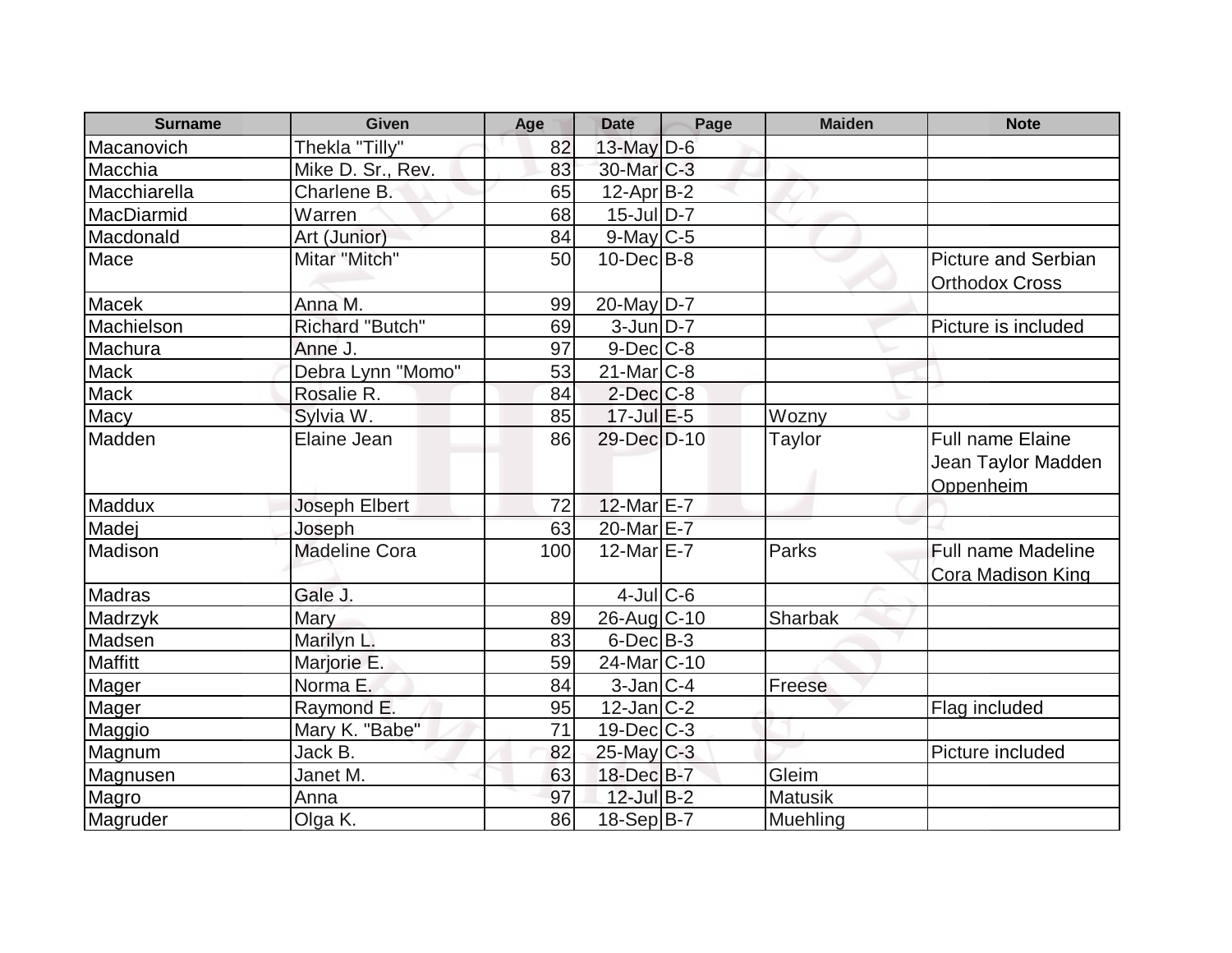|                   |                            | 59 | $11-Auq$ <sub>C</sub> -10 | <b>Bacchus</b>  |                                              |
|-------------------|----------------------------|----|---------------------------|-----------------|----------------------------------------------|
| Magurean<br>Mahns | Mary Ann<br>Lenore H.      | 82 | 17-Mar C-10               |                 |                                              |
|                   | Michael D.                 | 67 | 23-Oct B-8                |                 |                                              |
| Mahoney           |                            |    |                           |                 |                                              |
| Maicher           | Dorothy                    | 82 | $6$ -Jun $ C-4 $          |                 |                                              |
| Mailath           | Pearl B.                   | 93 | $23-Oct$ B-9              |                 | <b>Holy Ghost Orthodox</b><br>Cross included |
| Majszak           | Katherine M.               | 33 | $16$ -Dec $D-5$           |                 |                                              |
| Makivich          | George "Mick"              | 87 | $28$ -Oct $ D-6 $         |                 | Serbian Orthodox                             |
|                   |                            |    |                           |                 | Cross included                               |
| Makowski          | Stanley J. SFO             | 74 | $17$ -Jan $ D-8$          |                 |                                              |
| Maksimik          | John R.                    | 88 | $27-Sep B-2$              |                 |                                              |
| Maksimik          | Ted A.                     | 77 | $26$ -Oct $ C-2 $         |                 | Flag included                                |
| Malack            | Albert J. "Sam"            | 81 | 16-Aug B-2                |                 |                                              |
| Malarik           | Roberta W.                 | 69 | $11-Apr$ <sub>C-6</sub>   |                 |                                              |
| Malavazos         | Barbara Ann (George)       | 59 | $30-Apr$ $E-6$            |                 |                                              |
| Malayter          | Eleanor                    | 91 | $10$ -Dec $ B-8$          |                 |                                              |
| Malbeuf           | <b>Barbara</b>             |    | $23$ -Jun $ C-9 $         | <b>Borowski</b> |                                              |
| Malcom            | <b>Marie Pauline</b>       | 85 | $16$ -Dec $D-5$           |                 | Picture included                             |
| Maldonado         | <b>Maria</b>               | 84 | $14$ -Nov $ C-7 $         |                 |                                              |
| Malenki           | Joan F. "Bingo<br>Joannie" | 62 | $15-Sep C-10$             |                 | Joan F. Malenki<br>(Duncan)                  |
| Malerich          | Homer H. Jr. "Botchy"      | 66 | $4$ -Aug $C-11$           |                 |                                              |
| Maleski           | <b>Bruce Paul "Moose"</b>  | 48 | $30$ -Nov $ C-3 $         |                 | Flag included                                |
| Maley             | John Michael               | 82 | 20-Jun C-5                |                 |                                              |
| Malic             | Michael C.                 | 45 | $2$ -Jan $B$ -5           |                 |                                              |
| Malinowski        | Hedwig P. "Harriette"      | 91 | $13$ -Jan $ C-8 $         | <b>Tomczak</b>  |                                              |
| Malizzo           | George T. Jr.              | 68 | 24-Jan C-4                |                 | Flag included                                |
| Mallon            | Louise M.                  | 75 | 7-Nov C-4                 |                 |                                              |
| Malmquist         | Sharon D.                  | 77 | 15-May B-7                |                 |                                              |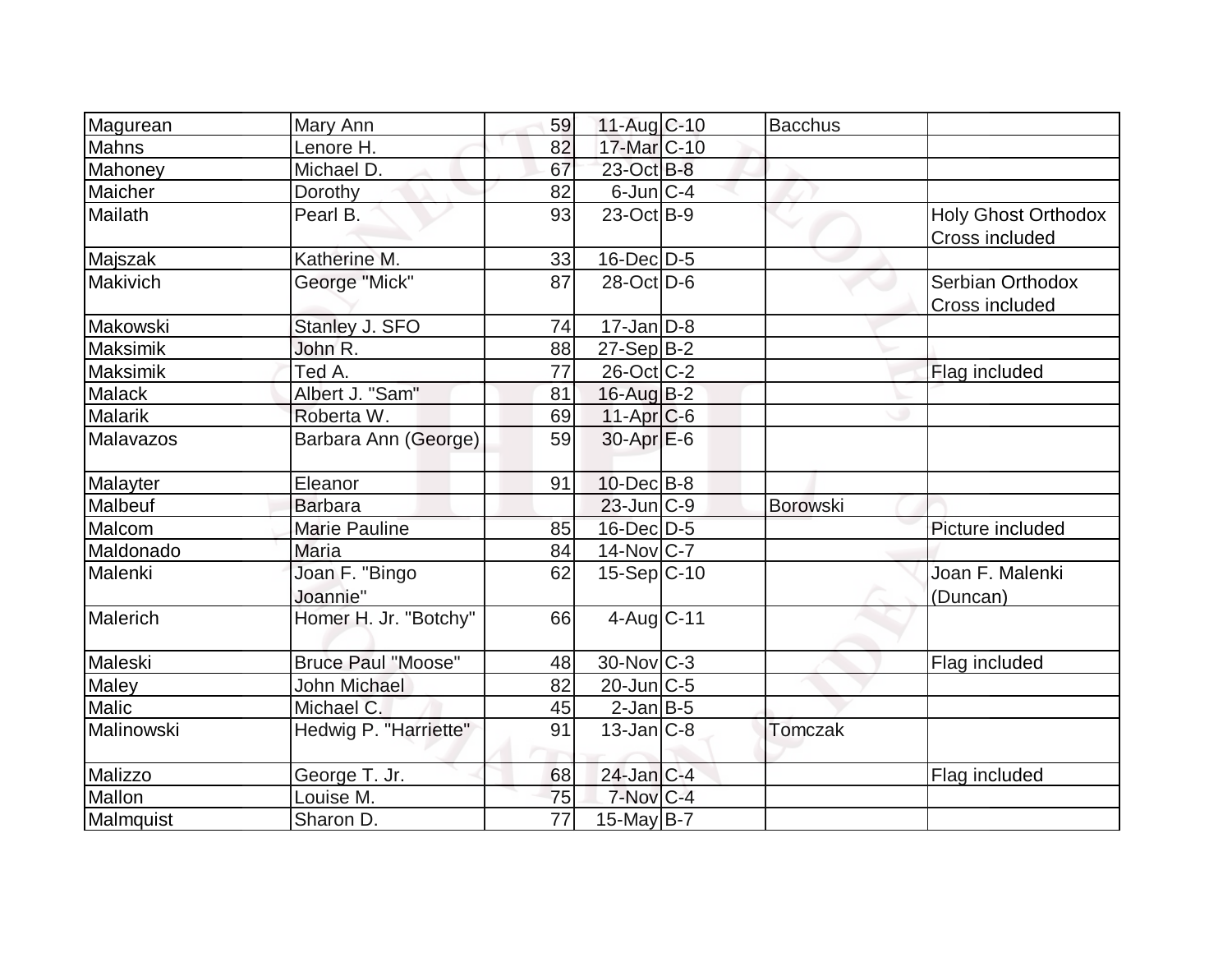| Malo              | <b>Russell Victor</b>  | 87              | $10$ -Aug $C-2$    |                  | Flag and Picture      |
|-------------------|------------------------|-----------------|--------------------|------------------|-----------------------|
|                   |                        |                 |                    |                  | included              |
| Malone            | John A.                | 80              | $4$ -Dec $B$ -5    |                  | Picture included      |
| Maltrotto         | Roger R.               | 91              | $9-Sep C-10$       |                  | Picture included      |
| Mamrila           | Mary E.                | 81              | $17 -$ Jul $E - 5$ | Slamka           |                       |
| Mamula            | Ray Sr.                | 91              | $13$ -Apr $ C-2 $  |                  | Serbian Orthodox      |
|                   |                        |                 |                    |                  | <b>Cross included</b> |
| Manchak           | Woodrow B. "Woody"     | 92              | $3$ -Jan $ C-4 $   |                  | Flag included         |
| Mandernach        | Robert C.              | 78              | $23$ -May C-4      |                  | Flag included         |
| Manescalchi       | Linda L.               | 62              | $10$ -Jun $D-6$    |                  |                       |
| Manfred           | Pamela L.              | 50              | $8$ -Jan $E$ -6    |                  | Picture included      |
| Manley            | <b>Ernestine</b>       | 82              | $23$ -Jul $E-8$    |                  |                       |
| Manley            | Patricia A.            | 68              | 28-Oct D-6         | Thompson         |                       |
| Mann              | Alta Virginia          | 86              | $16$ -Apr $E$ -6   |                  |                       |
| Mann              | Louis Thomas           | 73              | 30-Apr E-6         |                  |                       |
| Manning           | <b>Helen Elizabeth</b> | 88              | $21$ -Oct C-6      |                  |                       |
| <b>Manns</b>      | Vivian J.              | 91              | $2$ -Aug $B - 2$   | <b>Hartilius</b> | Full name Vivian J.   |
|                   |                        |                 |                    |                  | (Manns) Morelli       |
| Manny             | Charles E.             | 78              | 25-Feb D-13        |                  |                       |
| Manoski           | Lorraine E. "Pinky"    | 79              | $9$ -Dec $C$ -8    | Pinkowski        |                       |
| Mansmann          | James J.               | 81              | 18-Aug C-10        |                  | Flag included         |
| Marasco           | Armand A. "Mondo"      | 89              | $4$ -Jun $E-8$     |                  | Flag included         |
| Maravilla         | Francisco "Frank"      | 84              | $9$ -Jul $E$ -6    |                  | Flag included         |
| Marbach           | <b>Lorraine Rose</b>   | 89              | $13$ -JulC-3       |                  |                       |
| Marcanio          | Deana K.               |                 | 19-Mar $E-6$       |                  | Full name Deana K.    |
|                   |                        |                 |                    |                  | Marcanio (Trogden)    |
| March             | Delores M.             | 77              | 28-Feb C-4         | Ruttledge        |                       |
| March (Markovich) | William L., Ph.D       | 80              | $18$ -Feb $D-9$    |                  |                       |
| Marchese          | Eugene "Jimmy"         | 76              | 20-Feb C-7         |                  |                       |
| Marciniak         | Eugene S.              | 79              | $10-Sep$ $E-8$     |                  |                       |
| Marciniak         | Patricia C.            | $\overline{72}$ | $27-Sep B-3$       |                  |                       |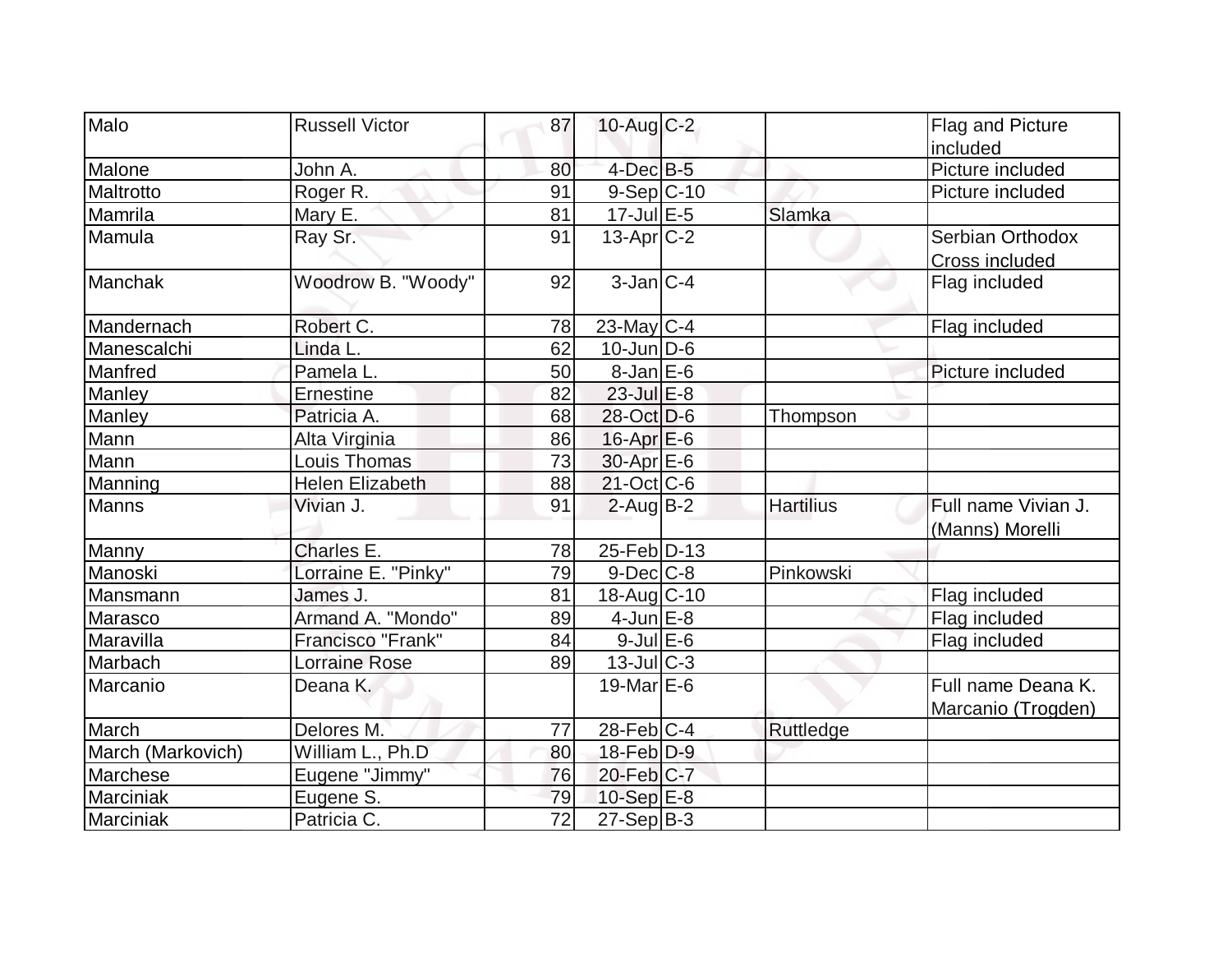| Marcisz        | Mary                  | 96  | $16$ -May C-8            | Krajewski |                                                       |
|----------------|-----------------------|-----|--------------------------|-----------|-------------------------------------------------------|
| Marcotte       | Deborah Lynn          | 53  | $9-Nov$ <sub>C-4</sub>   |           | <b>Full name Deborah</b><br>Lynn (Marcotte)<br>Walter |
| Mardirosian    | <b>Betty</b>          | 82  | $1-Sep C-10$             |           |                                                       |
| Mardirosian    | Martin G.             | 83  | $25$ -Mar $D-8$          |           |                                                       |
| <b>Marek</b>   | Leonard F.            | 77  | $13$ -Mar $E-8$          |           |                                                       |
| Margetich      | Thomas D.             | 61  | $15$ -Aug C-3            |           | Flag included                                         |
| Maridirosian   | <b>Betty</b>          | 82  | $2-Sep$ $C-9$            |           |                                                       |
| Marion         | Genevieve M.          | 94  | $5-Sep C-4$              | Raczka    |                                                       |
| <b>Maris</b>   | Ronald H.             | 73  | $6$ -Oct $ C$ -7         |           | Picture included                                      |
| Markley        | <b>Michael Miller</b> | 56  | $20$ -May D-7            |           |                                                       |
| Marko          | Linda                 |     | $11-Apr$ $C-6$           | Santos    |                                                       |
| Markovich      | Joseph R.             | 89  | $18$ -Feb $ D-9$         |           | Flag included                                         |
| Markovich      | Mildred M.            | 91  | $6$ -Apr $C$ -3          |           |                                                       |
| Markowski      | Henry J.              | 84  | $14$ -Jan $ C-6$         |           |                                                       |
| <b>Marks</b>   | Cecelia A.            | 73  | $20$ -Feb $ C-7$         |           |                                                       |
| <b>Marks</b>   | Ora L. M.D.           | 103 | $25$ -Dec $B$ -6         |           |                                                       |
| Markulj        | Lottie                | 89  | 22-Mar B-3               | Gazdowicz |                                                       |
| <b>Marlatt</b> | Sharon L.             | 67  | 16-Oct B-7               |           |                                                       |
| Marler         | Frank Jay             | 54  | $7-Cct$ $C-8$            |           |                                                       |
| Marley         | Dorothy L.            | 92  | $11 - Dec$ B-7           |           |                                                       |
| <b>Marlow</b>  | <b>Jerry Roberts</b>  | 73  | $22$ -Oct B-5            |           |                                                       |
| Marlowe        | Marilyn               | 63  | $2$ -Jun $C-8$           | Kubida    |                                                       |
| Marquardt      | Lois Marie            | 83  | $6$ -Nov $E$ -7          |           |                                                       |
| Marrell        | <b>Vernon Charles</b> | 55  | $27-Sep$ B-3             |           |                                                       |
| Marschand      | Meriam                | 91  | 31-Mar <sub>IC</sub> -10 | Porter    | Picture included                                      |
| Marschke       | Ray                   | 44  | $6$ -Oct $ C$ -8         |           |                                                       |
| Marsee         | Jack G.               | 80  | 19-Aug $C-8$             |           | Flag included                                         |
| Marsh          | <b>Eden Renee</b>     | 34  | $25 - Jan$ $B-3$         |           |                                                       |
| Marshall       | Deborah L.            | 59  | $3$ -Oct C-4             |           |                                                       |
| Marshall       | Fred B.               | 67  | 18-Oct B-2               |           |                                                       |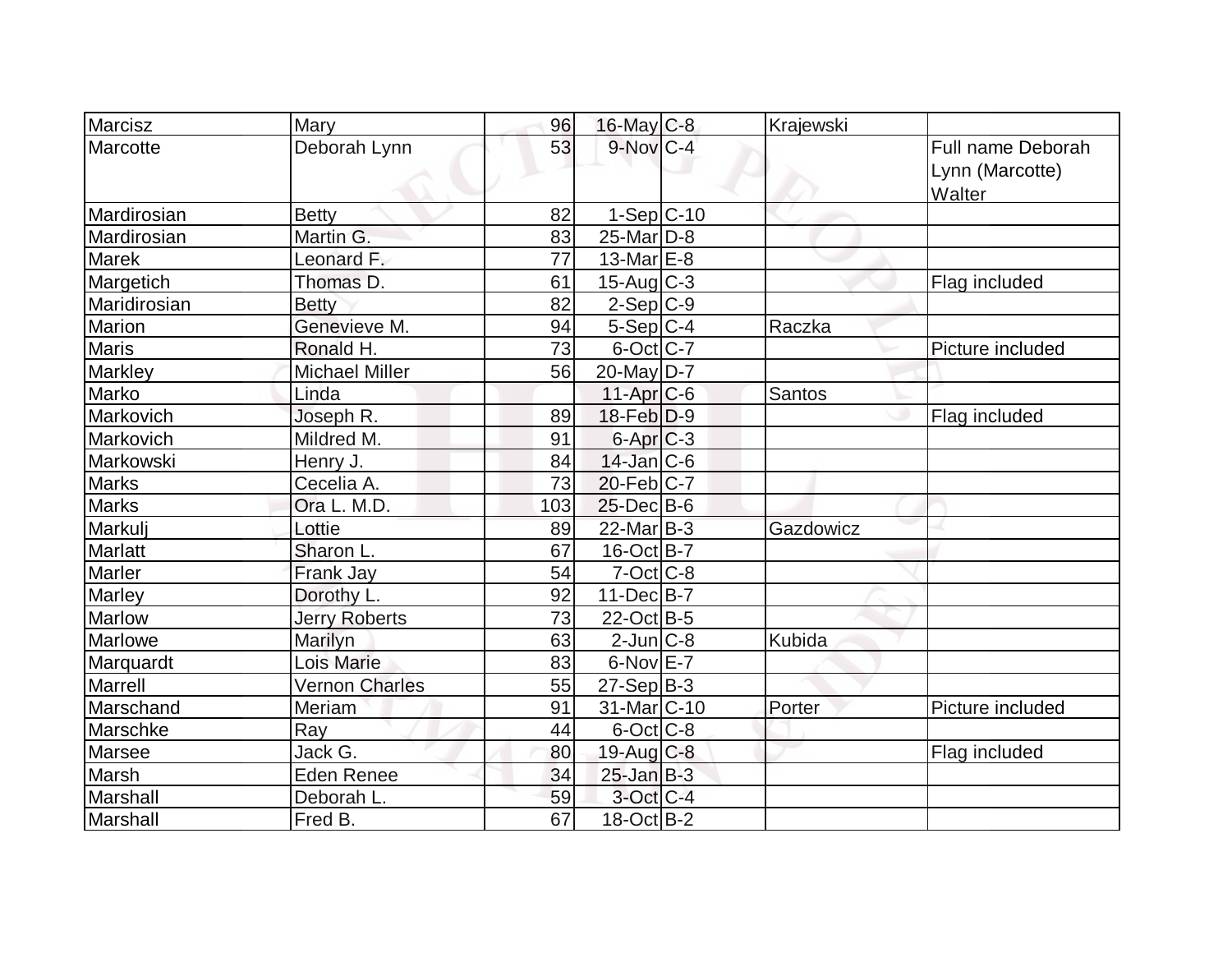| Marshall      | Joanne                | 78 | $18$ -May C-3     |               | Picture included |
|---------------|-----------------------|----|-------------------|---------------|------------------|
| Marshall      | Leona T.              | 91 | 27-Jan C-11       |               |                  |
| Marshall      | <b>Marion Helen</b>   | 92 | 28-Nov C-4        |               |                  |
| Marshke       | Ray                   | 44 | $5$ -Oct $ C-2 $  |               |                  |
| Martin        | Carl B.               | 89 | $17$ -Nov $ C-7 $ |               | Picture included |
| Martin        | <b>Caroll Asa</b>     | 88 | $11-Sep B-9$      |               |                  |
| Martin        | Charlene A.           | 64 | $6$ -Apr $C$ -2   |               |                  |
| Martin        | Dottie M.             | 78 | $10$ -Jun $D-7$   |               |                  |
| <b>Martin</b> | Elizabeth M. "Ella"   | 93 | $4-Feb$ $D-8$     | Levenda       |                  |
| Martin        | Eugene R.             | 51 | $8$ -Dec $E$ -6   |               |                  |
| Martin        | Helen                 | 86 | $17$ -Nov $ C-7 $ |               |                  |
| Martin        | Imogene "Jean"        | 82 | $20$ -Jun $ C-5$  |               |                  |
| Martin        | Jerome A. Jr. "Jerry" | 67 | $16-Sep C-8$      |               | Flag included    |
| Martin        | Linda L.              | 75 | $4$ -Nov $D-7$    |               |                  |
| Martin        | Roy E.                | 68 | $9-Sep C-9$       |               |                  |
| Martinez      | Carlota               | 90 | $8-Oct$ $C-8$     |               |                  |
| Martinez      | David A.              | 35 | $25$ -Dec $B$ -6  |               |                  |
| Martinez      | Frank                 | 85 | $10$ -Dec $B$ -8  |               |                  |
| Martinez      | Monica                |    | $4$ -Nov $D-8$    |               | Picture included |
| Martinez      | Naomi "Mimi"          | 83 | $28$ -Dec $C-3$   | Silva         |                  |
| Martinez      | Rita B.               | 64 | $30$ -Mar $ C-3 $ |               |                  |
| Martinez      | Velia                 | 70 | $1$ -Jul $D-5$    |               |                  |
| Marvel        | Floris H.             | 94 | $11-Oct$ B-3      | Dorton        |                  |
| Marynovich    | Ted F.                | 84 | 8-OctB-8          |               | Flag and Picture |
|               |                       |    |                   |               | included         |
| Marynowski    | <b>Betty</b>          |    | $5$ -Feb $E$ -8   | <b>Knoles</b> |                  |
| Maryonovich   | Nicholas J.           | 82 | $4$ -May C-3      |               | Flag included    |
| Marzowski     | Eva S.                | 93 | 28-Aug E-5        |               |                  |
| Marzullo      | Bryan K.              | 36 | $22$ -Mar $B-3$   |               |                  |
| Masepohl      | Jo Allyn              | 73 | $2$ -Nov $ C-3 $  |               |                  |
| <b>Masick</b> | <b>Mary Emily</b>     |    | $9$ -Jun $C-9$    | Morton        |                  |
| Mason         | Barbara Ann           | 62 | 28-Mar A-20       |               |                  |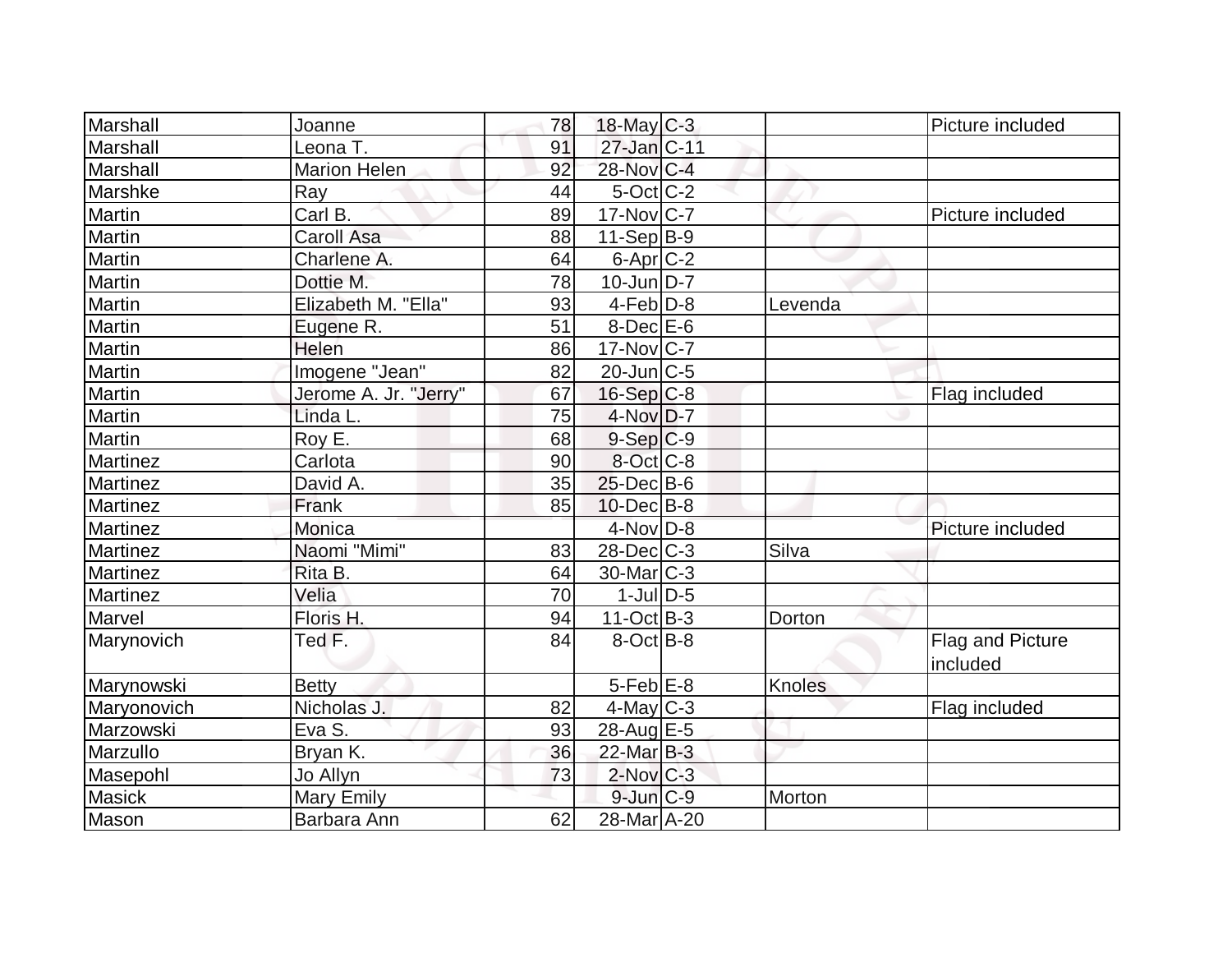| Massey          | Harold D.           | 75 | $8$ -Dec $E-5$        |                 | Flag included             |
|-----------------|---------------------|----|-----------------------|-----------------|---------------------------|
| Massey          | Kathryn J.          | 86 | 21-Jul C-10           | <b>Tucker</b>   |                           |
| Massom          | Kathryn J.          | 94 | $11-Dec$ B-7          |                 |                           |
| <b>Masters</b>  | Michael Eugene      | 55 | $15$ -Aug C-3         |                 |                           |
| Mastey          | John P.             | 61 | $8$ -Dec $E$ -5       |                 |                           |
| Mastey          | Robert W.           | 85 | 10-Mar C-12           |                 | Flag included             |
| Mastey          | Stefany B.          | 83 | 29-Apr <sub>C-7</sub> | Klisiak         |                           |
| Matakovic       | Dragutin "Drago"    | 77 | $31$ -Jul $E-5$       |                 |                           |
| <b>Matczak</b>  | Susan Elaine "Suza" | 70 | $31-Oct$ $C-4$        | <b>Broholm</b>  | Picture included          |
| Mate            | Vivian H.           | 87 | $4$ -Jan $B-2$        | <b>Bessette</b> |                           |
| Mateja          | John G.             | 98 | $28$ -Dec $C-3$       |                 |                           |
| Matelski        | Carol L.            | 69 | $5$ -Jan $ C-2 $      | Shriner         |                           |
| Mather          | Warren F.           | 81 | $7$ -May $E$ -6       |                 |                           |
| <b>Mathews</b>  | James W.            | 84 | $8$ -Jan $E$ -6       |                 |                           |
| <b>Mathews</b>  | Larry               | 63 | 13-Aug C-11           |                 | Flag included             |
| <b>Mathis</b>   | Michael S.          | 44 | 23-Aug B-2            |                 |                           |
| Mathis          | Olive E.            | 82 | $18$ -Aug $C-9$       | Leath           |                           |
| Matich          | Michael             | 93 | $19-Sep C-3$          |                 | Flag included             |
| <b>Matthews</b> | Jacqueline L.       | 68 | $9$ -Jan $E-8$        | Graves          | Picture included          |
| Mattson         | Richard T.          | 89 | 29-Sep C-10           |                 | Flag included             |
| Matuga          | Mary G.             | 97 | $23-Sep C-8$          |                 |                           |
| Matuska         | Dennis J.           | 71 | $24$ -Jan $ C-4 $     |                 |                           |
| Matusz          | Valeria I.          | 90 | 28-Mar A-20           |                 |                           |
| <b>Mauck</b>    | <b>Robert Lee</b>   | 82 | $10$ -Feb $ C-9$      |                 | Picture, Masonic          |
|                 |                     |    |                       |                 | <b>Emblem and Eastern</b> |
|                 |                     |    |                       |                 | Star included             |
|                 |                     |    |                       |                 |                           |
| Maupin          | Ida Mae             | 71 | $17$ -Jul $E - 5$     |                 |                           |
| <b>Maus</b>     | Gregory J.          | 50 | $5$ -Jan $ C-3 $      |                 |                           |
| Maxeiner        | Robert J. "Bob"     | 88 | $3$ -Jul $E-4$        |                 | Flag included             |
| Mayberry        | Pauline A.          | 78 | $4$ -Jan $B-2$        |                 |                           |
| Mayden          | Edward J.           | 90 | $18$ -Feb $ D-9 $     |                 |                           |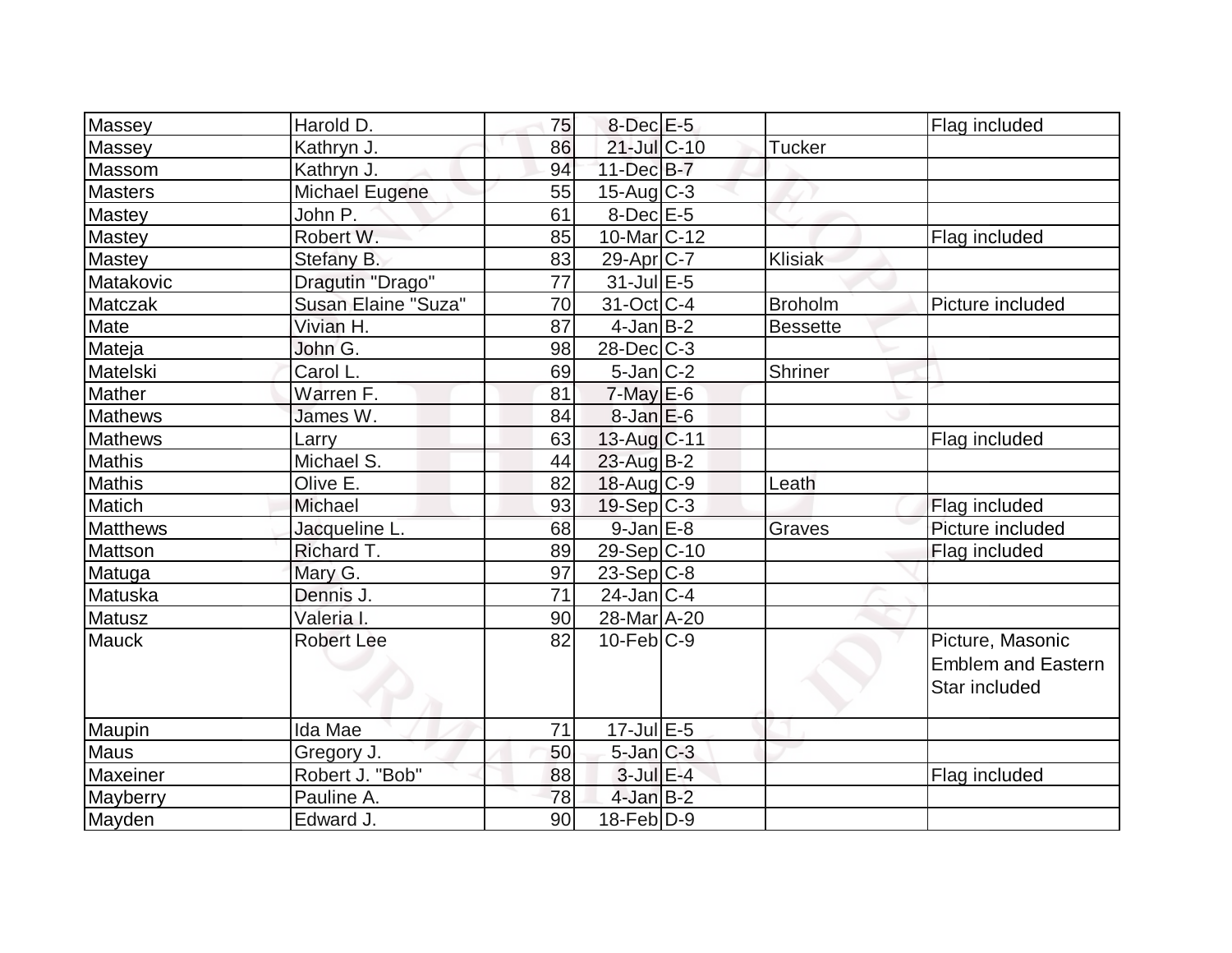| Mayhew           | Ernest A. Jr.              | 80 | $11$ -Mar $D-8$   |                   | Picture included                                |
|------------------|----------------------------|----|-------------------|-------------------|-------------------------------------------------|
| <b>Mays</b>      | Linda Lea                  | 56 | $18$ -May C-3     |                   |                                                 |
| Mazeikas         | Lottie                     | 95 | 20-Mar E-8        |                   |                                                 |
| Mazur            | Raymond S.                 | 79 | $19-Sep C-3$      |                   |                                                 |
| Mazzon           | Patty                      | 51 | $17 - Jan$ $D-8$  |                   | Picture included                                |
| <b>McAleer</b>   | <b>Judith Kay</b>          | 67 | $18$ -Jun $C-8$   | <b>Stowers</b>    | Picture included                                |
| <b>McBrayer</b>  | James D.                   | 46 | $27$ -Oct $ C-8 $ |                   |                                                 |
| <b>McBride</b>   | Beatrice L.                | 84 | $6$ -Jun $ C-4 $  |                   | Flag included                                   |
| <b>McBride</b>   | Kathryn M.                 | 61 | $12$ -Aug C-10    | <b>Detterline</b> |                                                 |
| <b>McBride</b>   | Pauline "Polly"            | 86 | $4$ -Jan $B$ -4   | Spitler           | <b>Full name Pauline</b><br>Mae (Joyce) McBride |
| McCann           | Donna Lilyon               | 80 | 28-Mar A-19       | Ducworth          | Full name Donna                                 |
|                  |                            |    |                   |                   | Lilyon (McCann) Dye                             |
| McCarter         | Larry P.                   | 73 | $18-Sep B-8$      |                   | Picture included                                |
| <b>McCarthy</b>  | James "Sars"               | 75 | $7$ -Mar $ C$ -6  |                   |                                                 |
| McCasland        | Alline                     | 89 | $3$ -Jan $ C-4 $  | Viar              |                                                 |
| <b>McCaslin</b>  | Dorothy                    | 96 | $19$ -Jul B-3     |                   |                                                 |
| <b>McCauley</b>  | Paul E.                    | 38 | $9-Sep C-9$       |                   |                                                 |
| McClain          | Barbara Lynn               | 66 | $4$ -Jan $B-2$    |                   |                                                 |
| <b>McClain</b>   | <b>Oden Lee</b>            | 74 | $19$ -May E-7     |                   |                                                 |
| McClaran         | Margaret Patricia          | 63 | $5$ -Jul B-3      |                   |                                                 |
| <b>McCloud</b>   | Muriel C.                  | 81 | $30-Sep C-9$      | Chesher           |                                                 |
| McClymont        | Joey                       | 21 | $8$ -Jan $E - 7$  |                   |                                                 |
| McConnachie      | Daphne J.                  | 89 | 25-Aug C-10       | O'Dell            |                                                 |
| McConnell        | John E.                    | 74 | $6$ -May D-5      |                   |                                                 |
| <b>McCord</b>    | <b>Desiree</b>             | 27 | $21$ -Aug $E-5$   |                   |                                                 |
| <b>McCormack</b> | Wallace D. "Wally"         | 89 | 15-Apr E-7        |                   | Picture included                                |
| McCormick        | Victoria P. "Vicki"        | 61 | $1-NovB-3$        |                   |                                                 |
| <b>McCoy</b>     | Mildred "Millie"           | 86 | $12$ -Aug C-9     |                   |                                                 |
| <b>McCoy</b>     | William Paul Jr.<br>"Pops" | 70 | $30$ -Jun $C-8$   |                   |                                                 |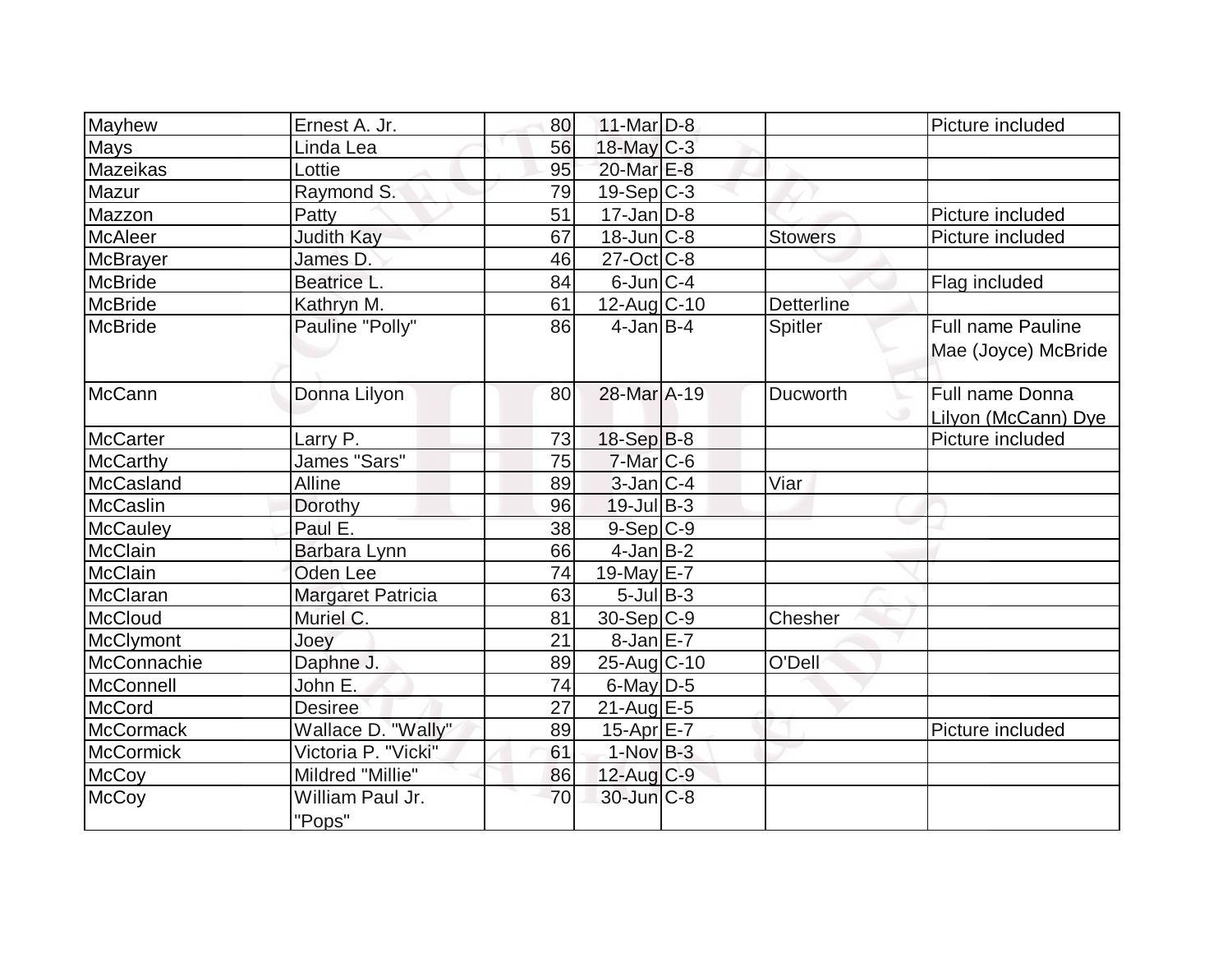| McCray            | Joyce                  | 78 | $9-Nov$ <sub>C-3</sub>      | Gevirtz       |                    |
|-------------------|------------------------|----|-----------------------------|---------------|--------------------|
| <b>McCue</b>      | Carole L.              | 70 | $15$ -Jul $\overline{D}$ -8 | vanRavenswaay |                    |
| McCullom          | Glenn E.               | 77 | $5$ -Aug $C$ -8             |               |                    |
| McCullough        | Arvil F. "Al"          |    | 20-Mar <sub>E</sub> -8      |               |                    |
| McCullough        | Jane M.                | 83 | $2-Sep C-9$                 | Dobrowolski   |                    |
| <b>McDermott</b>  | Michael "Mickey"       | 59 | $15$ -Jul $ D-8$            |               |                    |
| McDonald          | C. Thomas              | 72 | 26-Aug C-10                 |               |                    |
| McDonald          | Mary G.                | 85 | $2$ -May C-4                | Bennell       |                    |
| McDonald          | Richard W.             | 86 | $17$ -Jan $ C-4 $           |               | Flag included      |
| McDonnell         | Donald John            | 89 | $24$ -Apr $D-9$             |               |                    |
| <b>McEllis</b>    | Frank John "Mac"       | 77 | $8$ -Mar $ B-3 $            |               | Flag included      |
|                   | "Dee Dee"              |    |                             |               |                    |
| McElwain          | Ronald Alan            | 53 | 28-Nov C-4                  |               |                    |
| <b>McEwan</b>     | <b>Sharon Rae</b>      | 60 | $14$ -Feb $ C-4 $           | Donohue       |                    |
| McFall            | <b>Jimmy Ray</b>       | 46 | $22-Sep C-9$                |               |                    |
| <b>McFarland</b>  | <b>Barbara Darlene</b> | 73 | 27-Feb B-5                  | Parkhurst     | Full name Barbara  |
|                   |                        |    |                             |               | Darlene Castillo ( |
|                   |                        |    |                             |               | Faith - McFarland) |
|                   |                        |    |                             |               | Cross included     |
| McFarland         | Howard                 | 70 | $5$ -Mar $E$ -8             |               |                    |
| <b>McFerrin</b>   | Deacon Eddie B. Sr.    | 68 | $1-Apr$ $C-8$               |               | Picture included   |
| McGaughey         | Cynthia M              | 53 | $19$ -Jun $ C-8$            |               |                    |
| <b>McGee</b>      | <b>Bernard</b>         | 82 | $31$ -May B-2               |               |                    |
| <b>McGettrick</b> | Robert C. Sr.          | 73 | $10$ -May B-2               |               |                    |
| McGhan            | James J.               | 50 | $31$ -May B-2               |               |                    |
| <b>McGhee</b>     | Peggy L.               | 82 | 14-Aug D-7                  |               |                    |
| McGregor          | Charlotte              |    | $21$ -Oct $C$ -5            | Kinder        |                    |
| <b>McGruder</b>   | Antonio "Tony"         | 40 | $12$ -Nov B-8               |               |                    |
| McGuire           | Barbara J.             | 77 | 19-Mar E-5                  |               |                    |
| <b>McGuire</b>    | John A.                | 85 | 14-Mar C-8                  |               |                    |
| <b>McGuire</b>    | <b>Kevin Darnell</b>   | 52 | 19-Jul B-2                  |               |                    |
| McGuire           | Mark W.                | 65 | $22$ -Nov B-2               |               | Flag included      |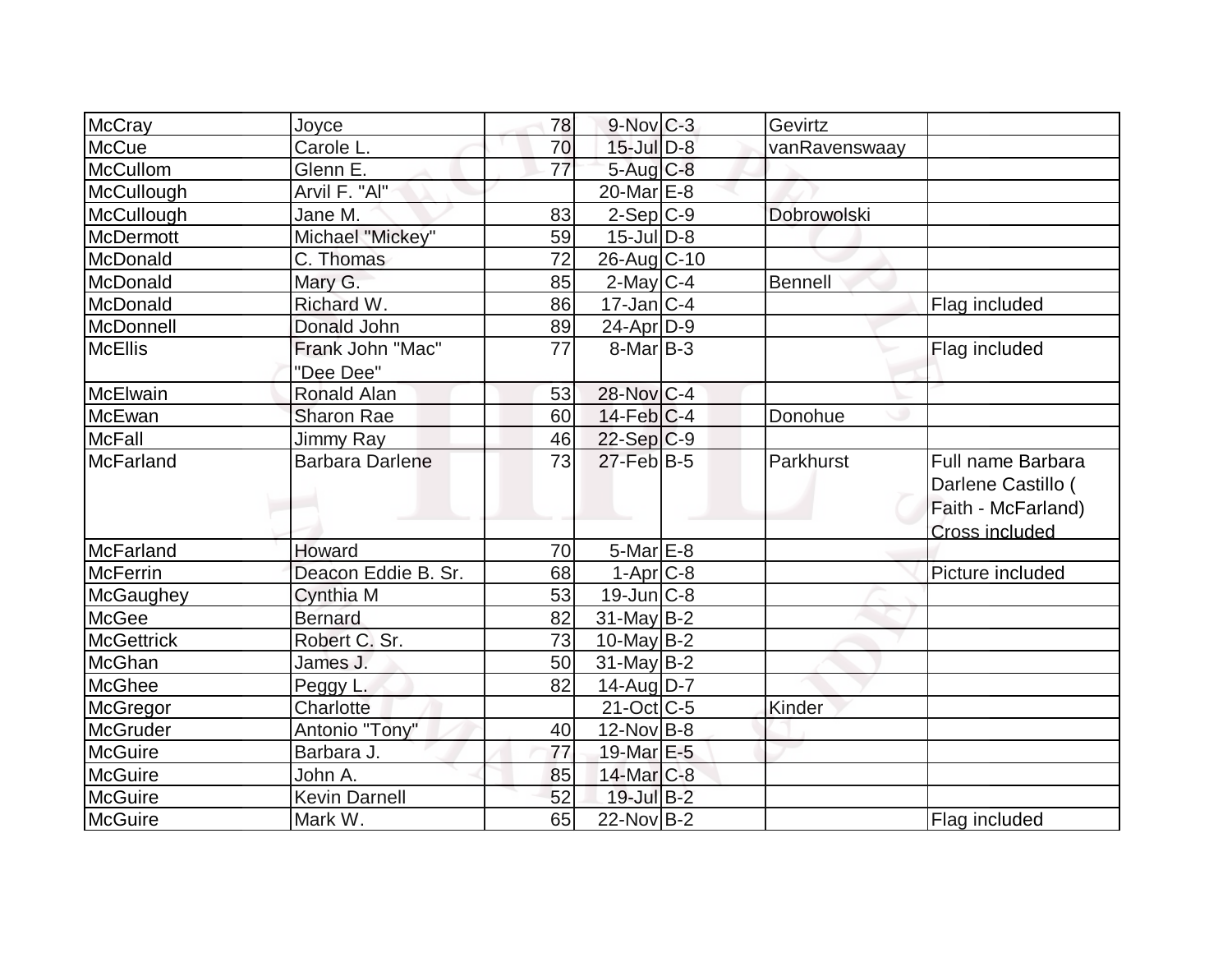| McHie           | George Edward         |    | $20$ -Apr $C-3$          |                  |                 | Picture included           |
|-----------------|-----------------------|----|--------------------------|------------------|-----------------|----------------------------|
| <b>McKay</b>    | <b>Robert William</b> | 81 | $7$ -Jun $B-2$           |                  |                 |                            |
| McKee           | James T. Sr.          | 80 | 24-Aug C-2               |                  |                 | Flag included              |
| <b>McKee</b>    | Juanita L.            | 76 | $20$ -Feb $C$ -7         |                  |                 |                            |
| McKeny          | Hazle                 | 85 | $31$ -Mar $ C-9 $        |                  |                 |                            |
| <b>McKinley</b> | Randall Eddie Jr.     |    | 12-Nov B-8               |                  |                 |                            |
| McKinley        | Taaja'e Arielle       | 20 | 30-Jul E-9               |                  |                 |                            |
| McKinney        | Jack E. Sr.           | 66 | $15$ -Aug $C-3$          |                  |                 | Flag included              |
| McKnight        | Barry L.              | 71 | $27 - Jan$ $C-11$        |                  |                 | Masonic emblem<br>included |
| McLean          | Stuart Douglas Jr.    | 69 | $4$ -May C-3             |                  |                 |                            |
| McLellan        | Jeanne C.             | 93 | $1-Oct$ B-9              |                  |                 |                            |
| McMahon         | James H.              | 70 | $9-Nov$ <sub>C-3</sub>   |                  |                 | Flag included              |
| McMahon         | John W.Jr.            | 67 | $16$ -Dec $D-5$          |                  |                 |                            |
| McManigal       | Willliam P. "Bill"    | 67 | $13$ -Jun $ C-4$         |                  |                 |                            |
| <b>McMurry</b>  | Robert I. Sr.         | 73 | 30-Oct E-6               |                  |                 |                            |
| <b>McNally</b>  | Michael R.            | 67 | $14$ -Feb $ C-4 $        |                  |                 |                            |
| <b>McNash</b>   | David Allen           | 46 | 10-Mar <sub>IC</sub> -12 |                  |                 |                            |
| McNeely         | Pamela                | 62 | 8-Sep C-10               |                  |                 |                            |
| McQuen          | Victoria A.           | 79 | $7 - Apr$ $C - 10$       |                  | <b>Taleff</b>   |                            |
| McQuiston       | <b>Randall Doyle</b>  | 92 | $24$ -Nov $ C-6$         |                  |                 |                            |
| McTaggart       | Dolores R.            | 84 | $15$ -Jul $D-8$          |                  |                 |                            |
| McTique (Hetra) | Timothy               | 60 | $7-Mar$ $C-6$            |                  |                 |                            |
| <b>Meadows</b>  | Richard W.            | 79 | $19$ -May $E$ -7         |                  |                 |                            |
| <b>Means</b>    | <b>Rita Bernice</b>   | 97 | 27-May D-7               |                  |                 |                            |
| Mecha           | Gertrude M.           | 75 | 26-May C-10              |                  | Raczkowski      |                            |
| Mecherle        | James M.              | 77 | $23$ -Jun $ C-9 $        |                  |                 | Flag included              |
| Mecozzi         | Richard J. "Rick"     | 18 | 16-Sep C-8               |                  |                 |                            |
| Medina          | Helen                 | 86 | 28-Apr C-10              |                  |                 |                            |
| Medina          | Julie A.              | 43 | $6$ -Jul $C$ -2          |                  | Small           |                            |
| Medlin          | Joelyn Joy            | 60 | $5$ -Jan $C-3$           |                  | <b>DeRuiter</b> | Picture included           |
| Medrano         | Barbara Ann           | 53 |                          | $7$ -Jul $ C-10$ |                 |                            |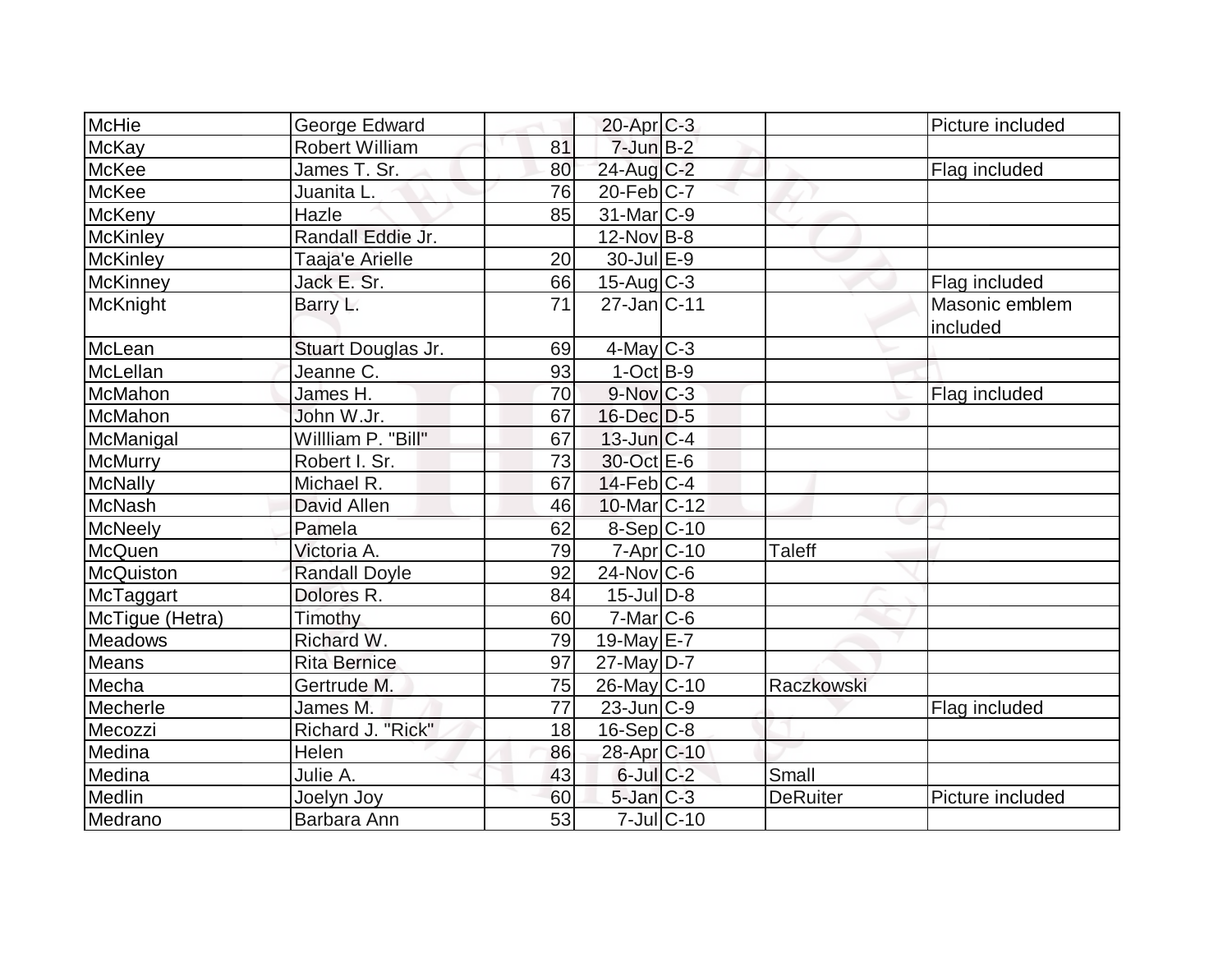| Medved       | Dorothy Janette      | 75 | 19-May E-7             |                |                          |
|--------------|----------------------|----|------------------------|----------------|--------------------------|
| <b>Meeks</b> | Paul "Richard"       | 67 | 21-Jul C-10            |                |                          |
| Megremis     | Vasilike L.          |    | 14-Jul C-10            | Kalasountas    | <b>Greek Orthodox</b>    |
|              |                      |    |                        |                | <b>Cross included</b>    |
| Mehal        | Michael J. Jr.       | 67 | $9-Nov$ <sub>C-3</sub> |                |                          |
| <b>Mehok</b> | Maria "Mary"         | 61 | $16$ -May C-8          | <b>Kymakis</b> | <b>Greek Orthodox</b>    |
|              |                      |    |                        |                | <b>Cross and Picture</b> |
|              |                      |    |                        |                | included                 |
| Mehorczyk    | <b>John</b>          | 98 | $3-Nov$ <sub>C-6</sub> |                | Picture included         |
| Mehorczyk    | Mary Ann             | 78 | $2$ -Mar $ C-3 $       |                | Picture included         |
| Meir         | <b>Kris</b>          | 74 | $23$ -Jun $ C-9 $      |                |                          |
| <b>Meiss</b> | Roland R.            | 85 | $27-Sep B-3$           |                |                          |
| Mejia        | Pedro Orosco         | 76 | $27$ -Apr $ C-3 $      |                |                          |
| Melcher      | Frances L. "Frankie" | 56 | $2$ -Aug $B-2$         | Beam           |                          |
| Melchor      | David "Dave"         | 54 | $3-Dec$ $B-8$          |                |                          |
| Melczer      | Steve J. Sr.         | 88 | 8-Jul C-7              |                | Flag included            |
| Mele         | Joseph B. "Papa Joe" | 86 | $23$ -Oct B-9          |                | Flag included            |
|              |                      |    |                        |                |                          |
| Melendez     | Carlos Jr.           | 34 | $19$ -Aug C-8          |                |                          |
| Melendez     | Jose A. Jr. "Bert"   | 52 | $18$ -JulC-6           |                |                          |
| Melloch      | Lottie J.            | 95 | $27 - Dec$ B-3         | <b>Zolkos</b>  |                          |
| Melody       | Gladys M.            | 86 | $26-Sep C-5$           |                |                          |
| Melody       | Lloyd "Spike"        | 89 | $15$ -Apr $E$ -8       |                |                          |
| Meloy        | James R. Jr. "Bob"   | 89 | $9-Sep C-9$            |                | Flag included            |
| Mendel       | Anna                 | 92 | $23$ -Aug $B-2$        |                | Star of David included   |
| Mendez       | <b>Joseph Frank</b>  | 72 | $22$ -Jul C-8          |                |                          |
| Mendez       | Manuel Sr.           | 78 | $21-Sep C-2$           |                |                          |
| Mendiola     | Antonio Rubi         | 81 | $11$ -Jan B-2          |                |                          |
| Mendoza      | Genoveva             | 75 | 30-Sep C-9             |                | Picture included         |
| Mendoza      | Joseph P. Jr.        | 63 | 28-Jul C-4             |                | Flag included            |
| Mendoza      | Mark G.              | 44 | $24$ -Jun $D-6$        |                |                          |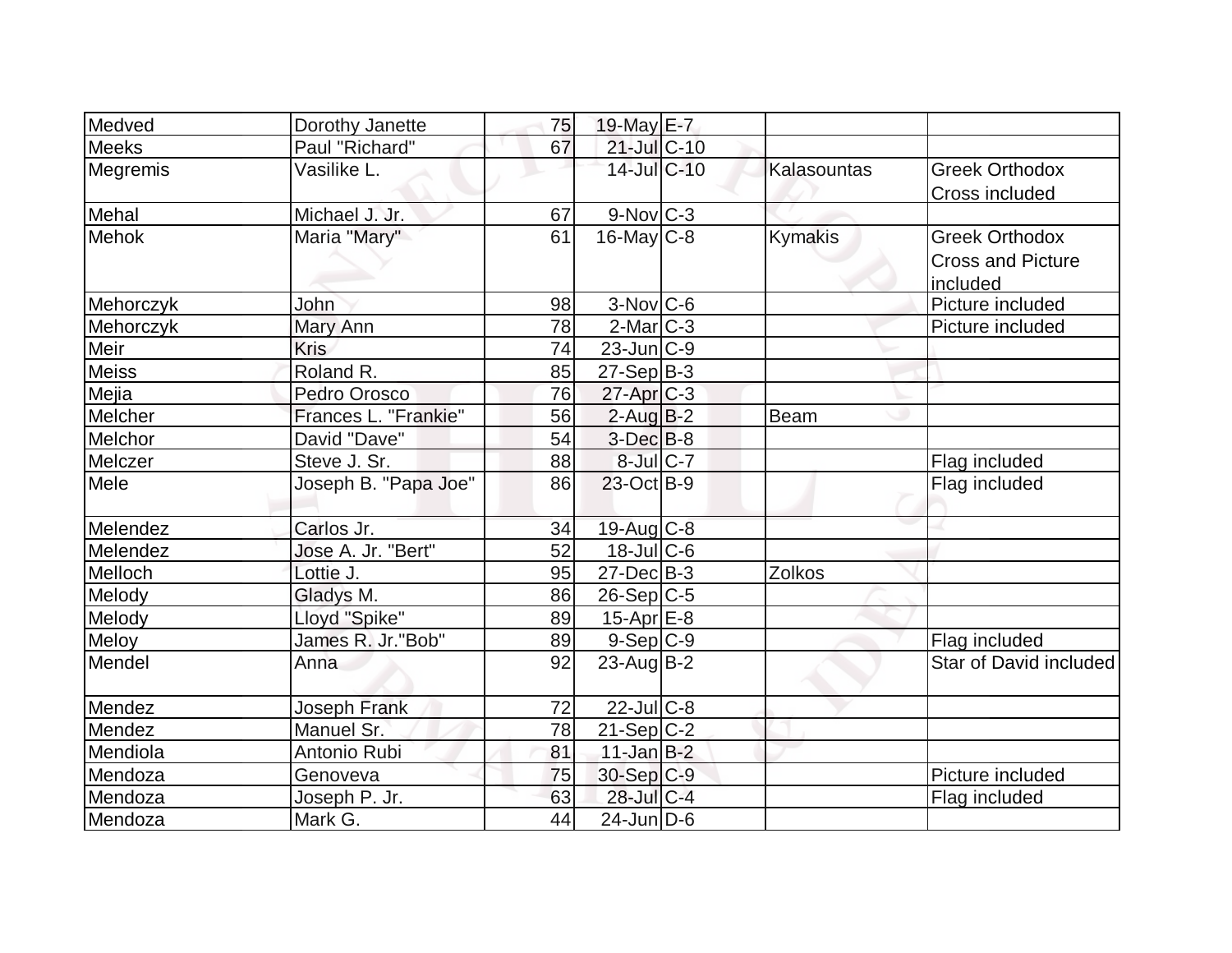| Mendoza         | Paula                       | 32 | 14-Jul C-9             |           |                                                 |
|-----------------|-----------------------------|----|------------------------|-----------|-------------------------------------------------|
| Mendoza         | Trinidad "La Bruja"         | 91 | $3-Mar$ D-9            |           | Picture included                                |
| Mendyke         | Dorothy L.                  | 83 | 17-Jul E-5             |           |                                                 |
| Menezes         | <b>Bernard</b>              | 83 | $8$ -Jan $E$ -6        |           |                                                 |
| Menke           | Lorraine C.                 | 75 | $10$ -Feb $ C-9 $      | Zink      |                                                 |
| Mercer          | <b>Frances Josephine</b>    | 87 | $27$ -JulC-3           | Mercer    | Picture included                                |
| Merchant        | Donald J.                   | 77 | $6$ -Jul $C$ -3        |           | Flag included                                   |
| Mercon          | Janice L.                   | 67 | $25$ -Feb $ D-13$      |           |                                                 |
| Merkel          | Cheryl Lynn                 | 63 | 24-Mar <sub>C-10</sub> | Peterson  |                                                 |
| Merkerson       | Gloristine                  | 53 | $5$ -Jun $B$ -7        |           |                                                 |
| Meska           | Marion "Jeanne"             | 81 | $22$ -Mar $ B-3 $      | Meiu/Pope |                                                 |
| <b>Mestrich</b> | Ricahrd K. M. D.            | 67 | 19-May $E-7$           |           | Picture included                                |
|                 | (Dick)                      |    |                        |           |                                                 |
| Metros          | Garry L.                    | 59 | $26-Sep C-5$           |           |                                                 |
| Meyer           | <b>Charles Larry</b>        | 60 | 30-Jul E-9             |           |                                                 |
| <b>Meyer</b>    | <b>Mary Fran</b>            | 64 | $6$ -Jun $ C-4 $       | Glassford |                                                 |
| Meyer           | Stephanie C. "Stevie"       | 85 | 26-Mar E-7             |           |                                                 |
| Michael         | Bertin W. Jr.               | 75 | 7-Aug D-10             |           |                                                 |
| Michael         | Wayne J.                    | 93 | 22-Oct B-5             |           |                                                 |
| Michalak        | Edward F.                   | 88 | $3-MayB-2$             |           | Flag included                                   |
| <b>Michalik</b> | Raymond Sr.                 |    | $3-Oct$ $C-3$          |           |                                                 |
| Michalowski     | Walter                      | 92 | $8-Sep C-10$           |           | Flag included                                   |
| Michalski       | Theodore "Ted"              | 70 | $26$ -Jan $ C-3 $      |           | Firefighter's emblem<br>included                |
| Micic           | George                      | 54 | 27-May D-7             |           |                                                 |
| Mickelson       | <b>Ruth Frances Allison</b> | 91 | $2-Sep C-9$            |           | <b>Ruth Frances Allison</b><br>Patzka Mickelson |
| Micon           | Fay                         | 87 | 12-Mar E-7             |           | Star of David included                          |
| <b>Miczalek</b> | Zachary S.                  | 15 | $10$ -Dec $B-9$        |           |                                                 |
| Middleton       | Joy Lynne                   | 72 | $16$ -Jun $C-9$        |           |                                                 |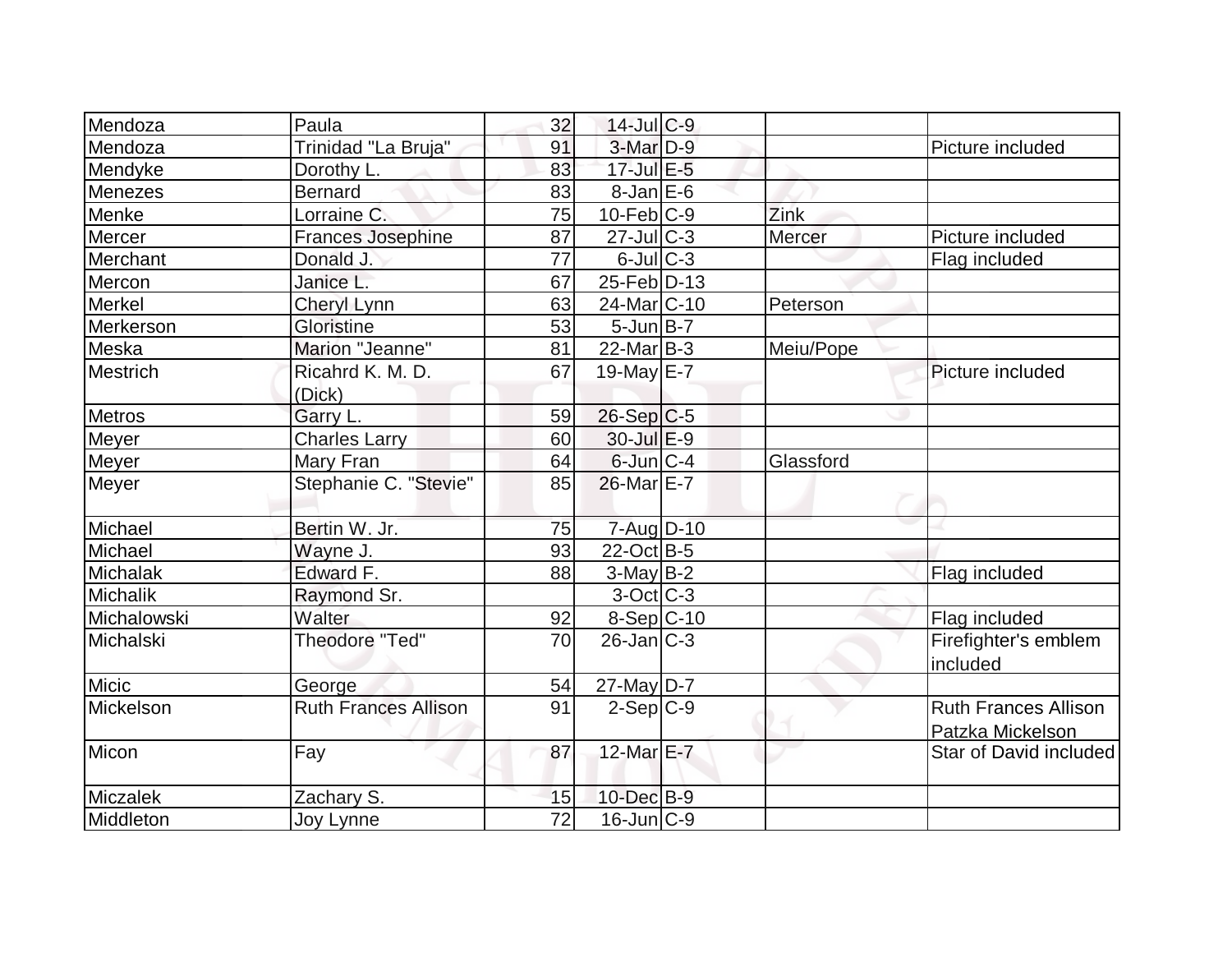| Middleton             | Joy M.                     | 82 | $21$ -Mar $C-8$       |            |                                  |
|-----------------------|----------------------------|----|-----------------------|------------|----------------------------------|
| Midkiff               | Michael B. "Uncle<br>Mike" | 50 | 27-Oct C-8            |            |                                  |
| <b>IMiecznikowski</b> | Joseph R.                  | 82 | 25-Aug C-10           |            | Firefighter emblem<br>included   |
| Mierzwa               | <b>Frances</b>             | 88 | $11$ -JulC-8          | Koziol     |                                  |
| Mihalik               | Edward M.                  | 86 | 27-Nov E-8            |            | Flag included                    |
| Mika                  | Sophie                     | 90 | $2$ -Dec $C-8$        |            | Sophie T. Mika<br>(Hlebok)       |
| <b>Miklos</b>         | Dolores J. "Dee"           | 80 | $13-Nov B-8$          | Gerritsen  |                                  |
| <b>Miklos</b>         | Stephen L.                 | 52 | 17-Mar C-10           |            |                                  |
| Mikolajczak           | John                       | 74 | $30$ -Jun $ C-8 $     |            |                                  |
| Mikolczak             | Alverann                   | 89 | $22$ -Aug C-3         | Martino    |                                  |
| <b>Mikolics</b>       | Mary A.                    | 96 | $2$ -Jan B-5          |            |                                  |
| Mikula                | Barbara A. "Barb"          | 61 | $4$ -Aug C-10         | Protolipac |                                  |
| <b>Mikuly</b>         | John (Mickey)              | 76 | $3$ -Aug $C-2$        |            | Flag included                    |
| Mikusevic             | Choyce J.                  | 77 | $23$ -Aug $B-2$       |            |                                  |
| Milbrandt             | Daryl A. "Skin"            | 41 | $30$ -May C-4         |            |                                  |
| Milch                 | John C.                    | 67 | $1-Aug C-3$           |            |                                  |
| Milchak               | Phyllis Joy                | 79 | $24$ -May $B-2$       | Shoup      |                                  |
| <b>Miles</b>          | Kathleen L.                | 49 | $8-Apr$ $C-8$         |            |                                  |
| Miles (Moles)         | Carl F.                    | 62 | 18-Apr <sub>C-6</sub> |            |                                  |
| Mileusnic             | Veljko                     | 74 | $24$ -Jan $ C-4 $     |            | Greek Orthodox cross<br>included |
| <b>Miley</b>          | Harry R.                   | 77 | $3$ -Jun $D-7$        |            | Flag included                    |
| Miller                | Betty J.                   | 88 | 27-Mar E-10           |            |                                  |
| <b>Miller</b>         | Carolyn W.                 | 67 | $6$ -Jul $C$ -2       | Wrobel     |                                  |
| Miller                | Charlotte L.               |    | $10$ -Aug $C-3$       | Winbush    | Picture included                 |
| Miller                | Clarence G.                | 87 | $7$ -Mar $C$ -6       |            |                                  |
| <b>Miller</b>         | Diana L.                   | 59 | $7$ -Dec $C$ -2       |            |                                  |
| <b>Miller</b>         | Diana L.                   | 59 | $8$ -Dec $E$ -6       |            |                                  |
| Miller                | Eunice B.                  | 87 | $3$ -Jul $E-4$        | Calkins    |                                  |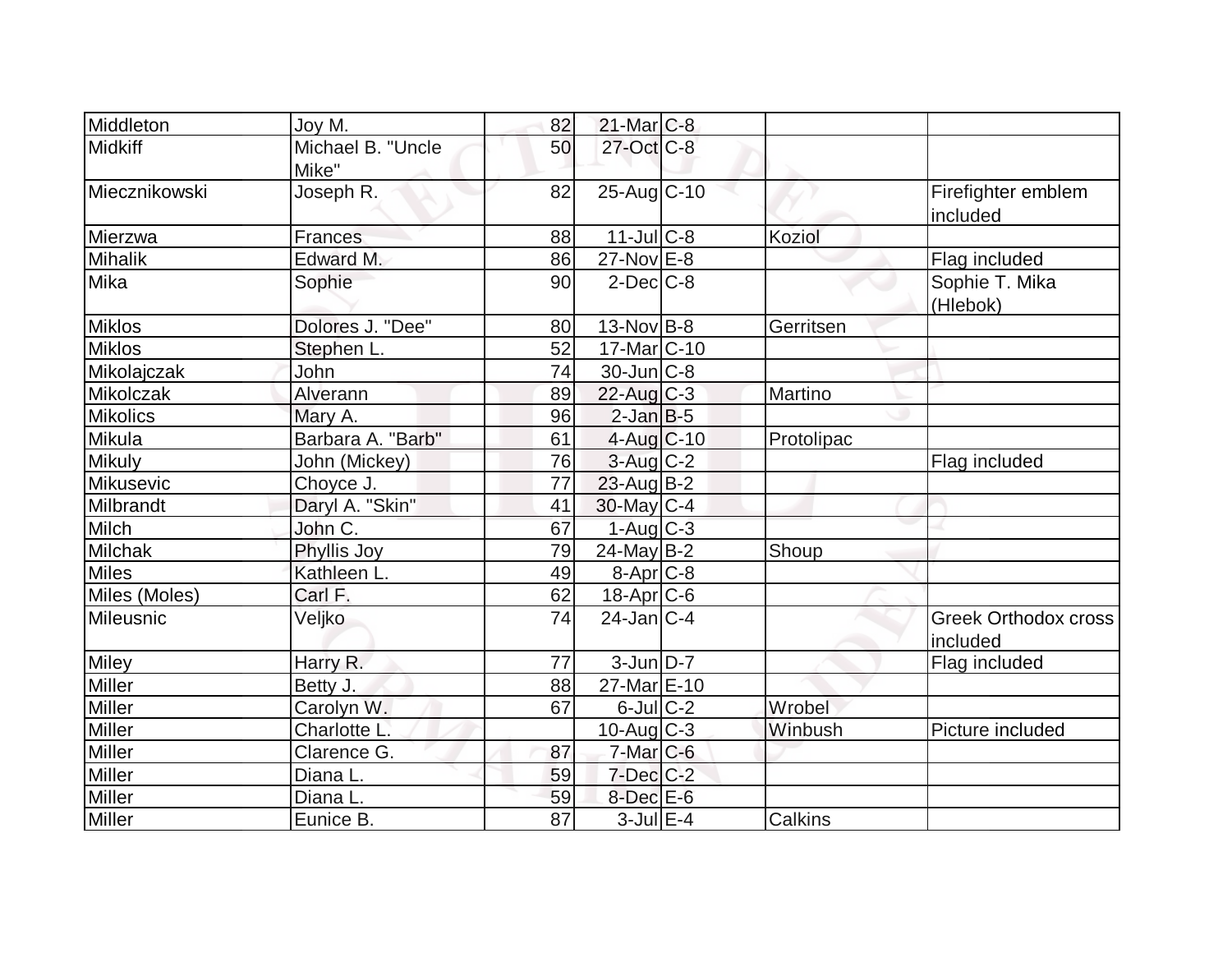| <b>Miller</b>     | Gerald L.                   | 66 | $10$ -Nov $C-7$   |              | Flag included                                         |
|-------------------|-----------------------------|----|-------------------|--------------|-------------------------------------------------------|
| Miller            | James "Tony"                | 52 | 15-Oct B-7        |              |                                                       |
| <b>Miller</b>     | <b>James Harold</b>         | 65 | $2$ -Mar $C-3$    |              | Flag included                                         |
| <b>Miller</b>     | Jean M.                     | 84 | $28$ -Jun $ B-2 $ |              |                                                       |
| Miller            | Jeffrey J.                  | 65 | $9-Nov$ $C-3$     |              | Picture included                                      |
| Miller            | Joseph Salvatop             | 62 | $24$ -Jan C-4     |              |                                                       |
| Miller            | Karen L                     | 69 | $14$ -Dec $C-3$   | Claveau      |                                                       |
| Miller            | Lloyd H., Rev.              | 71 | $20$ -May $D-7$   |              | Picture included                                      |
| <b>Miller</b>     | Louise "Lulu"               | 65 | 24-Nov C-6        | Zagrocki     |                                                       |
| Miller            | Lucille (Louise)            | 91 | $17$ -Aug C-2     | <b>Kurek</b> |                                                       |
| <b>Miller</b>     | Lynn R.                     | 79 | $13$ -May D-7     |              |                                                       |
| Miller            | Merrill L.                  | 89 | $5$ -Dec $C$ -5   |              |                                                       |
| <b>Miller</b>     | <b>Robert Allan</b>         | 80 | 29-Jun C-2        |              | Masonic emblem                                        |
|                   |                             |    |                   |              | included                                              |
| <b>Miller</b>     | Robert E.                   | 87 | 22-Dec C-7        |              | Flag included                                         |
| <b>Miller</b>     | Ronald F. "Ron"             | 75 | $28$ -Feb $C-4$   |              | Flag included                                         |
| Miller            | <b>Shirley Nadine</b>       | 75 | $4$ -Jan B-2      |              |                                                       |
| Miller            | Victoria Catherine          | 90 | $4$ -Feb $D-7$    | Gazda        | Picture included                                      |
| <b>Miller</b>     | Willis S.                   | 94 | $16$ -Nov $C-3$   |              | Flag and Picture<br>included                          |
| <b>Miller</b>     | Willis S.                   | 94 | $15$ -Nov $ B-3 $ |              | Flag included                                         |
| Miller-Rodeghiere | Mildred S.                  | 90 | $31$ -Aug C-3     |              |                                                       |
| Milligan          | <b>Connie Lee</b>           | 52 | $2-Apr$ $E-7$     | Midkiff      |                                                       |
| <b>Millis</b>     | Violet                      | 86 | $5-Apr$ B-2       | Mahs         |                                                       |
| <b>Mills</b>      | <b>Bryan Andrew</b>         | 32 | $5-Nov$ B-9       |              |                                                       |
| <b>Mills</b>      | <b>Eleanor Emma</b>         | 86 | $30$ -Jun $ C-9 $ | McDonough    | <b>Full name Eleanor</b><br><b>Emma Mills Vickers</b> |
| Mills             | Richard C. Sr.<br>"Skipper" | 85 | $10$ -Apr $ B-7 $ |              |                                                       |
| Minard            | <b>Mattie</b>               |    | 16-Apr E-6        |              |                                                       |
| Minarich          | Virgie Irene "Ginny"        | 84 | $7$ -Jun $B-3$    |              |                                                       |
| Minelli           | Immalita                    | 99 | 28-Mar A-20       |              | Cross included                                        |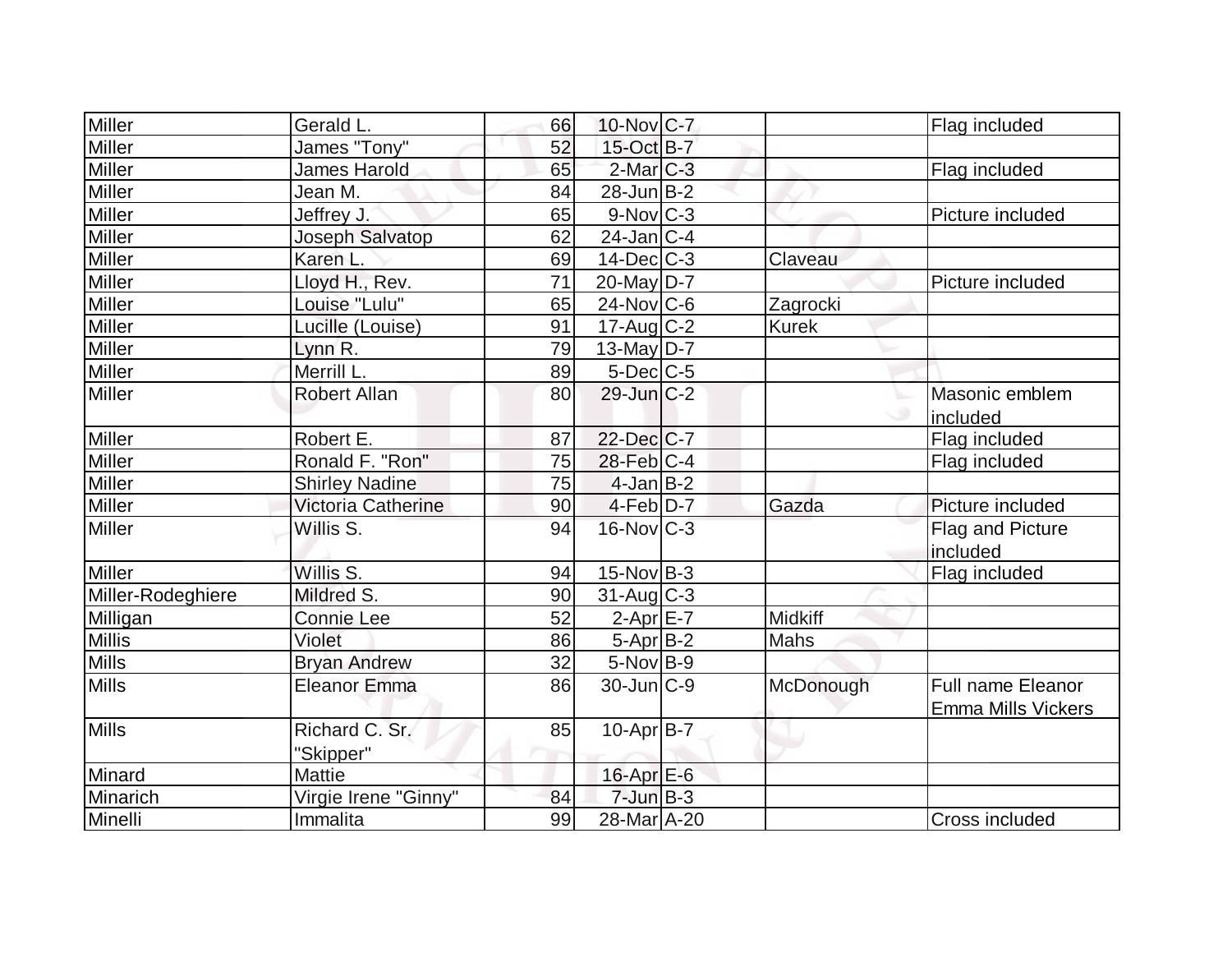| Minjock         | Joseph S.                   | 75 | $12$ -Jan $ C-2 $      |            |              |                       |
|-----------------|-----------------------------|----|------------------------|------------|--------------|-----------------------|
| Minner          | Jack H.                     | 87 | $2$ -Feb $C-2$         |            |              | Picture included      |
| Minniti         | <b>Hubert</b>               |    | $12$ -Jan $C-3$        |            |              | Flag included         |
| Mirabelli       | Marie C.                    | 91 | $11-Sep B-9$           |            | De Marco     |                       |
| Miranda         | Maria R.                    |    | $8$ -Jan $E$ -6        |            | Range        |                       |
| <b>Mireles</b>  | Cheryl Lynn                 | 51 | $8-Sep C-10$           |            | <b>Bobos</b> |                       |
| Misanik         | Mary                        | 87 | $7 - Jan$ $D-9$        |            | Yasvec       |                       |
| Mischka         | Patricia S.                 | 64 | $5$ -Jul $B$ -3        |            | Gall         |                       |
| <b>Mischler</b> | Charles E.                  | 80 | 19-May E-7             |            |              |                       |
| Misdom          | Theodore Henry Jr.<br>"Ted" | 72 | $27$ -Apr $ C-3 $      |            |              | Picture included      |
| Mishevich       | Mitre K. "Jim"              | 91 | $27$ -Nov $E-8$        |            |              | Macedonian Orthodox   |
|                 |                             |    |                        |            |              | <b>Cross included</b> |
|                 |                             |    |                        |            |              |                       |
| <b>Misirly</b>  | <b>Brian Alan</b>           | 27 | $14$ -Mar $C-8$        |            |              |                       |
| <b>Missinio</b> | Maryann D.                  | 76 | $9$ -May C-5           |            | Messenich    |                       |
| Mitchell        | Alice J.                    | 61 | $4$ -Dec $B$ -5        |            |              |                       |
| Mitchell        | Elmo Jr.                    | 89 | $19$ -Dec $ C-3 $      |            |              |                       |
| Mitchell        | John B.                     | 89 | 6-Feb E-11             |            |              | Flag included         |
| Mitchell        | L.C. Sr.                    | 85 | $5$ -May $E-9$         |            |              |                       |
| Mitchell        | Nedra Ann                   | 87 | $15$ -Jan $E-7$        |            |              | Flag included         |
| Mitchell        | Tommy                       | 60 | $24$ -Jun $D-6$        |            |              | Picture included      |
| Miterko         | Stephanie                   | 80 | $9$ -Mar $ C-3 $       |            | Sudicky      |                       |
| Mithchell       | John T. Sr.                 | 76 | $10$ -Nov $ C-7 $      |            |              | Flag and Police       |
|                 |                             |    |                        |            |              | emblem included       |
| Mitrevski       | <b>Nada</b>                 | 85 | $9-Nov$ <sub>C-3</sub> |            |              | Macedonian Orthodox   |
|                 |                             |    |                        |            |              | Cross included        |
| Mize            | Michael "Mick"              | 40 | $15$ -Jun $C-2$        |            |              |                       |
| Mize            | Rose A.                     | 92 | $15$ -Jul $D-8$        |            | Magdziak     |                       |
| Mlinarich       | Stephen G.                  | 78 |                        | 7-Jul C-10 |              | Flag included         |
| Mockler         | Marian A.                   | 84 | $12$ -Oct $ C-3 $      |            |              |                       |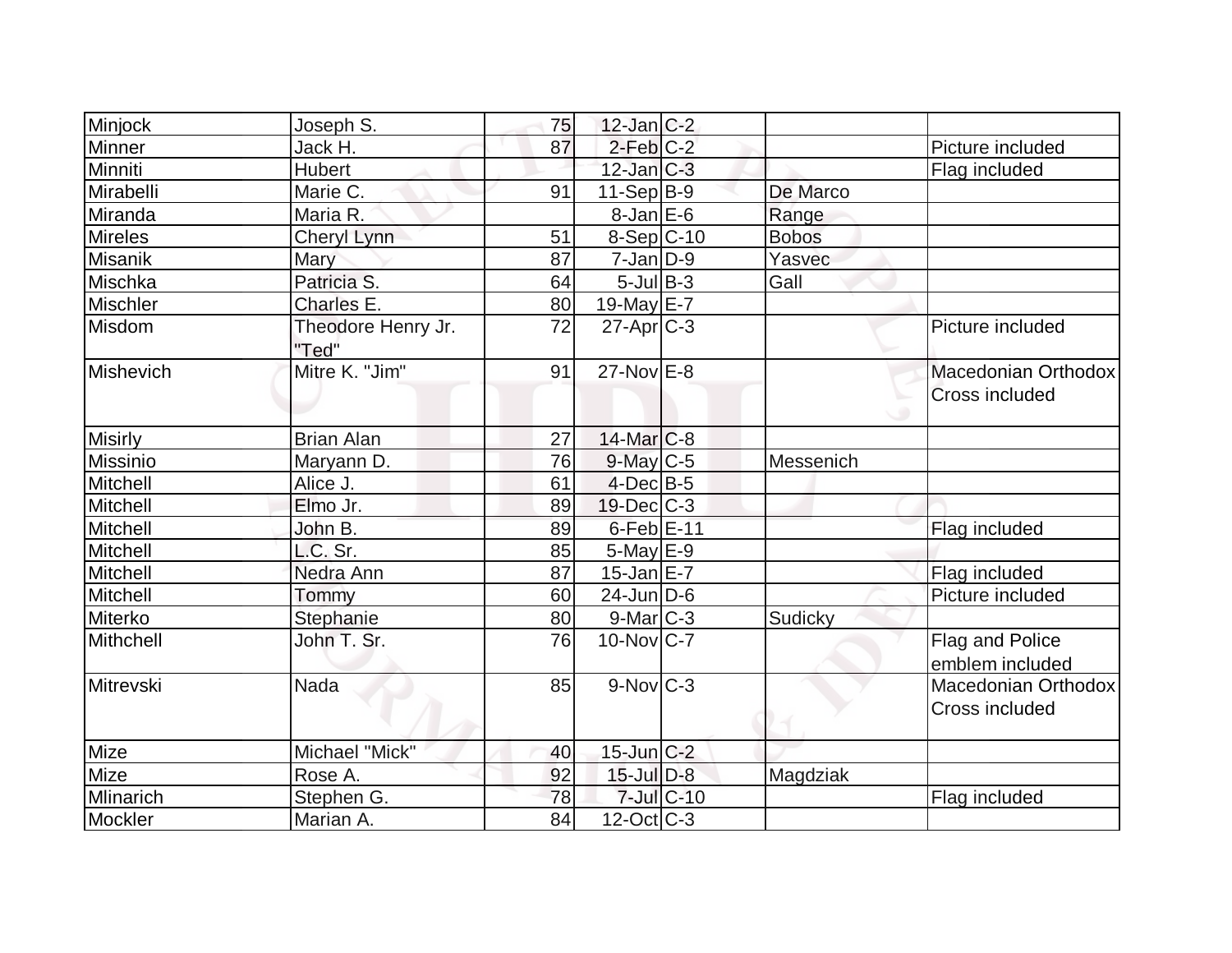| Modrzejewski | <b>Teresa</b>             | 82     | $22-Sep C-9$      | Gackowski |                  |
|--------------|---------------------------|--------|-------------------|-----------|------------------|
| Moelhman     | Robert                    | 72     | $26$ -Dec $C$ -4  |           | Flag included    |
| Mohler       | Josephine "Jo"            | 85     | $4$ -Jun $E-7$    |           |                  |
| Mohler       | <b>Marshall Allen</b>     | 87     | $1-Apr$ $C-9$     |           |                  |
| Mohn         | <b>Hattie Louise</b>      | 63     | $2-Apr$ $E-8$     |           |                  |
| Mohr         | Dolores E.                | 79     | 14-Jul C-11       | Allen     |                  |
| Mola         | Bernice L.                | 85     | $3-Apr D-7$       | Newman    |                  |
| Moles        | Carl F.                   | $C-6$  | $18$ -Apr $ C$ -6 |           |                  |
| <b>Moll</b>  | Walter L. "Larry"         | 74     | $26$ -Dec $ C-4 $ |           | Flag included    |
| Molnar       | Vasile                    | 87     | $24$ -Jan $ C-4 $ |           |                  |
| Monestere    | Albert R.                 | 68     | $20$ -May $D-6$   |           |                  |
| Monik        | Adelline D.               | 82     | $2$ -Oct B-7      |           |                  |
| <b>Monk</b>  | Samuel A.                 | 63     | 18-Dec B-7        |           |                  |
| Monnier      | Melvin R.                 | 90     | $30$ -Jun $C-9$   |           |                  |
| Monroe       | <b>Charles</b>            | 87     | $14$ -Oct $D-6$   |           | Flag included    |
| Monroe       | <b>Elba Elizabeth</b>     | 86     | $29$ -Jan $E-7$   | Weldon    | Picture included |
| Monroe       | <b>Ellsworth McKinney</b> | 87     | $31$ -Jul $E-5$   |           | "Zeke, Deke"     |
| Monroney     | Patricia A.               | 74     | $13$ -Jun $ C-4 $ |           | Picture included |
| Montgomery   | Virgil R. Sr.             | 73     | 25-Feb D-13       |           |                  |
| Montorsi     | Francesca "Frances"       | 90     | $12$ -Jan $ C-3 $ |           |                  |
| Moody        | Samantha Ann "Sami"       | 20     | $4$ -JulC-6       |           |                  |
| Moore        | <b>Audree Marie</b>       | Infant | $5$ -Aug $C$ -8   |           | Angel included   |
| Moore        | Cheryl D.                 | 51     | $27$ -May D-7     |           |                  |
| <b>Moore</b> | James Benjamin Sr.        | 81     | $4$ -Apr $C$ -4   |           |                  |
| Moore        | Joe                       | 75     | $15-Sep C-10$     |           |                  |
| Moore        | John H. Jr.               | 84     | $19$ -Jan $ C-2 $ |           |                  |
| Moore        | Julia E.                  | 55     | $4$ -Apr $C$ -4   | Watkins   | Picture included |
| Moore        | Myrna Gayle               | 72     | $4-Feb$ $D-8$     |           |                  |
| Moore        | Raymond                   | 94     | $1-Sep C-11$      |           | Flag included    |
| Moore        | Ruthie "Lee"              | 69     | $5-Sep C-4$       |           |                  |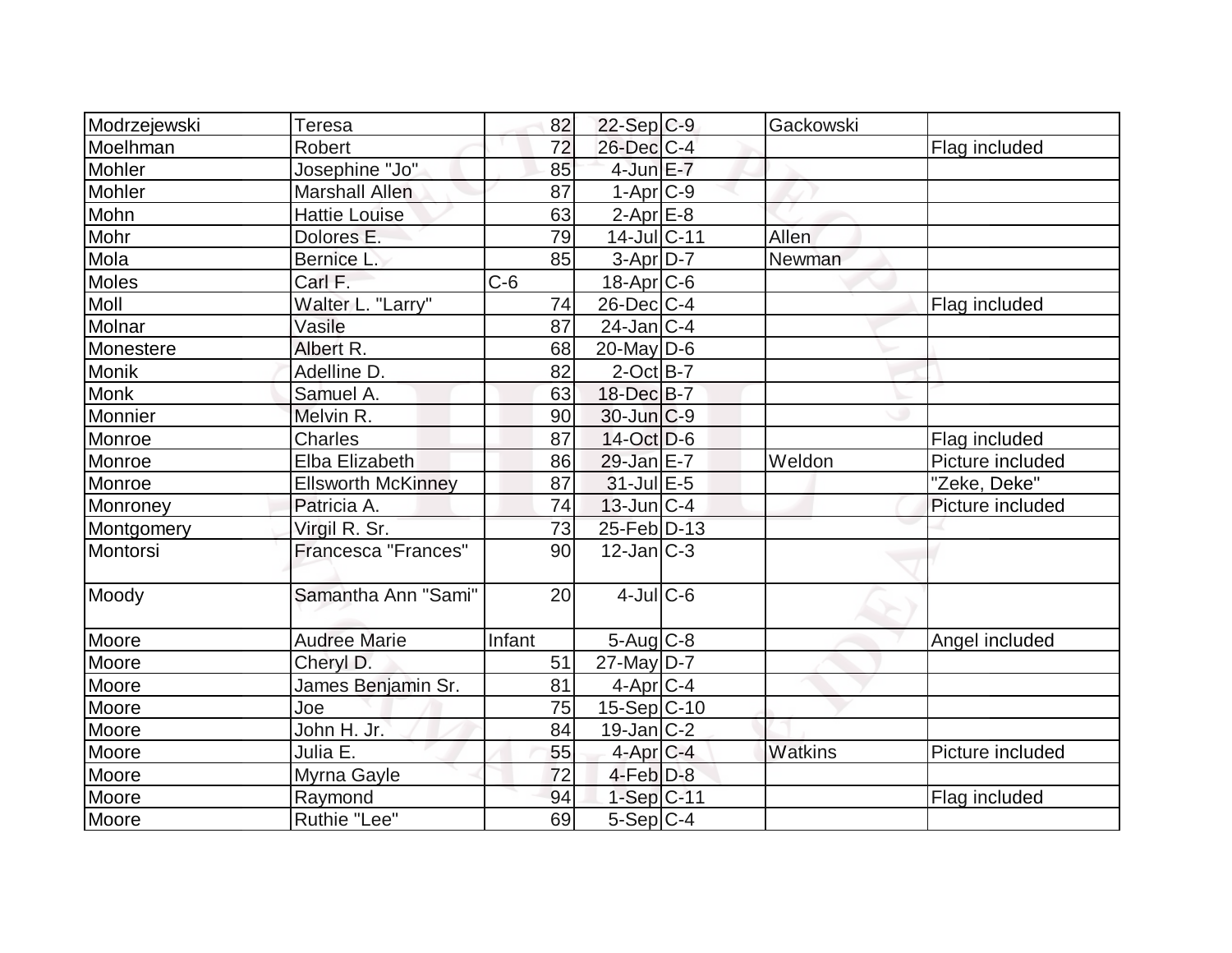| Moore          | Sherry A.            |    | 21-Apr C-10             | <b>Niehaus</b>   |                                        |
|----------------|----------------------|----|-------------------------|------------------|----------------------------------------|
| Moore          | Terry M.             | 62 | 17-Nov C-7              |                  | Flag included                          |
| Moore          | Thelma "Bubbie"      | 90 | $7$ -Oct $C$ -8         |                  |                                        |
| <b>Moos</b>    | Anna Mae             | 80 | $3$ -Jun $D-7$          |                  |                                        |
| <b>Morales</b> | Alejandro V.         | 82 | 13-Feb E-11             |                  |                                        |
| <b>Morales</b> | <b>Jasmin Yvett</b>  | 28 | $6$ -Nov $E$ -7         | <b>Bahena</b>    | Picture included                       |
| <b>Morales</b> | Juan B.              | 78 | $7 - Apr$ $C - 10$      |                  | Cross included                         |
| Morales        | Tonimarie            | 52 | $29$ -Jun $ C-2 $       | Franco           | Picture included                       |
| Moran          | Gerlad F. "Jerry"    | 68 | 26-Aug C-10             |                  |                                        |
| Moran          | Peggy                | 90 | $23$ -Jun $ C-8 $       |                  | Picture included                       |
| Morando        | Annette "Netty"      | 35 | 26-May C-11             |                  |                                        |
| Moranski       | Clementine R.        | 96 | $19$ -Aug C-8           | Tomaszewski      |                                        |
| Moreland       | William T.           | 71 | $11$ -May C-3           |                  |                                        |
| Morelli        | M. John              | 81 | $9$ -Jan $E$ -7         |                  | Flag and Masonic<br>emblem included    |
| Morelli        | Vivian J.            | 91 | $2$ -Aug $B - 2$        | <b>Hartilius</b> | Full name Vivian J.<br>(Manns) Morelli |
| Moreno         | Socorro Z.           | 84 | $15$ -Jul $D-8$         |                  |                                        |
| <b>Morey</b>   | Robert D.            | 77 | 10-Mar C-12             |                  | Flag included                          |
| Morgan         | Billy Sr. "Morgan"   | 62 | 14-May $E-8$            |                  |                                        |
| Morgan         | <b>Cara Ethel</b>    | 59 | $16$ -Feb $ C-2$        |                  |                                        |
| Morgan         | Carl Eugene "Rip"    | 77 | $15$ -Apr $E-8$         |                  | Picture included                       |
| Morgan         | Glen Ray             | 66 | $31-Oct$ <sub>C-4</sub> |                  |                                        |
| Morgan         | Leabron              | 91 | $24-Sep D-10$           |                  |                                        |
| Morganelli     | Peter J.             | 64 | $26$ -Jan $ C-3 $       |                  |                                        |
| Morgano        | Bernard J. "Snooky"  | 73 | $1-Apr$ $C-9$           |                  |                                        |
| Morgenroth     | Geraldine L. "Gerry" | 86 | $11-Feb C-9$            |                  | Picture included                       |
| Moriarty       | Don J.               | 90 | $5-Sep C-4$             |                  | Flag included                          |
| Moriarty       | Lorraine H.          | 89 | 29-Jul C-8              |                  |                                        |
| Moriarty       | Ruth A.              | 64 | 25-Apr C-3              |                  |                                        |
| Moricz         | Joseph M. Dr.        | 83 | $9$ -Feb $ C-3 $        |                  |                                        |
| Moricz         | Robert A.            | 81 | $15$ -Aug C-3           | Raczkowski       |                                        |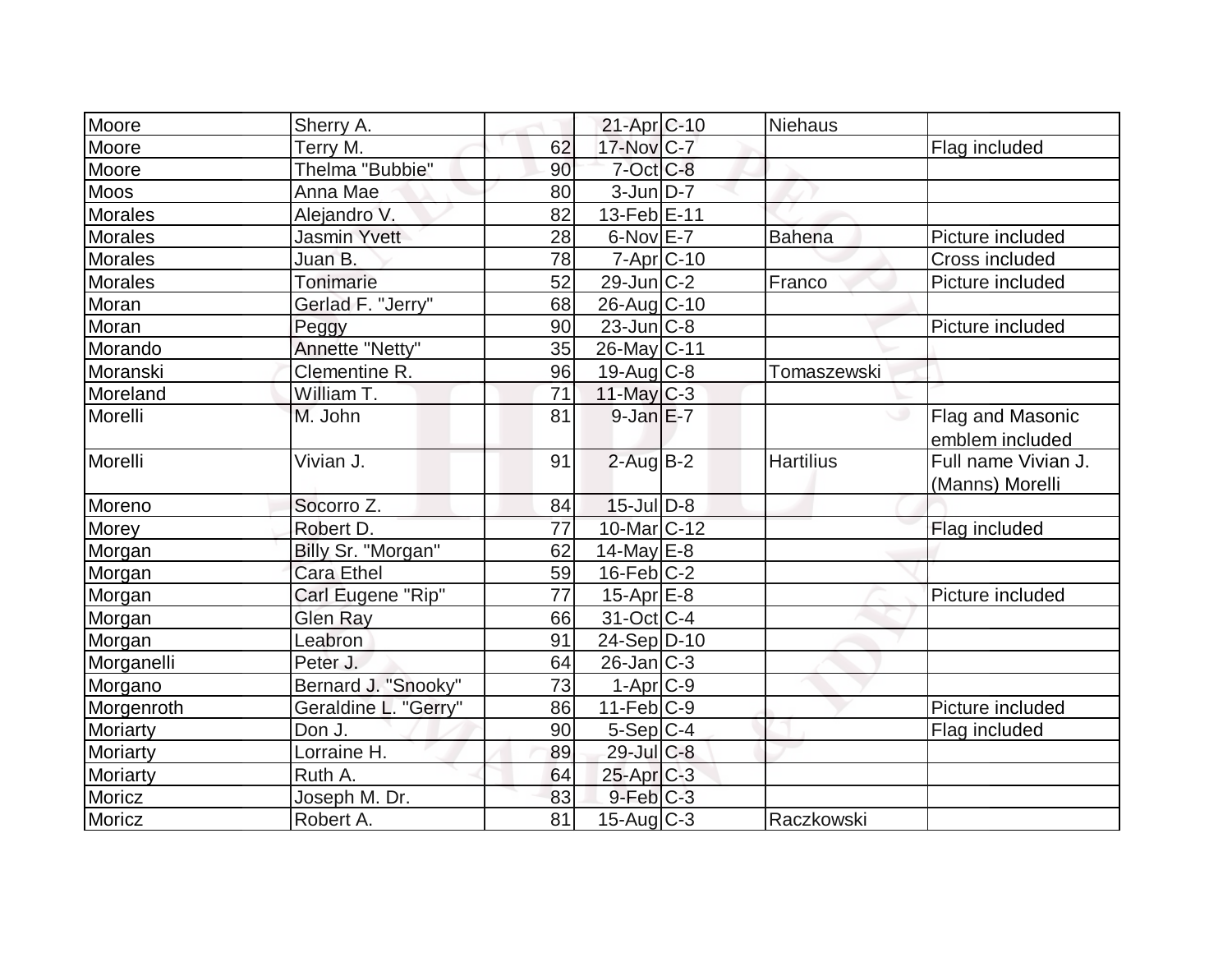| Moro                | <b>Jesus Dolores</b>         | 87 | $15$ -Aug C-3     |               |                  |
|---------------------|------------------------------|----|-------------------|---------------|------------------|
|                     | A."Jesse"                    |    |                   |               |                  |
| Morrill             | Joann                        | 73 | 10-Feb C-10       | McLachlan     |                  |
| <b>Morris</b>       | George Willliam "Bill"       | 81 | $19$ -Jul $B-3$   |               | Flag included    |
| Morrison            | Rosalie M.                   | 62 | $7-Sep C-2$       | Pieczynski    |                  |
| <b>Morrow</b>       | David F.                     |    | $3-Mar$ $C-11$    |               | Picture included |
| Mortimer            | <b>Darlene Elaine</b>        | 79 | $18-Sep B-8$      |               |                  |
| Morton              | <b>Marie</b>                 | 90 | $27 - Dec$ B-2    |               |                  |
| Morton              | Marjorie Ann                 | 68 | $26$ -Dec $C$ -4  |               |                  |
| Moser-Weimer        | Mary E.                      | 87 | $12$ -Oct $ C-3 $ | McDaniel      |                  |
| <b>Moses</b>        | <b>Louis Russell "Moses"</b> | 61 | $11$ -Jan $ B-2 $ |               |                  |
| Moskalick           | Lana R.                      | 66 | $13$ -Jun $ C-4$  | Grilley       |                  |
| Mosley              | Margaret Willine             | 84 | 14-Dec C-4        | <b>Hyatt</b>  |                  |
| Mosley              | Nannie L.                    | 93 | $25$ -Nov $ C-3 $ |               |                  |
| <b>Moss</b>         | Ruby L.                      | 73 | $24$ -Feb $ C-13$ |               |                  |
| Moss (Muschelewicz) | <b>Edward Joseph</b>         | 86 | $6$ -Jan $ C-7 $  |               | Flag included    |
| Motkowicz           | Donald                       | 70 | $30$ -Apr $E$ -6  |               | Flag included    |
| Mowbray             | William E.                   | 74 | $16$ -Feb $ C-3 $ |               |                  |
| Moyer               | Mary Rebecca                 | 85 | $11-Apr$ $C-6$    | Knew          |                  |
| Moynihan            | <b>Doris Mary</b>            | 86 | $28$ -Dec $C-3$   | Vukobratovich |                  |
| Mozwecz             | Deborah "Kiki"               | 52 | $12$ -Nov B-8     | Goodrich      |                  |
| <b>Mrock</b>        | Robert C.                    | 43 | $4$ -JulC-6       |               | Picture included |
| Mroz                | Josephine Ann "Jo"           | 91 | 13-May $D-7$      |               | Flag included    |
| <b>Mrzlock</b>      | Lottie                       | 88 | 29-Oct B-8        | Spejewski     |                  |
| Mrzlock             | Melvin E.                    | 72 | 19-Nov $E$ -6     |               |                  |
| <b>Mshar</b>        | Cathy "Raina"                | 57 | $19$ -Jan $ C-2 $ |               |                  |
| <b>Mszar</b>        | Janina                       | 80 | $29$ -Jun $ C-3 $ |               | Picture included |
| Mucha               | Helen                        | 82 | $21$ -Mar $C-8$   | Kordluk       |                  |
| Mucha               | Michael E.                   | 52 | $17$ -Aug $C-3$   |               |                  |
| Mucha               | Mildred                      |    | $31$ -Jan $ C-4$  |               |                  |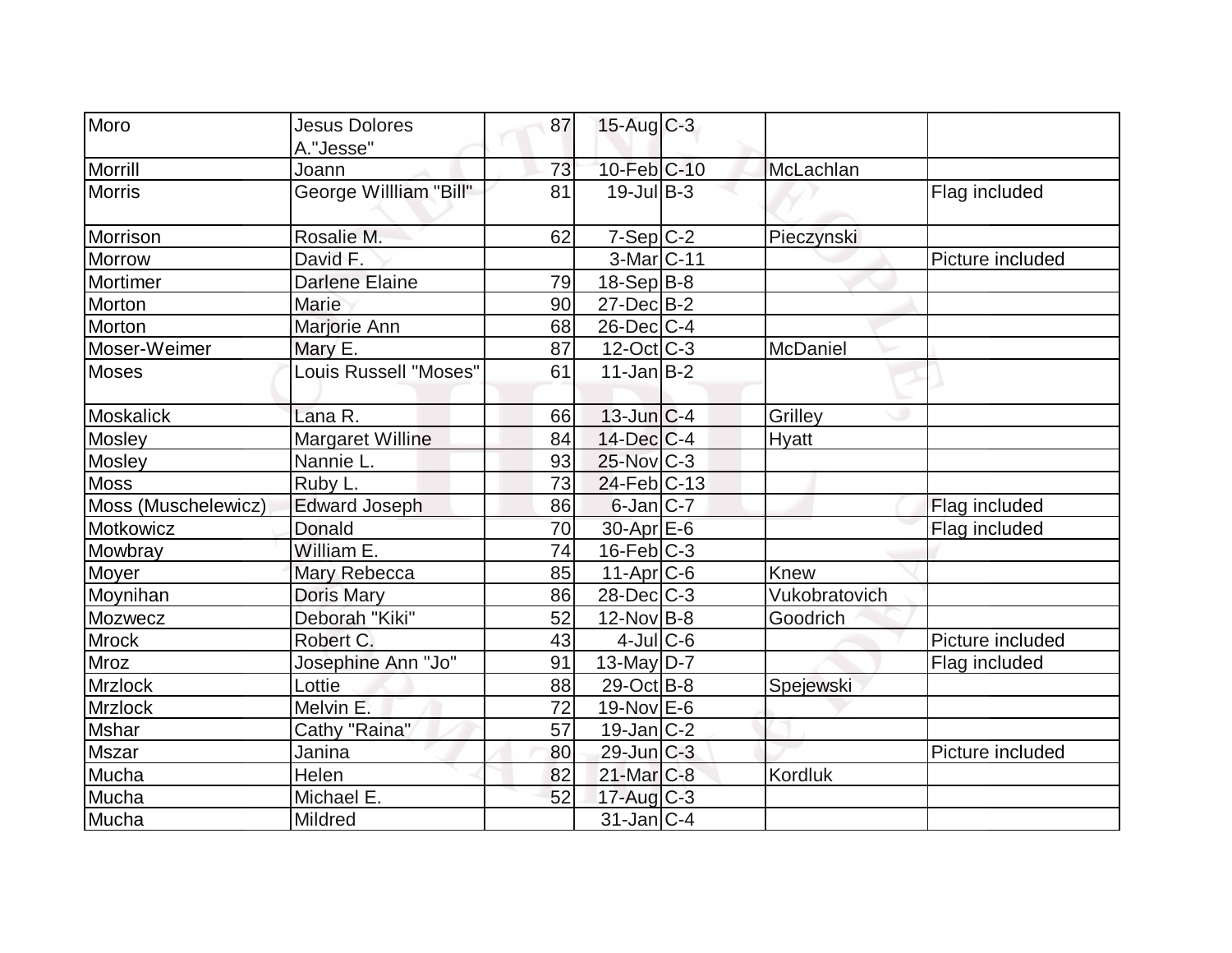| Mudinger       | Donald C.                            | 80 | 24-Aug C-2               |           |                                            |
|----------------|--------------------------------------|----|--------------------------|-----------|--------------------------------------------|
| Mueller        | Adah H.                              | 95 | $2$ -Aug $B-2$           | Letz      |                                            |
| Mueller        | Margaret E. "Babe<br>Heller"         | 90 | 19-Apr B-2               | Balduzzi  |                                            |
| Mullen         | Donna R.                             | 74 | $2$ -Apr $E$ -8          |           |                                            |
| <b>Mullett</b> | Rodney M.                            | 66 | $11-Apr$ $C-6$           |           |                                            |
| Mulligan       | Paulette J.                          | 63 | $18$ -Jan B-2            |           |                                            |
| <b>Mullins</b> | Edward F.                            | 86 | $10$ -Dec $ B-8 $        |           |                                            |
| <b>Mullins</b> | <b>Elaine Ruth</b>                   | 84 | $10$ -Dec $B - 9$        |           |                                            |
| <b>Mullins</b> | Mark J.                              | 51 | 26-May C-11              |           | Flag included                              |
| <b>Mullins</b> | Paul Gregory                         | 48 | $27-Sep B-3$             |           |                                            |
| <b>Mullins</b> | Robert "Moe"                         | 44 | $12$ -Dec $C$ -3         |           |                                            |
| Mulvihill      | Evelyn                               | 95 | $3$ -Jun $D-7$           |           |                                            |
| Mumaw          | Ronald G.                            | 72 | 18-Oct B-3               |           |                                            |
| Mummery        | Freda Mae                            | 87 | $30$ -Jan $E-8$          | Crull     |                                            |
| Munoz          | Cresencia                            | 79 | $21$ -Jan $D-8$          |           | Picture included                           |
| Munoz          | David G. "Sosa"                      | 86 | $3-Oct$ $C-4$            |           |                                            |
| Munro          | Robert "Bob"                         | 83 | 28-Oct D-5               |           | <b>Flag and Picture</b><br>included        |
| Murawski       | <b>Alice</b>                         | 89 | $8-Apr$ $C-8$            | Andrzejak | Full name Alice<br>Kwiatkowski<br>Murawski |
| Murawski       | Slyvia E.                            | 87 | 20-Aug B-8               |           |                                            |
| Murley         | Donald V.                            | 91 | $6$ -Jan $ C$ -6         |           | Flag included                              |
| Murovic        | Joe E. Sr.                           | 81 | $15$ -Apr $E$ -8         |           |                                            |
| <b>Murphy</b>  | Grover E. "Pat"                      | 84 | $29-Nov B-2$             |           |                                            |
| Murphy         | Neil S.                              | 84 | $31-Oct$ <sub>C</sub> -4 |           | Flag included                              |
| Murphy         | Neil S., T/Sgt., Ret.<br><b>USAF</b> | 84 | $2$ -Nov $ C-3 $         |           | Flag included                              |
| Murphy         | Peggy                                | 80 | 4-Aug C-10               | Rasor     |                                            |
| Murphy         | Robert W.                            | 81 | 21-Oct C-6               |           | Flag included                              |
| Murphy         | Robert W. "Murf"                     | 81 | $20$ -Oct $ C-9 $        |           | Flag included                              |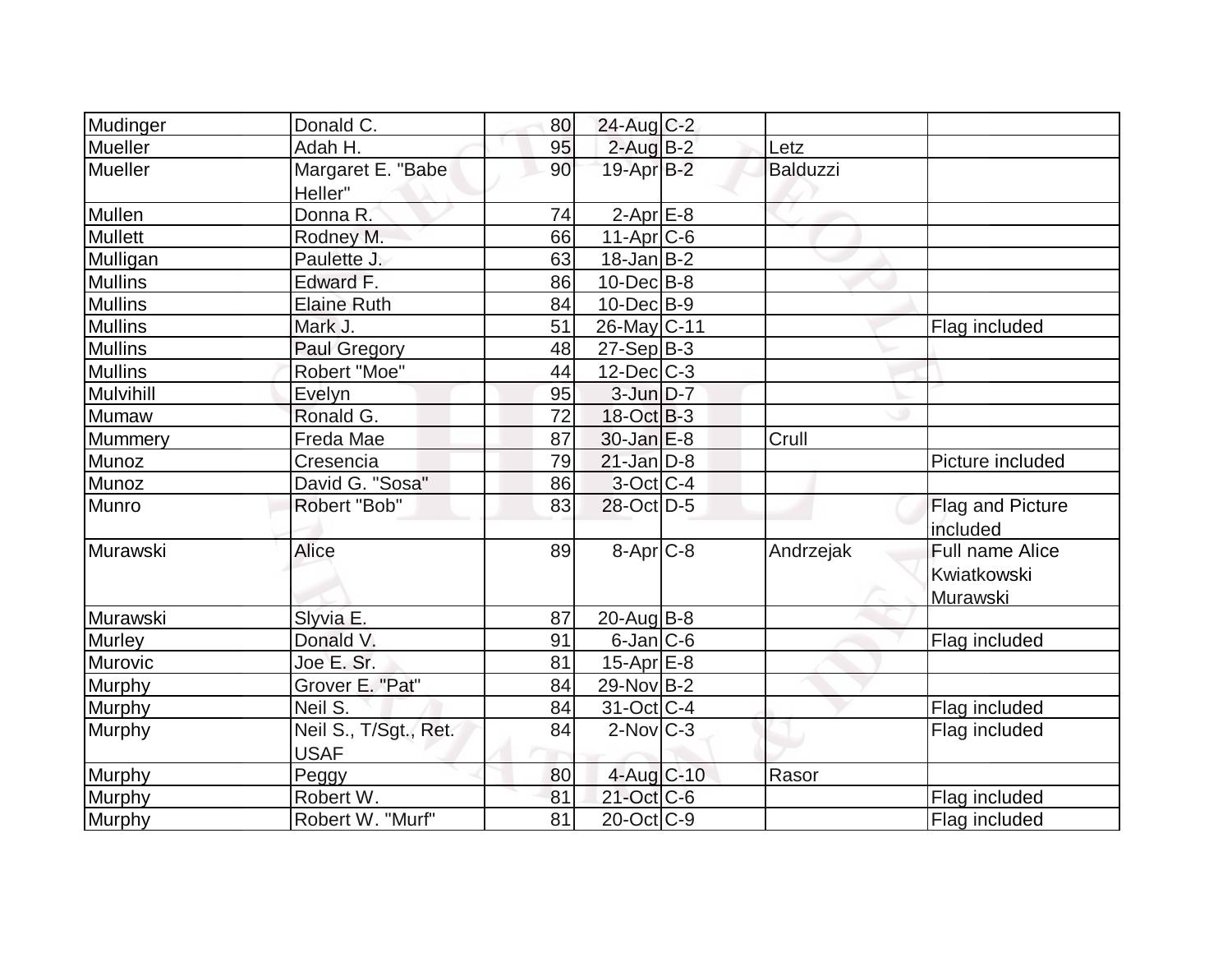| Murphy          | Shirley A.         | 82 | $27 - Oct$ <sub>C</sub> -8 |                  |               |                                       |
|-----------------|--------------------|----|----------------------------|------------------|---------------|---------------------------------------|
| <b>Murray</b>   | George Washington  | 81 | $6-Sep B-2$                |                  |               |                                       |
| <b>Murray</b>   | Lisa Marie         | 24 | 26-Apr B-2                 |                  |               |                                       |
| Murray          | Peggy Frances Mary | 88 | $12$ -Mar $E$ -6           |                  | Cooper        |                                       |
| Murrell         | Donald E. Sr.      | 76 | $4$ -May C-3               |                  |               |                                       |
| Murzyn          | Stanley J.         | 83 | $11-Aug$ $C-10$            |                  |               | Flag included                         |
| Musgrave        | <b>Betty</b>       | 85 | $5$ -Aug $C$ -9            |                  |               | Flag included                         |
| Musgrave        | Caleb Joel         | 33 | $31-Oct$ <sub>C-4</sub>    |                  |               |                                       |
| Musgrave        | Robert C. Jr.      | 76 | $14$ -Nov $ C-6$           |                  |               |                                       |
| Musgrave        | Sandra E.          | 67 | $27$ -Apr $ C-3 $          |                  |               |                                       |
| <b>Musick</b>   | <b>Melvin Lee</b>  | 78 | $30$ -Apr $E$ -6           |                  |               |                                       |
| Musnicki        | Edward L.          | 81 | $1-Sep C-10$               |                  |               | Flag included                         |
| Mussman         | Gerald R.          | 89 | $19$ -Jan $ C-3 $          |                  |               |                                       |
| Muszynski       | Ann T.             | 88 | $6$ -Apr $C$ -3            |                  | Kosinski      |                                       |
| Muta            | Harry J. Sr.       | 83 | 24-Sep D-11                |                  |               |                                       |
| Muth            | Carol Ann          | 69 | 16-Nov C-2                 |                  | Kalbrunner    |                                       |
| Muzar           | Grace V.           | 81 | $27$ -Jan $ C-11$          |                  |               |                                       |
| <b>Myers</b>    | Allen B.           | 82 | $13$ -Apr $ C-3 $          |                  |               | Flag included                         |
| <b>Myers</b>    | Carol R.           | 74 | 28-Aug E-6                 |                  |               |                                       |
| <b>Myers</b>    | Clinton W.         | 91 | $8-Cct$ $C-8$              |                  |               |                                       |
| <b>Myers</b>    | Joanne T.          | 80 | 14-Oct D-7                 |                  | Zagorski      |                                       |
| <b>Myers</b>    | Loretta            | 75 | 28-Apr <sub>C-10</sub>     |                  | Coapstick     |                                       |
| <b>Mygrants</b> | Jeanette           | 86 | $23-Sep C-8$               |                  |               |                                       |
| Nabours         | <b>Rena Mae</b>    | 91 |                            | $7$ -Jul $C$ -10 | <b>Myers</b>  |                                       |
| Nagl            | <b>Shirley Ann</b> | 60 | $30$ -Aug $B-3$            |                  | Lebioda       |                                       |
| <b>Nagy</b>     | Alfred John "Al"   | 71 | $9$ -May C-5               |                  |               |                                       |
| <b>Nagy</b>     | Lillian R.         | 93 | $25-Sep B-7$               |                  |               |                                       |
| <b>Nagy</b>     | Mildred            | 94 | $28$ -Jul $C-4$            |                  | <b>Nemcek</b> |                                       |
| Nailleux        | Randall B.         |    | $17$ -Aug $C-3$            |                  |               |                                       |
| Nakovska        | Jela "Elica"       | 62 | $14$ -Mar $C-8$            |                  |               | Macedonian Orthodox<br>Cross included |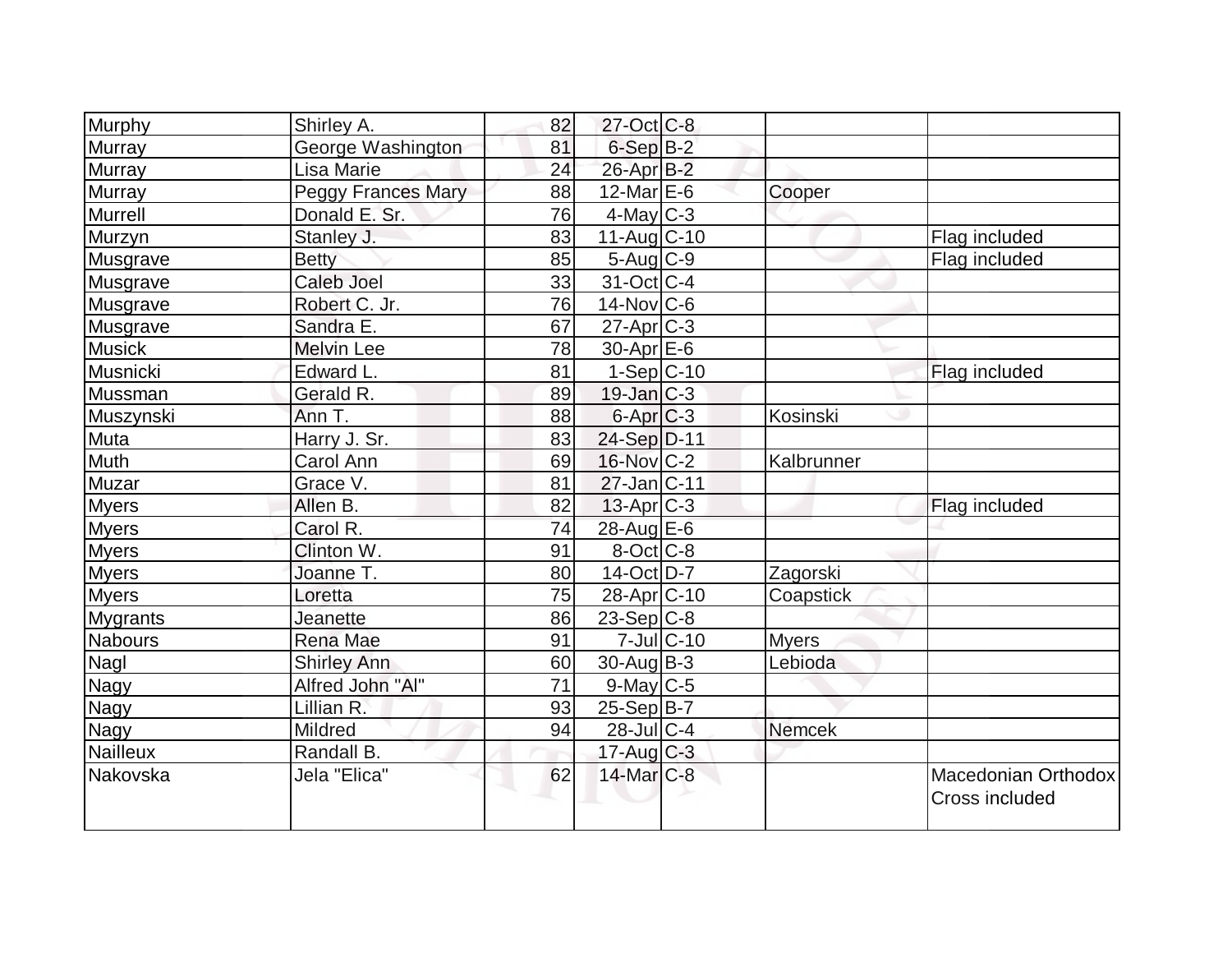| Nallinger              | Josephine A.          | 85              | $3$ -Oct C-4      | Marcinkowski     | Picture included    |
|------------------------|-----------------------|-----------------|-------------------|------------------|---------------------|
| Nan                    | Lawrence "Larry"      | 60              | $20$ -Feb $C-7$   |                  | Flag included       |
| Nardoni                | <b>Dennis Frank</b>   | 67              | 6-Aug E-10        |                  | Picture included    |
| Naspinski              | Matt J.               | 44              | $14$ -Dec $C-3$   |                  | Picture included    |
| <b>Natale</b>          | Ruth L.               | 91              | $6$ -Dec $B$ -3   |                  |                     |
| Navarro                | Gilbert E.            | 67              | $4$ -Aug $C-11$   |                  | Flag included       |
| Nawracaj               | Sr. M. Equitia O.S.F. | 95              | $8$ -Aug C-4      |                  |                     |
| Naymon                 | <b>Betty Jean</b>     | 79              | $25$ -Oct B-3     | <b>Sisco</b>     |                     |
| <b>Nazimek</b>         | Joseph C,.            | 90              | $22$ -Feb $ B-2 $ |                  | Flag included       |
| Nederman               | Georgia Rae           | 63              | $10$ -Aug $C-3$   | <b>Bjerkness</b> |                     |
| Nednien                | George H.             | 51              | $4$ -Apr $C$ -4   |                  | Picture included    |
| <b>Neely</b>           | John Russell Sr.      | 55              | 25-Feb D-13       |                  | Flag, Masonic       |
|                        |                       |                 |                   |                  | emblem, and Picture |
|                        |                       |                 |                   |                  | included            |
| <b>Neff</b>            | Anita R.              | 67              | $2$ -Dec $C$ -8   | Grundstrom       |                     |
| <b>Neff</b>            | Clementine "Clemy"    |                 | $20$ -Apr $C-3$   |                  |                     |
| Negovetich (Negovetti) | John                  | 92              | 19-Mar $E-6$      |                  | Picture included    |
| Negrelli               | Patricia Lee          | 74              | 12-Oct C-3        |                  | Picture included    |
| <b>Neill</b>           | Margaret P.           | $\overline{77}$ | $20$ -May D-7     | Somy             |                     |
| Nejman                 | Joseph R.             | 87              | $13$ -JulC-3      |                  | Flag included       |
| Nelissen               | Peter H.              | 87              | $12$ -Jun $B$ -6  |                  |                     |
| Nellemann              | Bernice G.            | 97              | $23-Oct$ B-8      |                  |                     |
| Nellemann-Faron        | Helen M.              | 85              | 20-Nov D-11       | <b>Szefc</b>     |                     |
| Nelson                 | Arnold Victor "Arnie" | 80              | $14-Sep C-3$      |                  | Picture included    |
| Nelson                 | <b>Berwyn Roscoe</b>  | 89              | 25-Aug C-10       |                  |                     |
| Nelson                 | Clarence W.           | 94              | $25-Sep B-7$      |                  | Flag included       |
| Nelson                 | Conley L.             | 59              | $21$ -Aug $E-5$   |                  |                     |
| Nelson                 | Delmar                | 80              | 23-Jul E-8        |                  |                     |
| Nelson                 | Dorothy               | 76              | $19$ -Jan $ C-3 $ |                  |                     |
| Nelson                 | James B.              | 45              | $24$ -Aug $C-2$   |                  |                     |
| Nelson                 | James W. "Jim"        | 74              | $18$ -Feb $ D-9 $ |                  |                     |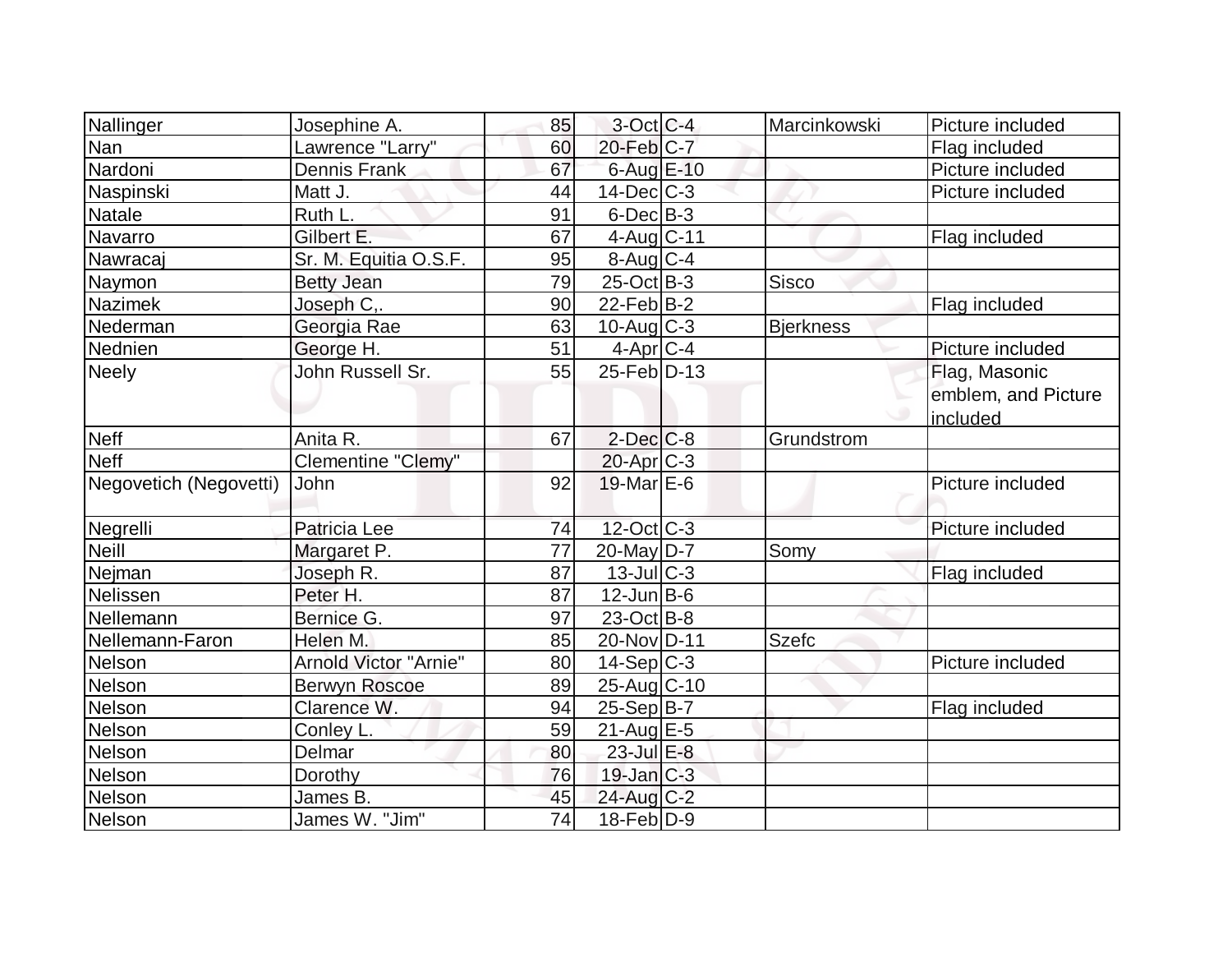| Nelson          | Jane                      |    |                        | $7$ -Jul $ C-10$ | Weaver        | Picture included                                              |
|-----------------|---------------------------|----|------------------------|------------------|---------------|---------------------------------------------------------------|
| Nelson          | Jane Evelyn               | 63 | 12-Dec C-4             |                  | Roy           |                                                               |
| Nelson          | Marie A.                  | 87 | $15$ -Feb $ B-3 $      |                  |               |                                                               |
| Nelson          | Patricia A.               | 67 | $13$ -Dec $B-3$        |                  |               |                                                               |
| Nelson          | Pauline                   | 79 | $23$ -Jul E-8          |                  |               | <b>Full name Pauline</b><br>Ahlgrim Nelson                    |
| Nelson          | Thomas Sr.                | 81 | 4-Aug C-11             |                  |               | Flag included                                                 |
| Nemitz          | Michael S.                | 59 | $26$ -Jan $ C-3 $      |                  |               |                                                               |
| Neofer          | Evelyn                    | 85 | $9$ -Oct B-7           |                  |               |                                                               |
| <b>Nestor</b>   | Michael (Mike)            | 88 | $19-Sep C-3$           |                  |               | Flag and Picture<br>included                                  |
| Netzhammer      | Harry R. Dr.              | 73 | 10-May B-2             |                  |               |                                                               |
| Neuman          | Henri E.                  | 54 | $25$ -Jan B-2          |                  |               |                                                               |
| <b>Nevers</b>   | Gregory A.                | 67 | 13-Feb E-11            |                  |               | Flag included                                                 |
| Newcomb         | Dorothy                   | 97 | $9-Apr$ $E-6$          |                  | Woodall       |                                                               |
| Newman          | Carol A.                  | 86 | $27$ -Feb $ B-5$       |                  | See           |                                                               |
| Newton          | Larry E.                  | 63 | $30$ -Jun $ C-9 $      |                  |               | Flag included                                                 |
| <b>Nibert</b>   | Linda K.                  | 65 | $9$ -Jun $ C-10 $      |                  | <b>Dudley</b> |                                                               |
| <b>Nicholas</b> | Frank                     | 75 | $3-Jan C-4$            |                  |               | <b>Greek Orthodox</b><br><b>Cross and Picture</b><br>included |
| Nichols         | <b>Christopher Robert</b> | 44 | $26$ -Dec $C$ -4       |                  |               |                                                               |
| <b>Nichols</b>  | David B.                  | 61 | $5-Aug$ $C-9$          |                  |               | Flag included                                                 |
| <b>Nichols</b>  | Dorothy Mae               | 88 | $20$ -Jun $C-5$        |                  | Tenpas        |                                                               |
| Nicholson       | Debra A.                  | 54 | $14$ -Aug $D-7$        |                  |               |                                                               |
| Nickovich       | Robert "Bob"              | 83 | $16$ -Feb $C-3$        |                  |               | Serbian Orthodox<br>Cross included                            |
| <b>Nicksic</b>  | <b>Esther Norman</b>      | 90 | $25$ -Jul C-5          |                  |               | Picture included                                              |
| <b>Nicky</b>    | Richard J.                | 81 | $7-Nov$ <sub>C-3</sub> |                  |               | Flag and Picture<br>included                                  |
| <b>Nicolas</b>  | Charles A.                | 75 | 29-Apr C-7             |                  |               |                                                               |
| Nicpon          | Edward F.                 | 79 | $6$ -Jan $C$ -7        |                  |               |                                                               |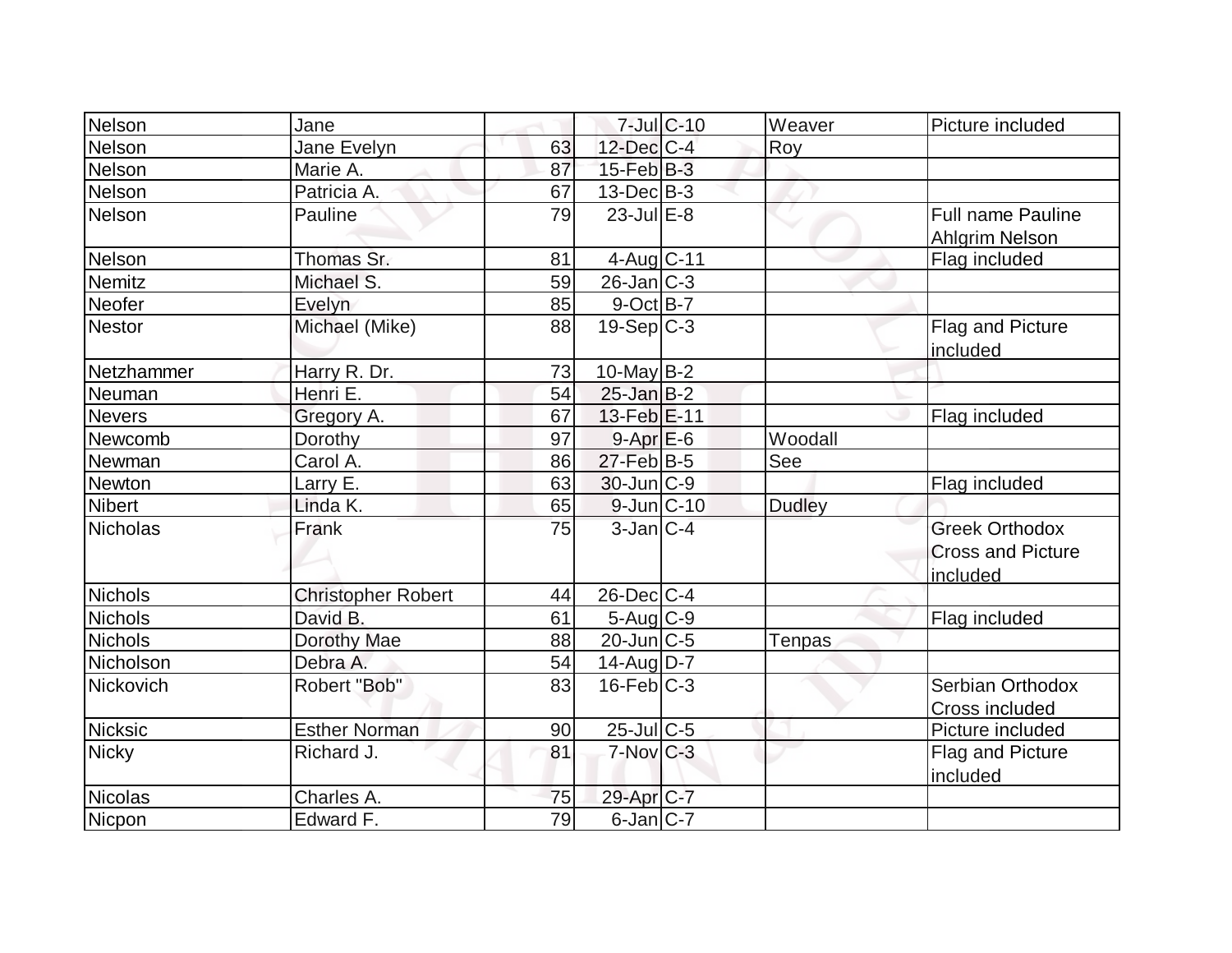| Nielsen         | Adele G.                 | 78  | $31$ -May B-2            |              |                                                    |
|-----------------|--------------------------|-----|--------------------------|--------------|----------------------------------------------------|
| Nieman          | Karen                    |     | $2$ -Nov $C-3$           |              |                                                    |
| Niemiec         | Thomas R.                | 78  | $15$ -Apr $E-8$          |              | Firefighter's emblem<br>included                   |
| <b>Nikolich</b> | Jonce                    | 86  | $11-Feb$ C-10            |              | Orthodox Cross<br>included                         |
| <b>Nikolich</b> | Mary                     |     | $18$ -Feb $D-9$          |              | Serbian Orthodox<br>Cross included                 |
| Nikolopoulos    | <b>Nik</b>               | 82  | $12$ -Dec $ C-5 $        |              |                                                    |
| <b>Niles</b>    | Harritet E.              | 79  | $5 - Aug$ <sub>C-9</sub> |              |                                                    |
| Nixon           | Kenneth E. "Hog<br>Head" | 52  | 23-Apr $E-8$             |              |                                                    |
| Noesges         | Kathleen                 | 77  | $29$ -Jul $C-9$          |              |                                                    |
| Noetzel         | Sylvia A.                |     | 29-Sep C-10              | Supolik      |                                                    |
| Nolan           | Kenneth E.               | 89  | $16$ -May $C$ -8         |              |                                                    |
| <b>Noort</b>    | Betty A.                 | 84  | 20-Oct C-9               | Tamminga     |                                                    |
| Norman          | Henrietta G.             | 85  | $14$ -Jun $B-3$          | Huizenga     |                                                    |
| <b>Norris</b>   | Geraldine                | 86  | $12$ -Apr $ B-3 $        | Garard       | <b>Full name Geraldine</b><br><b>LaPeer Norris</b> |
| <b>Norris</b>   | Lois L.                  | 82  | $3-Nov$ <sub>C-6</sub>   | Martell      |                                                    |
| Norton          | Clarence L. Jr. "Buzz"   | 84  | $11-Dec$ B-7             |              | Flag included                                      |
| Norton          | Dorothea L.              | 91  | $11$ -Mar $D-8$          | Mengel       |                                                    |
| Norton          | Glorine L.               | 101 | $11$ -Mar $D-8$          |              |                                                    |
| Novack          | Tevor David M. D.        | 81  | $8-Mar$ B-2              |              | Flag included                                      |
| Novak           | Edwin S.                 | 91  | $20$ -Jun $C-5$          |              | Flag included                                      |
| <b>Novak</b>    | Eva                      | 56  | $11$ -Mar $ D-7 $        |              |                                                    |
| Novak           | Frances V.               | 79  | $3-Nov$ C-7              | <b>Strus</b> |                                                    |
| Novak           | Joseph R. Sr.            | 75  | 20-May D-7               |              |                                                    |
| Novak           | Martha J. "Marty"        | 87  | $8$ -Feb $ B-3 $         | Demmon       |                                                    |
| Novakovic       | Stojan                   | 67  | $16$ -Dec $D-5$          |              | Serbian Orthodox<br>Corss included                 |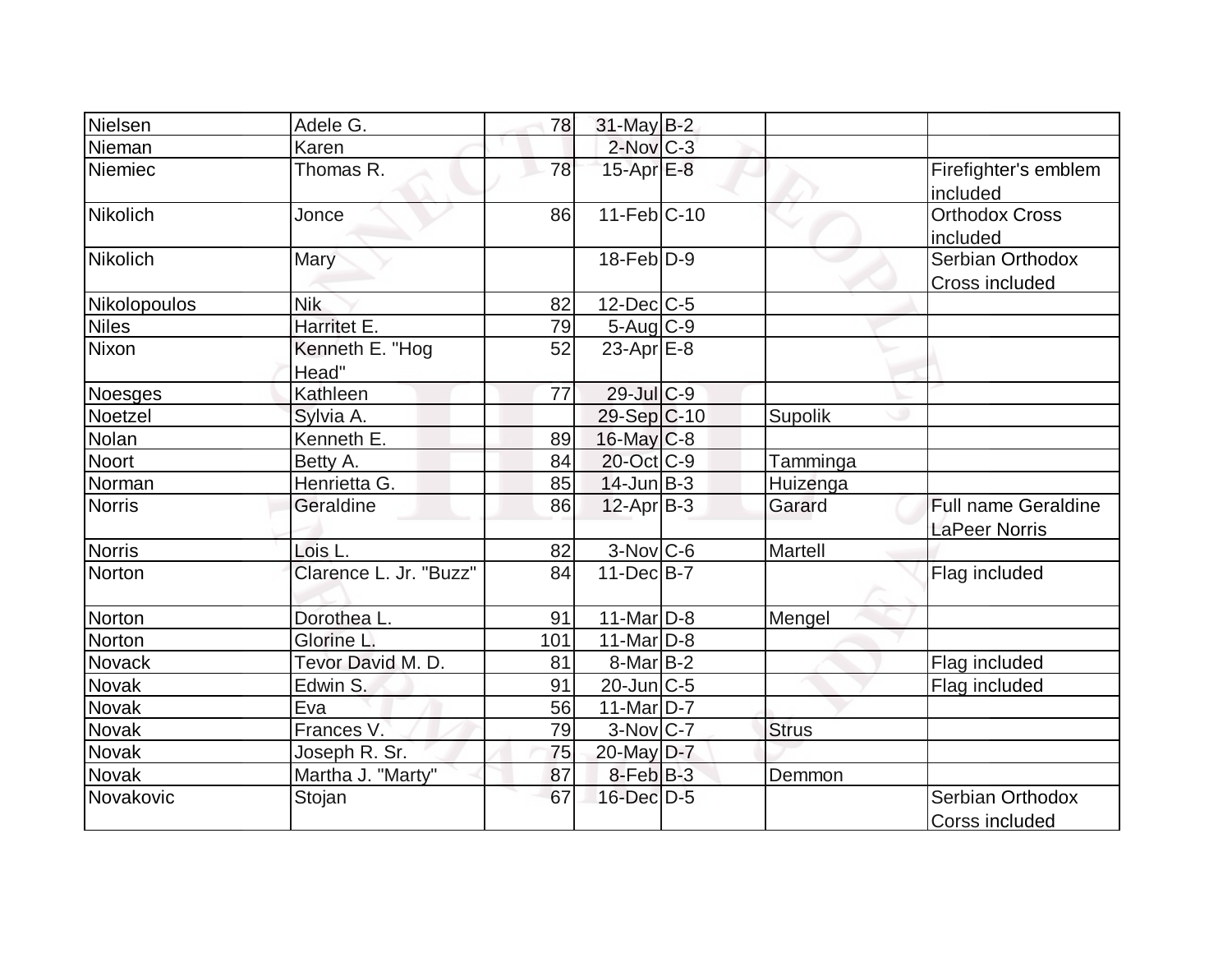| Novosel        | Michael                | 95 | $11$ -Jul C-8     |               |                                |
|----------------|------------------------|----|-------------------|---------------|--------------------------------|
| Nowaczyk       | Michael                | 95 | 24-Jun D-6        |               |                                |
| Nowak          | Charles C.             | 85 | 23-Oct B-9        |               | Flag included                  |
| Nowak          | Edward A.              | 93 | $9$ -Oct B-7      |               |                                |
| <b>Nowak</b>   | Eugene H. "Gene"       | 85 | $5$ -Oct C-3      |               | Flag included                  |
| <b>Nowak</b>   | Jane "Janina"          | 85 | $1$ -Jan $E$ -5   |               |                                |
| Nowak          | Stanley C.             | 90 | $8$ -Jun $ C-3 $  |               | Flag included                  |
| Nowakowski     | Eugene J.              | 90 | $22$ -Dec $C$ -8  |               | Flag included                  |
| <b>Nowell</b>  | James E.               | 79 | 28-Oct D-6        |               |                                |
| Nowicki        | Joseph E.              | 83 | $14$ -Mar $ C-8 $ |               | Flag included                  |
| Nowicki        | Robert A.              | 85 | $13$ -Apr $C-3$   |               | Flag included                  |
| <b>Nuss</b>    | Eileen E.              | 91 | $9$ -Jul $E$ -6   |               |                                |
| <b>Nuzzo</b>   | Melvina Victoria "Mel" | 86 | $2$ -Dec $C$ -8   |               |                                |
| <b>Nystrom</b> | Roy Allan "Swede"      | 74 | $6-Sep$ B-2       |               |                                |
| <b>Oakes</b>   | Coral L.               | 38 | $3$ -May B-2      |               |                                |
| Oberlin        | Mildred "Millie"       | 88 | 16-Oct B-7        |               |                                |
| Oberman        | Alvina M.              |    | $19$ -Jul B-3     |               |                                |
| Obermeier      | Mary Ruth              | 83 | $7$ -Dec $C$ -3   |               |                                |
| Oblea          | <b>Silas</b>           |    | $10$ -Dec $B$ -7  |               | See also Silas Bayer-<br>Oblea |
| Obregon        | Louise                 | 75 | 6-Nov E-7         | Szumski       |                                |
| O'Brien        | Daniel                 | 76 | $9$ -Jan $E-8$    |               |                                |
| O'Brien        | Kathleen R.            | 65 | $12$ -Feb $ D-11$ | <b>Shears</b> |                                |
| O'Connor       | Joseph T.              | 54 | $25$ -Apr $C-3$   |               |                                |
| O'Connor       | Nola E.                | 89 | 24-Jan C-5        | Wilson        |                                |
| Odell          | Verlyn W. "Vern"       | 77 | $2$ -Jun $ C-9 $  |               |                                |
| Oderwald       | Kevin                  | 51 | 30-Aug B-2        |               |                                |
| Odom           | Deward C. "Cliff"      | 84 | $22$ -Mar $B-3$   |               |                                |
| Odom           | Emma Jean "Jean"       | 95 | 23-Oct B-8        |               |                                |
| O'Donnell      | LeRoy John             | 88 | $17$ -Jan $ C-4 $ |               | Picture included               |
| O'Drobinak     | Emil C.                | 91 | $2$ -Dec $C$ -8   |               | Flag included                  |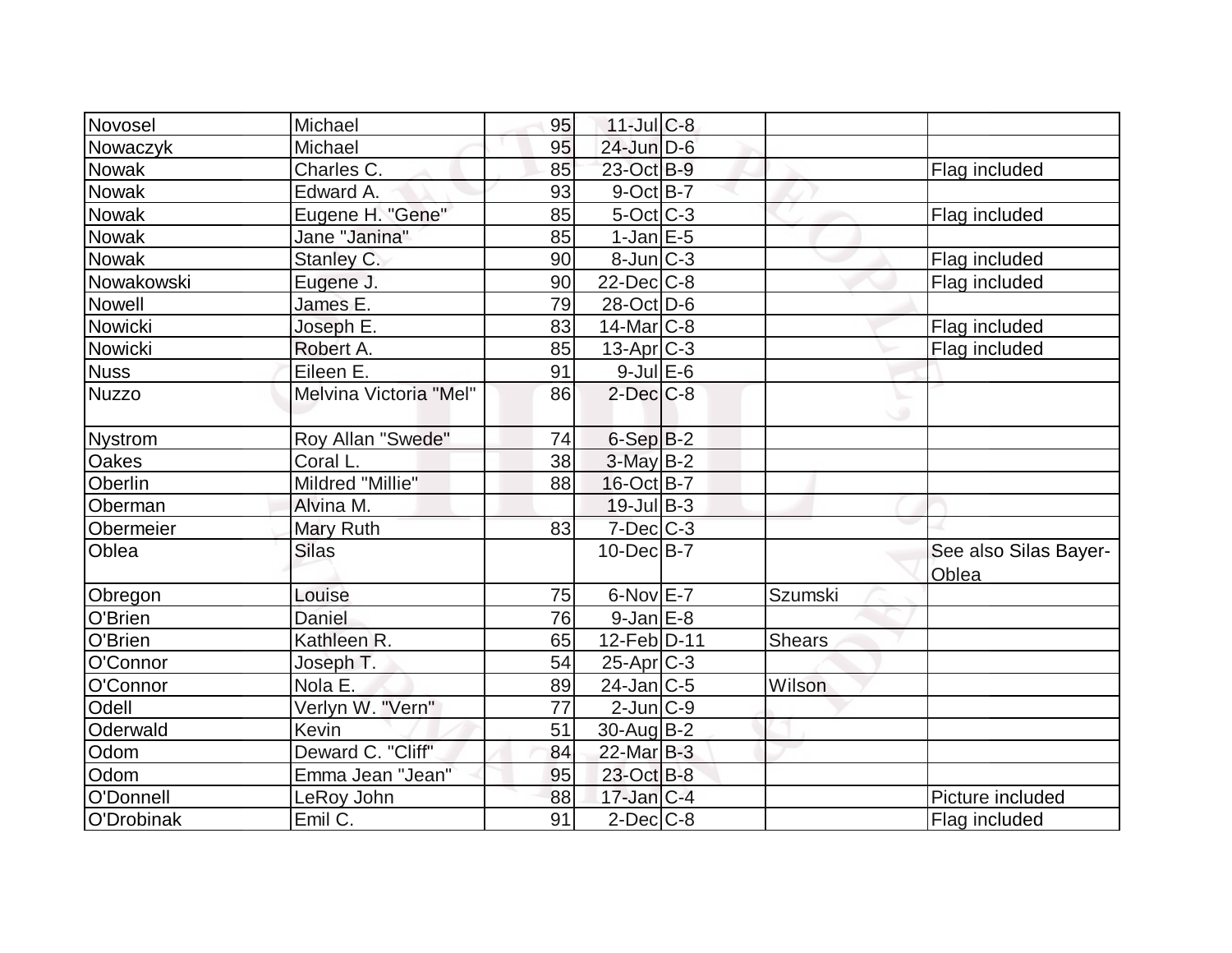| Oelberg          | Donald R.             | 77              | 28-Nov C-4               |              | Flag included                              |
|------------------|-----------------------|-----------------|--------------------------|--------------|--------------------------------------------|
| Oetjen           | Ruth E.               | 90              | $19$ -Jan $C-3$          | Erffmeyer    |                                            |
| Ogden            | Mildred O.            | 94              | $2$ -Aug $B-3$           |              |                                            |
| Oglesby          | Edna M.               | 90              | $2$ -Feb $ C-3 $         |              |                                            |
| Ogorek           | Eugene C.             | 80              | 5-Mar E-8                |              | Flag included                              |
| O'Halloran       | Joan T.               | 79              | $22$ -Jan $E-7$          | Gieco        |                                            |
| O'Janovac        | Daniel L. Sr.         | 45              | $23-Sep C-8$             |              |                                            |
| O'Keefe          | Thomas J.             | $\overline{72}$ | $26-Sep C-6$             |              |                                            |
| O'Keefe-Rybarski | Mary J.               | 74              | $4$ -May C-3             |              |                                            |
| Okeley           | <b>Robert Louis</b>   | 75              | $18-Sep B-8$             |              | Picture included                           |
| Okoniewski       | Marylyn               | 96              | $19-Apr B-2$             | Laskowski    |                                            |
| <b>Okray</b>     | Richard A.            | 71              | $18$ -Jan $ B-2 $        |              |                                            |
| Olander          | <b>James Roy</b>      | 69              | $19-Oct$ $C-3$           |              |                                            |
| Olavarria        | Alma N.               | 61              | 18-Mar <sub>IC</sub> -10 | Colon        |                                            |
| Olavarria        | Pedro Enrique "Pete"  | 61              | $17$ -Jan $ C-4 $        |              | Flag included                              |
| O'Leary          | Jeanne E.             | 47              | $14$ -Aug $D-7$          | Noland       |                                            |
| Oliver           | <b>Carol Jeanette</b> | 90              | $7-Feb$ $C-3$            | Shaner       |                                            |
| Oliver           | Craig T.              | 36              | 17-Feb C-11              |              |                                            |
| Oliver           | Keith M. "K.O."       | 64              | $9$ -May C-6             |              | Flag included                              |
| Oller            | Norma Jean            | 71              | $1$ -Jul $D-5$           |              |                                            |
| Olsen            | Bruce J.              | 59              | $12$ -Dec $C$ -5         |              |                                            |
| Olson            | Bernard C.            | 84              | 29-Dec D-10              |              |                                            |
| Olson            | Catherine A. "Katie"  | 83              | $3-May B-2$              |              |                                            |
| Olson            | Elsie M.              | 92              | $17$ -Nov $ C-7 $        | Ooms         |                                            |
| Olson            | Marcella              | 94              | $13$ -JulC-2             |              | <b>Full name Marcella</b><br>Brown (Olson) |
| Olson            | Marilyn               | 85              | $11$ -Mar $ D-8 $        | Forsberg     |                                            |
| Olszewski        | Jean                  | 91              | $14$ -Dec $ C-4 $        | <b>Baran</b> |                                            |
| Olthoff          | Bernard H.            | 84              | $9$ -Aug $B$ -3          |              | Flag included                              |
| Olufs            | Dorothy M.            | 95              | 18-Nov D-7               |              | Picture included                           |
| O'Malley         | Marlene J.            | 73              | 26-Aug C-10              |              |                                            |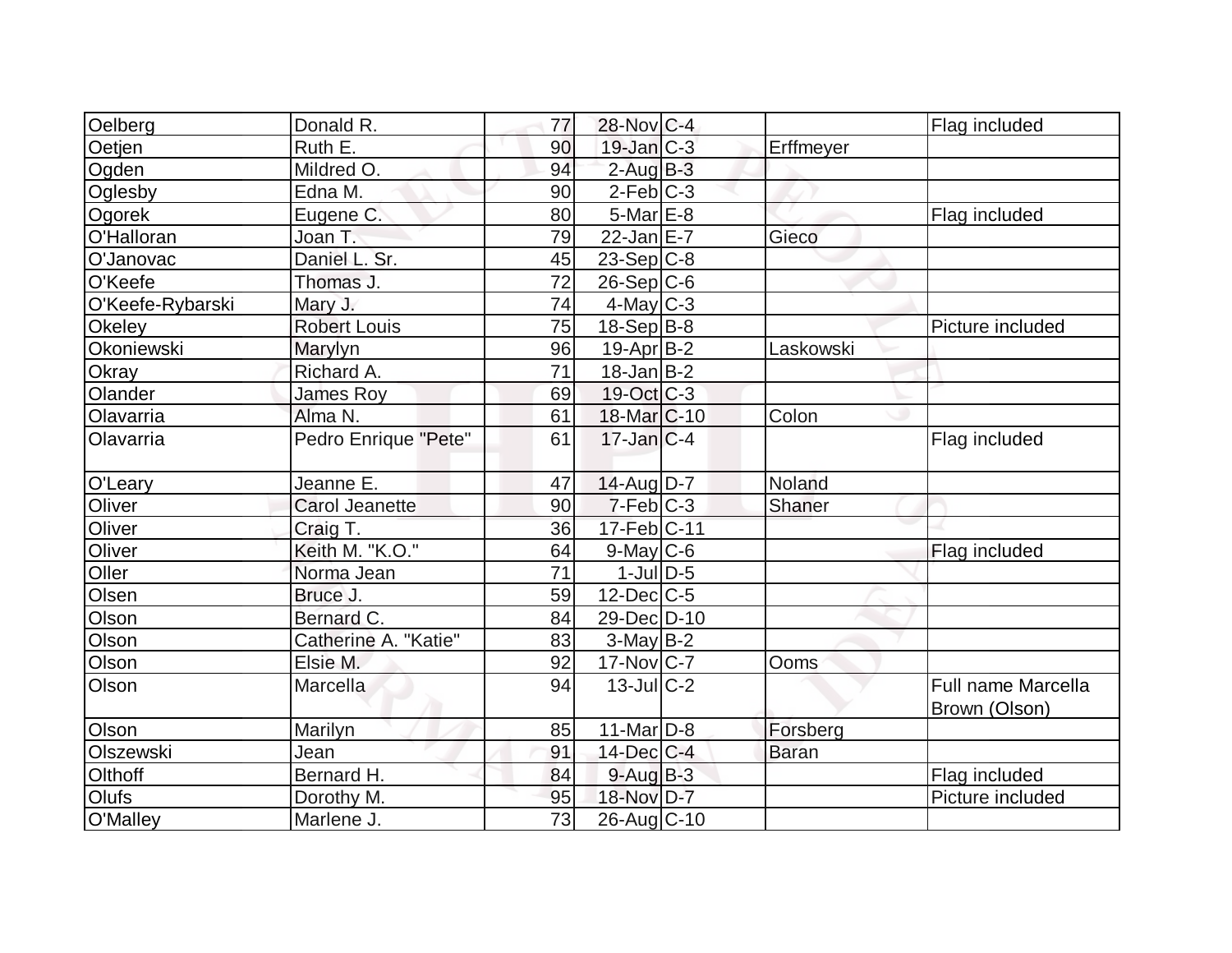| Onda      | Helen               | 102 | $11-Feb$ C-10      |                 |                         |
|-----------|---------------------|-----|--------------------|-----------------|-------------------------|
| O'Neal    | <b>Judith Ellen</b> | 69  | 14-Mar C-8         | Thomas          |                         |
| O'Neil    | Catherine P.        | 81  | $1$ -Jan $E$ -6    | Malone          |                         |
| O'Neill   | Harriet H.          | 91  | 29-Sep C-10        | <b>Haffling</b> |                         |
| O'Neill   | <b>Maude Alice</b>  | 94  | 21-Apr C-10        |                 |                         |
| O'Neill   | Monice L.           | 81  | $25$ -Oct B-3      | <b>Burge</b>    |                         |
| O'Neill   | Theresa M.          | 70  | 1-May $E-5$        | Mayer           |                         |
| Onesko    | Brasil C. "Bill"    | 76  | 29-Dec D-10        |                 |                         |
| Ooms      | Florence I.         | 92  | $13$ -Jan $ C-8 $  | Hoffman         |                         |
| Ooms      | William "Bill" Sr.  | 89  | $24$ -Dec $ D-6$   |                 |                         |
| Oostman   | Marcella G.         | 69  | $30$ -Mar $ C-3 $  |                 |                         |
| Opiola    | Josephine B.        | 90  | $26$ -Dec $ C-4 $  | <b>Trzupek</b>  |                         |
| Oppenheim | Elaine Jean         | 86  | 29-Dec D-10        | Taylor<br>╰     | Full name Elaine        |
|           |                     |     |                    | $\cup$          | Jean Taylor Madden      |
|           |                     |     |                    |                 | Oppenheim               |
| Oprisko   | Albert "Alby"       | 83  | $1-Mar$ B-2        |                 |                         |
| Orban     | John C.             | 77  | $27$ -Feb $ B-5 $  |                 | Masonic emblem          |
|           |                     |     |                    |                 | included                |
| Origel    | Anthony M.          | 18  | 18-Mar C-10        |                 |                         |
| Orlando   | Nancy L.            | 45  | $8$ -Jul $C$ -7    | Christof        |                         |
| Orlich    | Samuel              | 71  | $6-Sep B-3$        |                 | Serbian Orthodox        |
|           |                     |     |                    |                 | <b>Cross and Police</b> |
|           |                     |     |                    |                 | emblem included         |
| Orminski  | Michael "Mike"      | 80  | $9$ -Oct $B$ -7    |                 | Flag included           |
| Oros      | Michael G.          | 66  | $4$ -Jul $C$ -6    |                 |                         |
| Orosz     | James M. "Jim O."   | 67  | $1-Apr$ $C-9$      |                 |                         |
| O'Rourke  | Du Wayne E. "Butch" | 70  | $7 - Apr$ $C - 10$ |                 |                         |
| Orpen     | Orlando "Lanny"     |     | $14-Sep C-3$       |                 | Flag included           |
| Orr       | <b>Betty Jane</b>   | 89  | $4$ -Feb $D-8$     | Frye            |                         |
| Ortega    | Arminta "Mrs. O."   | 82  | $29$ -Aug C-3      |                 |                         |
| Ortega    | Lashina S.          | 41  | $2$ -Dec $C-8$     |                 |                         |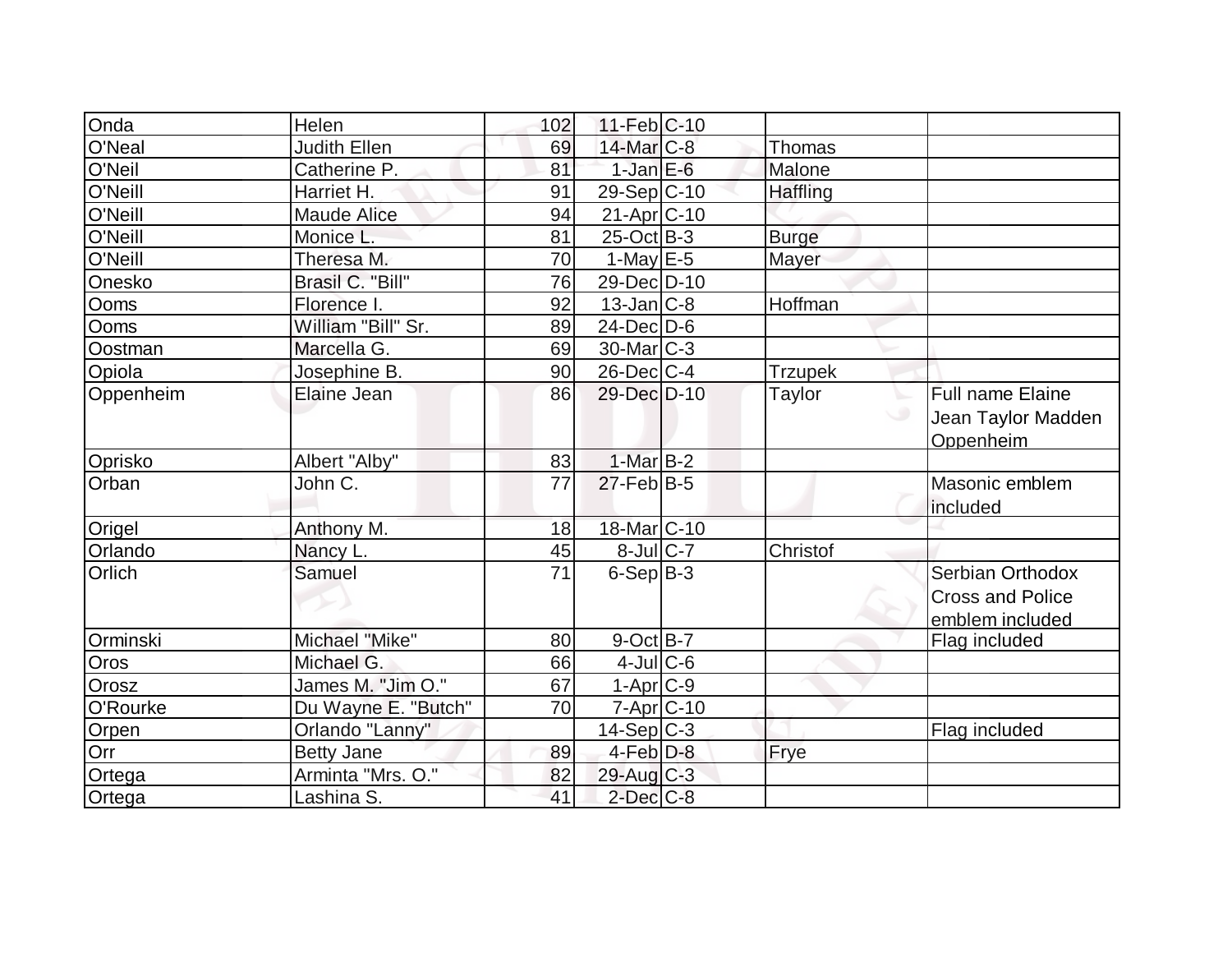| Ortega    | Roberto M. "Big Bob"        | 46 | $9$ -Mar $C-3$         |                |                                 |
|-----------|-----------------------------|----|------------------------|----------------|---------------------------------|
| Ortiz     | John M. "Ringee"            | 74 | $7$ -Mar $C$ -6        |                | Picture included                |
| Orzel     | Rita R.                     | 86 | $5$ -Oct $ C-3 $       |                | Picture included                |
| Osborne   | Betty J.                    | 73 | $20$ -Jan $ C-10$      | <b>Bovard</b>  |                                 |
| Osby      | Nancy L.                    | 74 | 31-Dec E-5             |                |                                 |
| Osenga    | Ruby G.                     | 87 | $2$ -Oct B-7           |                |                                 |
| Osika     | Margaret "Peggy"            | 86 | $16$ -May C-7          | <b>Harlock</b> | Pictures included               |
|           |                             |    | 16-May                 |                |                                 |
| Osika     | <b>Stella</b>               | 86 | $21-Apr$ C-10          | Sum            |                                 |
| Oslawski  | Helen M.                    | 88 | 27-Mar E-10            |                | <b>Cross included</b>           |
| Ostrander | James A.                    | 60 | $3-Sep B-8$            |                |                                 |
| Overbeeke | Eveline J.                  | 75 | $28-Sep C-3$           |                |                                 |
| Overhage  | Rita L.                     | 89 | 19-Mar $E-5$           |                |                                 |
| Overmeyer | Elena H. "Mickey"           | 90 | 3-Apr D-7              |                |                                 |
| Overmeyer | Louise M.                   | 95 | $3$ -Jan $ C-4 $       |                |                                 |
| Owczarzak | Frank R.                    | 87 | 13-Feb E-11            |                | Flag included                   |
| Owens     | Lisa M.                     | 55 | 24-Oct C-4             |                |                                 |
| Oyster    | Lorraine                    | 84 | $29$ -JulC-9           |                |                                 |
| Ozug      | Peter B.                    | 85 | $15-Sep C-10$          |                |                                 |
| Paarlberg | Alma J.                     | 78 | $1$ -Jun $ C-2 $       | Vander Giessen |                                 |
| Pacific   | Dwight F.                   | 65 | $7-Nov$ <sub>C-4</sub> |                |                                 |
| Paciski   | Richard C.                  | 60 | $21$ -Nov $ C-4 $      |                |                                 |
| Padilla   | Christie Ana Lydia          | 34 | 20-Nov D-11            | Camilo         | Picture included                |
| Padjen    | John Jr.                    | 86 | $20$ -Aug $B-8$        |                | Flag included                   |
| Padlo     | Stanley A. Sr.              | 85 | $11-Sep B-9$           |                |                                 |
| Paduch    | Wanda                       | 84 | $8-Sep C-10$           | Wozniak        | Polish Eagle emblem<br>included |
| Paesel    | Joanne M.                   | 59 | 21-May E-7             |                |                                 |
| Pagan     | Richard C. Jr.<br>"Noodles" | 39 | 29-Apr <sub>IC-7</sub> |                |                                 |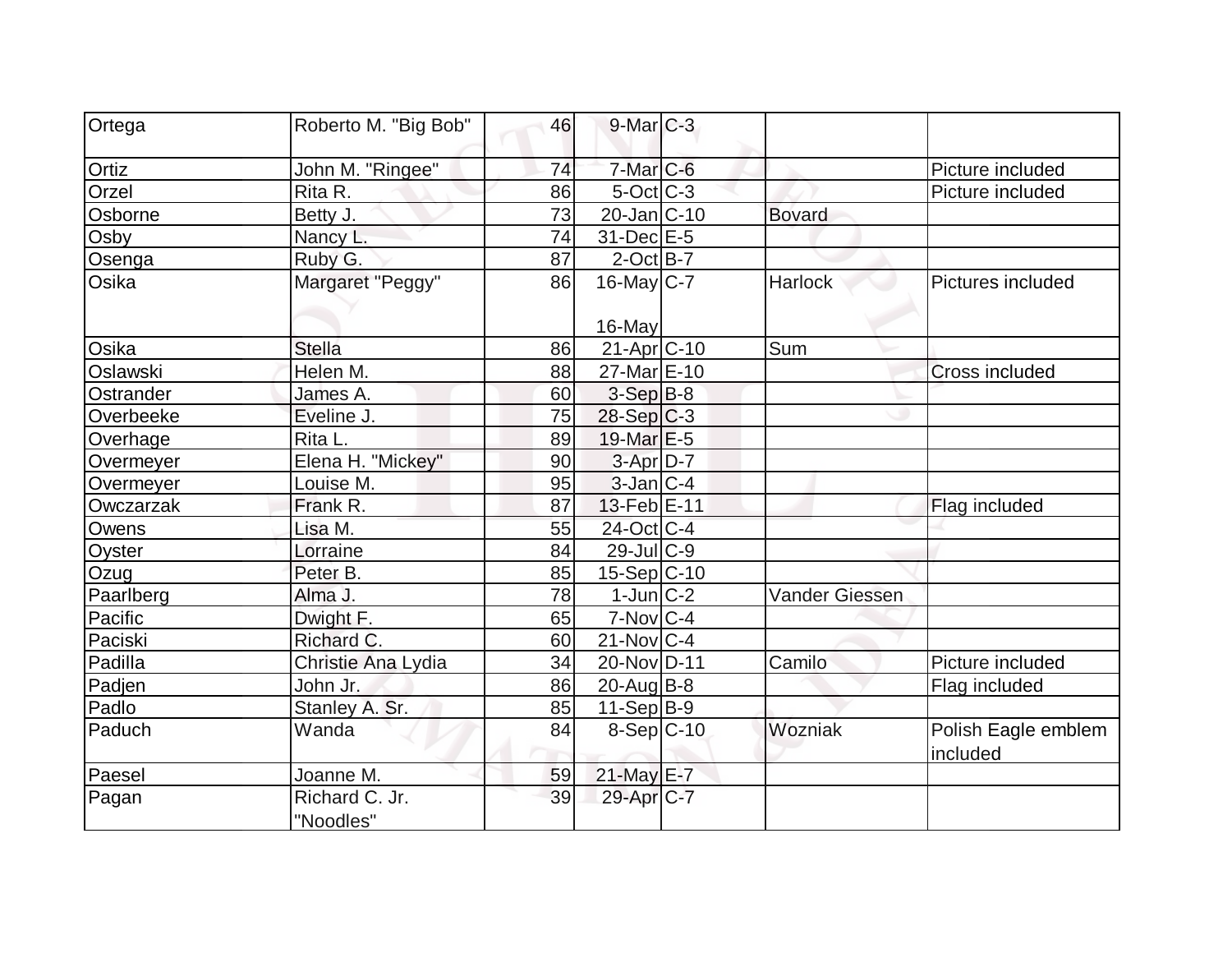| Pagan       | <b>Santos</b>                     | 83              | 18-Feb D-9             |                  |                                         |
|-------------|-----------------------------------|-----------------|------------------------|------------------|-----------------------------------------|
| Page        | Elizabeth "Betty"                 | 60              | 12-Mar E-7             | Eby              |                                         |
| Pagorek     | Anthony E.                        | 93              | $7-Mar$ C-6            |                  |                                         |
| Pagorek     | <b>Maryann</b>                    | 68              | $2$ -May C-4           | <b>Jurkowski</b> |                                         |
| Pakalniskis | Anna                              | 84              | $29$ -Mar $ B-3 $      |                  | Full name Anna<br>Pakalniskis Ketelaar  |
| Palasik     | Timothy J.                        | 47              | 24-Jan C-4             |                  |                                         |
| Paliouros   | <b>Manoussos</b>                  | 82              | $17$ -Oct $C-2$        |                  | <b>Greek Orthodox</b><br>Cross included |
| Palko       | Ann Margaret                      | 96              | $25$ -Jul C-5          |                  |                                         |
| Palko       | Edith C.                          | 77              | $27$ -Jul $ C-3 $      | Oakes            |                                         |
| Pallone     | <b>Elizabeth Theresa</b><br>"Liz" | 77              | $16-Sep C-9$           |                  |                                         |
| Palmer      | Barbara Anita                     | 70              | $1-Apr$ $C-9$          | Wieck            |                                         |
| Palmer      | Howard J. Jr                      | $\overline{77}$ | $25$ -May C-3          |                  |                                         |
| Palmer      | Pamela                            |                 | $6$ -Jun $C-4$         |                  | Memorial / Picture<br>included          |
| Palmer      | Pamela J.                         | 61              | 29-Apr <sub>IC-7</sub> | <b>Moffett</b>   | Picture included                        |
| Pampalone   | Theresa                           | 76              | $21$ -Dec $C-3$        | <b>Bianco</b>    |                                         |
| Panasuk     | Dennis A.                         | 62              | $28-Sep C-3$           |                  |                                         |
| Panek       | Anna O.                           | 83              | 27-Nov E-8             |                  |                                         |
| Panfil      | Leonard J. "Platcek"              | 86              | $8$ -Feb $ B-3 $       |                  | Flag included                           |
| Paniaguas   | <b>Manuel</b>                     | 90              | $11-Aug$ $C-10$        |                  | Flag included                           |
| Panici      | Cesare                            | 82              | $24$ -Jun $D-6$        |                  | Picture included                        |
| Pannell     | Freddie L.                        | 49              | 27-Mar E-10            |                  |                                         |
| Panozzo     | Ludwig J. "Lou"                   | 77              | 14-Oct D-7             |                  | Flag included                           |
| Panunzio    | Willie M.                         | 87              | $9$ -Jan $E-8$         |                  | Flag included                           |
| Paolucci    | <b>Lillian Marie</b>              | 93              | $19$ -Jul B-3          | <b>Burbridge</b> |                                         |
| Papesh      | George T.                         | 76              | 14-Apr C-10            |                  |                                         |
| Pappadopoli | Frank J.                          | 80              | 5-Nov B-10             |                  |                                         |
| Pappas      | Gail E.                           | 77              | 19-Nov E-5             |                  |                                         |
| Paratore    | Robert J.                         | 65              | 26-May C-11            |                  |                                         |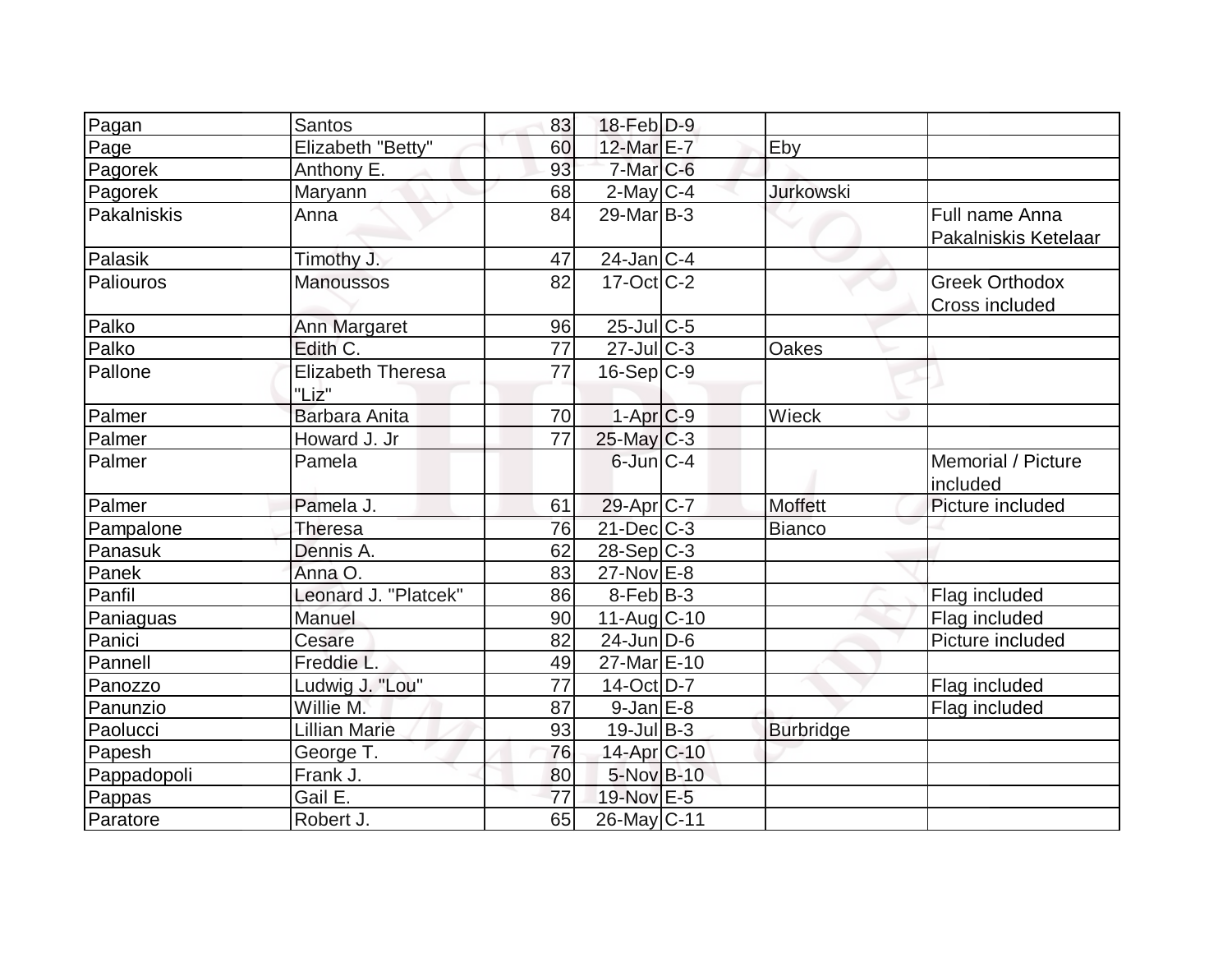| Paravantes<br>Nick E.           | 99 | $23-Sep C-8$             |               | <b>Greek Orthodox</b> |
|---------------------------------|----|--------------------------|---------------|-----------------------|
|                                 |    |                          |               | Cross included        |
| Pardek<br>Joseph R. "JoePa"     | 62 | 24-Aug C-3               |               | Picture included      |
| Parish<br>Russell L.            | 80 | $21$ -Dec $C-3$          |               |                       |
| Edward A.<br>Parker             | 88 | 17-Jul E-5               |               |                       |
| Parker<br>Judith A.             | 78 | $6$ -Nov $E$ -6          |               |                       |
| Parker<br>Mary Jane             | 89 | $7$ -Jan $ D-9$          |               | Picture included      |
| Suellen<br>Parker               | 70 | $9$ -Dec $C$ -8          |               |                       |
| John M.<br>Parkes               | 88 | $3-Nov$ $C-7$            |               |                       |
| Parkman<br>Leatha May           | 83 | $2$ -Jun $ C-9 $         |               |                       |
| Parks<br>Jonathan               | 60 | $14$ -Jul $C-10$         |               | Fr. Jonathan Parks    |
|                                 |    |                          |               | S.D.B. / Picture      |
| Parobek<br>Milan M. "Skeets"    | 90 | 28-Feb C-4               |               | Flag included         |
| Adophus C.<br>Parrish           | 81 | $13$ -Aug C-11           |               | Flag included         |
| "Tennessee"                     |    |                          |               |                       |
| Elberta<br>Parrish              | 94 | $16$ -Jul $E$ -6         |               |                       |
| Parsons<br>Gerda B.             | 87 | $8$ -Aug C-4             |               |                       |
| <b>Mary Margaret</b><br>Partlow | 91 | 14-Apr C-10              |               |                       |
| Pasko<br>Phyllis (Felicja)      |    | 17-Jul E-5               |               |                       |
| George J. Jr.<br>Pastove        | 69 | $13$ -Jan $ C-7 $        |               | Flag and picture      |
|                                 |    |                          |               | included              |
| Josephine M. "Jo"<br>Pasztor    | 79 | $16$ -Oct B-7            | Kalemba       |                       |
| Pasztor<br>Margaret Martha      | 84 | $18$ -May C-3            | Zondor        |                       |
| Suzanne D.<br>Pasztor           | 71 | $5$ -Jan $ C-2 $         |               |                       |
| Sanford Z. "Coach<br>Patlak     | 79 | 10-Mar <sub>IC</sub> -12 |               | Picture included      |
| Patlak"                         |    |                          |               |                       |
| Esther K.<br>Patterson          | 59 | $7$ -Jun $B-2$           | <b>Kuiper</b> |                       |
| Helen V.<br>Patterson           |    | $4$ -May C-3             |               | Picture included      |
| Patterson<br>Thomas Layton Sr.  | 80 | 26-Dec C-4               |               | Flag included         |
| Gerald E. "Jerry"<br>Patton     | 70 | $2$ -Oct $B-7$           |               | Picture included      |
| Patton<br>Lynelle E.            | 63 | $14$ -Jan $C-6$          | Phillips      |                       |
| Patton<br>Rosemary              | 62 | $29$ -May B-5            |               |                       |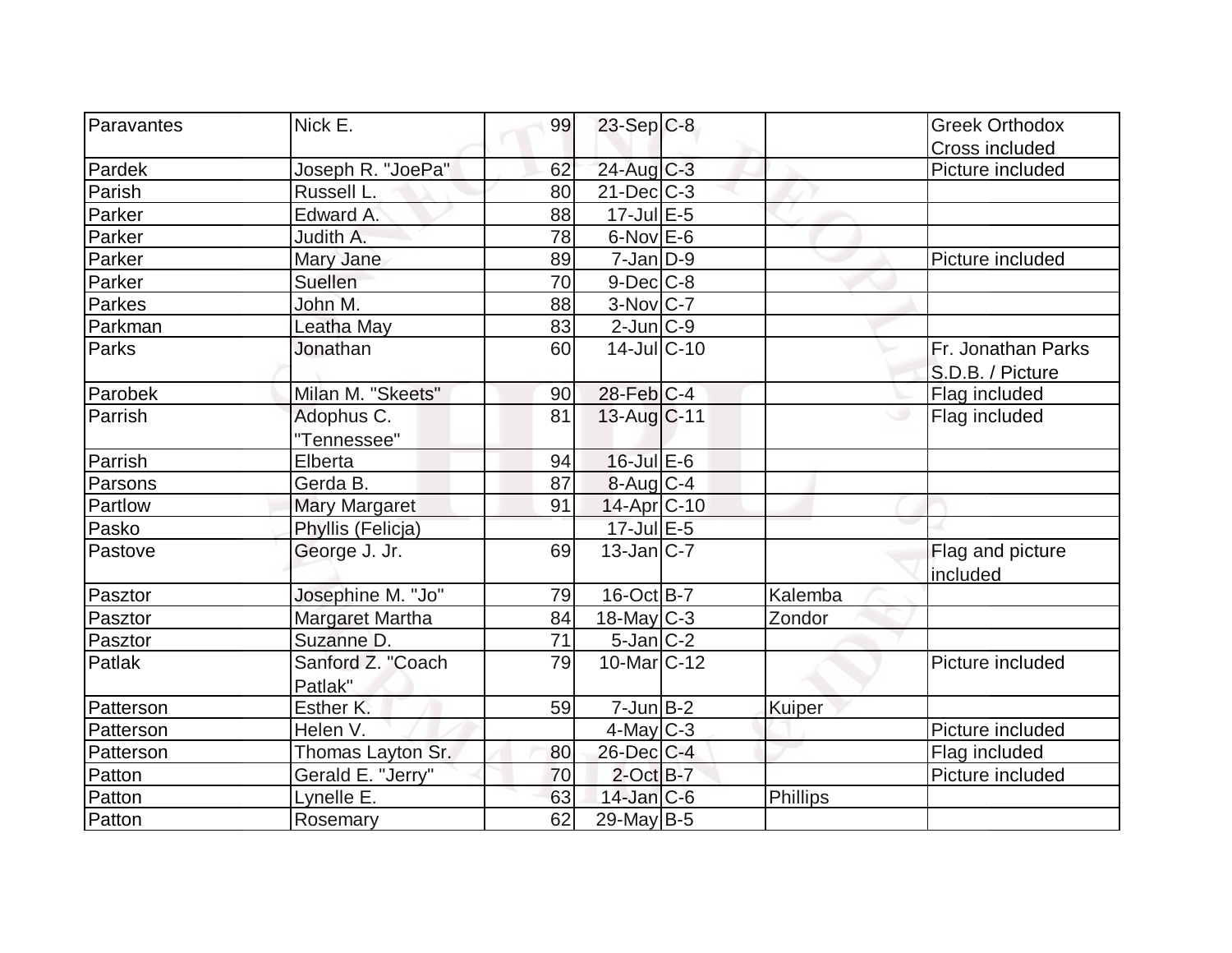| Patz             | Judith O.                   | 59 | $16-Sep C-9$             | Perzo          | Picture included            |
|------------------|-----------------------------|----|--------------------------|----------------|-----------------------------|
| Patz             | Kenneth H.                  | 83 | $9$ -Dec $C$ -8          |                |                             |
| Patzka           | <b>Ruth Frances Allison</b> | 91 | $2-Sep C-9$              |                | <b>Ruth Frances Allison</b> |
|                  |                             |    |                          |                | Patzka Mickelson            |
| Paul             | Harvey L.                   | 87 | $22$ -Feb $B-3$          |                |                             |
| Paulauski        | Alvin V.                    | 87 | $28$ -Jul C-4            |                | Flag and Picture            |
|                  |                             |    |                          |                | included                    |
| Paulauski        | Martha J.                   | 80 | $9 - Apr$ $E-6$          |                | Picture included            |
| Paulauski        | Mary E.                     | 81 | $15$ -Feb $ B-3 $        |                |                             |
| Pauley           | Annette C.                  | 54 | 24-Mar <sub>IC</sub> -10 | Trgovich       |                             |
| Pauli            | Roberta                     | 93 | $12$ -Jan $ C-3 $        |                |                             |
| Paulsen          | Mary Lorene                 | 70 | $30 - Jun$ $C-9$         | Jones          | Full name Lorene            |
|                  |                             |    |                          |                | <b>Brokaw Paulsen</b>       |
| Paulson          | Margaret "Peggy"            | 86 | $28$ -Jul C-4            |                | Full name Margaret          |
|                  |                             |    |                          |                | <b>Ciesar Paulson</b>       |
| Paulson          | Marjorie "Marge"            | 85 | $5$ -Dec $C$ -5          |                |                             |
| Paunovich        | George                      | 63 | $22$ -Nov B-2            |                | Serbian Orthodox            |
|                  |                             |    |                          |                | Cross included              |
| Pavelka          | Paul                        | 84 | $10$ -Nov $C$ -7         |                | Flag included               |
| Pavicich         | Gloria Jean                 | 62 | $30$ -Mar $ C-4 $        |                |                             |
| Pavlos           | Catherine                   | 88 | $3-Sep B-8$              |                |                             |
| Pawlak           | Hubert F.                   | 91 | $4$ -Apr $C$ -4          |                |                             |
| Pawlak           | John J. Jr.                 | 50 | 13-Mar $E-8$             |                | Picture included            |
| Paylo            | Marjorie M.                 | 87 | $21$ -Nov $ C-4 $        | Lofay          |                             |
| Paymaster        | Katherine                   | 95 | $26$ -Feb $E$ -8         |                |                             |
| Payne            | Archie                      | 83 | $20$ -Apr $C-2$          |                |                             |
| Payton           | Rose C.                     | 80 | $25-Sep B-7$             | Simons         |                             |
| Payuk            | Todd R.                     | 42 | $15$ -Oct B-7            |                |                             |
| Paz              | <b>Bruno</b>                | 85 | $11-Sep$ B-8             |                |                             |
| Pazik            | Debra A.                    | 55 | $8$ -Feb $ B-3 $         |                |                             |
| Pearman-Radinsky | Betty S.                    | 88 | 16-Jan D-10              |                |                             |
| Peck             | <b>Bessie Lindberg</b>      | 93 | 31-Dec E-4               | <b>Babcock</b> |                             |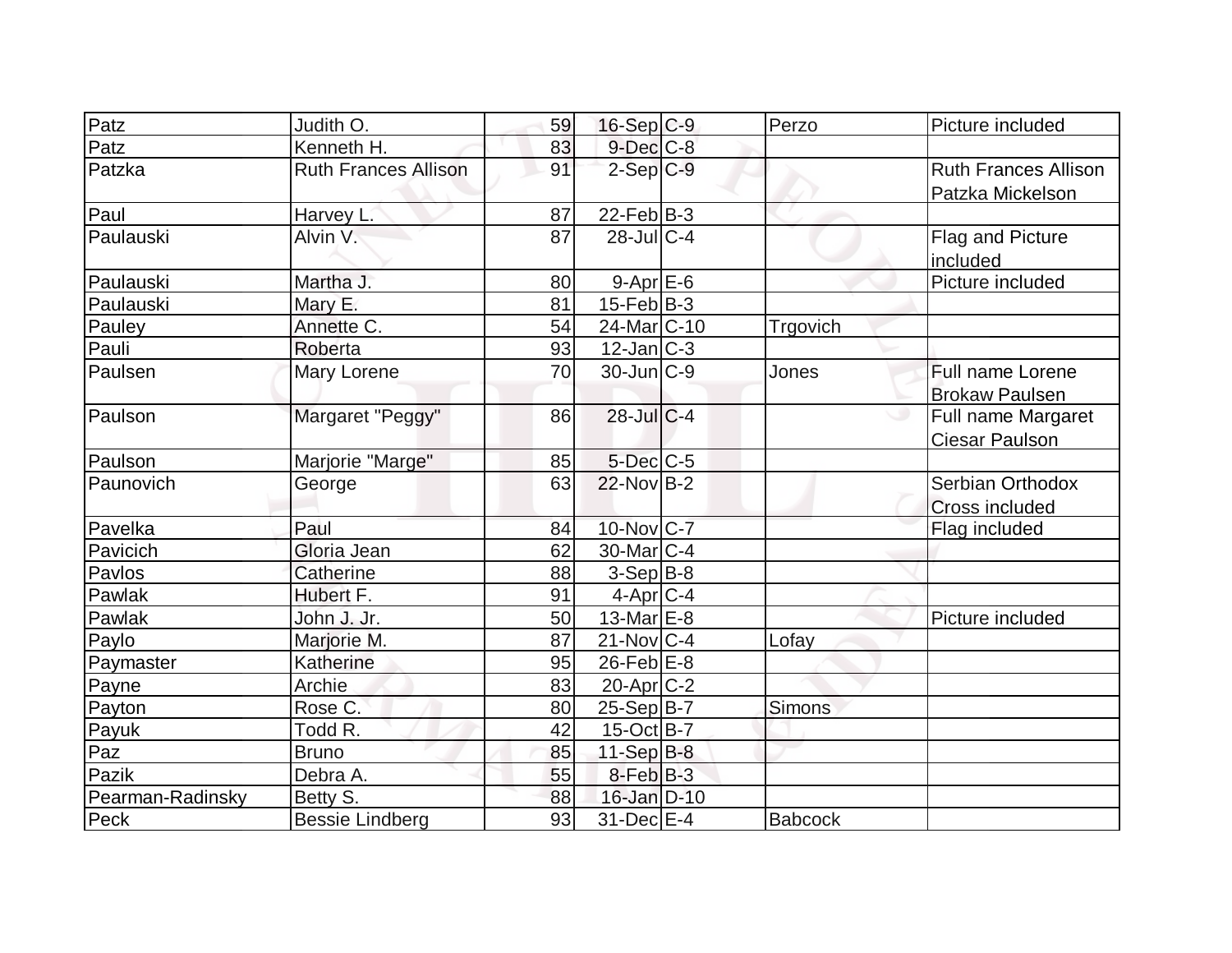| Peck      | Lilyan "Vicki"        |    | $20$ -Apr $C-3$          |                | Picture included                      |
|-----------|-----------------------|----|--------------------------|----------------|---------------------------------------|
| Peck      | Marjorie E.           | 81 | $25$ -May C-2            |                |                                       |
| Peek      | Marion                | 81 | 20-May D-7               |                |                                       |
| Peek      | Mark A.               |    | $19-Oct$ <sub>C</sub> -2 |                |                                       |
| Peeler    | <b>Charles Oliver</b> | 90 | $23$ -Nov $ C-2 $        |                |                                       |
| Peffley   | David M.              | 58 | $6$ -Jun $ C-4 $         |                |                                       |
| Pehl      | <b>John Richard</b>   | 74 | $13$ -Jan $ C-8 $        |                |                                       |
| Peiffer   | Rosemary A.           | 85 | $21$ -Jun $B-2$          |                |                                       |
| Peirick   | John T. Jr.           | 67 | $16$ -Jun $C-9$          |                |                                       |
| Pejoski   | Ratka                 | 79 | $19$ -Dec $C-4$          |                | Macedonian Orthodox<br>Cross included |
| Pekala    | Casimir "Casey"       | 87 | $19-Oct$ $C-3$           |                |                                       |
| Pelfrey   | Irene V. "Ginny"      | 80 | 27-Mar E-10              |                | Picture included                      |
| Peller    | Lorraine              | 79 | $19$ -Jul $B-3$          |                |                                       |
| Pence     | Sara A.               | 91 | 23-May C-3               |                |                                       |
| Pendleton | <b>Betty Lou</b>      |    | $15$ -Dec $E$ -6         | Cline          |                                       |
| Pendleton | Ronald St. Clair      | 74 | $7$ -Dec $C$ -3          |                |                                       |
| Penkala   | Mary L.               | 31 | 28-Nov C-5               |                |                                       |
| Penn      | Clarence G. "Butch"   | 70 | $26$ -Apr $ B-3 $        |                |                                       |
| Penning   | Charles W. "Poppy"    | 85 | $12$ -Dec $ C-4 $        |                |                                       |
| Penny     | Ethna R. "Annie"      | 81 | $22$ -Oct B-6            | McLaughlin     |                                       |
| Penrose   | Gloria                | 68 | 19-May E-7               |                |                                       |
| Peoples   | John Kerman           | 85 | $11-Oct$ B-2             |                |                                       |
| Pepler    | William "Bill"        | 69 | $31$ -Aug C-3            |                |                                       |
| Peres     | Josephine A. "Jo"     | 90 | $22$ -Apr $C-9$          |                |                                       |
| Perez     | Christina M.          | 32 | $3-Feb$ C-10             | Hernandez      |                                       |
| Perez     | Domingo               | 72 | 29-Apr <sub>IC-7</sub>   |                |                                       |
| Perez     | Gregerio "Goyo"       | 80 | 28-Oct D-6               |                |                                       |
| Perez     | Gregorio "Goyo"       | 80 | 29-Oct B-8               |                |                                       |
| Perez     | Peggy Ann             | 64 | 11-Feb C-10              | <b>Stewart</b> |                                       |
| Perez     | Reynaldo G.           | 81 | $14-Sep C-3$             |                |                                       |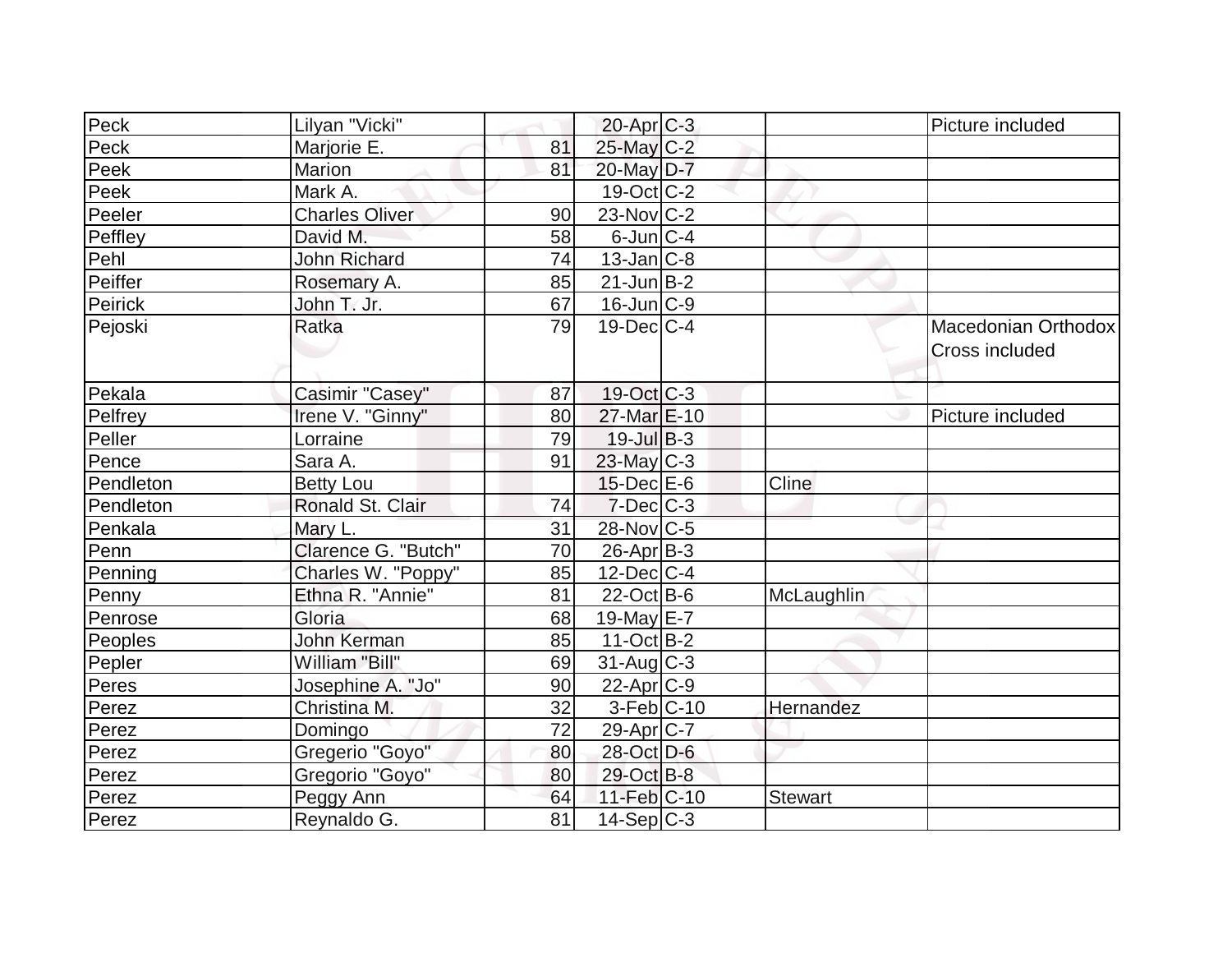| Perez      | Rogelio M. Sr. "Roy"       | 66 | $17$ -Feb $ C-11$     |             |                                    |
|------------|----------------------------|----|-----------------------|-------------|------------------------------------|
| Pericak    | Adolph F.                  | 84 | $23$ -Mar $C-3$       |             |                                    |
| Perkins    | Lawrence J. "Larry"        | 61 | $30$ -Nov $ C-3 $     |             |                                    |
| Perkovich  | <b>Matthew</b>             | 96 | $20$ -Jan $ C-10$     |             | Flag included                      |
| Perrier    | Georgette G.               | 82 | $22$ -JulC-8          |             |                                    |
| Perrine    | Bonnie Jean                | 87 | $18$ -Feb $D-9$       |             |                                    |
| Perry      | Ethel Mae "Lady Bug"       | 75 | $7 - Apr$ $C - 11$    |             |                                    |
| Perry      | Yolanda                    | 84 | 23-Aug B-2            | Sgambelluri |                                    |
| Perryman   | <b>Carol Sue</b>           | 67 | $30$ -Nov $ C-3 $     |             |                                    |
| Person     | Julia L. "Thelma"          | 62 | $14$ -Nov $ C-7 $     |             |                                    |
| Persuhn    | Patricia M.                | 71 | 26-Aug C-10           |             |                                    |
| Perz       | Dennis R.                  | 68 | 15-Dec E-6            |             |                                    |
| Perz       | <b>Irene Elizabeth</b>     | 84 | $8-Feb B-3$           | Csonka      |                                    |
| Perz       | Robert J.                  | 89 | $26$ -Jul $B-3$       |             |                                    |
| Pesdan     | James J.                   | 84 | $6$ -Jun $ C-4 $      |             | Flag included                      |
| Peterman   | Hazel L.                   | 84 | $4$ -Jun $E-8$        |             |                                    |
| Peters     | Lowell A.                  | 78 | $10$ -Feb $ C-10$     |             | Picture included                   |
| Peters     | Marion C.                  | 94 | $4$ -Apr $C$ -4       |             |                                    |
| Peters     | Russell E. "Gene"          | 74 | $23$ -Jan B-5         |             |                                    |
| Peterson   | Dorothy Eleanor            | 89 | 25-Mar <sub>D-8</sub> |             |                                    |
| Petronella | P. Neill                   | 73 | $7-Feb C-4$           |             |                                    |
| Petronella | Robert W.                  | 66 | $17-Oct$ $C-3$        |             |                                    |
| Petroski   | Donald                     | 79 | $5$ -Jan $ C-2 $      |             | Flag included                      |
| Petruch    | Arlene                     | 80 | $6$ -Mar $E-8$        | Reithel     |                                    |
| Petrukitas | Justin                     | 87 | 28-Oct D-6            |             |                                    |
| Petrungaro | Sam (Saverio)              | 81 | $30$ -Nov $ C-2 $     |             |                                    |
| Pettit     | David G.                   | 58 | 18-Feb D-10           |             |                                    |
| Pewitt     | Marvin Edward II<br>"Marv" | 37 | 18-Dec B-7            |             |                                    |
| Peyovich   | George L.                  | 86 | $11-Oct$ B-3          |             | Serbian Orthodox<br>Cross included |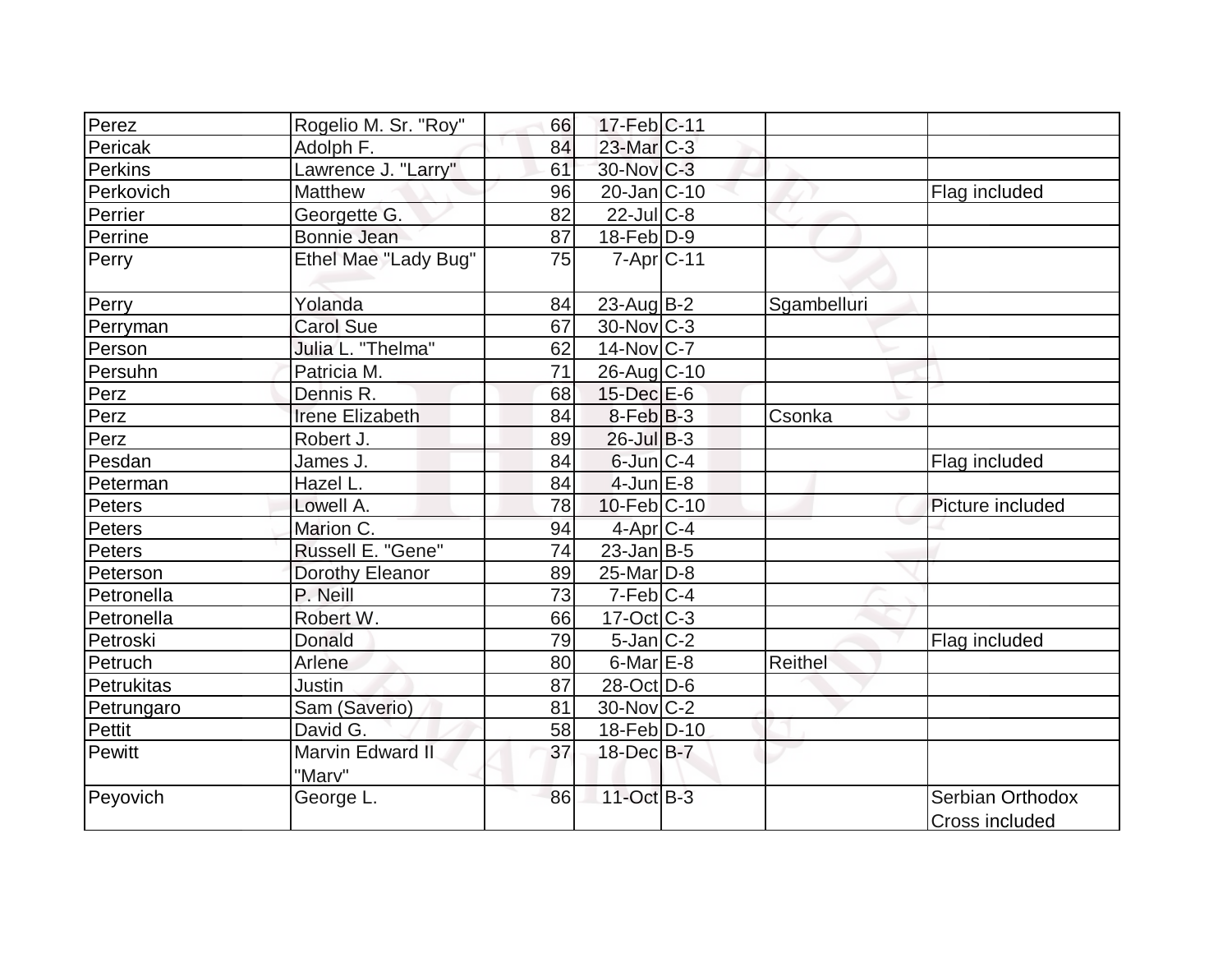| Peyovich       | Olga                           | 86              | $4$ -May C-3             |                | <b>Greek Orthodox</b>                       |
|----------------|--------------------------------|-----------------|--------------------------|----------------|---------------------------------------------|
|                |                                |                 |                          |                | Cross included                              |
| Pfister        | Joyce E.                       | 74              | $15$ -Dec $E$ -6         |                |                                             |
| Phernetton     | William Thomas Jr.<br>"Willie" | 57              | $31$ -Aug $C-3$          |                |                                             |
| Phillips       | Alberta                        | 89              | $22-Sep C-10$            |                |                                             |
| Phillips       | Bertha M.                      | 94              | $6$ -Apr $C$ -3          |                |                                             |
| Phillips       | Deloria                        | 67              | $14$ -Mar $ C-8 $        |                |                                             |
| Phillips       | Harold E.                      | 90              | $3-Dec B-8$              |                |                                             |
| Phillips       | <b>Linda Marie</b>             | 48              | $2-Sep C-9$              | Lipkovitch     | Picture included                            |
| <b>Phillis</b> | Donald K.                      | 67              | $4$ -JulC-6              |                |                                             |
| Philpot        | James R.                       | 76              | $8-Feb$ B-3              |                |                                             |
| Phipps         | <b>Billy Joe</b>               | 77              | $8-Oct$ <sub>C-8</sub>   |                |                                             |
| Piaskowski     | Loretta                        | 90              | $2$ -Nov $ C-3 $         | Kulakowski     |                                             |
| Piaskowy       | Gladys                         | 92              | $5$ -Feb $E$ -8          |                |                                             |
| Piatek         | Olga                           | 85              | 9-Oct B-7                | Siemiesz       |                                             |
| Pictor         | Richard E. "Rick"              | 48              | $27-Sep B-3$             |                |                                             |
| Piechota       | Sandra Joan "Sandy"            | 71              | $19$ -Mar $E$ -6         | Christopherson | Picture included                            |
| Pieniazek      | Marion T.                      | 89              | 10-Mar <sub>IC</sub> -11 |                |                                             |
| Pierce         | Geraldine                      | 87              | $27$ -Oct C-8            |                |                                             |
| Pierce         | <b>June Marie</b>              | 74              | $9$ -Dec $C$ -8          | Shrum          |                                             |
| Pierce         | Lillian P.                     | 87              | 25-Feb D-13              |                |                                             |
| Pierce         | Richard                        | 73              | $23$ -Nov $ C-3 $        |                |                                             |
| Pierson        | <b>Allen Charles</b>           | 80              | $7$ -Dec $C$ -3          |                | Flag included                               |
| Pierson        | <b>Frances</b>                 | 88              | $11$ -Jul $C-8$          | Koziol         | <b>Full name Frances</b><br>Mierzwa Pierson |
| Pierson        | <b>Ruby Grace</b>              | 100             | $9-Sep C-10$             |                |                                             |
| Pieters        | Thomas D. Sr.<br>"Jocko"       | 75              | $23-Sep$ C-8             |                |                                             |
| Pietrowski     | Joan                           | 78              | 6-Oct C-8                |                |                                             |
| Pietrzak       | Stanley Jr.                    | $\overline{82}$ | 29-Dec D-11              |                | Flag included                               |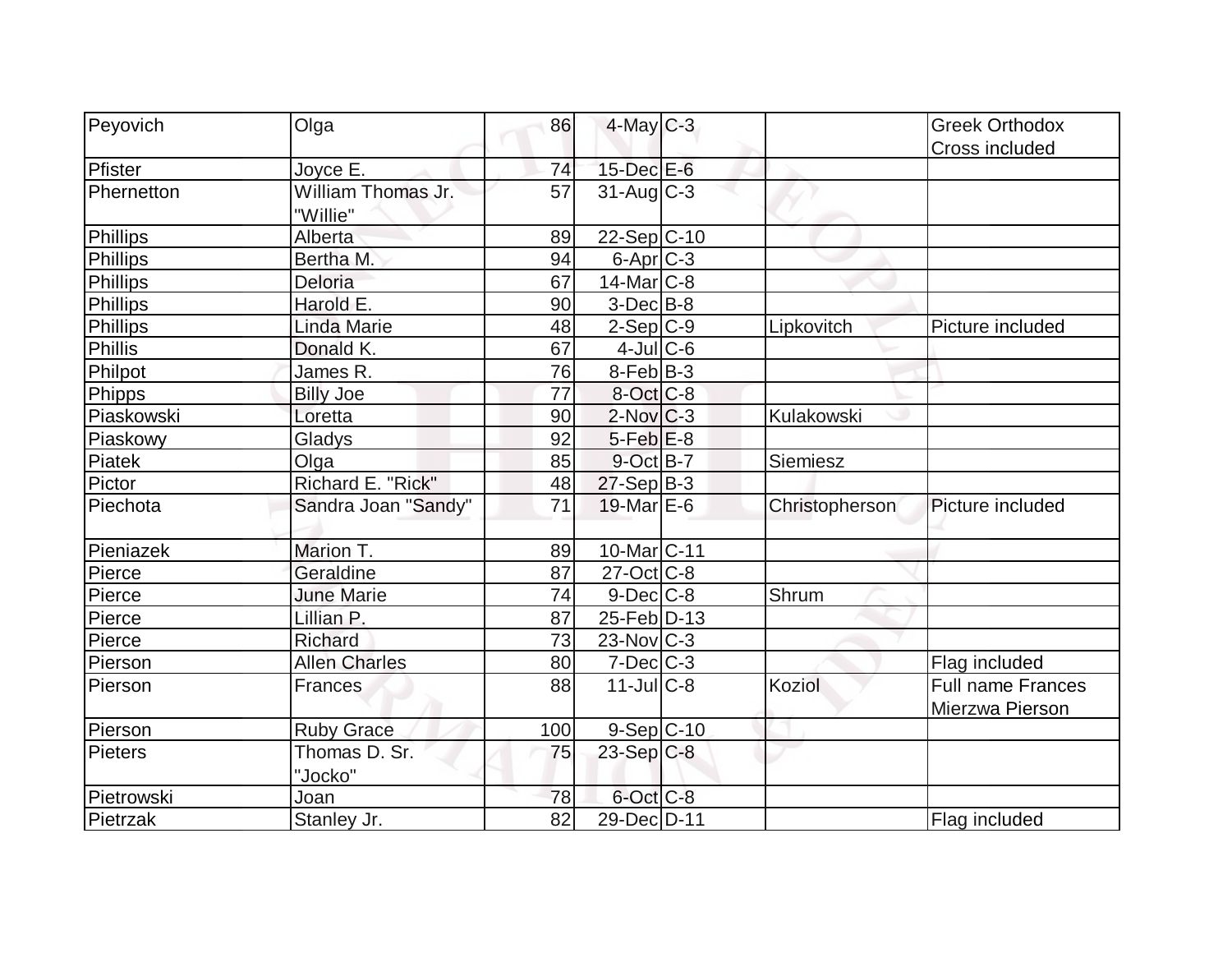| Pikul     | Leona                 | 90 | $1-Sep C-10$      |               |                        |
|-----------|-----------------------|----|-------------------|---------------|------------------------|
| Pilarcik  | Alfred J.             | 80 | $23$ -Sep C-8     |               |                        |
| Pilarczyk | <b>Stanley</b>        | 86 | 24-Jul E-5        |               | Flag included          |
| Pilcher   | Craig W.              | 59 | 28-Mar A-20       |               |                        |
| Pilewski  | Henry F.              | 73 | $7-Sep C-3$       |               |                        |
| Pilipow   | Frank Joseph Jr.      | 49 | 25-Oct B-2        |               |                        |
| Pilja     | Rade                  | 89 | $12$ -Jan $ C-3 $ |               | Serbian Orthodox       |
|           |                       |    |                   |               | Cross included         |
| Pilkins   | <b>Richard Thomas</b> | 13 | $5$ -Jul B-3      |               |                        |
| Pilpovic  | Ljubo "Louis"         | 85 | $20$ -Jun $ C$ -6 |               | Serbian Orthodox       |
|           |                       |    |                   |               | Cross included         |
| Pinkstaff | <b>Bill</b>           | 78 | $10$ -Feb $ C-10$ |               | Picture included       |
| Pinkus    | Judith E.             | 72 | $5$ -Oct $C$ -3   |               | Star of David included |
|           |                       |    |                   |               |                        |
| Pinta     | Sophia                | 94 | $7 - Dec$ $C - 3$ | Biaton        |                        |
| Pisciotti | Edna Faye             | 77 | 26-Oct C-3        | Gaines        |                        |
| Pisowicz  | Celia                 | 85 | $23$ -Jun $ C-10$ | Suchecki      |                        |
| Pisowicz  | Mary M.               | 85 | $23$ -Jan B-5     |               |                        |
| Piunti    | Rose                  | 86 | $21$ -Feb $ C-4 $ |               |                        |
| Piwowar   | Mary E.               | 63 | $24$ -Dec $D-6$   | Caro          |                        |
| Plants    | Herschell H.          | 78 | $25$ -Jan $ B-3 $ |               |                        |
| Plasencia | Carmen A., Dr.        | 80 | 18-Feb D-10       |               | Picture included       |
| Plasencia | Rodolfo               | 62 | 14-May $E-7$      |               | Flag included          |
| Plassmann | Dean, Rev.            | 88 | $19$ -Dec $ C-4 $ |               | Picture included       |
| Platt     | Sandra S.             | 63 | $30-Apr$ $E-6$    | <b>Skaggs</b> |                        |
| Plawecki  | Ceil                  | 93 | $11-Apr$ C-6      |               |                        |
| Pleasant  | Thomas                | 69 | $27 - Dec$ B-3    |               |                        |
| Plesha    | Ruth C.               | 82 | $1$ -Jul $D$ -6   | Kruhaj        |                        |
| Ploszaj   | Ronald                |    | $26$ -Jul B-3     |               | Flag included          |
| Plowman   | Margaret J. "Sis"     | 75 | $13$ -Jun $ C-4 $ |               |                        |
| Plug      | Adrian "Bob"          | 96 | $16$ -May $C-8$   |               |                        |
| Plumb     | Mahlon John           | 92 | $7$ -Mar $ C$ -6  |               | Picture included       |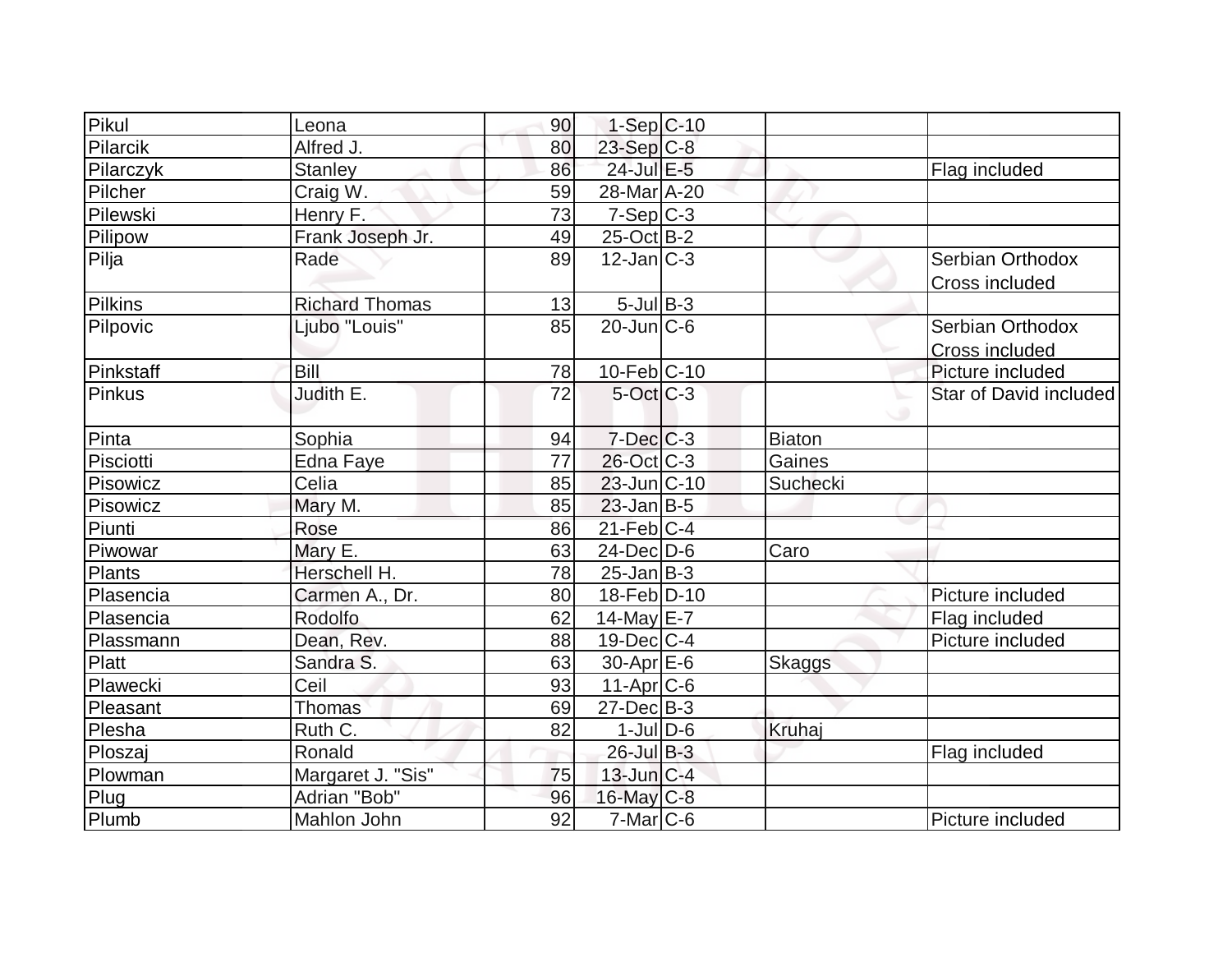| Pluskota      | Wayne J.            | 56 | $30$ -Apr $E$ -6         |                  |                 |                           |
|---------------|---------------------|----|--------------------------|------------------|-----------------|---------------------------|
| Pluymert      | Jean Ellen          | 74 | 14-Jul C-10              |                  |                 |                           |
| Pocza         | Joseph Andrew       | 72 | $13$ -Jul $C-3$          |                  |                 |                           |
| Podgorny      | Wanda               | 95 | $12$ -Oct $ C-3 $        |                  | Madejewski      |                           |
| Podolski      | Richard J.          | 49 | 6-May $D-5$              |                  |                 |                           |
| Podraza       | Lorraine            | 81 | $1-Aug C-3$              |                  | Sejna           |                           |
| Pogach        | Pamela              | 56 | $11-Apr$ $C-6$           |                  | Rothstein       |                           |
| Poi           | Joseph              | 75 | $31$ -Jul $E-5$          |                  |                 |                           |
| Pokrajac      | Helen R.            | 88 | $23$ -Dec $E-6$          |                  | Jensen          |                           |
| Polchlopek    | Josephine           |    | $21$ -Jun $B-3$          |                  | Kunysz          |                           |
| Pole          | <b>Viola Marie</b>  | 86 | $8$ -Jan $E$ -7          |                  | <b>Trevisol</b> |                           |
| Polewski      | Stephen E.          | 84 | $10$ -Dec $B - 9$        |                  |                 | Flag included             |
| Polfus        | Martha B.           | 83 | $11-Oct$ B-3             |                  |                 |                           |
| Polich        | Michael P.          | 71 | $19$ -May $E$ -7         |                  |                 | Police emblem<br>included |
| Polick        | Leroy Sr.           | 67 | 13-May D-7               |                  |                 |                           |
| Polis         | <b>Joan Frances</b> | 76 | $16$ -Jun $ C-9 $        |                  |                 | <b>Cross included</b>     |
| Pollard       | John P.             | 57 | 28-Apr <sub>C-10</sub>   |                  |                 |                           |
| Pollard       | Samuel B. Sr.       | 74 | 14-Jul C-11              |                  |                 | Picture included          |
| Polley        | James P.            | 67 | $9-Sep C-10$             |                  |                 |                           |
| Pollock       | Ronald "Bud"        | 79 | $3-May B-2$              |                  |                 |                           |
| Polos         | Florence L.         | 89 | $10$ -Feb $ C-10$        |                  |                 |                           |
| Polte         | Myrtle M.           | 84 | $31$ -May B-2            |                  |                 |                           |
| Pompa         | Salvador Q.         | 94 | 24-Mar <sub>IC</sub> -10 |                  |                 | Picture included          |
| Ponce         | Engracia            | 84 |                          | $7$ -Jul $ C-10$ |                 |                           |
| Ponce De Leon | Mary Jane           | 39 | 26-Jun C-9               |                  |                 |                           |
| Pondinas      | Anthony B.          | 92 | $11$ -Jul $C-8$          |                  |                 | Flag included             |
| Poniatowski   | Ronald A.           | 65 | $21$ -Mar $B-3$          |                  |                 | Flag included             |
| Ponicki       | Mary B.             | 89 | $14$ -Dec $C-4$          |                  | <b>Jacewicz</b> |                           |
| Pontney       | Richard J.          | 57 | 13-Oct C-9               |                  |                 |                           |
| Ponton        | Norma A.            | 85 | 14-Oct D-7               |                  | Wright          |                           |
| Ponton        | Norma A.            | 85 | $12-Sep C-4$             |                  | Wright          |                           |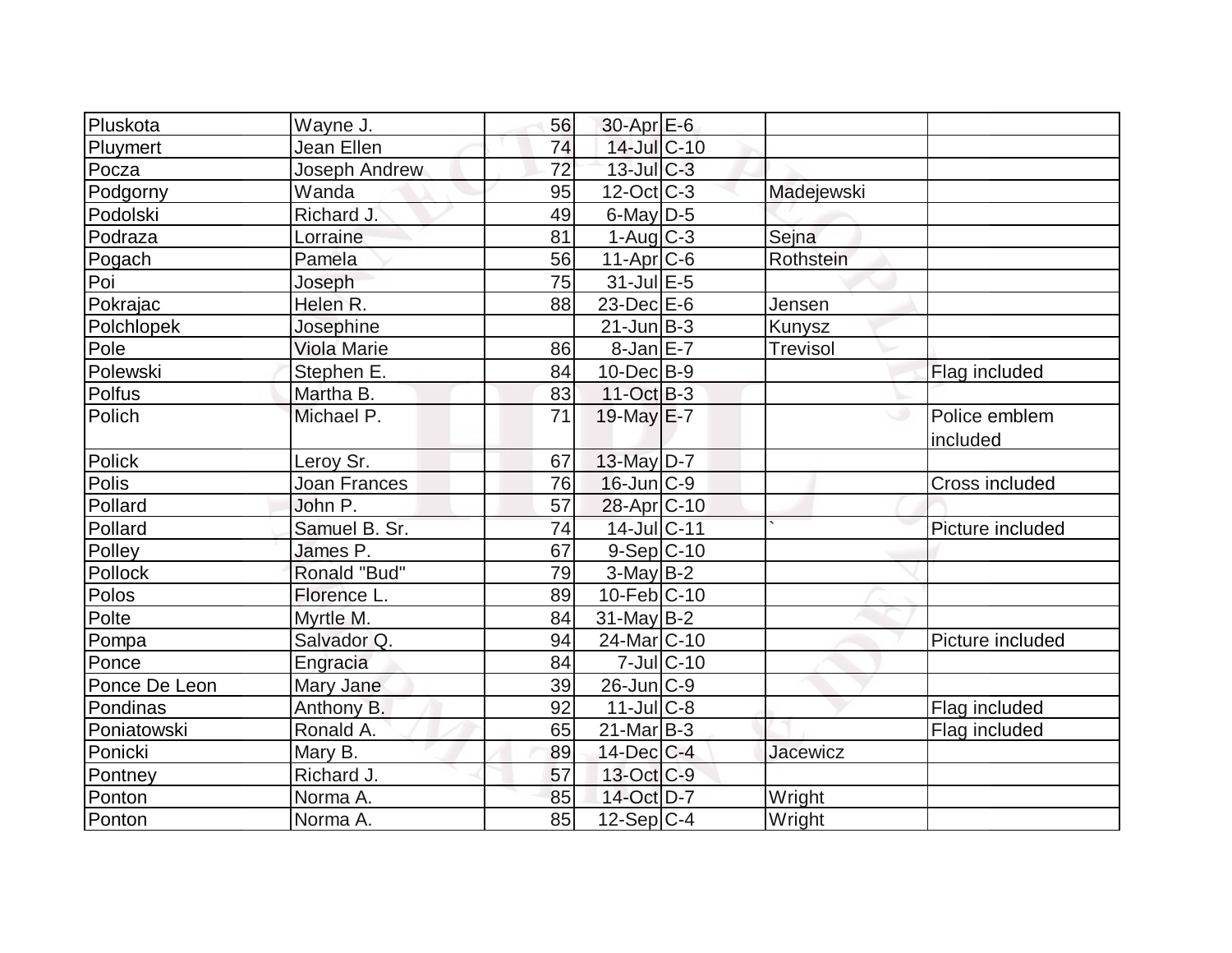| Poortinga    | Katheryn A.                | 71 | $1-Mar$ B-3       |           |                              |
|--------------|----------------------------|----|-------------------|-----------|------------------------------|
| Pope-Whitney | Doris M.                   | 75 | $25$ -Jan $B-3$   | Pearce    |                              |
| Popin        | Maureen T. "Mo"            | 70 | 26-Mar E-8        |           |                              |
| Popovich     | Helen                      | 89 | $21$ -JulC-10     | Aleksy    |                              |
| Popovich     | Milan Jr. "Butch"          | 64 | $5$ -Aug $C$ -9   |           | Flag included                |
| Popovich     | William "Tots"             | 80 | $20$ -Feb $ C-8$  |           | Flag included                |
| Popp         | Ann W.                     | 64 | $11$ -Mar $D-9$   |           |                              |
| Popp         | Louis E. Sr.               | 87 | 21-Apr C-10       |           |                              |
| Poppe        | <b>Janet Elenore</b>       | 76 | $29$ -Mar $B-3$   |           |                              |
| Popplewell   | Paul                       | 88 | $13$ -JulC-3      |           |                              |
| Poppvich     | Eli                        | 81 | $29$ -Jan $E-7$   |           |                              |
| Popyk        | Pauline M.                 | 89 | $11-Apr$ $C-7$    |           |                              |
| Poracky      | Margaret                   | 96 | $18$ -May C-3     |           |                              |
| Porter       | Ayden Joseph               |    | $27$ -Jun $C-3$   |           |                              |
| Porter       | <b>John Morris</b>         | 85 | $17$ -Aug C-3     |           | Flag included                |
| Porto        | <b>Shirley</b>             | 88 | $4$ -Oct B-2      |           |                              |
| Porumb       | George Sr.                 | 61 | $22-Sep C-10$     |           | Flag and Picture<br>included |
| Posey        | Keith                      | 43 | 9-Jun C-10        |           |                              |
| Poss         | Gary G.                    | 47 | $9$ -Jul $E$ -5   |           |                              |
|              |                            |    |                   |           |                              |
| Poston       | John R.                    | 88 | $29$ -Jul $C$ -9  |           |                              |
| Potchen      | Margaret K.                | 93 | $8 - Apr$ $C-8$   |           | Flag included                |
| Potis        | Susan                      | 91 | $26$ -Oct $C$ -3  |           |                              |
| Potocki      | Marjorie Elaine<br>"Marge" | 82 | $19-Apr B-2$      |           |                              |
| Potocsky     | Wendel                     | 79 | $22$ -Mar $ B-3 $ |           | Flag included                |
| Potosky      | Norma "Jeanne"             | 80 | 22-May $B-1$      |           |                              |
| Potter       | W. Paul                    | 85 | $19$ -Jun $ C-8$  |           |                              |
| Pottkotter   | Richard "Dick"             | 80 | 21-Nov C-4        |           | Flag included                |
| Potts        | <b>Betty Jean</b>          | 80 | $5$ -Feb $E$ -8   |           |                              |
| Powell       | <b>Annette May</b>         | 86 | 23-May C-4        | Spreitzer |                              |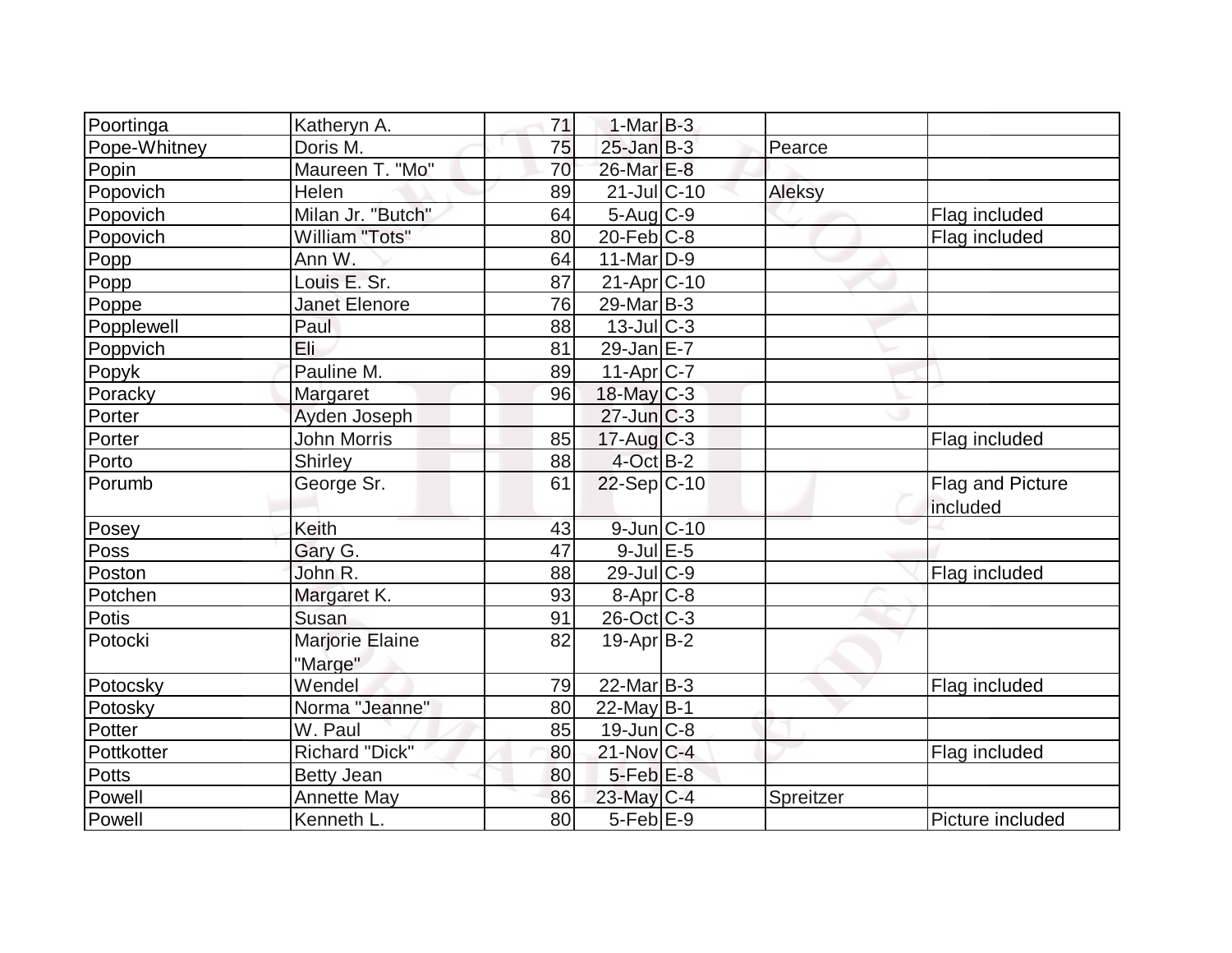| Powers      | <b>Michael Keith</b>   | 37              | $5$ -Dec $C$ -5   |                |                  |
|-------------|------------------------|-----------------|-------------------|----------------|------------------|
| Powers      | Paul S. Sr.            | 64              | $6-SepB-3$        |                |                  |
| Powers      | Quentin J.             | 14              | 20-Mar E-7        |                |                  |
| Pralle      | William E.             | 28              | $18$ -Jun $ C-8$  |                |                  |
| Prashina    | Florentine B.          | 91              | $13-Nov$ B-8      | <b>Rice</b>    | Picture included |
| Pratl       | <b>John Paul</b>       | 69              | $30$ -Mar $ C-3 $ |                |                  |
| Prchlik     | Anna K.                | 86              | 20-Nov D-11       | <b>Terrana</b> |                  |
| Premeske    | Phyllis                | 86              | $3-Nov C-7$       |                |                  |
| Press       | Douglas W.             | 60              | $1-Feb B-2$       |                | Flag included    |
| Pressel     | Marie C.               | 70              | $22$ -Apr $ C-9 $ |                |                  |
| Presta      | Salvatore (Sam)        | 81              | $30$ -Jun $ C-8$  |                |                  |
| Price       | Lori A.                | 47              | $6$ -May $D$ -6   |                |                  |
| Price       | <b>Ruth Frances</b>    | 95              | 13-Nov B-9        |                |                  |
| Prickett    | Jesse Warren, Sr.      | 62              | $30-Apr$ $E-6$    |                |                  |
| Prieto      | Socorro                | 89              | $6-Sep B-3$       |                |                  |
| Primer      | Helen                  | 85              | 11-Mar D-9        | Petrites       |                  |
| Prince      | John                   | 83              | $2$ -Aug B-2      |                | Flag included    |
| Prince      | Trudy                  |                 | $17$ -Feb $ C-10$ |                |                  |
| Procario    | Juliette               | 82              | $19$ -Feb $ D-9$  |                |                  |
| Prochno     | Dolores V.             | 80              | $2-Sep C-9$       |                |                  |
| Proffitt    | Marjorie               | 84              | $13$ -Apr $ C-3 $ | Timmerman      |                  |
| Profilovich | Carol A.               | 58              | $19$ -Jul B-4     |                |                  |
| Proft       | Bernard J.             | 85              | $7$ -Jun $B-3$    |                |                  |
| Prondzinski | <b>Eric</b>            | 25              | $22$ -May B-2     |                |                  |
| Prskalo     | <b>Lorraine Yvonne</b> | 73              | $1$ -Jan $E$ -6   |                | Picture included |
| Prucinsky   | Joseph Michael         | 65              | $8$ -Mar $ B-3 $  |                |                  |
| Pruim       | Patricia A.            | 78              | $8$ -Oct B-8      |                |                  |
| Prusak      | Joseph M.              | 85              | $20$ -Jul $C-3$   |                | Flag included    |
| Pry         | David D.               | 60              | $2-Sep C-9$       |                |                  |
| Przyborski  | Phyllis E.             | 79              | 14-May E-7        |                |                  |
| Przybyla    | Donald F.              | 61              | 8-Sep C-10        |                | Flag included    |
| Pszonka     | Jennifer E.            | $\overline{32}$ | $6$ -Feb $E-11$   |                |                  |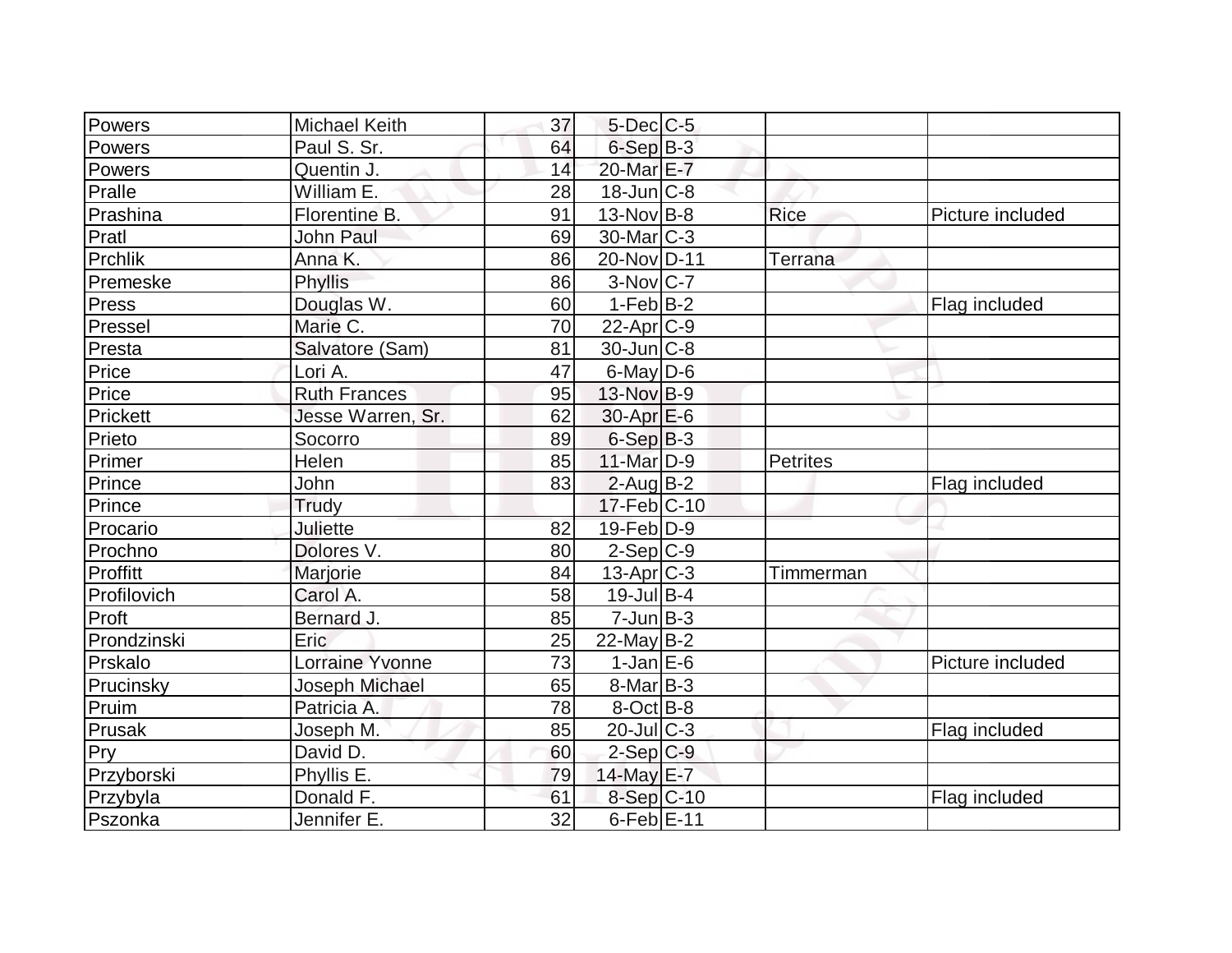| Puc       | Mary J. "Babe"          | 90  | 18-Sep B-8             |                | Flag and Picture        |
|-----------|-------------------------|-----|------------------------|----------------|-------------------------|
|           |                         |     |                        |                | included                |
| Pudlo     | <b>Walter Alexander</b> | 84  | 27-Mar E-10            |                |                         |
| Puente    | Albert J.               | 71  | $6$ -Oct $C$ -8        |                |                         |
| Puentes   | Arnold                  | 70  | $22$ -Apr $C-9$        |                | Flag and Picture        |
|           |                         |     |                        |                | included                |
| Puentez   | Jennifer Marie          | 27  | 21-Jan D-9             | <b>Wilkins</b> | Picture included        |
| Pufahl    | Eileen                  | 89  | 20-Jan C-10            |                | <b>Full name Eileen</b> |
|           |                         |     |                        |                | Warholak-Pafahl         |
| Puglia    | Adeline E.              | 86  | $5$ -May $E-9$         |                | Picture included        |
| Pukoszek  | <b>Helen Gloria</b>     | 55  | $1-Dec$ $E-5$          |                |                         |
| Puller    | John P.                 | 59  | $16$ -May C-8          |                |                         |
| Pustek    | Francis John            | 70  | 10-Nov C-7             |                |                         |
| Putchaven | Genevieve C.            | 72  | $16$ -Feb $ C-3$       |                | Cross included          |
| Pykosz    | Lawrence M.             | 93  | $21$ -Jan $ D-9 $      |                | Flag included           |
| Pytnia    | Irene                   | 94  | $25$ -Jul C-5          |                |                         |
| Quasney   | Jeanette "Janie"        | 77  | $11-Nov D-6$           | Gronkiewicz    |                         |
| Queer     | Robert W. Sr.           | 88  | $8$ -Mar $ B-3 $       |                | Flag included           |
| Quick     | Don Lawson              | 74  | 19-Apr B-2             |                |                         |
| Quick     | <b>Mary Elsie</b>       | 100 | $8-Apr$ C-8            |                |                         |
| Quinn     | William R.              | 88  | 7-Apr C-11             |                | Flag included           |
| Quinton   | Lianne J.               | 24  | 27-Jan C-11            |                |                         |
| Quiroz    | Concha "Connie"         | 90  | $9$ -Jan $E-8$         | Sarul          | Picture included        |
|           | <b>Morales</b>          |     |                        |                |                         |
| Quiroz    | Jesse "Wolf"            | 55  | $16$ -Mar $ C-3 $      |                | Picture included        |
| Raasch    | Doris M.                | 86  | $18-Nov D-6$           | <b>Barton</b>  |                         |
| Raasch    | Edward                  | 92  | $21$ -Feb $ C-4 $      |                |                         |
| Raby      | David A.                | 46  | $21$ -Jul $ C-10$      |                | Picture included        |
| Radford   | Eugene P.               | 92  | $7-Nov$ <sub>C-4</sub> |                | Flag included           |
| Radigan   | Edward J.               | 85  | $23$ -Sep C-8          |                |                         |
| Radinsky  | Betty S.                | 88  | 16-Jan D-10            |                | Full name Betty S.      |
|           |                         |     |                        |                | Pearman-Radinsky        |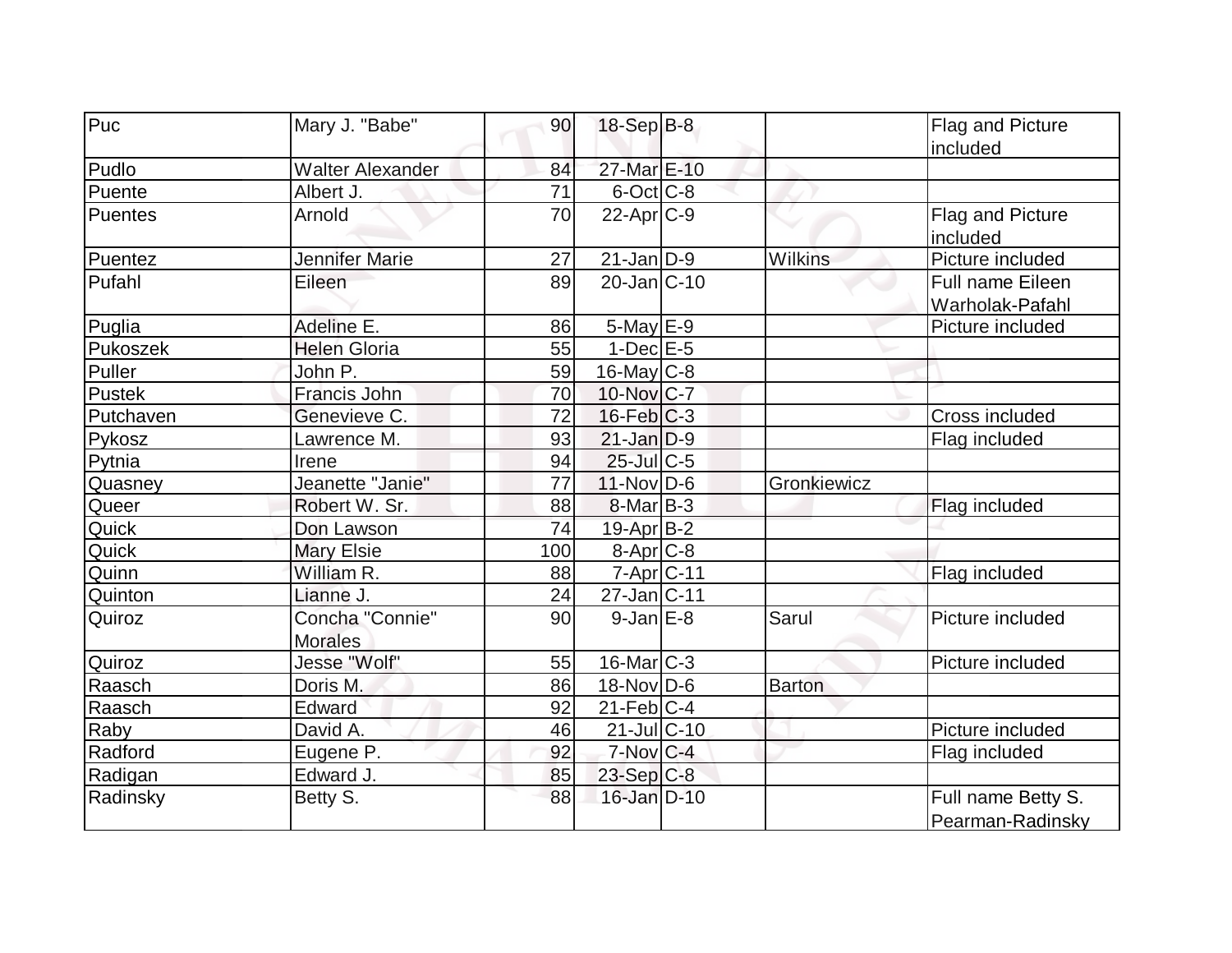| Radke     | Harry D.               | 90 | 22-Nov B-2               |               | Flag included     |
|-----------|------------------------|----|--------------------------|---------------|-------------------|
| Radloff   | Delmar P. "Del"        | 55 | $21$ -Nov $ C-4$         |               |                   |
| Radloff   | Irene                  | 85 | $16$ -Apr $E$ -6         | <b>Skurka</b> | Picture included  |
| Radovich  | Ruth                   | 83 | $3$ -Oct C-5             | <b>Phelps</b> |                   |
| Raduenz   | <b>Arnold Herman</b>   | 93 | 13-Aug C-11              |               | Flag included     |
| Radwan    | Karen J.               | 67 | $17-Nov$ C-7             | Tuttle        |                   |
| Rae       | Gordon F.              | 77 | $6$ -Feb $E$ -11         |               | Flag included     |
| Raelson   | Ronald August, D.O.    | 60 | 18-Feb D-10              |               |                   |
| Ragan     | Harley Jr.             | 65 | $1-Mar B-3$              |               |                   |
| Ragland   | Obie Jr.               | 84 | 24-Sep D-11              |               | Flag and Picture  |
|           |                        |    |                          |               | included          |
| Ragland   | Wanda                  | 51 | 14-Oct D-7               |               | Picture included  |
| Ragsdale  | <b>Phyllis Leverne</b> | 78 | 10-May $B-3$             |               | Full name Phyllis |
|           |                        |    |                          |               | Laverne Wikel-    |
|           |                        |    |                          |               | Ragsdale          |
| Railing   | Frances M.             | 88 | $4-Feb D-8$              | Karsten       |                   |
| Rainford  | Clyde A. Jr.           | 77 | $18$ -Jul $C$ -6         |               |                   |
| Rajchel   | Lottie H.              | 89 | $17$ -Nov $ C-7 $        | Wajda         | Picture included  |
| Rajkovich | Ann                    | 87 | 6-May D-6                |               |                   |
| Rakoczy   | Loretta C.             | 93 | $1-Dec$ $E-5$            |               |                   |
| Rakowski  | Michael J.             | 60 | $23$ -Nov $ C-3 $        |               | Flag included     |
| Ramirez   | Dora M.                | 73 | 19-Oct C-3               | Mora          | Picture included  |
| Ramirez   | Francisca              | 88 | $3-May B-2$              |               |                   |
| Ramirez   | Juan                   | 85 | $12$ -Jan $ C-3 $        |               |                   |
| Ramirez   | Raymond W.             | 68 | $6$ -May $D$ -6          |               |                   |
| Ramos     | Carmen D.              | 33 | 15-Apr <sub>E-8</sub>    |               |                   |
| Ramos     | <b>Jacob Monroe</b>    | 27 | 14-Apr <sub>C-10</sub>   |               | Picture included  |
| Rampacek  | William "Willy"        | 60 | $22$ -Jun $C-2$          |               | Flag included     |
| Ramsay    | William J. "Bill"      | 88 | $11-Apr$ <sub>C-7</sub>  |               |                   |
| Ramsey    | Jean L.                | 75 | 6-Feb E-11               | McIlwain      |                   |
| Ramsey    | Marvin L.              | 75 | $9$ -Dec $C$ -8          |               | Flag included     |
| Ramsey    | Vera <sub>K.</sub>     | 95 | $\overline{31}$ -Aug C-3 | Goode         |                   |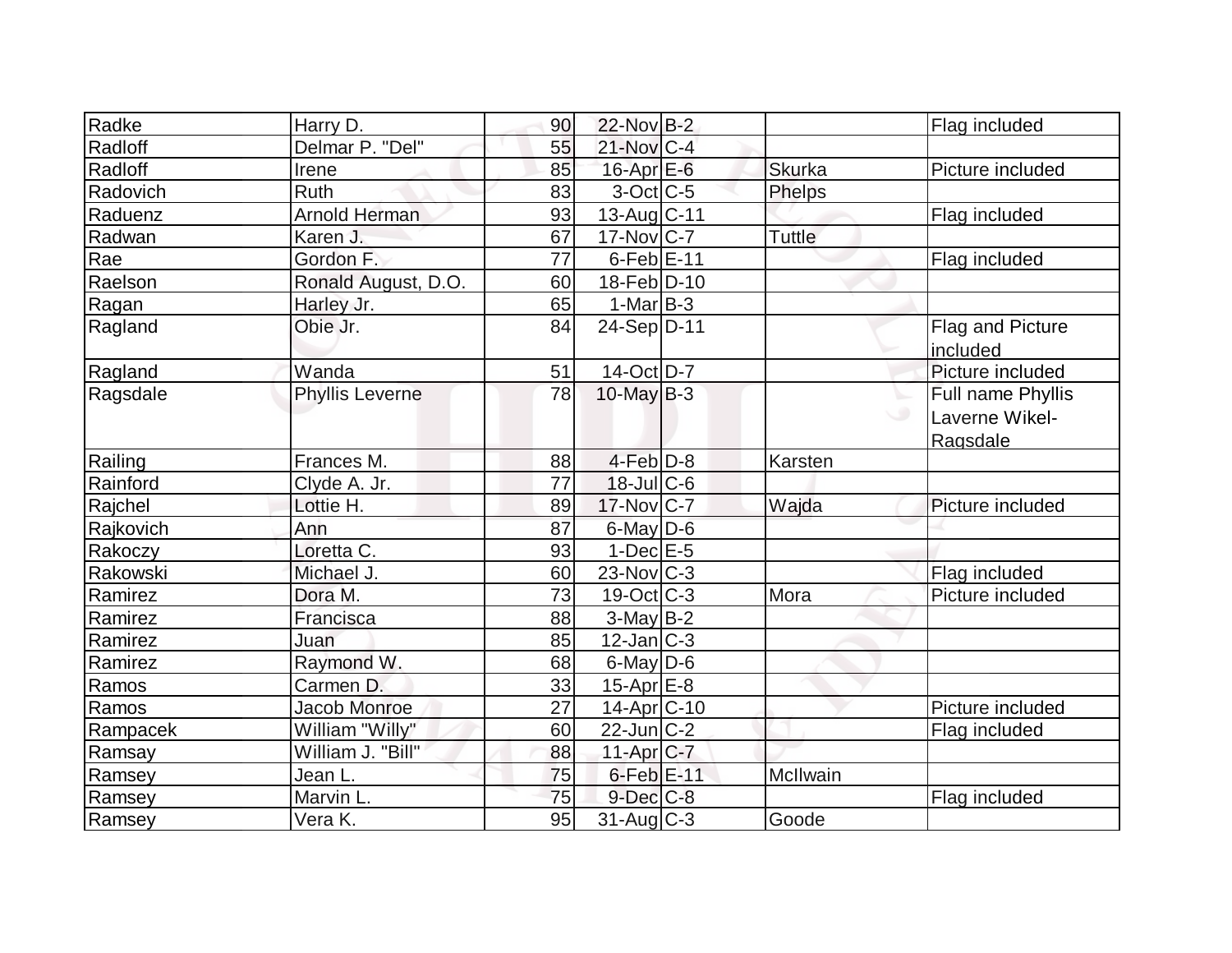| Ramsey    | Victor Junior            | 84              | $18$ -Jul C-6          |         |                   |
|-----------|--------------------------|-----------------|------------------------|---------|-------------------|
| Rance     | Donald F.                | 70              | $16$ -Feb $C-3$        |         | Masonic emblem    |
|           |                          |                 |                        |         | inclulded         |
| Randall   | Richard E.               | 89              | $20$ -Mar $E-8$        |         | Flag included     |
| Randazzo  | Anthony C. "Tony"        | 80              | $16$ -Jun $C-9$        |         |                   |
| Randazzo  | Mary                     | 88              | $13-Nov$ B-9           |         |                   |
| Randazzo  | Mary                     | 88              | 14-Nov C-7             |         |                   |
| Randolph  | Johnnie "Moody"          | 64              | 29-Dec D-11            |         |                   |
| Randon    | Helen Virginia           | 91              | 26-Nov E-10            |         |                   |
| Randulich | Catherine                | 76              | $24$ -Oct $ C-2 $      |         |                   |
| Ranegar   | Arnold                   | 72              | $6$ -May D-6           |         | Picture includeed |
| Rankin    | <b>Betty Jean</b>        |                 | $2$ -May C-3           | Allen   |                   |
| Ranus     | Jerome J. "Jerry"        | 75              | $18-Sep B-8$           |         | Flag included     |
| Rapchak   | Michael W. Jr.           | 60              | $10$ -Jan $ C-4 $      |         | Flag and Picture  |
|           |                          |                 |                        |         | included          |
| Rapchak   | Ruth A.                  | 78              | 23-Mar C-3             |         |                   |
| Rasco     | Lynn Marie               | 45              | $29$ -Jan $E-7$        |         |                   |
| Ratajack  | Jean                     | 70              | $4$ -Mar $D-8$         |         |                   |
| Ratajczak | <b>Elizabeth Anne</b>    | 35              | $10$ -Dec $B$ -8       |         |                   |
| Rathburn  | Robert R. "Bob"          | $\overline{75}$ | $18$ -Aug C-9          |         |                   |
| Ratkovich | Karen L. "Cookie"        | 64              | $6$ -Apr $C$ -3        | Maicher | Picture included  |
| Ratliff   | <b>Gary Allen</b>        | 28              | $17$ -Feb $ C-11$      |         |                   |
| Rauer     | Margaret                 | 103             | $1-Auq$ $C-3$          | Kish    |                   |
| Rauscher  | Alois "Lou"              | 82              | $23$ -Jun $ C-10$      |         |                   |
| Ray       | <b>Frededick Hilburn</b> | 76              | $24$ -Dec $D-7$        |         | Picture included  |
| Raygoza   | Pedro Jr.                | 20              | $20$ -Jan $ C-10$      |         |                   |
| Raykovich | Josephine                | 88              | 24-Dec D-6             |         |                   |
| Rayl      | Noreen "Pug"             | 69              | $19$ -Jan $ C-3 $      |         |                   |
| Raymond   | Glendon                  | 78              | 14-Apr <sub>C-10</sub> |         | Flag included     |
| Razus     | Helen                    | 90              | $1$ -Jun $C-2$         | Janicki | Picture included  |
| Rea       | <b>Ronald Roger</b>      | 71              | 28-Apr <sub>C-9</sub>  |         |                   |
| Reale     | Evelyn                   | 86              | $2$ -Dec $ C-8 $       | Wandel  |                   |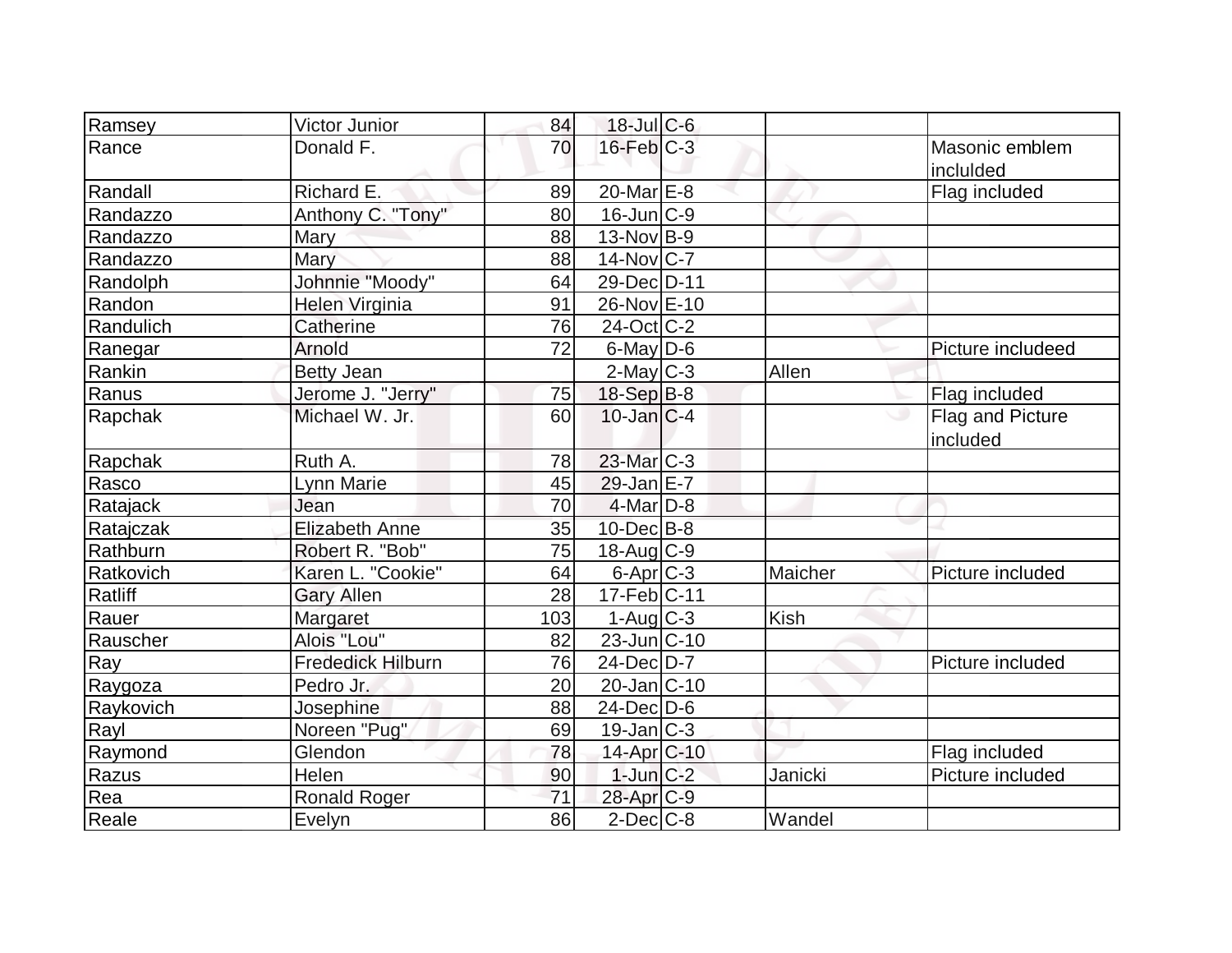| Reavis              | Glen A. Jr.                 | 82 | $11$ -Jun $C-8$            |               |                  |
|---------------------|-----------------------------|----|----------------------------|---------------|------------------|
| Redell              | Helen E.                    | 93 | $9$ -Aug B-2               | Serafin       |                  |
| Redman              | Helen M.                    | 94 | $17-Oct$ $C-3$             |               |                  |
| Reed                | Fannie Mae                  | 93 | $17 - Feb$ <sub>C-11</sub> |               |                  |
| <b>Reed-Carroll</b> | Heidi                       | 48 | $2$ -Mar $C-2$             |               | Picture included |
| Reeder              | June                        | 82 | $8$ -Jan $E-7$             |               | Picture included |
| Reedy               | Ronald                      | 66 | 29-Nov B-2                 |               |                  |
| Rees                | David T.                    | 57 | $25$ -Jun $E$ -7           |               |                  |
| Reese               | Vera E.                     | 82 | $24$ -Aug C-2              | Young         |                  |
| Regalado            | Mary Jane                   | 70 | $31$ -Jul $E-5$            | Alvarez       | See Mary Jane    |
|                     |                             |    |                            |               | Alvarez-Regalado |
| Reges               | Richard J. "Papa"           | 49 | $5$ -Dec $C$ -5            |               |                  |
| Rehak               | Edward L. "Hi-Fi"           | 82 | 13-May $D-7$               |               |                  |
| Rehm                | Irene M.                    | 92 | $24$ -Nov $ C-6 $          | O'Mara        |                  |
| Reichard            | William O.                  | 80 | $1-Sep C-11$               |               |                  |
| Reichelt            | Margaret M.                 | 88 | 24-Oct C-4                 | Koehler       |                  |
| Reichert            | <b>Herbert F., Reverend</b> | 90 | 5-Nov B-10                 |               | Picture included |
| Reinecke            | Jerie L.                    | 93 | $17$ -Jul $E$ -5           | Lyle          |                  |
| Reiner              | Donald W.                   | 68 | 24-Jul E-5                 |               |                  |
| Reitz               | Nancy C.                    | 60 | $2$ -Dec $C-9$             | <b>Spears</b> |                  |
| Relinski            | Jami L.                     | 58 | $22$ -Nov B-3              |               |                  |
| Remaster            | John M. Sr.                 | 89 | $11-Feb$ C-10              |               |                  |
| Remenius            | <b>Charles "Chuck</b>       | 85 | $3$ -Jan $ C-4 $           |               | Flag included    |
| Rempala             | Jeanine Agnes               | 88 | $1-Sep C-11$               | <b>Soltys</b> |                  |
| Rendina             | Marcia                      | 82 | $11$ -Dec $B$ -7           | <b>Berry</b>  | Picture included |
| Renfrow             | <b>Dominic Michael</b>      | 22 | 26-Oct C-3                 |               |                  |
| Reppa               | Jackie Lynn                 | 45 | $21$ -Jun $B-3$            | Soeka         |                  |
| Resetar             | <b>Jane Marie</b>           | 50 | $17$ -Nov $ C-7 $          |               |                  |
| Resney              | Georgene M.                 | 63 | $20$ -Jul $C-3$            |               |                  |
| Respecke            | Agnes                       | 85 | $24$ -Jan $ C-5$           |               |                  |
| Restle              | Roland C. "Russ"            | 77 | $13-Sep$ B-3               |               | Flag included    |
| Retseck             | John D. "Jack"              | 89 | $24$ -Nov $ C-7 $          |               |                  |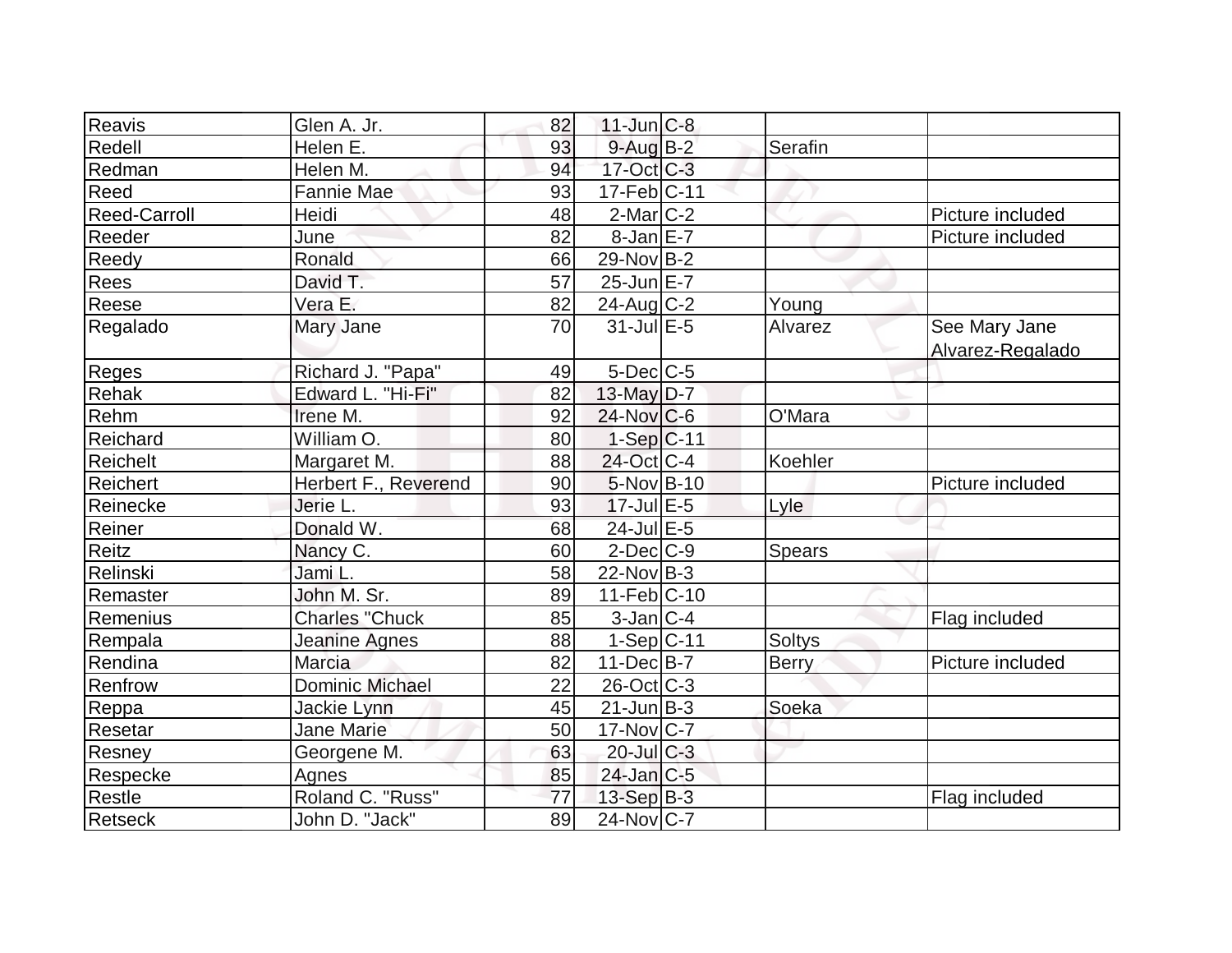| Retzloff          | Margaret K.                | 93 | $5-Sep C-4$       |                  |                |                  |
|-------------------|----------------------------|----|-------------------|------------------|----------------|------------------|
| Reyes             | Felisa Maldonado           | 87 | 16-Dec D-5        |                  |                |                  |
| Reyes             | Judy F.                    | 61 | $23-Sep C-8$      |                  |                |                  |
| Reynhout          | Roberta M.                 | 94 | $28$ -Dec $C-3$   |                  | <b>Decker</b>  |                  |
| Reynolds          | Mildred "Lilac"            | 93 | $25$ -Oct B-3     |                  | Ljiljak        |                  |
| Reynolds-Kontor   | Rhonda Lynn                | 47 | $11$ -Mar $ D-9$  |                  | <b>Beavers</b> |                  |
| Rhoades           | Dorothy M.                 | 77 | $11-Auq$ $C-10$   |                  |                |                  |
| Rice              | <b>Clifford Darrell</b>    | 58 | $7$ -May $E$ -6   |                  |                |                  |
| Rice              | Dardis L.                  | 77 | 29-Oct B-8        |                  | <b>Robbins</b> |                  |
| Rice              | Geneva                     | 79 | $24$ -Dec $D-6$   |                  | Winters        |                  |
| Rice              | Mary Helen                 | 85 | $6$ -Feb $E$ -11  |                  |                |                  |
| Richa             | Vivian M.                  | 96 | $17-Oct$ $C-3$    |                  | Wallace        |                  |
| Richard           | Alvin S.                   | 63 | 30-Nov C-3        |                  |                |                  |
| Richards          | Linda K.                   | 60 | 25-Feb D-12       |                  |                |                  |
| Richards          | Mildred L. "Dee Dee"       | 87 | $8$ -Jan $E$ -6   |                  | Wenrich        |                  |
| Richards          | Thomas J.                  | 65 | 26-Aug C-10       |                  |                |                  |
| Richardson        | <b>Betty</b>               | 61 | $12$ -Nov B-9     |                  |                | Picture included |
| <b>Richardson</b> | Don L.                     | 50 | $4-Feb D-8$       |                  |                |                  |
| Richardson        | Mary Jean                  | 93 | 5-Nov B-10        |                  | Lisak          |                  |
| Richey            | Jo Ann E.                  | 69 | $10$ -Feb $ C-10$ |                  |                |                  |
| Richmond          | <b>Gene Michael</b>        | 36 | $17$ -Aug C-3     |                  |                |                  |
| Richwalski        | Victoria M.                | 88 | $14$ -Feb $ C-4 $ |                  |                |                  |
| <b>Ricketts</b>   | <b>Robert Caryll "RCR"</b> | 88 | $6$ -Oct $ C$ -8  |                  |                | Flag included    |
| Rico              | Ernest Sr.                 | 79 | $5$ -Dec $C$ -5   |                  |                |                  |
| Ridder            | Henry John                 | 90 | 14-Apr C-10       |                  |                |                  |
| Ridder            | Jane                       | 87 | $5$ -Mar $D-9$    |                  |                |                  |
| <b>Riddle</b>     | Esther M.                  | 96 | $9$ -Aug $ B-3 $  |                  |                |                  |
| Ridgell           | Arnold Sr.                 | 77 | $11$ -Nov D-6     |                  |                | Picture included |
| Ridgell           | Mary                       | 81 | $2$ -Jun $C-9$    |                  |                | Picture included |
| Riebe             | John                       | 81 | $11$ -Jan B-2     |                  |                |                  |
| Riebe             | Lottie                     | 92 |                   | $7$ -Jul $ C-10$ | Ostrowski      |                  |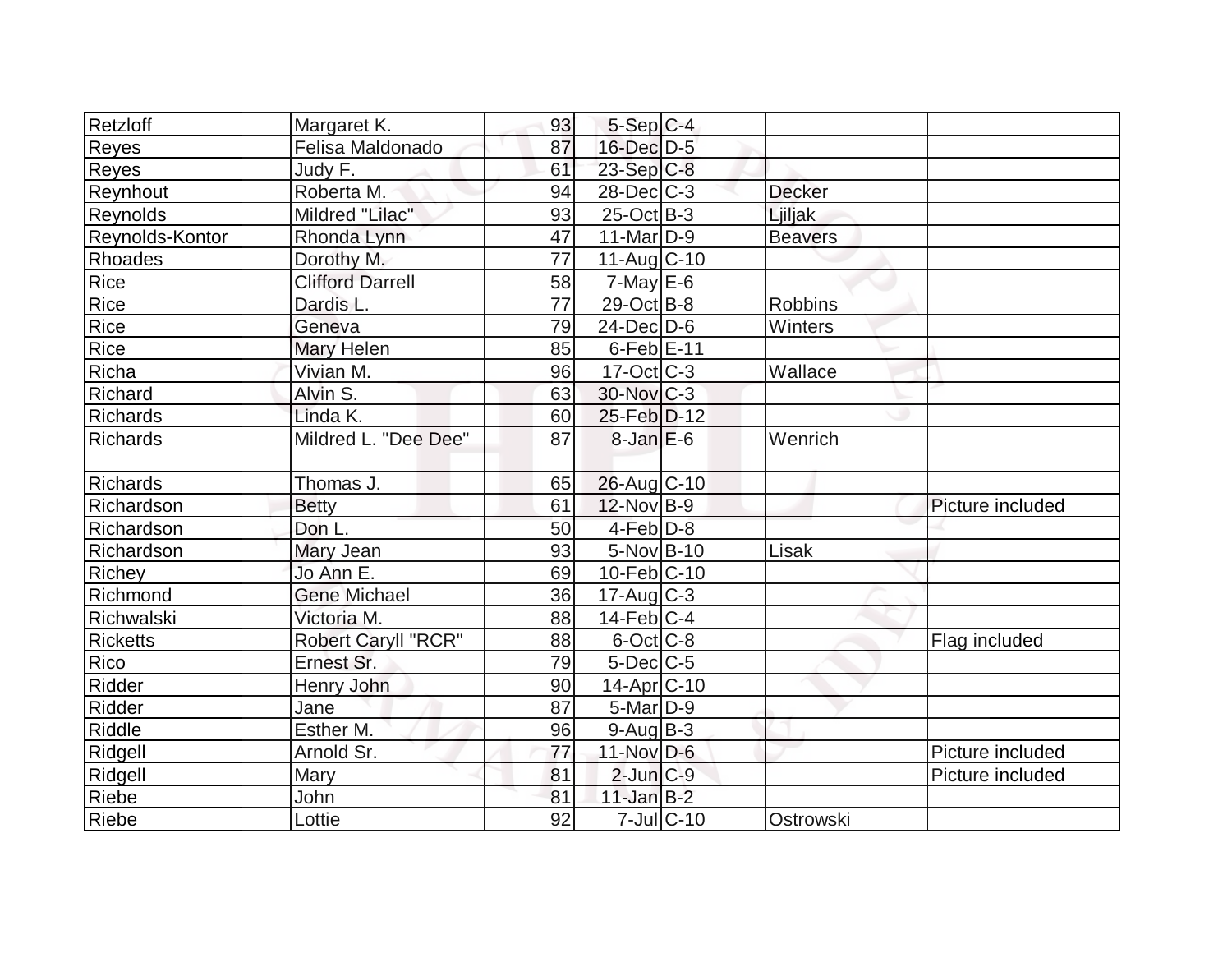| Riesmeyer      | Nancy                | 83 | $13$ -Jun $ C-4 $        | Moore             |                  |
|----------------|----------------------|----|--------------------------|-------------------|------------------|
| Rigg           | Gladys E.            | 96 | $10$ -Aug $C-3$          |                   |                  |
| <b>Riggins</b> | Carl III             | 64 | $8$ -Aug C-4             |                   |                  |
| <b>Rigsby</b>  | Frances Ann          | 79 | $11$ -May C-3            |                   |                  |
| <b>Riley</b>   | Charles A. "Chuck"   | 74 | $7 - Jan$ $D-9$          |                   |                  |
| Riley          | Charles H. "Charlie" | 55 | $28$ -Feb $C-4$          |                   | Picture included |
| Rinas          | Margaret E.          | 87 | 30-Sep C-9               | Jones             | Picture included |
| Rinehart       | Charles E., Dr.      | 76 | $20$ -Dec $B-3$          |                   | Masonic emblem   |
|                |                      |    |                          |                   | included         |
| Ring           | Mary L. "Mary Lou"   | 82 | $21$ -Mar $C-8$          |                   |                  |
| Rinsema        | Gertrude             | 94 | $17-Oct$ $C-3$           | VanProoyen        |                  |
| Rippe          | Ivan H.              | 67 | $11-Feb$ C-10            |                   | Picture included |
| Rippe          | Peggy                | 69 | $10$ -Aug $C-3$          | Walls             |                  |
| Rippe          | Peggy M.             | 69 | $9-Auq$ B-3              | Walls             |                  |
| Rippy          | Loretta              | 92 | $5-Sep C-4$              |                   |                  |
| <b>Risk</b>    | Michaelene           | 71 | $13$ -Jan $ C-9 $        | Wawfzkiewicz      |                  |
| <b>Ristic</b>  | Daniel "Dan"         | 54 | 18-Mar <sub>IC</sub> -10 |                   |                  |
| <b>Ritter</b>  | Paulette K.          | 67 | $15$ -Apr $E$ -8         | Dennis            |                  |
| Rivera         | Alfredo Sr.          | 75 | 19-Nov E-6               |                   | Flag included    |
| Rivera         | Efrian "Frank"       | 60 | $12$ -Dec $C$ -5         |                   | Full name Efrian |
|                |                      |    |                          |                   | Caraballo Rivera |
| Rivera         | Tomas                | 81 | $21$ -Dec $ C-3 $        |                   | Picture included |
| Rivich         | Mary Ann             | 66 | $9-Nov$ C-2              |                   |                  |
| Rizo           | Guadalupe            | 79 | $10$ -Dec $B-9$          | Castellanos       |                  |
| Roach          | Lorreta J.           | 73 | $3-Oct$ $C-5$            | Hagerman          |                  |
| Roach          | <b>Russell</b>       | 73 | $17$ -Apr $B$ -8         |                   |                  |
| <b>Robak</b>   | Patricia M.          | 68 | $15$ -Jul $D-9$          | <b>Markiewicz</b> |                  |
| <b>Robbins</b> | Nancy Kay            | 66 | $15$ -Jun $ C-2 $        |                   |                  |
| Roberts        | Charley D.           | 76 | $31$ -Aug C-3            |                   |                  |
| <b>Roberts</b> | Dennis James         | 61 | 24-Nov C-7               |                   | Picture included |
| Robertson      | Dorothy E.           | 89 | $28$ -Dec $C-3$          | Weeks             | Picture included |
| Robertson      | Nelllie "Ann"        | 90 | $22$ -Jun $ C-2 $        |                   |                  |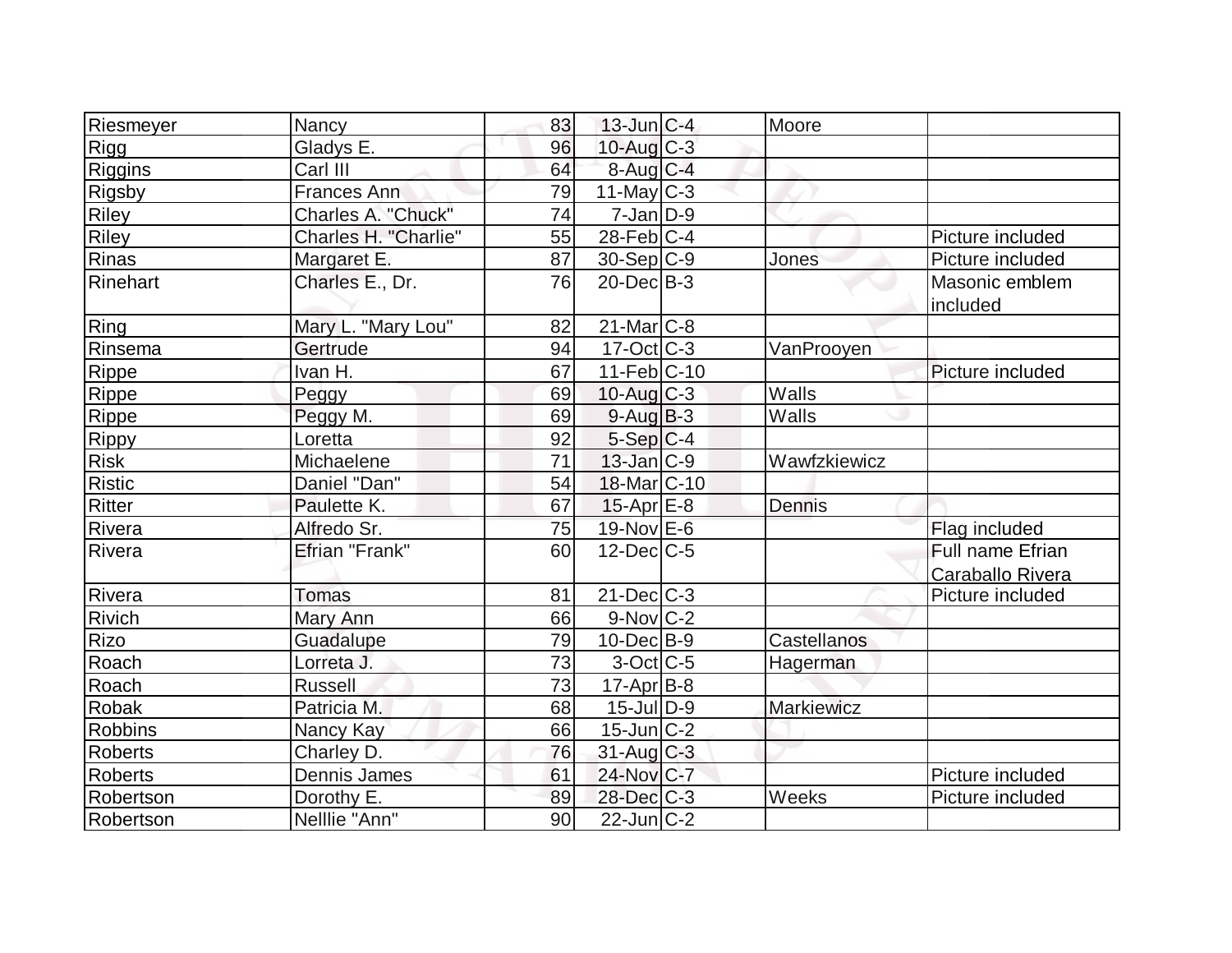| Robertson  | <b>Susan Marie</b>   | 59 | $23$ -Dec $E-5$        | Rogina   |                            |
|------------|----------------------|----|------------------------|----------|----------------------------|
| Robinson   | A.G.                 | 90 | $24$ -Aug C-2          |          |                            |
| Robinson   | <b>Betty Jean</b>    | 82 | 28-Apr <sub>C-10</sub> | Hamilton |                            |
| Robinson   | Charles K.           | 83 | $21$ -Mar $C-8$        |          | Picture included           |
| Robinson   | Eugene L. "Skookie"  | 36 | 14-Jul C-11            |          | Picture included           |
| Robinson   | <b>Harold Edward</b> |    | $2$ -Dec $C$ -9        |          |                            |
| Robinson   | Marion N. "Robby"    | 83 | $17$ -Apr $ B-8 $      |          | Flag included              |
| Robinson   | Robert E.            | 84 | $9-Sep C-10$           |          | Flag included              |
| Robinson   | Sanda L.             | 40 | $5$ -Jan $ C-3 $       |          | Full name Sanda L.         |
|            |                      |    |                        |          | Alfaro-Robinson            |
| Roche      | Wendy L.             | 38 | $25$ -May C-3          | Rife     | Picture included           |
| Rochford   | Elizabeth            | 71 | $16$ -Oct B-6          |          | <b>Full name Elizabeth</b> |
|            |                      |    |                        |          | Detterline (Rochford)      |
| Rochford   | Martha E.            | 93 | $2$ -Aug $B-3$         |          |                            |
| Rodda      | Eleanor I.           | 85 | 8-Jun C-3              |          |                            |
| Rodeghiere | Mildred S.           | 90 | 31-Aug C-3             |          | Full name Mildred S.       |
|            |                      |    |                        |          | Miller-Rodeghier           |
| Rodell     | Susan                | 63 | $4$ -May C-3           |          |                            |
| Rodenas    | Anthony V.           | 36 | 11-Aug C-10            |          |                            |
| Rodenburg  | Harry                |    | $14$ -Feb $ C-4 $      |          |                            |
| Rodman     | Noreen M.            | 75 | $20$ -Dec $B-2$        |          |                            |
| Rodriguez  | Anita                | 81 | $1-Jan$ $E-6$          | Garza    |                            |
| Rodriguez  | Celia J. "Sally"     | 80 | $16-Sep C-8$           |          |                            |
| Rodriguez  | Jaime                | 37 | $21$ -Jun $B-3$        |          |                            |
| Rodriguez  | Jose A. "Big Bird"   | 33 | $5$ -May $E-9$         |          |                            |
| Rodriguez  | Mary Alice "Licha"   | 72 | 24-Dec D-7             | Gonzalez | Picture included           |
| Rodriguez  | Olga                 | 82 | $26$ -Dec $C-4$        | Allande  |                            |
| Rodriguez  | Paul                 | 82 | $15$ -Jul $ D-9 $      |          |                            |
| Rodriguez  | Rafael H.            | 82 | 25-Feb D-13            |          | Picture included           |
| Rodriguez  | Ramiro "Ram"         | 78 | 27-Oct C-8             |          | Flag included              |
| Rodriguez  | Virginia M. "Virgie" | 72 | 20-Mar E-7             |          |                            |
| Rodriquez  | David John           | 41 | $16$ -Jan D-10         |          |                            |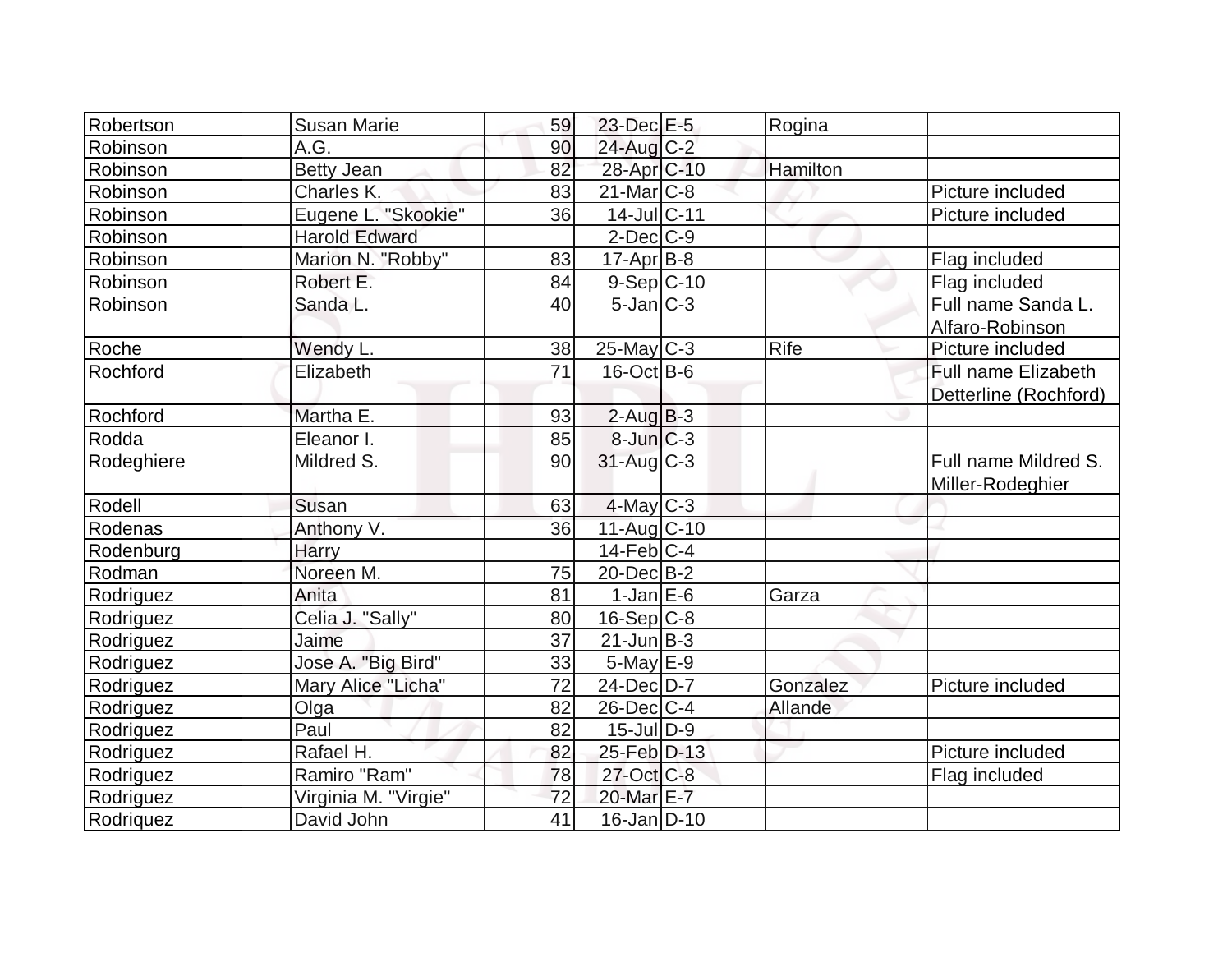| Roe       | <b>Wesley Hoyt</b>  | 80     | 23-Nov C-3        |                |                                    |
|-----------|---------------------|--------|-------------------|----------------|------------------------------------|
| Roepke    | Robert E.           | 84     | $21$ -Oct $C$ -6  |                | Flag included                      |
| Rogan     | James Robert        | 79     | $26-Sep C-6$      |                | Cross included                     |
| Rogers    | Diane               | 54     | $2-Sep$ C-10      |                |                                    |
| Rogers    | <b>Elton Ray</b>    | 84     | 14-Mar C-8        |                | Flag included                      |
| Rogers    | <b>Luke Anthony</b> | Infant | $31$ -May B-3     |                |                                    |
| Rogers    | Lynda Ann           |        | $11-Nov D-6$      |                |                                    |
| Rogers    | <b>Steve Daniel</b> | 52     | $25$ -May C-3     |                |                                    |
| Rogina    | Joseph G.           | 80     | $2$ -May C-4      |                |                                    |
| Rogovich  | Daniel L. "Coach"   | 72     | $13$ -Jun $ C-4 $ |                |                                    |
| Rogus     | Theodore J.         |        | $15$ -Jan $E$ -7  |                | Flag and picture<br>included       |
| Rohde     | Charles F. "Chuck"  | 70     | $20$ -Jul $C-3$   |                |                                    |
| Rohde     | Jason A.            | 20     | $14$ -Jul $C$ -10 |                |                                    |
| Rohde     | Lucille A.          | 90     | $23$ -May C-4     |                |                                    |
| Rohrman   | Patrick M.          | 54     | $15$ -Feb $ B-2 $ |                |                                    |
| Rokita    | Joseph P.           | 90     | $22$ -Jun $ C-2 $ |                |                                    |
| Roknic    | Marko               | 60     | 14-Oct D-7        |                |                                    |
| Rolando   | Joseph L.           | 86     | $10-Apr$ B-7      |                |                                    |
| Roll      | Paula               |        | 26-Nov E-9        | Leibfried      |                                    |
| Rollings  | James "Rollo"       | 81     | 19-Mar $E-6$      |                | Flag and Picture<br>included       |
| Rollins   | Rochelle M.         | 49     | $25-Sep B-8$      |                | Picture included                   |
| Rollinson | Patricia Ann        | 68     | $25$ -Feb $ D-13$ | <b>Stevens</b> | Patricia Ann (Debnam<br>Rollison)  |
| Rollo     | Ann                 | 100    | 23-May C-4        | Pandak         |                                    |
| Roman     | Christopher S.      | 47     | $16$ -Dec $D$ -6  |                |                                    |
| Roman     | Eduardo             | 88     | $3$ -Jan $ C-4 $  |                | Flag included                      |
| Romero    | Marcelino           | 60     | $9-Nov$ $C-3$     |                | Picture included                   |
| Romig     | Cynthia             | 61     | $5-Sep C-3$       |                | Full name Cynthia<br>Boecker-Romig |
| Ronchi    | <b>James Ettore</b> | 83     | $3$ -May $B-2$    |                |                                    |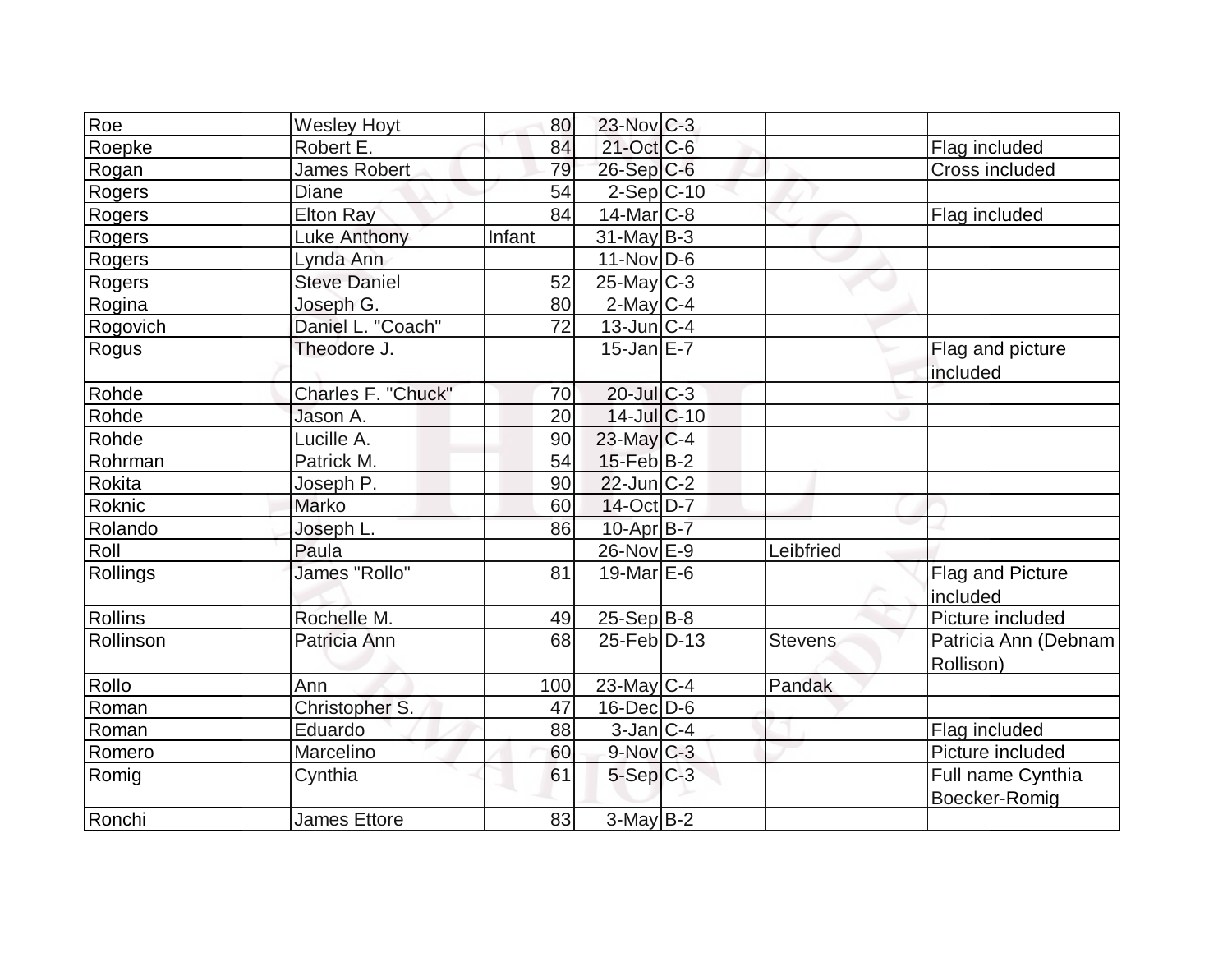| Rooda                   | John W.                    | 65  | 23-Oct B-8             |               |                              |
|-------------------------|----------------------------|-----|------------------------|---------------|------------------------------|
| Rosas                   | Petra F.                   | 87  | 27-Apr C-3             |               | <b>Cross included</b>        |
| Roscka                  | Anne Marie                 | 50  | $2$ -Dec $C$ -9        |               | Picture included             |
| Rose                    | Mary                       | 80  | $23$ -Jul $E-8$        | <b>Medich</b> |                              |
| Rosebaum                | Ruby E.                    | 81  | 30-Jun C-9             |               |                              |
| Roseberry               | Mary E.                    | 74  | $3$ -Aug $C-3$         |               |                              |
| <b>Rosek</b>            | Robert A.                  | 83  | $10$ -Oct $ C-4$       |               |                              |
| Rosenbaum               | Normalee                   | 82  | $20$ -Dec $B-3$        |               |                              |
| Rosenbrock              | Ronald                     | 65  | $1$ -Jun $C-3$         |               |                              |
| Rosenthal               | <b>Helen Elizabeth</b>     | 101 | 26-May C-11            | Young         |                              |
| Rosenwinkel             | <b>Edward Paul</b>         | 92  | $20$ -Jul $C-3$        |               | Flag included                |
| Rosko                   | Thelma "Lorene"            | 96  | $14-Sep C-3$           |               |                              |
| Roslonski               | Marion A.                  | 91  | $3$ -Jan $C-4$         | Payne         |                              |
| Ross                    | <b>Albert Duane "Grip"</b> | 38  | 19-Aug $C-7$           |               |                              |
| <b>Ross</b>             | Ashley L.                  | 23  | $29$ -Jun $C-2$        |               |                              |
| Ross                    | James "Red"                | 81  | 12-Mar E-8             |               |                              |
| <b>Ross</b>             | Vinzetta M.                | 84  | $13$ -JulC-2           | Planalp       |                              |
| Rossie                  | James A.                   | 57  | $11-Nov D-6$           |               |                              |
| Rossner                 | Beryl H.                   | 85  | $1$ -Jun $C-3$         |               |                              |
| $\overline{\text{Rot}}$ | Peter                      | 82  | $15$ -Nov $B-3$        |               | Flag included                |
| <b>Roth</b>             | Margaret M.                | 89  | $15$ -Aug C-3          |               |                              |
| Rothger                 | Dennis C. Sr.              | 60  | $29$ -Jul C-9          |               |                              |
| Rottier                 | Margaret                   | 68  | $27$ -Jun $C-3$        | Murray        |                              |
| Rouch                   | Larry P.                   | 61  | $30$ -Aug $ B-3 $      |               | Flag and Masonic             |
|                         |                            |     |                        |               | emblem included              |
| Rowe                    | James L.                   | 76  | 17-Nov C-7             |               |                              |
| Royal                   | Daniel M.                  | 60  | $5$ -May $E-9$         |               |                              |
| Royster                 | Diane Lynn                 | 57  | $15$ -Oct B-8          | Zimmerman     |                              |
| Rozcicha                | Edward J.                  | 81  | $22-Sep C-9$           |               | Flag and Picture<br>included |
| Rozumowicz              | Janina                     | 88  | $16$ -Oct B-6          | Wroblewski    |                              |
| Rubense                 | Dorothy D.                 | 88  | $7-Feb$ <sub>C-4</sub> |               |                              |
|                         |                            |     |                        |               |                              |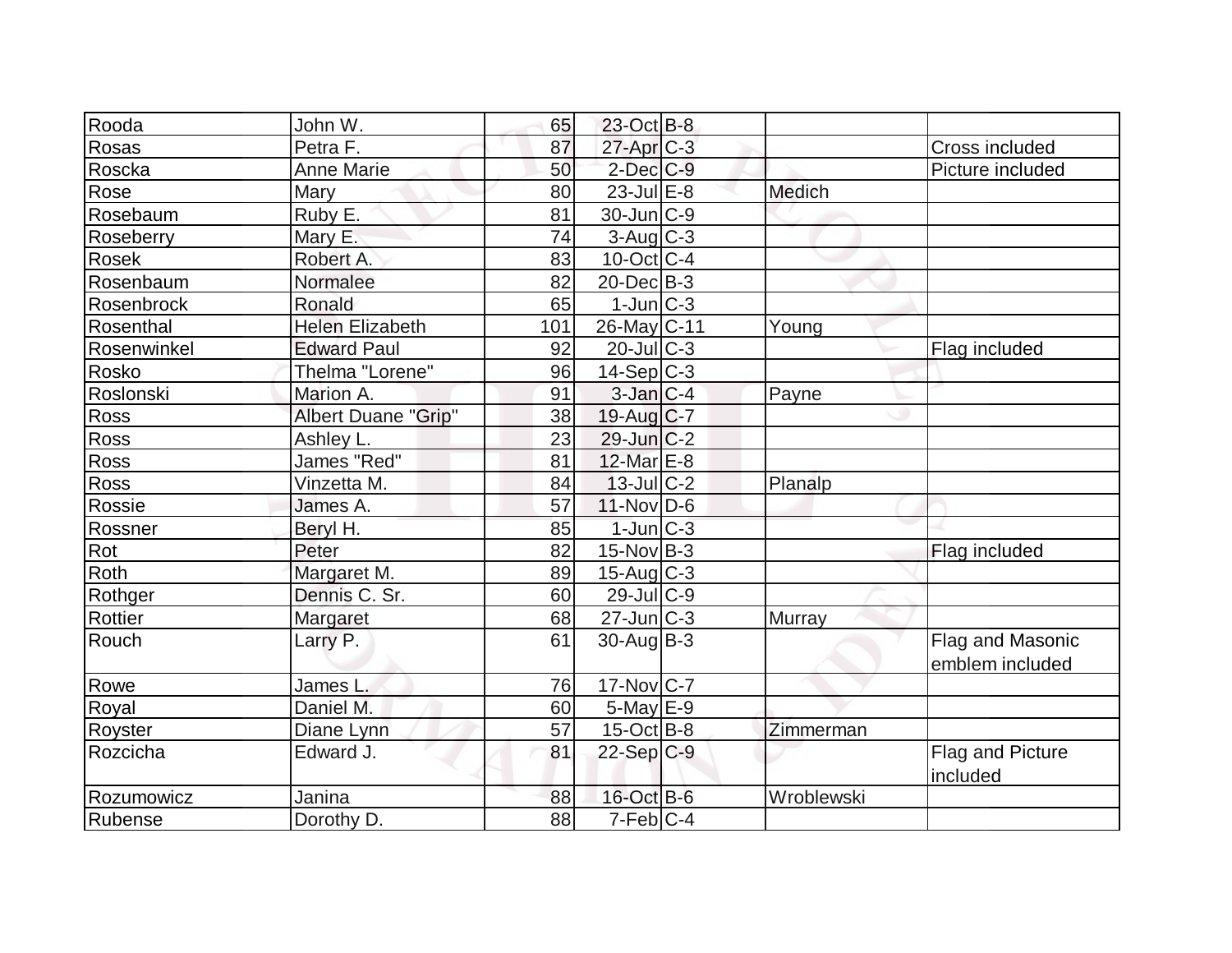| Ruble            | Bert R.              | 60 | 3-Mar C-11              |         |                                       |
|------------------|----------------------|----|-------------------------|---------|---------------------------------------|
| Rucinski         | Albert A.            | 92 | $4$ -Dec $B$ -6         |         |                                       |
| Rudd             | Lawrence E.          | 70 | $22$ -Aug C-4           |         | Lawrence E.<br><b>Rudziewicz Rudd</b> |
| Rudnickas        | Jean                 | 85 | $1$ -Jan $E$ -5         |         |                                       |
| Rudziewicz       | Peggy                | 51 | $9$ -May C-5            |         |                                       |
| Ruel             | Kathleen             | 71 | 18-Jul C-6              |         |                                       |
| Ruf              | Ann D.               | 93 | $11$ -Jul $C-8$         | Novacky |                                       |
| Ruier            | Donald               | 84 | 28-Oct D-7              |         |                                       |
| Ruiz             | Carmen T.            | 74 | $23$ -Jun $ C-10$       |         |                                       |
| Ruiz             | <b>Tina Marie</b>    | 49 | $28-Sep C-3$            | Graham  | Picture included                      |
| Rukavina         | Dolores "Anne"       | 86 | $17-Sep B-10$           |         |                                       |
| Ruman            | Saul Irving "SI"     | 85 | $29$ -Aug C-5           |         | Flag and Picture<br>included          |
| Rumbut           | Wayne L.             | 70 | $18$ -Apr $C$ -6        |         |                                       |
| Rundle           | Gordon H. "Gordy"    | 84 | 30-Oct E-6              |         | Flag included                         |
| Russ             | <b>Raymond Kelly</b> | 52 | 18-Sep B-8              |         |                                       |
| Russell          | Doris Ann            | 60 | $24$ -May B-2           |         |                                       |
| Rusthoven        | <b>Jay Bernard</b>   | 76 | $25 - Sep$ B-8          |         |                                       |
| Rutovic          | <b>Bogic</b>         | 55 | $6$ -Apr $C$ -2         |         | Serbian Orthodox<br>Cross included    |
| Ryan             | Marjorie L.          | 92 | $7-Mar$ $C-6$           | Wilson  |                                       |
| Ryan             | Martin T.            | 71 | $11-Mar$ D-9            |         | Flag included                         |
| Ryan             | Thomas F.            | 78 | 18-Mar <sub>C</sub> -10 |         |                                       |
| <b>Rybarczyk</b> | Stanislawa "Stella"  | 83 | $1-Mar$ B-3             |         |                                       |
| Rybarski         | Margaret M.          | 85 | $1-Nov$ B-3             | Sedlak  |                                       |
| Ryberg           | Kimberly D.          | 52 | $2$ -Dec $C$ -8         | Wallig  |                                       |
| Rybicki          | John C.              | 77 | $5-Feb$ $E-8$           |         | Picture included                      |
| <b>Rys</b>       | Lottie R.            | 91 | 6-Apr C-3               |         |                                       |
| Rzepka           | Charles A. "Charlie" | 92 | $5-Feb$ $E-7$           |         |                                       |
| Saban            | Marija               | 76 | 26-Dec C-4              | Super   |                                       |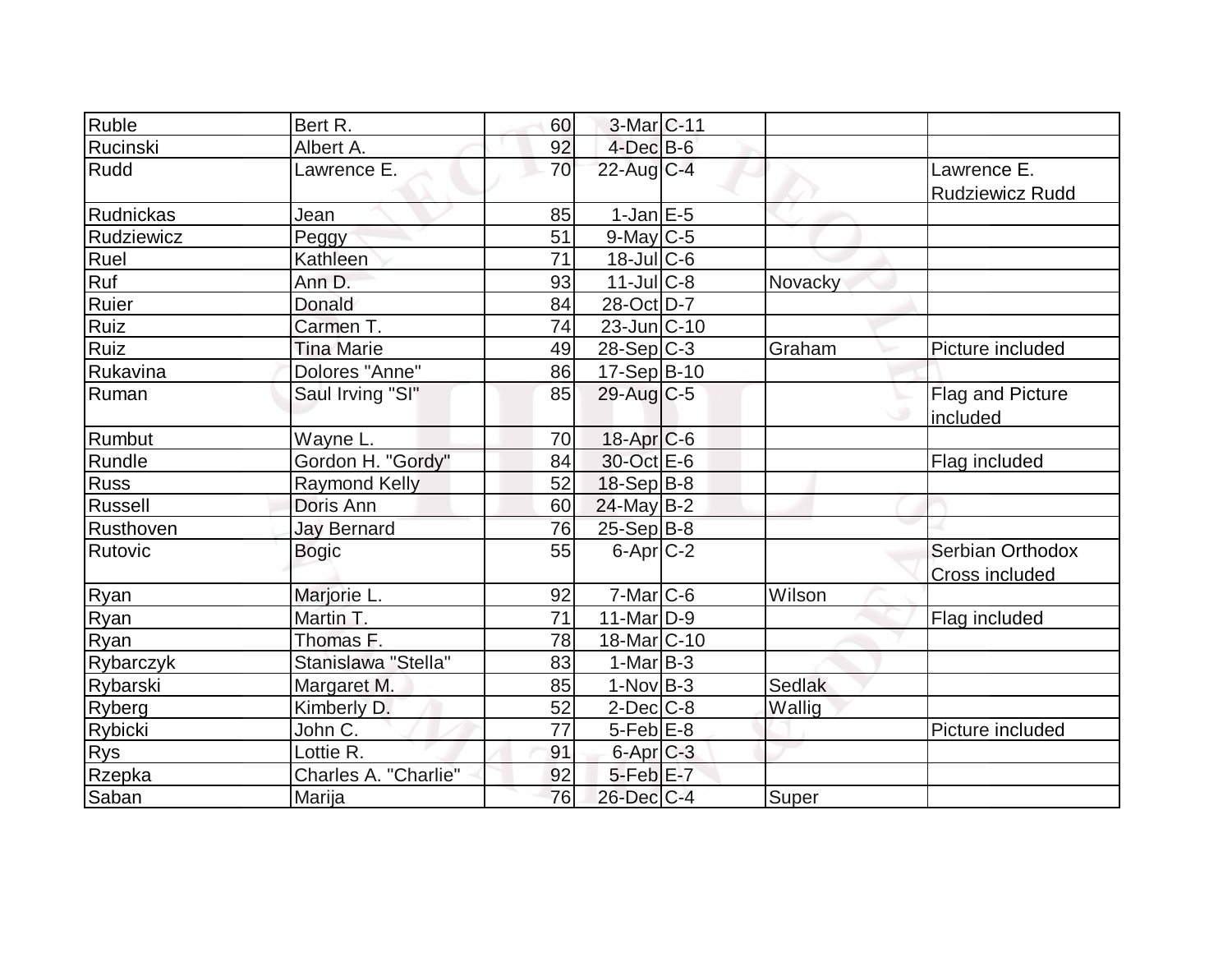| Sabau          | Andrew                 |    | $31$ -Jan $ C-4 $ |                | Masonic emblem        |
|----------------|------------------------|----|-------------------|----------------|-----------------------|
|                |                        | 84 |                   |                |                       |
| Sable          | Lois M.                | 76 | 13-Oct C-10       | <b>Heck</b>    | included              |
| Saboff         | Mark E.                | 59 | $3$ -Aug $C-3$    |                |                       |
| Sabol          | Mary                   | 95 | $16$ -Dec $D-6$   | <b>Haluska</b> |                       |
| Sabu           | Gregory N.             | 50 | $20$ -Dec $B-3$   |                |                       |
| Sacek          | Ruthann                | 71 | $3$ -Jul $E-4$    | <b>Hrabik</b>  |                       |
| Sadler         | Irene H. "Renie"       | 89 | $2$ -Jan $B$ -5   | <b>DePaula</b> |                       |
| Saikley        | Frank A.               | 89 | $16-Sep C-8$      |                |                       |
| Sajdera        | Andrew F.              | 50 | $17-Feb C-11$     |                |                       |
| Saksa          | Edward W.              | 82 | $1$ -JulD-6       |                | Flag included         |
| <b>Salatas</b> | Jimmy "Jimbo"          | 45 | $14$ -Mar $C-8$   |                | <b>Greek Orthodox</b> |
|                |                        |    |                   |                | <b>Cross included</b> |
| Salazar        | Paul Jr. "Fatboy"      | 12 | $10-Sep$ $E-8$    |                |                       |
| Salcedo        | Yolanda                | 82 | $22$ -Jun $ C-2 $ |                |                       |
| Saleh          | Ibrahim M. M. D.       | 65 | $11$ -Jul $C-8$   |                |                       |
| Salerno        | <b>Nina</b>            | 84 | 18-Feb D-10       |                |                       |
| Salinas        | Anselmo C.             | 55 | $18$ -Apr $ C$ -6 |                |                       |
| <b>Salinas</b> | Manuela "Elena"        | 71 | $16$ -Feb $C-3$   | Dominguez      |                       |
| Sallman        | <b>Charles Matthew</b> | 84 | 28-May E-7        |                |                       |
| Salmon         | Larry Lee              | 82 | $11$ -Jul $C-8$   |                | Picture included      |
| Salyer         | Ralph C. "Sal"         | 88 | $31$ -May B-3     |                | Flag included         |
| <b>Salyers</b> | Betty D. M.            | 87 | $4$ -Jul $C$ -6   | Lloyd          |                       |
| <b>Salys</b>   | Genevieve S.           | 83 | $24$ -Oct $ C-4 $ |                |                       |
| Sambor         | Sophie                 | 84 | $20$ -Aug $B$ -8  | Owsiak         |                       |
| Sampson        | Gwenth A.              | 61 | $19-Sep C-3$      |                |                       |
| Samuels        | Grace                  | 80 | $22$ -Oct B-5     |                |                       |
| Samuelson      | Norman E.              | 87 | 4-Aug C-11        |                | Flag included         |
| Sanasack       | <b>Nancy Ellen</b>     | 67 | 16-Jan D-11       | <b>Dodds</b>   |                       |
| Sanchez        | Ana Maria              | 52 | $5$ -Jul $B-3$    | Cruz           |                       |
| Sanchez        | Isidoro Jr.            | 27 | 21-Oct C-6        |                |                       |
| Sanchez        | Joe Navarro            | 87 | $18$ -Dec $B$ -7  |                |                       |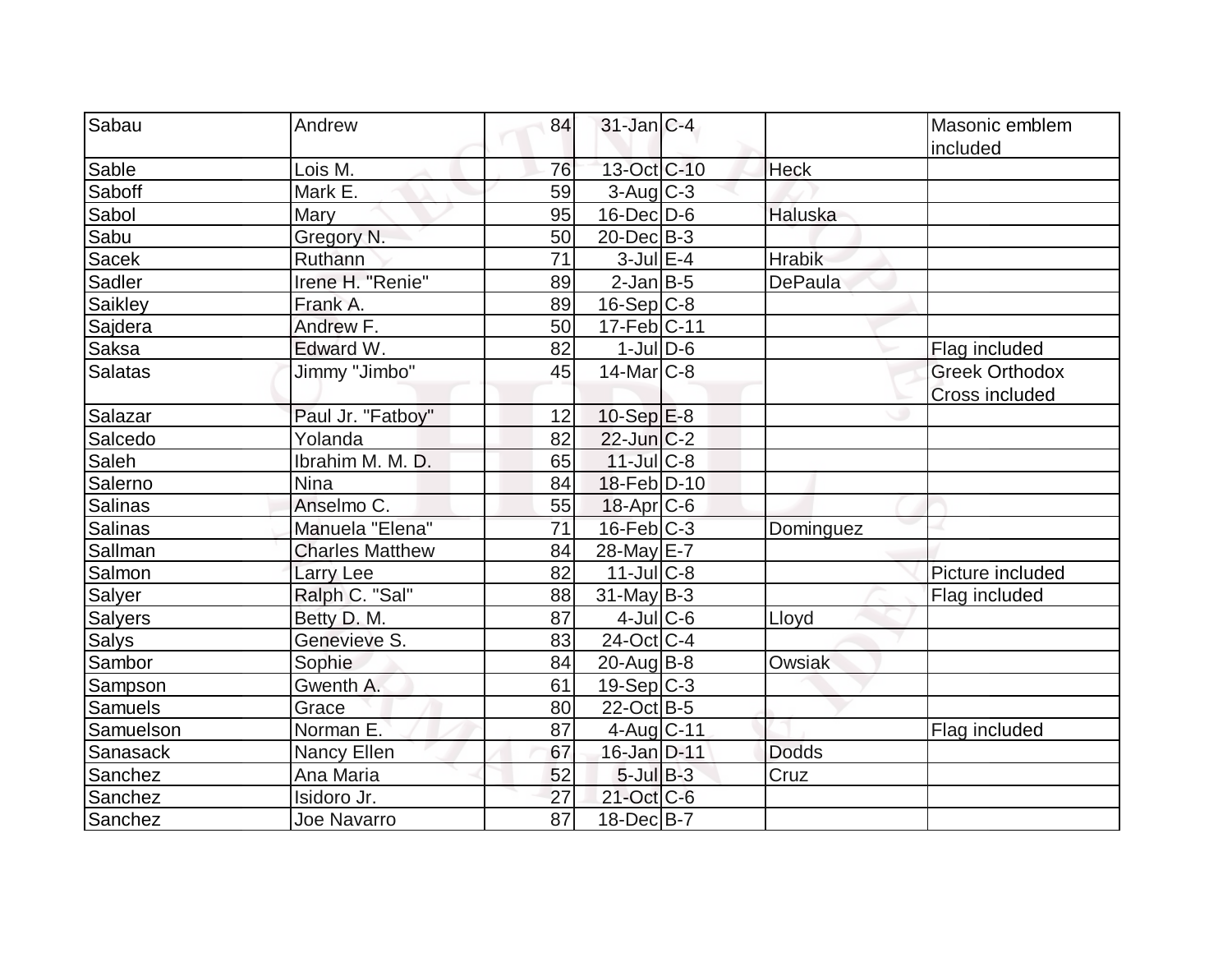| Sanders         | Circe Michelle       | 45  | $25-Apr$ $C-3$         |               |                                                   |
|-----------------|----------------------|-----|------------------------|---------------|---------------------------------------------------|
| <b>Sanders</b>  | John                 | 64  | 21-Sep C-2             |               |                                                   |
| <b>Sanders</b>  | Lonnie               | 63  | 5-May E-10             |               | Flag included                                     |
| Sanders         | Marilyn J.           | 84  | $27$ -May D-7          | Wright        |                                                   |
| <b>Sanders</b>  | Richard H. Jr.       | 63  | $22$ -Jan $E-7$        |               | Masonic emblem<br>included                        |
| Sandlin         | Larry Brian Jr.      | 53  | $5$ -Aug $C$ -9        |               | Picture included                                  |
| Sandlin         | William Sr. "Kenith" | 76  | $12$ -Aug C-10         |               |                                                   |
| Sandor          | Jeff A.              | 64  | $14-Oct$ D-7           |               | Flag included                                     |
| Sandor          | Lorraine             | 88  | $4$ -Nov $D-8$         | Worwa         |                                                   |
| Sandrick        | Mary Joyce           | 81  | $13$ -May D-7          | Cannells      | Picture included                                  |
| Sandridge       | Wilbur D.            | 84  | $18$ -Jun $C-8$        |               | Flag included                                     |
| Sangalis        | Ourania Netos "Rena" | 107 | $9 - Apr$ $E-6$        |               | <b>Greek Orthodox</b>                             |
|                 |                      |     |                        |               | Cross included                                    |
| Sansone         | Domenico             |     | 25-Feb D-13            |               |                                                   |
| Santana         | Carmen               | 74  | $8$ -Jun $C-3$         |               |                                                   |
| <b>Santay</b>   | Richard A.           | 62  | $14$ -Oct $ D-8 $      |               |                                                   |
| Santiago        | Alicia               |     | $15$ -Aug C-3          | Cerda         |                                                   |
| Santiago        | Yolanda              | 71  | $2$ -May $C$ -4        |               |                                                   |
| Santor          | Frank H.             | 74  | $2$ -Dec $C-9$         |               |                                                   |
| Santos          | <b>Angel Luis</b>    | 30  | $30-Sep C-9$           |               |                                                   |
| <b>Santos</b>   | Pete J. Jr. "PJ"     | 19  | $5$ -May $E$ -10       |               | Picture included                                  |
| Sapyta          | Anthony              | 97  | $11-Apr$ $C-7$         |               |                                                   |
| Sapyta          | Leo A.               | 87  | $10$ -Nov $ C-8 $      |               | Flag included                                     |
| Sarbescu        | Sam W.               | 85  | $11$ -JulC-7           |               | Flag included                                     |
| Sarchet         | Bonnie E.            | 82  | 26-Oct C-3             |               | Picture included                                  |
| Sargent         | Ruth A.              | 85  | $9$ -May C-6           |               |                                                   |
| Sargent-Yandell | <b>Carmen May</b>    | 87  | $14-Sep C-3$           | <b>Sparks</b> |                                                   |
| Sarno           | Marlene E.           | 71  | 19-Nov E-6             | <b>Barnes</b> | <b>Full name Marlene</b><br><b>Hillyard Sarno</b> |
| Sarnowski       | Mary E.              | 84  | 30-May C-4             |               |                                                   |
| Saroian         | Leo J.               | 78  | 28-Apr <sub>C-10</sub> |               | Flag included                                     |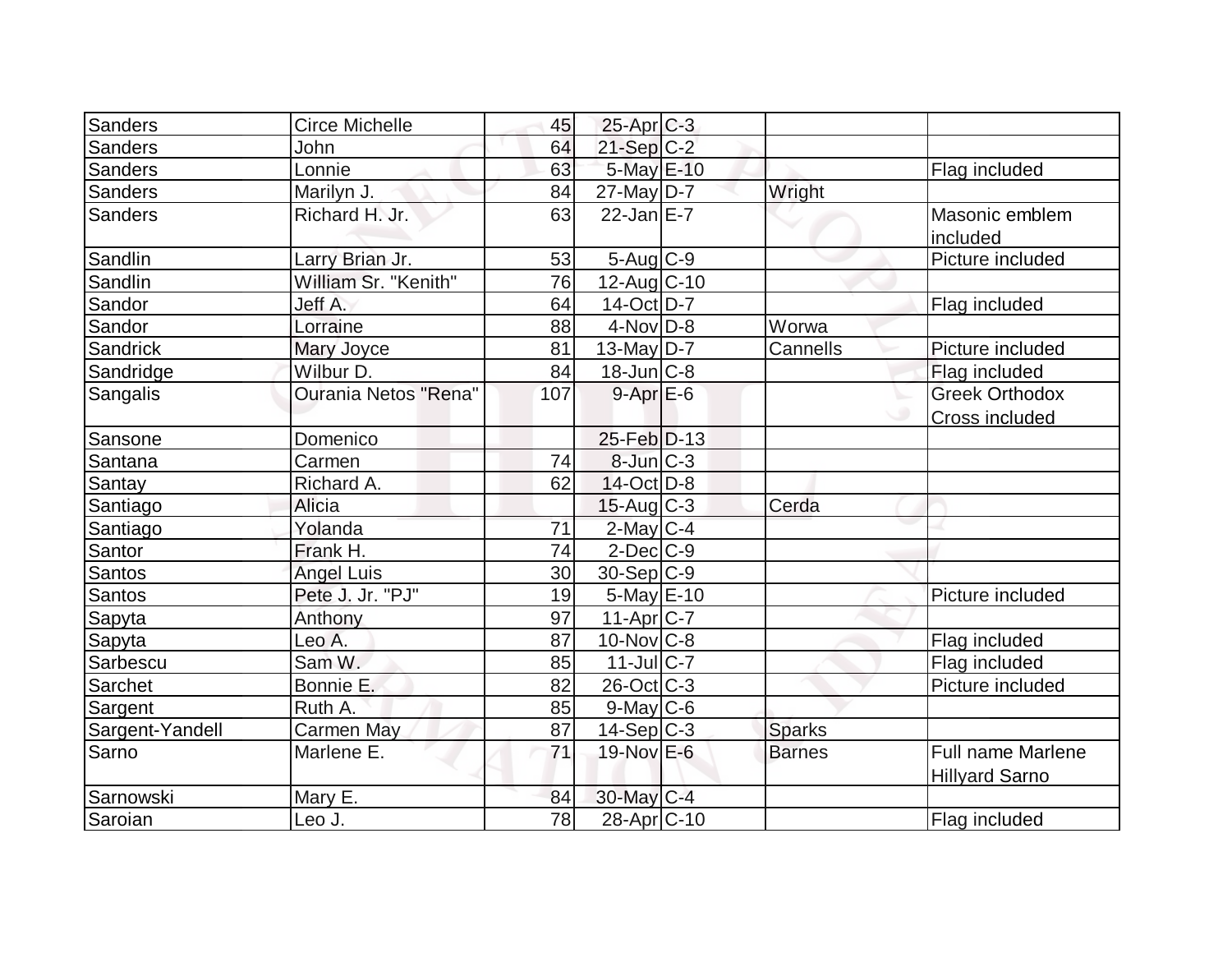| Sarpos           | Annetta              | 67  | $19-Apr$ B-3                |               |                                    |
|------------------|----------------------|-----|-----------------------------|---------------|------------------------------------|
| Sarver           | John D.              | 62  | $21-Apr$ C-10               |               | Picture included                   |
| <b>Satkowski</b> | Louis A.             | 74  | 22-Jan E-7                  |               | Flag included                      |
| Saucedo          | Maria "Concha"       | 79  | $12-Sep C-4$                |               |                                    |
| Saulsgiver       | Donald R.            | 59  | $7$ -May $E$ -6             |               | Flag included                      |
| Saunders         | Peggy June           | 73  | $16$ -Mar $ C-2 $           |               |                                    |
| Savich           | V. Milan, Rev.       | 90  | $29-Nov B-3$                |               | Serbian Orthodox<br>Cross included |
| Scanzoni         | Rosemary             |     | 8-Sep C-11                  |               |                                    |
| Schaap           | Dennis J.            | 52  | $7$ -Jul $ C-10$            |               |                                    |
| Schaap           | <b>Lorraine Mae</b>  | 74  | $9$ -Dec $C$ -8             | Porte         |                                    |
| <b>Schafer</b>   | Colletta Ann         | 76  | $30 -$ Jul $E - 9$          | Caufield      |                                    |
| Schaller         | Marcella K. "Marcie" | 92  | $22$ -Jul $C-8$             |               |                                    |
| Schatz           | Ricky D.             | 50  | $9$ -Jan $E-8$              |               |                                    |
| Schau            | Dorothy              | 86  | 29-Dec D-11                 | <b>TRUE</b>   |                                    |
| Schau            | Lorraine C. "Tootie" | 87  | $27$ -Jul $C-3$             |               |                                    |
| Schaufele        | Florence R.          | 84  | $19$ -Aug C-8               | Natarelli     |                                    |
| Schaw            | Paul B.              | 56  | 18-Aug C-10                 |               |                                    |
| Scheeringa       | Laurence             | 82  | $16$ -Jul $E$ -6            |               |                                    |
| Scheidt          | Dorothy              | 86  | $9$ -Jun $ C-10$            | <b>Becker</b> |                                    |
| Scheidt          | Willard J.           | 76  | $28$ -Jan $D-8$             |               | Flag included                      |
| Scheive          | Melvin L. "Mike"     | 75  | $10$ -Feb $ C-10$           |               | Flag included                      |
| Scherer          | Sandy R.N.           | 68  | $6$ -Jun $ C-4 $            | Rzonca        |                                    |
| Schichner        | Willliam J.          | 67  | 28-Oct D-7                  |               |                                    |
| Schieben         | Florence E.          | 89  | $15$ -Nov $ B-3 $           |               |                                    |
| Schildmeier      | Debra L.             | 55  | $29-Nov B-3$                |               |                                    |
| Schilling        | Ella M. "Elsie"      | 103 | $20$ -Jan $ C-10$           |               |                                    |
| Schirato         | <b>Rebel Rae</b>     | 67  | $27$ -Jun $\overline{C}$ -3 |               | Picture included                   |
| Schlesinger      | Daniel J., MD        | 88  | $27 - Dec$ B-3              |               | Flag included                      |
| Schlesinger      | Jacqueline R.        | 81  | 31-Oct C-4                  | Folie         |                                    |
| Schlobohm        | Sue                  | 70  | $16$ -Aug $B-3$             |               |                                    |
| Schmal           | <b>Dick</b>          | 94  | $21$ -Nov $ C-4$            |               |                                    |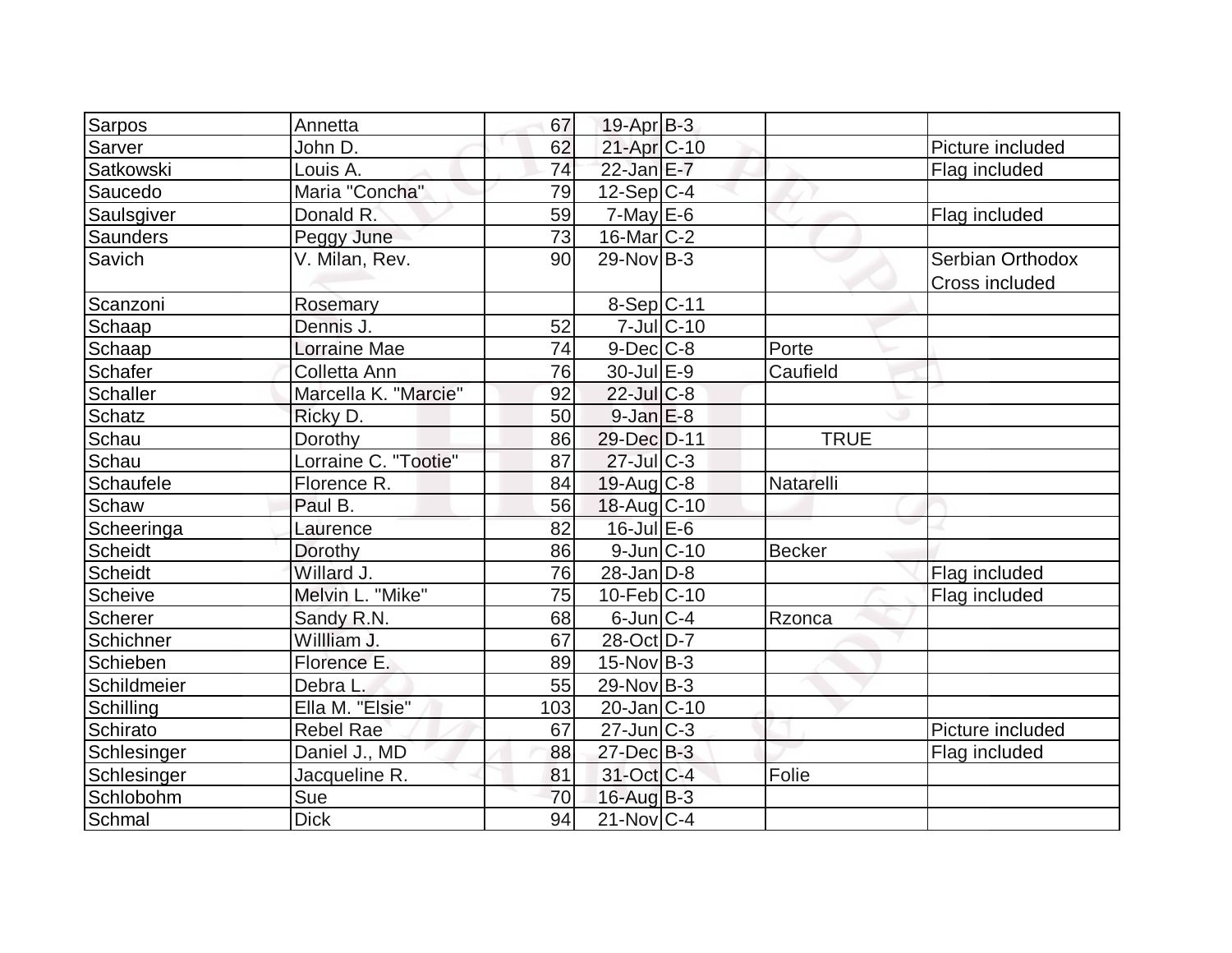| Schmidt         | Jennie                | 84 | 18-Aug C-9             |                  |                                                   |
|-----------------|-----------------------|----|------------------------|------------------|---------------------------------------------------|
| Schmidt         | <b>Mildred Mae</b>    | 87 | $14$ -Nov $ C-5 $      |                  |                                                   |
| Schmitt         | Anthony Peter "Tony"  | 48 | 16-May C-8             |                  |                                                   |
| Schmitt         | Evajane               | 65 | 17-Sep B-10            |                  |                                                   |
| Schneider       | Barbara Ann           | 70 | 1-May $E-5$            |                  |                                                   |
| Schneider       | Carl E.               | 82 | $8-Apr$ $C-9$          |                  |                                                   |
| Schneider       | Eva Gertrude          | 58 | $12-Sep C-4$           | Corts            |                                                   |
| Schneider       | Harold "Zibbo"        | 90 | $25-Sep B-8$           |                  | Flag included                                     |
| Schneider       | Laverne A.            | 70 | $5-Feb$ $E-9$          |                  |                                                   |
| <b>Schnick</b>  | Sandra                | 71 | $27$ -Aug $E-9$        |                  | Picture included                                  |
| Schoenberger    | Maryanne              | 72 | $2$ -May $C-4$         |                  |                                                   |
| Scholz          | Raymond N.            | 89 | $31$ -Jul $E-5$        |                  | Flag included                                     |
| Schonert        | George M.             | 44 | 16-Oct B-7             |                  |                                                   |
| Schoon          | Dorothy M.            | 89 | $4$ -Nov $D-7$         |                  |                                                   |
| Schoon          | Randall L.            | 62 | 14-Jul C-11            |                  |                                                   |
| Schouten        | Evon                  | 83 | 12-Mar E-7             |                  |                                                   |
| Schreiber       | Jean                  | 84 | $14-Sep C-3$           | <b>Skureth</b>   |                                                   |
| Schreiber       | Kevin                 | 34 | $27$ -May $D-8$        |                  |                                                   |
| Schreiber       | Mildred M.            | 81 | 13-Jun C-4             |                  |                                                   |
| <b>Schulatz</b> | George                | 60 | $9$ -Dec $ C-7 $       |                  | Picture included                                  |
| Schuler         | Patricia A. "Patty"   | 70 | $17$ -Feb $ C-11$      | Vittorio         |                                                   |
| Schulfer        | <b>Kathleen Marie</b> | 59 | $14$ -Dec $C$ -4       |                  | Picture / Kathleen<br>Marie Cloghessy<br>Schulfer |
| Schuller        | Geraldine             | 93 | $16$ -Jul $E$ -6       |                  |                                                   |
| Schuller        | John                  | 85 | 16-Jan D-11            |                  |                                                   |
| Schultz         | Anthony A."Tony"      | 85 | $25$ -Jun $E-8$        |                  | Flag included                                     |
| <b>Schultz</b>  | <b>Darrel Paul</b>    | 76 | $13$ -Jan $ C-9 $      |                  |                                                   |
| <b>Schultz</b>  | Dorothy M.            | 93 | $3-Nov$ <sub>C-5</sub> | <b>Diekelman</b> | Dorothy M. Schultz<br>Gillespie                   |
| Schultz         | Robert P. "Bob"       | 48 | 10-Dec B-9             |                  |                                                   |
| Schultz         | Thelma R.             | 95 | $6$ -Apr $C$ -3        | Wood             |                                                   |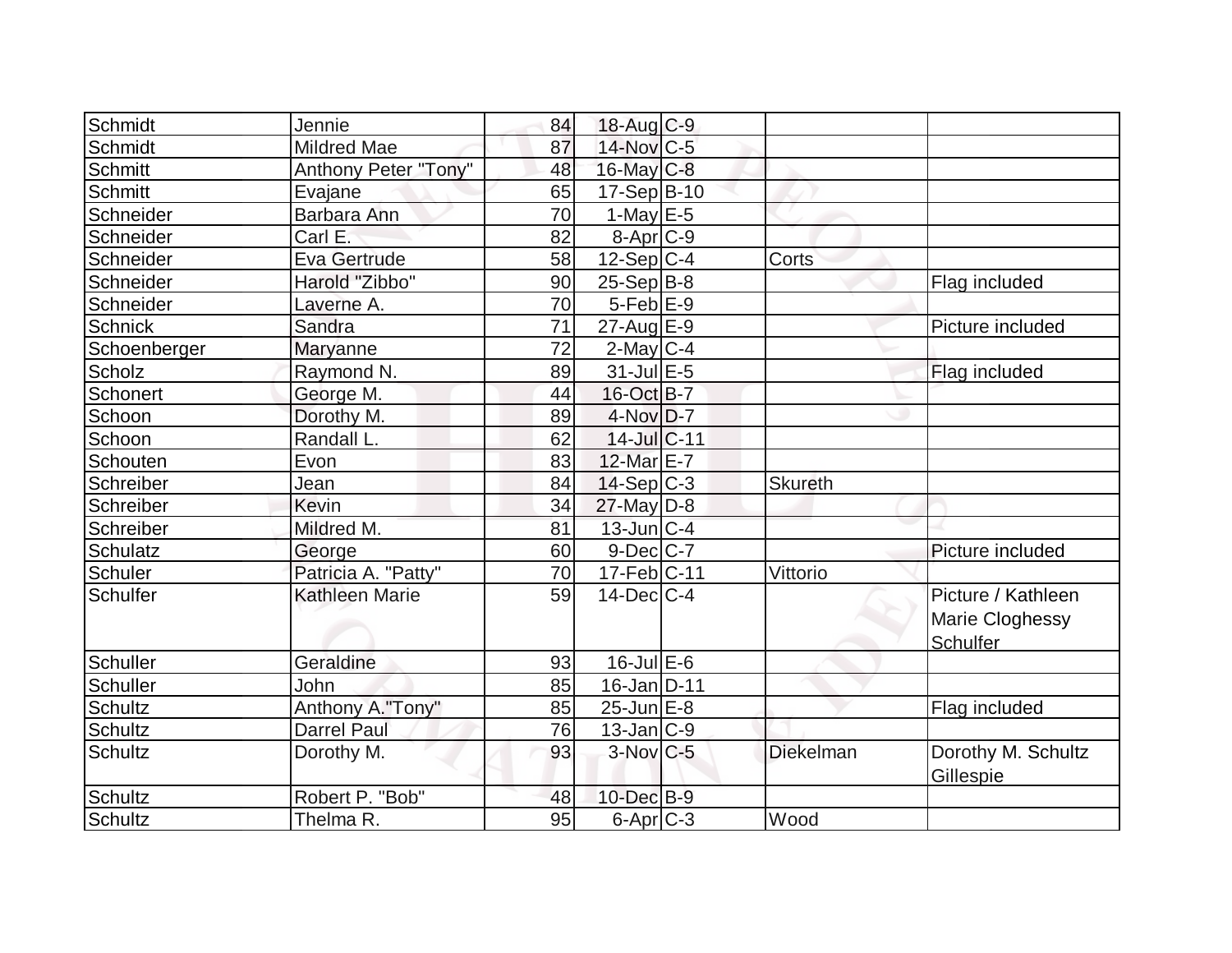| Schulz       | <b>Carmen Gerrard</b> | 58 | $21$ -Aug E-5     |                   |                        |
|--------------|-----------------------|----|-------------------|-------------------|------------------------|
| Schuring     | Marguertie "Peggy"    | 70 | 14-Jul C-11       | Palmer            |                        |
| Schuster     | William Edward Jr.    | 46 | $14$ -Jun $B-3$   |                   |                        |
| Schutz       | Michael F. "Zeke"     | 63 | $22$ -Mar $B-3$   |                   |                        |
| Schwab       | <b>Bernice</b>        | 93 | $22$ -Jul $C$ -8  |                   |                        |
| Schwab       | Viola                 | 88 | $11-Nov D-6$      |                   | Picture / Viola        |
|              |                       |    |                   |                   | Schwab Jacobi          |
| Schwant      | Jacqueline Ruth       | 62 | $24-Sep C-9$      | Rodgers           | Full name Jacqueline   |
|              |                       |    |                   |                   | Ruth (Schwant)         |
|              |                       |    |                   |                   | Holman                 |
| Schwartz     | Bruce W.              | 60 | $20$ -Dec $B-3$   |                   |                        |
| Schwartz     | Minnie H. "Ant"       | 99 | $24$ -Apr $D-9$   |                   |                        |
| Schweiger    | Paul A.               | 80 | $10$ -Oct $ C-4 $ |                   | Flag included          |
| Schweitzer   | <b>Arthur William</b> | 81 | $1-May$ $E-4$     |                   | Picture included<br>ەك |
|              | <b>Nicholas</b>       |    |                   |                   |                        |
| Schwent      | <b>Rose Marie</b>     | 79 | $11$ -Jul $C-8$   |                   |                        |
| Schwinn      | Mary J.               | 77 | $5$ -Jan $ C-3 $  | <b>Samiotakis</b> | Full name Mary J.      |
|              |                       |    |                   |                   | Schwinn (Torie)        |
| Schwinn      | Mary J. (Torie)       | 77 | $6$ -Jan $C$ -8   | Samiotakis        |                        |
| Schwuchow    | Roberta M.            | 77 | $5$ -Oct $C$ -3   |                   | Picture included       |
| Scieska      | Colette P. "Coco"     | 47 | 23-Apr $E-8$      | Chant             |                        |
| Scobey       | Kenneth A.            | 50 | $23$ -Nov $ C-3 $ |                   |                        |
| Scott        | Annie C.              | 81 | $3$ -Jan $ C-4 $  | Will              |                        |
| Scott        | <b>Betty Jean</b>     | 73 | $22$ -Apr $C-9$   | Cline             |                        |
| Scott        | Donald Ray "Scottie"  | 71 | $10$ -Dec $B - 9$ |                   | Picture included       |
| Scott        | Douglas E.            | 81 | $29$ -Nov B-3     |                   |                        |
| Scott        | Kenneth A.            | 71 | $27$ -May D-8     |                   | Flag included          |
| Scott        | Lois "Tookie"         | 69 | $21$ -Mar $C-8$   |                   | Picture included       |
| Scott        | Louie M.              | 94 | $21$ -Dec $C-3$   | <b>Samples</b>    |                        |
| Scott        | Pauline R.            | 77 | 24-Oct C-4        | Pavelka           |                        |
| <b>Scott</b> | Pauline R.            | 77 | 23-Oct B-9        | Pavelka           |                        |
| <b>Scott</b> | Wesley J.             | 76 | 18-Feb D-10       |                   | Flag included          |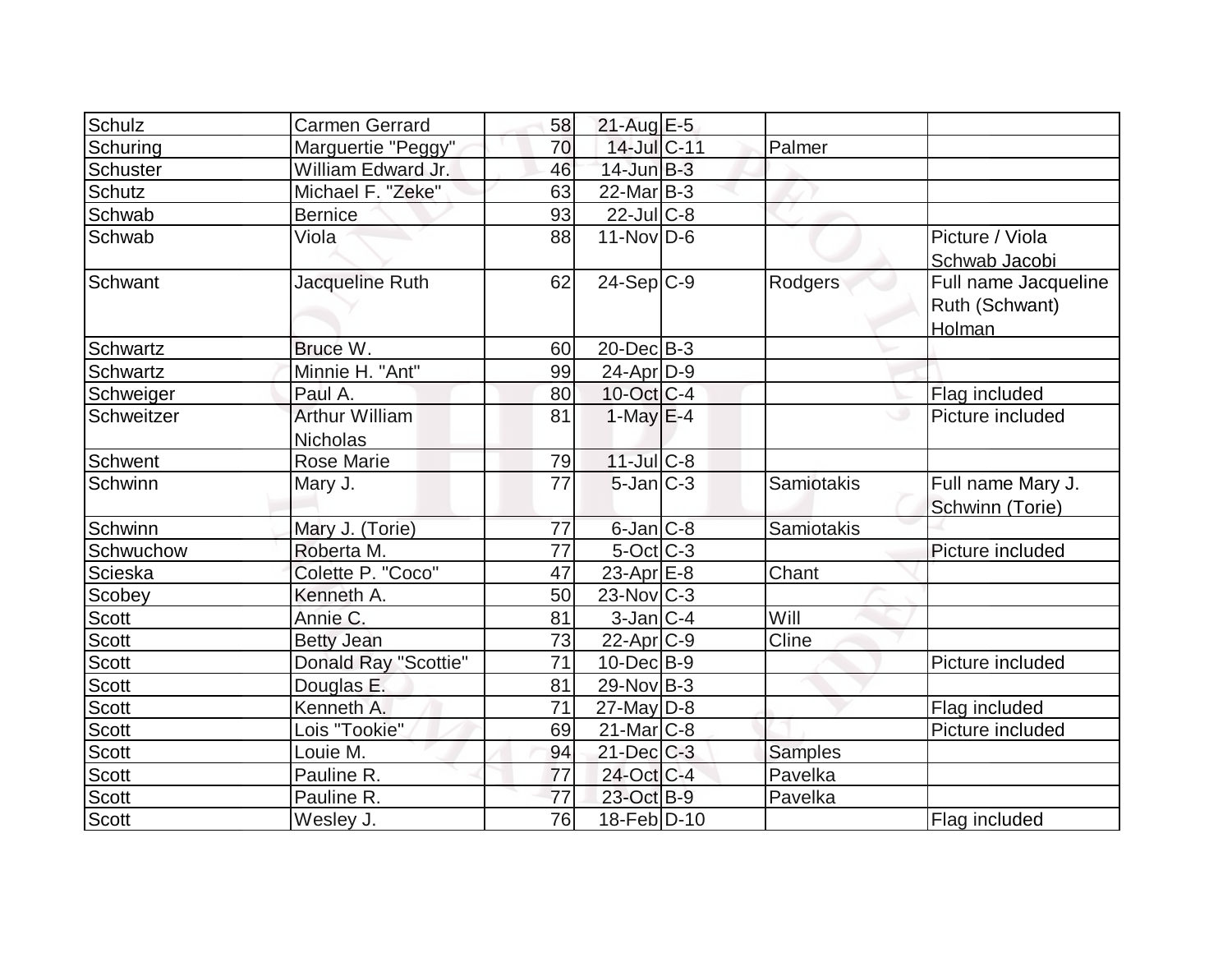| Scott-Henderson | Christina "Cookie" | 58 | 13-May $D-7$           |            |                  | Picture included     |
|-----------------|--------------------|----|------------------------|------------|------------------|----------------------|
| Scoville        | Marilyn J.         | 82 | 14-Oct D-7             |            |                  |                      |
| Scroggins       | June H.            | 90 | 31-May B-3             |            | Hardesty         |                      |
| Scupham         | <b>Jack</b>        | 52 | $4$ -Jan $ B-3 $       |            |                  |                      |
| Scurlock        | Dwayne L.          | 63 | 26-Nov E-10            |            |                  |                      |
| Sebenste        | Alberta A.         | 81 | $7 - Apr$ $C - 11$     |            |                  |                      |
| Seber           | <b>Mary Rose</b>   | 71 | $25$ -May C-3          |            |                  |                      |
| Sebring         | Ralph W. Sr.       | 89 | $1-Oct$ B-9            |            |                  | Flag included        |
| Sech            | Genowefa           | 90 | $2$ -Feb $C-3$         |            |                  |                      |
| Sechrest        | Jack R.            | 66 | $28$ -Feb $ C-4$       |            |                  |                      |
| Seed            | Jane V.            | 96 | $15$ -Mar $ B-2 $      |            | Heinrich         |                      |
| Seegers         | Evelyn L.          | 96 | $27$ -Oct $C-9$        |            | <b>Batterman</b> |                      |
| Segally         | Victor V.          | 88 |                        | 7-Jul C-10 |                  |                      |
| Segert          | Marie D.           | 91 | $10$ -Mar $C$ -12      |            | Reichert         |                      |
| Seibal          | Nancy L.           | 77 | $30$ -Apr $E$ -6       |            | Chart            |                      |
| Seim            | Jim                | 69 | 12-Mar E-8             |            |                  |                      |
| Sell            | Vincel G.          | 90 | $10$ -Jun $D-8$        |            |                  |                      |
| Sells           | Franklin D.        | 76 | $15$ -May B-7          |            |                  | <b>Flag included</b> |
| Selman          | Michael R.         | 44 | $1-Mar$ B-3            |            |                  |                      |
| Sencaj          | Louis J.           | 87 | $7-Feb$ <sub>C-4</sub> |            |                  | Flag included        |
| Seneczko        | Leona              | 73 | 14-Jul C-11            |            | Kostecki         |                      |
| Sengstock       | Opal               | 92 | 27-Mar E-10            |            |                  |                      |
| Senisais        | Guadalupe A.       | 84 | $30$ -May C-3          |            | Avila            |                      |
| Sennett         | Jane               |    | $20$ -Apr $C-3$        |            |                  |                      |
| Senzig          | Robert J. "Bob the | 86 | $17 - Dec$ B-8         |            |                  | Flag and Masonic     |
|                 | Barber"            |    |                        |            |                  | emblem included      |
| Serafin         | John               | 87 | $13-Nov B-9$           |            |                  | Flag included        |
| Seramur         | <b>Marian Fern</b> | 87 | $5-Sep C-4$            |            |                  |                      |
| Serberger       | Carl M.            | 77 | 28-Jul C-4             |            |                  |                      |
| Serbik          | Agnes B.           | 88 | 30-Aug B-3             |            |                  |                      |
| Serna           | Peter C.           | 83 | 18-Mar C-10            |            |                  | Picture included     |
| Serpe           | Betty L.           |    | $22-Sep C-10$          |            | O'Connor         |                      |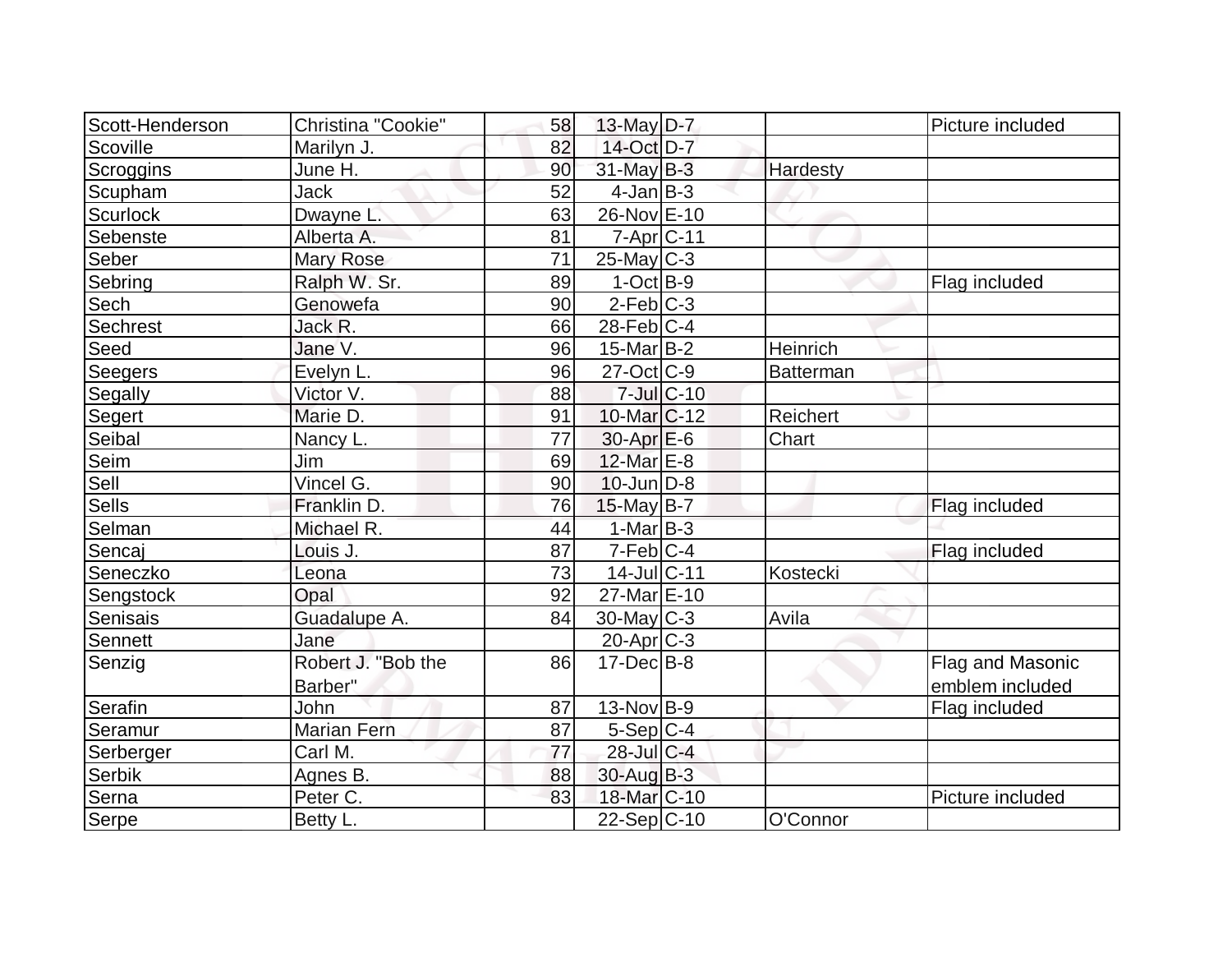| Serwacki          | Florence C. "Bette"   | 84              | 10-Mar <sub>IC</sub> -12 |               |                    |
|-------------------|-----------------------|-----------------|--------------------------|---------------|--------------------|
| Sessa             | Diana J.              | 70              | 15-Sep C-10              | Peters        |                    |
| Sestrich          | Marjorie M. "Marge"   | 92              | $2$ -May C-4             |               |                    |
| Seto              | Marianne Elizabeth    | 76              | $25$ -JulC-5             | Nauchi        | Picture included   |
| <b>Sevcik</b>     | Joseph F.             | 75              | $17$ -May C-3            |               |                    |
| Seyfried          | Geraldine "Jean"      | 61              | $27$ -Aug $E-9$          |               |                    |
| Shafer            | Wayne D.              | 72              | $22$ -Mar $B-3$          |               | Flag included      |
| Shaffer           | Mildred R. "Penny"    | 88              | 18-Nov D-7               | Robertson     |                    |
| Shaffer           | Russell A.            | 79              | $13-Sep B-3$             |               |                    |
| Shallberg         | Michael W.            | 72              | $1-Oct$ B-9              |               |                    |
| <b>Shallcross</b> | Leona B.              | 86              | $24$ -Jul $E-5$          |               |                    |
| Shanko            | Mike                  | 90              | $30$ -May C-4            |               |                    |
| Shapiro           | <b>Martin</b>         | 90              | $24$ -Apr $D-9$          |               | Flag and Star of   |
|                   |                       |                 |                          |               | David included     |
| Sharpe            | Patricia A.           | 73              | 20-Oct C-9               | <b>Nash</b>   |                    |
| Shaughnessy       | Patricia A.           | 59              | $16$ -Jun $C-9$          |               |                    |
| Shaver            | Melissa               | 62              | $2$ -Jul $E$ -6          | Wargin        |                    |
| Shaver            | Rebecca L.            | 57              | $3$ -Oct C-5             | <b>Kralis</b> |                    |
| Shaw              | George I.             | 66              | 30-Jun C-9               |               |                    |
| Shaw              | Gordon M. D.          | 89              | $15$ -Aug $C-4$          |               |                    |
|                   | "Gordie"              |                 |                          |               |                    |
| Shaw              | James E.              | 78              | $23$ -May C-4            |               |                    |
| Shaw              | Zachary "The Sac"     | 34              | $29$ -Mar $ B-3 $        |               |                    |
| Shawver           | Elizabeth J.          | 88              | $7-Sep C-3$              |               |                    |
| Shea              | <b>Anne Catherine</b> | 97              | $5$ -Mar $E$ -8          | Kowalski      |                    |
| Shearer           | Dorothy L.            | 83              | $5-Nov$ B-10             |               |                    |
| Shearer           | Vada C.               |                 | $15$ -Aug C-3            |               | Picture included   |
| Shearer           | Vada C.               | 95              | $19$ -Aug C-8            |               | Picture / Memorial |
|                   |                       |                 |                          |               | Service            |
| Shedrow           | Vera June             | 87              | $6$ -Jul $C$ -3          | Rhoten        |                    |
| <b>Sheets</b>     | Carolyn Ruth          | 69              | 8-Sep C-11               | Davis         | Picture included   |
| <b>Sheets</b>     | Russel E. "Eddie"     | $\overline{74}$ | 28-Mar A-20              |               | Picture included   |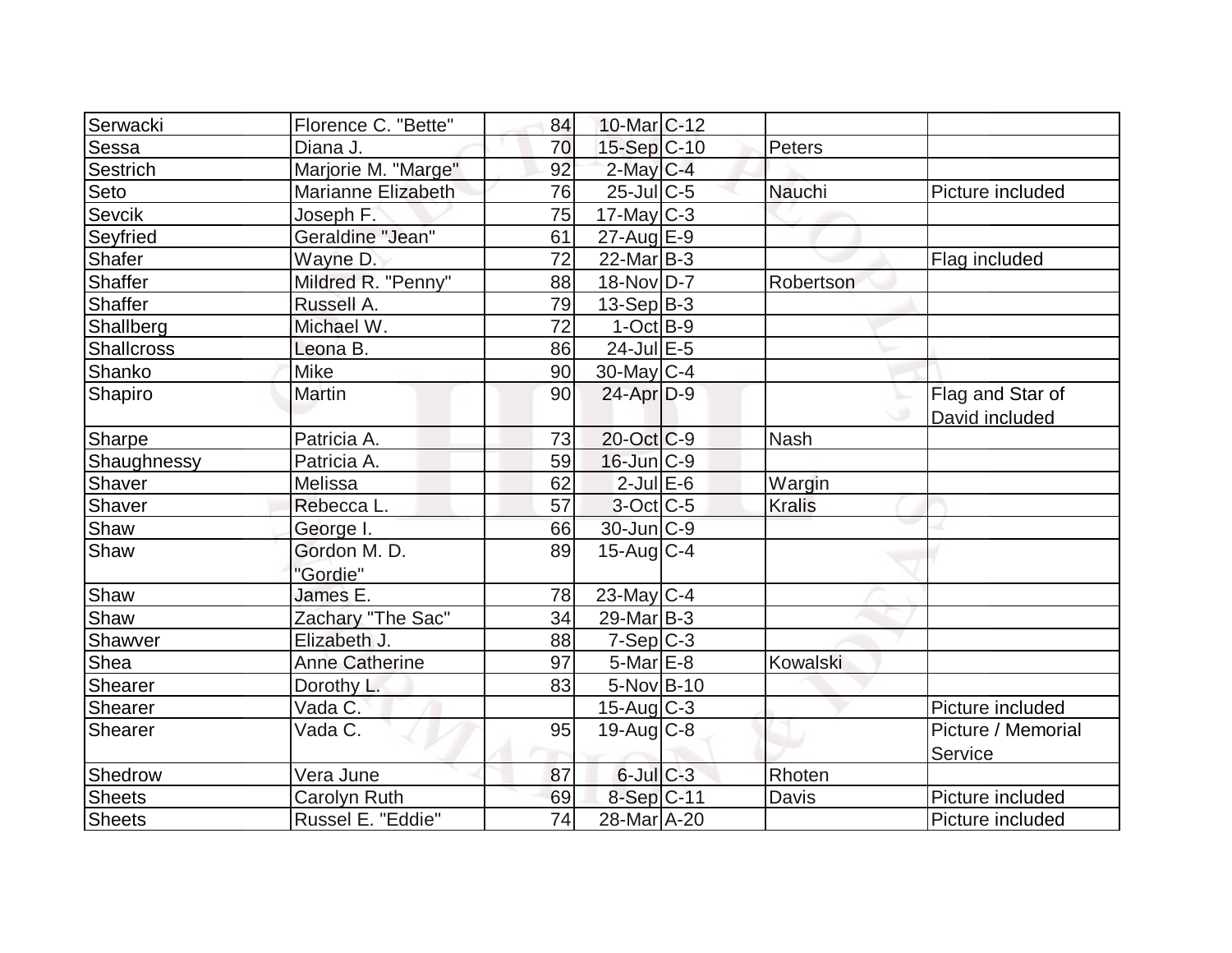| Sheffer            | Sharon                | 72 | $7 - Aug$ $D-10$       | Luchene     |                              |
|--------------------|-----------------------|----|------------------------|-------------|------------------------------|
| Sheldon            | Wayne T.              | 56 | $2$ -Apr $E-8$         |             |                              |
| Sheline            | Bruce E.              | 73 | $30$ -Nov $ C-3 $      |             | Flag included                |
| Shell              | Nita Kay              | 62 | $9$ -Jun $ C-10$       |             |                              |
| Shelton            | Alice J.              | 82 | $11$ -Jul $C-8$        | Crouch      |                              |
| Shelton            | Gene D.               | 77 | $1-NovB-3$             |             | Flag included                |
| Shelton            | Nicholas Alan "Kelso" | 22 | $6$ -Apr $C$ -3        |             | Picture included             |
| Sheppard           | LaVaughn              | 92 | $2-Feb$ C-3            |             |                              |
| Sherby-Stromberger | Lois                  | 91 | $28$ -JulC-3           | Wilson      | Picture included             |
| Sheridan           | Grace M.              | 88 | $5$ -Jan $ C-3 $       |             |                              |
| Sherman            | George C.             | 70 | $4$ -Mar $D-9$         |             |                              |
| Shershen           | Lorraine              | 85 | $16$ -Feb $C-3$        |             |                              |
| Shideler           | Stanley E.            | 73 | $16$ -Mar $C-3$        |             | Picture indluded             |
| Shifflet           | Francis E. "Frank"    | 77 | $26-Sep C-5$           |             |                              |
| Shilling           | Jacquelyn D. "Jackie" | 59 | 19-May E-7             |             |                              |
| Shinneman          | Zac                   | 23 | 26-Mar E-8             |             | Flag and Picture<br>included |
| Shipley            | Dorothy V.            | 87 | $21$ -Dec $C-2$        |             |                              |
| <b>Shirk</b>       | Priscilla J.          | 69 | $26$ -Jan $ C-3 $      |             |                              |
| <b>Shoaf</b>       | Patricia A.           |    | $21-Oct$ $C-6$         | Morley      |                              |
| Short              | Clyde L.              | 82 | $12$ -Apr $ B-3 $      |             |                              |
| Showalter          | Betty J.              | 72 | $5$ -Jan $ C-3 $       |             |                              |
| Shreve             | <b>Linda Sue</b>      | 47 | 24-Mar <sub>C-10</sub> | McFadden    | Picture included             |
| Shufflebotham      | Ronald T.             | 73 | $9-Feb$ $C-3$          |             | Flag included                |
| Shultman           | Roberta L.            | 79 | $19$ -Jun $ C-8$       | Johnson     |                              |
| <b>Shultz</b>      | June M.               | 85 | $16$ -Mar $ C-3 $      | <b>Bell</b> | Picture included             |
| Shuman             | Robert                | 83 | 20-Mar E-8             |             | Flag included                |
| <b>Shupert</b>     | William M.            | 84 | $11$ -May C-2          |             | Flag included                |
| <b>Shurte</b>      | <b>Alice Marie</b>    | 86 | 10-Jun D-7             |             |                              |
| <b>Shuttz</b>      | Frances "June"        | 82 | $1-May$ $E-5$          |             |                              |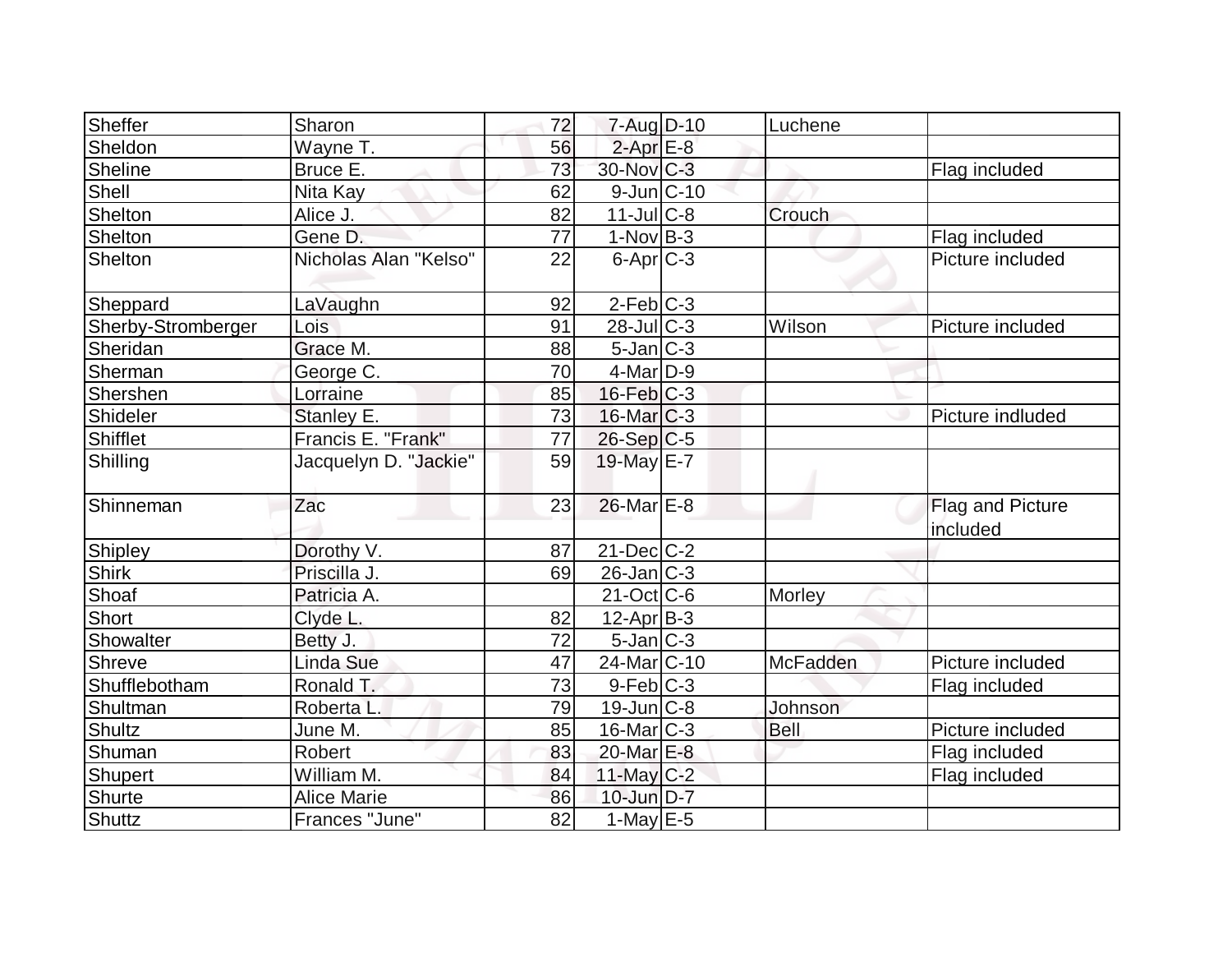| Siambones      | John G.             | 67     | 13-Mar $E-8$      |                  |                                              |
|----------------|---------------------|--------|-------------------|------------------|----------------------------------------------|
| Sibincic       | Cynthia Irene       | 47     | 25-Dec B-7        | McDaniel-Talarek |                                              |
| Sibincic       | George              | 91     | $10$ -Jan $ C-4 $ |                  |                                              |
| Sichhart       | Fred A.             | 81     | $7$ -Feb $ C-4 $  |                  | Picture included                             |
| <b>Sickles</b> | Donna               | 55     | $7-Nov$ $C-4$     |                  |                                              |
| <b>Sides</b>   | Melvin L.           | 54     | $28$ -Aug $E$ -6  |                  |                                              |
| Sidote         | Basilia "Bessie"    | 89     | $31-Oct$ $C-4$    | Marino           |                                              |
| Sieber         | John                | 86     | $15$ -Apr $E$ -8  |                  | Flag included                                |
| Siecinski      | Theodore Jr. "Ted"  | 36     | $2-Sep C-10$      |                  |                                              |
| Siersema       | <b>Donald</b>       | 72     | $10$ -Feb $ C-10$ |                  |                                              |
| Siersema       | <b>Martin</b>       | 82     | $24$ -Jan $ C-5 $ |                  |                                              |
| Signs          | James B.            | 76     | $12$ -Aug C-10    |                  | Flag included                                |
| Sikma          | <b>Philip Gregg</b> | Infant | $4$ -Jul $C$ -6   |                  |                                              |
| Sikora         | Chester A. Sr.      | 84     | $18$ -Jan $ B-3 $ |                  | Flag included                                |
| Sikorski       | Philip              | 56     | 27-May D-8        |                  |                                              |
| Silaghi        | Ignat Jr. "Iggy"    | 91     | $16$ -May $ C-9 $ |                  |                                              |
| Silhavy        | Lisa Lynn           | 49     | $23$ -Jul $E-8$   |                  |                                              |
| Silhavy        | Raymond J.          | 77     | 24-Mar C-10       |                  |                                              |
| Silich         | Carole              |        | 28-Mar A-20       | Rongers          |                                              |
| Silva          | Tamara Lynn         | 42     | $4$ -JulC-6       | Deacon           |                                              |
| Silvas         | Gloria E.           | 75     | $30$ -Jul $E-9$   | <b>Davalos</b>   | Full name Gloris E.<br>Silvas Soto / Picture |
| Silverman      | Marvin E.           | 75     | $4$ -Oct B-3      |                  | Star of David included                       |
| Silvka         | Andrew J. "Andy"    | 88     | $26$ -May C-12    |                  | Flag included                                |
| Simale         | Beverly J.          | 72     | $21$ -May E-6     |                  |                                              |
| Simcoe         | Anne M.             | 43     | $14$ -Feb $ C-5 $ | Klassen          |                                              |
| Simmons        | Kenneth M.          | 50     | $7$ -Apr $ C$ -11 |                  | Flag included                                |
| Simon          | Joseph "Joe"        | 86     | $20-Sep B-3$      |                  |                                              |
| Simpson        | Larry J.            | 53     | $29$ -Jun $C-3$   |                  |                                              |
| Simpson        | Lee                 | 55     | $9$ -Jun $ C-10$  |                  |                                              |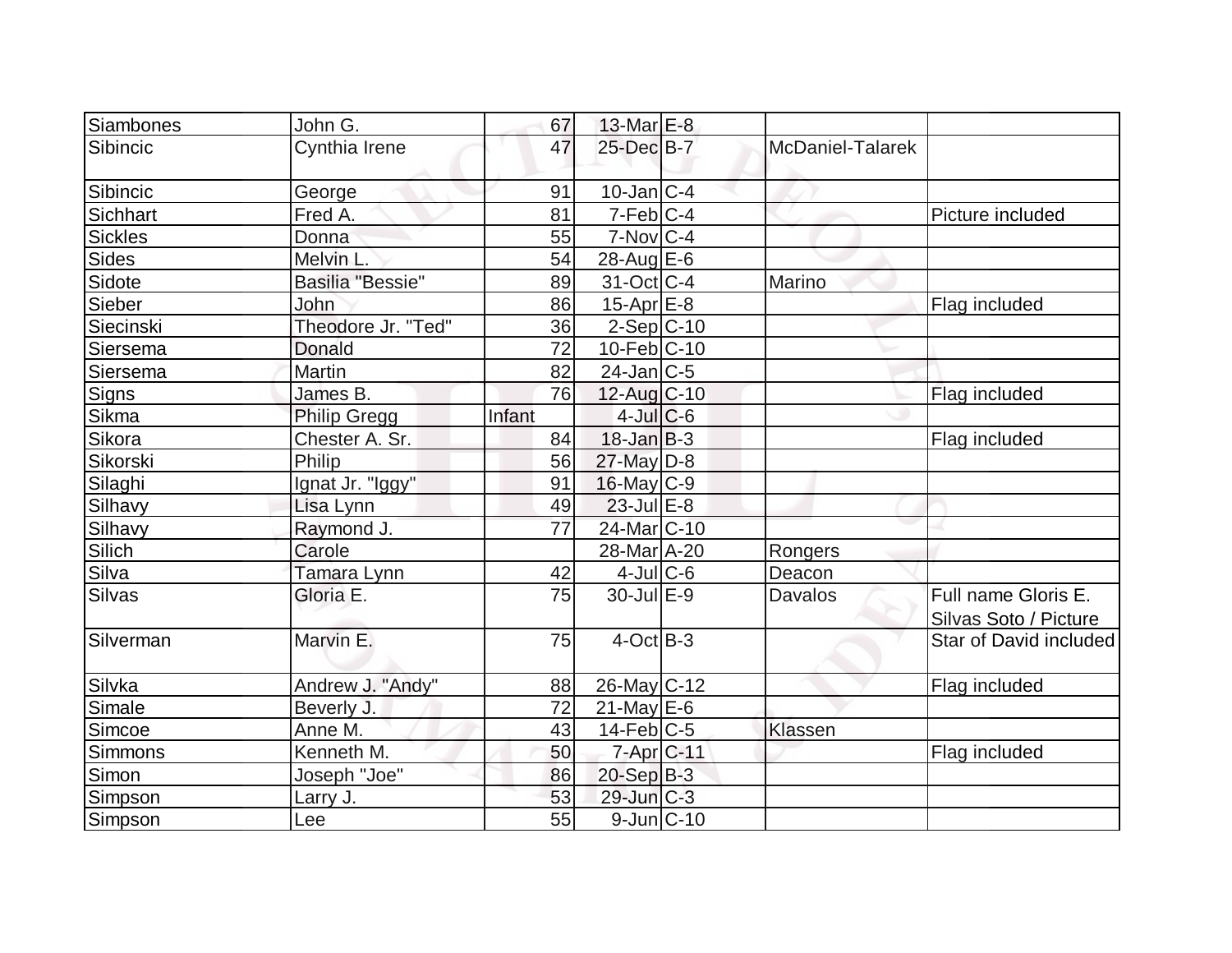| Simpson          | Vera M.                       | 87  | $21$ -Jun $B-3$      |                 |                                        |
|------------------|-------------------------------|-----|----------------------|-----------------|----------------------------------------|
| Sims             | Carrie L.                     | 100 | 8-Apr <sub>C-9</sub> |                 |                                        |
| <b>Sims</b>      | <b>Eric Michael</b>           | 17  | 26-May C-11          |                 | Picture included                       |
| Simunjak         | Richard L.                    | 65  | 6-Apr <sub>C-3</sub> |                 |                                        |
| Sinal            | Virginia T.                   | 80  | $16$ -Nov $C-3$      | Kowalski        |                                        |
| Singer           | John R. Jr.                   | 78  | $16$ -Mar $C-3$      |                 | Flag included                          |
| Singer           | <b>Wanda Barnas</b>           | 86  | $15-Sep C-11$        |                 | Flag included                          |
| Singleton        | Elnora                        | 91  | $22$ -JulC-8         |                 |                                        |
| Singleton-Harder | Margaret                      | 76  | $7$ -Feb $ C-4 $     | <b>Hatfield</b> | Full name Margaret<br>Singelton-Harder |
| Siokos           | Steven J.                     | 21  | $11$ -Mar $ D-9 $    |                 | Picture included                       |
| Siple            | Robert G. "Grandpa<br>Grumpy" | 89  | 28-Mar A-20          |                 | Flag and Picture<br>included           |
| Sirbas           | George P.                     | 80  | $17$ -May B-3        |                 | Flag included                          |
| Sirbu            | Barbara K.                    | 88  | $6$ -Jan $C$ -8      |                 |                                        |
| Sitnicki         | Bernice T.                    | 89  | 4-Mar D-9            |                 |                                        |
| Sjoerdsma        | Daniel                        | 85  | $23$ -Nov $ C-3 $    |                 |                                        |
| Skagerberg       | George R.                     | 64  | $31$ -Jan $ C-4$     |                 |                                        |
| Skala            | Frank                         | 99  | 27-Mar E-10          |                 | Flag included                          |
| <b>Skarbek</b>   | Margaret Julia                | 87  | $4$ -Feb $D-8$       | <b>Kish</b>     |                                        |
| <b>Skertich</b>  | Robert J.                     | 66  | $20$ -Jun $ C$ -6    |                 |                                        |
| Skertich         | Tim Sr.                       | 66  | 24-Sep D-11          |                 |                                        |
| <b>Skibinski</b> | Arnold G.                     | 85  | $10-Sep$ $E-8$       |                 |                                        |
| Sklenarz         | Krystyna M. D.                |     | $23$ -Jun $ C-9$     |                 | Krystyna Sklenarz<br>Bokota / Picture  |
| <b>Sknerski</b>  | Larry C.                      | 52  | $1$ -Jul $D-6$       |                 | Picture included                       |
| Skonieczny       | Richard E.                    | 62  | $1$ -Jul $D$ -6      |                 |                                        |
| Skopelja         | <b>Charles</b>                | 85  | $12-Sep C-4$         |                 | Flag included                          |
| Skowronski       | Norbert F. "Dzia Dzia"        | 78  | 22-Oct B-6           |                 | Flag included                          |
| Skundrich        | Margaret D. "Aunt<br>Marge"   | 99  | 24-Aug C-3           | <b>Hruskocy</b> |                                        |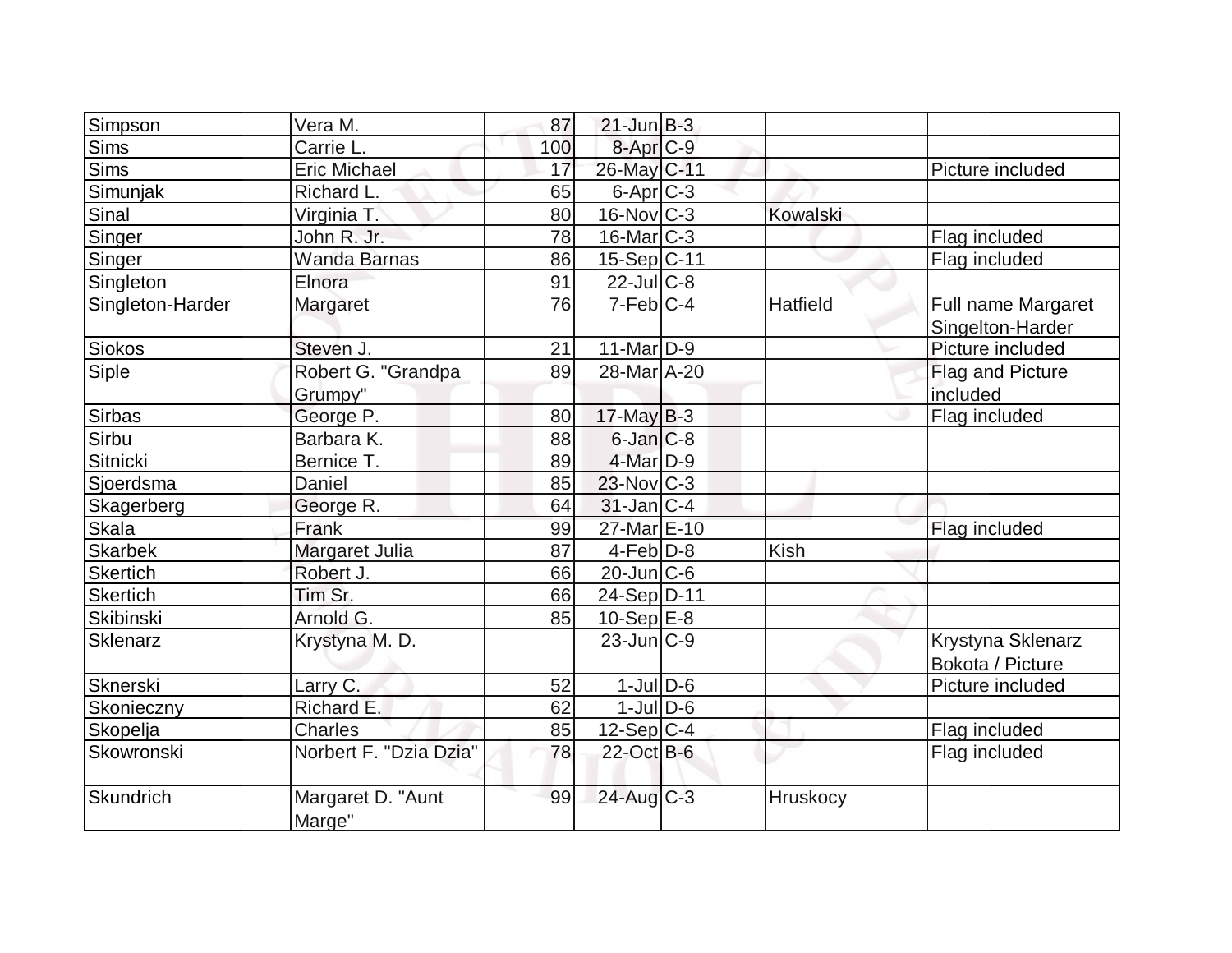| Skurka        | Elizabeth L. "Betty"               | 76 | $3$ -May $B-2$    | Molnar         |                                    |
|---------------|------------------------------------|----|-------------------|----------------|------------------------------------|
| <b>Skurka</b> | Lillian L.                         | 74 | $17$ -Jan $ C-4 $ |                |                                    |
| <b>Skuse</b>  | Susan P.                           | 60 | 18-Jul C-6        |                |                                    |
| Slagle        | Frank J.                           | 90 | $4$ -Nov $D-8$    |                | Flag included                      |
| Slamkowski    | <b>Lottie Rose</b>                 | 94 | 13-Oct C-10       | Czapla         | Picture included                   |
| Slampyak      | Ann                                | 92 | $7$ -Dec $C$ -3   |                | <b>Byzantine Cross</b><br>included |
| Slater        | <b>Anne Mae</b>                    | 92 | $14$ -Feb $ C$ -5 |                |                                    |
| Slater        | John "Jack"                        | 59 | $22$ -Jun $C-2$   |                | Cross included                     |
| Slaven        | James R.                           | 76 | 28-Dec C-3        |                |                                    |
| Slavich       | <b>William "Bill</b><br>Carpenter" | 75 | $19$ -Jul B-4     |                | Flag included                      |
| Slavings      | Janice Y.                          | 72 | 25-Jul C-5        | <b>Stewart</b> |                                    |
| Slawson       | Beatrice K.                        | 89 | $11$ -Jan $B-3$   | Sciackitano    |                                    |
| Sledge        | Maggie Lee                         | 82 | $10$ -May B-2     |                |                                    |
| Sliva         | <b>Bernice</b>                     | 92 | 4-Apr C-5         | Ogiego         |                                    |
| Sliwinski     | Larry M.                           | 37 | $11$ -Nov $ D-6$  |                |                                    |
| Slomczewski   | <b>Martin</b>                      | 54 | $28$ -Jan $D-7$   |                |                                    |
| Slowiak       | Donald Eugene                      | 45 | $25$ -Jun $E-7$   |                |                                    |
| Slupczynski   | <b>Nick</b>                        | 80 | 28-Aug $E-6$      |                | Flag included                      |
| Slupski       | Dominick J. Jr.                    | 88 | 28-Aug E-6        |                | Flag included                      |
| Slupski       | Janice M.                          |    | $5-Sep C-4$       |                | Star of David included             |
| Slusarczyk    | Walter S.                          | 86 | 25-Feb D-13       |                | Flag included                      |
| Smelko        | Dorothy C.                         | 81 | $25-Sep B-8$      |                |                                    |
| Smentek       | Carl J. "Duke"                     | 58 | $7-Nov C-4$       |                |                                    |
| Smiddy        | Elizabeth "Betty"                  | 83 | $19$ -Jul B-4     | Flynn          |                                    |
| Smiedzinski   | Robert W. "Smitty"                 | 79 | 21-Mar C-9        |                | Flag includled                     |
| Smit          | Kate D.                            | 85 | $2$ -Oct B-7      | Jansma         |                                    |
| <b>Smith</b>  | Ann C.                             | 91 | $2$ -Jan $B$ -5   | Repay          |                                    |
| Smith         | Aubrey Jr. "Smitty"                | 56 | $2$ -Jul $E$ -6   |                |                                    |
| <b>Smith</b>  | <b>Betty</b>                       | 88 | $16$ -Nov $ C-3 $ |                | Picture included                   |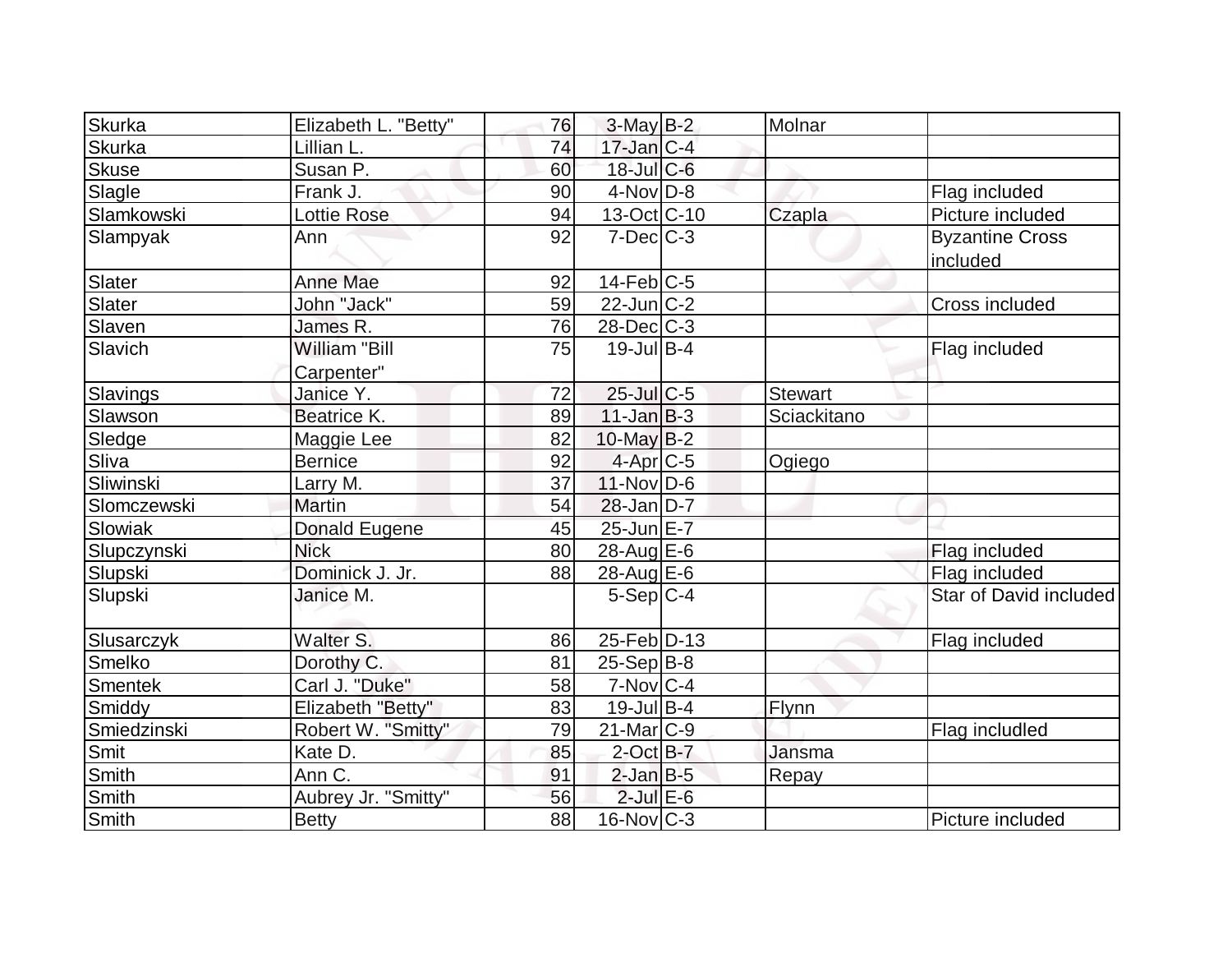| Smith        | Burton L.            | 69              | $24$ -Jul $E-5$        |                  |                   |
|--------------|----------------------|-----------------|------------------------|------------------|-------------------|
| Smith        | Christine F. "Sandy" | 59              | 20-Dec B-3             |                  |                   |
| Smith        | Dennis Wayne         | 62              | $19$ -Jun $ C-9 $      |                  | Picture included  |
| <b>Smith</b> | Diann E.             | 71              | $2$ -Aug $B-2$         | Ogle             |                   |
| Smith        | Donald               | 71              | 10-Mar C-11            |                  |                   |
| Smith        | Donald R.            | 72              | 27-Mar E-10            |                  | Flag included     |
| <b>Smith</b> | Eugene "Smitty"      | 63              | $4$ -Oct B-2           |                  |                   |
| Smith        | Eugene H.            | $\overline{72}$ | $4$ -Jun $E-8$         |                  |                   |
| Smith        | Evelyn R.            | 80              | 14-May $E-8$           |                  |                   |
| Smith        | Ferne E.             | 93              | $27$ -Jan $ C-11$      |                  |                   |
| Smith        | Geneva M.            | 80              | $11$ -Dec B-6          |                  |                   |
| Smith        | H. Elaine            | 79              | $22$ -Aug $C-3$        |                  | H. Elaine Loggins |
|              |                      |                 |                        |                  | Smith             |
| <b>Smith</b> | Helen Kathleen       | 88              | 30-Nov C-3             |                  |                   |
| Smith        | Helen M.             | 92              | 17-Sep B-10            |                  |                   |
| Smith        | Howard               | 94              | 26-Dec C-4             |                  | Flag included     |
| Smith        | Iva Mae              | 84              | $19$ -Aug C-8          | Hazen            | Picture included  |
| Smith        | James                | 68              | $14$ -Oct $D-8$        |                  |                   |
| <b>Smith</b> | James                | 68              | 13-Oct C-10            |                  |                   |
| <b>Smith</b> | James A.             | 75              | 19-Feb D-10            |                  | Flag included     |
| Smith        | Jerry L.             | 49              | $9-Auq$ B-3            |                  |                   |
| Smith        | Jimmie T.            | 88              | $1-Aug$ <sub>C-4</sub> |                  |                   |
| Smith        | Joan C.              | 77              | 23-Jun C-10            |                  |                   |
| Smith        | Joyce                | 70              | $13$ -Aug C-11         | Gritton          |                   |
| <b>Smith</b> | <b>Kenneth David</b> | 71              | $6$ -May $D$ -6        |                  |                   |
| <b>Smith</b> | Lori L.              | 40              | $25$ -Nov $C-4$        |                  |                   |
| Smith        | Lorraine C.          | 84              | $31$ -Jan $ C-4 $      | <b>DeGroot</b>   |                   |
| Smith        | Nadine Barrie, Dr.   |                 | $15$ -Apr $E-9$        |                  |                   |
| Smith        | Ola W.               | 80              | $3$ -Jul $E-4$         |                  | Picture included  |
| Smith        | Phyllis              | 59              | $17$ -Jan $C-3$        | Peterson         |                   |
| <b>Smith</b> | Rheba                | 67              | 29-Sep C-10            | <b>Tillotson</b> | Picture included  |
| Smith        | Richard E. "Dick"    | 83              | $30 -$ Jul $E - 9$     |                  | Picture included  |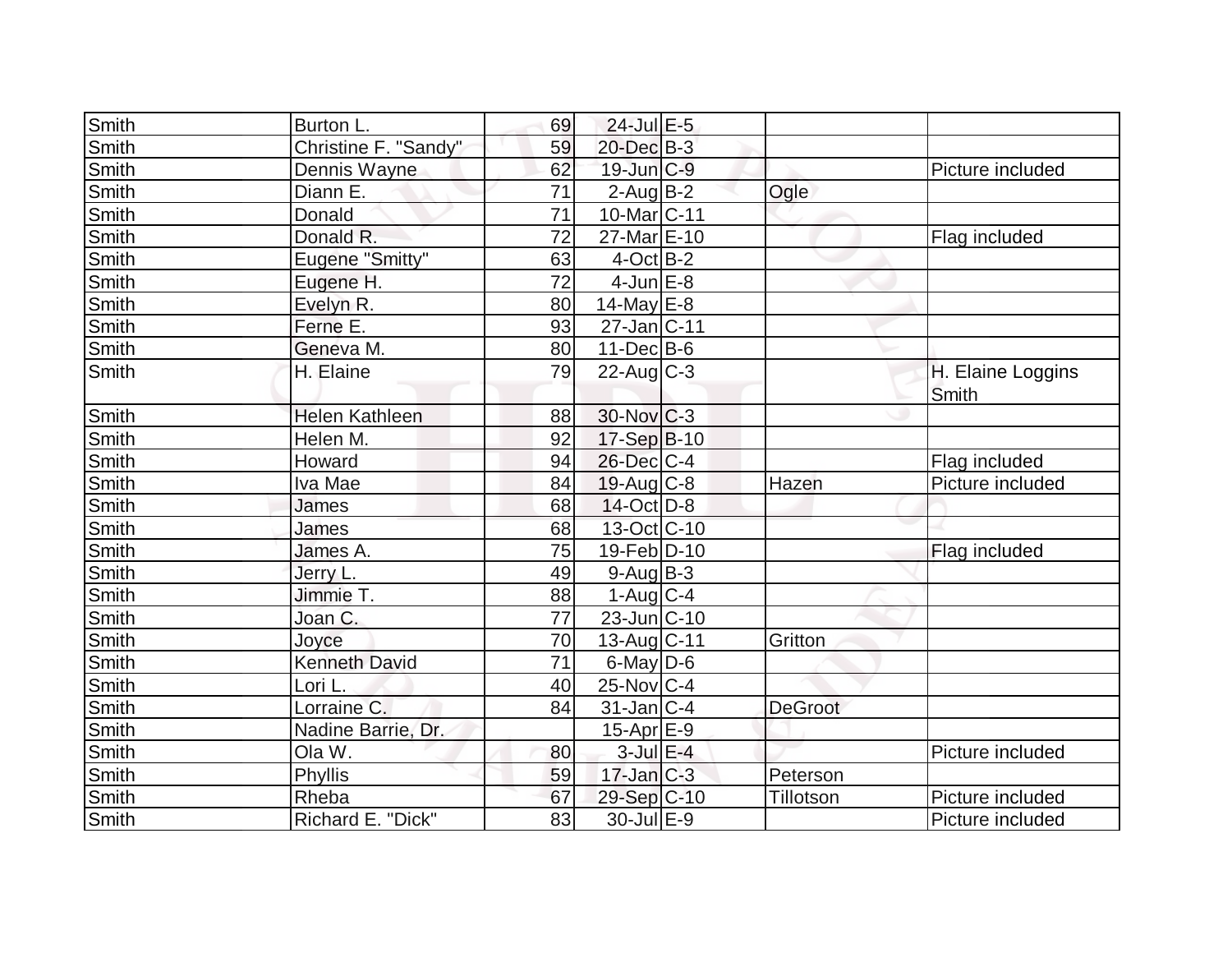| <b>Smith</b>  | Sadie Jo             | $\overline{4}$ | $3-May$ B-2       |              |                                           |
|---------------|----------------------|----------------|-------------------|--------------|-------------------------------------------|
| <b>Smith</b>  | Theodore W. "Ted"    | 59             | $21$ -Feb $ C-4 $ |              |                                           |
| Smith         | Thomas L.            | 84             | $10$ -Jun $D-6$   |              | Flag included                             |
| Smith         | Verna E.             | 85             | $1$ -Jun $ C-3 $  | Helm         | Flag included                             |
| <b>Smith</b>  | Wilmer "Will"        | 89             | $3$ -Jan $ C-5 $  |              |                                           |
| <b>Smock</b>  | Therese C.           |                | $21$ -Dec $ C-3 $ | Wirtz        |                                           |
| Smolinski     | Bret J.              | 27             | $24$ -Jan $ C-5 $ |              |                                           |
| Smolinski     | Henry F.             | 88             | $4$ -Jan $B-3$    |              |                                           |
| Smolnicky     | Richard J.           | 81             | $8$ -Dec $E$ -6   |              | Flag and Picture<br>included              |
| <b>Smyers</b> | Luella Mae           | 98             | $23$ -May C-4     |              | Picture included                          |
| Snoder        | <b>Dixie Cherie</b>  | 73             | $18$ -Mar $ C-10$ |              |                                           |
| Snook         | Ruth "Mary"          | 85             | 19-Oct C-3        |              |                                           |
| Snow          | <b>Allen Burnell</b> | 68             | $20$ -Jun $C$ -6  |              | Picture included                          |
| Snyder        | Audrey A.            | 72             | 27-Jan C-11       |              |                                           |
| Snyder        | Dale R.              | 70             | $30$ -Jan $E-8$   |              |                                           |
| Snyder        | James Timothy "Tim"  | 67             | $10$ -Feb $ C-10$ |              | Picture included                          |
| Snyder        | Norma Lucille        | 92             | $9$ -Jun $C$ -10  | Gentz        |                                           |
| Socha         | Anna                 | 95             | $7 - Apr$ $C-11$  | <b>Mroz</b>  |                                           |
| Soco          | Matthew N.           | 25             | $2$ -Dec $C-9$    |              |                                           |
| Sokol         | Edward A.            | 85             | $24$ -Jun $D-6$   |              | Flag included                             |
| Solich        | Louis J.             | 85             | $22$ -Mar $ B-3 $ |              | Flag included                             |
| Solis         | <b>Jesus</b>         | 45             | $11$ -JulC-8      |              |                                           |
| Solomey       | Michael B.           | 62             | 18-Aug C-10       |              |                                           |
| <b>Somers</b> | Laura                | 93             | $28$ -Feb $ C-3 $ | <b>Bartz</b> | Full name Laura<br><b>Bernhart Somers</b> |
| Sommer        | Elizabeth L. "Bette" | 69             | $15$ -JulD-9      | Ploski       |                                           |
| Sommer        | Lionel V.            | 73             | $17 - Dec$ B-8    |              |                                           |
| Somodi        | Carolyn I. "Cookie"  | 76             | $11$ -Jul C-8     |              |                                           |
| Sonnenberg    | Loretta J.           | 91             | $26$ -Dec $C$ -5  |              |                                           |
| Sonnenberg    | Susan K.             | 91             | 28-Apr C-11       | Harrigan     |                                           |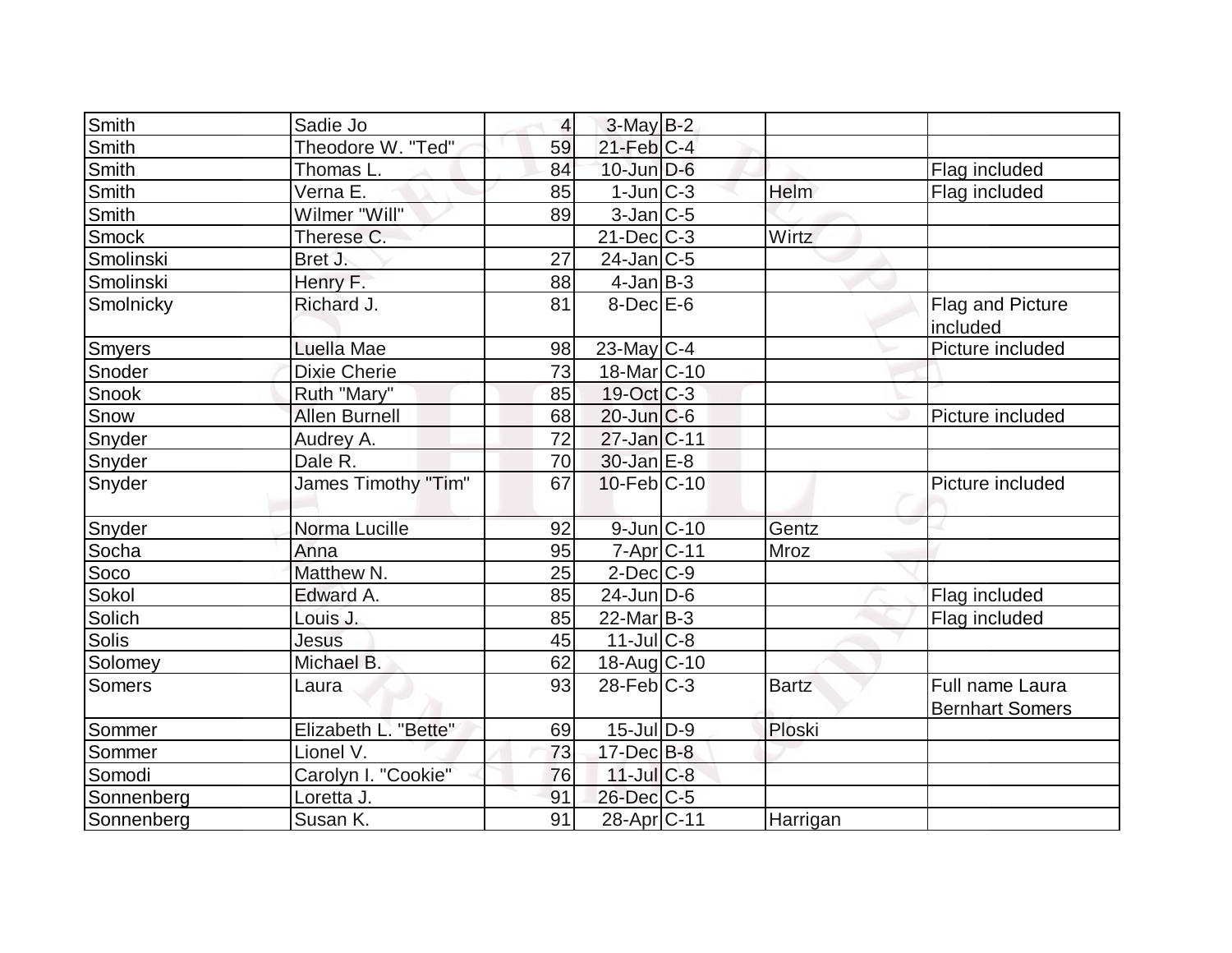| Sonner        | Jerry L.                 | 78              | $17$ -May B-3     |              | Flag included                         |
|---------------|--------------------------|-----------------|-------------------|--------------|---------------------------------------|
| Sons          | Danny Joe Jr. "D.J."     | 18              | $22$ -Jul $C-8$   |              |                                       |
| Soos          | Ronald                   | $\overline{71}$ | $25$ -Jul $C-4$   |              |                                       |
| Sopko         | Mark F.                  | 57              | $31-Oct$ $C-3$    |              |                                       |
| Sopko         | Robert                   | 54              | $8$ -Mar $ B-3 $  |              |                                       |
| Sopo          | Eleanor H.               | 92              | $28$ -Jun $ B-3 $ | Dabrowski    |                                       |
| Sosnowski     | Harry J.                 | 86              | $10$ -Feb $ C-10$ |              | Flag included                         |
| Sosnowski     | <b>Theresa</b>           | 75              | $19$ -Jul B-4     | Pilewski     |                                       |
| Soto          | Columbia                 | 87              | 28-Mar A-20       | Prieto       |                                       |
| Soto          | Gloria E.                | 75              | $30$ -Jul $E-9$   | Davalos      | Full name Gloria E.                   |
|               |                          |                 |                   |              | Silvas Soto / Picture                 |
| Soto          | Peter P.                 | 75              | $17$ -Nov $ C$ -6 |              |                                       |
| <b>Sowers</b> | <b>Bonnie Lue</b>        | 76              | $21$ -Jan $D-8$   |              |                                       |
| Spanburg      | Mildred E.               | 88              | $14$ -Apr $C-11$  |              |                                       |
| Spanga        | Ernaldo "Ernie"          | 96              | $27$ -Jul C-3     |              |                                       |
| Spanich       | George                   | 84              | $23$ -Apr $E-8$   |              | Flag included                         |
| Spannan       | James P. "Jimmy"<br>SGT. | 57              | $14$ -Apr $ C-10$ |              | Sheriff emblem<br>included            |
| <b>Sparks</b> | Mary Lou                 | 97              | $2$ -Apr $E-8$    | <b>Boyll</b> |                                       |
| Spasevski     | <b>Boris</b>             | 63              | $2$ -Jun $C-9$    |              | Macedonian Orthodox<br>cross included |
| Spasovski     | <b>Stevo</b>             | 62              | $9$ -Dec $C$ -8   |              | Macedonian Orthodox<br>Cross included |
| Spatafora     | Mike "The Barber"        | 103             | $25$ -Nov $C-4$   |              | Picture included                      |
| <b>Spates</b> | Willie C. Jr.            | 67              | $21$ -Mar $ C-9 $ |              |                                       |
| Spayer        | <b>Dolores</b>           | 80              | $25$ -Oct B-3     | Pedretti     |                                       |
| <b>Speaks</b> | <b>Esther</b>            | 81              | $20$ -Jun $C$ -6  | Swaney       |                                       |
| Spencer       | Doris V.                 | 78              | $17$ -Apr $B-8$   |              | Picture included                      |
| Spencer       | Marliss "Polly"          | 63              | 8-Dec E-7         |              |                                       |
| Spencer       | Victory A.               | 91              | $19$ -Jan $ C-3 $ | Derry        |                                       |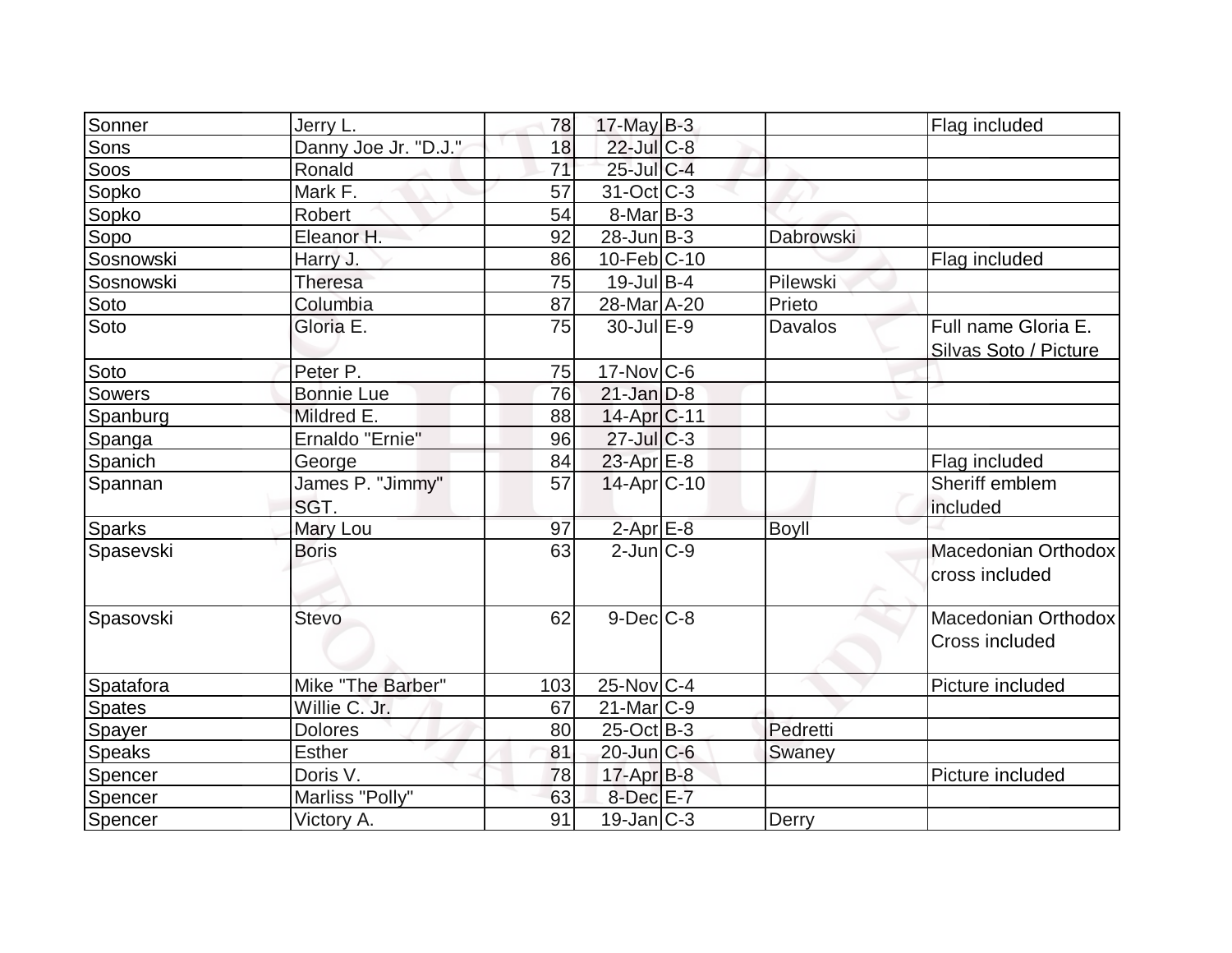| Spender         | Calvin "Cal"         | 65              | $20$ -Jan $ C-10$        |                  |                                         |
|-----------------|----------------------|-----------------|--------------------------|------------------|-----------------------------------------|
| Sperka          | George M.            | 61              | $1-Apr$ $C-9$            |                  |                                         |
| Spicer          | Timothy J.           | 63              | 17-Mar C-11              |                  | Flag included                           |
| Spila           | Bernadette H.        | 65              | $9$ -Feb $ C-3 $         |                  |                                         |
| Spiller         | Earnest Jr. "Smiley" | 76              | 26-Aug C-10              |                  |                                         |
| <b>Spires</b>   | Terrell B.           | 20              | $14$ -Jun $B-2$          |                  |                                         |
| Spiroff         | <b>Evelyn</b>        | 85              | $5$ -Mar $D-9$           | Geist            | Full name Evelyn<br>(Ludington) Spiroff |
| Spitze          | <b>Bettie Mae</b>    | 79              | $30$ -Jan $E-8$          |                  |                                         |
| Spitzer         | Robert D. "Bob"      | 89              | $12$ -Dec $ C-5 $        |                  | Picture included                        |
| Spornick        | Cornelius "Cornel"   | 79              | $20$ -May D-8            |                  | Flag and Picture<br>included            |
| Sprankle        | Marie M.             | 93              | $14$ -Dec $ C-4 $        |                  |                                         |
| Spring          | Richard S.           | 75              | $13$ -Jun $ C-4 $        |                  |                                         |
| Springer        | Alvis Leighton "Al"  | 62              | $3$ -Aug $C-3$           |                  | Flag and Picture<br>included            |
| Springer        | Julia                | 97              | $28$ -Jan $D-8$          | Janas            |                                         |
| Springman       | Donna Grace          | 73              | $19$ -Mar $E$ -6         |                  |                                         |
| Spry            | Naomi                | 95              | 3-Nov C-7                |                  |                                         |
| Spurling        | <b>Rose Marie</b>    | 50              | $4$ -Jul $C$ -6          | <b>Hlibiczuk</b> |                                         |
| Spurlock        | Jonathan N.          | 49              | $21-Apr$ <sub>C-10</sub> |                  |                                         |
| Spurlock        | Roy E. Jr.           | 57              | $18-Nov D-6$             |                  |                                         |
| Sredzinski      | Virginia C.          |                 | $4$ -Apr $C$ -4          | Pulsakowski      |                                         |
| Sroczynski      | Ernest M.            | 61              | $14$ -Aug D-7            |                  | Flag included                           |
| St.Clair        | Clara Mae            | 83              | $17$ -Nov $ C-7 $        |                  |                                         |
| Stablein        | Cathy                | 78              | 20-May D-7               |                  |                                         |
| <b>Stafford</b> | Patricia Ann         | 70              | $15$ -Jan $E-7$          |                  |                                         |
| <b>Stahl</b>    | Dana L.              | 57              | $21$ -Aug $E-5$          | Wright           |                                         |
| Stajkowski      | Virginia D.          | 90              | 18-Mar C-10              |                  |                                         |
| <b>Staley</b>   | Barbara J.           | 77              | $15$ -Jul $D-9$          | <b>Bradley</b>   |                                         |
| Staley          | Glen Dale Sr.        | 70              | 4-Nov D-8                |                  | Picture included                        |
| <b>Staley</b>   | Jack R.              | $\overline{81}$ | $21$ -Jun $B-3$          |                  | Flag included                           |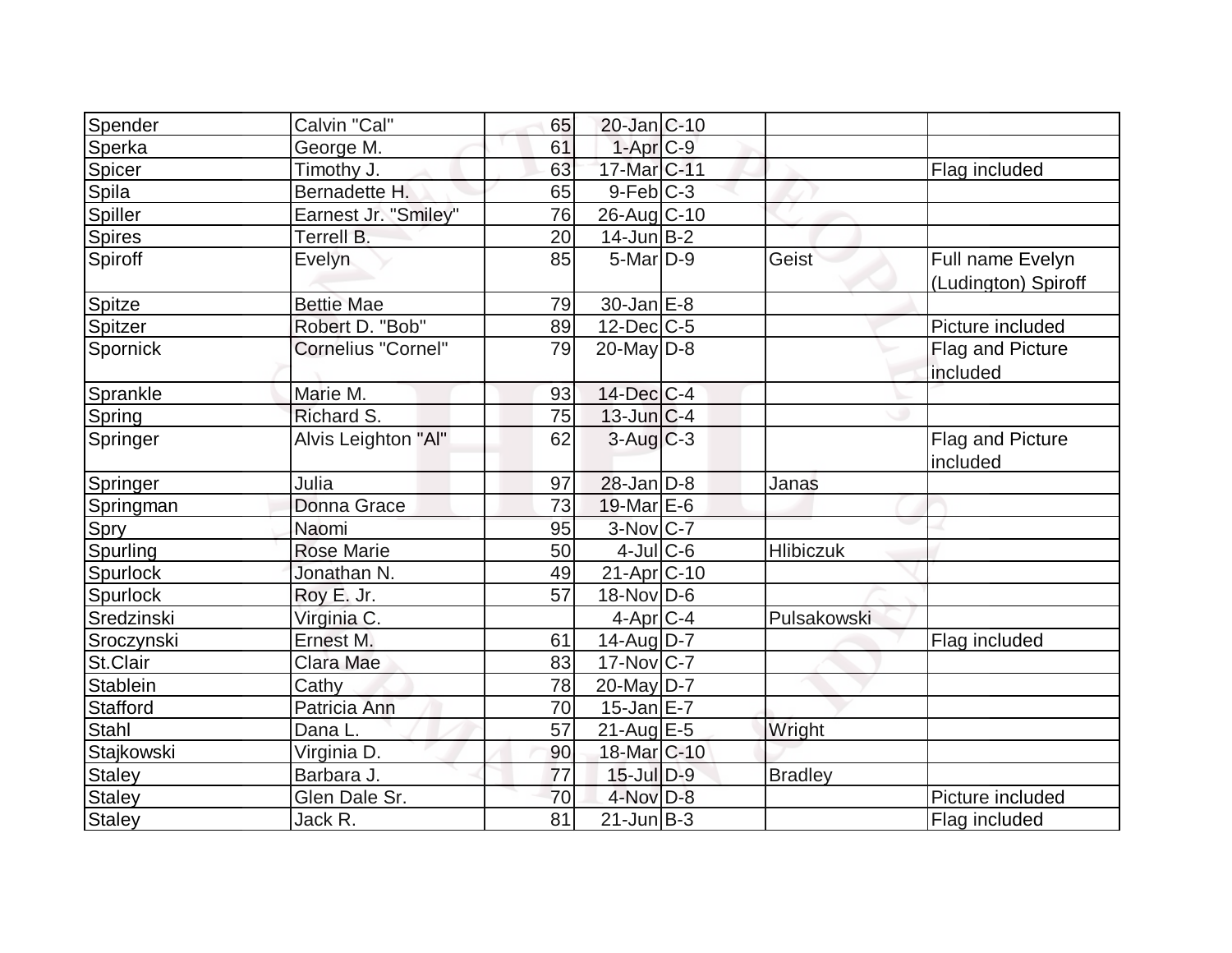| Staley                | Ronald E. "Pee-Wee"   | 46        | $21$ -Aug E-5               |           |                                                                  |
|-----------------------|-----------------------|-----------|-----------------------------|-----------|------------------------------------------------------------------|
| Stambaugh             | Donna                 | 54        | $10$ -Aug $C-4$             | Holderby  |                                                                  |
| <b>Stancin</b>        | Sam                   | 88        | $15$ -Jun $\overline{C}$ -3 |           | Flag included                                                    |
| Stanfield             | Joyce E.              | 79        | $4$ -Nov $D-8$              |           |                                                                  |
| Stanhope              | Irma                  | 92        | $19$ -May $E$ -8            |           |                                                                  |
| <b>Stanley</b>        | Bennie Lee Sr.        | 70        | $4$ -Mar $ D-10$            |           |                                                                  |
| <b>Stanny</b>         | George Joseph         | 86        | $2$ -Nov $ C-4 $            |           | Picture included                                                 |
| <b>Stanton</b>        | Dolores L.            | 79        | $30$ -Jun $ C-9$            |           |                                                                  |
| Starcevich            | John P.               | 96        | $11-Feb C-11$               |           |                                                                  |
| <b>Stark</b>          | Josphine              | 89        | $16$ -Aug $B - 3$           | Kowalesik |                                                                  |
| <b>Starr</b>          | Robert A.             | 52        | $5$ -May $E$ -10            |           |                                                                  |
| <b>Starr</b>          | Robert S. Jr.         | 75        | $15$ -Jun $ C-3 $           |           |                                                                  |
| <b>Steed-Browning</b> | Maureen               | 54        | $1$ -Jan $E$ -6             |           |                                                                  |
| <b>Steel</b>          | Evelyn Diane "Evie"   | 76        | $23$ -Mar $C-4$             |           | Picture included                                                 |
| <b>Steele</b>         | Charlotte A.          | 89        | $2-Feb C-3$                 |           |                                                                  |
| Stefanich             | Georginne             | 85        | $14$ -Jan $ C-6 $           |           |                                                                  |
| <b>Steffek</b>        | Joyce A.              | 55        | $8$ -Jan $E$ -7             | Smith     |                                                                  |
| <b>Steffel</b>        | Donald R.             | 77        | $21-Apr$ $C-10$             |           | Picture included                                                 |
| Steiger               | Eleanor L.            | 82        | $27$ -JulC-3                |           |                                                                  |
| <b>Steinhaus</b>      | Karl                  | 82        | $26$ -May C-12              |           | Flag included                                                    |
| <b>Steinke</b>        | Lloyd W.              | 91        | $12$ -Nov $ B-9 $           |           |                                                                  |
| Stenholm              | Eugene Sr.            | 77        | $2$ -Mar $ C-3 $            |           | Picture included                                                 |
| <b>Stento</b>         | Bernard J.            | 83        | $19$ -Aug $C-8$             |           |                                                                  |
| Stepanian             | <b>Elaine Deloris</b> | 83        | 28-Apr <sub>IC-11</sub>     | Haines    |                                                                  |
| Stepanovich           | <b>Delores</b>        | 79        | $4$ -Apr $C$ -5             | Episko    | <b>Cross and Picture</b><br>included                             |
| Stepanovich           | Jane "Jenny"          | <u>78</u> | $1$ -Jun $C-3$              | Dabrowski |                                                                  |
| Stepanovich           | Robert                | 77        | $27$ -Jul $C-3$             |           | <b>Picture and Ukranian</b><br><b>Orthodox Cross</b><br>included |
| Stephan               | Thomas W.             | 85        | $29-Nov B-3$                |           |                                                                  |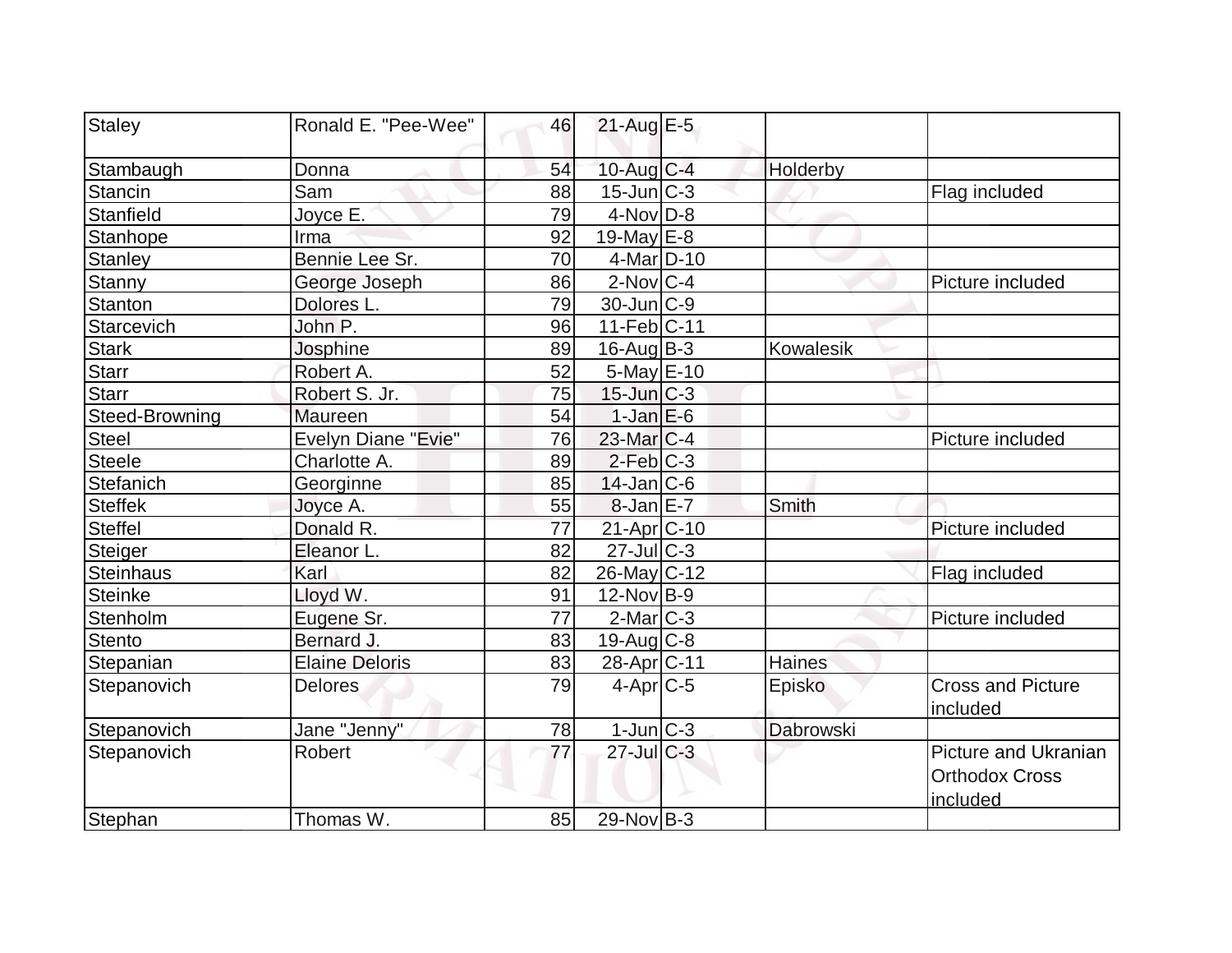| Stephens        | Helen "Yiayia"        | 84  | $9$ -Feb $C-3$           | Kyros         | Picture included         |
|-----------------|-----------------------|-----|--------------------------|---------------|--------------------------|
| <b>Stephens</b> | Larry "Papa"          | 62  | $1$ -Oct B-9             |               |                          |
| <b>Sterk</b>    | Martha                | 83  | 6-Oct C-7                | Boender       | Full name Martha         |
|                 |                       |     |                          |               | <b>Sterk Eenigenburg</b> |
| Steuart         | David R. Jr.          | 41  | $8-Apr$ $C-9$            |               | Picture included         |
| Steudel         | <b>Robert Warren</b>  | 91  | $25$ -Jul C-5            |               | Flag included            |
| <b>Stevens</b>  | Alene O               | 104 | $9$ -Jan $E-8$           | Snyder        |                          |
| <b>Stevens</b>  | <b>Keith Melton</b>   | 43  | $14$ -Jan $ C-7 $        |               |                          |
| <b>Stevens</b>  | <b>Leonard Lloyd</b>  | 75  | $22-Sep C-10$            |               |                          |
| Stevenson       | Mayme R.              | 91  | $2-Sep$ $C-10$           |               |                          |
| <b>Stewart</b>  | Dorothy K.            | 93  | $29$ -May B-5            |               |                          |
| Stewart         | <b>Mildred Nell</b>   | 84  | $4-Apr$ $C-5$            |               |                          |
| <b>Stewart</b>  | Warren "Don"          | 68  | $26$ -Sep $C$ -6         |               |                          |
| Stigall         | Kenneth Fount Sr.     | 88  | $1-Dec$ $E-5$            |               | Flag included            |
| Stiglitz        | John L.               | 81  | $17$ -Nov $ C-7 $        |               | Picture included         |
| Stilp           | Dorothy J.            | 76  | 4-Apr <sub>C-5</sub>     | Crane         |                          |
| <b>Stock</b>    | Marie L.              | 89  | 24-Dec D-7               |               |                          |
| Stodola         | James E.              | 65  | $24$ -Aug C-3            |               | Cross included           |
| <b>Stofcik</b>  | <b>Mary</b>           | 93  | $21$ -Nov $ C-4 $        | <b>Buksar</b> |                          |
| <b>Stokes</b>   | Kenneth M.            | 47  | 23-Oct B-9               |               |                          |
| <b>Stokes</b>   | Melvin O.             | 74  | $15-Apr$ $E-9$           |               |                          |
| Stolarz         | Stella H. "Nana"      | 90  | $19-Sep C-3$             | Moskwa        |                          |
| <b>Stone</b>    | Allen J.              | 85  | $12$ -May C-9            |               | Flag included            |
| Stone           | Kathleen "Kathy"      | 70  | $30-Sep C-8$             | Caraher       |                          |
| Stonerock       | Donald E. Sr.         | 77  | $21$ -Nov $ C-4$         |               | Flag included            |
| Stookey         | Geraldine F.          | 94  | $22-Sep C-9$             | Denton        | Picture included         |
| Storey          | Mary V.               | 90  | $23$ -Jan B-5            |               | Cross included           |
| <b>Storz</b>    | Catherine J.          | 87  | 10-Mar <sub>IC</sub> -11 | Allen         |                          |
| Stovall         | John P.               | 52  | $12$ -Apr $B-3$          |               | Flag included            |
| Strano          | Frank Rudolph "Rudy"  | 85  | $26$ -Aug $C-9$          |               | Flag and Picture         |
|                 |                       |     |                          |               | included                 |
| Straughter      | <b>Taiwan Lavelle</b> | 32  | $21$ -Dec $ C-4 $        |               |                          |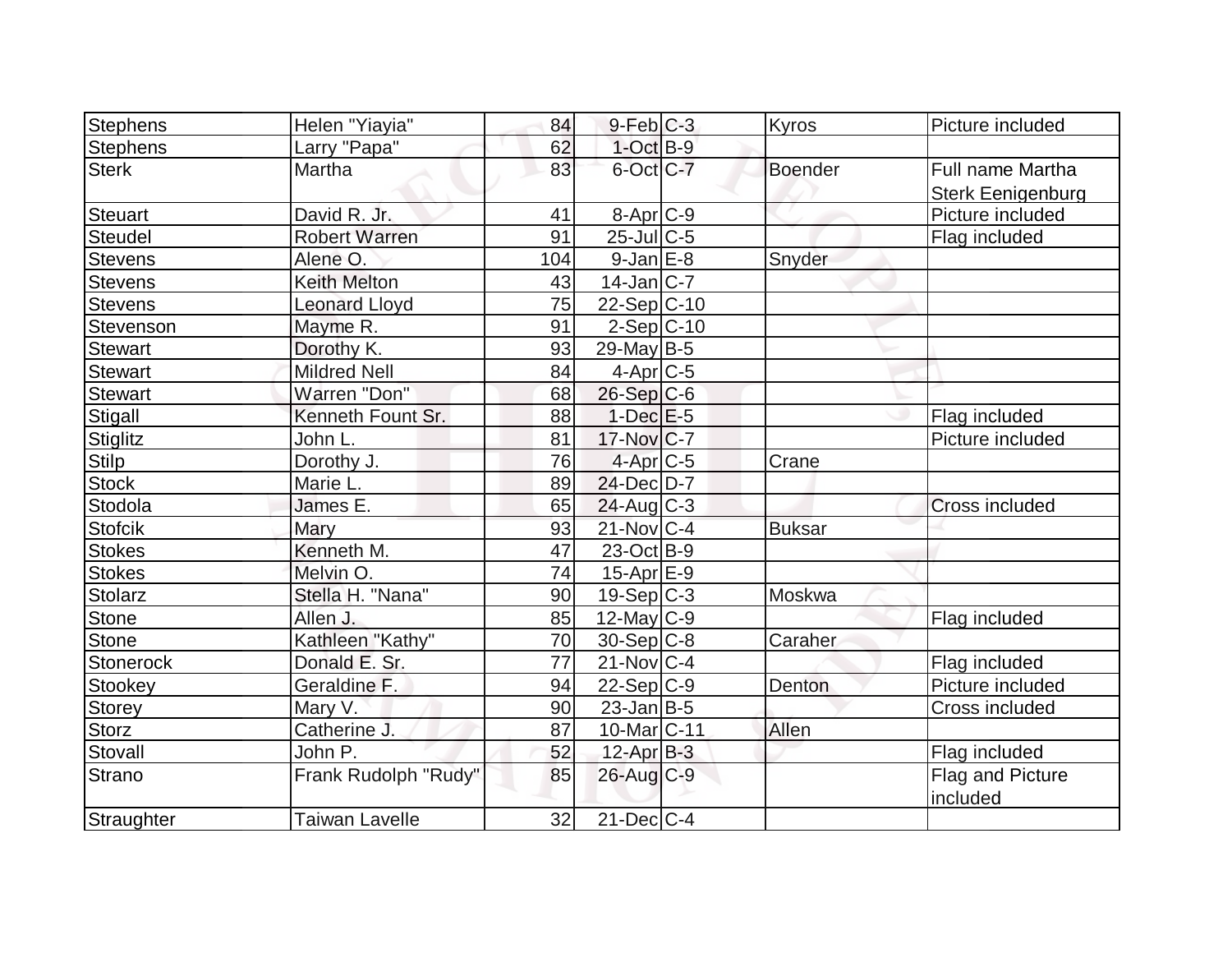| Strbavy          | Eleanor J.           |    | 20-Nov D-11            | Kordecka     |                       |
|------------------|----------------------|----|------------------------|--------------|-----------------------|
| Strempka         | Leonard V.           | 89 | 27-Jan C-11            |              | Flag included         |
| Strickhorn       | John D.              | 76 | $3$ -Oct C-5           |              |                       |
| Strickland       | Clay                 | 86 | $20$ -Aug $B-9$        |              |                       |
| Stricklin        | Patricia A. "Pat"    | 65 | $19$ -Jan $ C-3 $      |              |                       |
| <b>Striko</b>    | Mary Ann             | 93 | $8$ -Oct $B$ -8        | Paylo        |                       |
| Stringer         | Deborah              | 50 | $13$ -Jun $ C-5 $      | Harris       |                       |
| Stringer         | Donnie Lee           | 57 | $28-Sep C-3$           |              | Picture included      |
| <b>Stroh</b>     | Merla R.             | 35 | $30$ -Dec $ C-8 $      | DeYoung      | Picture included      |
| Strohl           | Sharon L.            | 66 | $30$ -Jun $ C-9 $      |              |                       |
| Strom            | Gregory N.           | 82 | $11-Feb$ C-10          |              | Flag included         |
| Stromberger      | Lois                 | 91 | $28$ -JulC-3           | Wilson       | Lois Sherby-          |
|                  |                      |    |                        |              | Stromberger / Picture |
|                  |                      |    |                        |              | included              |
| Stroup           | Cuthberta J. "Bert"  | 92 | $16$ -Feb $C-4$        |              | Picture included      |
| <b>Stroz</b>     | Gerald J.            | 73 | 10-Mar C-12            |              |                       |
| Struble          | Irene                | 86 | $20$ -Feb $ C-8$       |              |                       |
| Struhar/Koziol   | Susan Kay            | 62 | $15$ -Mar $B-2$        | Ingram       |                       |
| Strzelecki       | Margaret M.          | 86 | $20$ -Dec $B-3$        | Marcinko     |                       |
| Studzinski       | Eustace "Al" "Studs" |    | $17$ -Jan $ C-4 $      |              | Flag included         |
| <b>Stupeck</b>   | Gertrude             | 89 | $6$ -Apr $C$ -3        |              |                       |
| Suarez           | Elisa                | 93 | 25-Feb D-14            |              |                       |
| Such             | Helen C.             | 98 | $8-Aug$ <sub>C-4</sub> | Pellar       |                       |
| Sudar            | John                 | 74 | $3-Nov$ C-7            |              |                       |
| <b>Suknovich</b> | <b>Phyllis</b>       | 74 | $3-Nov$ <sub>C-7</sub> | Wier         | Serbian Orthodox      |
|                  |                      |    |                        |              | <b>Cross included</b> |
| <b>Sulek</b>     | Ann                  | 89 | $30-Sep C-9$           | Plesa        |                       |
| Sulkowski        | Mary Anne            | 67 | $12$ -Jan $ C-4 $      |              | Picture included      |
| Sullivan         | Adeline I.           | 98 | $26$ -Dec $C$ -5       | <b>Malek</b> |                       |
| Sullivan         | Virginia             | 66 | $16$ -Mar $ C-3 $      |              |                       |
| Sumara           | Stanley J.           | 85 | $7$ -Mar $ C-6$        |              |                       |
| Sumler           | Corena Sue           | 75 | $25$ -Oct B-3          |              |                       |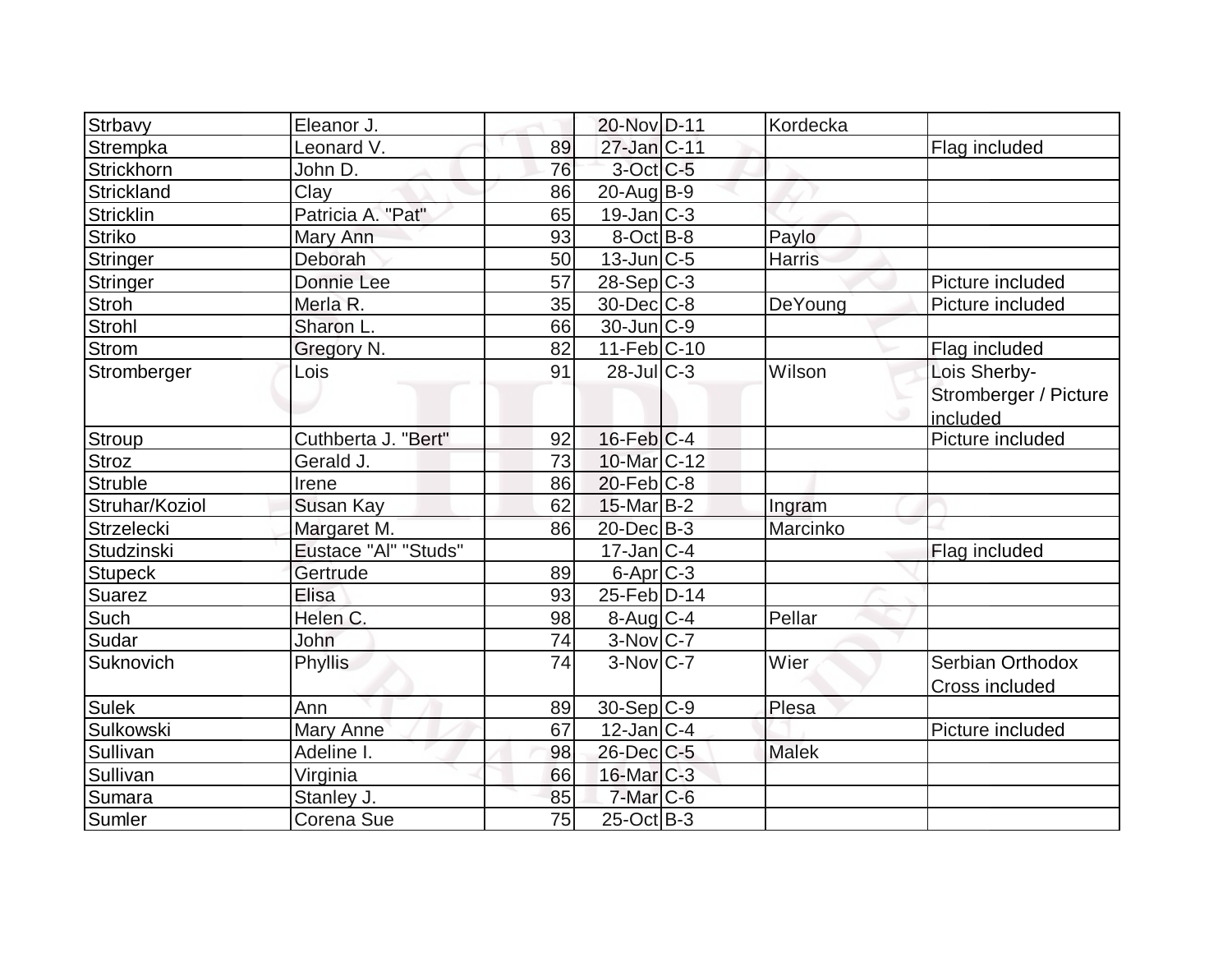| Summa           | Lael D.                           | 87 | 29-May B-5             |            | Flag included                |
|-----------------|-----------------------------------|----|------------------------|------------|------------------------------|
| Summerhill      | Ronald Dean                       | 58 | 22-Nov B-3             |            |                              |
| Summers         | <b>Helen Ruth</b>                 | 60 | 10-Mar <sub>C-12</sub> |            | Picture included             |
| <b>Summers</b>  | Joseph D. Jr.                     | 53 | $22$ -Apr $ C-9 $      |            | Flag and Picture<br>included |
| <b>Summers</b>  | Marion                            |    | 30-Nov C-3             |            |                              |
| <b>Summers</b>  | <b>Marion</b>                     | 87 | $28$ -Nov $ C-5 $      |            |                              |
| Surd            | Delores J.                        | 80 | $25$ -Jan $ B-3 $      | Benich     |                              |
| Surowiec        | Kenneth C.                        | 76 | $10-Sep$ E-8           |            | K of C emblem<br>included    |
| Surufka         | Elaine "Busia"                    | 72 | $29$ -Jan $E-7$        | Gratkowski |                              |
| Suski           | Helen V.                          | 84 | $20$ -Jul C-4          |            |                              |
| <b>Sutorius</b> | Raymond R.                        | 86 | $22$ -Jul C-9          |            | Flag included                |
| <b>Suttinen</b> | John G.                           | 61 | $21$ -Feb $ C-4$       |            |                              |
| Sutton          | Bonnie J.                         | 65 | $18$ -Apr $C$ -6       |            |                              |
| Swacker         | Marta J.                          | 93 | $11-Oct$ B-3           |            |                              |
| Swakon          | Angela B.                         | 98 | $28$ -Jul C-4          |            |                              |
| Swan            | <b>Edna Mae</b>                   | 89 | 7-Apr C-11             |            |                              |
| Swan            | Richard C.                        | 90 | $13$ -Jul $C-3$        |            | Flag included                |
| Swank           | Perry J.                          | 94 | $15$ -Jan $E$ -7       |            |                              |
| Swanson         | <b>Edward Raymond</b><br>"Swanee" | 81 | $8-Nov B-2$            |            |                              |
| Swanson         | Robert D.                         | 74 | $22$ -Dec $C$ -8       |            |                              |
| Swart           | Joyce Faye                        | 69 | $5$ -Dec $C$ -5        |            | Picture included             |
| Swartz          | Carolyn                           | 72 | 14-Aug D-7             |            |                              |
| Swedran         | Mary A.                           | 86 | 17-Nov C-7             |            |                              |
| Sweeney         | William A. "Bill"                 | 85 | $9-Feb C-3$            |            | Flag included                |
| <b>Sweikert</b> | Jacob L. "Jack"                   | 73 | $23$ -Nov $ C-2 $      |            |                              |
| Sweitzer        | Gregory G. "Mr. Greg"             | 52 | $26$ -Feb $E-8$        |            |                              |
| Sweitzer        | Maxine M.                         | 76 | 12-Aug C-10            |            |                              |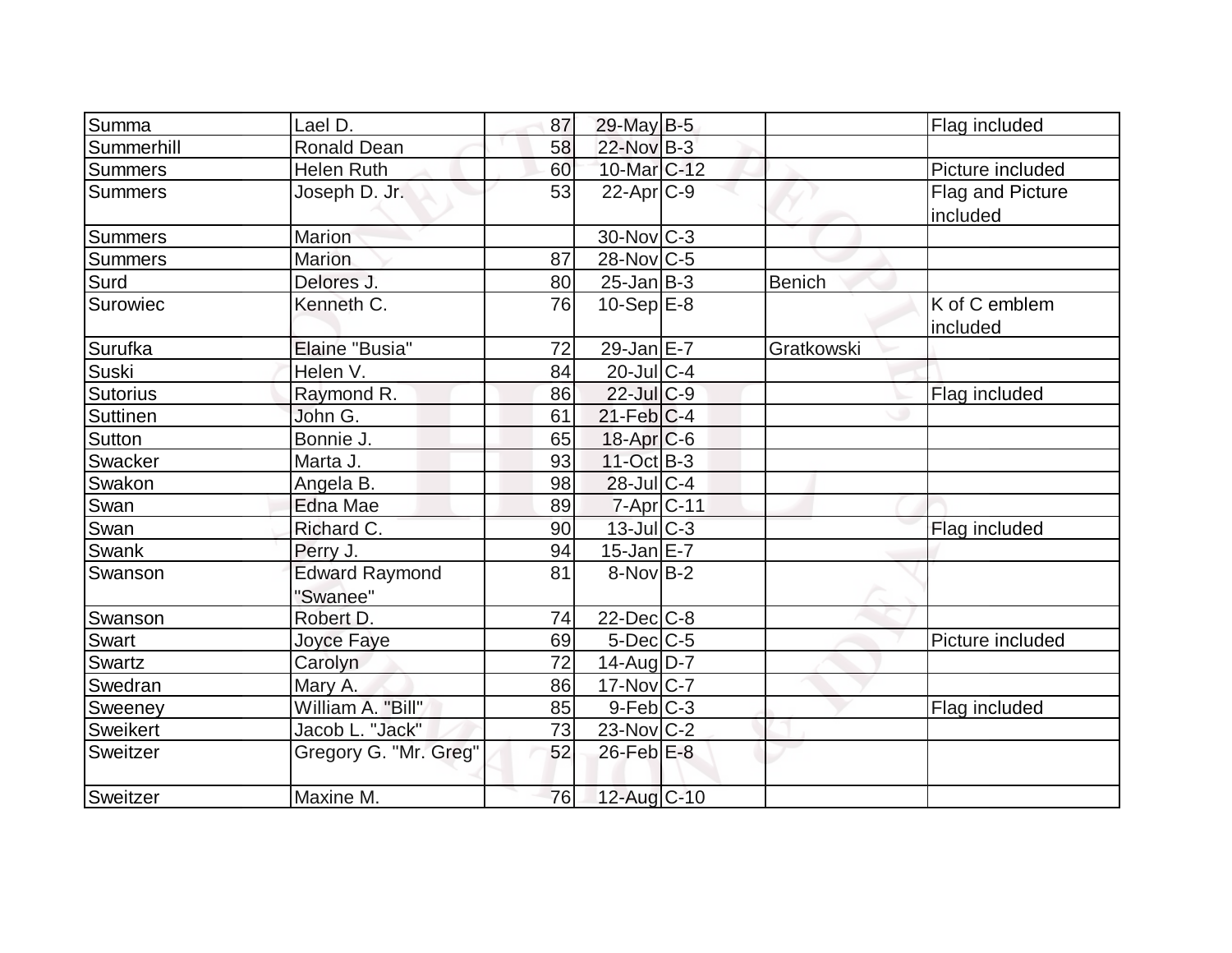| Swentko         | Aline "Olga"      | 89  |                         | Barna        |                                        |
|-----------------|-------------------|-----|-------------------------|--------------|----------------------------------------|
|                 |                   |     | 8-Aug C-5               |              | <b>Holy Spirit Orthdox</b>             |
| Swiatkowski     | Joseph E.         | 57  | $31$ -Jan $ C-4 $       |              | <b>Cross included</b><br>Flag included |
| Swiderski       | Arthur R.         | 77  | $12$ -Aug C-10          |              | Picture included                       |
| Swierc          | Mary G.           | 86  | $2$ -Dec $ C$ -9        | Gemmer       |                                        |
| Swieringa       | Wilbur J.         | 88  | $9$ -Jul $E$ -6         |              |                                        |
| <b>Swihart</b>  | Mildred E.        | 92  | $7-Mar$ $C-7$           |              |                                        |
| Swing           | Judy A.           | 85  | $21$ -Dec $ C-4 $       |              |                                        |
| Synder          | Alexander H.      | 96  | 25-Apr C-4              |              |                                        |
|                 |                   | 76  | $12$ -Dec $ C-4 $       |              |                                        |
| Synder          | <b>Beverly</b>    | 82  |                         |              |                                        |
| Syx             | Catherine A.      |     | $9$ -Mar $C-3$          |              |                                        |
| Szafasz         | Chester           | 75  | $23-Oct$ B-9            |              |                                        |
| Szafranski      | Robert G.         | 53  | $17$ -Jun $D-6$         |              | Firefighter's emblem                   |
|                 |                   |     |                         |              | included                               |
| Szalony         | Edwin J.          | 76  | 29-Nov B-3              |              | Flag included                          |
| <b>Szekely</b>  | <b>Elsie Leah</b> | 92  | $6$ -Feb $E-11$         | Eichelberger | Full name Elsie Leah                   |
|                 |                   |     |                         |              | <b>Fenes Szekely</b>                   |
| <b>Szentesy</b> | Olga L.           | 87  | $13$ -Dec $B-3$         |              |                                        |
| Szewczyk        | Alyce             | 85  | $9$ -Mar $ C-3 $        | Zackie       |                                        |
| <b>Szostek</b>  | Frances B.        | 89  | $2$ -Dec $C-9$          | Wierzba      |                                        |
| <b>Szot</b>     | Raymond S. "Papa" | 82  | 18-Nov D-7              |              |                                        |
| <b>Szotek</b>   | Raymond P.        | 87  | 27-Mar <sub>E</sub> -10 |              | Flag included                          |
| <b>Szrom</b>    | Olga I.           | 85  | $28$ -Nov $ C-5 $       | <b>Kruk</b>  |                                        |
| <b>Szumlas</b>  | Celia             | 102 | $2$ -Jul $E$ -6         |              |                                        |
| Szymanski       | Eleanor M.        | 81  | $25$ -Oct B-3           | Polus        |                                        |
| Szymaszek       | Thomas L.         | 68  | $12$ -May C-10          |              |                                        |
| Szyndrowski     | Connie B.         | 84  | $19$ -Aug C-9           | Ignarski     |                                        |
| Tabernacki      | Eric J.           | 47  | $5$ -Jun $B$ -7         |              |                                        |
| <b>Tackacs</b>  | Michael Joseph    | 65  | $16$ -Jul $E$ -6        |              |                                        |
| Tadich          | Colette           | 84  | 28-Mar A-20             |              | Picture included                       |
| Takacs          | Irene M.          | 90  | 15-May B-7              |              |                                        |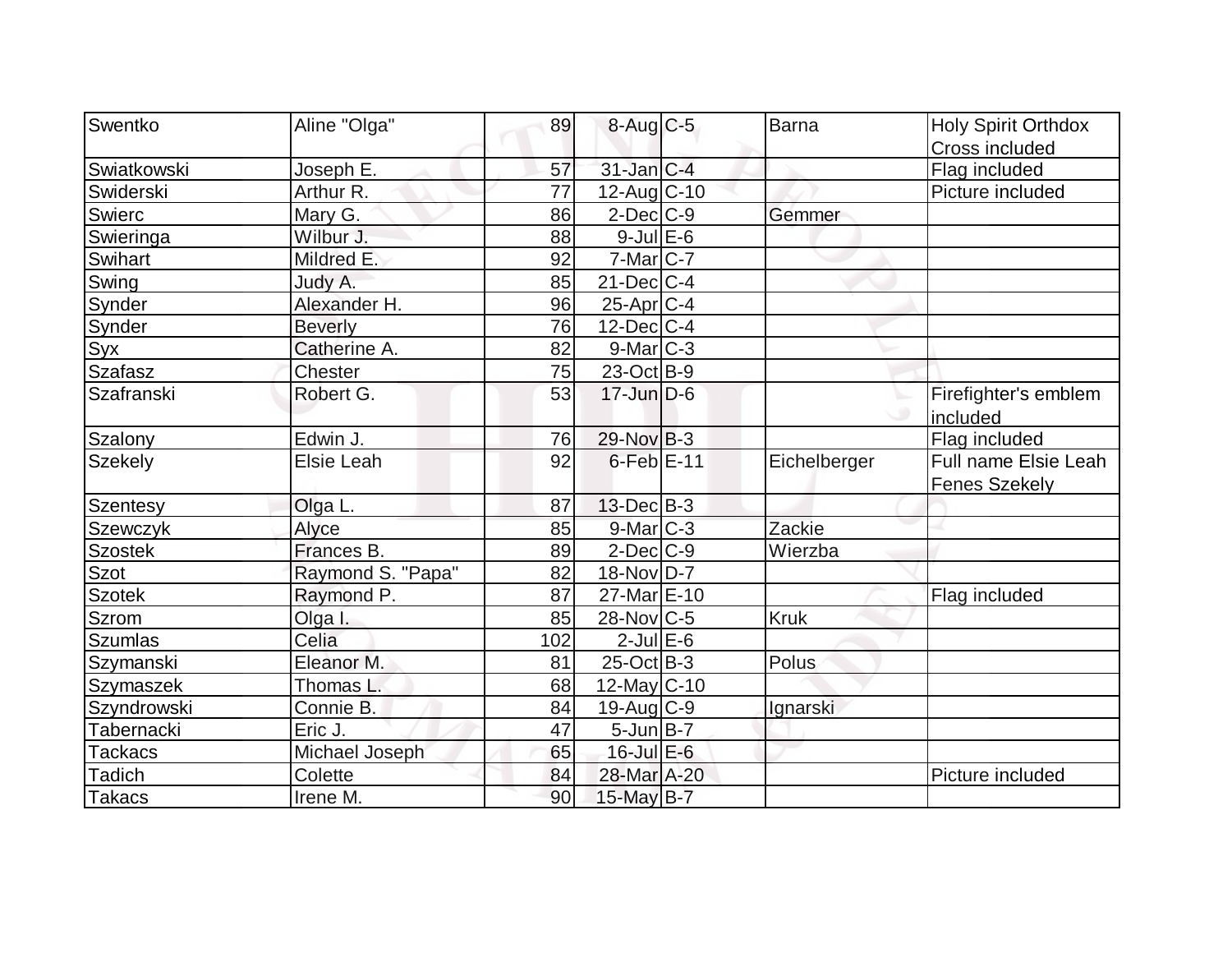| <b>Talley</b>         | Ronald M. "Siggy"     | 38 | $3-Nov$ <sub>C-7</sub>    |                      | Firefighter emblem          |
|-----------------------|-----------------------|----|---------------------------|----------------------|-----------------------------|
| Tamez                 | Carlos M.             | 22 | $28-Sep C-3$              |                      | included                    |
|                       | Robert J.             | 24 |                           |                      | Picture included            |
| Tanas<br><b>Tanck</b> |                       | 81 | 3-Apr D-7<br>$27-Sep B-3$ | Peters               |                             |
|                       | <b>Betty Lou</b>      |    |                           |                      |                             |
| <b>Taneff</b>         | Irene                 | 81 | $1-Dec$ $E-5$             |                      | Serbian Orthodox            |
|                       |                       |    |                           |                      | <b>Cross included</b>       |
| <b>Tanis</b>          | <b>Florence Clare</b> | 94 | $9-Sep C-8$               | <b>Vander Meulen</b> | <b>Florence Clare Tanis</b> |
|                       |                       |    |                           |                      | DeYoung                     |
| Tarr                  | Richard L.            | 83 | $7$ -Dec $ C-4 $          |                      | Flag included               |
| Tarver                | <b>Ricky</b>          | 51 | $8$ -Jun $ C-3 $          |                      | Picture included            |
| Tauber                | Jan Earl              | 70 | $21$ -Feb $ C-4 $         |                      |                             |
| <b>Taylor</b>         | Bruce Rev. "Teddy     | 48 | $2$ -Apr $E-9$            |                      |                             |
|                       | Bear"                 |    |                           |                      |                             |
| Taylor                | Bruce, Rev.           | 48 | $1-Apr$ $C-9$             |                      | "Teddy Bear" "Taylor"       |
|                       |                       |    |                           |                      |                             |
| <b>Taylor</b>         | Iona                  | 78 | $22$ -Oct B-6             | Chalmers             |                             |
| Taylor                | Iona                  | 78 | $23$ -Oct B-9             | Chalmers             |                             |
| <b>Taylor</b>         | <b>James Travis</b>   | 85 | 21-Apr C-10               |                      |                             |
| <b>Taylor</b>         | Jeanne M.             | 58 | $27 - Dec$ B-3            | Zeiler               |                             |
| Taylor                | Laura E.              | 62 | 26-Mar E-8                | Chornack             |                             |
| <b>Taylor</b>         | Margaret L.           | 87 | $8$ -Jul $C$ -7           |                      |                             |
| Taylor                | Peggy A.              | 59 | $5$ -Jan $C-3$            |                      |                             |
| Taylor                | Thomas Jefferson Jr.  | 87 | 29-Dec D-11               |                      | Flag included               |
| <b>Teets</b>          | <b>James Warren</b>   | 71 | $17$ -Aug C-3             |                      |                             |
| <b>Teets</b>          | <b>James Warren</b>   | 71 | 19-Sep C-3                |                      |                             |
| Teitge                | <b>Jack</b>           | 75 | $28-Sep C-3$              |                      |                             |
| Tejero                | Jorge A.              | 36 | $1-Sep C-11$              |                      | Picture included            |
| Tello                 | Elvira "Vera"         | 71 | $11$ -Jul $C-8$           |                      |                             |
| Temple                | Charlotte G.          | 62 | 4-Mar D-10                |                      |                             |
| Temple                | Jessie L.             | 65 | $22$ -Jul $C-9$           |                      |                             |
| Templeton             | David                 | 65 | $6$ -Oct $C$ -8           |                      |                             |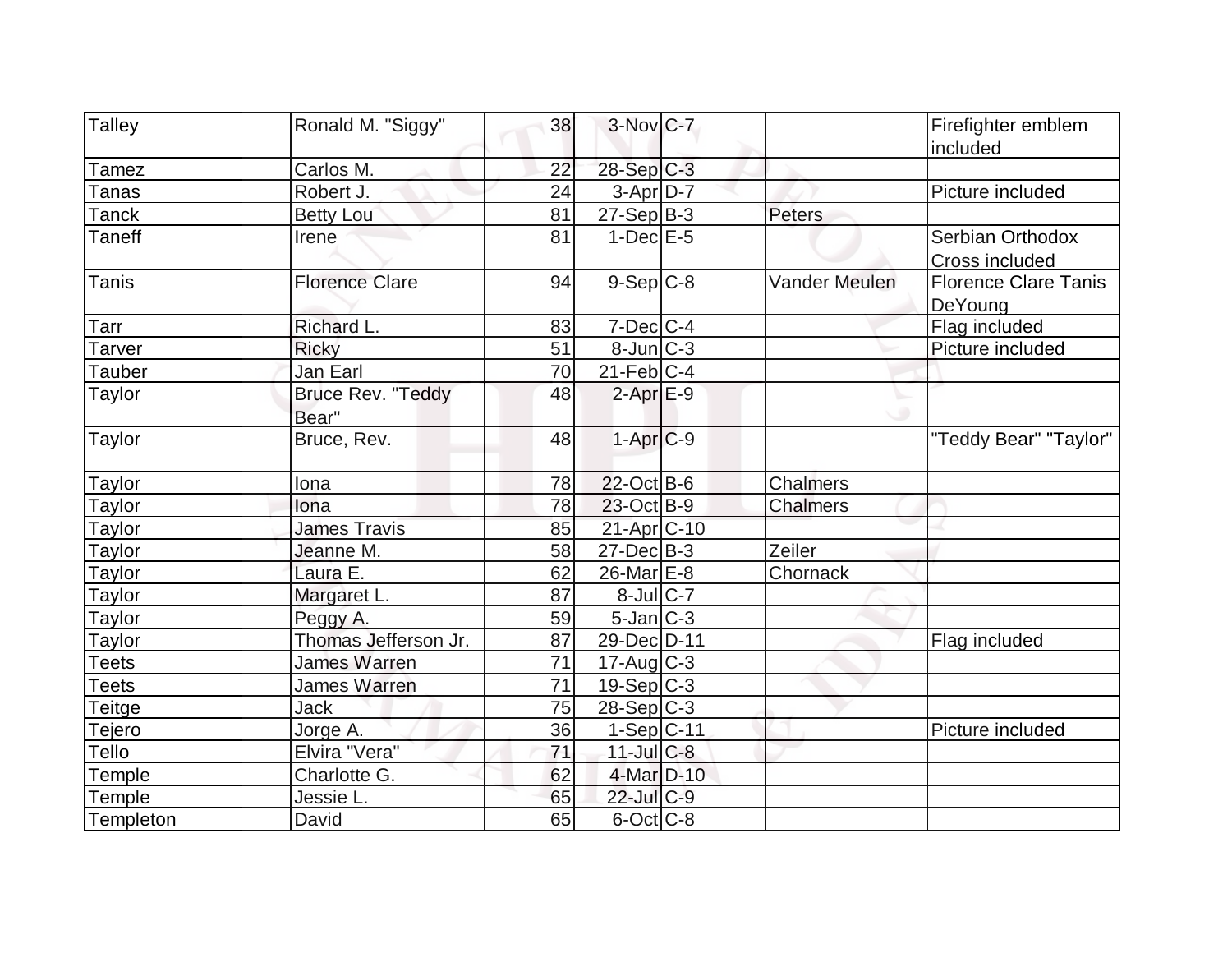| Templeton (Millsap) | Edward R.            | 46 | 25-Aug C-10            |                |                       |
|---------------------|----------------------|----|------------------------|----------------|-----------------------|
| Tenkely             | Robert S.            | 83 | $17$ -Nov $ C-8 $      |                |                       |
| Terborg             | Corrie Lynn          | 33 | $21-Oct$ $C-7$         | Eenigenburg    |                       |
| <b>Terlicher</b>    | Joan E.              | 75 | $19$ -Jan $ C-3 $      | Tomko          |                       |
| <b>Terpin</b>       | Stanley B. "Terps"   | 79 | $21$ -Aug E-6          |                | Flag included         |
| Terpstra            | Paul N.              | 82 | $8-Aug$ <sub>C-5</sub> |                |                       |
| Terpstra            | William D. "Bill"    | 62 | $2$ -May C-4           |                |                       |
| <b>Terrell</b>      | Elizabeth I. "Bette" | 85 | $21$ -Feb $ C-4 $      | O'Connel       |                       |
| Terrill             | Thomas R.            | 62 | 13-Aug C-11            |                |                       |
| Terry               | Gary I.              | 59 | $17$ -Aug C-3          |                |                       |
| Terry               | John F. Jr.          | 84 | $10$ -Jan $ C-4 $      |                |                       |
| Terry               | Kathy A.             | 67 | $20$ -May D-7          |                |                       |
| <b>Terry</b>        | Kathy A.             | 67 | $11$ -Jun $ C-7 $      |                |                       |
| Terry               | Sylvia T.            | 71 | 20-Oct C-10            | <b>McCaleb</b> | Picture included      |
| <b>Teune</b>        | William              | 82 | 4-Aug C-11             |                | Flag included         |
| Tharp               | Mary H.              | 61 | 15-Sep C-11            | Witt           |                       |
| Theil               | Margaret O.          | 83 | $15$ -Oct B-9          |                |                       |
| Thellmann           | Grace M.             | 89 | $2$ -Dec $C-9$         | Szirovecz      |                       |
| <b>Thiel</b>        | Margaret O.          | 83 | $17-Oct$ $C-3$         |                |                       |
| <b>Thiel</b>        | Mary E.              | 87 | $19$ -Jan $C-3$        | Schreiber      |                       |
| <b>Thiel</b>        | Robert W.            | 68 | $6$ -Oct $ C$ -9       |                |                       |
| <b>Thienes</b>      | Evelyn C.            | 96 | $3$ -Oct $ C-3 $       | Johnson        | Picture / Evelyn C.   |
|                     |                      |    |                        |                | <b>Thienes Hansen</b> |
| Thiros              | Nick J.              | 78 | $17-Oct$ $C-3$         |                |                       |
| Thomas              | Beverly D.           | 59 | $9$ -Dec $C$ -8        |                | Picture included      |
| Thomas              | Edna May             |    | 12-Jun B-6             |                |                       |
| Thomas              | Geraldine M. "Gerry" | 66 | $19$ -Aug $C$ -9       |                |                       |
| Thomas              | Glenn H.             | 89 | $18$ -May C-4          |                | Flag included         |
| Thomas              | Grace Lee            | 89 | $5$ -Mar $E-8$         |                |                       |
| Thomas              | Ida Rich             | 91 | 8-Apr <sub>IC-8</sub>  |                |                       |
| Thomas              | Julie                | 52 | $10$ -Dec $B-9$        |                |                       |
| Thomas              | Julie                | 52 | $9$ -Dec $C$ -8        |                |                       |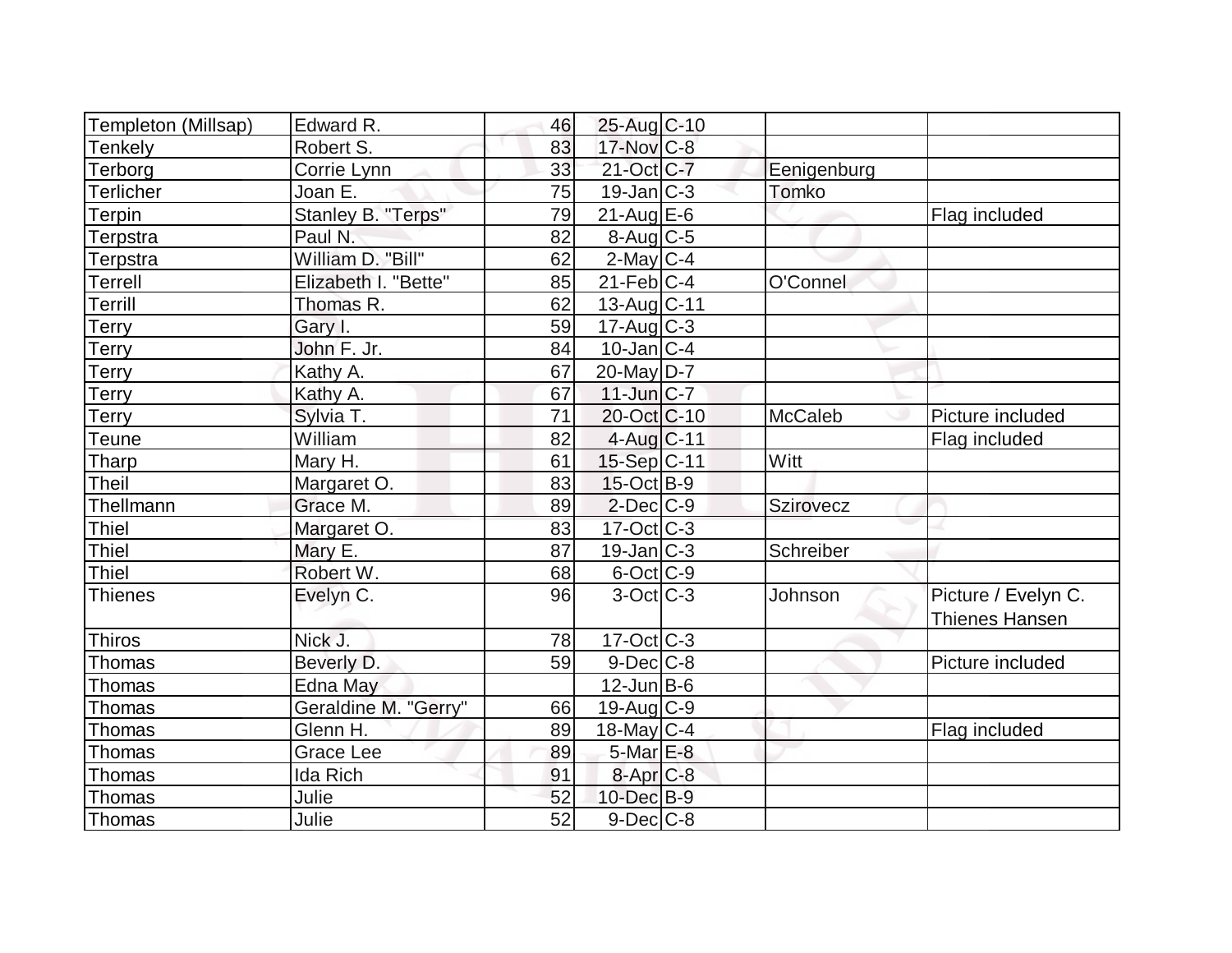| Thomas          | Julie A.                     | 50 | $27$ -Jul C-4            | Noreika      |                  |
|-----------------|------------------------------|----|--------------------------|--------------|------------------|
| Thomas          | Mary J.                      | 74 | 14-Oct D-8               |              |                  |
| Thomas          | Sheila                       | 55 | $15$ -Jun $C-3$          | Walker       | Picture included |
| Thomas          | Thomas Jr. "Tom"             | 63 | 24-Sep D-11              |              | Picture included |
| Thomas          | William E. "Bill"            | 89 | $23$ -May C-4            |              | Flag included    |
| Thomason        | Olive E. "Sis"               | 89 | 31-Mar <sub>C</sub> -10  | Mauger       |                  |
| Thompson        | <b>Beverly</b>               | 62 | $15-Apr \, E-9$          |              |                  |
| Thompson        | <b>Craig Paul</b>            | 50 | $17 - Dec$ B-8           |              |                  |
| Thompson        | Daphene                      | 89 | 18-Mar <sub>IC</sub> -11 |              |                  |
| Thompson        | Donald N.                    | 68 | 12-Feb D-11              |              |                  |
| Thompson        | <b>Dorothy Marie</b>         | 89 | $13$ -Jan $ C-9 $        | Wheeler      |                  |
| Thompson        | Edward C.                    | 81 | $4$ -Dec $B$ -6          |              | Flag included    |
| Thompson        | Glenn J.                     | 83 | $9$ -May $C$ -6          |              |                  |
| Thompson        | James Jr. "Barber            | 74 | $4$ -Jan $B-3$           |              | w                |
|                 | James"                       |    |                          |              |                  |
| Thompson        | Maxine                       | 67 | 13-Feb E-11              | Rodgers      | Picture included |
| Thompson        | Robert R. "Bob"              | 92 | $29$ -Jan $E-8$          |              | Flag included    |
| Thompson        | Robert W. "Bob"              | 86 | $22$ -Oct B-6            |              | Flag included    |
| Thornberry      | Dorothy                      | 88 | $17$ -May B-3            | Howard       |                  |
| Thornberry      | Robert D. "Bob"              | 48 | $21$ -Mar $C-9$          |              |                  |
| Thorne          | <b>Rhea Dawn</b>             | 54 | 25-Aug C-11              |              |                  |
| Thornton        | Linda                        | 59 | $1-Feb B-3$              |              |                  |
| Throgmorton     | <b>Kenneth Edwin</b>         | 83 | $30-Sep C-9$             |              | Flag included    |
| <b>Tichac</b>   | George A.                    | 93 | $17$ -Nov $ C-8$         |              | Flag included    |
| <b>Tikalsky</b> | <b>Justin Mark</b>           | 32 | $3$ -Aug $C-3$           |              |                  |
| Tilden          | Byrone E. "Bud"              | 92 | $26$ -Feb $E$ -8         |              |                  |
| Tilman          | Sammie L.                    | 70 | $23-Sep C-9$             |              | Picture included |
| <b>Timmins</b>  | Freda Maxine                 | 84 | $9$ -Feb $ C-3$          |              |                  |
| Tinkle          | Mary                         | 90 | $23$ -Aug $B-3$          | <b>Skrip</b> |                  |
| <b>Tipfer</b>   | Margaret                     | 84 | $6$ -Apr $C$ -3          | Velligan     |                  |
| Tipton          | Charles W. (Chuck /<br>Will) | 83 | 28-Jul C-4               |              | Picture included |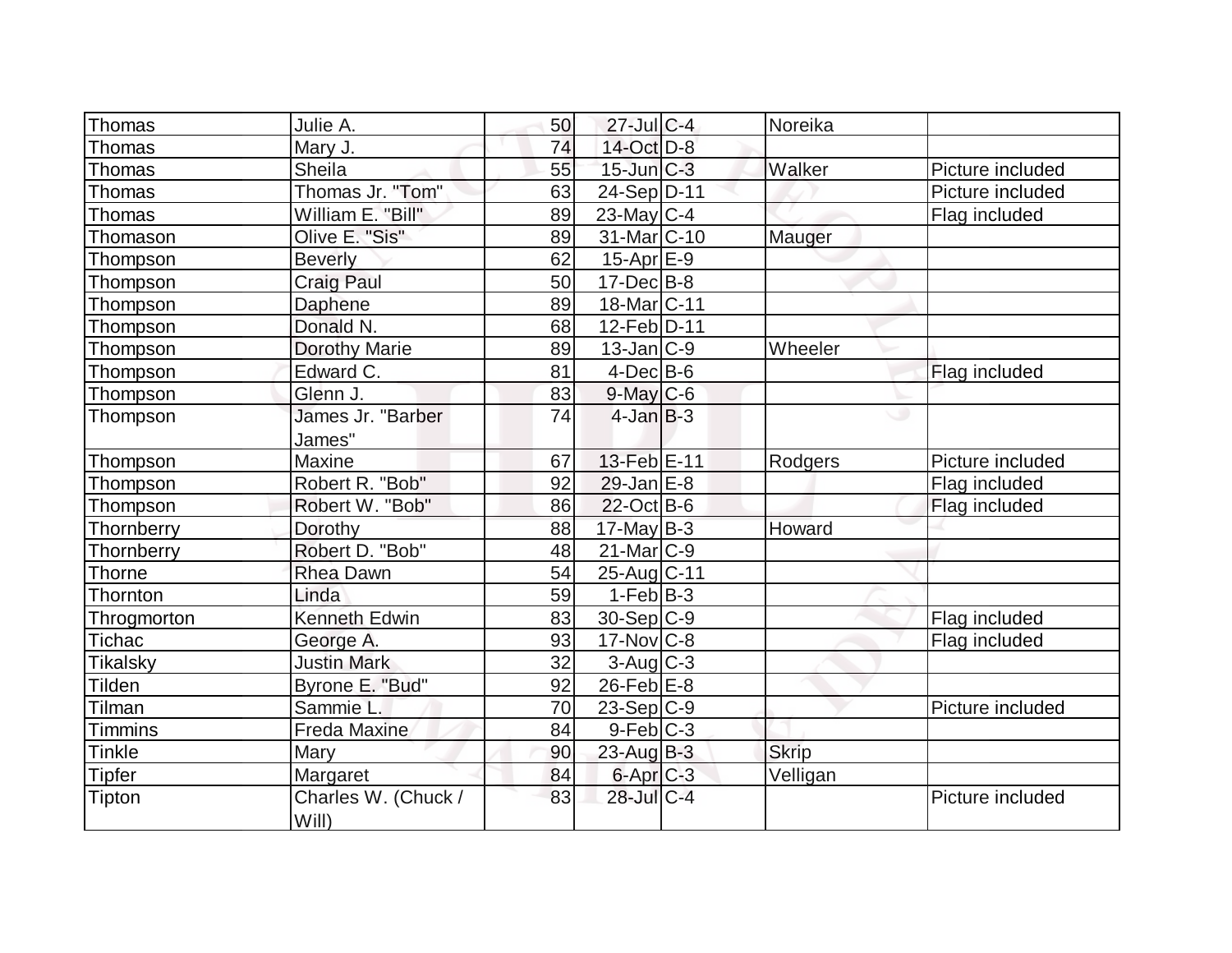| Tirschman        | <b>Thelma Dolores</b>  | 76 | $17$ -Jan C-4          |            |                                     |
|------------------|------------------------|----|------------------------|------------|-------------------------------------|
| Titus            | Mary E.                | 85 | 28-May E-8             |            |                                     |
| Tobin            | John Gerard "Jack"     |    | $1$ -Jun $C-3$         |            | Flag and cross<br>included          |
| Tobin            | Patrick E.             | 78 | 20-Oct C-9             |            |                                     |
| Tocci            | Elizabeth E. "Toc"     | 74 | $10$ -Dec $B-9$        |            |                                     |
| <b>Tockstein</b> | Frances E.             | 96 | $19$ -Apr $ B-3 $      | Eckles     |                                     |
| Todd             | Brian K.               | 52 | $4$ -Jul $C$ -7        |            | Picture included                    |
| Toigo            | Leah                   | 89 | $26$ -Jan C-2          |            |                                     |
| <b>Tokarski</b>  | Walter A.              | 55 | $25$ -May C-2          |            |                                     |
| <b>Tokarz</b>    | Florence M.            | 83 | 18-Nov D-7             | Millo      |                                     |
| <b>Tokash</b>    | William R.             | 77 | $8-Oct$ B-8            |            |                                     |
| <b>Tolbert</b>   | Patricia               | 56 | $2$ -May $C-4$         | Easterling |                                     |
| Tolhuizen        | James Henry II, PhD    | 64 | $5$ -Oct $C$ -4        |            | Flag included                       |
| Tolliver         | Margaret Ann           | 54 | $4$ -Jul $C$ -7        | Jahns      | Picture included                    |
| Tolman           | Jackie                 | 75 | 18-Apr C-5             | Hartill    |                                     |
| Tomak            | Josina                 | 82 | $1-Apr$ <sub>C-9</sub> | Macchia    |                                     |
| Tomasic          | Betty J.               | 91 | $22$ -Jan $E-8$        |            |                                     |
| Tomaszewski      | Kenneth P.             | 63 | $9$ -May $C$ -6        |            |                                     |
| Tomera           | Joseph                 | 93 | $15$ -Jul $ D-9 $      |            | Flag included                       |
| Tomilson         | <b>Edith Loarraine</b> | 91 | $8-Aug$ <sub>C-5</sub> |            |                                     |
| Tomko            | Michael A.             | 90 | $11-Apr$ C-7           |            | Flag included                       |
| Tomlinson        | <b>Edith</b>           | 91 | $12$ -Jun $B$ -6       |            | Full name Edith                     |
|                  |                        |    |                        |            | (Klemz) Tomlinson                   |
| Tomlinson        | Ralph R.               | 91 | $14$ -Mar $ C-8$       |            |                                     |
| Tomondi          | <b>John Michael</b>    | 56 | 24-Mar C-11            |            |                                     |
| Tomsic           | Robert Dean (Bob)      | 75 | $28$ -Feb $ C-5$       |            | Picture included                    |
| Tonetski         | Dolores A.             | 73 | $18$ -Jan B-3          |            |                                     |
| Toney            | Michael B.             | 48 | 14-Oct D-8             |            | <b>Flag and Picture</b><br>included |
| Tonkovich        | Frank Jr. "Fritz"      | 93 | 23-May C-4             |            |                                     |
| Tonkovich        | Helen Irene            | 88 | $21$ -Aug $E$ -6       | Edmond     |                                     |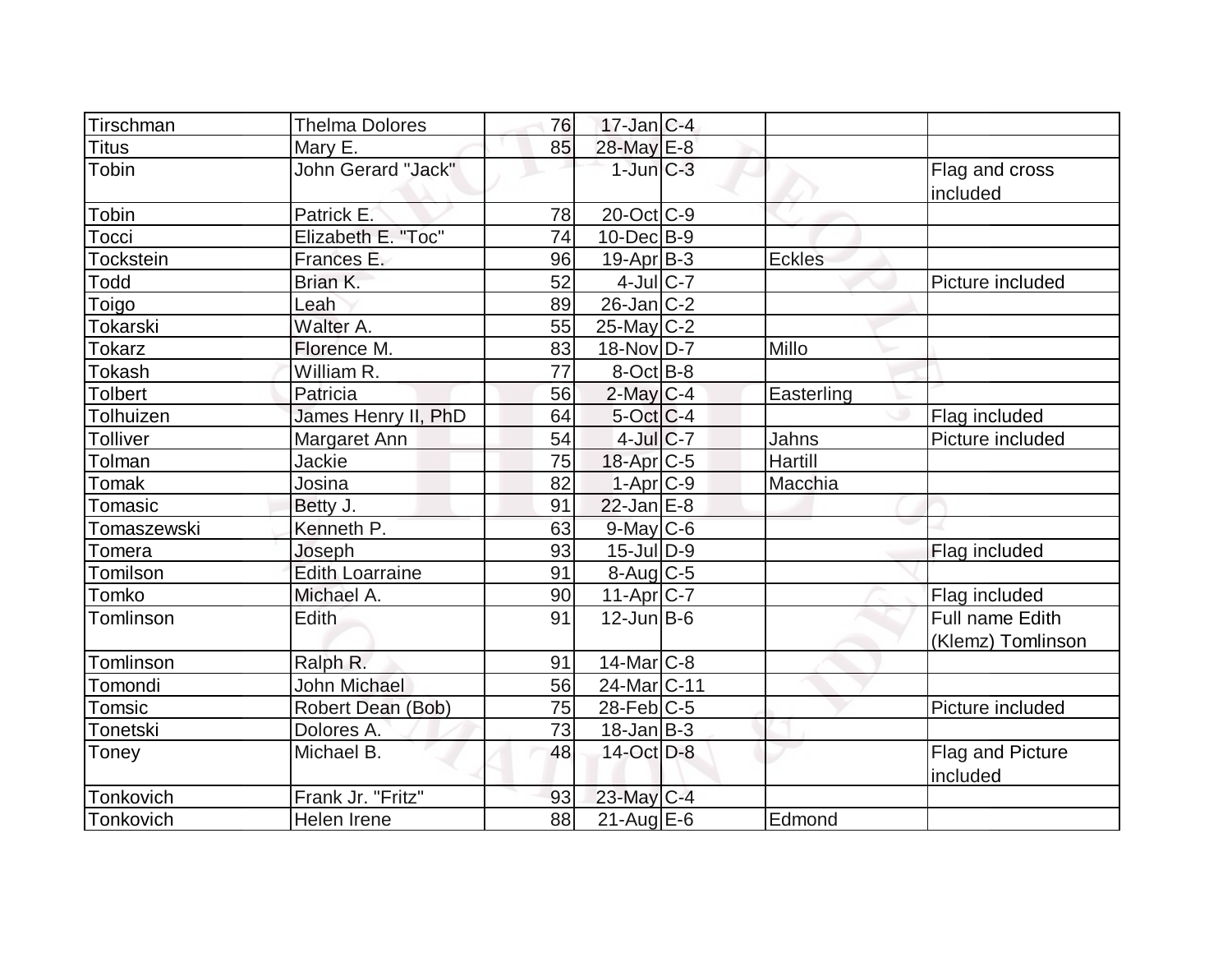| Toomey        | Paul J.              | 92 | $24$ -Jan C-5              |             | Picture included      |
|---------------|----------------------|----|----------------------------|-------------|-----------------------|
| Toporski      | Marlene Jean         | 70 | $21$ -Aug E-6              |             | Marlene Jean          |
|               |                      |    |                            |             | Toporski (Winfield)   |
| Torbeson      | Betty L.             | 83 | 10-Aug C-4                 | <b>Buck</b> |                       |
| Torch         | John Joseph          | 83 | $16$ -Mar $C-3$            |             |                       |
| <b>Torie</b>  | Mary J.              | 77 | $5$ -Jan $\overline{C}$ -3 | Samiotakis  | Full name Mary J      |
|               |                      |    |                            |             | Schwinn (Torie)       |
| <b>Torres</b> | Frank                | 74 | 29-Jan $E-7$               |             |                       |
| <b>Torres</b> | Glafira "Frieda"     | 78 | $2$ -Aug B-2               | Lopez       |                       |
| <b>Torres</b> | Julia L.             | 76 | $15$ -Mar $ B-3 $          |             |                       |
| <b>Torres</b> | Ralph R.             | 89 | $6$ -Feb $E-11$            |             | Flag included         |
| Toth          | <b>Barbara</b>       | 98 | $8$ -Aug $C$ -5            |             |                       |
| Toth          | Frances M.           | 84 | 4-Nov D-8                  | Fron        |                       |
| Toth          | Jodi A.              | 46 | $4$ -Jan B-3               |             |                       |
| Toth          | Violet M.            | 80 | $10$ -Oct $ C-4 $          |             | Picture included      |
| <b>Totos</b>  | Genevieve J. "Jean"  | 91 | $14$ -Feb $ C-5$           |             | Picture included      |
| Traicoff      | Theodore Sr.         | 82 | $9$ -Jan $E-9$             |             | Picture included      |
| Trajceski     | Ilinka               | 69 | 11-Feb C-11                |             | <b>Orthodox Cross</b> |
|               |                      |    |                            |             | included              |
| <b>Trapp</b>  | Harold L.            | 91 | 11-Sep B-9                 |             |                       |
| <b>Travis</b> | Donald Ephraim "Don" | 99 | $23$ -Feb $C-4$            |             |                       |
|               |                      |    |                            |             |                       |
| <b>Travis</b> | Evelyn A.            | 71 | 18-Mar <sub>C</sub> -11    |             |                       |
| <b>Trcka</b>  | Joan Louise          | 82 | $10-Feb$ C-11              |             |                       |
| <b>Trebat</b> | Julia J.             | 95 | 12-Feb D-10                |             |                       |
| <b>Trebe</b>  | Alexander            | 85 | 29-Dec D-11                |             |                       |
| Trebe         | Alexander            | 85 | $28$ -Dec $C-3$            |             |                       |
| Trebe         | Regina               | 85 | $4$ -Oct $B-3$             |             |                       |
| <b>Trebs</b>  | Joseph B.            | 95 | $5$ -Jul $B-3$             |             | Flag included         |
| Trelinski     | Mary                 | 88 | $21$ -Aug $E-6$            | Rakoczy     | Picture included      |
| Trelinski     | Michael W. "Honky    | 63 | 30-Sep C-9                 |             | Flag and Picture      |
|               | Cat"                 |    |                            |             | included              |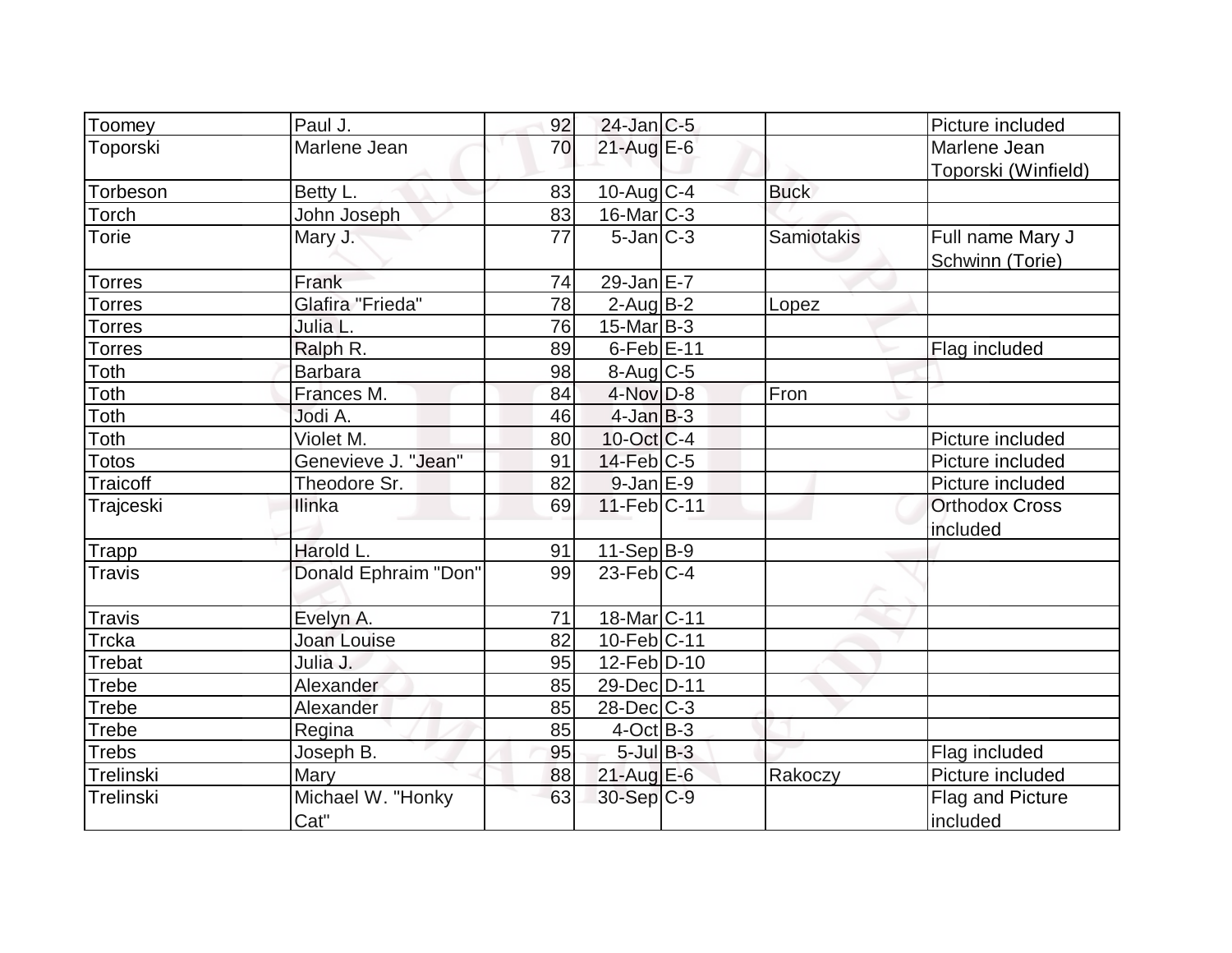|                     | Helen                        |     |                   |                |                                   |
|---------------------|------------------------------|-----|-------------------|----------------|-----------------------------------|
| Trembczynski        |                              | 83  | 18-Aug C-10       |                | Flag included                     |
| Trembicki           | Jayne Frances                | 89  | 24-Jul E-6        |                | Picture included                  |
| <b>Trevino</b>      | Arthur "Arty"                | 65  | $25$ -May C-3     |                |                                   |
| <b>Trewin</b>       | A. David                     | 63  | $6$ -Aug $E$ -10  |                |                                   |
| Trgovich            | Nicholas J.                  | 85  | $14$ -Jan $ C-7 $ |                | Flag included                     |
| <b>Triller</b>      | Jerry K.                     | 67  | $19-Nov$ E-6      |                |                                   |
| Trilli              | Lawrence J.                  |     | $15$ -Aug C-4     |                | <b>Cross and Flag</b><br>included |
| Trimble             | Judith S.                    | 58  | $11$ -Dec $B$ -7  |                |                                   |
| <b>Trimmel</b>      | John E. "Daddio"             | 90  | 26-Aug C-11       |                | Flag included                     |
| <b>Trisic</b>       | Ljubica                      | 71  | $11$ -JulC-9      |                | Serbian Orthodox                  |
|                     |                              |     |                   |                | <b>Cross included</b>             |
| <b>Trissler</b>     | Adele Eva                    | 86  | $11-Feb$ C-11     |                |                                   |
| Trkulja             | Zarko                        | 82  | $1-Sep C-11$      |                | Serbian Orthodox                  |
|                     |                              |     |                   |                | Cross included                    |
| <b>Trocheck</b>     | Mary Elizabeth               | 89  | $15$ -Jul $D-9$   | <b>Skolnik</b> |                                   |
| Trogden             | Deana K.                     |     | 19-Mar $E-6$      |                | Full name Deana K.                |
|                     |                              |     |                   |                | Marcanio (Trogden)                |
| Trojanowski         | Gertrude F.                  | 87  | $12$ -Jan $C-4$   | <b>Bachta</b>  |                                   |
| Troksa              | Margaret L.                  | 88  | $14$ -Jan $ C-7 $ | <b>Pustek</b>  |                                   |
| Troksa              | Virginia                     | 100 | $6$ -Nov $E$ -7   | Nowakowski     |                                   |
| Trosper             | Pauline                      | 63  | 5-Mar E-8         | Lowe           |                                   |
| Trost               | Rvan                         | 16  | $1-Apr$ $C-10$    |                |                                   |
| <b>Trostle</b>      | <b>Agnes Christine "Peg"</b> | 101 | $13$ -JulC-3      | Lafferty       |                                   |
| Truby               | Ann C.                       | 86  | 8-Apr C-9         | Cavka          |                                   |
| Truby               | William J.                   | 72  | $29$ -Jun $C-3$   |                | Flag included                     |
| Truttling           | Coral                        | 82  | $12$ -Sep C-4     | Perry          |                                   |
| <b>Trzeciak</b>     | Lucille                      | 78  | 20-Mar E-8        | Tsang          |                                   |
| <b>Tsiakopoulos</b> | Panagoula "Patty"            | 95  | $12$ -Jan $ C-4 $ |                | <b>Greek Orthodox</b>             |
|                     |                              |     |                   |                | <b>Cross included</b>             |
| <b>Tsiggos</b>      | James N.                     | 76  | $2$ -Jan $B$ -5   |                |                                   |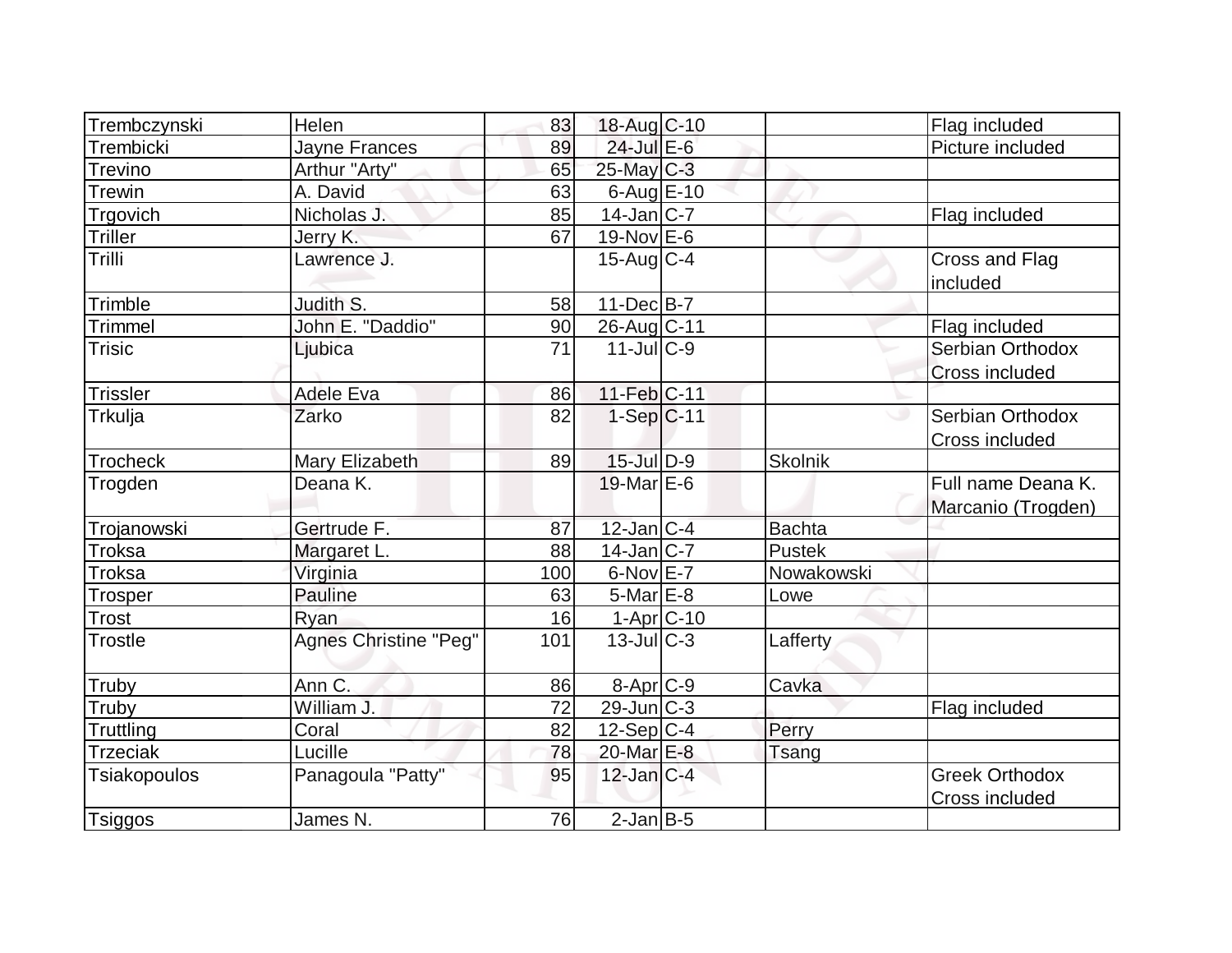| Tsoutsouris       | James V. ESQ.       | 74 | $1-Oct$ B-10       |              |              | <b>Scales of Justice</b> |
|-------------------|---------------------|----|--------------------|--------------|--------------|--------------------------|
|                   |                     |    |                    |              |              | included                 |
| <b>Tucker</b>     | Maureen Jean        | 72 | 30-Apr E-5         |              | Goes         | Full name Maureen        |
|                   |                     |    |                    |              |              | Jean Tucker Cates        |
| Tuesburg          | Brian D.            | 60 | $11-Feb C-11$      |              |              |                          |
| Tuinstra          | Clasina             | 93 | $2$ -Mar $C-3$     |              | Tamminga     |                          |
| Tuley             | Willliam T.         | 93 | $22$ -Jan E-6      |              |              | Flag included            |
| Turk              | William P.          | 69 | 12-Feb D-11        |              |              |                          |
| <b>Turner</b>     | James               | 57 | $19$ -Jan $ C-3 $  |              |              | Picture included         |
| Turner            | Margie L.           | 78 | $23$ -Jul $E-8$    |              |              |                          |
| Turner            | Robert A. "Oatmeal" | 82 | $25$ -Mar $ D-8 $  |              |              |                          |
| <b>Turner</b>     | Samuel C. Jr.       | 76 | 18-Feb D-10        |              |              |                          |
|                   | "Sammie"            |    |                    |              |              |                          |
| <b>Turner</b>     | Sandy M.            | 34 | $30$ -May C-4      |              |              |                          |
| <b>Turnipseed</b> | Betty Jean          | 81 | $6$ -Aug $E$ -10   |              | Larson       |                          |
| Turzai            | George L.           | 86 | 28-Jul C-4         |              |              | Flag included            |
| Twiddy            | Charlie R. Jr.      | 77 | $23$ -Aug B-3      |              |              | Star of David included   |
| Tyner             | Robert "Punk"       | 80 |                    | $1-Oct$ B-10 |              | Picture included         |
| Tyszkiewicz       | John B. "Tysz"      | 80 | $15$ -Apr $E-9$    |              |              | Flag included            |
| <b>Udovic</b>     | Frank J.            | 79 | $15$ -Feb $ B-3 $  |              |              | Flag included            |
| <b>Udowski</b>    | Anthony J.          | 86 | $1-Sep C-11$       |              |              | Flag and Picture         |
|                   |                     |    |                    |              |              | included                 |
| <b>Ulinski</b>    | Henrietta B.        | 59 | 18-Feb D-10        |              |              |                          |
| <b>Ulozas</b>     | Sophie "Sandy"      | 89 | $21-Oct$ $C-7$     |              | Monchilovich |                          |
| Umlauf            | Cindy               | 46 | 7-Mar C-7          |              | Taylor       |                          |
| Umlauf            | Helen C.            |    | $4$ -Jan $B-3$     |              |              |                          |
| <b>Umphryes</b>   | <b>Betty</b>        | 83 | $21$ -Mar $C-8$    |              |              |                          |
| <b>Umphryes</b>   | Grover J.           | 83 | $19$ -Jan $ C-4 $  |              |              | Flag included            |
| Underwood         | Jeanne              | 99 | $23$ -Jun $ C-10 $ |              |              | Full name Jeanne         |
|                   |                     |    |                    |              |              | <b>Kuppler Underwood</b> |
| Underwood         | Philip A.           | 50 | $1-Dec$ $E-6$      |              |              |                          |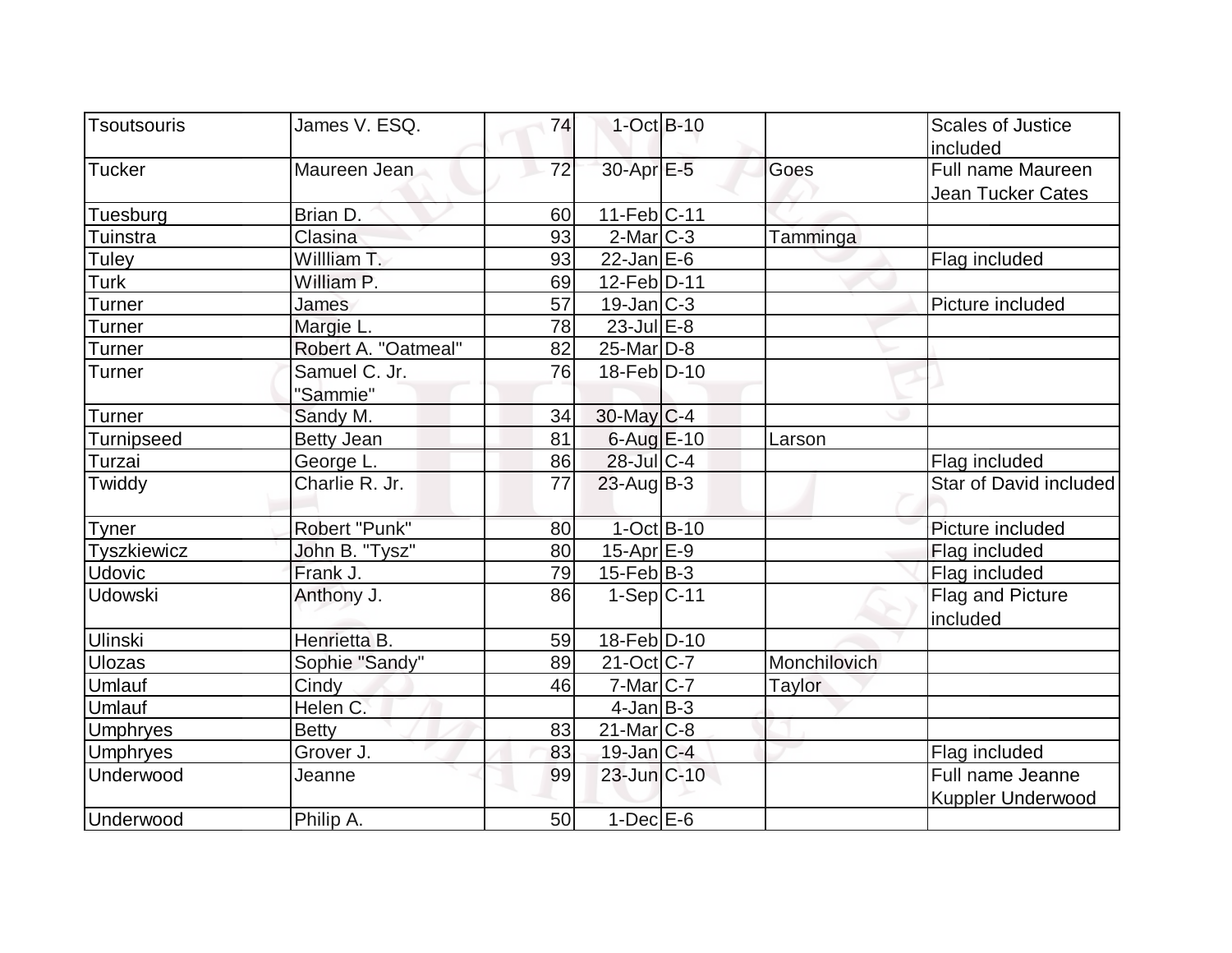| <b>Upchurch</b> | Laverne E.            | 74 | $9$ -Feb $ C-3$       |                  |                                                |
|-----------------|-----------------------|----|-----------------------|------------------|------------------------------------------------|
| Upton           | Donald L. "Skip"      | 70 | $7-Sep$ $C-3$         |                  |                                                |
| Uran            | Ottlie M.             | 75 | $3-Oct$ $C-5$         | <b>Strauss</b>   |                                                |
| Urban           | Paul A.               | 85 | 12-Feb D-11           |                  | Flag and picture<br>included                   |
| Urello          | Donald R.             | 76 | $27$ -Jun $ C-3 $     |                  | Picture included                               |
| <b>Urick</b>    | Shirley A.            | 74 | $30$ -May C-4         | Jaworski         |                                                |
| Ursa            | Susan M.              | 56 | $21$ -Mar $C-8$       | Siwinski         |                                                |
| Urycki          | Louis F. "Big Lou"    | 91 | $27$ -Jan $ C-11$     |                  |                                                |
| <b>Uskert</b>   | Benjamin T.           | 30 | 18-Nov D-7            |                  |                                                |
| Utofka          | <b>Mary Louise</b>    | 83 | $2$ -Aug $B - 3$      | <b>Babinchak</b> |                                                |
| Vahan Dumanian  | Dr. Ara               | 81 | 12-Aug C-9            |                  | Picture included                               |
| Vaidik          | Margaret A. (Marge)   | 75 | $29$ -Jun $C-2$       |                  |                                                |
| Valcich         | Millie "Mama Mia"     | 71 | $15-Sep C-11$         |                  |                                                |
| Valdivia        | Richard M.            | 62 | $2$ -May C-4          |                  | Flag included                                  |
| Valencia        | Frank                 | 72 | $1$ -Jun $ C-3 $      |                  | Picture included                               |
| Valentino       | Lillian B.            | 93 | $12$ -Nov B-9         | <b>Binder</b>    |                                                |
| Valko           | Geraldine             | 91 | $18$ -Jan $ B-3 $     | Caban            |                                                |
| Vallas          | James M.              | 79 | $9$ -Jun $C-10$       |                  | <b>Greek Orthodox</b><br><b>Cross included</b> |
| Valliant        | Allie Mae             | 76 | 12-Dec C-5            |                  |                                                |
| Vallis          | Milton (Ret. LT. CFD) | 85 | $7 - Apr$ $C - 11$    |                  | Firefighter's emblem<br>and Flag included      |
| Valtierra       | Jose Delores "Lolo"   | 88 | $18$ -Jan $ B-3 $     |                  | Knights of Columbus<br>emblem included         |
| Van Amstel      | Thomas D.             | 51 | 20-Apr <sub>C-3</sub> |                  | Picture included                               |
| Van Baren       | Jeanette              | 85 | $14$ -Oct $ D-6 $     | <b>HaaK</b>      |                                                |
| Van Buren       | Minnie                | 92 | $24$ -Oct $ C-3 $     | <b>Blink</b>     |                                                |
| Van Curen       | Dale "Pete"           | 72 | $12$ -Jun $B$ -6      |                  |                                                |
| Van Der AA      | Mitchell              | 85 | 23-May C-5            |                  | Flag included                                  |
| Van Drunen      | Jennie                | 98 | $5$ -Mar $E-8$        | Postma           |                                                |
| Van Dusseldorp  | Kathleen M. "Kay"     | 98 | $24$ -Aug C-3         |                  |                                                |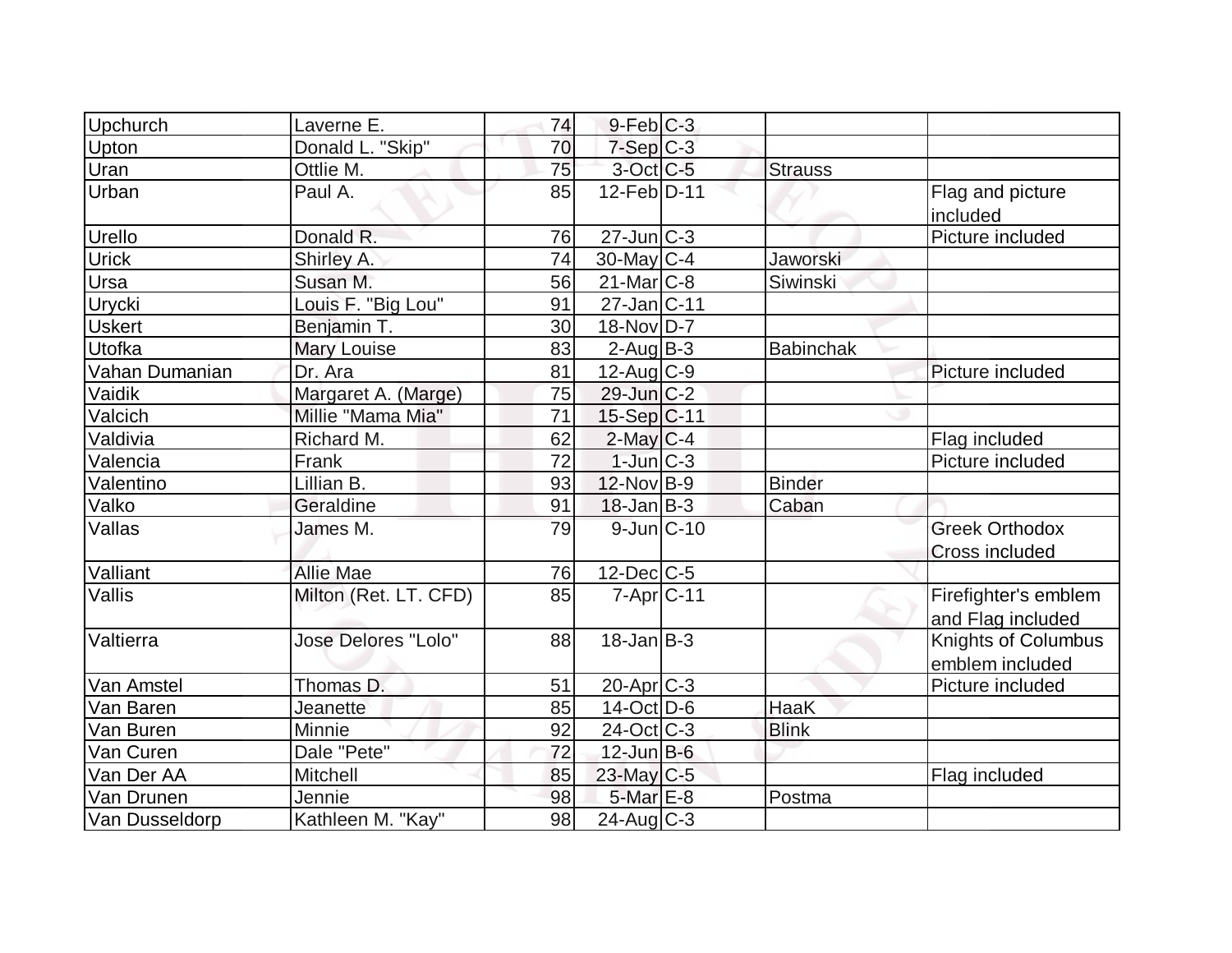| Van Dyke      | Ella                  | 97 | $26$ -Feb $E$ -8   | Vroom        |                         |
|---------------|-----------------------|----|--------------------|--------------|-------------------------|
| Van Rosendale | Alice A.              | 90 | $10$ -Jan $C-3$    | Twamley      |                         |
| Van Vleet     | Diane M.              | 58 | $8$ -Jun $C-3$     |              |                         |
| VanBaren      | Minnie                | 92 | $22$ -Oct B-6      | <b>Blink</b> |                         |
| Vanblack      | Lola Mae              | 81 | $14$ -Feb $ C-5 $  | Garrett      | Picture included        |
| Vance         | Edna M.               |    | $21$ -Jun $B-3$    | Cornwell     |                         |
| Vance         | Gazilla J. "Alice"    | 90 | $22-Sep C-10$      | Kukurugya    |                         |
| Vander AA     | Irma Joanne           | 82 | $10$ -Mar $ C-13 $ |              |                         |
| Vanderberg    | Michael A."Mike"      | 66 | $26$ -Jul B-3      |              |                         |
| Vanderlugt    | Terry B.              | 63 | $18-Sep B-9$       |              | Flag included           |
| Vanderwerf    | Rodney R.             | 57 | $30 - Jan$ $E-8$   |              |                         |
| VanDyke       | Ronald E. "Ron"       | 75 | $21$ -Mar $ C-9 $  |              | Picture included        |
| Vangelloff    | Samuel                | 88 | $8$ -Jul $C-8$     |              | <b>Flag and Picture</b> |
|               |                       |    |                    |              | included                |
| VanVuren      | Jacob J. "Jack"       | 72 | $27-Oct$ $C-9$     |              | Flag included           |
| Varellas      | Christine             | 89 | $1-Nov$ B-3        |              |                         |
| Vargas        | Marion A.             | 69 | 28-Oct D-7         | Frain        |                         |
| Vargas        | Rebecca "Jenny"       | 90 | $20$ -Dec $B-3$    |              |                         |
| Vargas        | <b>Ruben Dionicio</b> | 64 | $21$ -Nov $C-3$    |              |                         |
|               | "PAPA", "Al Capone"   |    |                    |              |                         |
| Vasas         | Edward J.             | 52 | $22$ -Aug C-4      |              |                         |
| Vasinar       | Peter J.              | 91 | 29-Jul C-10        |              | <b>Cross included</b>   |
| Vasquez       | Emma G.               | 88 | $11-Nov D-6$       |              | Picture included        |
| Vasquez       | George                | 57 | 13-May $D-7$       |              | Picture included        |
| Vass          | Michael S.            | 52 | $27$ -Jan $C-11$   |              | Attorney Michael S.     |
|               |                       |    |                    |              | Vass                    |
| Vastinar      | Peter J.              | 91 | $28$ -Jul C-5      |              | Cross included          |
| Vaznonis      | Alice C.              | 92 | 5-Nov B-10         |              |                         |
| Vazquez       | Blanca M.             | 61 | 13-Aug C-11        |              |                         |
| Vazquez       | George                | 55 | $6$ -Oct $C$ -9    |              |                         |
| Vazquez       | Lisa Mari             | 49 | 30-Dec C-7         | Laudani      |                         |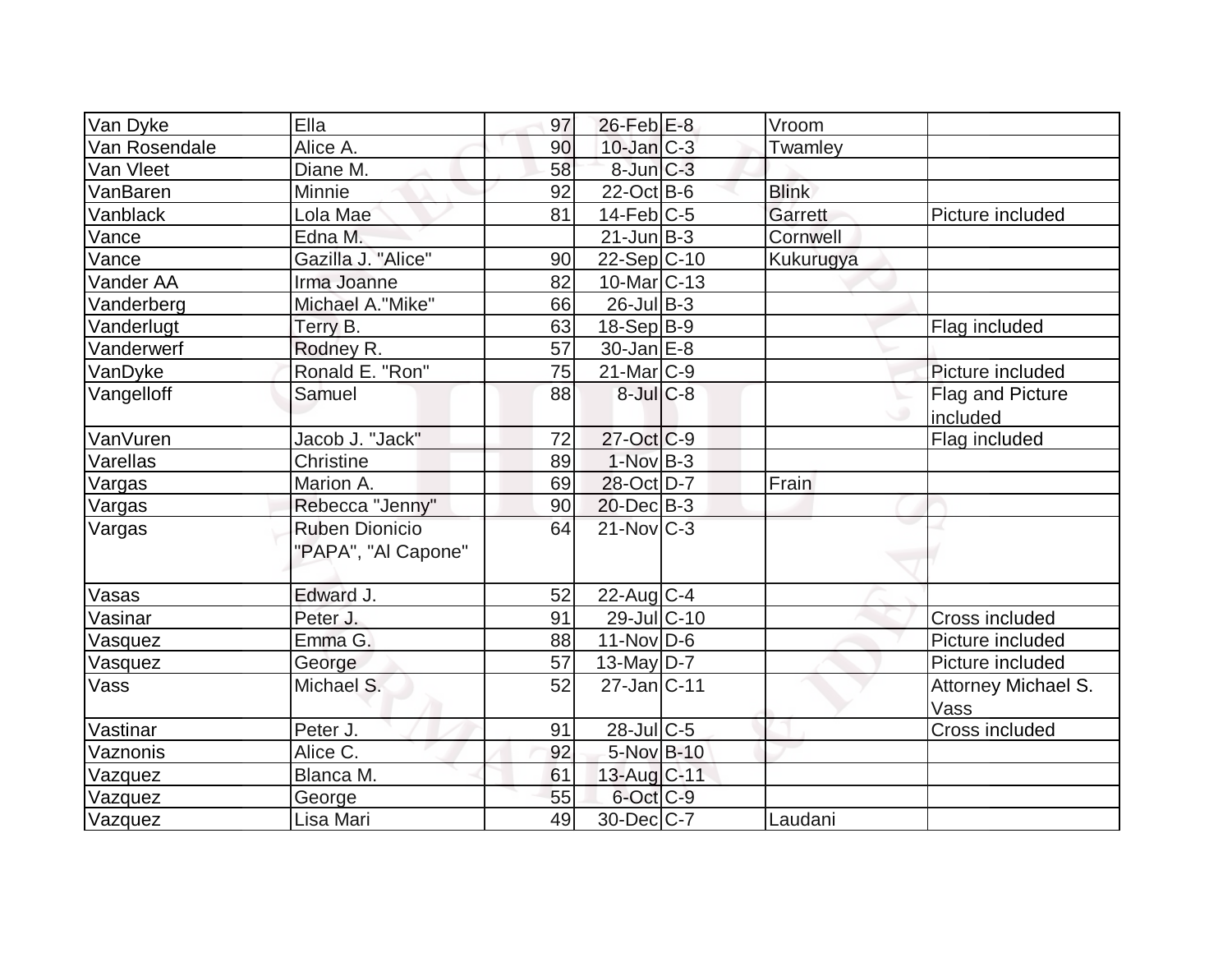|                       | Jessica C. RN          | 40 | 31-Dec E-5        |                | Picture included                                      |
|-----------------------|------------------------|----|-------------------|----------------|-------------------------------------------------------|
| Vega<br>Vega          | Juana G. "Grace"       | 61 | 12-Aug C-10       |                |                                                       |
| Vegter                | Victoria J.            | 65 | $1-Sep$ C-11      |                | Picture included                                      |
| Vela                  | Mary Helen "Nena"      | 73 | $25$ -JulC-5      |                |                                                       |
| Vela                  | Thomas Sr.             | 79 | $17$ -Aug $C-3$   |                | Picture included                                      |
| Velasquez             | Dorothy E.             | 72 | $2$ -Nov $ C-3 $  | Calamia        |                                                       |
| Velasquez             | Richard F.             | 66 | $17-Sep B-10$     |                | Flag included                                         |
| Velligan              | Anna L.                | 95 | $17-Oct$ $C-3$    |                |                                                       |
| Venem                 | Ronald H.              | 71 | $6$ -Jan $ C-8$   |                | Picture included                                      |
|                       |                        |    | $6$ -Feb $E-11$   |                |                                                       |
| Venturella            | Gina Renea             | 43 |                   |                | Picture included                                      |
| Venturin              | Kathleen Elizabeth     | 85 | $3$ -Jan $ C-5 $  |                |                                                       |
| Venuso                | Nancy J.               | 63 | $22$ -Mar $B-3$   | <b>Brown</b>   |                                                       |
| Ver Wey               | Connie                 | 72 | $24$ -Aug C-3     |                |                                                       |
| Verbich               | John M. Sr. "Big John" | 80 | $22$ -Jun $C-3$   |                | Police emblem<br>included                             |
| Vercellino            | <b>Kathleen Grace</b>  | 70 | $14$ -Jan $ C-7 $ | Boomsma        |                                                       |
| Vernich               | Sophia L.              | 93 | $8-Feb B-3$       | Smosna         |                                                       |
| Vick                  | Lois E.                | 80 | $8-Apr$ $C-9$     |                |                                                       |
| <b>Vickers</b>        | <b>Eleanor Emma</b>    | 86 | $30$ -Jun $ C-9 $ | McDonough      | <b>Full name Eleanor</b><br><b>Emma Mills Vickers</b> |
| <b>Vickery-Settle</b> | Shirley Jean "Peanie"  | 78 | $5$ -May $E$ -10  | <b>Vickery</b> |                                                       |
| <b>Vierk</b>          | Agnes E. "Nancy"       | 79 | 31-Mar C-10       | Graham         |                                                       |
| Vieweg                | Theodore C.            | 86 | 19-May $E-6$      |                | Flag included                                         |
| Vileta                | Janet                  | 71 | $24$ -May B-2     | Sieben         | Full name Janet                                       |
|                       |                        |    |                   |                | <b>Krueger Vileta</b>                                 |
| Villagomez            | Amelia F. "Mel"        | 81 | $12$ -Oct $ C-3 $ |                | Picture included                                      |
| <b>Villalobos</b>     | Grace                  | 50 | $6$ -Nov $E$ -7   | Sanchez        |                                                       |
| Villareal             | Josephine              | 97 | $4$ -Apr $C-3$    | Garcia         | Full name Josephine<br>Garcia Villareal Garay         |
| Villarreal            | Robert F. Sr. "Bob"    | 82 | $16$ -Nov $ C-3 $ |                | Picture included                                      |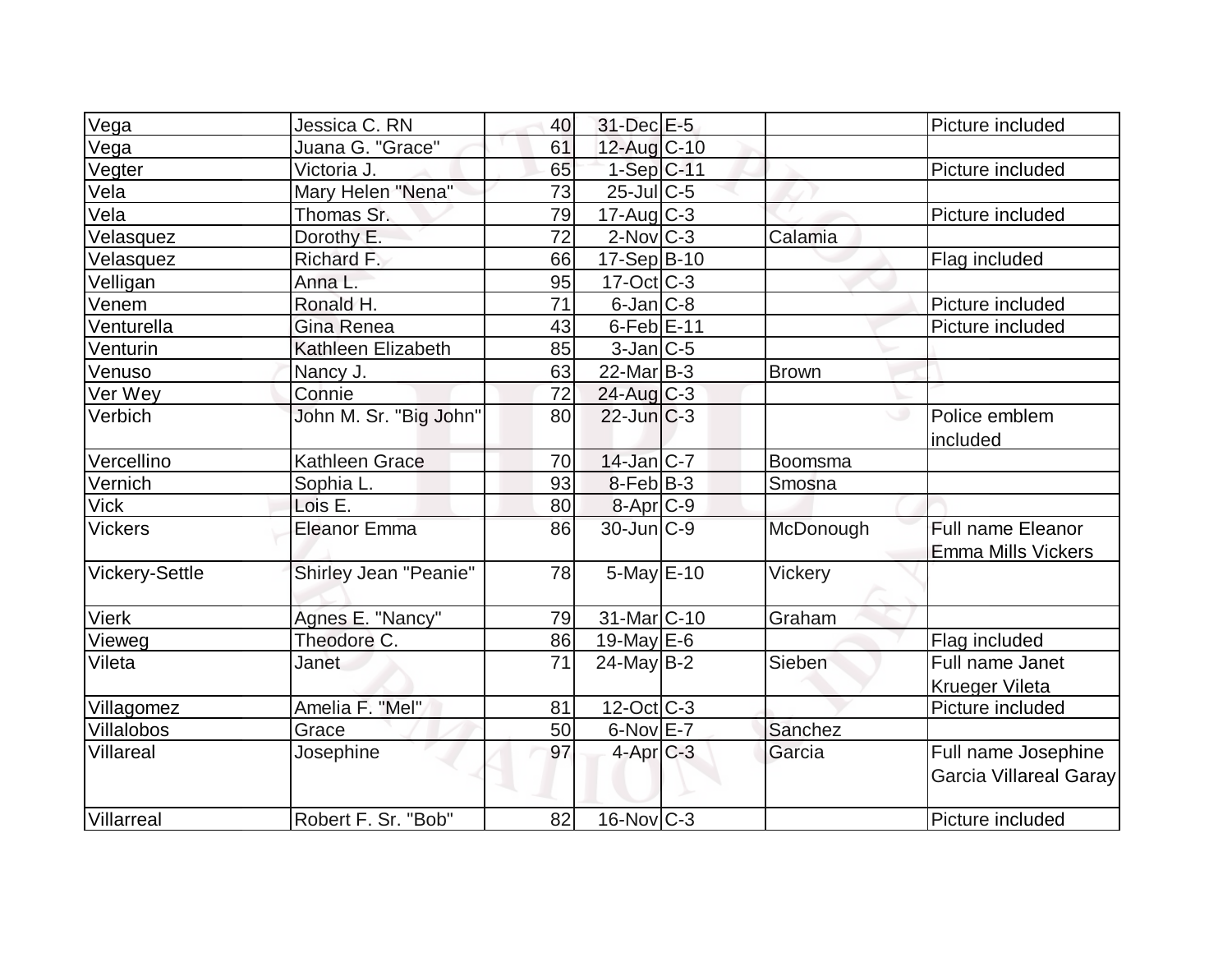| Villasenor         | Simona              | 78  | 26-Dec C-5        | Pineda   |                   |
|--------------------|---------------------|-----|-------------------|----------|-------------------|
| Villegas           | Carmen              | 66  | $6$ -Jun $C-4$    |          |                   |
| Vincent            | <b>Nadia</b>        | 92  | 23-May C-5        |          |                   |
| Vinciguerra        | Stella M.           | 63  | $10$ -Mar $ C-13$ |          |                   |
| Vine               | Mark J. "Papa"      | 77  | $4-Nov$ D-8       |          | Flag included     |
| Vintila            | Aldonna             | 93  | $5-Aug$ $C-9$     |          | Romanian Orthodox |
|                    |                     |     |                   |          | Cross included    |
| Vinzani            | Antoinette M.       | 93  | $11-Nov D-6$      |          |                   |
| <b>Vlamis</b>      | Ted S.              | 81  | 12-May C-10       |          | Flag included     |
| Vlasic             | Helen C.            | 91  | $17$ -Apr $B$ -8  | Jonak    |                   |
| Vogel              | Dorothy K.          | 86  | $25$ -Oct B-3     | Koenig   |                   |
| Vogt               | Margaret            | 91  | $7$ -Jan $ D-8 $  | Valko    |                   |
| Vogt (Valko)       | Margaret            | 91  | $10$ -Jan $ C-4 $ |          |                   |
| Voigt              | <b>Richard Dean</b> | 47  | $15$ -Nov B-4     |          |                   |
| Vojvodic           | Ana                 | 76  | $28$ -Jan $D-8$   | Cacic    |                   |
| Volk               | Mary E.             | 68  | 5-May E-10        |          |                   |
| Volkema            | <b>Carlton John</b> | 69  | $24$ -Oct C-4     |          |                   |
| Vomish             | Jerome J. "Jerry"   | 77  | 31-Dec E-5        |          |                   |
| Von Davis          | Billy Jr.           | 56  | $12$ -Oct $ C-3 $ |          |                   |
| <b>Vonder Here</b> | John H.             | 69  | $23$ -May C-5     |          |                   |
| Voorheis           | Gardner H.          | 74  | 24-Nov C-7        |          |                   |
| Voss               | Herbert "Cuda"      | 60  | $21$ -Mar $C-9$   |          |                   |
| Vrab               | Frank R.            | 90  | $4$ -Jul $C$ -7   |          | Flag included     |
| Vrancks            | Gerald              | 68  | $1-Jan$ $E-6$     |          | Picture included  |
| Vroegh             | Seymour "Sam"       | 87  | $23$ -Aug B-3     |          | Flag included     |
| Vucic              | Anna                | 90  | $19-Apr B-3$      | Slota    |                   |
| Vujko              | Andjelija (Andja)   | 89  | $6$ -Jun $C-4$    |          | Serbian Orthodox  |
|                    |                     |     |                   |          | Cross included    |
| Vukobrad           | Bogdan              | 97  | $4$ -Jun $E-8$    |          | Serbian Orthodox  |
|                    |                     |     |                   |          | Cross included    |
| Vye                | Rosa                | 103 | 30-Jul E-9        |          |                   |
| Vygrala            | Anne                | 97  | 16-Sep C-9        | Schmauss |                   |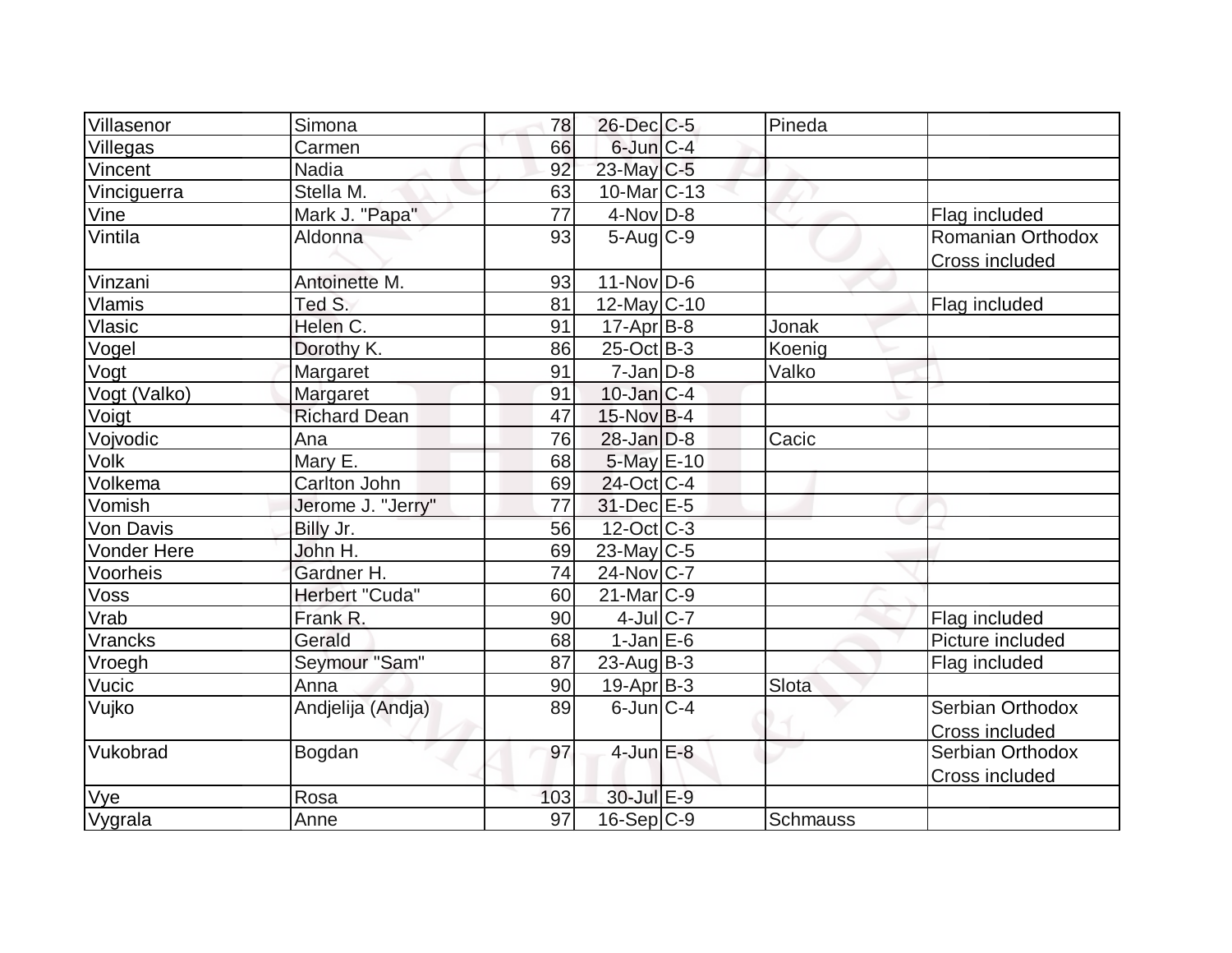| Wacnik<br>Amelia "Millie"         | 86     | $20-Sep$ B-3             |               |                       |
|-----------------------------------|--------|--------------------------|---------------|-----------------------|
| Wade<br>James M. "Jim"            | 69     | $13-Sep$ B-3             |               |                       |
| Wade<br>John Orval                | 63     | $15$ -Jan $E$ -7         |               |                       |
| Wagenblast<br>Ronald J.           | 77     | $16$ -Feb $ C-4 $        |               | Flag included         |
| Howard J.<br>Wagner               | 81     | 31-May B-2               |               | Flag included         |
| John W.<br>Wagner                 | 82     | $23$ -Nov $ C-3 $        |               | Flag and Shriners     |
|                                   |        |                          |               | Emblem included       |
| Norine E.<br>Wagner               | 72     | $16$ -Aug $B$ -3         | Hillegonds    |                       |
| Wagner<br>Robert J.               | 83     | $25$ -Apr $ C-4 $        |               | Flag included         |
| Terry E. "Bear"<br>Wagster        | 62     | 17-Mar <sub>IC</sub> -10 |               |                       |
| Waichulis<br>Bruno J.             | 94     | $21$ -Jan $D-9$          |               | Flag included         |
| Priscilla I.<br>Wakeford          |        | 30-Aug B-2               |               |                       |
| John F.<br>Walbridge              | 71     | 28-Dec C-4               |               |                       |
| <b>Stephen Jeffrey</b><br>Walcutt | 46     | $4$ -Oct B-2             |               |                       |
| Walczak<br>Joanne                 | $C-11$ | 28-Apr <sub>IC-11</sub>  | Lupardini     | Picture included      |
| Walczak<br>Joseph A.              | 81     | $8-Oct$ $C-8$            |               | Flag included         |
| Walden<br>Oceola                  | 81     | $18$ -Jun $C-8$          |               |                       |
| Genevieve A. "Jean"<br>Walerczyk  | 91     | 18-Mar <sub>IC</sub> -11 | Taborski      | Picture included      |
| Walker<br>E. Gertrude             | 95     | 15-Sep C-11              | <b>Dilley</b> | Full name E. Gertrude |
|                                   |        |                          |               | <b>Wise Walker</b>    |
|                                   |        |                          |               |                       |
| Walker<br>Edwin                   | 51     | $2$ -Mar $ C-3 $         |               | Picture included      |
| Walker<br><b>Florence "Newt"</b>  | 82     | $18-Sep B-8$             |               |                       |
| Walker<br>Marlene                 | 71     | $16$ -Nov $ C-4 $        |               |                       |
| Mattie Sue "Snook"<br>Walker      | 74     | $3-Feb C-11$             | Parker        |                       |
| Walker<br>Thomas R.               | 70     | $11$ -Jul $C$ -8         |               | Flag included         |
| Walker-Thomas<br>Sheila           | 55     | $15$ -Jun $C-3$          |               | Picture included      |
| Walla<br>Kenneth J.               | 51     | $28$ -JulC-5             |               |                       |
| Wallace<br>Dawn M.                | 40     | 10-Feb C-11              | Day           |                       |
| Wallace<br>Howard E.              | 66     | 25-Mar D-7               |               |                       |
| Wallace<br>Robert H.              | 85     | 12-May C-10              |               | Flag included         |
| Wallen<br>Susan M.                | 69     | $23$ -Dec $E$ -6         | Konofsky      |                       |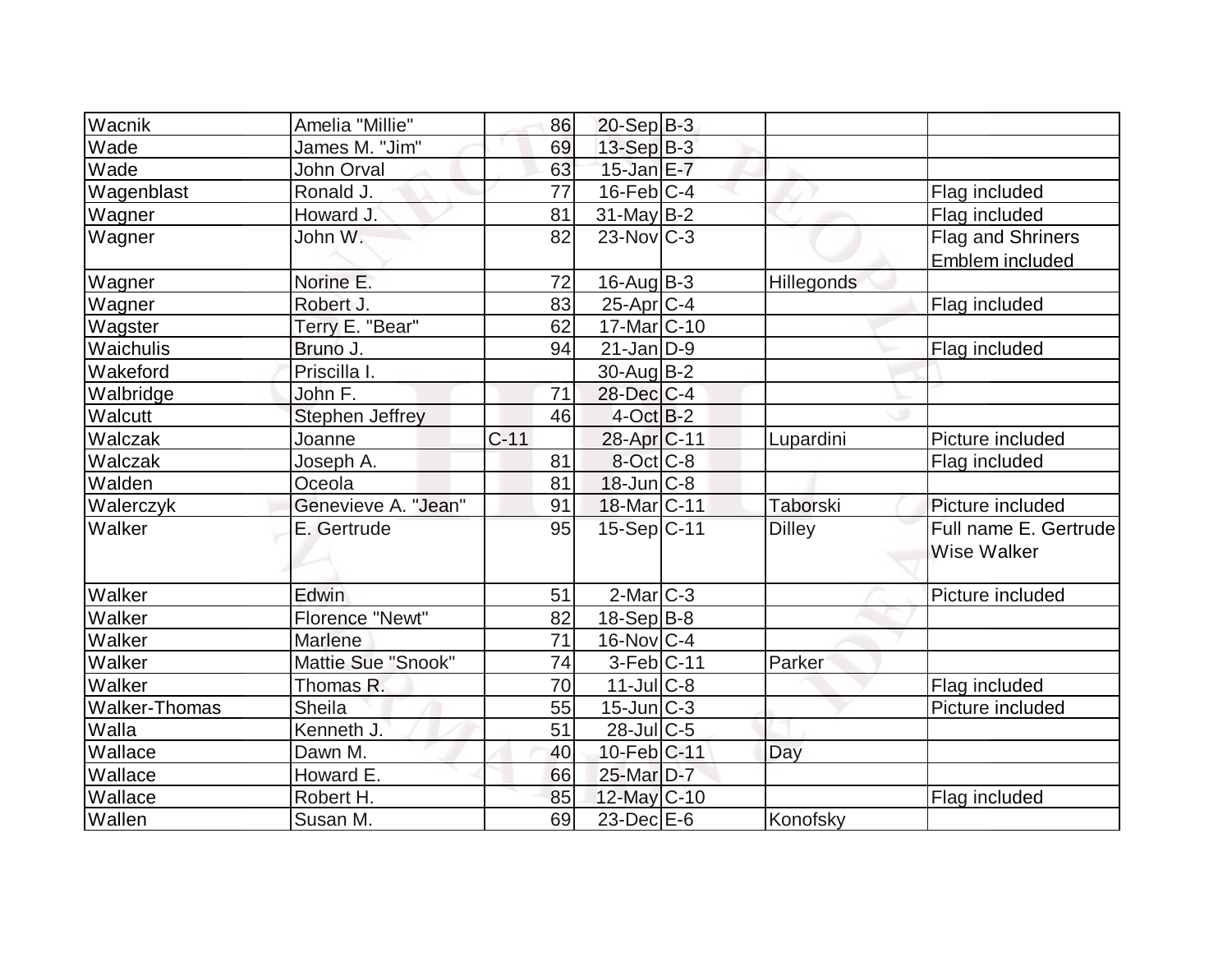| Walley          | Irene                             | 94 | $5$ -Oct $ C-3 $  | Landreth       |                                                |
|-----------------|-----------------------------------|----|-------------------|----------------|------------------------------------------------|
| Wallgren        | Ludwig R.                         | 89 | $28$ -Feb $ C-4 $ |                |                                                |
| Walling         | Donn L. "Ole"                     | 59 | 18-May $C-4$      |                |                                                |
| Wallisch        | Karen L.                          | 61 | 26-Aug C-11       |                |                                                |
| Walls           | Sybil                             | 85 | $6$ -Dec $B$ -3   |                |                                                |
| Walsh           | William Sherman Jr.               | 81 | 14-Jul C-11       |                |                                                |
| Walter          | Deborah Lynn                      | 53 | $9-Nov$ C-4       |                | Full name Deborah<br>Lynn (Marcotte)<br>Walter |
| Wandel          | Jacqueline "Jackie"               | 57 | $8$ -Jan $E$ -7   | Sobkowicz      |                                                |
| Wands           | Mildred V. "Mimi"                 | 95 | $5-Nov B-10$      | Jaekel         |                                                |
| Wang            | Edward N.                         | 85 | $22$ -Nov B-2     |                |                                                |
| Wantuch         | Kathleen Ann                      | 67 | 28-Nov C-5        | <b>Knowles</b> |                                                |
| Ward            | <b>Evelyn Standefer</b>           | 74 | $24$ -Apr $D-9$   | Dalton         |                                                |
| Ward            | Margaret                          | 83 | $30$ -Apr $E$ -6  |                |                                                |
| Ward            | Ronald                            | 68 | 5-Oct C-4         |                | Flag included                                  |
| Warfield        | Gloria C.                         | 60 | $3$ -Oct $ C$ -5  | Putz           |                                                |
| Warholak-Pufahl | Eileen                            | 89 | $20$ -Jan $ C-10$ |                |                                                |
| Warn            | <b>Therese</b>                    | 82 | $19-Apr$ B-3      | Biernacki      |                                                |
| Warnke          | Charles J. "Chuck"                | 67 | $4$ -Mar $D-10$   |                |                                                |
| Warnke          | Dorothy Ellen                     | 86 | 14-Sep C-4        |                | Picture included                               |
| Warnke          | Lloyd G. "Buz"                    | 58 | $14$ -May $E-8$   |                |                                                |
| Warns           | Norman S. Jr.                     | 65 | $21$ -Feb $ C-4 $ |                |                                                |
| Warren          | <b>Anton Marktavis</b><br>"Silky" | 31 | $28$ -May $E-8$   |                |                                                |
| Warren          | Irene R.                          | 76 | 13-May $D-8$      | Dabrowski      |                                                |
| Warren          | Marcia C.                         | 76 | $11$ -Jun $C-8$   |                |                                                |
| Wartman         | <b>Robert William</b><br>"Bobso"  | 51 | $15$ -Nov B-2     |                |                                                |
| Wartman         | Roderick J. Sr.                   | 83 | 19-Feb D-11       |                | Flag included                                  |
| Washick         | Steven L. Sr.                     | 58 | 23-Jul E-8        |                |                                                |
| Washington      | Michael "Jumpie"                  | 63 | $31-Oct$ $C-4$    |                | Flag included                                  |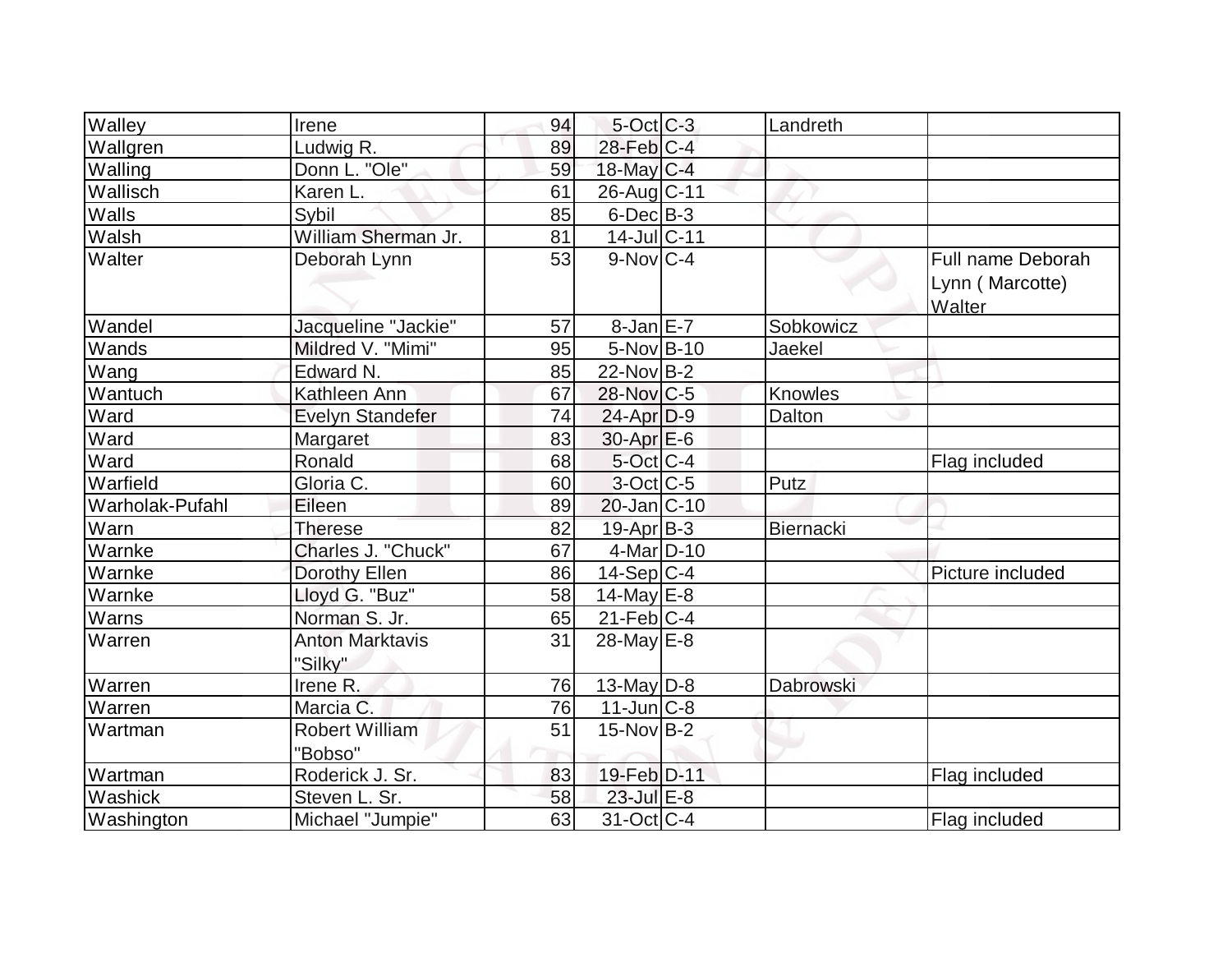| Washington     | Tracy                 | 40              | 23-Apr E-7        |                  |               |                  |
|----------------|-----------------------|-----------------|-------------------|------------------|---------------|------------------|
| Washko         | Rose A.               | 71              | 17-Nov C-8        |                  | Suarez        |                  |
| Wasserott      | Tina M.               | 50              | $25$ -Jul $C$ -5  |                  |               |                  |
| Wasyliw        | John                  | 89              | 28-Apr C-11       |                  |               |                  |
| Waszak         | Adrian "Jim"          | 69              | $12$ -Jan $ C-4 $ |                  |               | Flag included    |
| Wathen         | Betty S.              | 77              | $15$ -May B-7     |                  |               | Picture included |
| Watkins        | Comer Cosmor, V       | 3               | $18$ -Apr $ C$ -6 |                  |               |                  |
| <b>Watkins</b> | Hugh (Beech)          | 81              | $27$ -Nov $E-8$   |                  |               | Picture included |
| Watkins        | <b>Rudy Lee</b>       | 66              | $4$ -Nov $D-8$    |                  |               |                  |
| Watrobka       | Joseph S.             | 81              | $15$ -Feb $ B-4 $ |                  |               | Flag included    |
| Watson         | Eugene L.             | 78              | $24$ -Aug C-3     |                  |               | Picture included |
| Watson         | Marcus                | 92              | $24$ -Nov $ C-7 $ |                  |               |                  |
| Watt           | Frederick J.          | 64              | $6$ -Oct $ C$ -8  |                  |               |                  |
| Waugh          | Wanda J.              | 81              | $2$ -Mar $ C-3 $  |                  |               |                  |
| Wawro          | Josephine             | 87              | $8-NovB-2$        |                  | Kowal         |                  |
| Wayman         | Stella B.             | 87              | $11-Feb$ C-11     |                  | <b>Burek</b>  |                  |
| Waywood        | <b>Ronald James</b>   | 77              | $4$ -Jul $C$ -7   |                  |               |                  |
| Wazalinski     | Frank Vincent (Bill)  | 73              | $28$ -Feb $ C-4$  |                  |               |                  |
| Weaver         | Peggy L.              | 60              | $25$ -Apr $C-4$   |                  |               |                  |
| Weaver         | Ray "Sonny"           | $\overline{77}$ | $22$ -JulC-9      |                  |               |                  |
| Webb           | Eugene T. "Tom"       | 64              | 28-Nov C-5        |                  |               | Flag included    |
| Webb           | Robert L.             | 76              | 23-Apr $E-8$      |                  |               | Flag included    |
| Webb           | William H. Sr.        | 75              | $16$ -Aug $B$ -3  |                  |               |                  |
| Webdell        | <b>Frances</b>        | 74              | $2$ -May C-4      |                  | <b>Bysiek</b> |                  |
| Weber          | Eugene A.             | 77              | $11$ -JulC-9      |                  |               | Flag included    |
| Weber          | Richard M.            | 54              | $21$ -Nov $ C-5 $ |                  |               |                  |
| Webster        | <b>Wesley "Butch"</b> | 74              | $15$ -Mar $ B-2 $ |                  |               | Flag included    |
| Weede          | Betty L.              | 82              | 11-Apr C-7        |                  |               |                  |
| Weede          | Gail                  | 59              | $16$ -Nov $ C-4 $ |                  | Courtright    |                  |
| Weeks          | Algia "Joe"           | 84              | $6-SepB-3$        |                  |               | Flag included    |
| Weger          | Richard M. "Mac"      | 81              | 2-Sep C-10        |                  |               | Picture included |
| Wegrzyn        | John "Uncle Johnny"   |                 |                   | $7$ -Jul $ C-10$ |               | Flag included    |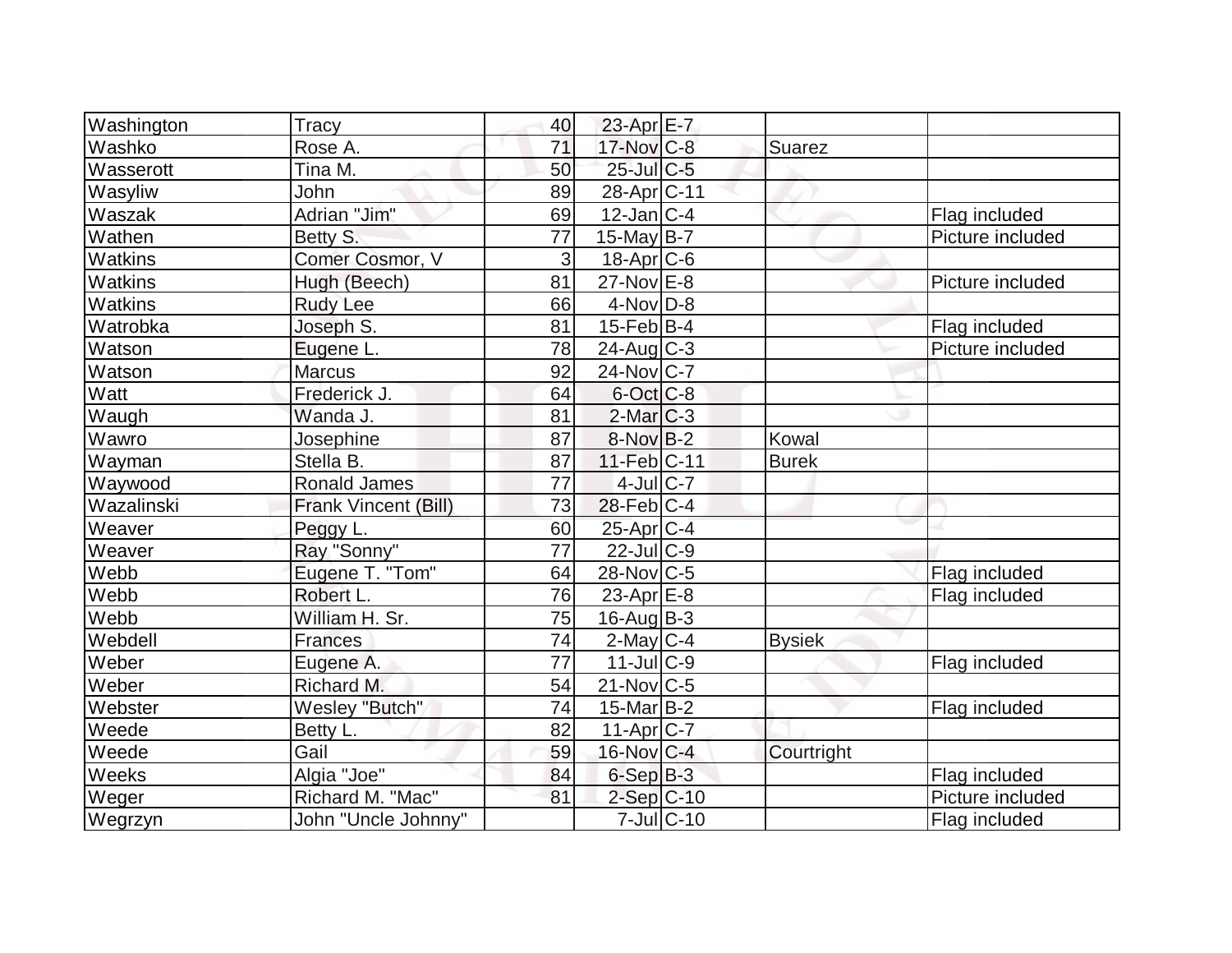| Wehner       | <b>Robert</b>       | 82              | $27$ -May $D-8$          |          |                                   |
|--------------|---------------------|-----------------|--------------------------|----------|-----------------------------------|
| Weiler       | Lynn W.             | 78              | $5$ -Jul $B-3$           |          |                                   |
| Weimer       | Mary E.             | 87              | 12-Oct C-3               | McDaniel | Full name Mary E.<br>Moser-Weimer |
| Wein         | Paul L.             | 76              | $2$ -Dec $C-9$           |          | Flag included                     |
| Weining      | Marian L.           | 91              | $18$ -Dec $B$ -8         |          |                                   |
| Weiss        | Carolyn M.          | 78              | $23$ -Jul $E-8$          |          |                                   |
| Weiss        | Marilyn L.          | 69              | $1$ -May E-5             | Pepin    |                                   |
| Weissbradley | <b>Carl Phillip</b> | 57              | $20$ -Apr $C-3$          |          |                                   |
| Weitknecht   | Horace "Whitey"     | 75              | 18-Mar <sub>IC</sub> -11 |          | Flag included                     |
| Welch        | <b>Carol Sue</b>    | 68              | $15$ -Dec $E$ -6         |          |                                   |
| Welch        | Harold Jr.          | 76              | $4$ -Apr $C$ -4          |          |                                   |
| Welch        | Marie               | 65              | 19-May E-8               |          |                                   |
| Welch        | Michael             | 43              | $6$ -May $D$ -6          |          |                                   |
| Welch        | Patricia L.         | 74              | $11-Aug$ $C-10$          |          |                                   |
| Welch        | Thelma V.           | 77              | 19-Apr B-3               |          |                                   |
| Welch        | Thomas E. Jr.       | 56              | $4$ -Nov $D-8$           |          |                                   |
| Wellman      | Grace R.            | 87              | $28$ -Dec $C-4$          |          |                                   |
| Wellman      | Robert A. "Bob"     | 88              | $1-Mar$ B-3              |          | Flag included                     |
| Wells        | Darlene U.          | 65              | $22$ -Jun $C-3$          |          |                                   |
| Wells        | Donald E.           | 49              | 18-Feb D-10              |          |                                   |
| Wells        | Larry D.            | 67              | $26$ -Dec $C$ -5         |          |                                   |
| Wendlinger   | Mark A.             | $\overline{57}$ | $15$ -Feb $B$ -4         |          |                                   |
| Wendlinger   | MarykAlan           | 57              | $14$ -Feb $ C-3 $        |          |                                   |
| Werblo       | Mary M.             | 87              | $4$ -Feb $D-8$           | Kranjac  | Full name Mary M.<br>Dinga Werblo |
| Wesbecher    | George              | 95              | 31-Oct C-4               |          | Flag included                     |
| Wesner       | Virginia "Ginny"    | 59              | 25-Aug C-11              |          |                                   |
| Wesolek      | Christine A.        | 52              | 25-Jun E-8               |          |                                   |
| Wesolowski   | Harry D.            | 64              | 18-Feb D-10              |          |                                   |
| Westerhoff   | Donald              | 82              | $17$ -Aug C-3            |          |                                   |
| Westerhout   | Barbara Mae         | 77              | 13-Sep B-2               |          |                                   |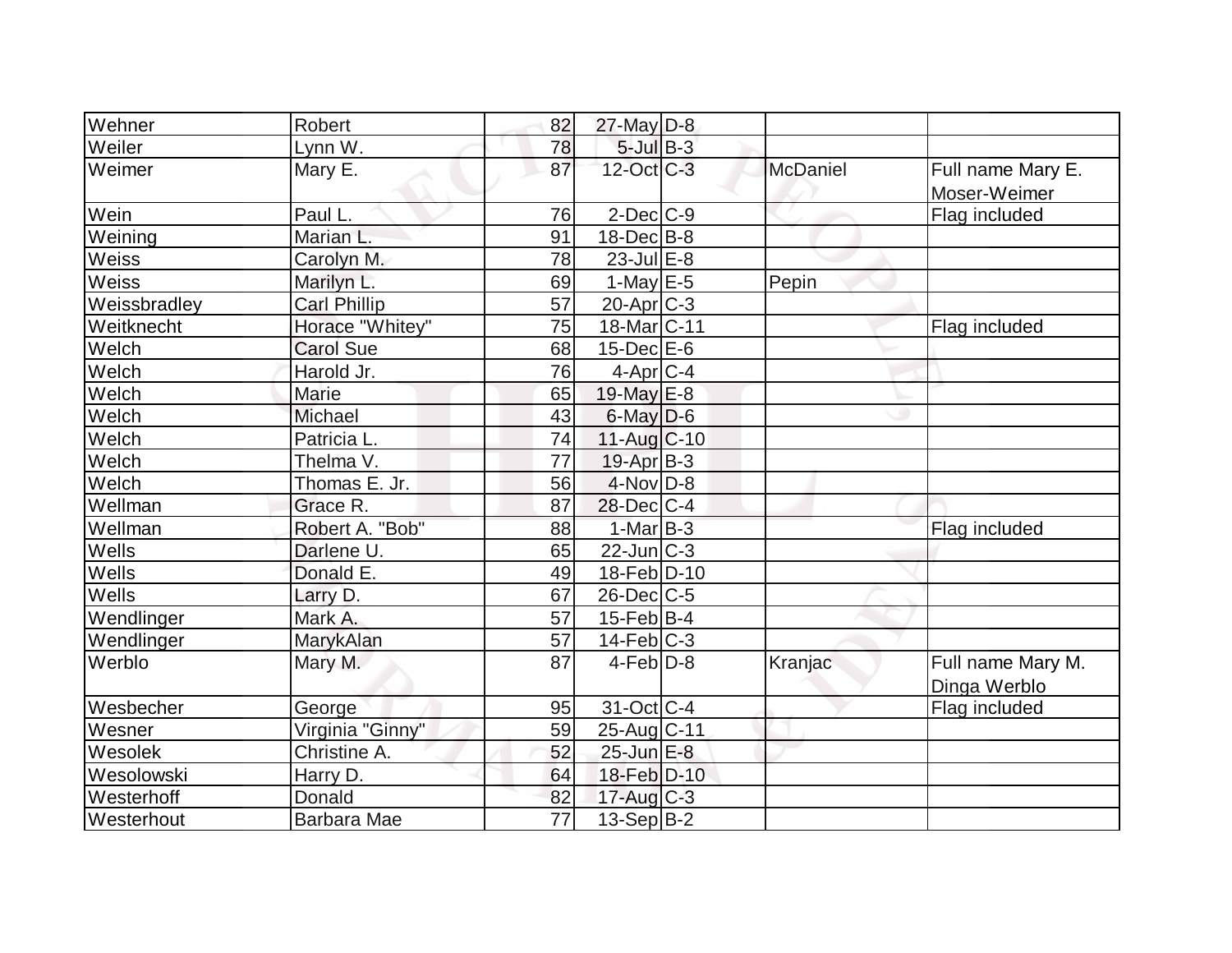| Westfall     | Charles, Dr.               | 86 | $18$ -Jul C-6     |                 | Flag included        |
|--------------|----------------------------|----|-------------------|-----------------|----------------------|
| Wewe         | <b>Richard Alonzo</b>      | 85 | 22-Nov B-3        |                 | Flag included        |
| Weybright    | Mary E.                    | 45 | $1-Dec$ E-6       | Schach          | Picture included     |
| Wharton      | Lemma L.                   | 85 | $8-Nov B-3$       | <b>Mitchell</b> |                      |
| Wheale       | Mary J.                    | 77 | $21$ -Aug $E-6$   |                 |                      |
| Wheeler      | <b>Beverly Onita "Mama</b> | 70 | $16$ -Jun $C-10$  |                 |                      |
|              | Beverly"                   |    |                   |                 |                      |
| Wheeler      | Delores                    | 75 | $2$ -Jul $E$ -6   |                 |                      |
| Wheeler      | Loretta                    | 74 | $26$ -May C-10    |                 |                      |
| Wheeler      | Lynda Lenore               |    | $17 - Dec$ B-9    | Sheppard        |                      |
| Whickcar     | Christopher A.             | 24 | $27$ -Jan $ C-11$ |                 |                      |
| White        | <b>Charles Lee "Chuck"</b> | 50 | $16$ -May C-8     |                 |                      |
| White        | Delores Lynn "Babe"        | 68 | $7$ -Mar $ C$ -6  | Walker          |                      |
| White        | Dolores Jean               | 81 | $21$ -Jun $B-3$   |                 |                      |
| White        | George F.                  | 78 | $15$ -Apr $E$ -7  |                 | Flag included        |
| <b>White</b> | Jerry Linn Sr.             | 61 | $15$ -Mar $ B-3 $ |                 | Flag included        |
| White        | John                       | 85 | $3$ -May B-3      |                 |                      |
| White        | Loudeana D.                | 81 | 12-May C-9        |                 |                      |
| White        | Raymond "Whitey"           | 81 | $20-Sep B-3$      |                 |                      |
| White        | Robert R.                  | 82 | $27$ -Nov $E-8$   |                 | "Valpo Hot Dog Man"  |
|              |                            |    |                   |                 |                      |
| White        | Rosella R.                 | 91 | $13-Sep B-2$      |                 |                      |
| White        | Timothy                    | 51 | $5$ -Jul $B$ -3   |                 |                      |
| Whited       | Dean S.                    | 48 | 14-Apr C-10       |                 |                      |
| Whited       | Ruth B.                    | 97 | 11-Feb C-11       |                 |                      |
| Whitfield    | Dona                       | 75 | $5$ -May $E$ -9   |                 |                      |
| Whiting      | Larry Jr.                  | 62 | $5$ -Mar $E-9$    |                 |                      |
| Whitney      | Doris M.                   | 75 | $25$ -Jan $ B-3 $ | Pearc           |                      |
| Whitton      | Phyllis D.                 | 76 | 29-Oct B-7        |                 | Picture included     |
| Wiberg       | Roberta A.                 | 63 | $5$ -Oct $C$ -2   | Piaski          | Full name Roberta A. |
|              |                            |    |                   |                 | Bielak-Wiberg        |
| <b>Wick</b>  | <b>Edward "Eddie"</b>      | 61 | $23$ -May C-5     |                 | Flag included        |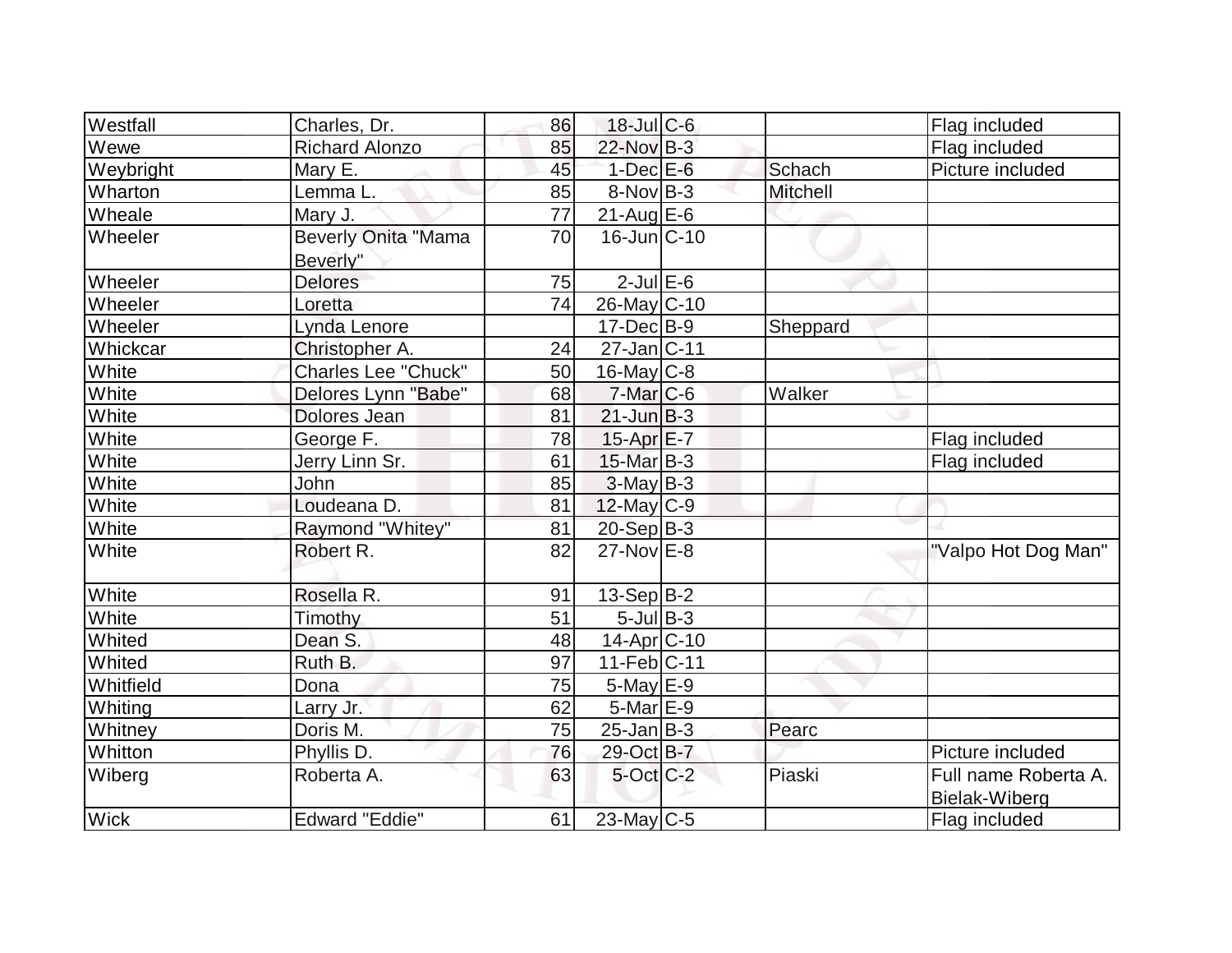| Wickberg               | Frances D.             | 91 | 18-Dec B-8             |           |                  |
|------------------------|------------------------|----|------------------------|-----------|------------------|
| Wickhorst              | George W.II            | 66 | 4-Mar D-10             |           |                  |
| Wickman                | <b>Betty Lou</b>       | 72 | 31-Oct C-4             |           |                  |
| Wickman                | Edmund L.              | 75 | $5$ -May $E$ -10       |           |                  |
| Wickstrom              | Raymond J.             | 67 | 16-Jul E-6             |           |                  |
| Widing                 | Pat                    | 72 | $10$ -Jan $ C-4$       |           |                  |
| Wienhorst              | Richard W.             | 89 | $4-Apr$ $C-5$          |           |                  |
| Wiening                | Marian L.              | 91 | $19$ -Dec $ C-4$       |           |                  |
| Wiers                  | Henrietta              | 90 | $18$ -JulC-6           | LaTour    |                  |
| Wiersma                | Coba "Coby"            | 93 | 13-Aug C-11            |           |                  |
| Wiersma                | Herman M.              | 82 | $15$ -May B-8          |           |                  |
| Wierzbicki             | Leona K. "Grandma      | 83 | $5$ -Mar $E-9$         | Sobczak   |                  |
|                        | Bu"                    |    |                        |           |                  |
| Wiesemann              | <b>Bernard "Denis"</b> | 70 | $4$ -Feb $D-8$         |           |                  |
| Wigsmoen               | Donna Marie            | 67 | $7$ -Jan $D-9$         | Spoor     | Picture included |
| Wigsmoen               | Patricia               | 78 | 8-Oct B-8              |           |                  |
| Wikel-Ragsdale         | <b>Phyllis Leverne</b> | 78 | $10$ -May B-3          |           |                  |
| Wilczynski             | Helen M.               | 87 | $5-Aug$ $C-9$          | Sieja     |                  |
| Wilde                  | <b>Evelyn Alice</b>    | 97 | $3-Nov$ C-7            | Simonson  |                  |
| Wildes                 | Mary G.                | 87 | $8-Nov B-3$            |           |                  |
| Wilhelm                | Richard B.             | 67 | $2$ -May C-5           |           |                  |
| Wilhight               | <b>Clara Bell</b>      | 76 | $30$ -Jan $ E-8 $      |           | Picture included |
| <b>Wilk</b>            | Richard M.             | 74 | $6$ -Mar $E$ -8        |           | Flag included    |
| Wilkins                | Barbara C.             |    | $4$ -Jul $C$ -7        | Rastovsky |                  |
| <b>Wilkins</b>         | Evelyn M.              | 82 | $9-Nov$ <sub>C-4</sub> | Moore     |                  |
| <b>Wilkins-Puentez</b> | <b>Jennifer Marie</b>  | 27 | $21$ -Jan $ D-9 $      |           | Picture included |
| <b>Wilks</b>           | Steve C.               | 61 | $25$ -May C-3          |           |                  |
| Willerman              | Harold G.              | 83 | $3-Apr$ D-7            |           | Flag included    |
| Williams               | Allegra H.             | 94 | 7-Mar C-7              |           |                  |
| Williams               | <b>Anne Bell</b>       | 87 | $23$ -Feb $ C-4 $      |           |                  |
| Williams               | <b>Blanche Marie</b>   | 89 | 20-Nov D-12            | Humphrey  |                  |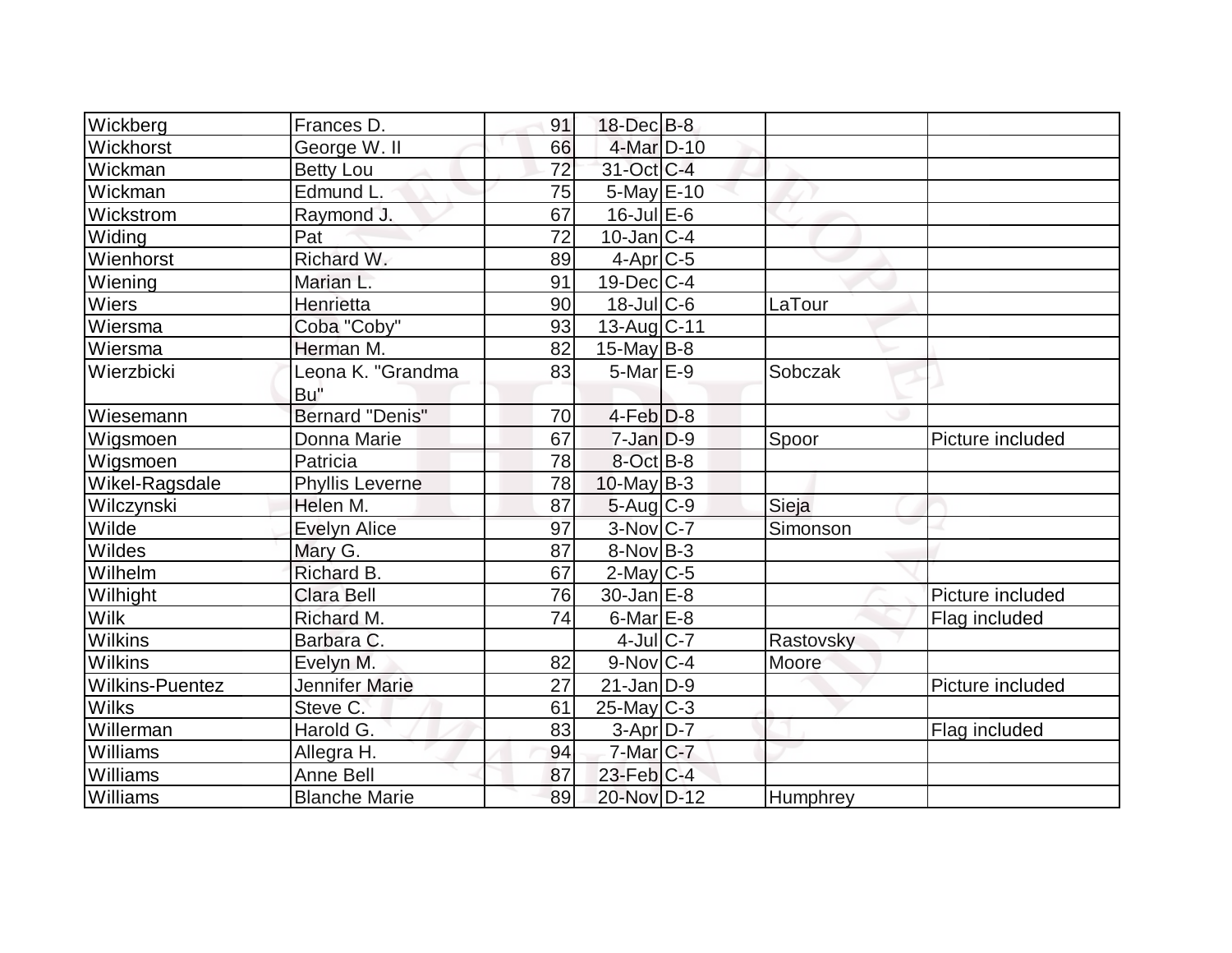| <b>Williams</b> | <b>Connie Lee</b>     |        | 4-Nov D-7              | <b>Bernis</b>  | Full name Connie Lee       |
|-----------------|-----------------------|--------|------------------------|----------------|----------------------------|
|                 |                       |        |                        |                | Johnson (Williams)         |
| Williams        | Cynthia J             | 51     | $12$ -Apr $ B-3 $      | <b>Cieslak</b> |                            |
| Williams        | Harold D.             | 74     | $3-May B-3$            |                |                            |
| Williams        | Ida L.                |        | 19-Aug C-9             |                | Picture included           |
| Williams        | James G. "Bucko"      | 62     | $19$ -Jan $ C-4$       |                |                            |
| Williams        | Jane Elizabeth        | 45     | $16$ -Mar $ C-3 $      | Alton          |                            |
| Williams        | <b>Janet Sue</b>      | 52     | $9$ -Mar $ C-2 $       | <b>Simpson</b> | Picture included           |
| Williams        | Jimmie N.             | 73     | $15$ -Dec $E$ -6       |                |                            |
| Williams        | <b>Marlene</b>        | 72     | $11$ -Feb $ C-11$      |                |                            |
| Williams        | <b>Mary Marie</b>     | 83     | $8-NovB-3$             |                | Picture included           |
| Williams        | Michael Tyrone III    | 18     | $6$ -Jul $C-3$         |                |                            |
| Williams        | Myron J. "Mike"       | 73     | $1-NovB-3$             |                |                            |
| Williams        | Richard J. "Dick"     | 78     | $6$ -Apr $C$ -3        |                | Flag included              |
| Williams        | Robert C.             | 57     | $12$ -Jun $B$ -6       |                |                            |
| Williams        | Robert E.             | 79     | $2$ -Mar $ C-4 $       |                | Flag included              |
| Williams        | <b>Rory Delores</b>   |        | $29$ -Jan $E-8$        | Phillips       | Picture included           |
| Williams        | Rosalie "Rosa Lee"    | 75     | $21$ -Nov $C-5$        | Collins        |                            |
| Williams        | <b>Rosella</b>        | 57     | $25$ -Jan $ B-3 $      |                |                            |
| Williams        | <b>Timothy Dean</b>   | 63     | $9$ -Dec $C$ -8        |                | Flag included              |
| Williams        | Warren E. Sr.         | 85     | $7-Feb$ <sub>C-4</sub> |                | Flag included              |
| Williamson      | Doris Ann             | 85     | $18-Oct$ B-3           |                |                            |
| Williamson      | <b>Terry</b>          | 33     | 28-Oct D-7             |                |                            |
| <b>Willis</b>   | <b>William Eugene</b> | 77     | $17$ -Jan $ C-5 $      |                | Picture included           |
| Willis          | <b>William Eugene</b> | 77     | 21-Apr C-10            |                |                            |
| Willoughby      | Jessica Ann           | 27     | $3$ -Jul $E-4$         |                |                            |
| Willoughby      | <b>Kathryn Nicole</b> | Infant | 29-Dec D-11            |                | Angel included             |
| <b>Willy</b>    | Debbie J.             | 50     | $15$ -Feb $ B-4 $      |                | Flag included              |
| Wilmoth         | Julianna Mary         | 69     | 18-Sep B-8             |                |                            |
| Wilson          | Arthur J.             | 79     | $10$ -Oct $C-3$        |                | Masonic emblem<br>included |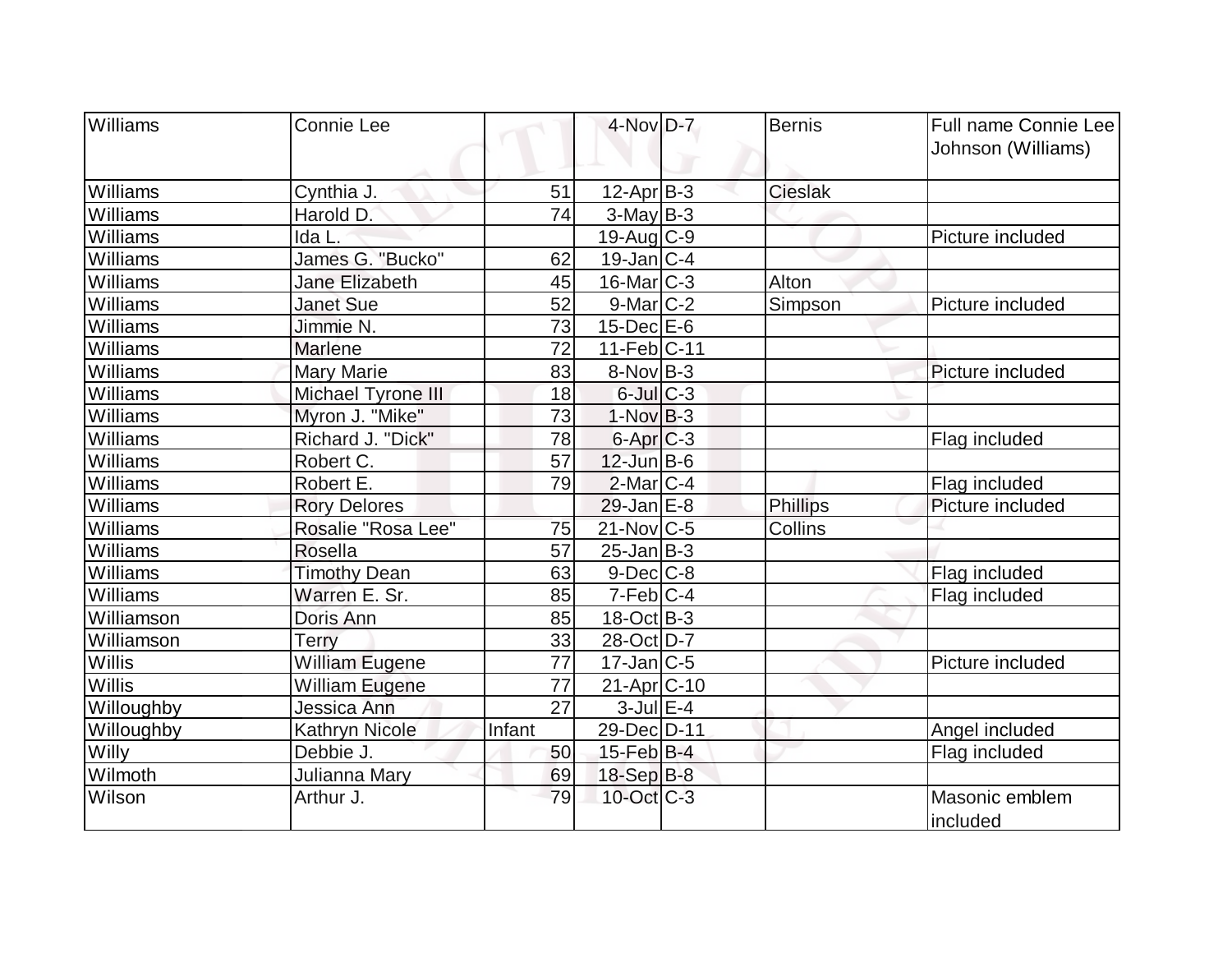| Wilson     | David James              | 49 | $27$ -Apr $C-4$   |               | Flag included                                   |
|------------|--------------------------|----|-------------------|---------------|-------------------------------------------------|
| Wilson     | Donald T. "Choo<br>Choo" | 79 | $9-Sep$ C-10      |               | Flag included                                   |
| Wilson     | Dorothy                  | 92 | $17$ -Jul $E$ -6  |               |                                                 |
| Wilson     | Geraldine "Gerri"        | 65 | $27$ -May D-8     |               |                                                 |
| Wilson     | Lois I.                  | 90 | $5-Apr$ B-3       |               |                                                 |
| Wilson     | Loy R. "Bob"             | 77 | 13-May $D-8$      |               | Flag included                                   |
| Wilson     | Pauline N.               | 63 | $10$ -Jul $E - 5$ |               |                                                 |
| Wilson     | William                  | 80 | 29-Nov B-3        |               |                                                 |
| Wilson     | Yvonne                   | 56 | $18-Oct$ B-3      |               |                                                 |
| Wimberly   | <b>Emily Corinne</b>     | 88 | 23-Apr $E-8$      | Lawrimore     |                                                 |
| Wimsett    | Mary L. "Midge"          | 97 | $5-NovB-10$       | Lincoln       |                                                 |
| Winandy    | <b>Edith Kathleen</b>    | 83 | 22-Nov B-3        | Herr          |                                                 |
| Winckler   | Irene R.                 | 94 | $10$ -Jul $E$ -5  | Pracy         |                                                 |
| Wingard    | Ruth A.                  | 85 | $2$ -Nov $ C-4$   | <b>Huff</b>   |                                                 |
| Winn       | Ed                       | 67 | $4$ -Jun $E-8$    |               | Flag included                                   |
| Winn       | Marjorie Ellen           | 81 | $8$ -Dec $E - 7$  |               | Picture included                                |
| Winslow    | Ralph H.                 | 84 | $9$ -Dec $C$ -8   |               |                                                 |
| Winston    | Ricky L. Jr. "Gea"       | 27 | $5$ -Feb $E-9$    |               | Picture included                                |
| Winston    | Robert C.                | 49 | $23$ -May C-5     |               |                                                 |
| Winterline | John R., Rev. "Jack"     | 75 | $16$ -Jun $ C-8$  |               | Picture included                                |
| Winters    | Carol M.                 | 71 | $19-Oct$ $C-3$    | Westberg      |                                                 |
| Wirtz      | Elizabeth Jean           | 87 | $4$ -Apr $C$ -5   | O'Connor      |                                                 |
| Wise       | E. Gertrude              | 95 | $16-Sep C-9$      | <b>Dilley</b> | <b>Full name Gertrude</b><br><b>Wise Walker</b> |
| Wise       | Ocie B.                  | 78 | $2$ -Apr $E-9$    |               |                                                 |
| Wismiller  | Joanne S.                | 69 | $19$ -Aug C-9     |               |                                                 |
| Wisner     | Michael L.               | 52 | $3-Feb C-11$      |               |                                                 |
| Wisneski   | <b>Mary Louise</b>       | 84 | 19-May E-8        |               | Picture included                                |
| Wisniewski | Joseph S.                | 93 | $13$ -Jul $C-3$   |               | Flag and Picture<br>included                    |
| Wisniewski | Kathy                    | 61 | 30-Apr E-6        | Durham        | Picture included                                |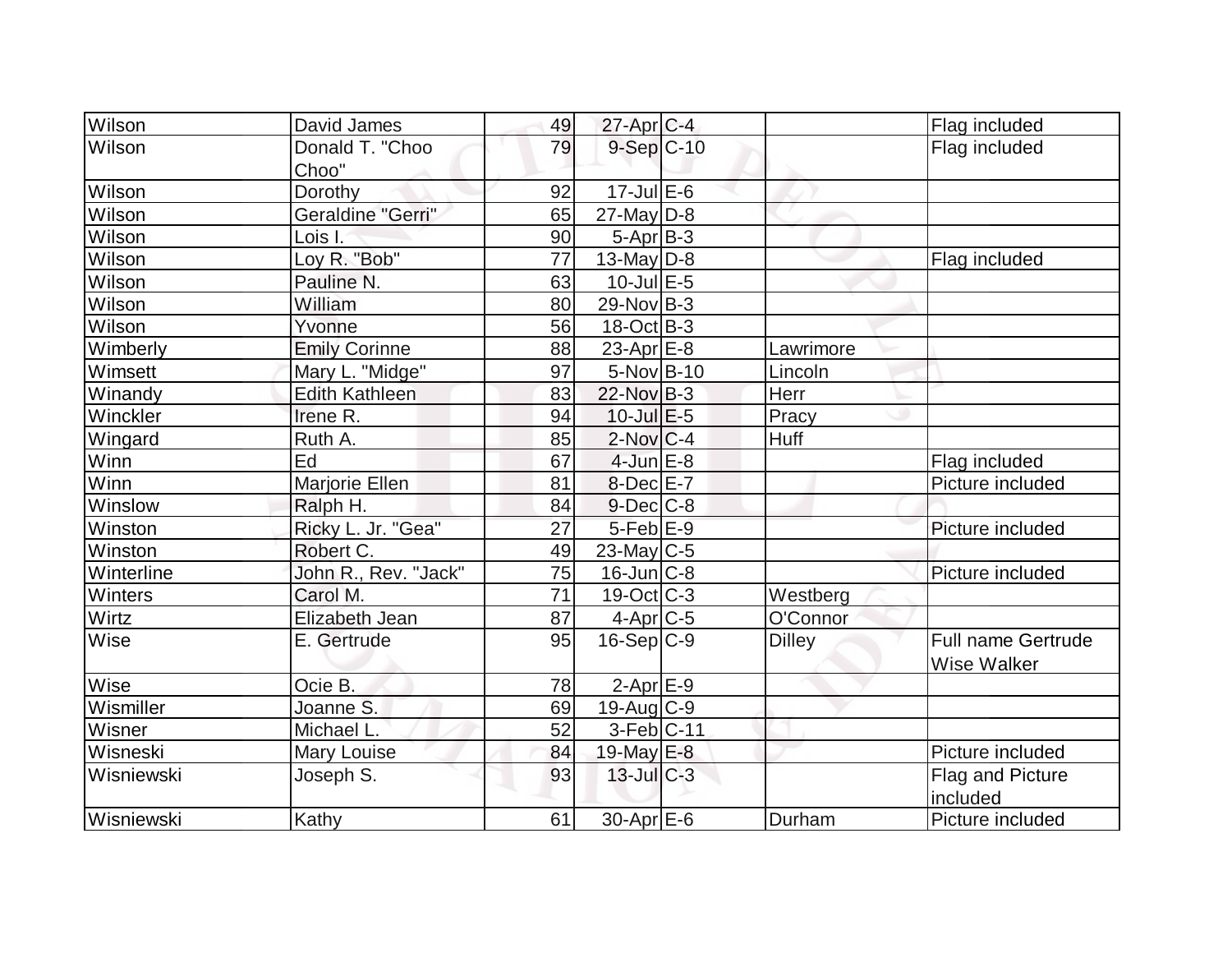| Wisniewski   | Nancy M.             | 49  | $4$ -Jan $B-3$    |               |                       |
|--------------|----------------------|-----|-------------------|---------------|-----------------------|
| Wisniewski   | Ronald D.            | 76  | 29-Mar B-3        |               | Flag included         |
| Witek        | Edward T.            | 66  | $3-Feb$ $C-11$    |               |                       |
| Witham       | Verone               | 80  | $16$ -Jun $C-9$   |               |                       |
| Witherspoon  | Christine            | 73  | $30$ -Dec $C$ -8  |               |                       |
| Witkowski    | Leonard H. "Lenny:"  | 73  | $10$ -Jan $ C-4?$ |               | Flag included         |
| Witte        | Hazel A.             | 87  | $16$ -Oct B-7     | Farn          | Picture included      |
| Witte        | Sarah                |     | $1-Sep C-10$      |               |                       |
| Wittenhagen  | Eleanor C. "Blondie" | 93  | $24$ -Feb $ C-13$ | Magdziarz     |                       |
| Wittman      | Zeta E.              | 110 | 30-Jun C-10       | Collins       | Picture included      |
| Wittwer      | Otto G.              | 95  | $13$ -May D-8     |               | Picture included      |
| Witvoet      | Ann B.               | 89  | $3$ -Jun $D-7$    | Peltz         |                       |
| Witvoet      | <b>Ann Marie</b>     | 87  | $3$ -Jan $ C-5 $  | Van Milligan? |                       |
| Witzke       | Arthur H.            | 92  | $9-Sep C-10$      |               | Flag included         |
| Witzke       | Lyla M.              | 89  | $3$ -Jun $D-8$    |               |                       |
| Wleklinski   | Valeria J.           | 87  | 19-Mar E-7        | Kulka         | Picture included      |
| Wlodarski    | Raymond N.           | 65  | $6$ -May $D$ -6   |               |                       |
| Wohadlo      | Ray                  | 60  | 26-Aug C-11       |               |                       |
| Wojahn       | Howard R.            | 80  | 7-Apr C-11        |               | Flag included         |
| Wojciehowski | Chester P.           | 79  | $10$ -Nov $C-8$   |               | Flag included         |
| Wojcik       | Irene H.             | 87  | 7-Jul C-11        | Kolanowski    |                       |
| Wojnar       | Frank H. "Big Frank" | 94  | $27$ -Jun $ C-3 $ |               | Flag included         |
| Wojnovich    | Diane K. "Dinah"     | 86  | $9-Sep C-10$      | Starcevich    |                       |
| Wojtena      | <b>Dolores</b>       |     | $9$ -Oct $ B-7 $  | Kosinski      |                       |
| Wolak        | Verna                | 90  | $25$ -Nov $ C-3 $ | Sokolowski    | Full name Verna       |
|              |                      |     |                   |               | <b>Blissmer-Wolak</b> |
| Wolenty      | Roberta E.           | 84  | $13$ -Dec $ B-3 $ |               |                       |
| Wolfe        | Edward G.            | 75  | $13-Oct$ $C-9$    |               | Flag included         |
| Wolfe        | Richard F.           | 75  | 6-Oct C-9         |               |                       |
| Wolkhamer    | Marie E.             | 80  | $11$ -Jun $C-8$   | Day           |                       |
| Wollack      | Albina               | 80  | $18$ -Jan B-3     | Czerwinski    |                       |
| Wolski       | Dennis E.            | 62  | $9$ -Jul $E$ -6   |               | Flag included         |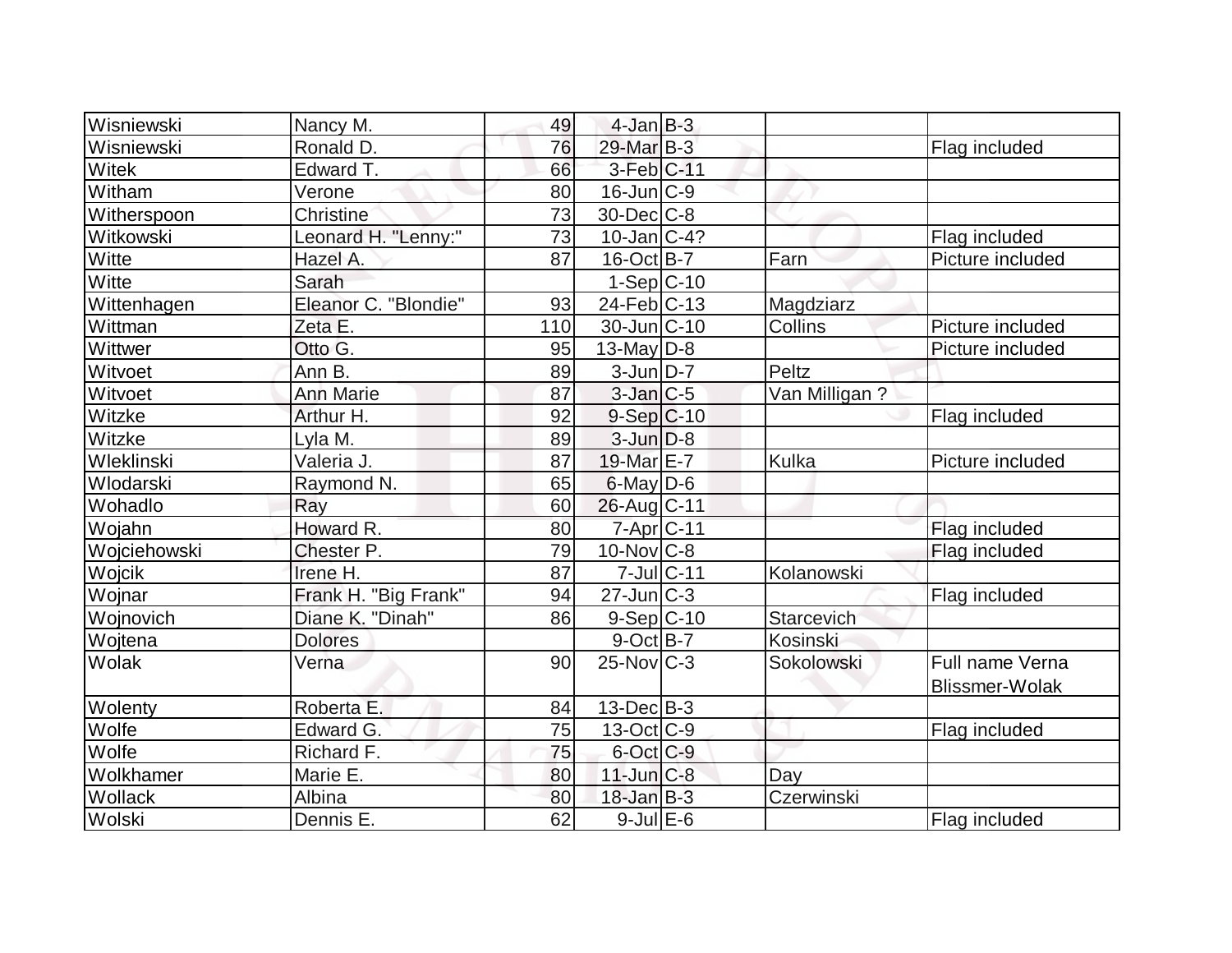| Wonder     | Trevor C.                       | 34 | $22$ -Apr $ C-9 $  |          |                              |
|------------|---------------------------------|----|--------------------|----------|------------------------------|
| Wood       | Florence L. "Flossie"           |    | 19-Dec C-4         |          |                              |
| Wood       | George W.                       | 94 | 16-Oct B-7         |          | Flag and Picture<br>included |
| Wood       | Lee Roy                         | 88 | $2$ -Jun $C-9$     |          | Flag included                |
| Wood       | Mary C.                         | 72 | $4$ -Jan $ B-3 $   |          |                              |
| Wood       | Thornton A. "Woody"             | 59 | $11-Aug$ $C-10$    |          |                              |
| Woodall    | Lonnie                          |    | 10-Feb C-11        |          |                              |
| Woodard    | James F.                        | 58 | $16$ -Jun $ C-10$  |          |                              |
| Woodard    | Zachary                         | 19 | 26-Mar E-8         |          |                              |
| Woodburn   | Robert T. Dr. II                | 68 | $24$ -Jan C-4      |          |                              |
| Woodnorth  | Paul T. Jr.                     | 85 | $22$ -Feb $ B-3 $  |          | Flag included                |
| Woodruff   | Kenneth H.                      | 76 | $16$ -May C-9      |          |                              |
| Woods      | Noble Jr. "Sonny"               | 70 | $13$ -Jul $C-3$    |          |                              |
| Woods      | <b>Sean Patrick</b>             | 13 | $2$ -Jun $ C-10$   |          | Picture included             |
| Woodside   | Charlotte A.                    | 94 | $15$ -Jul $ D-9 $  |          | Picture included             |
| Woodside   | Robert N.                       | 90 | $27 - Dec$ B-3     |          | Flag included                |
| Woodworth  | Edith                           | 95 | $2$ -Jun $ C-9 $   |          |                              |
| Woolley    | Benjamin Robert                 | 84 | 26-May C-12        |          |                              |
| Woynovich  | Joe M.                          | 58 | $24$ -Apr $D-9$    |          |                              |
| Wran       | Anthony "Tony"                  | 84 | $20$ -Jul $ C-4 $  |          | Flag included                |
| Wrann      | Madeline R.                     | 80 | $3$ -Jan $C$ -5    |          |                              |
| Wrice      | Elbert (Abbie)                  | 84 | $17$ -Oct C-4      |          | Flag included                |
| Wright     | <b>Donald Leroy</b><br>"Batman" | 80 | $10$ -Feb $ C-11$  |          |                              |
| Wright     | Eileen                          | 90 | $28$ -JulC-5       | O'Connor |                              |
| Wright     | Loral E. Jr.                    | 44 | $17 -$ Jul $E - 6$ |          |                              |
| Wright     | Ray C.                          | 85 | $3$ -Jun $D-8$     |          |                              |
| Wright     | Roger D.                        | 56 | 21-Mar C-9         |          |                              |
| Wright     | Ruth                            | 82 | 25-Dec B-6         |          |                              |
| Wright     | West Lee                        | 75 | $Dec-65$ B-4       |          |                              |
| Wroblewski | William A.                      | 54 | $20$ -May $D-7$    |          |                              |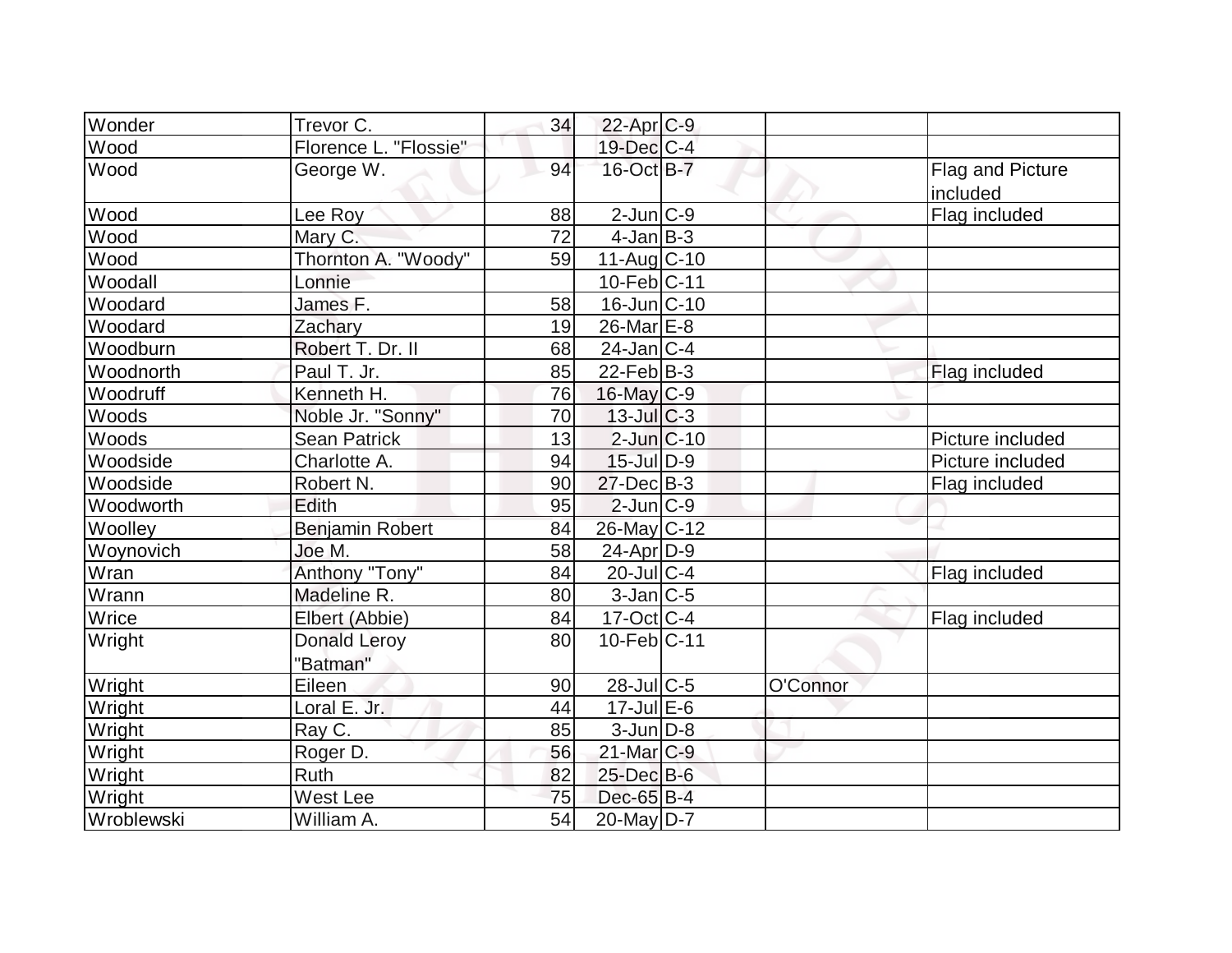| Wrzesien     | Edward              | 95  | $21$ -Mar $C-9$         |               |                                         |
|--------------|---------------------|-----|-------------------------|---------------|-----------------------------------------|
| <b>Wujek</b> | Rose D.             |     | 13-Mar $E-8$            | Michalkiewicz |                                         |
| Wunsh        | Sarah J.            | 48  | 18-Aug C-10             | Skinner       |                                         |
| Wyatt        | Hazel P.            | 88  | $3$ -Jun $D-8$          |               |                                         |
| Wychocki     | Russell J.          | 53  | $14$ -Jul $ C-10$       |               |                                         |
| Yandell      | Carmen May          | 87  | $14-Sep C-3$            | <b>Sparks</b> | Full name Carmen<br>May Sargent-Yandell |
| Yarbrough    | <b>Lucille Rose</b> | 91  | $2$ -May C-5            |               |                                         |
| Yards        | Mary M.             | 100 | $8-Sep C-11$            |               |                                         |
| Yaros        | Agnes P.            | 87  | $23$ -Jan B-6           | Wojkovich     |                                         |
| Yast         | Mary Ellen          | 80  | $26$ -Jan $ C-3 $       | Donlan        | Picture included                        |
| Yates        | Donald R. Sr.       | 67  | $26$ -Dec $C$ -5        |               | Police emblem<br>included               |
| Yatsko       | Jerry M.            | 71  | $13$ -Mar $E-8$         |               | Flag included                           |
| Yeaney       | Naomi Carolyn       | 72  | $27$ -Oct $ C$ -9       |               |                                         |
| Yelkich      | John M. Sr.         | 66  | $6$ -Nov $E-8$          |               |                                         |
| Yergler      | <b>James Eldon</b>  | 81  | $28-Sep C-3$            |               |                                         |
| Ylo          | Eugenio L.          | 78  | 20-Mar <sub>IE</sub> -8 |               |                                         |
| Yocum        | Patrick D. "Pat"    | 44  | $20-Sep B-3$            |               |                                         |
| Yoder        | Juanita Maxine      | 76  | $10$ -Dec $ B-9 $       |               |                                         |
| Yokovich     | Carol               | 86  | $13$ -Dec $B$ -4        | Wilk          |                                         |
| Yokovich     | Caroline B.         | 86  | $14$ -Dec $ C-4 $       | <b>Wilk</b>   |                                         |
| Yonker       | Bruce W.            | 61  | $15$ -Apr $E-9$         |               |                                         |
| Yonker       | William             | 70  | $8-Aug$ <sub>C-4</sub>  |               |                                         |
| Young        | Beverly A.          | 75  | $27$ -Jun $C-3$         |               | Picture included                        |
| Young        | John S.             | 61  | $20$ -Aug $B-9$         |               |                                         |
| Young        | Laura M.            | 87  | $9$ -May C-6            |               |                                         |
| Young        | May Kathryn "Kitty" | 69  | $13$ -Dec $B - 3$       |               |                                         |
| Youngman     | Dorothy A.          | 93  | 22-Jul C-9              |               |                                         |
| Youngren     | Mary Ann            | 67  | $10$ -Jun $D-8$         |               |                                         |
| Younkin      | Kim Jean            |     | 30-Nov C-4              |               |                                         |
| Yovich       | Donald P.           | 75  | $10$ -Nov $ C-8$        |               |                                         |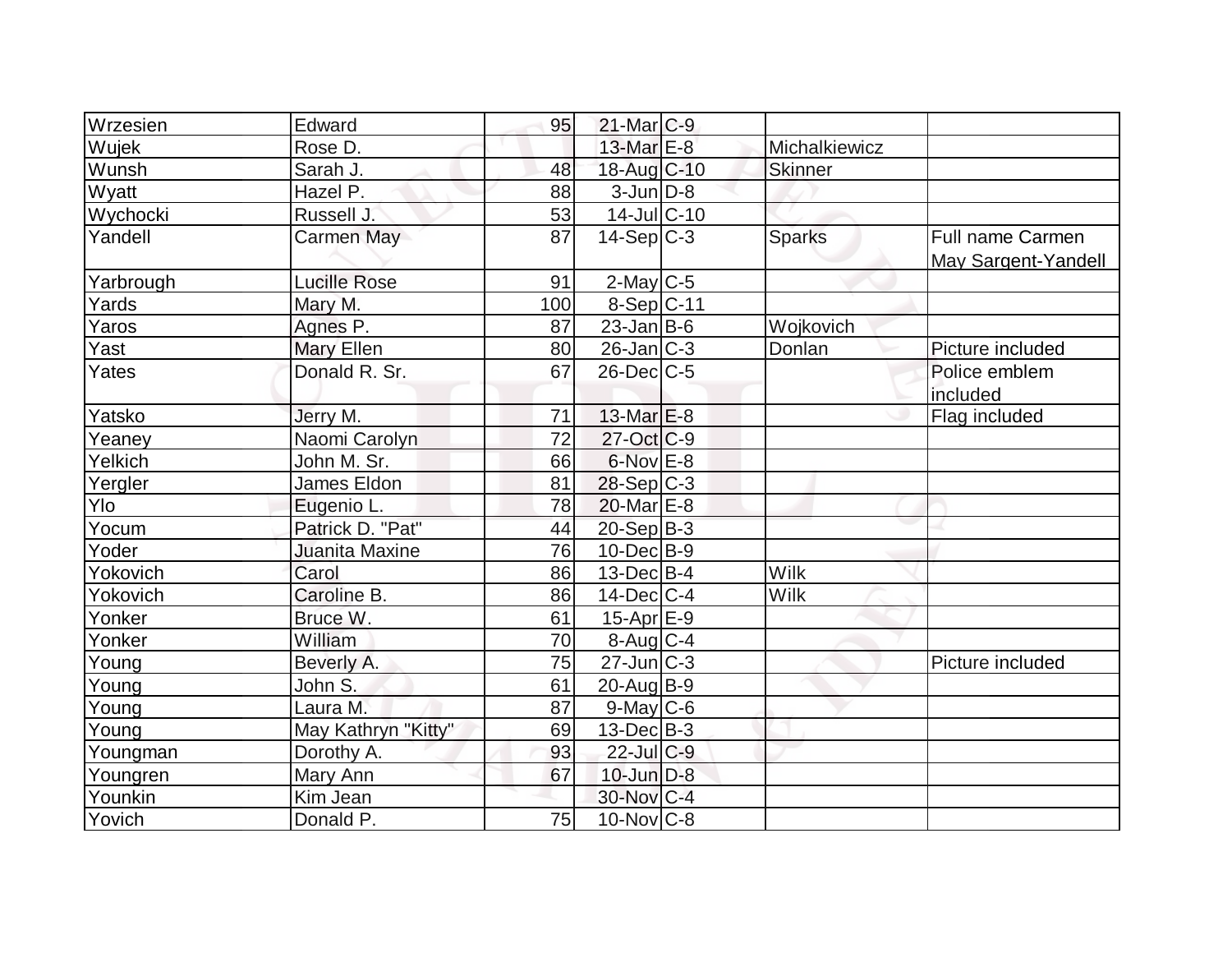| Yuhasz    | Joseph Julius                | 90 | $23$ -Feb $ C-4$  |               | Picture included      |
|-----------|------------------------------|----|-------------------|---------------|-----------------------|
| Yurtanas  | Dolores L. "Dolly"           | 78 | $13$ -Dec $B-3$   |               |                       |
| Yusko     | Elizabeth Ann "Liz"          | 92 | $23$ -Aug $B-3$   | Santay        |                       |
| Zablocki  | Clara G.                     | 85 | $21$ -Jan $ D-9 $ | Zajac         |                       |
| Zabrecky  | <b>Helena Bridget</b>        |    | $24$ -May B-3     | Jancosek      |                       |
| Zacek     | Edward J.                    | 81 | $12$ -Oct $ C-3 $ |               | Flag included         |
| Zafa      | Frank J.                     | 93 | $22$ -Feb $ B-3 $ |               | Flag included         |
| Zagorski  | Albert                       | 83 | $22$ -Oct B-6     |               |                       |
| Zagotta   | <b>Ruth Irene</b>            | 77 | $21$ -Jul $ C-10$ | Jacobs        |                       |
| Zahorsky  | Catherine M. "Katie"         | 78 | $11$ -May C-3     |               | Cross included        |
| Zak       | Marcelline P.                | 81 | $29$ -Apr $ C$ -8 | Ploszaj       |                       |
| Zambon    | Joseph J.                    | 70 | 16-Jul E-7        |               |                       |
| Zambori   | James E.                     | 66 | $6$ -Jan $C-8$    |               |                       |
| Zander    | Ruth M.                      |    | $19$ -Jul B-4     | Scharbach     |                       |
| Zandstra  | John Paul                    | 75 | $1$ -Jul $D-6$    |               |                       |
| Zarowny   | Noelle Anne                  | 30 | 28-Jul C-5        |               |                       |
| Zasada    | Joseph J. Jr. "Dude"         | 68 | $20$ -Feb $ C-8$  |               | Picture included      |
| Zato      | Margarita                    | 49 | $3$ -Oct C-5      |               | Picture included      |
| Zatorski  | Dorothy                      | 87 | $2$ -Jun $ C-10$  | <b>Kolbus</b> |                       |
| Zatorski  | Michael C. "Mike"            | 64 | $21$ -Jun $B-3$   |               |                       |
| Zaun      | <b>James Harvey</b>          | 75 | $25$ -Jul $C$ -5  |               | Picture included      |
| Zaun      | <b>James Harvey</b>          | 75 | 12-Aug C-11       |               | Picture included      |
| Zbikowski | Bernice A.                   | 85 | $21$ -Jun $B-3$   | Pelczar       |                       |
| Zdrojeski | Daniel E.                    | 80 | $27$ -Feb $ B-5 $ |               |                       |
| Zeilenga  | Christopher                  | 90 | $12$ -Nov $ B-9 $ |               | Flag included         |
| Zelenka   | Jerry A.                     | 85 | $1-Sep C-11$      |               | Picture included      |
| Zeller    | Joseph C. III                | 94 | $25$ -Jun $E-8$   |               |                       |
| Zeller    | Joseph C. Sr.                | 94 | $26$ -Jun $ C-9 $ |               |                       |
| Zevkovich | Melvin                       |    | $27-Sep B-3$      |               | Serbian Orthodox      |
|           |                              |    |                   |               | <b>Cross included</b> |
| Zibton    | Adeline G. "ADA"<br>"Nannie" | 89 | $8$ -Oct $ C-8 $  | Majewski      |                       |